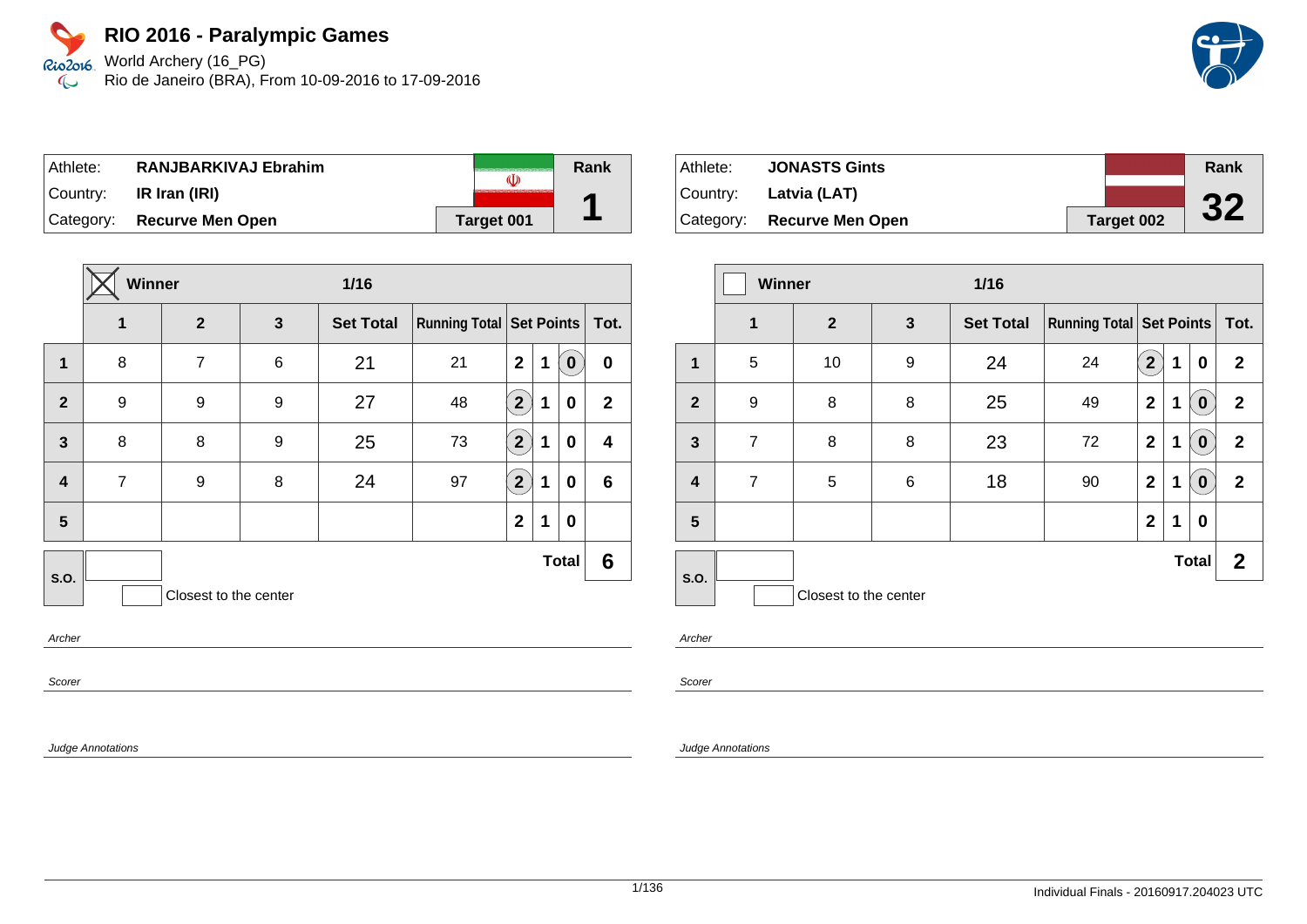World Archery (16\_PG) Rio de Janeiro (BRA), From 10-09-2016 to 17-09-2016

| Athlete:  | <b>CORDEIRO Francisco</b> |            | Rank |
|-----------|---------------------------|------------|------|
| Country:  | Brazil (BRA)              |            |      |
| Category: | <b>Recurve Men Open</b>   | Target 001 |      |

|                         | Winner         |                       | $1/16$       |                  |                                     |                |             |              |              |
|-------------------------|----------------|-----------------------|--------------|------------------|-------------------------------------|----------------|-------------|--------------|--------------|
|                         | 1              | $\mathbf{2}$          | $\mathbf{3}$ | <b>Set Total</b> | <b>Running Total   Set Points  </b> |                |             |              | Tot.         |
| 1                       | $\overline{7}$ | 8                     | 5            | 20               | 20                                  | $\mathbf{2}$   | $\mathbf 1$ | $\mathbf{0}$ | $\bf{0}$     |
| $\overline{2}$          | 9              | 8                     | 8            | 25               | 45                                  | 2 <sup>2</sup> | $\mathbf 1$ | 0            | $\mathbf{2}$ |
| $\mathbf{3}$            | 8              | 8                     | 9            | 25               | 70                                  | $\mathbf{2}$   | $\mathbf 1$ | $\mathbf{0}$ | $\mathbf{2}$ |
| $\overline{\mathbf{4}}$ | 8              | 10                    | 8            | 26               | 96                                  | $\mathbf{2}$   | $\mathbf 1$ | $\mathbf 0$  | $\mathbf{2}$ |
| $5\phantom{.0}$         |                |                       |              |                  |                                     | $\mathbf{2}$   | $\mathbf 1$ | 0            |              |
| <b>S.O.</b>             |                |                       |              |                  |                                     |                |             | <b>Total</b> | $\mathbf{2}$ |
|                         |                | Closest to the center |              |                  |                                     |                |             |              |              |
|                         |                |                       |              |                  |                                     |                |             |              |              |

Archer

Scorer

Judge Annotations

| Athlete: | <b>PHILLIPS David</b>      | <b>No. 12 Rank</b> |  |
|----------|----------------------------|--------------------|--|
| Country: | <b>Great Britain (GBR)</b> | $\sim$ 16          |  |
|          | Category: Recurve Men Open | Target 002         |  |

|                         | <b>Winner</b> |                       |                | $1/16$           |                                     |                            |   |                  |                 |
|-------------------------|---------------|-----------------------|----------------|------------------|-------------------------------------|----------------------------|---|------------------|-----------------|
|                         | $\mathbf{1}$  | $\overline{2}$        | 3              | <b>Set Total</b> | <b>Running Total   Set Points  </b> |                            |   |                  | Tot.            |
| $\mathbf 1$             | 9             | 8                     | $\overline{7}$ | 24               | 24                                  | 2 <sup>2</sup>             | 1 | 0                | $\mathbf{2}$    |
| $\mathbf{2}$            | 5             | 8                     | 5              | 18               | 42                                  | $\mathbf{2}$               | 1 | $\boldsymbol{0}$ | $\overline{2}$  |
| $\mathbf{3}$            | 9             | 8                     | 9              | 26               | 68                                  | $\overline{2}$             | 1 | 0                | 4               |
| $\overline{\mathbf{4}}$ | 9             | 9                     | 9              | 27               | 95                                  | $\left( \mathbf{2}\right)$ | 1 | 0                | $6\phantom{1}6$ |
| $5\phantom{.0}$         |               |                       |                |                  |                                     | $\mathbf{2}$               | 1 | 0                |                 |
| <b>S.O.</b>             |               |                       |                |                  |                                     |                            |   | <b>Total</b>     | 6               |
|                         |               | Closest to the center |                |                  |                                     |                            |   |                  |                 |

Archer

Scorer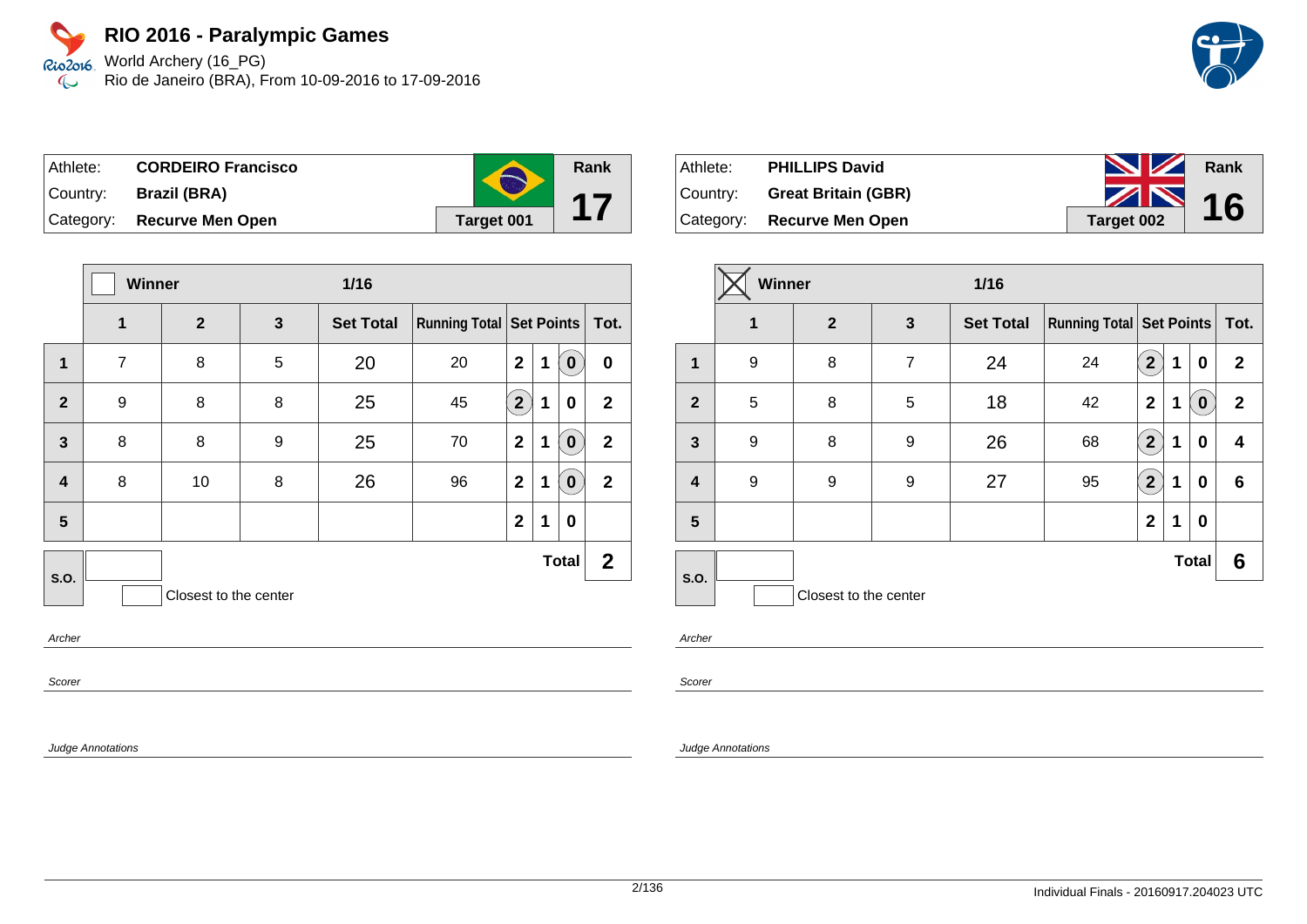World Archery (16\_PG) Rio de Janeiro (BRA), From 10-09-2016 to 17-09-2016

| Athlete:  | <b>KIM Min Su</b>       | 带          | Rank |
|-----------|-------------------------|------------|------|
| Country:  | Korea (KOR)             | ₩<br>ill   |      |
| Category: | <b>Recurve Men Open</b> | Target 001 | 9    |

|                         | Winner         |                       |    | $1/16$           |                            |                |             |              |             |
|-------------------------|----------------|-----------------------|----|------------------|----------------------------|----------------|-------------|--------------|-------------|
|                         | 1              | $\overline{2}$        | 3  | <b>Set Total</b> | Running Total   Set Points |                |             |              | Tot.        |
| $\overline{\mathbf{1}}$ | 5              | 5                     | 9  | 19               | 19                         | $\mathbf{2}$   | 1           | $\bf{0}$     | $\bf{0}$    |
| $\overline{2}$          | 10             | $\overline{7}$        | 10 | 27               | 46                         | $\mathbf{2}$   | $\mathbf 1$ | 0            | 1           |
| $\overline{3}$          | 10             | 9                     | 6  | 25               | 71                         | $\overline{2}$ | 1           | $\bf{0}$     | $\mathbf 1$ |
| $\overline{\mathbf{4}}$ | $\overline{7}$ | 10                    | 10 | 27               | 98                         | $\overline{2}$ | 1           | 0            | 3           |
| 5                       | 9              | 9                     | 6  | 24               | 122                        | $2^{1}$        | 1           | 0            | 5           |
| S.O.                    | 8              |                       |    |                  |                            |                |             | <b>Total</b> | 5           |
|                         |                | Closest to the center |    |                  |                            |                |             |              |             |

Archer

Scorer

Judge Annotations

| ⊺Athlete: | AMARBAYASGALAN Ankhbayar |            | Rank |
|-----------|--------------------------|------------|------|
| ∣Countr∨: | Mongolia (MGL)           | <u>iei</u> | 24   |
| Category: | <b>Recurve Men Open</b>  | Target 002 |      |

|                         | Winner            |                       |                       | $1/16$ |                                     |                |              |              |              |  |
|-------------------------|-------------------|-----------------------|-----------------------|--------|-------------------------------------|----------------|--------------|--------------|--------------|--|
|                         | 1<br>$\mathbf{2}$ |                       | <b>Set Total</b><br>3 |        | <b>Running Total   Set Points  </b> |                |              |              | Tot.         |  |
| 1                       | $\overline{7}$    | 10                    | 8                     | 25     | 25                                  | $\mathbf{2}$   | 1            | 0            | $\mathbf{2}$ |  |
| $\overline{2}$          | 8                 | 9                     | 10                    | 27     | 52                                  | $\mathbf 2$    | $\mathbf{1}$ | 0            | $\mathbf{3}$ |  |
| $\mathbf{3}$            | $\overline{7}$    | 10                    | 9                     | 26     | 78                                  | $\overline{2}$ | 1            | 0            | 5            |  |
| $\overline{\mathbf{4}}$ | 9                 | 6                     | 8                     | 23     | 101                                 | $\mathbf{2}$   | 1            | $\bf{0}$     | 5            |  |
| 5                       | $\overline{7}$    | 8                     | 5                     | 20     | 121                                 | $\mathbf{2}$   | 1            | $\mathbf 0$  | 5            |  |
| S.O.                    | $8*$              |                       |                       |        |                                     |                |              | <b>Total</b> | 6            |  |
|                         |                   | Closest to the center |                       |        |                                     |                |              |              |              |  |

Archer

Scorer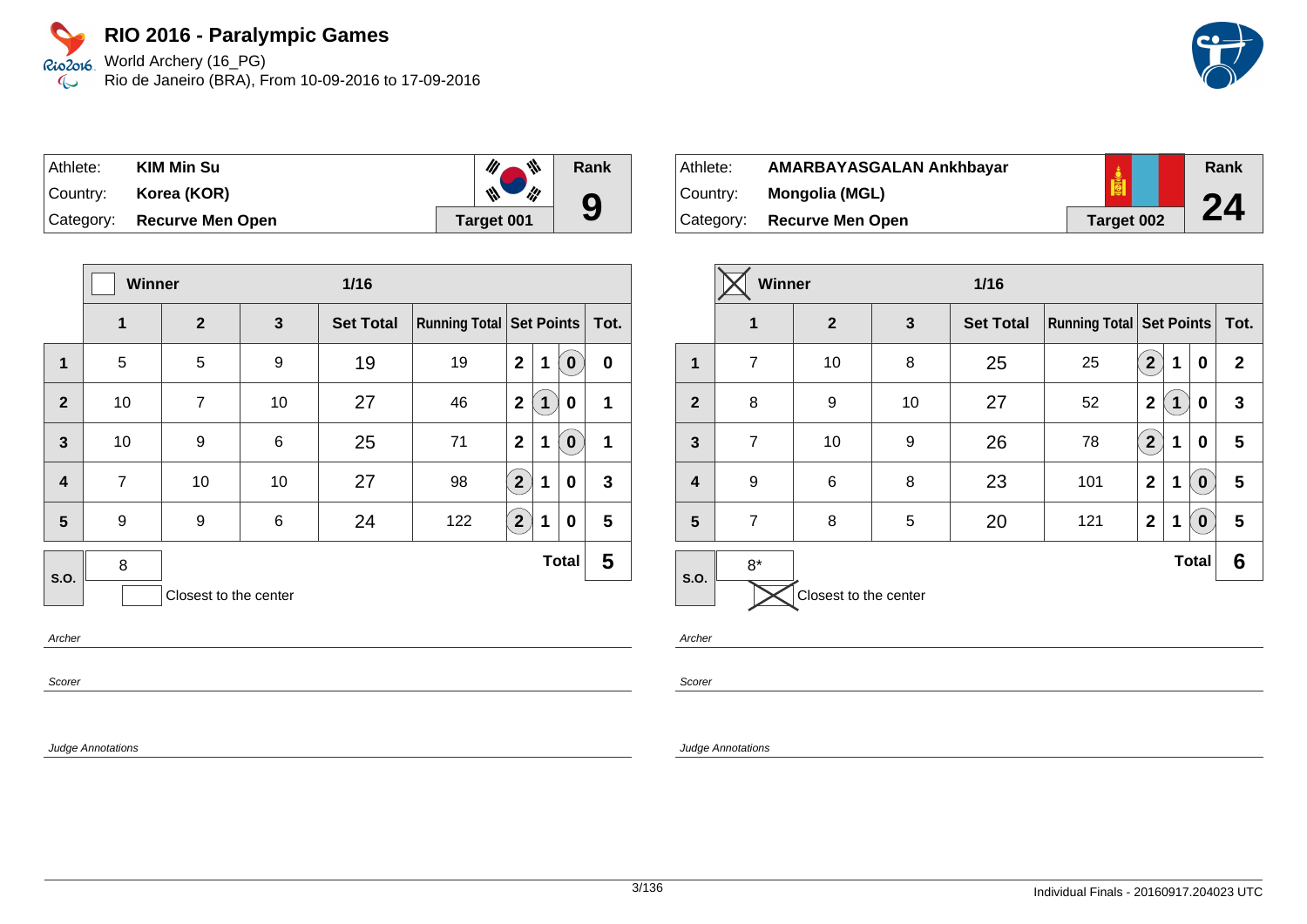Rio2o16, World Archery (16\_PG) Rio de Janeiro (BRA), From 10-09-2016 to 17-09-2016  $\infty$ 

| Athlete: | <b>SANAWI Hasihin</b>      | $N_{\rm B}$<br>えば | <b>Rank</b> |
|----------|----------------------------|-------------------|-------------|
| Country: | Malaysia (MAS)             |                   |             |
|          | Category: Recurve Men Open | <b>Target 001</b> | 25          |

|                         | Winner |                       |              | $1/16$           |                                 |              |   |                  |                  |
|-------------------------|--------|-----------------------|--------------|------------------|---------------------------------|--------------|---|------------------|------------------|
|                         | 1      | $\overline{2}$        | $\mathbf{3}$ | <b>Set Total</b> | <b>Running Total Set Points</b> |              |   | Tot.             |                  |
| $\mathbf{1}$            | 9      | $\overline{7}$        | 9            | 25               | 25                              | $\mathbf{2}$ | 1 | $\mathbf 0$      | $\mathbf 0$      |
| $\overline{2}$          | 8      | $\overline{7}$        | $\,6$        | 21               | 46                              | $\mathbf{2}$ | 1 | $\bf{0}$         | $\bf{0}$         |
| $\mathbf{3}$            | 8      | 6                     | 6            | 20               | 66                              | $\mathbf{2}$ | 1 | $\mathbf 0$      | $\boldsymbol{0}$ |
| $\overline{\mathbf{4}}$ |        |                       |              |                  |                                 | $\mathbf{2}$ | 1 | $\mathbf 0$      |                  |
| $5\phantom{.0}$         |        |                       |              |                  |                                 | $\mathbf{2}$ | 1 | $\boldsymbol{0}$ |                  |
| S.O.                    |        |                       |              |                  |                                 |              |   | <b>Total</b>     | 0                |
|                         |        | Closest to the center |              |                  |                                 |              |   |                  |                  |
| Archor                  |        |                       |              |                  |                                 |              |   |                  |                  |

Archer

Scorer

Judge Annotations



|                | Winner         |                       |                | $1/16$                |    |                            |   |              |                |
|----------------|----------------|-----------------------|----------------|-----------------------|----|----------------------------|---|--------------|----------------|
|                | $\mathbf 1$    | $\overline{2}$        |                | <b>Set Total</b><br>3 |    | Running Total   Set Points |   |              | Tot.           |
| 1              | 9              | 8                     | 9              | 26                    | 26 | $\overline{2}$             | 1 | 0            | $\overline{2}$ |
| $\overline{2}$ | $\overline{7}$ | 9                     | 8              | 24                    | 50 | $\mathbf{2}^{\circ}$       | 1 | 0            | 4              |
| $\mathbf{3}$   | 10             | 9                     | $\overline{7}$ | 26                    | 76 | $\mathbf{2}^{\setminus}$   | 1 | 0            | 6              |
| 4              |                |                       |                |                       |    | $\mathbf{2}$               | 1 | 0            |                |
| 5              |                |                       |                |                       |    | $\mathbf{2}$               | 1 | 0            |                |
|                |                |                       |                |                       |    |                            |   | <b>Total</b> | 6              |
| <b>S.O.</b>    |                | Closest to the center |                |                       |    |                            |   |              |                |

Archer

Scorer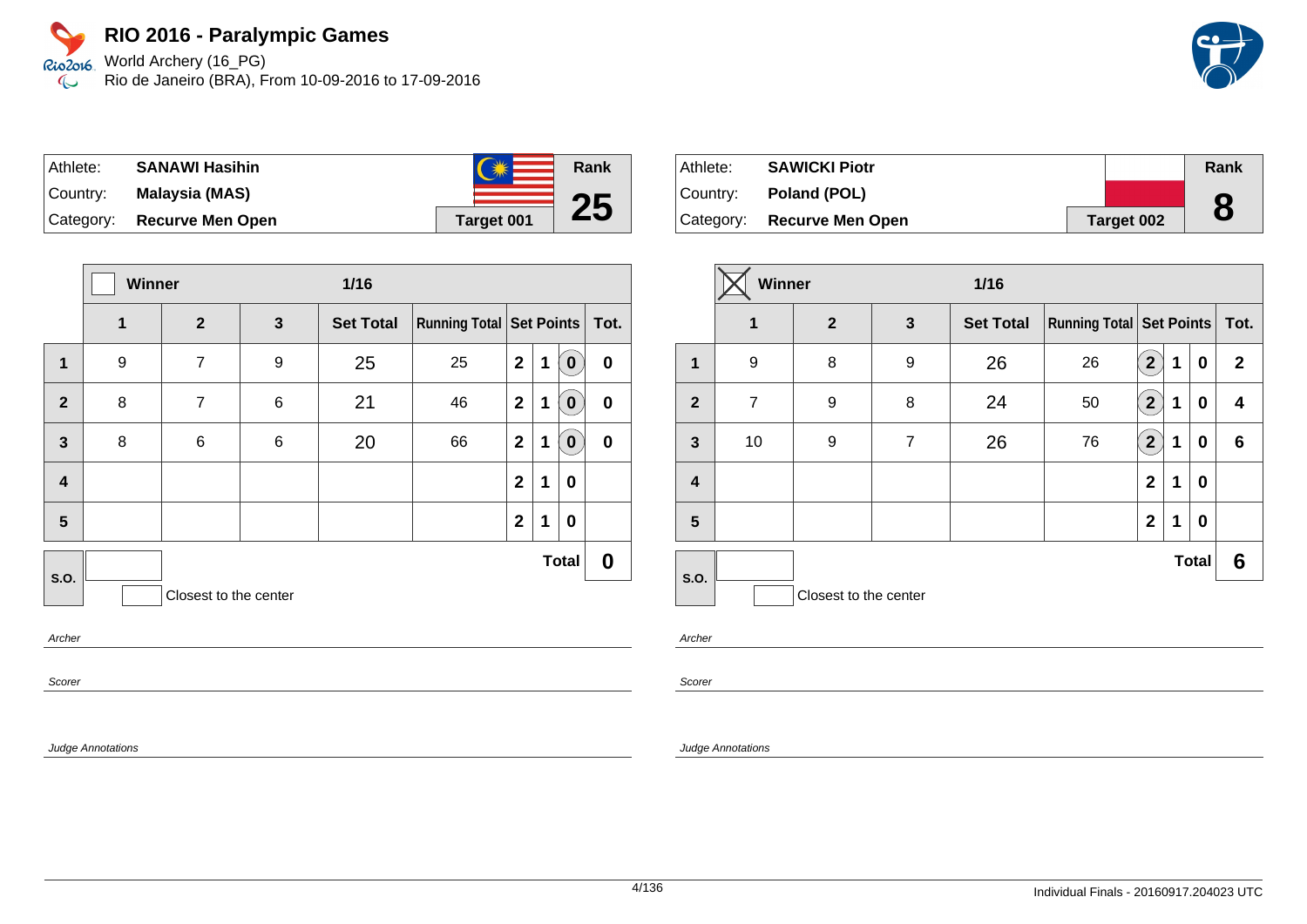World Archery (16\_PG) Rio de Janeiro (BRA), From 10-09-2016 to 17-09-2016

| Athlete: | <b>RAHIMI Gholamreza</b>   | (I)        | Rank |
|----------|----------------------------|------------|------|
| Country: | IR Iran (IRI)              |            |      |
|          | Category: Recurve Men Open | Target 001 | C    |

|                         | Winner |                       |   | $1/16$           |                            |                      |   |              |              |
|-------------------------|--------|-----------------------|---|------------------|----------------------------|----------------------|---|--------------|--------------|
|                         | 1      | $\overline{2}$        | 3 | <b>Set Total</b> | Running Total   Set Points |                      |   |              | Tot.         |
| $\mathbf{1}$            | 8      | 9                     | 8 | 25               | 25                         | $\mathbf{2}$         | 1 | $\bf{0}$     | 0            |
| $\overline{2}$          | 8      | 9                     | 8 | 25               | 50                         | $\overline{2}$       | 1 | 0            | $\mathbf{2}$ |
| $\mathbf{3}$            | 8      | 9                     | 9 | 26               | 76                         | $\mathbf{2}^{\circ}$ | 1 | 0            | 4            |
| $\overline{\mathbf{4}}$ | 8      | 8                     | 8 | 24               | 100                        | $\mathbf{2}^{\circ}$ | 1 | 0            | 6            |
| 5                       |        |                       |   |                  |                            | $\mathbf{2}$         | 1 | 0            |              |
| S.O.                    |        |                       |   |                  |                            |                      |   | <b>Total</b> | 6            |
|                         |        | Closest to the center |   |                  |                            |                      |   |              |              |
|                         |        |                       |   |                  |                            |                      |   |              |              |

Archer

Scorer

Judge Annotations

| Athlete:    | <b>KIM Jung Hoon</b>    | 带          | Rank |
|-------------|-------------------------|------------|------|
| ∣Country: ⊦ | Korea (KOR)             | ₩<br>li!   | 28   |
| Category:   | <b>Recurve Men Open</b> | Target 002 |      |

|                | <b>Winner</b>                 |                       |   | $1/16$           |                                     |                |   |              |              |
|----------------|-------------------------------|-----------------------|---|------------------|-------------------------------------|----------------|---|--------------|--------------|
|                | $\mathbf 1$<br>$\overline{2}$ |                       | 3 | <b>Set Total</b> | <b>Running Total   Set Points  </b> |                |   |              | Tot.         |
| 1              | 8                             | 10                    | 8 | 26               | 26                                  | $\overline{2}$ | 1 | 0            | $\mathbf{2}$ |
| $\overline{2}$ | 6                             | 8                     | 9 | 23               | 49                                  | $\mathbf{2}$   | 1 | $\mathbf 0$  | $\mathbf{2}$ |
| $\mathbf{3}$   | 6                             | 8                     | 9 | 23               | 72                                  | $\mathbf{2}$   | 1 | $\bf{0}$     | $\mathbf{2}$ |
| 4              | 10                            | 6                     | 6 | 22               | 94                                  | $\mathbf{2}$   | 1 | $\mathbf 0$  | $\mathbf{2}$ |
| 5              |                               |                       |   |                  |                                     | $\mathbf{2}$   | 1 | 0            |              |
| <b>S.O.</b>    |                               |                       |   |                  |                                     |                |   | <b>Total</b> | $\mathbf{2}$ |
|                |                               | Closest to the center |   |                  |                                     |                |   |              |              |

Archer

Scorer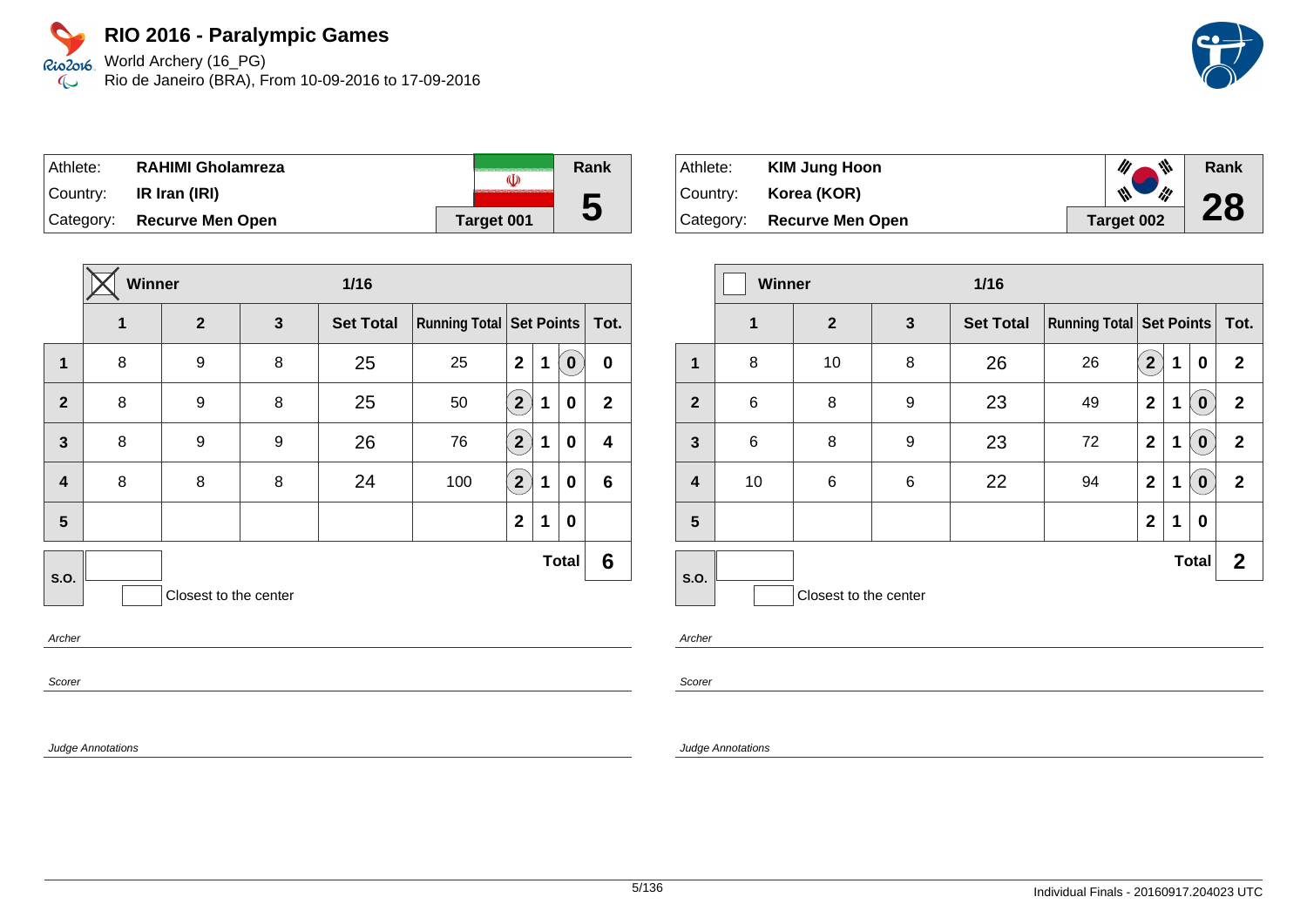World Archery (16\_PG) Rio de Janeiro (BRA), From 10-09-2016 to 17-09-2016

| ⊺Athlete: | YU He                   |            | Rank |
|-----------|-------------------------|------------|------|
| Country:  | PR China (CHN)          |            | 94   |
| Category: | <b>Recurve Men Open</b> | Target 001 |      |

|                         | Winner<br>$1/16$ |                       |                |                  |                            |              |   |              |                |
|-------------------------|------------------|-----------------------|----------------|------------------|----------------------------|--------------|---|--------------|----------------|
|                         | 1                | $\overline{2}$        | 3              | <b>Set Total</b> | Running Total   Set Points |              |   |              | Tot.           |
| $\overline{1}$          | 6                | $\overline{7}$        | 8              | 21               | 21                         | $\mathbf{2}$ | 1 | $\bf{0}$     | $\bf{0}$       |
| $\overline{2}$          | 8                | 10                    | $\overline{7}$ | 25               | 46                         | $2^{1}$      | 1 | 0            | $\mathbf{2}$   |
| $\overline{3}$          | 9                | 9                     | 9              | 27               | 73                         | $\boxed{2}$  | 1 | 0            | 4              |
| $\overline{\mathbf{4}}$ | 8                | 10                    | 9              | 27               | 100                        | $\mathbf{2}$ | 1 | 0            | 5              |
| 5                       | 8                | 10                    | 10             | 28               | 128                        | $\boxed{2}$  | 1 | 0            | $\overline{7}$ |
| <b>S.O.</b>             |                  |                       |                |                  |                            |              |   | <b>Total</b> | 7              |
|                         |                  | Closest to the center |                |                  |                            |              |   |              |                |

Archer

Scorer

Judge Annotations

| Athlete: . | SAMBATH BANDARA Megahamulea Gadara | (章)        | Rank        |
|------------|------------------------------------|------------|-------------|
|            | Country: Sri Lanka (SRI)           |            | $\mathbf 1$ |
|            | Category: Recurve Men Open         | Target 002 |             |

|                         | <b>Winner</b><br>$1/16$ |                       |                |                  |                                     |                |   |                  |              |  |      |
|-------------------------|-------------------------|-----------------------|----------------|------------------|-------------------------------------|----------------|---|------------------|--------------|--|------|
|                         | $\mathbf 1$             | $\overline{2}$        | $\mathbf{3}$   | <b>Set Total</b> | <b>Running Total   Set Points  </b> |                |   |                  |              |  | Tot. |
| 1                       | 6                       | 10                    | 8              | 24               | 24                                  | $\overline{2}$ | 1 | 0                | $\mathbf{2}$ |  |      |
| $\mathbf{2}$            | 6                       | 9                     | 8              | 23               | 47                                  | $\overline{2}$ | 1 | $\boldsymbol{0}$ | $\mathbf{2}$ |  |      |
| $\mathbf{3}$            | $\overline{7}$          | 9                     | 8              | 24               | 71                                  | $\mathbf 2$    | 1 | $\boldsymbol{0}$ | $\mathbf{2}$ |  |      |
| $\overline{\mathbf{4}}$ | 9                       | 8                     | 10             | 27               | 98                                  | $\mathbf{2}$   | 1 | 0                | 3            |  |      |
| 5                       | 8                       | 9                     | $\overline{7}$ | 24               | 122                                 | $\mathbf 2$    | 1 | $\bf{0}$         | 3            |  |      |
| S.O.                    |                         |                       |                |                  |                                     |                |   | <b>Total</b>     | 3            |  |      |
|                         |                         | Closest to the center |                |                  |                                     |                |   |                  |              |  |      |

Archer

Scorer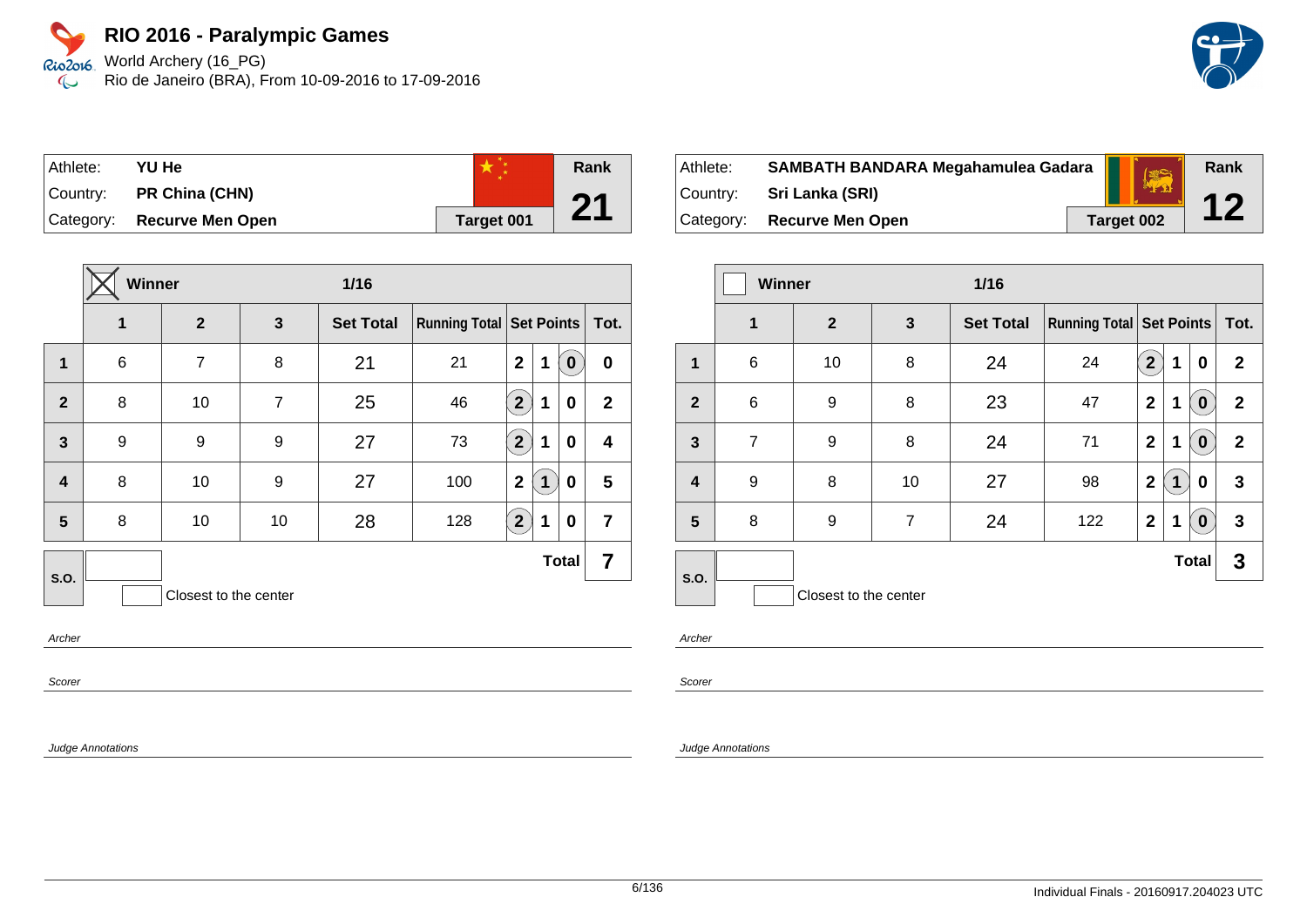World Archery (16\_PG) Rio de Janeiro (BRA), From 10-09-2016 to 17-09-2016

| Athlete: | <b>LEE Hong Gu</b>          | $\mathbb{Z}^m$<br>$\mathscr{U}_\ell$     | Rank |
|----------|-----------------------------|------------------------------------------|------|
|          | Country: <b>Korea (KOR)</b> | $\mathbb{Z}$<br>$\frac{d\mathbf{y}}{dt}$ | 13   |
|          | Category: Recurve Men Open  | Target 001                               |      |

|                  | <b>Winner</b><br>$1/16$ |                       |   |                  |                                 |                |   |              |              |
|------------------|-------------------------|-----------------------|---|------------------|---------------------------------|----------------|---|--------------|--------------|
|                  | 1                       | $\mathbf{2}$          | 3 | <b>Set Total</b> | <b>Running Total Set Points</b> |                |   |              | Tot.         |
| $\mathbf{1}$     | 6                       | 6                     | 8 | 20               | 20                              | 2 <sup>2</sup> | 1 | 0            | $\mathbf{2}$ |
| $\overline{2}$   | 8                       | 9                     | 9 | 26               | 46                              | $\mathbf{2}$   | 1 | 0            | $\mathbf{3}$ |
| $\overline{3}$   | $\overline{7}$          | 8                     | 8 | 23               | 69                              | $\mathbf{2}$   | 1 | $\bf{0}$     | $\mathbf{3}$ |
| $\boldsymbol{4}$ | 8                       | 8                     | 7 | 23               | 92                              | $\overline{2}$ | 1 | $\bf{0}$     | $\mathbf{3}$ |
| 5                | 9                       | 6                     | 6 | 21               | 113                             | $\mathbf{2}$   | 1 | $\bf{0}$     | $\mathbf{3}$ |
| <b>S.O.</b>      |                         |                       |   |                  |                                 |                |   | <b>Total</b> | 3            |
|                  |                         | Closest to the center |   |                  |                                 |                |   |              |              |

Archer

Scorer

Judge Annotations

| Athlete:  | <b>DAMBADONDOG Baatarjav</b> |            | Rank |
|-----------|------------------------------|------------|------|
| Country:  | Mongolia (MGL)               |            |      |
| Category: | <b>Recurve Men Open</b>      | Target 002 | 20   |

|                         | <b>Winner</b><br>$1/16$ |                       |              |                  |                                     |                         |   |              |      |
|-------------------------|-------------------------|-----------------------|--------------|------------------|-------------------------------------|-------------------------|---|--------------|------|
|                         | 1                       | $\overline{2}$        | $\mathbf{3}$ | <b>Set Total</b> | <b>Running Total   Set Points  </b> |                         |   |              | Tot. |
| 1                       | 5                       | M                     | 8            | 13               | 13                                  | $\overline{2}$          | 1 | $\mathbf 0$  | 0    |
| $\overline{2}$          | 9                       | 9                     | 8            | 26               | 39                                  | $\mathbf 2$             | 1 | 0            | 1    |
| $\overline{\mathbf{3}}$ | $\overline{7}$          | 8                     | 9            | 24               | 63                                  | $\overline{\mathbf{2}}$ | 1 | 0            | 3    |
| $\boldsymbol{4}$        | 9                       | 9                     | 10           | 28               | 91                                  | $2^{1}$                 | 1 | 0            | 5    |
| 5                       | 9                       | $\overline{7}$        | 9            | 25               | 116                                 | $\overline{2}$          | 1 | 0            | 7    |
| <b>S.O.</b>             |                         |                       |              |                  |                                     |                         |   | <b>Total</b> | 7    |
|                         |                         | Closest to the center |              |                  |                                     |                         |   |              |      |

Archer

Scorer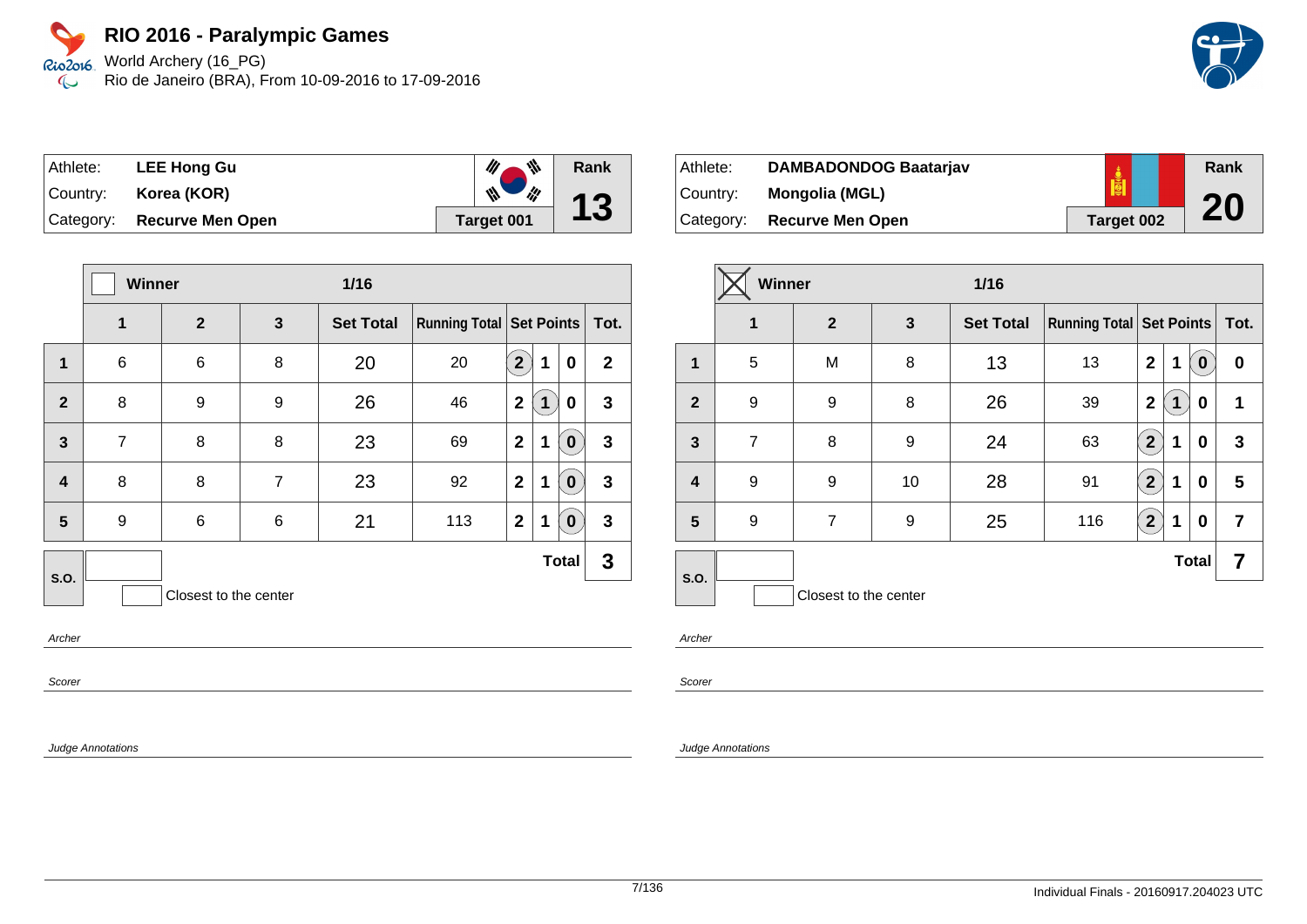World Archery (16\_PG) Rio de Janeiro (BRA), From 10-09-2016 to 17-09-2016

| Athlete:  | <b>GOMEZ German</b>     |            | Rank |
|-----------|-------------------------|------------|------|
| Country:  | Colombia (COL)          |            |      |
| Category: | <b>Recurve Men Open</b> | Target 001 | 29   |

|                         | Winner<br>$1/16$ |                       |              |                  |                               |                |   |              |           |
|-------------------------|------------------|-----------------------|--------------|------------------|-------------------------------|----------------|---|--------------|-----------|
|                         | 1                | $\overline{2}$        | $\mathbf{3}$ | <b>Set Total</b> | Running Total Set Points Tot. |                |   |              |           |
| $\mathbf 1$             | 8                | 6                     | 8            | 22               | 22                            | $\mathbf{2}$   | 1 | $\bf{0}$     | $\pmb{0}$ |
| $\overline{2}$          | 8                | 8                     | 8            | 24               | 46                            | $\overline{2}$ | 1 | $\mathbf 0$  | $\pmb{0}$ |
| $\mathbf{3}$            | 5                | 9                     | 8            | 22               | 68                            | $\mathbf{2}$   | 1 | $\mathbf 0$  | $\bf{0}$  |
| $\overline{\mathbf{4}}$ |                  |                       |              |                  |                               | $\mathbf{2}$   | 1 | $\mathbf 0$  |           |
| 5                       |                  |                       |              |                  |                               | $\mathbf{2}$   | 1 | $\mathbf 0$  |           |
| S.O.                    |                  |                       |              |                  |                               |                |   | <b>Total</b> | 0         |
|                         |                  | Closest to the center |              |                  |                               |                |   |              |           |
| $A$ ration              |                  |                       |              |                  |                               |                |   |              |           |

Archer

Scorer

Judge Annotations

| Athlete: | <b>UEYAMA Tomohiro</b>     |            | Rank |
|----------|----------------------------|------------|------|
| Country: | Japan (JPN)                |            |      |
|          | Category: Recurve Men Open | Target 002 |      |

|                | Winner<br>$1/16$ |                       |                |                  |                                   |                               |   |              |              |
|----------------|------------------|-----------------------|----------------|------------------|-----------------------------------|-------------------------------|---|--------------|--------------|
|                | 1                | $\mathbf{2}$          | $\mathbf{3}$   | <b>Set Total</b> | Running Total   Set Points   Tot. |                               |   |              |              |
| $\mathbf{1}$   | $\overline{7}$   | 8                     | 10             | 25               | 25                                | $\mathbf{2}$                  | 1 | 0            | $\mathbf{2}$ |
| $\overline{2}$ | 9                | 8                     | 9              | 26               | 51                                | $\mathbf{2}^{\mathbf{\cdot}}$ | 1 | 0            | 4            |
| $\mathbf{3}$   | 8                | 9                     | $\overline{7}$ | 24               | 75                                | $\boxed{2}$                   | 1 | 0            | 6            |
| 4              |                  |                       |                |                  |                                   | $\overline{2}$                | 1 | 0            |              |
| 5              |                  |                       |                |                  |                                   | $\mathbf{2}$                  | 1 | 0            |              |
| S.O.           |                  |                       |                |                  |                                   |                               |   | <b>Total</b> | 6            |
|                |                  | Closest to the center |                |                  |                                   |                               |   |              |              |

Archer

Scorer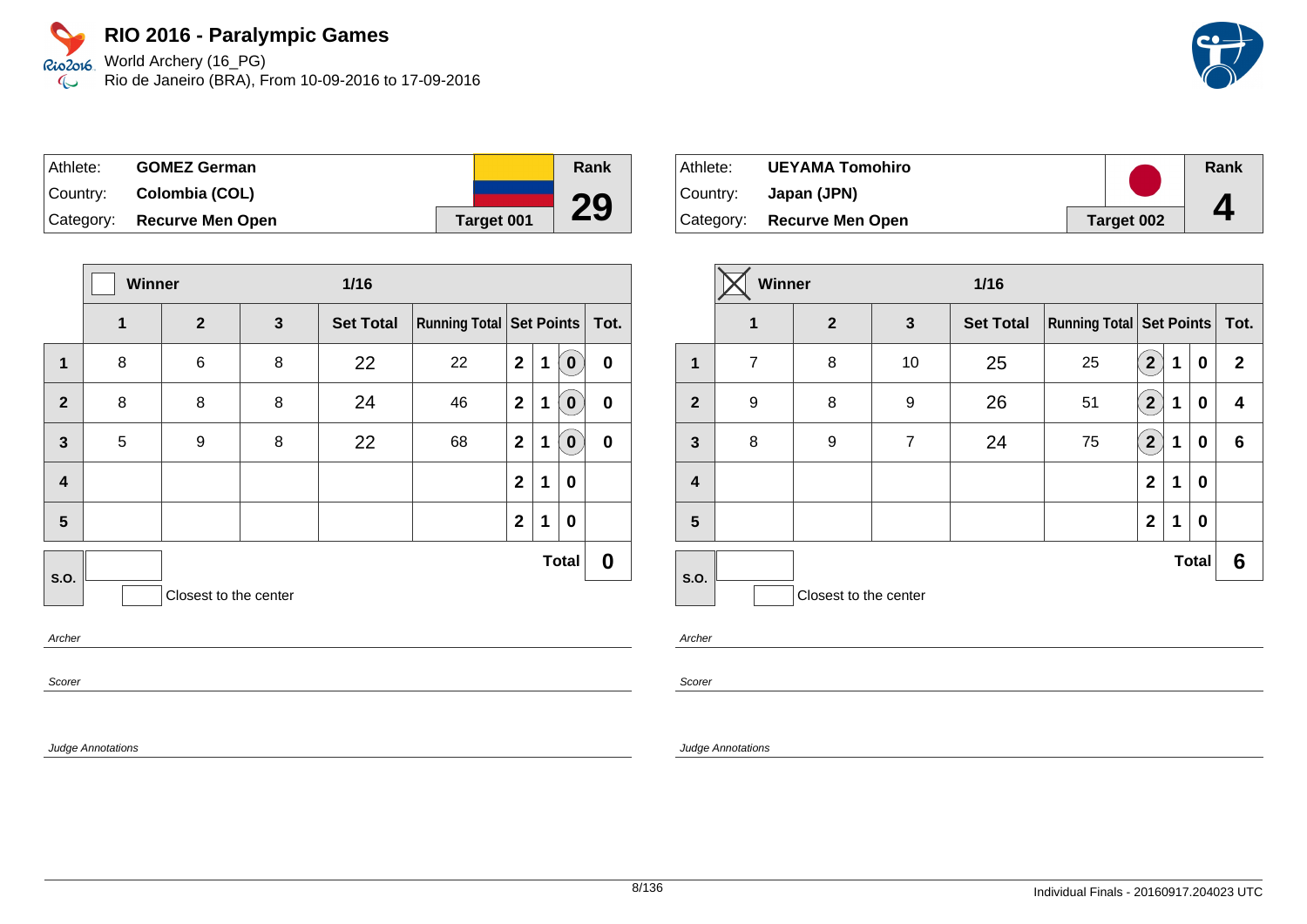World Archery (16\_PG) Rio de Janeiro (BRA), From 10-09-2016 to 17-09-2016

| Athlete:  | <b>SZARSZEWSKI Maik</b>    |            | Rank |
|-----------|----------------------------|------------|------|
| ∣Country: | Germany (GER)              |            | G    |
|           | Category: Recurve Men Open | Target 001 | J    |

| Winner<br>$1/16$ |              |              |                       |     |                       |   |   |                                                     |
|------------------|--------------|--------------|-----------------------|-----|-----------------------|---|---|-----------------------------------------------------|
| 1                | $\mathbf{2}$ | $\mathbf{3}$ | <b>Set Total</b>      |     |                       |   |   | Tot.                                                |
| 8                | 8            | 9            | 25                    | 25  | $\mathbf{2}$          | 1 | 0 | 1                                                   |
| 9                | 9            | 9            | 27                    | 52  | $\mathbf{2}^{\prime}$ | 1 | 0 | $\mathbf{3}$                                        |
| 8                | 10           | 8            | 26                    | 78  | $\mathbf{2}^{\prime}$ | 1 | 0 | 5                                                   |
| 9                | 9            | 9            | 27                    | 105 | $\mathbf{2}^{\prime}$ | 1 | 0 | $\overline{7}$                                      |
|                  |              |              |                       |     | $\mathbf{2}$          | 1 | 0 |                                                     |
|                  |              |              |                       |     |                       |   |   | 7                                                   |
|                  |              |              |                       |     |                       |   |   |                                                     |
|                  |              |              | Closest to the center |     |                       |   |   | <b>Running Total   Set Points  </b><br><b>Total</b> |

Archer

Scorer

Judge Annotations

| Athlete: | <b>DE SOUZA Diogo</b>      | $\blacktriangle$  | Rank |
|----------|----------------------------|-------------------|------|
| Country: | <b>Brazil (BRA)</b>        |                   |      |
|          | Category: Recurve Men Open | <b>Target 002</b> | 30   |

|                         | Winner<br>$1/16$ |                       |              |                  |                          |                |   |              |      |
|-------------------------|------------------|-----------------------|--------------|------------------|--------------------------|----------------|---|--------------|------|
|                         | $\mathbf 1$      | $\overline{2}$        | $\mathbf{3}$ | <b>Set Total</b> | Running Total Set Points |                |   |              | Tot. |
| $\mathbf{1}$            | 10               | $\overline{7}$        | 8            | 25               | 25                       | $\overline{2}$ | 1 | 0            | 1    |
| $\overline{2}$          | 10               | 4                     | 8            | 22               | 47                       | $\overline{2}$ | 1 | $\bf{0}$     | 1    |
| $\mathbf{3}$            | $\overline{7}$   | 5                     | 10           | 22               | 69                       | $\mathbf{2}$   | 1 | $\bf{0}$     | 1    |
| $\overline{\mathbf{4}}$ | $\overline{7}$   | 8                     | 3            | 18               | 87                       | $\mathbf{2}$   | 1 | $\bf{0}$     | 1    |
| 5                       |                  |                       |              |                  |                          | $\mathbf{2}$   | 1 | 0            |      |
| S.O.                    |                  |                       |              |                  |                          |                |   | <b>Total</b> | 1    |
|                         |                  | Closest to the center |              |                  |                          |                |   |              |      |

Archer

Scorer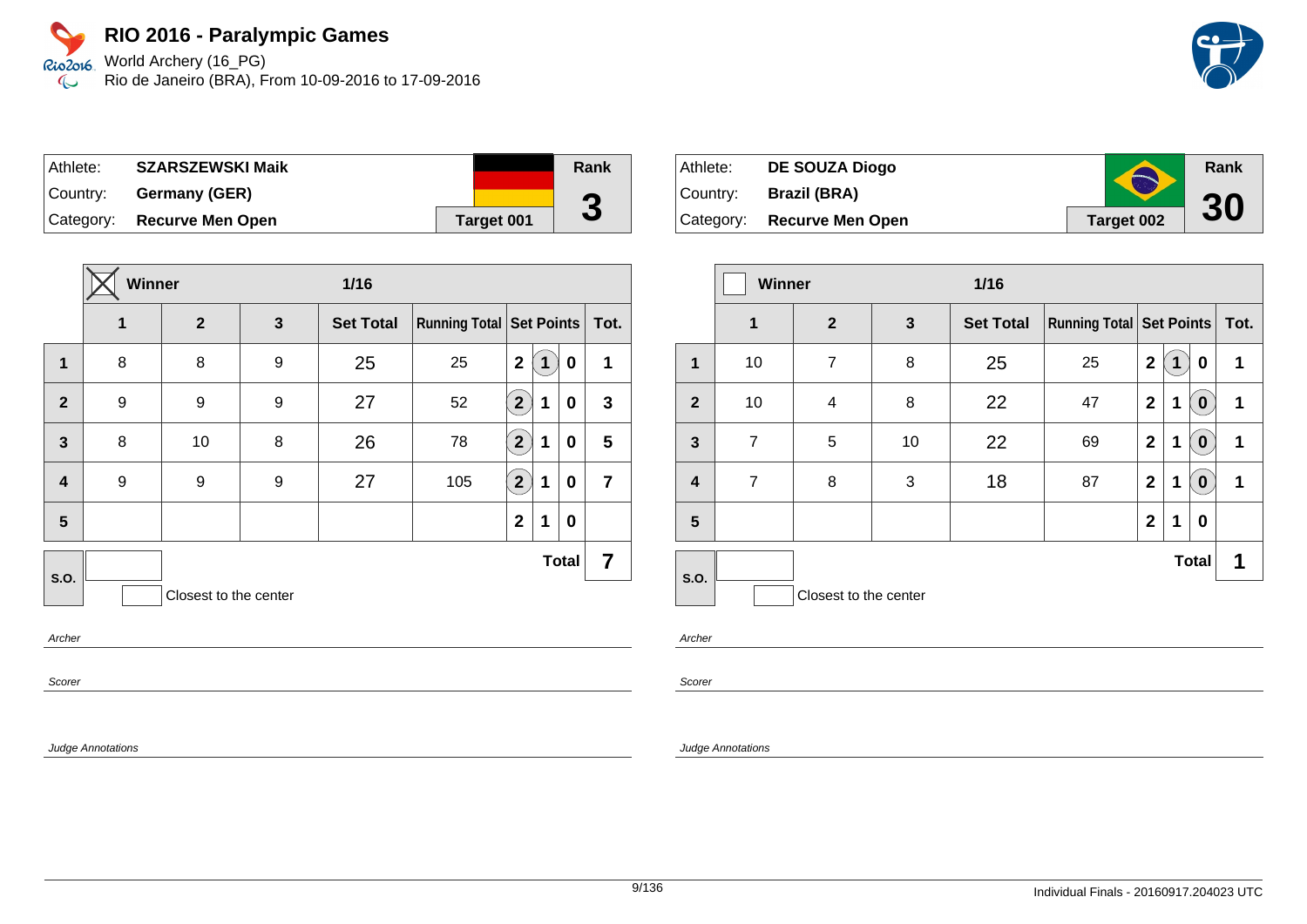World Archery (16\_PG) Rio de Janeiro (BRA), From 10-09-2016 to 17-09-2016

| Athlete:  | <b>GUÉRIN Maxime</b>       |                   | Rank |
|-----------|----------------------------|-------------------|------|
| ⊺Countr∨: | <b>France (FRA)</b>        |                   |      |
|           | Category: Recurve Men Open | <b>Target 001</b> | 19   |

|                         | Winner         |                       | $1/16$ |                  |                               |              |   |                  |   |
|-------------------------|----------------|-----------------------|--------|------------------|-------------------------------|--------------|---|------------------|---|
|                         | 1              | $\mathbf{2}$          | 3      | <b>Set Total</b> | Running Total Set Points Tot. |              |   |                  |   |
| 1                       | $\,6$          | 9                     | 10     | 25               | 25                            | $\mathbf{2}$ | 1 | 0                | 1 |
| $\overline{2}$          | $\overline{7}$ | 6                     | 8      | 21               | 46                            | $\mathbf{2}$ | 1 | $\mathbf 0$      | 1 |
| $\mathbf{3}$            | $\overline{7}$ | $\overline{7}$        | 5      | 19               | 65                            | $\mathbf{2}$ | 1 | $\boldsymbol{0}$ | 1 |
| $\overline{\mathbf{4}}$ | $\overline{7}$ | 8                     | 10     | 25               | 90                            | $\mathbf{2}$ | 1 | $\boldsymbol{0}$ | 1 |
| 5                       |                |                       |        |                  |                               | $\mathbf{2}$ | 1 | 0                |   |
| S.O.                    |                |                       |        |                  |                               |              |   | <b>Total</b>     | 1 |
|                         |                | Closest to the center |        |                  |                               |              |   |                  |   |
| Archor                  |                |                       |        |                  |                               |              |   |                  |   |

Archer

Scorer

Judge Annotations

| Athlete:  | <b>SHI Xucheng</b>      |            | Rank |
|-----------|-------------------------|------------|------|
| ⊺Countr∨: | <b>PR China (CHN)</b>   |            |      |
| Category: | <b>Recurve Men Open</b> | Target 002 | 14   |

|                | Winner<br>$1/16$ |                       |                |                  |                                     |                      |   |              |                |
|----------------|------------------|-----------------------|----------------|------------------|-------------------------------------|----------------------|---|--------------|----------------|
|                | $\mathbf 1$      | $\mathbf{2}$          | $\mathbf{3}$   | <b>Set Total</b> | <b>Running Total   Set Points  </b> |                      |   |              | Tot.           |
| $\mathbf 1$    | 10               | 8                     | $\overline{7}$ | 25               | 25                                  | $\overline{2}$       | 1 | 0            | 1              |
| $\overline{2}$ | 9                | $\overline{7}$        | 8              | 24               | 49                                  | $\mathbf{2}^{\circ}$ | 1 | 0            | 3              |
| 3              | 5                | 7                     | 8              | 20               | 69                                  | $\overline{2}$       | 1 | 0            | 5              |
| 4              | 10               | 8                     | 9              | 27               | 96                                  | $\overline{2}$       | 1 | 0            | $\overline{7}$ |
| 5              |                  |                       |                |                  |                                     | $\mathbf{2}$         | 1 | 0            |                |
| S.O.           |                  |                       |                |                  |                                     |                      |   | <b>Total</b> | 7              |
|                |                  | Closest to the center |                |                  |                                     |                      |   |              |                |

Archer

Scorer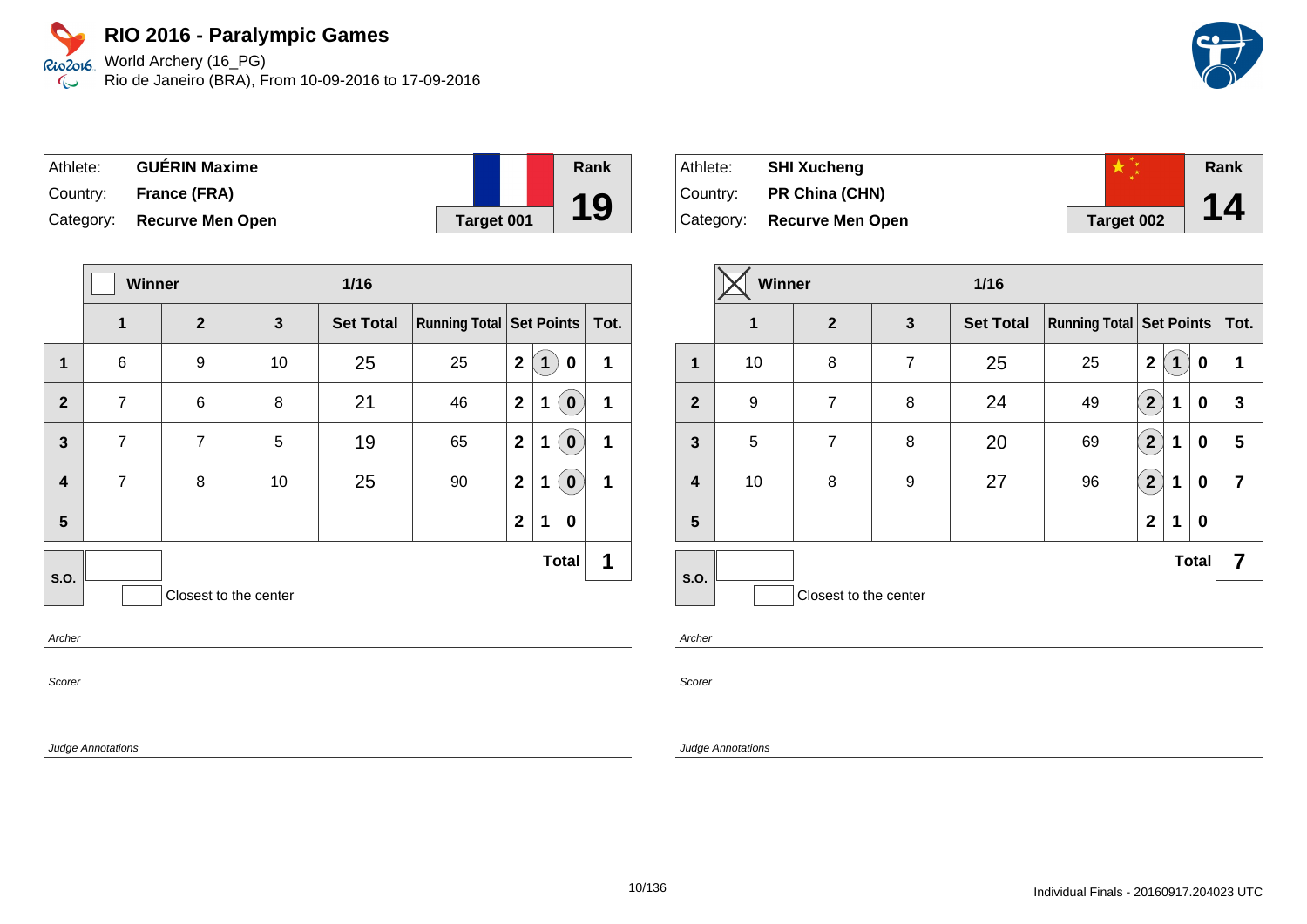World Archery (16\_PG) Rio de Janeiro (BRA), From 10-09-2016 to 17-09-2016



| Athlete: | <b>ZHAO Lixue</b>          |            | Rank |
|----------|----------------------------|------------|------|
| Country: | <b>PR China (CHN)</b>      |            | 11   |
|          | Category: Recurve Men Open | Target 001 |      |

|                | Winner |                       |              | $1/16$           |                                     |                       |   |              |                |
|----------------|--------|-----------------------|--------------|------------------|-------------------------------------|-----------------------|---|--------------|----------------|
|                | 1      | $\mathbf{2}$          | $\mathbf{3}$ | <b>Set Total</b> | <b>Running Total   Set Points  </b> |                       |   |              | Tot.           |
| 1              | 9      | 9                     | 9            | 27               | 27                                  | $\mathbf{2}^{\prime}$ | 1 | 0            | $\overline{2}$ |
| $\overline{2}$ | 9      | 10                    | 9            | 28               | 55                                  | $\mathbf{2}^{\circ}$  | 1 | 0            | 4              |
| $\mathbf{3}$   | 10     | 8                     | 10           | 28               | 83                                  | $\mathbf{2}^{\prime}$ | 1 | 0            | $6\phantom{1}$ |
| 4              |        |                       |              |                  |                                     | $\mathbf{2}$          | 1 | 0            |                |
| 5              |        |                       |              |                  |                                     | $\mathbf{2}$          | 1 | 0            |                |
| S.O.           |        |                       |              |                  |                                     |                       |   | <b>Total</b> | 6              |
|                |        | Closest to the center |              |                  |                                     |                       |   |              |                |
| Archar         |        |                       |              |                  |                                     |                       |   |              |                |

Archer

Scorer

Judge Annotations

| <b>AL-MUSAWI Jawad</b><br>Athlete: |                            |  | Rank       |    |
|------------------------------------|----------------------------|--|------------|----|
| Country:                           | Irag (IRQ)                 |  | ناله ناک   | nη |
|                                    | Category: Recurve Men Open |  | Target 002 |    |

|                         | <b>Winner</b> |                       |                | $1/16$           |                                     |                |   |                  |          |
|-------------------------|---------------|-----------------------|----------------|------------------|-------------------------------------|----------------|---|------------------|----------|
|                         | 1             | 2 <sup>2</sup>        | $\mathbf{3}$   | <b>Set Total</b> | <b>Running Total   Set Points  </b> |                |   | Tot.             |          |
| 1                       | 10            | 9                     | $\overline{7}$ | 26               | 26                                  | $\mathbf{2}$   | 1 | $\bf{0}$         | 0        |
| $\overline{2}$          | 9             | 9                     | $\overline{7}$ | 25               | 51                                  | $\mathbf{2}$   | 1 | $\boldsymbol{0}$ | 0        |
| $\overline{\mathbf{3}}$ | 8             | 10                    | 8              | 26               | 77                                  | $\mathbf{2}$   | 1 | $\bf{0}$         | $\bf{0}$ |
| $\overline{\mathbf{4}}$ |               |                       |                |                  |                                     | $\overline{2}$ | 1 | 0                |          |
| 5                       |               |                       |                |                  |                                     | $\mathbf{2}$   | 1 | 0                |          |
|                         |               |                       |                |                  |                                     |                |   | <b>Total</b>     | 0        |
| <b>S.O.</b>             |               | Closest to the center |                |                  |                                     |                |   |                  |          |

Archer

Scorer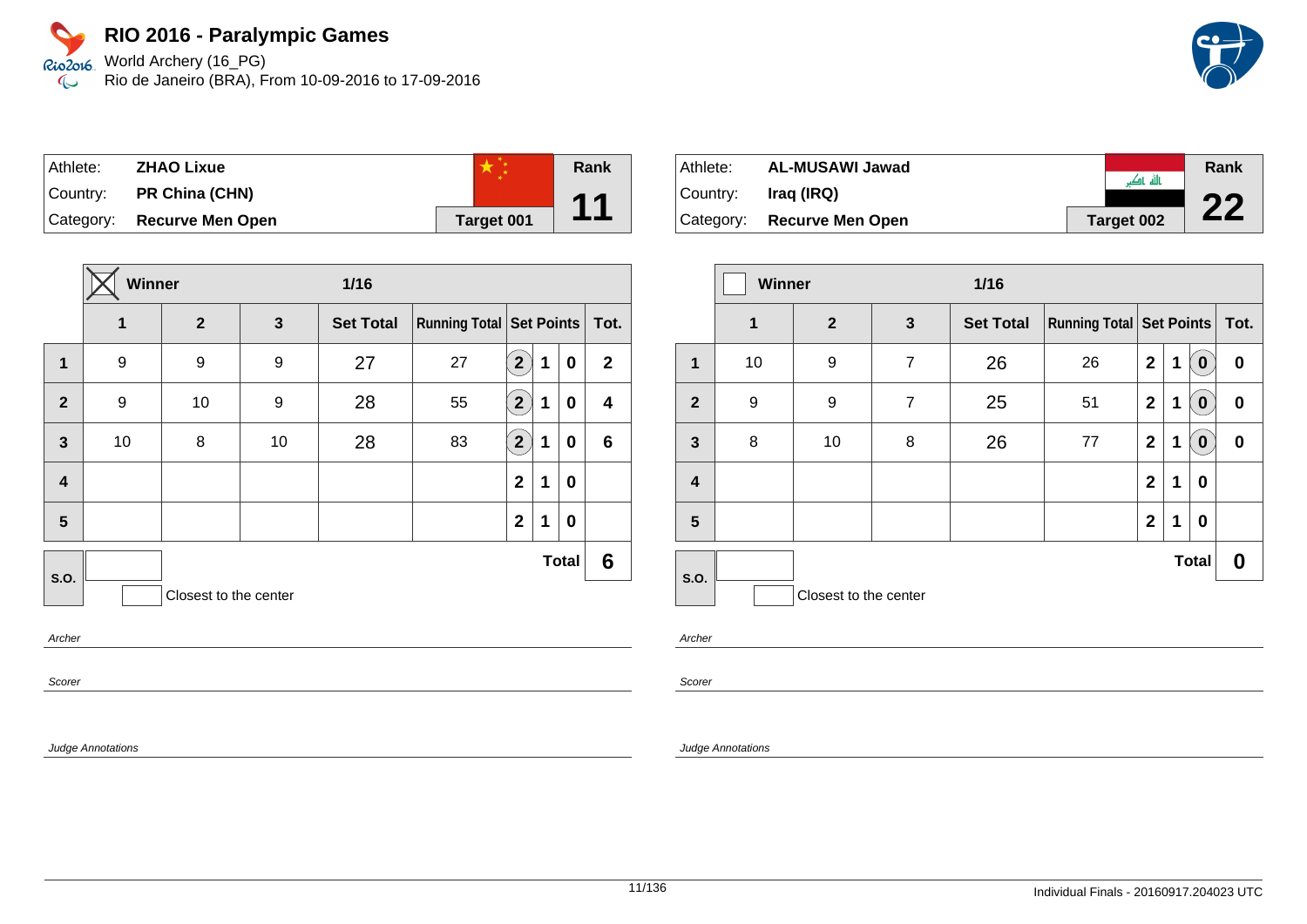World Archery (16\_PG) Rio de Janeiro (BRA), From 10-09-2016 to 17-09-2016

| Athlete: | <b>REZENDE Luciano</b>     | $\blacktriangle$ | Rank |
|----------|----------------------------|------------------|------|
|          | Country: Brazil (BRA)      |                  |      |
|          | Category: Recurve Men Open | Target 001       | Z I  |

|                         | Winner |                       |                | 1/16             |                                     |                                  |   |              |              |
|-------------------------|--------|-----------------------|----------------|------------------|-------------------------------------|----------------------------------|---|--------------|--------------|
|                         | 1      | $\mathbf{2}$          | $\mathbf{3}$   | <b>Set Total</b> | <b>Running Total   Set Points  </b> |                                  |   |              | Tot.         |
| $\mathbf 1$             | 9      | 10                    | 10             | 29               | 29                                  | 2 <sup>1</sup>                   | 1 | 0            | $\mathbf{2}$ |
| $\overline{2}$          | 9      | 8                     | $\overline{7}$ | 24               | 53                                  | $\left  \mathbf{2}\right\rangle$ | 1 | 0            | 4            |
| $\mathbf{3}$            | 8      | 10                    | 8              | 26               | 79                                  | $\mathbf{2}^{\prime}$            | 1 | 0            | $\bf 6$      |
| $\overline{\mathbf{4}}$ |        |                       |                |                  |                                     | $\mathbf{2}$                     | 1 | 0            |              |
| 5                       |        |                       |                |                  |                                     | $\mathbf{2}$                     | 1 | 0            |              |
| S.O.                    |        |                       |                |                  |                                     |                                  |   | <b>Total</b> | 6            |
|                         |        | Closest to the center |                |                  |                                     |                                  |   |              |              |
| Archar                  |        |                       |                |                  |                                     |                                  |   |              |              |

Archer

Scorer

Judge Annotations

| Athlete: | <b>AIROLDI Roberto</b>     |                   | Rank |
|----------|----------------------------|-------------------|------|
| Country: | Italy (ITA)                |                   |      |
|          | Category: Recurve Men Open | <b>Target 002</b> | 6    |

|              | Winner         |                       |              | $1/16$           |                                 |                |             |                  |          |
|--------------|----------------|-----------------------|--------------|------------------|---------------------------------|----------------|-------------|------------------|----------|
|              | $\overline{1}$ | $\overline{2}$        | $\mathbf{3}$ | <b>Set Total</b> | <b>Running Total Set Points</b> |                |             |                  | Tot.     |
| $\mathbf 1$  | 10             | 9                     | 9            | 28               | 28                              | $\overline{2}$ | 1           | $\bf{0}$         | 0        |
| $\mathbf{2}$ | $\overline{7}$ | $\overline{7}$        | 9            | 23               | 51                              | $\overline{2}$ | 1           | $\boldsymbol{0}$ | $\bf{0}$ |
| 3            | 8              | $\overline{7}$        | 10           | 25               | 76                              | $\mathbf{2}$   | 1           | $\bf{0}$         | 0        |
| 4            |                |                       |              |                  |                                 | $\mathbf{2}$   | $\mathbf 1$ | 0                |          |
| 5            |                |                       |              |                  |                                 | $\overline{2}$ | 1           | $\bf{0}$         |          |
| S.O.         |                |                       |              |                  |                                 |                |             | <b>Total</b>     | 0        |
|              |                | Closest to the center |              |                  |                                 |                |             |                  |          |

Archer

Scorer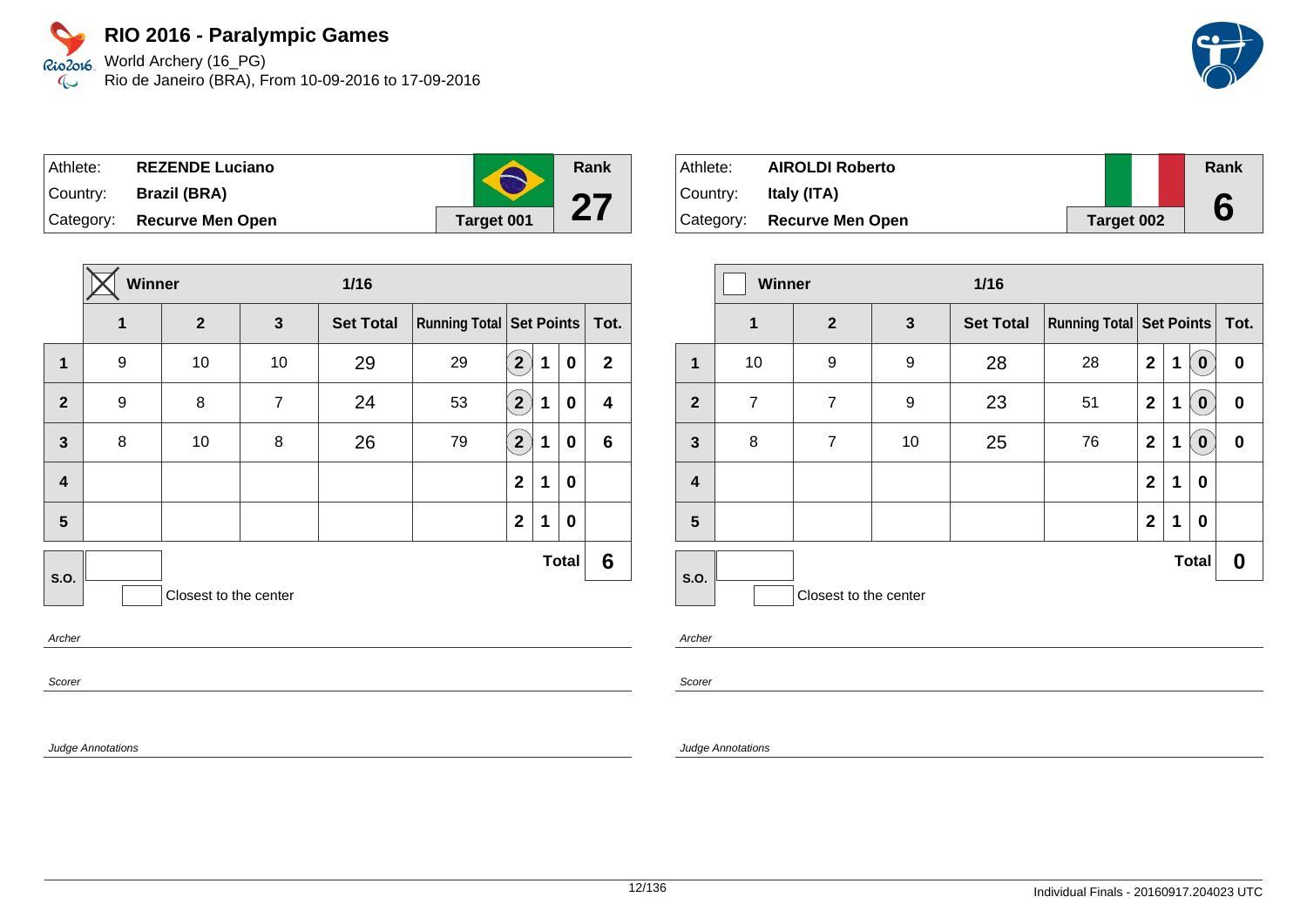World Archery (16\_PG) Rio de Janeiro (BRA), From 10-09-2016 to 17-09-2016



| Athlete: | <b>BENNETT Eric</b>        |            | Rank |
|----------|----------------------------|------------|------|
| Country: | USA (USA)                  |            |      |
|          | Category: Recurve Men Open | Target 001 |      |

|                         | <b>Winner</b>         |                |                | $1/16$           |                                 |                |             |              |                |
|-------------------------|-----------------------|----------------|----------------|------------------|---------------------------------|----------------|-------------|--------------|----------------|
|                         | 1                     | $\mathbf{2}$   | 3              | <b>Set Total</b> | <b>Running Total Set Points</b> |                |             |              | Tot.           |
| $\mathbf{1}$            | 9                     | 10             | 9              | 28               | 28                              | $\mathbf{2}$   | $\mathbf 1$ | $\bf{0}$     | $\mathbf{2}$   |
| $\overline{2}$          | 9                     | $\overline{7}$ | 8              | 24               | 52                              | $\mathbf{2}$   | 1           | $\bf{0}$     | 3              |
| $\overline{\mathbf{3}}$ | 8                     | 8              | 10             | 26               | 78                              | $\overline{2}$ | 1           | $\pmb{0}$    | $\mathbf{3}$   |
| $\overline{\mathbf{4}}$ | 9                     | 10             | 9              | 28               | 106                             | $2^{1}$        | 1           | 0            | 5              |
| 5                       | 9                     | 9              | $\overline{7}$ | 25               | 131                             | $2^{1}$        | 1           | 0            | $\overline{7}$ |
| <b>S.O.</b>             |                       |                |                |                  |                                 |                |             | <b>Total</b> | 7              |
|                         | Closest to the center |                |                |                  |                                 |                |             |              |                |

Archer

Scorer

Judge Annotations

| Athlete:    | <b>KOSTAL Vaclav</b>        |                   | Rank |
|-------------|-----------------------------|-------------------|------|
| ∣Countr∨: l | <b>Czech Republic (CZE)</b> |                   |      |
| Category:   | <b>Recurve Men Open</b>     | <b>Target 002</b> | 26   |

|                         | <b>Winner</b>  |                       |              | $1/16$           |                                 |                |   |              |      |
|-------------------------|----------------|-----------------------|--------------|------------------|---------------------------------|----------------|---|--------------|------|
|                         | $\mathbf 1$    | $\overline{2}$        | $\mathbf{3}$ | <b>Set Total</b> | <b>Running Total Set Points</b> |                |   |              | Tot. |
| 1                       | $\overline{7}$ | 9                     | 8            | 24               | 24                              | $\mathbf{2}$   | 1 | $\bf{0}$     | 0    |
| $\overline{2}$          | 8              | 8                     | 8            | 24               | 48                              | $\overline{2}$ | 1 | 0            | 1    |
| $\mathbf{3}$            | 8              | 10                    | 9            | 27               | 75                              | $2^{1}$        | 1 | $\bf{0}$     | 3    |
| $\overline{\mathbf{4}}$ | 6              | 9                     | 10           | 25               | 100                             | $\mathbf{2}$   | 1 | $\bf{0}$     | 3    |
| 5                       | 10             | 9                     | 5            | 24               | 124                             | $\overline{2}$ | 1 | $\bf{0}$     | 3    |
| S.O.                    |                |                       |              |                  |                                 |                |   | <b>Total</b> | 3    |
|                         |                | Closest to the center |              |                  |                                 |                |   |              |      |

Archer

Scorer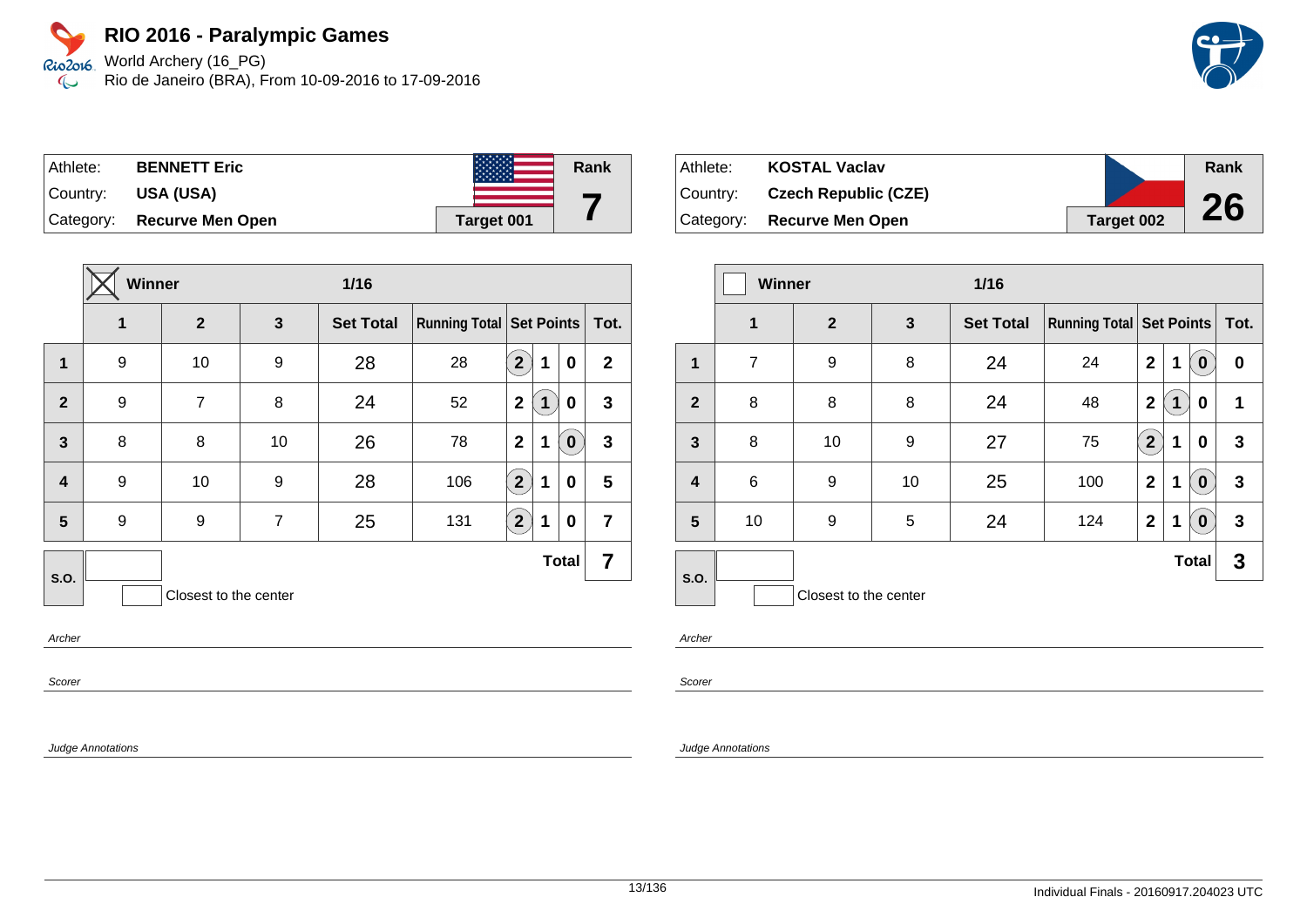World Archery (16\_PG) Rio de Janeiro (BRA), From 10-09-2016 to 17-09-2016



| Athlete:  | <b>LUKOW Michael</b>    | <b>ASASASAS</b> | Rank |
|-----------|-------------------------|-----------------|------|
| ⊺Countr∨: | USA (USA)               |                 | nn.  |
| Category: | <b>Recurve Men Open</b> | Target 001      | 25   |

|                         |                | Winner<br>1/16        |              |                  |                                     |              |   |              |              |
|-------------------------|----------------|-----------------------|--------------|------------------|-------------------------------------|--------------|---|--------------|--------------|
|                         | 1              | $\mathbf{2}$          | $\mathbf{3}$ | <b>Set Total</b> | <b>Running Total   Set Points  </b> |              |   |              | $\vert$ Tot. |
| $\mathbf 1$             | 9              | 10                    | $\,6$        | 25               | 25                                  | $\mathbf{2}$ | 1 | $\bf{0}$     | $\pmb{0}$    |
| $\overline{2}$          | $\overline{7}$ | 7                     | 5            | 19               | 44                                  | $\mathbf{2}$ | 1 | $\bf{0}$     | $\pmb{0}$    |
| $\mathbf{3}$            | 10             | 8                     | 6            | 24               | 68                                  | $\mathbf{2}$ | 1 | $\bf{0}$     | $\pmb{0}$    |
| $\overline{\mathbf{4}}$ |                |                       |              |                  |                                     | $\mathbf{2}$ | 1 | 0            |              |
| 5                       |                |                       |              |                  |                                     | $\mathbf{2}$ | 1 | 0            |              |
| <b>S.O.</b>             |                |                       |              |                  |                                     |              |   | <b>Total</b> | 0            |
|                         |                | Closest to the center |              |                  |                                     |              |   |              |              |
| Archor                  |                |                       |              |                  |                                     |              |   |              |              |

Archer

Scorer

Judge Annotations

| Athlete:  | <b>TSENG Lung-Hui</b>       | Æ          | Rank |
|-----------|-----------------------------|------------|------|
| ∣Countr∨: | <b>Chinese Taipei (TPE)</b> |            | 10   |
| Category: | <b>Recurve Men Open</b>     | Target 002 |      |

|                | Winner<br>$1/16$ |                       |              |                  |                                   |                         |   |              |              |
|----------------|------------------|-----------------------|--------------|------------------|-----------------------------------|-------------------------|---|--------------|--------------|
|                | 1                | $\mathbf{2}$          | $\mathbf{3}$ | <b>Set Total</b> | Running Total   Set Points   Tot. |                         |   |              |              |
| $\mathbf 1$    | 9                | 9                     | 9            | 27               | 27                                | $\overline{2}$          | 1 | 0            | $\mathbf{2}$ |
| $\overline{2}$ | 10               | 8                     | 10           | 28               | 55                                | $\overline{\mathbf{2}}$ | 1 | 0            | 4            |
| $\mathbf{3}$   | 9                | 9                     | 9            | 27               | 82                                | $\overline{2}$          | 1 | 0            | 6            |
| 4              |                  |                       |              |                  |                                   | $\mathbf{2}$            | 1 | 0            |              |
| 5              |                  |                       |              |                  |                                   | $\mathbf{2}$            | 1 | 0            |              |
| S.O.           |                  |                       |              |                  |                                   |                         |   | <b>Total</b> | 6            |
|                |                  | Closest to the center |              |                  |                                   |                         |   |              |              |

Archer

Scorer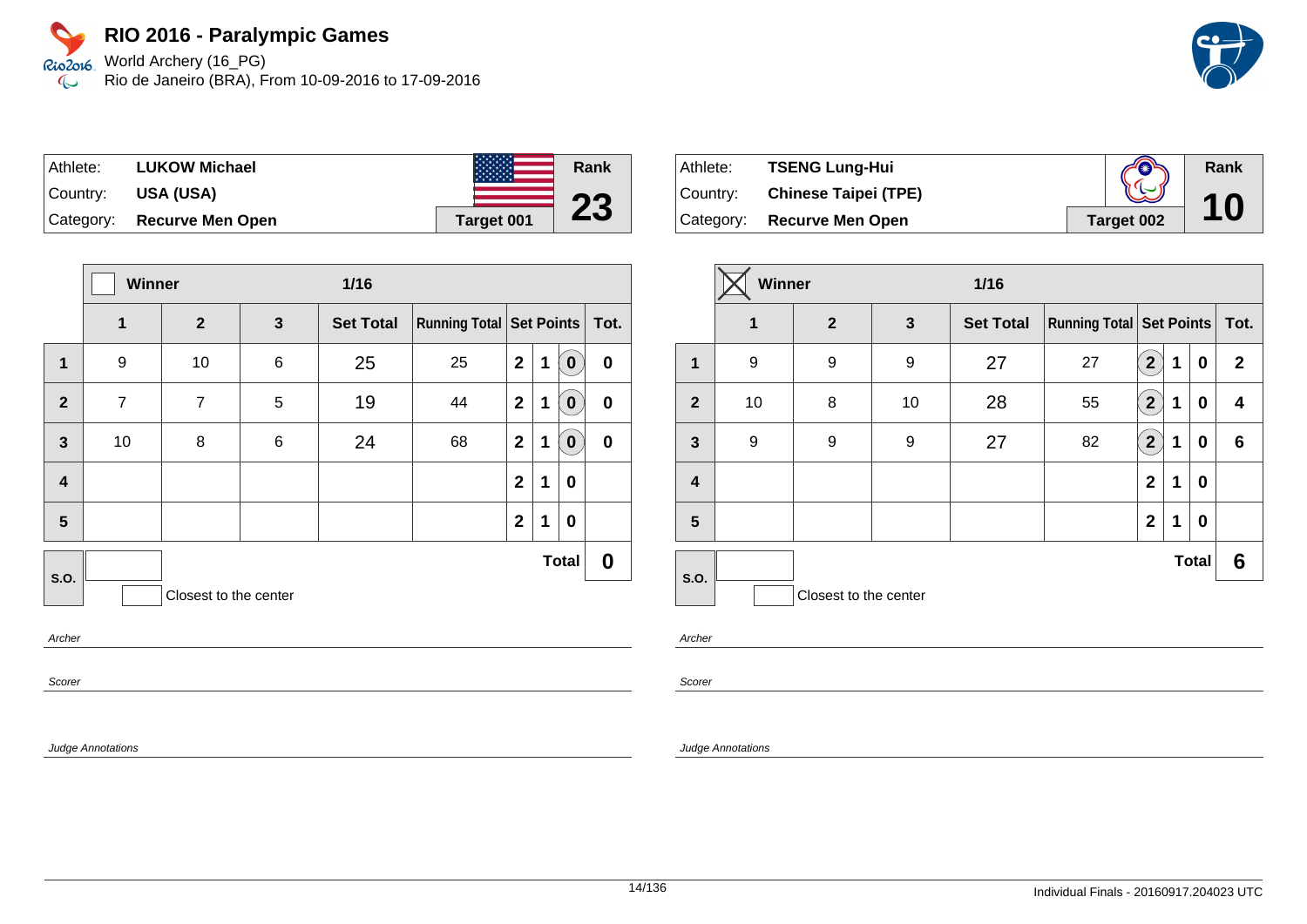World Archery (16\_PG) Rio de Janeiro (BRA), From 10-09-2016 to 17-09-2016

| Athlete:  | <b>ERARIO Alessandro</b> |            | Rank |
|-----------|--------------------------|------------|------|
| Country:  | Italy (ITA)              |            |      |
| Category: | <b>Recurve Men Open</b>  | Target 001 | 15   |

|                         | Winner<br>1/16 |                       |              |                  |                                 |                       |   |              |                |
|-------------------------|----------------|-----------------------|--------------|------------------|---------------------------------|-----------------------|---|--------------|----------------|
|                         | 1              | $\overline{2}$        | $\mathbf{3}$ | <b>Set Total</b> | <b>Running Total Set Points</b> |                       |   |              | Tot.           |
| 1                       | 8              | 9                     | 9            | 26               | 26                              | $\mathbf{2}^{\prime}$ | 1 | 0            | $\mathbf{2}$   |
| $\overline{2}$          | 10             | 10                    | 10           | 30               | 56                              | $\mathbf{2}^{\prime}$ | 1 | 0            | 4              |
| $\mathbf{3}$            | 8              | 8                     | 9            | 25               | 81                              | $\mathbf{[2]}$        | 1 | 0            | $6\phantom{1}$ |
| $\overline{\mathbf{4}}$ |                |                       |              |                  |                                 | $\mathbf{2}$          | 1 | 0            |                |
| 5                       |                |                       |              |                  |                                 | $\mathbf{2}$          | 1 | 0            |                |
| S.O.                    |                |                       |              |                  |                                 |                       |   | <b>Total</b> | 6              |
|                         |                | Closest to the center |              |                  |                                 |                       |   |              |                |
| Archor                  |                |                       |              |                  |                                 |                       |   |              |                |

Archer

Scorer

Judge Annotations

| ⊺Athlete: | <b>ONODERA Kimimasa</b>    |            | Rank |
|-----------|----------------------------|------------|------|
| ⊺Countr∨: | Japan (JPN)                |            | 18   |
|           | Category: Recurve Men Open | Target 002 |      |

|                         | <b>Winner</b> |                       | $1/16$         |                  |                                     |                |   |                  |          |
|-------------------------|---------------|-----------------------|----------------|------------------|-------------------------------------|----------------|---|------------------|----------|
|                         | $\mathbf 1$   | $\overline{2}$        | $\mathbf{3}$   | <b>Set Total</b> | <b>Running Total   Set Points  </b> |                |   |                  | Tot.     |
| 1                       | $\,6$         | 8                     | $\,6$          | 20               | 20                                  | $\mathbf{2}$   | 1 | $\bf{0}$         | 0        |
| $\overline{2}$          | 5             | 8                     | 9              | 22               | 42                                  | $\mathbf 2$    | 1 | $\boldsymbol{0}$ | $\bf{0}$ |
| $\mathbf{3}$            | 6             | 10                    | $\overline{2}$ | 18               | 60                                  | $\mathbf 2$    | 1 | $\bf{0}$         | $\bf{0}$ |
| $\overline{\mathbf{4}}$ |               |                       |                |                  |                                     | $\overline{2}$ | 1 | 0                |          |
| 5                       |               |                       |                |                  |                                     | $\mathbf 2$    | 1 | 0                |          |
| S.O.                    |               |                       |                |                  |                                     |                |   | <b>Total</b>     | 0        |
|                         |               | Closest to the center |                |                  |                                     |                |   |                  |          |

Archer

Scorer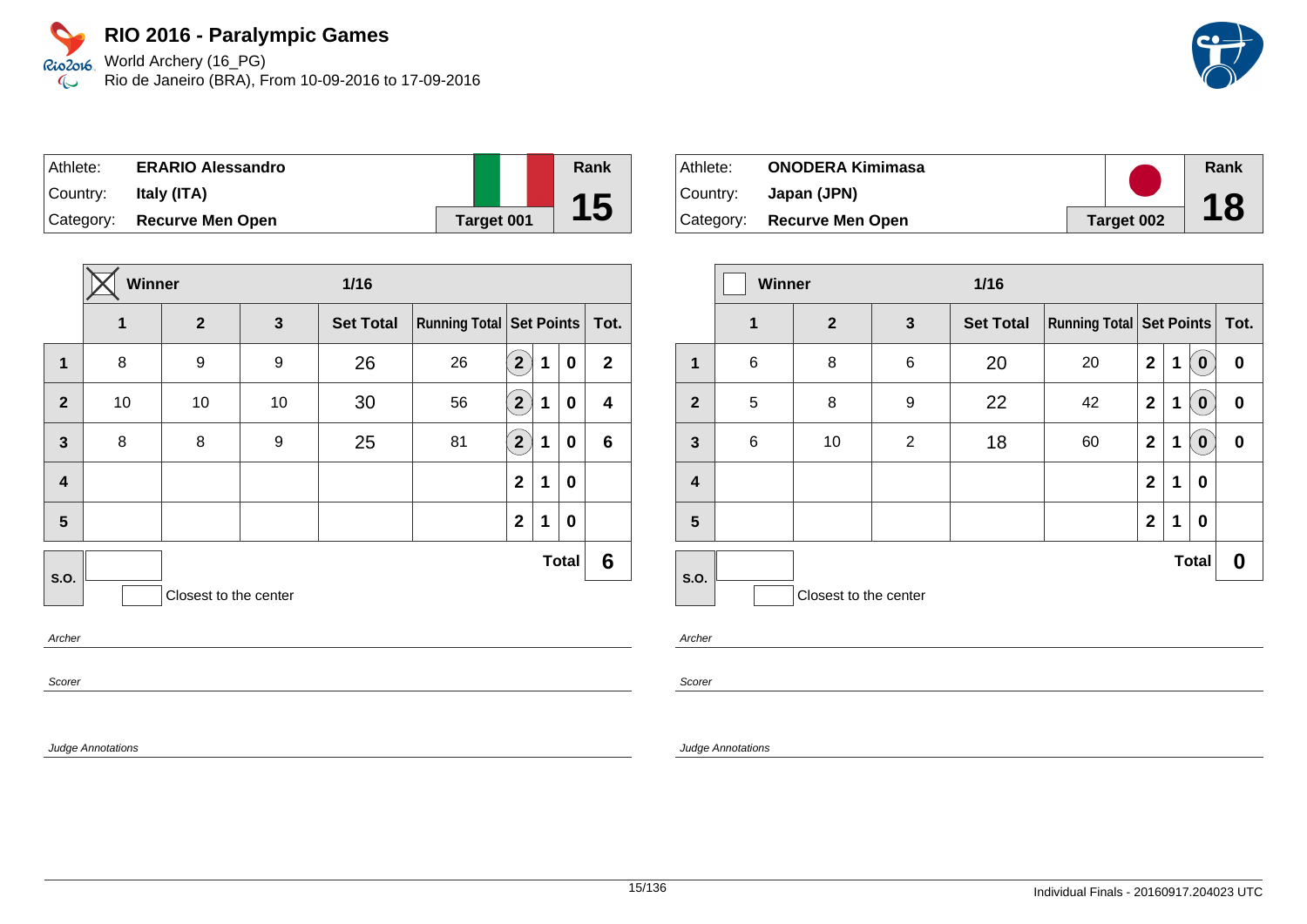World Archery (16\_PG) Rio de Janeiro (BRA), From 10-09-2016 to 17-09-2016



| Athlete: | <b>SAVAS Sadik</b>         |            | Rank |
|----------|----------------------------|------------|------|
| Country: | Turkey (TUR)               |            |      |
|          | Category: Recurve Men Open | Target 001 | 31   |

|                         |                | Winner<br>$1/16$      |   |                  |                               |                |   |              |              |
|-------------------------|----------------|-----------------------|---|------------------|-------------------------------|----------------|---|--------------|--------------|
|                         | $\mathbf{1}$   | $\overline{2}$        | 3 | <b>Set Total</b> | Running Total Set Points Tot. |                |   |              |              |
| 1                       | 9              | 9                     | 5 | 23               | 23                            | 2 <sup>2</sup> | 1 | 0            | $\mathbf{2}$ |
| $\overline{2}$          | 5              | 8                     | 6 | 19               | 42                            | $\mathbf{2}$   | 1 | 0            | $\mathbf{2}$ |
| $\mathbf{3}$            | $\overline{7}$ | 9                     | 9 | 25               | 67                            | $\mathbf{2}$   | 1 | 0            | $\mathbf{2}$ |
| $\overline{\mathbf{4}}$ | $\overline{7}$ | 10                    | 8 | 25               | 92                            | $\mathbf{2}$   | 1 | 0            | $\mathbf{2}$ |
| 5                       |                |                       |   |                  |                               | $\mathbf{2}$   | 1 | 0            |              |
| S.O.                    |                |                       |   |                  |                               |                |   | <b>Total</b> | $\mathbf{2}$ |
|                         |                | Closest to the center |   |                  |                               |                |   |              |              |
| $\sim$ $\sim$           |                |                       |   |                  |                               |                |   |              |              |

Archer

Scorer

Judge Annotations

| Athlete:  | <b>NETSIRI Hanreuchai</b>  |            | Rank |
|-----------|----------------------------|------------|------|
| ⊺Countr∨: | Thailand (THA)             |            | n    |
|           | Category: Recurve Men Open | Target 002 | L    |

|                         | Winner<br>$1/16$ |                       |    |                  |                                     |                      |   |              |              |
|-------------------------|------------------|-----------------------|----|------------------|-------------------------------------|----------------------|---|--------------|--------------|
|                         | $\mathbf 1$      | $\overline{2}$        | 3  | <b>Set Total</b> | <b>Running Total   Set Points  </b> |                      |   |              | Tot.         |
| $\mathbf 1$             | $\overline{7}$   | $\overline{7}$        | 8  | 22               | 22                                  | $\overline{2}$       | 1 | $\bf{0}$     | 0            |
| $\overline{2}$          | 8                | 10                    | 10 | 28               | 50                                  | $\mathbf{2}^{\circ}$ | 1 | 0            | $\mathbf{2}$ |
| 3                       | 10               | 9                     | 9  | 28               | 78                                  | $\boxed{2}$          | 1 | 0            | 4            |
| $\overline{\mathbf{4}}$ | 9                | 9                     | 8  | 26               | 104                                 | $\mathbf{2} \rangle$ | 1 | 0            | 6            |
| 5                       |                  |                       |    |                  |                                     | $\mathbf{2}$         | 1 | 0            |              |
| <b>S.O.</b>             |                  |                       |    |                  |                                     |                      |   | <b>Total</b> | 6            |
|                         |                  | Closest to the center |    |                  |                                     |                      |   |              |              |

Archer

Scorer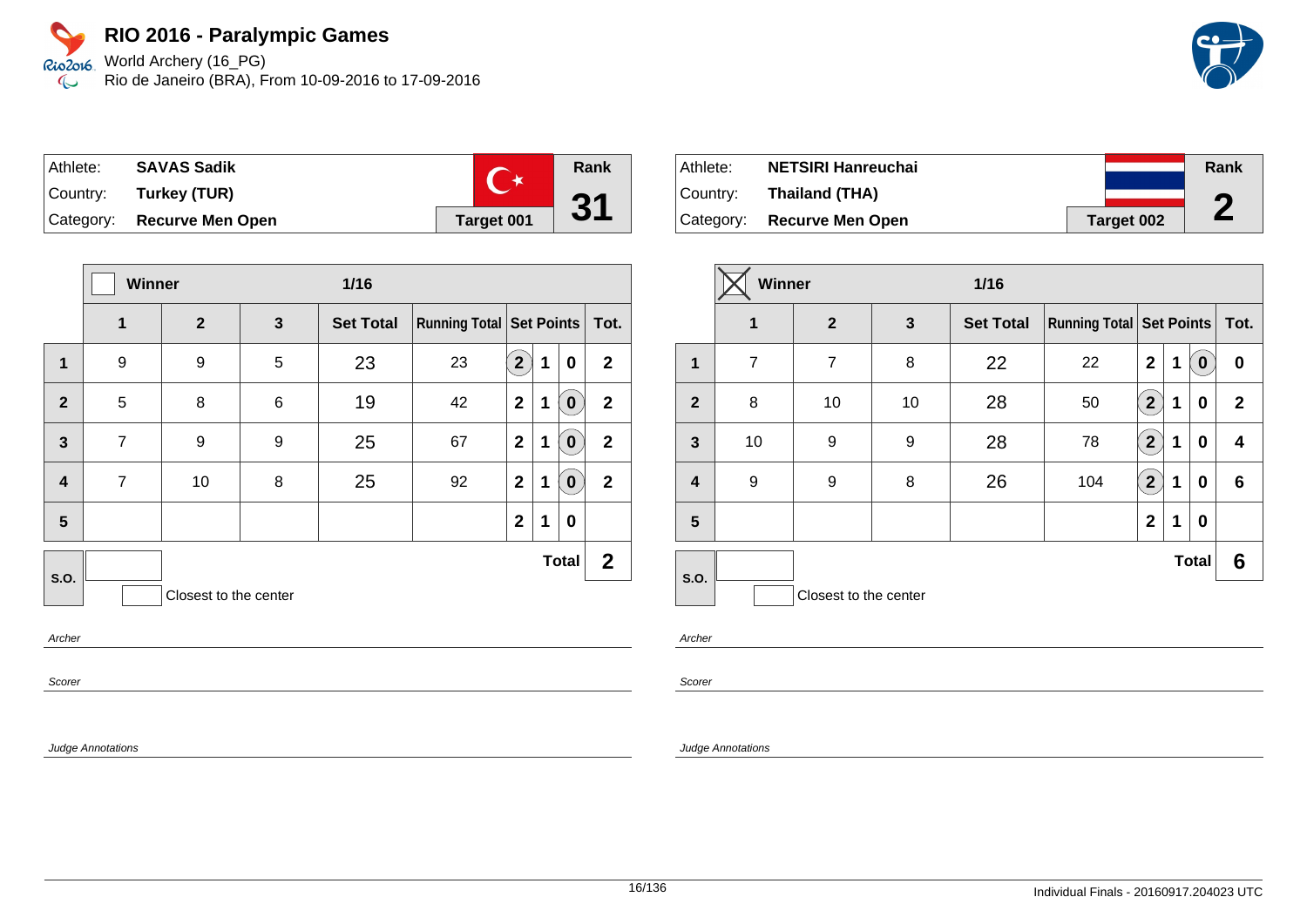World Archery (16\_PG) Rio de Janeiro (BRA), From 10-09-2016 to 17-09-2016

| Athlete:  | <b>RANJBARKIVAJ Ebrahim</b> |            | Rank |
|-----------|-----------------------------|------------|------|
| ⊺Countr∨: | IR Iran (IRI)               |            |      |
|           | Category: Recurve Men Open  | Target 001 |      |

|                         | <b>Winner</b>  |                       |                 | 1/8              |                                     |                |   |                  |              |
|-------------------------|----------------|-----------------------|-----------------|------------------|-------------------------------------|----------------|---|------------------|--------------|
|                         | 1              | $\overline{2}$        | 3               | <b>Set Total</b> | <b>Running Total   Set Points  </b> |                |   |                  | Tot.         |
| 1                       | 9              | 8                     | 8               | 25               | 25                                  | $\mathbf{2}$   | 1 | 0                | $\mathbf{2}$ |
| $\overline{2}$          | 10             | $\overline{7}$        | 10              | 27               | 52                                  | $\mathbf{2}$   | 1 | 0                | 4            |
| 3                       | 9              | 8                     | $6\phantom{1}6$ | 23               | 75                                  | $\overline{2}$ | 1 | $\boldsymbol{0}$ | 4            |
| $\overline{\mathbf{4}}$ | $\overline{7}$ | 9                     | 9               | 25               | 100                                 | $\overline{2}$ | 1 | $\boldsymbol{0}$ | 4            |
| 5                       | 8              | 8                     | 9               | 25               | 125                                 | $\mathbf{2}$   | 1 | 0                | 6            |
| S.O.                    |                |                       |                 |                  |                                     |                |   | <b>Total</b>     | 6            |
|                         |                | Closest to the center |                 |                  |                                     |                |   |                  |              |

Archer

Scorer

Judge Annotations

| Athlete: | <b>PHILLIPS David</b>        | <b>NZ</b>  | Rank |
|----------|------------------------------|------------|------|
|          | Country: Great Britain (GBR) | $\sim$ 16  |      |
|          | Category: Recurve Men Open   | Target 002 |      |

|                 | <b>Winner</b><br>1/8 |                       |              |                  |                                     |                      |   |              |              |
|-----------------|----------------------|-----------------------|--------------|------------------|-------------------------------------|----------------------|---|--------------|--------------|
|                 | $\mathbf 1$          | $\mathbf{2}$          | $\mathbf{3}$ | <b>Set Total</b> | <b>Running Total   Set Points  </b> |                      |   |              | Tot.         |
| 1               | 5                    | 7                     | 6            | 18               | 18                                  | $\mathbf{2}$         | 1 | 0            | 0            |
| $\overline{2}$  | 6                    | 9                     | 9            | 24               | 42                                  | $\mathbf{2}$         | 1 | $\mathbf 0$  | 0            |
| $\mathbf{3}$    | 10                   | 9                     | 8            | 27               | 69                                  | 2 <sup>1</sup>       | 1 | 0            | $\mathbf{2}$ |
| 4               | 8                    | 10                    | 8            | 26               | 95                                  | $\mathbf{2}^{\circ}$ | 1 | 0            | 4            |
| $5\phantom{.0}$ | 9                    | 6                     | 8            | 23               | 118                                 | $\mathbf{2}$         | 1 | $\bf{0}$     | 4            |
| S.O.            |                      |                       |              |                  |                                     |                      |   | <b>Total</b> | 4            |
|                 |                      | Closest to the center |              |                  |                                     |                      |   |              |              |

Archer

Scorer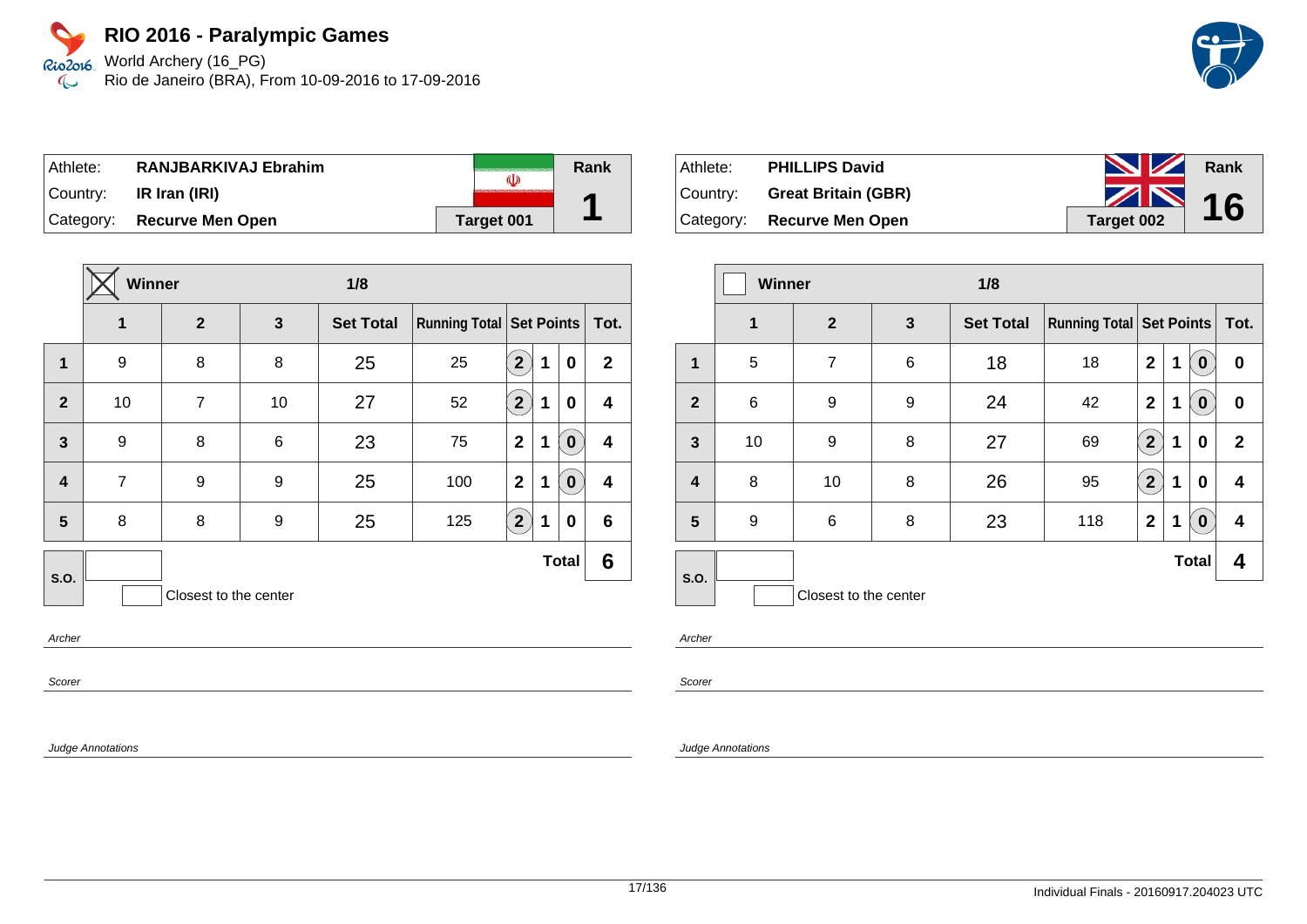World Archery (16\_PG) Rio de Janeiro (BRA), From 10-09-2016 to 17-09-2016

| ⊺Athlete:   | AMARBAYASGALAN Ankhbayar |                   |
|-------------|--------------------------|-------------------|
| ∣Countr∨: l | Mongolia (MGL)           |                   |
| Category:   | <b>Recurve Men Open</b>  | <b>Target 001</b> |

|                         | Winner         |                       |              | 1/8              |                                   |                |   |              |              |
|-------------------------|----------------|-----------------------|--------------|------------------|-----------------------------------|----------------|---|--------------|--------------|
|                         | 1              | $\overline{2}$        | $\mathbf{3}$ | <b>Set Total</b> | Running Total   Set Points   Tot. |                |   |              |              |
| 1                       | 8              | 6                     | 8            | 22               | 22                                | $\overline{2}$ | 1 | $\bf{0}$     | $\bf{0}$     |
| $\overline{2}$          | $\overline{7}$ | 8                     | 9            | 24               | 46                                | $\mathbf{2}$   | 1 | $\bf{0}$     | $\bf{0}$     |
| $\overline{\mathbf{3}}$ | 10             | 8                     | 8            | 26               | 72                                | $2^{1}$        | 1 | 0            | $\mathbf{2}$ |
| $\overline{\mathbf{4}}$ | M              | 5                     | 10           | 15               | 87                                | $\mathbf{2}$   | 1 | $\bf{0}$     | $\mathbf{2}$ |
| 5                       |                |                       |              |                  |                                   | $\overline{2}$ | 1 | 0            |              |
| <b>S.O.</b>             |                |                       |              |                  |                                   |                |   | <b>Total</b> | $\mathbf{2}$ |
|                         |                | Closest to the center |              |                  |                                   |                |   |              |              |

Archer

Scorer

Judge Annotations

| Athlete:  | <b>SAWICKI Piotr</b>    |            | Rank |
|-----------|-------------------------|------------|------|
| Country:  | Poland (POL)            |            | O    |
| Category: | <b>Recurve Men Open</b> | Target 002 |      |

|                | Winner<br>1/8 |                       |              |                  |                                     |                           |   |                  |              |
|----------------|---------------|-----------------------|--------------|------------------|-------------------------------------|---------------------------|---|------------------|--------------|
|                | 1             | $\mathbf{2}$          | $\mathbf{3}$ | <b>Set Total</b> | <b>Running Total   Set Points  </b> |                           |   |                  | Tot.         |
| $\mathbf{1}$   | 9             | 9                     | 6            | 24               | 24                                  | $\mathbf{2}$              | 1 | 0                | $\mathbf{2}$ |
| $\overline{2}$ | 8             | 9                     | 8            | 25               | 49                                  | $\mathbf{2}^{\mathbf{1}}$ | 1 | 0                | 4            |
| $\mathbf{3}$   | 6             | 10                    | 9            | 25               | 74                                  | $\mathbf{2}$              | 1 | $\boldsymbol{0}$ | 4            |
| 4              | 6             | 9                     | 8            | 23               | 97                                  | $\mathbf{2}^{\mathbf{2}}$ | 1 | 0                | 6            |
| 5              |               |                       |              |                  |                                     | $\mathbf{2}$              | 1 | 0                |              |
| S.O.           |               |                       |              |                  |                                     |                           |   | <b>Total</b>     | 6            |
|                |               | Closest to the center |              |                  |                                     |                           |   |                  |              |

Archer

**Rank**

**24**

Scorer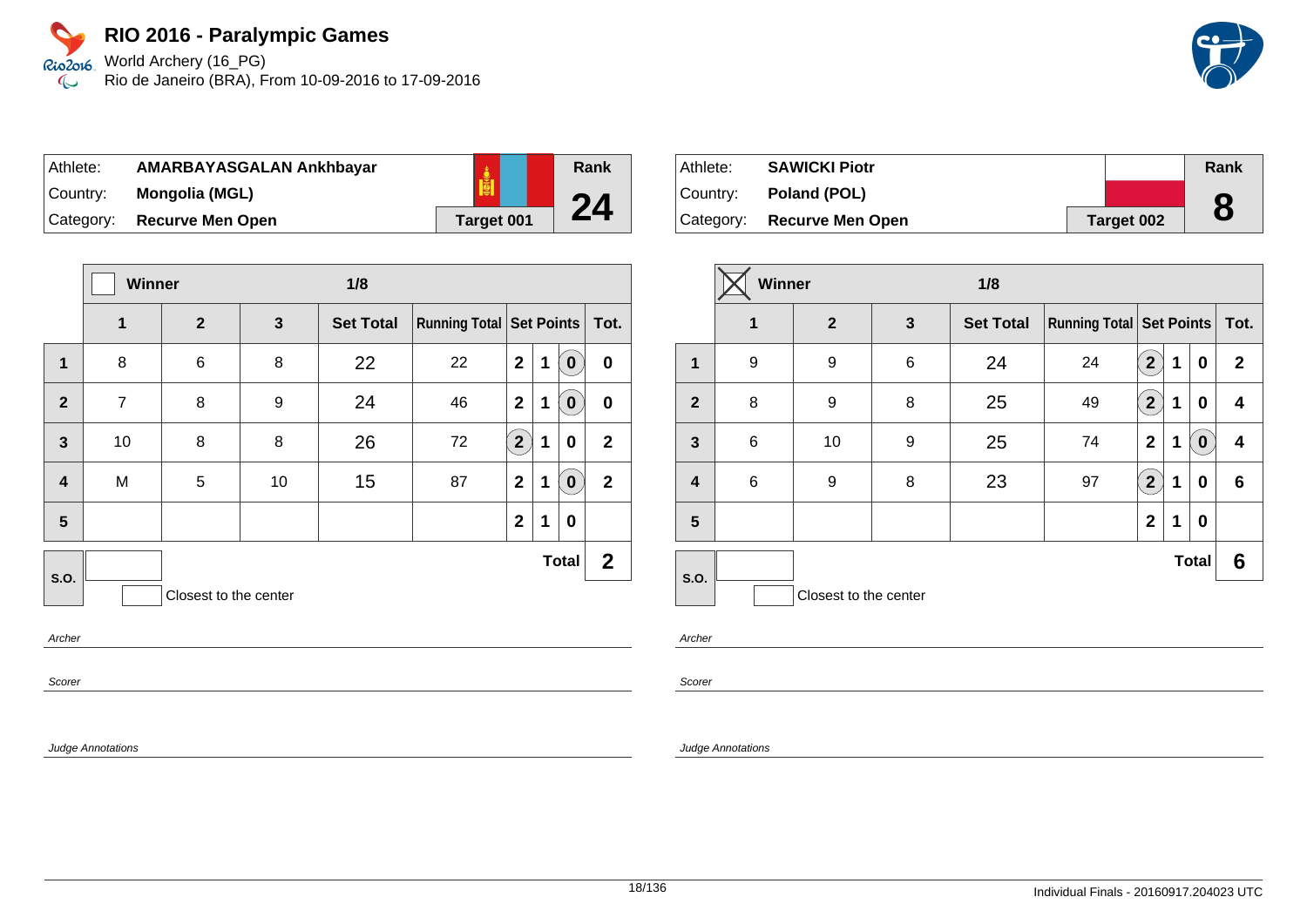World Archery (16\_PG) Rio de Janeiro (BRA), From 10-09-2016 to 17-09-2016

| Athlete:  | RAHIMI Gholamreza          | (I)        | <b>Rank</b> |
|-----------|----------------------------|------------|-------------|
| ⊺Countr∨: | IR Iran (IRI)              |            |             |
|           | Category: Recurve Men Open | Target 001 | IJ          |

|                         | <b>Winner</b><br>1/8 |                       |   |                  |                            |                         |   |              |                         |
|-------------------------|----------------------|-----------------------|---|------------------|----------------------------|-------------------------|---|--------------|-------------------------|
|                         | 1                    | $\overline{2}$        | 3 | <b>Set Total</b> | Running Total   Set Points |                         |   |              | Tot.                    |
| 1                       | 8                    | 8                     | 9 | 25               | 25                         | $\overline{\mathbf{2}}$ | 1 | 0            | $\mathbf{2}$            |
| $\overline{2}$          | 8                    | 10                    | 9 | 27               | 52                         | $\mathbf{2}^{\prime}$   | 1 | 0            | $\overline{\mathbf{4}}$ |
| $\mathbf{3}$            | 9                    | 9                     | 9 | 27               | 79                         | $\overline{\mathbf{2}}$ | 1 | 0            | $6\phantom{1}$          |
| $\overline{\mathbf{4}}$ |                      |                       |   |                  |                            | $\mathbf{2}$            | 1 | $\bf{0}$     |                         |
| 5                       |                      |                       |   |                  |                            | $\mathbf{2}$            | 1 | $\bf{0}$     |                         |
| S.O.                    |                      |                       |   |                  |                            |                         |   | <b>Total</b> | 6                       |
|                         |                      | Closest to the center |   |                  |                            |                         |   |              |                         |
| $A \cdot B = B$         |                      |                       |   |                  |                            |                         |   |              |                         |

Archer

Scorer

Judge Annotations

| Athlete:  | YU He                   |            | Rank |
|-----------|-------------------------|------------|------|
| Country:  | PR China (CHN)          |            |      |
| Category: | <b>Recurve Men Open</b> | Target 002 | 21   |

|                  | Winner<br>1/8  |                       |                |                  |                                   |              |   |                  |   |
|------------------|----------------|-----------------------|----------------|------------------|-----------------------------------|--------------|---|------------------|---|
|                  | $\mathbf 1$    | 2 <sup>2</sup>        | $\mathbf{3}$   | <b>Set Total</b> | Running Total   Set Points   Tot. |              |   |                  |   |
| 1                | $\overline{7}$ | 6                     | 9              | 22               | 22                                | $\mathbf 2$  | 1 | $\bf{0}$         | 0 |
| $\overline{2}$   | 9              | 9                     | $\overline{7}$ | 25               | 47                                | $\mathbf 2$  | 1 | $\boldsymbol{0}$ | 0 |
| 3                | 8              | 9                     | 9              | 26               | 73                                | $\mathbf 2$  | 1 | $\boldsymbol{0}$ | 0 |
| $\boldsymbol{4}$ |                |                       |                |                  |                                   | $\mathbf{2}$ | 1 | 0                |   |
| 5                |                |                       |                |                  |                                   | $\mathbf{2}$ | 1 | 0                |   |
| <b>S.O.</b>      |                |                       |                |                  |                                   |              |   | <b>Total</b>     | 0 |
|                  |                | Closest to the center |                |                  |                                   |              |   |                  |   |

Archer

Scorer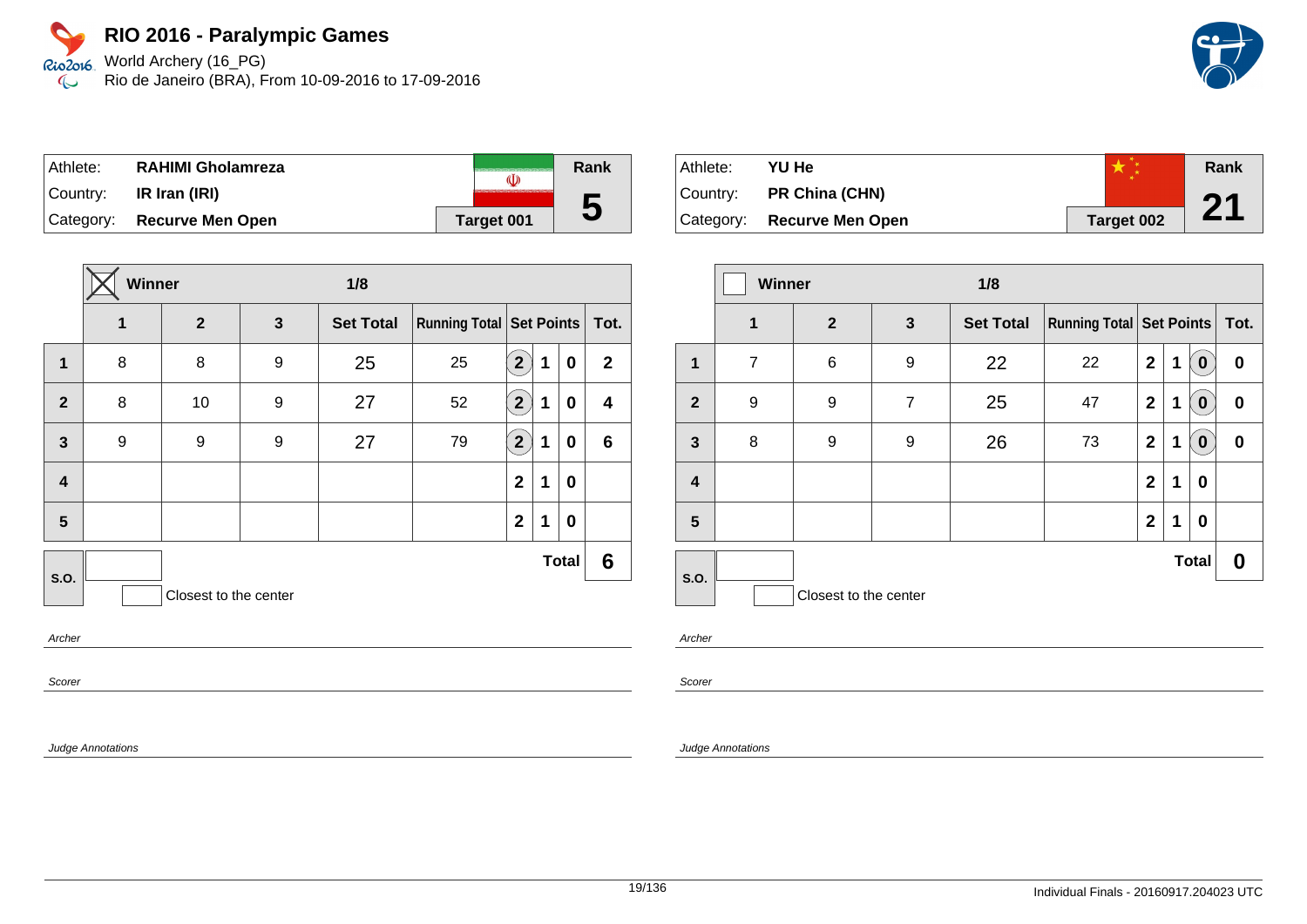World Archery (16\_PG) Rio de Janeiro (BRA), From 10-09-2016 to 17-09-2016

| Athlete:  | <b>DAMBADONDOG Baatarjav</b> |            |
|-----------|------------------------------|------------|
| Country:  | <b>Mongolia (MGL)</b>        |            |
| Category: | <b>Recurve Men Open</b>      | Target 001 |

|                         | <b>Winner</b>  |                       | 1/8 |                  |                                     |                |   |              |              |
|-------------------------|----------------|-----------------------|-----|------------------|-------------------------------------|----------------|---|--------------|--------------|
|                         | 1              | $\overline{2}$        | 3   | <b>Set Total</b> | <b>Running Total   Set Points  </b> |                |   |              | Tot.         |
| $\mathbf{1}$            | $\,6$          | 9                     | 8   | 23               | 23                                  | $\overline{2}$ | 1 | $\bf{0}$     | $\bf{0}$     |
| $\overline{2}$          | 8              | 8                     | 8   | 24               | 47                                  | $2^{1}$        | 1 | 0            | $\mathbf{2}$ |
| $\overline{\mathbf{3}}$ | 8              | 10                    | 10  | 28               | 75                                  | $2^{1}$        | 1 | 0            | 4            |
| $\overline{\mathbf{4}}$ | $\overline{7}$ | 6                     | 8   | 21               | 96                                  | $\mathbf{2}$   | 1 | $\bf{0}$     | 4            |
| 5                       | 8              | 8                     | 8   | 24               | 120                                 | $\overline{2}$ | 1 | $\bf{0}$     | 4            |
| <b>S.O.</b>             |                |                       |     |                  |                                     |                |   | <b>Total</b> | 4            |
|                         |                | Closest to the center |     |                  |                                     |                |   |              |              |

Archer

Scorer

Judge Annotations

| Athlete:  | <b>UEYAMA Tomohiro</b>     |                   | Rank |
|-----------|----------------------------|-------------------|------|
| ⊺Countr∨: | Japan (JPN)                |                   |      |
|           | Category: Recurve Men Open | <b>Target 002</b> | 4    |

|                | Winner<br>1/8 |                       |                |                  |                                     |                      |   |                  |              |
|----------------|---------------|-----------------------|----------------|------------------|-------------------------------------|----------------------|---|------------------|--------------|
|                | $\mathbf 1$   | $\overline{2}$        | 3              | <b>Set Total</b> | <b>Running Total   Set Points  </b> |                      |   |                  | Tot.         |
| 1              | 10            | $\overline{7}$        | 9              | 26               | 26                                  | $\mathbf{2}$         | 1 | $\bf{0}$         | $\mathbf{2}$ |
| $\overline{2}$ | $\,6$         | 8                     | $\overline{7}$ | 21               | 47                                  | $\overline{2}$       | 1 | $\boldsymbol{0}$ | $\mathbf{2}$ |
| $\mathbf{3}$   | 8             | 9                     | 8              | 25               | 72                                  | $\overline{2}$       | 1 | $\bf{0}$         | $\mathbf{2}$ |
| 4              | 10            | 9                     | 10             | 29               | 101                                 | $\mathbf{2}^{\circ}$ | 1 | 0                | 4            |
| 5              | 10            | 8                     | 9              | 27               | 128                                 | $2^{1}$              | 1 | 0                | 6            |
| <b>S.O.</b>    |               |                       |                |                  |                                     |                      |   | <b>Total</b>     | 6            |
|                |               | Closest to the center |                |                  |                                     |                      |   |                  |              |

Archer

**Rank**

**20**

Scorer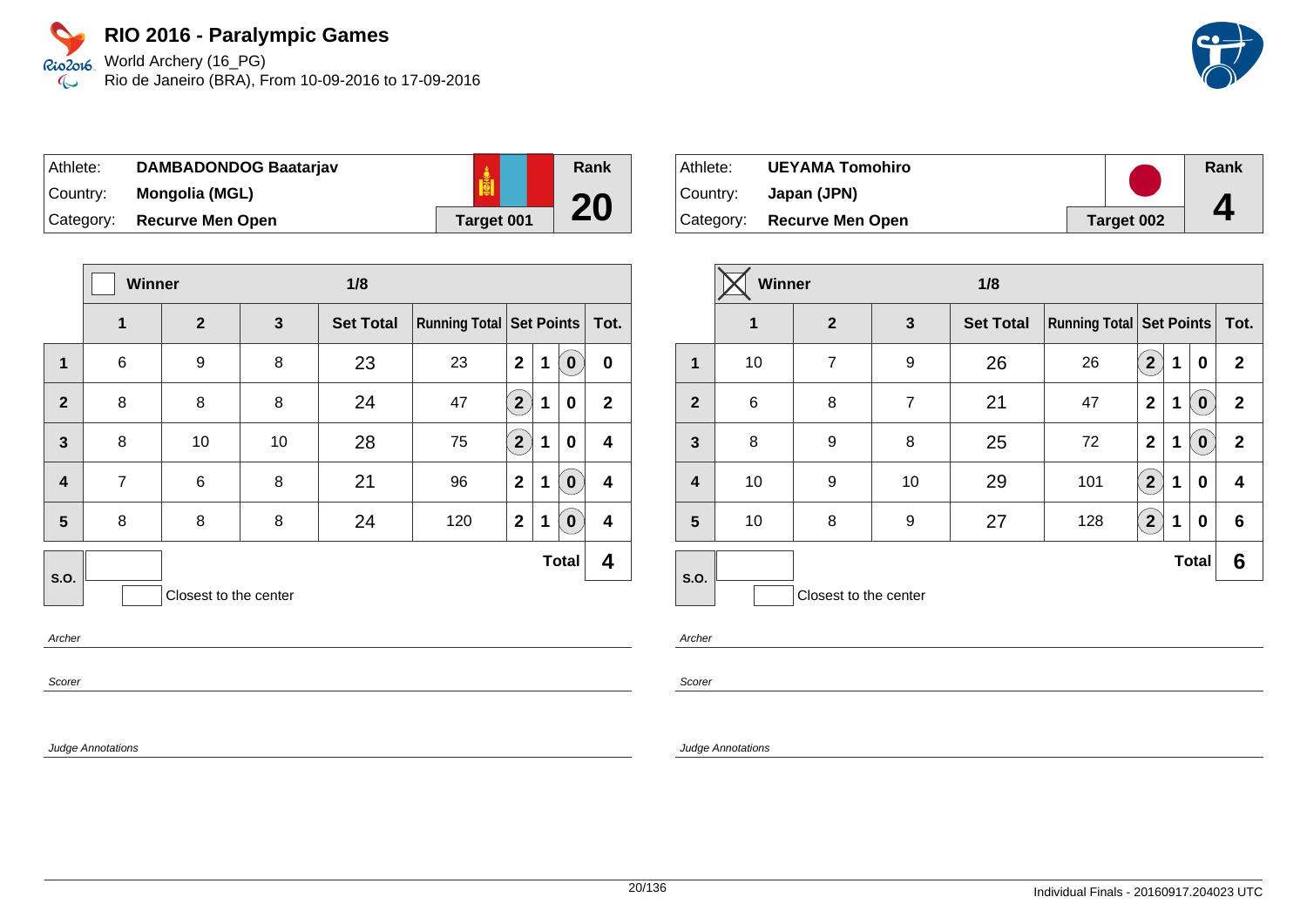World Archery (16\_PG) Rio de Janeiro (BRA), From 10-09-2016 to 17-09-2016

| Athlete:  | <b>SZARSZEWSKI Maik</b>    |                   | Rank       |
|-----------|----------------------------|-------------------|------------|
| ∣Country: | Germany (GER)              |                   | $\sqrt{2}$ |
|           | Category: Recurve Men Open | <b>Target 001</b> | J          |

|                         | <b>Winner</b><br>1/8 |                       |   |                  |                                     |                |                       |                |
|-------------------------|----------------------|-----------------------|---|------------------|-------------------------------------|----------------|-----------------------|----------------|
|                         | 1                    | $\overline{2}$        | 3 | <b>Set Total</b> | <b>Running Total   Set Points  </b> |                |                       | Tot.           |
| 1                       | 9                    | 6                     | 8 | 23               | 23                                  | $\overline{2}$ | 1<br>$\boldsymbol{0}$ | $\bf{0}$       |
| $\overline{2}$          | 8                    | 8                     | 8 | 24               | 47                                  | $\overline{2}$ | 1<br>$\bf{0}$         | $\mathbf{2}$   |
| $\overline{3}$          | 9                    | 9                     | 9 | 27               | 74                                  | $2^{1}$        | $\mathbf 1$<br>0      | 4              |
| $\overline{\mathbf{4}}$ | 9                    | 9                     | 7 | 25               | 99                                  | $\mathbf{2}$   | $\bf{0}$<br>1         | 5              |
| 5                       | $\overline{7}$       | $\overline{7}$        | 5 | 19               | 118                                 | $2^{1}$        | 1<br>$\bf{0}$         | $\overline{7}$ |
| <b>S.O.</b>             |                      |                       |   |                  |                                     |                | <b>Total</b>          | 7              |
|                         |                      | Closest to the center |   |                  |                                     |                |                       |                |

Archer

Scorer

Judge Annotations

| Athlete: | <b>SHI Xucheng</b>         |            | Rank |
|----------|----------------------------|------------|------|
| Country: | <b>PR China (CHN)</b>      |            |      |
|          | Category: Recurve Men Open | Target 002 | 14   |

|                | Winner<br>1/8 |                       |    |                  |                                     |                |   |                  |              |
|----------------|---------------|-----------------------|----|------------------|-------------------------------------|----------------|---|------------------|--------------|
|                | $\mathbf 1$   | $\mathbf{2}$          | 3  | <b>Set Total</b> | <b>Running Total   Set Points  </b> |                |   |                  | Tot.         |
| 1              | 9             | 9                     | 9  | 27               | 27                                  | $\overline{2}$ | 1 | 0                | $\mathbf{2}$ |
| $\overline{2}$ | 5             | 8                     | 9  | 22               | 49                                  | $\mathbf 2$    | 1 | $\boldsymbol{0}$ | $\mathbf{2}$ |
| 3              | 6             | 9                     | 8  | 23               | 72                                  | $\overline{2}$ | 1 | $\bf{0}$         | $\mathbf{2}$ |
| 4              | 9             | 8                     | 8  | 25               | 97                                  | $\mathbf{2}$   | 1 | 0                | 3            |
| 5              | 8             | M                     | 10 | 18               | 115                                 | $\overline{2}$ | 1 | $\bf{0}$         | 3            |
| S.O.           |               |                       |    |                  |                                     |                |   | <b>Total</b>     | 3            |
|                |               | Closest to the center |    |                  |                                     |                |   |                  |              |

Archer

Scorer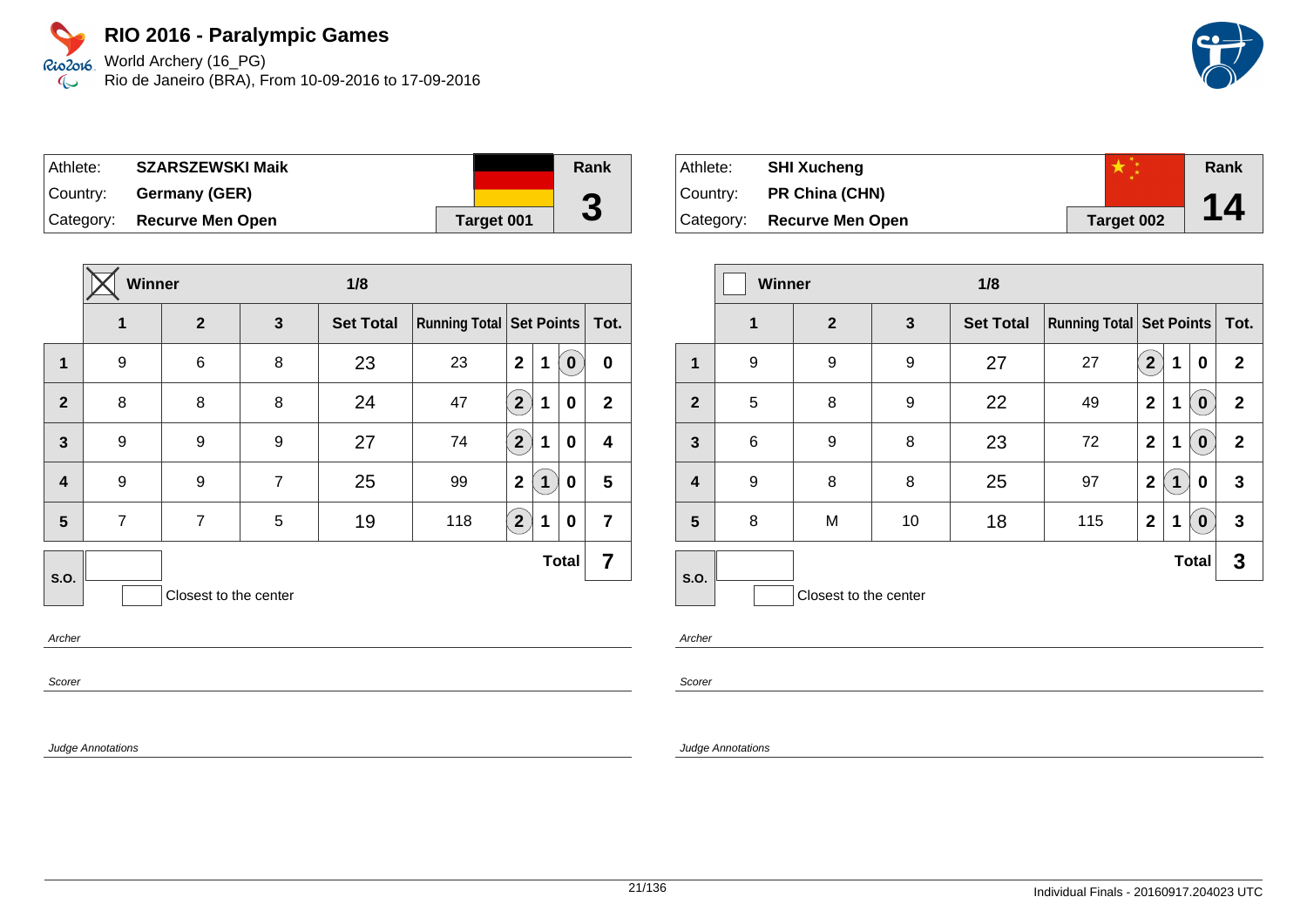World Archery (16\_PG) Rio de Janeiro (BRA), From 10-09-2016 to 17-09-2016

| Athlete:  | <b>ZHAO Lixue</b>       |            | Rank |
|-----------|-------------------------|------------|------|
| Country:  | PR China (CHN)          |            | 11   |
| Category: | <b>Recurve Men Open</b> | Target 001 |      |

|                  | Winner       |                       | 1/8 |                  |                            |                |             |              |              |
|------------------|--------------|-----------------------|-----|------------------|----------------------------|----------------|-------------|--------------|--------------|
|                  | $\mathbf{1}$ | $\overline{2}$        | 3   | <b>Set Total</b> | Running Total   Set Points |                |             |              | Tot.         |
| 1                | 8            | 8                     | 8   | 24               | 24                         | $\overline{2}$ | 1           | $\bf{0}$     | $\bf{0}$     |
| $\overline{2}$   | 9            | 10                    | 8   | 27               | 51                         | $\mathbf{2}$   | $\mathbf 1$ | 0            | 1            |
| $\overline{3}$   | 10           | 9                     | 10  | 29               | 80                         | $2^{1}$        | 1           | 0            | $\mathbf{3}$ |
| $\boldsymbol{4}$ | 8            | 8                     | 10  | 26               | 106                        | $\mathbf{2}$   | 1           | 0            | 4            |
| 5                | 5            | 8                     | 8   | 21               | 127                        | $\mathbf{2}$   | 1           | $\bf{0}$     | 4            |
| S.O.             |              |                       |     |                  |                            |                |             | <b>Total</b> | 4            |
|                  |              | Closest to the center |     |                  |                            |                |             |              |              |

Archer

Scorer

Judge Annotations

| Athlete:  | <b>REZENDE Luciano</b>     |                   | Rank         |
|-----------|----------------------------|-------------------|--------------|
| ∣Country: | Brazil (BRA)               |                   | 67           |
|           | Category: Recurve Men Open | <b>Target 002</b> | $\mathbf{Z}$ |

|                | Winner         |                       |    | 1/8              |                                     |                |   |              |              |
|----------------|----------------|-----------------------|----|------------------|-------------------------------------|----------------|---|--------------|--------------|
|                | $\mathbf 1$    | $\overline{2}$        | 3  | <b>Set Total</b> | <b>Running Total   Set Points  </b> |                |   |              | Tot.         |
| $\mathbf 1$    | 8              | 10                    | 10 | 28               | 28                                  | $\mathbf{2}$   | 1 | 0            | $\mathbf{2}$ |
| $\overline{2}$ | 10             | 8                     | 9  | 27               | 55                                  | $\overline{2}$ | 1 | 0            | 3            |
| $\mathbf{3}$   | $\overline{7}$ | 8                     | 9  | 24               | 79                                  | $\mathbf 2$    | 1 | $\bf{0}$     | 3            |
| 4              | 8              | 9                     | 9  | 26               | 105                                 | $\overline{2}$ | 1 | 0            | 4            |
| 5              | 8              | 8                     | 8  | 24               | 129                                 | $\mathbf{2}$   | 1 | 0            | 6            |
| S.O.           |                |                       |    |                  |                                     |                |   | <b>Total</b> | 6            |
|                |                | Closest to the center |    |                  |                                     |                |   |              |              |

Archer

Scorer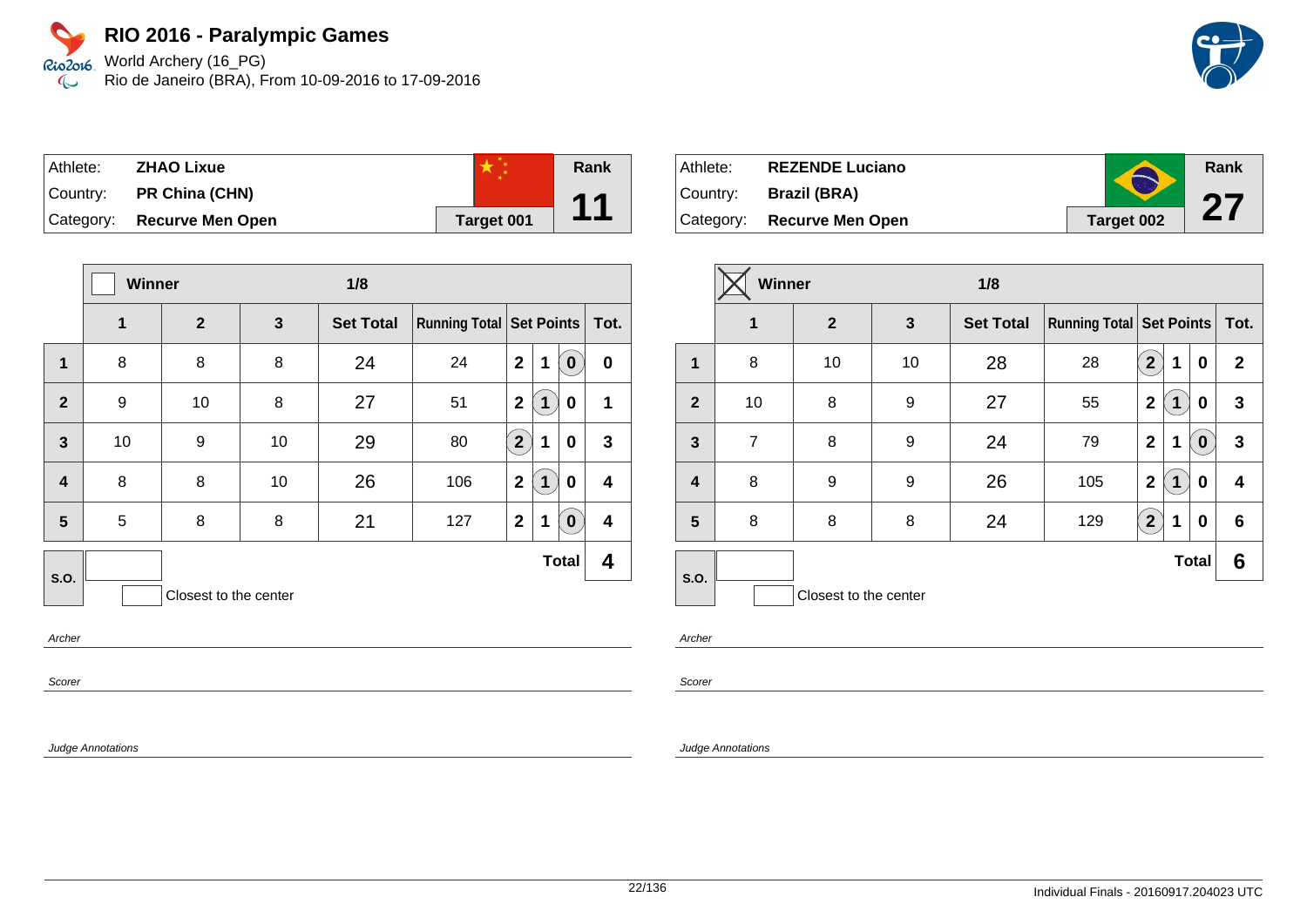World Archery (16\_PG) Rio de Janeiro (BRA), From 10-09-2016 to 17-09-2016

| Athlete: | <b>BENNETT Eric</b>        |            | Rank |
|----------|----------------------------|------------|------|
| Country: | USA (USA)                  |            |      |
|          | Category: Recurve Men Open | Target 001 |      |

|                         | <b>Winner</b><br>1/8 |                       |                |                  |                                     |                |   |                  |              |
|-------------------------|----------------------|-----------------------|----------------|------------------|-------------------------------------|----------------|---|------------------|--------------|
|                         | 1                    | $\overline{2}$        | $\mathbf{3}$   | <b>Set Total</b> | <b>Running Total   Set Points  </b> |                |   |                  | Tot.         |
| $\mathbf 1$             | 8                    | 8                     | 9              | 25               | 25                                  | $\overline{2}$ | 1 | $\boldsymbol{0}$ | $\bf{0}$     |
| $\overline{2}$          | 9                    | 10                    | 10             | 29               | 54                                  | $2^{1}$        | 1 | 0                | $\mathbf{2}$ |
| $\mathbf{3}$            | 9                    | 9                     | 9              | 27               | 81                                  | $2^{1}$        | 1 | 0                | 4            |
| $\overline{\mathbf{4}}$ | $\overline{7}$       | 10                    | $\overline{7}$ | 24               | 105                                 | $\overline{2}$ | 1 | $\bf{0}$         | 4            |
| 5                       | 9                    | 9                     | 10             | 28               | 133                                 | 2 <sup>2</sup> | 1 | 0                | 6            |
| S.O.                    |                      |                       |                |                  |                                     |                |   | <b>Total</b>     | 6            |
|                         |                      | Closest to the center |                |                  |                                     |                |   |                  |              |

Archer

Scorer

Judge Annotations

| Athlete:  | <b>TSENG Lung-Hui</b>       | $\mathbb{C}$ | Rank |
|-----------|-----------------------------|--------------|------|
| Country:  | <b>Chinese Taipei (TPE)</b> |              | 10   |
| Category: | <b>Recurve Men Open</b>     | Target 002   |      |

|                | <b>Winner</b><br>1/8 |                       |                |                  |                                     |                |   |                  |              |
|----------------|----------------------|-----------------------|----------------|------------------|-------------------------------------|----------------|---|------------------|--------------|
|                | $\mathbf 1$          | $\mathbf{2}$          | 3              | <b>Set Total</b> | <b>Running Total   Set Points  </b> |                |   |                  | Tot.         |
| 1              | 9                    | 10                    | 9              | 28               | 28                                  | $\mathbf{2}$   | 1 | 0                | $\mathbf{2}$ |
| $\overline{2}$ | 9                    | $\overline{7}$        | 8              | 24               | 52                                  | $\overline{2}$ | 1 | $\boldsymbol{0}$ | $\mathbf{2}$ |
| $\mathbf{3}$   | $\overline{7}$       | 8                     | $\overline{7}$ | 22               | 74                                  | $\mathbf 2$    | 1 | $\bf{0}$         | $\mathbf{2}$ |
| 4              | 10                   | 10                    | 8              | 28               | 102                                 | $\overline{2}$ | 1 | 0                | 4            |
| 5              | 9                    | 8                     | 8              | 25               | 127                                 | $\mathbf 2$    | 1 | $\boldsymbol{0}$ | 4            |
| S.O.           |                      |                       |                |                  |                                     |                |   | <b>Total</b>     | 4            |
|                |                      | Closest to the center |                |                  |                                     |                |   |                  |              |

Archer

Scorer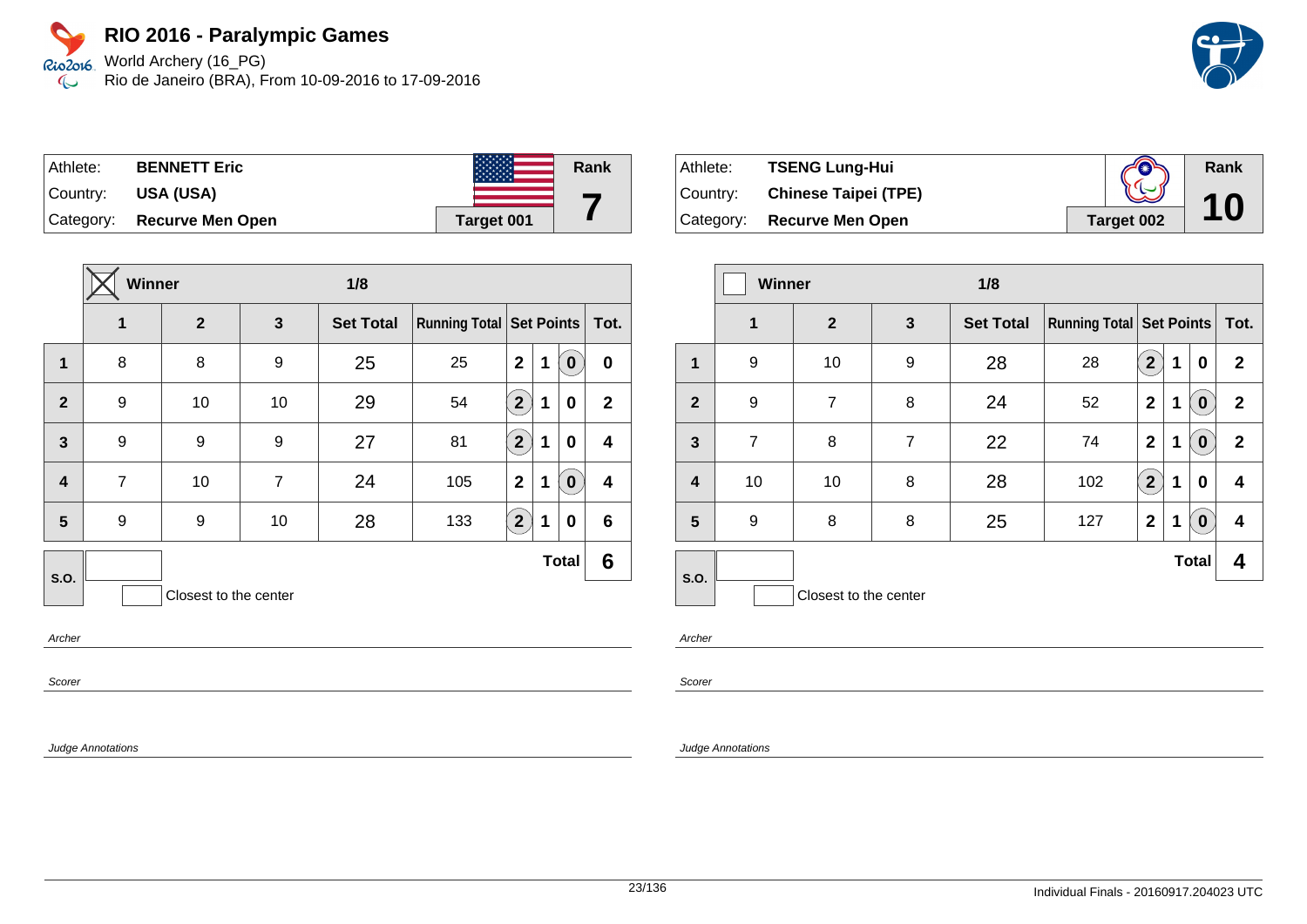World Archery (16\_PG) Rio de Janeiro (BRA), From 10-09-2016 to 17-09-2016

| Athlete:  | <b>ERARIO Alessandro</b>   |            | Rank      |
|-----------|----------------------------|------------|-----------|
| ⊺Countr∨: | Italy (ITA)                |            |           |
|           | Category: Recurve Men Open | Target 001 | <b>15</b> |

|                                 | Winner |                       |                | 1/8              |                               |              |              |                  |           |
|---------------------------------|--------|-----------------------|----------------|------------------|-------------------------------|--------------|--------------|------------------|-----------|
|                                 | 1      | $\overline{2}$        | 3              | <b>Set Total</b> | Running Total Set Points Tot. |              |              |                  |           |
| 1                               | 8      | 6                     | $\overline{7}$ | 21               | 21                            | $\mathbf{2}$ | 1            | $\boldsymbol{0}$ | $\pmb{0}$ |
| $\overline{2}$                  | 8      | 8                     | 9              | 25               | 46                            | $\mathbf{2}$ | 1            | 0                | $\bf{0}$  |
| $\mathbf{3}$                    | 9      | 9                     | 10             | 28               | 74                            | $\mathbf{2}$ | $\mathbf 1$  | 0                | 1         |
| $\overline{\mathbf{4}}$         | 10     | 8                     | $\overline{7}$ | 25               | 99                            | $\mathbf{2}$ | 1            | $\bf{0}$         | 1         |
| 5                               |        |                       |                |                  |                               | $\mathbf{2}$ | 1            | $\bf{0}$         |           |
| S.O.                            |        |                       |                |                  |                               |              | <b>Total</b> |                  | 1         |
|                                 |        | Closest to the center |                |                  |                               |              |              |                  |           |
| $A \rightarrow B \rightarrow C$ |        |                       |                |                  |                               |              |              |                  |           |

Archer

Scorer

Judge Annotations

| Athlete:  | <b>NETSIRI Hanreuchai</b>  |            | Rank |
|-----------|----------------------------|------------|------|
| ⊺Country: | Thailand (THA)             |            | A    |
|           | Category: Recurve Men Open | Target 002 | L    |

|                         | Winner         |                       |              | 1/8              |                               |                           |   |              |                |
|-------------------------|----------------|-----------------------|--------------|------------------|-------------------------------|---------------------------|---|--------------|----------------|
|                         | $\mathbf 1$    | $\mathbf{2}$          | $\mathbf{3}$ | <b>Set Total</b> | Running Total Set Points Tot. |                           |   |              |                |
| 1                       | $\overline{7}$ | 8                     | 8            | 23               | 23                            | $\mathbf{2}$              | 1 | 0            | $\mathbf{2}$   |
| $\overline{2}$          | 9              | 10                    | 9            | 28               | 51                            | $\overline{\mathbf{2}}$   | 1 | 0            | 4              |
| $\mathbf{3}$            | 10             | 10                    | 8            | 28               | 79                            | $\mathbf 2$               | 1 | 0            | 5              |
| $\overline{\mathbf{4}}$ | 8              | 10                    | 9            | 27               | 106                           | $\mathbf{2}^{\mathbf{1}}$ | 1 | 0            | $\overline{7}$ |
| 5                       |                |                       |              |                  |                               | $\mathbf{2}$              | 1 | $\bf{0}$     |                |
| S.O.                    |                |                       |              |                  |                               |                           |   | <b>Total</b> | 7              |
|                         |                | Closest to the center |              |                  |                               |                           |   |              |                |

Archer

Scorer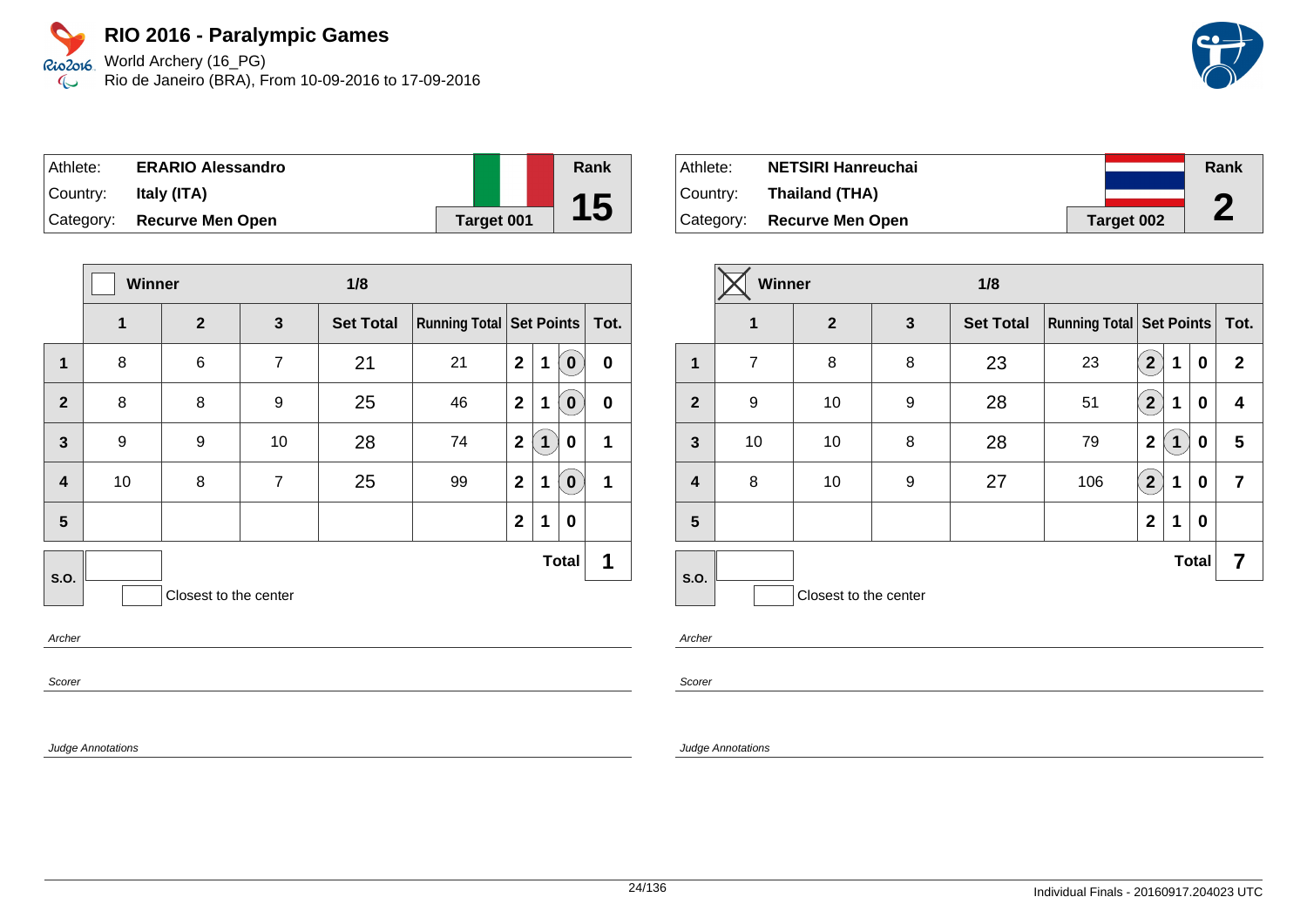World Archery (16\_PG) Rio de Janeiro (BRA), From 10-09-2016 to 17-09-2016

| Athlete:  | <b>RANJBARKIVAJ Ebrahim</b> | (I)        | Rank |
|-----------|-----------------------------|------------|------|
| ∣Country: | IR Iran (IRI)               |            |      |
|           | Category: Recurve Men Open  | Target 001 |      |

|                         | <b>Winner</b> |                       |    | 1/4              |                                 |                |              |              |                |
|-------------------------|---------------|-----------------------|----|------------------|---------------------------------|----------------|--------------|--------------|----------------|
|                         | 1             | $\overline{2}$        | 3  | <b>Set Total</b> | <b>Running Total Set Points</b> |                |              |              | Tot.           |
| $\mathbf 1$             | 9             | 6                     | 10 | 25               | 25                              | 2 <sup>2</sup> | 1            | 0            | $\mathbf{2}$   |
| $\overline{2}$          | 8             | 10                    | 7  | 25               | 50                              | $\overline{2}$ | 1            | $\bf{0}$     | $\mathbf{2}$   |
| $\overline{3}$          | 8             | 8                     | 10 | 26               | 76                              | $\overline{2}$ | $\mathbf{1}$ | 0            | $\mathbf{3}$   |
| $\overline{\mathbf{4}}$ | 9             | 10                    | 9  | 28               | 104                             | $2^{7}$        | 1            | 0            | 5              |
| 5                       | 10            | 8                     | 10 | 28               | 132                             | $2^{1}$        | $\mathbf 1$  | 0            | $\overline{7}$ |
| <b>S.O.</b>             |               |                       |    |                  |                                 |                |              | <b>Total</b> | 7              |
|                         |               | Closest to the center |    |                  |                                 |                |              |              |                |

Archer

Scorer

Judge Annotations

| Athlete: | <b>SAWICKI Piotr</b>         |            | Rank |
|----------|------------------------------|------------|------|
|          | Country: <b>Poland (POL)</b> |            |      |
|          | Category: Recurve Men Open   | Target 002 | 8    |

|                | <b>Winner</b>  |                       |              | 1/4              |                                     |                |   |              |              |
|----------------|----------------|-----------------------|--------------|------------------|-------------------------------------|----------------|---|--------------|--------------|
|                | $\mathbf 1$    | $\overline{2}$        | $\mathbf{3}$ | <b>Set Total</b> | <b>Running Total   Set Points  </b> |                |   |              | Tot.         |
| $\overline{1}$ | 8              | 8                     | 8            | 24               | 24                                  | $\mathbf{2}$   | 1 | $\bf{0}$     | 0            |
| $\overline{2}$ | 9              | 10                    | 8            | 27               | 51                                  | $\overline{2}$ | 1 | 0            | $\mathbf{2}$ |
| $\mathbf{3}$   | $\overline{7}$ | 9                     | 10           | 26               | 77                                  | $\mathbf{2}$   | 1 | 0            | 3            |
| 4              | 8              | 9                     | 9            | 26               | 103                                 | $\mathbf{2}$   | 1 | $\bf{0}$     | 3            |
| 5              | 9              | $\overline{7}$        | 8            | 24               | 127                                 | $\mathbf 2$    | 1 | $\bf{0}$     | 3            |
| S.O.           |                |                       |              |                  |                                     |                |   | <b>Total</b> | 3            |
|                |                | Closest to the center |              |                  |                                     |                |   |              |              |

Archer

Scorer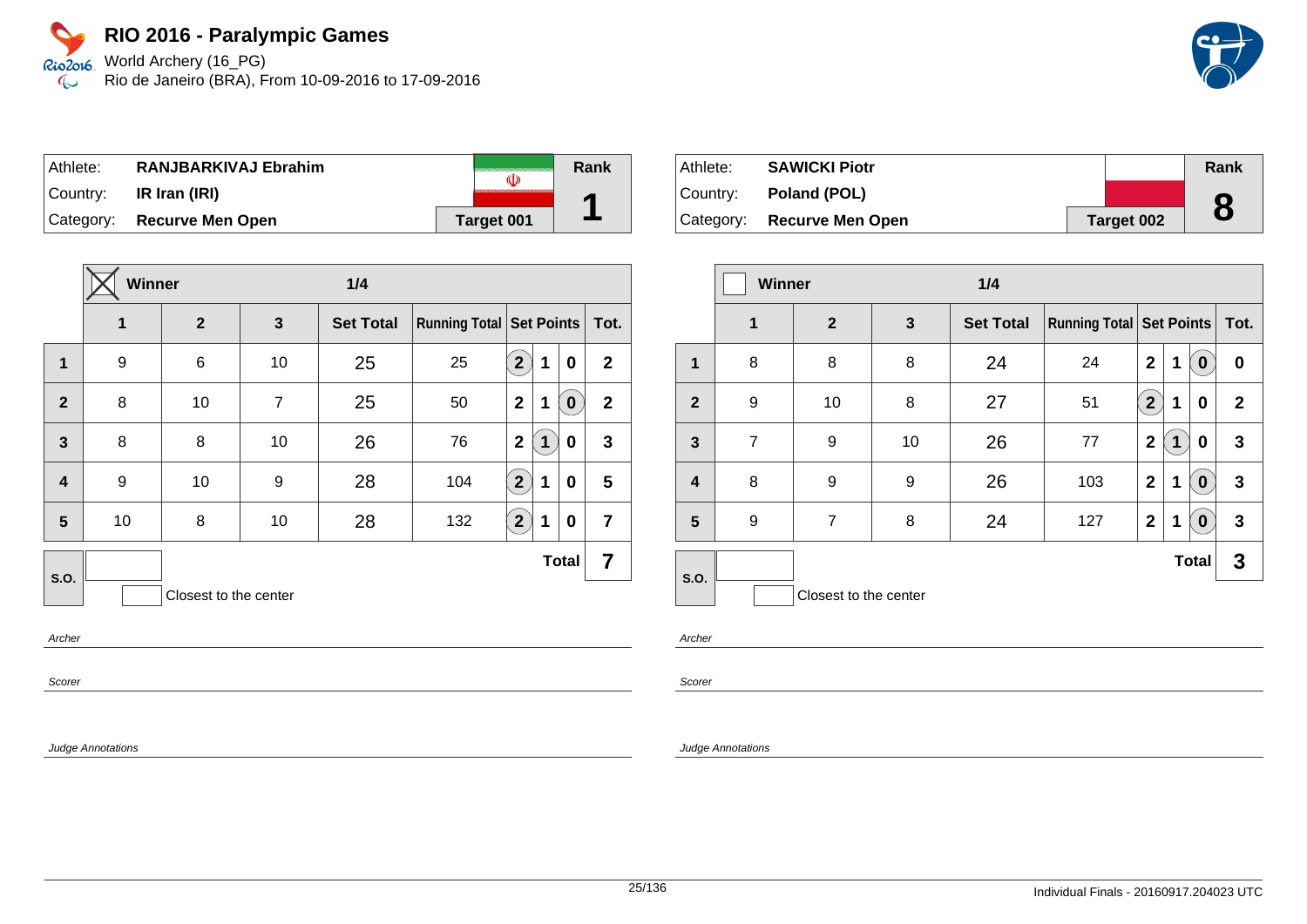World Archery (16\_PG) Rio de Janeiro (BRA), From 10-09-2016 to 17-09-2016

| Athlete:  | <b>RAHIMI Gholamreza</b>   | (I)               | Rank |
|-----------|----------------------------|-------------------|------|
| ∣Country: | IR Iran (IRI)              |                   |      |
|           | Category: Recurve Men Open | <b>Target 001</b> | IJ   |

|                         | <b>Winner</b> |                       |              | 1/4              |                            |                   |   |              |                 |
|-------------------------|---------------|-----------------------|--------------|------------------|----------------------------|-------------------|---|--------------|-----------------|
|                         | 1             | $\overline{2}$        | $\mathbf{3}$ | <b>Set Total</b> | Running Total   Set Points |                   |   |              | Tot.            |
| $\mathbf{1}$            | 9             | 8                     | 9            | 26               | 26                         | $\mathbf{2}$      | 1 | $\mathbf 0$  | 1               |
| $\overline{2}$          | 8             | 9                     | 10           | 27               | 53                         | $\left( 2\right)$ | 1 | 0            | $\mathbf{3}$    |
| $\overline{3}$          | 8             | 10                    | 10           | 28               | 81                         | $\left( 2\right)$ | 1 | 0            | 5               |
| $\overline{\mathbf{4}}$ | 10            | 9                     | 8            | 27               | 108                        | $\mathbf 2$       | 1 | $\mathbf 0$  | $6\phantom{1}6$ |
| 5                       |               |                       |              |                  |                            | $\mathbf 2$       | 1 | 0            |                 |
| S.O.                    |               |                       |              |                  |                            |                   |   | <b>Total</b> | 6               |
|                         |               | Closest to the center |              |                  |                            |                   |   |              |                 |

Archer

Scorer

Judge Annotations

| Athlete:  | <b>UEYAMA Tomohiro</b>     |            | Rank |
|-----------|----------------------------|------------|------|
| ⊺Countr∨: | Japan (JPN)                |            |      |
|           | Category: Recurve Men Open | Target 002 |      |

|                         | Winner<br>1/4 |                       |              |                  |                                     |                |             |              |              |
|-------------------------|---------------|-----------------------|--------------|------------------|-------------------------------------|----------------|-------------|--------------|--------------|
|                         | $\mathbf 1$   | $\overline{2}$        | $\mathbf{3}$ | <b>Set Total</b> | <b>Running Total   Set Points  </b> |                |             |              | Tot.         |
| 1                       | 9             | 9                     | 8            | 26               | 26                                  | $\mathbf{2}$   | 1           | 0            | 1            |
| $\mathbf{2}$            | 9             | $\overline{7}$        | 10           | 26               | 52                                  | $\overline{2}$ | 1           | $\bf{0}$     | 1            |
| $\mathbf{3}$            | 8             | 10                    | 8            | 26               | 78                                  | $\mathbf{2}$   | 1           | $\bf{0}$     | 1            |
| $\overline{\mathbf{4}}$ | 9             | 9                     | 9            | 27               | 105                                 | $\mathbf 2$    | $\mathbf 1$ | 0            | $\mathbf{2}$ |
| 5                       |               |                       |              |                  |                                     | $\mathbf{2}$   | 1           | 0            |              |
| S.O.                    |               |                       |              |                  |                                     |                |             | <b>Total</b> | $\mathbf{2}$ |
|                         |               | Closest to the center |              |                  |                                     |                |             |              |              |

Archer

Scorer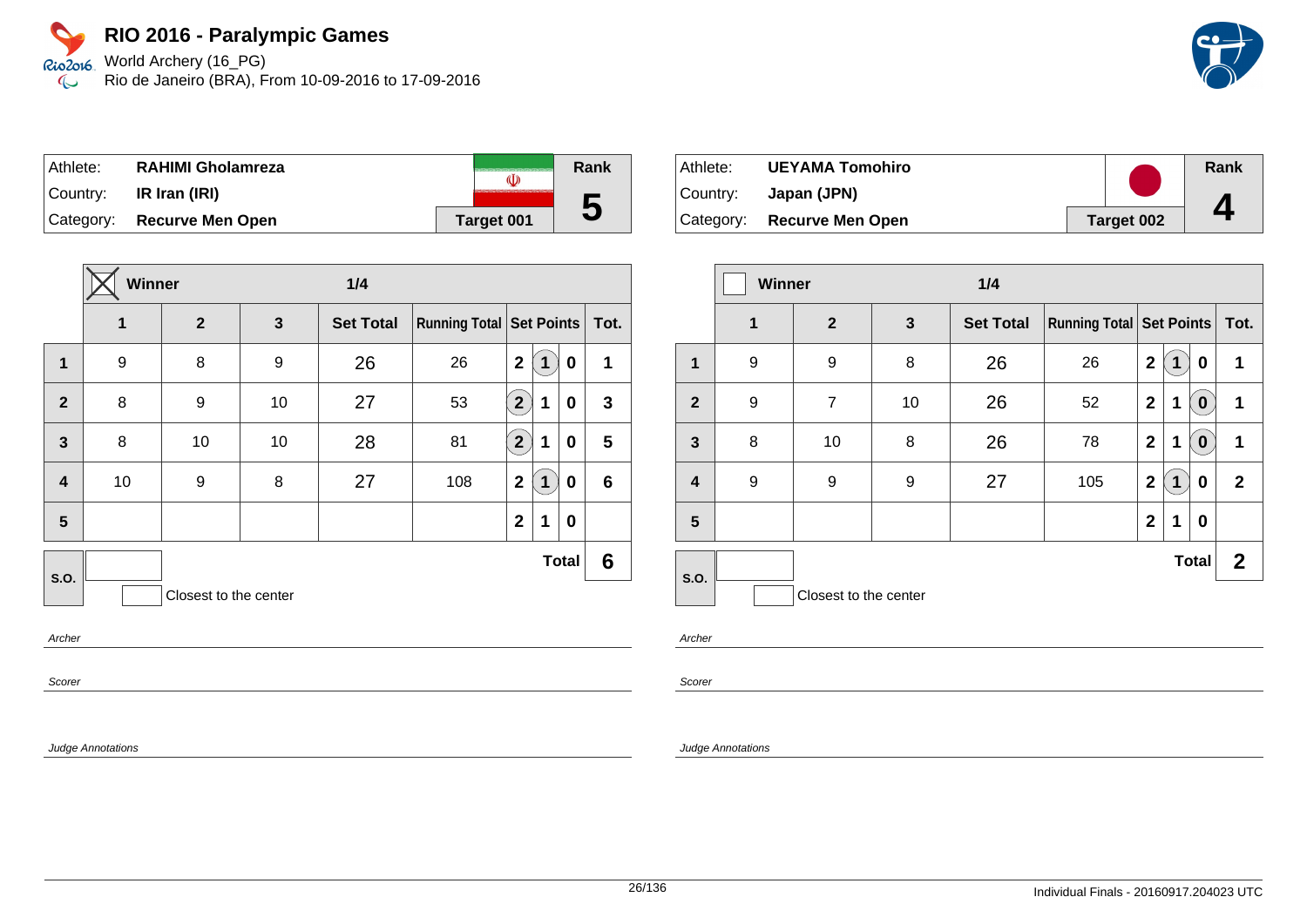World Archery (16\_PG) Rio de Janeiro (BRA), From 10-09-2016 to 17-09-2016

| Athlete:  | <b>SZARSZEWSKI Maik</b> |            | Rank   |
|-----------|-------------------------|------------|--------|
| ⊺Countr∨: | Germany (GER)           |            | $\sim$ |
| Category: | <b>Recurve Men Open</b> | Target 001 | J      |

|                         | <b>Winner</b><br>1/4 |                       |                |                  |                                     |                |              |              |                         |
|-------------------------|----------------------|-----------------------|----------------|------------------|-------------------------------------|----------------|--------------|--------------|-------------------------|
|                         | 1                    | $\overline{2}$        | 3              | <b>Set Total</b> | <b>Running Total   Set Points  </b> |                |              |              | Tot.                    |
| 1                       | 9                    | 10                    | 9              | 28               | 28                                  | $\mathbf{2}$   | $\mathbf 1$  | 0            | 1                       |
| $\overline{2}$          | $\,6$                | $\overline{7}$        | 9              | 22               | 50                                  | $\overline{2}$ | 1            | $\mathbf 0$  | 1                       |
| $\overline{3}$          | 9                    | 6                     | 6              | 21               | 71                                  | $\overline{2}$ | 1            | $\mathbf 0$  | 1                       |
| $\overline{\mathbf{4}}$ | 10                   | 7                     | 8              | 25               | 96                                  | $\overline{2}$ | $\mathbf 1$  | 0            | 3                       |
| 5                       | 9                    | 7                     | $\overline{7}$ | 23               | 119                                 | $\mathbf{2}$   | $\mathbf{1}$ | 0            | $\overline{\mathbf{4}}$ |
| S.O.                    |                      |                       |                |                  |                                     |                |              | <b>Total</b> | 4                       |
|                         |                      | Closest to the center |                |                  |                                     |                |              |              |                         |

Archer

Scorer

Judge Annotations

| Athlete:  | <b>REZENDE Luciano</b>     | $\blacktriangle$ | Rank |
|-----------|----------------------------|------------------|------|
| ∣Country: | <b>Brazil (BRA)</b>        |                  | 07   |
|           | Category: Recurve Men Open | Target 002       | Z 1  |

|                         | Winner         |                       |                | 1/4              |                                 |                         |              |              |      |
|-------------------------|----------------|-----------------------|----------------|------------------|---------------------------------|-------------------------|--------------|--------------|------|
|                         | 1              | $\mathbf{2}$          | 3              | <b>Set Total</b> | <b>Running Total Set Points</b> |                         |              |              | Tot. |
| $\mathbf 1$             | 8              | 10                    | 10             | 28               | 28                              | $\mathbf{2}$            | 1            | 0            | 1    |
| $\overline{2}$          | 8              | $\overline{7}$        | 9              | 24               | 52                              | $\overline{2}$          | 1            | 0            | 3    |
| $\mathbf{3}$            | 9              | 8                     | $\overline{7}$ | 24               | 76                              | $\overline{\mathbf{2}}$ | 1            | 0            | 5    |
| $\overline{\mathbf{4}}$ | $\overline{7}$ | 10                    | 6              | 23               | 99                              | $\mathbf 2$             | 1            | $\bf{0}$     | 5    |
| 5                       | $\overline{7}$ | 9                     | $\overline{7}$ | 23               | 122                             | $\mathbf 2$             | $\mathbf{1}$ | 0            | 6    |
| <b>S.O.</b>             |                |                       |                |                  |                                 |                         |              | <b>Total</b> | 6    |
|                         |                | Closest to the center |                |                  |                                 |                         |              |              |      |

Archer

Scorer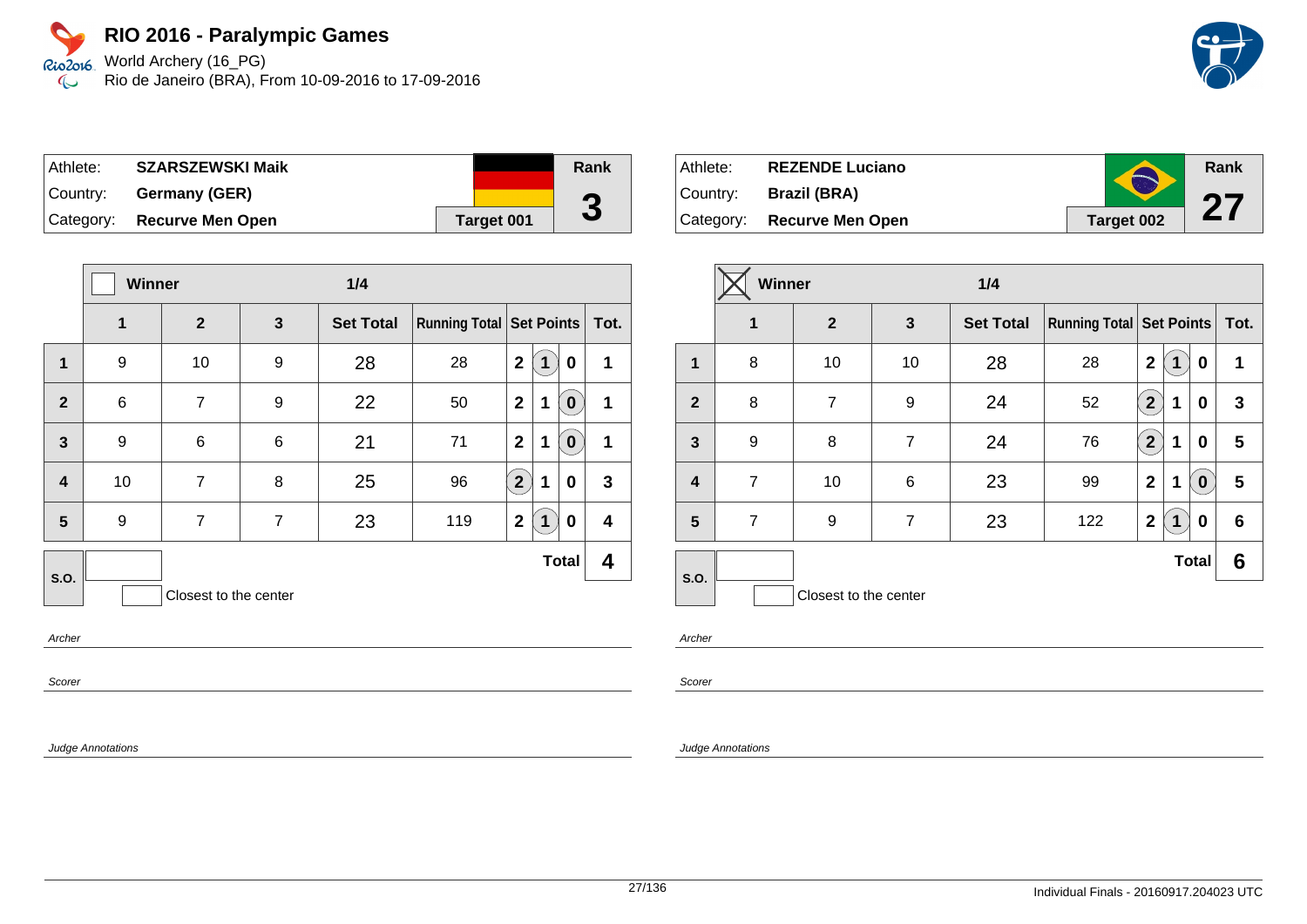World Archery (16\_PG) Rio de Janeiro (BRA), From 10-09-2016 to 17-09-2016



| Athlete:  | <b>BENNETT Eric</b>        | <b>TANKS</b> | Rank |
|-----------|----------------------------|--------------|------|
| ∣Country: | USA (USA)                  |              |      |
|           | Category: Recurve Men Open | Target 001   |      |

|                | Winner<br>1/4 |                       |                |                  |                                   |                         |   |              |          |
|----------------|---------------|-----------------------|----------------|------------------|-----------------------------------|-------------------------|---|--------------|----------|
|                | 1             | $\overline{2}$        | $\mathbf{3}$   | <b>Set Total</b> | Running Total   Set Points   Tot. |                         |   |              |          |
| 1              | 9             | $\overline{7}$        | $\overline{7}$ | 23               | 23                                | $\mathbf{2}$            | 1 | $\bf{0}$     | $\bf{0}$ |
| $\overline{2}$ | 3             | $\overline{7}$        | 8              | 18               | 41                                | $\mathbf{2}$            | 1 | $\mathbf 0$  | $\bf{0}$ |
| $\mathbf{3}$   | 9             | 10                    | 7              | 26               | 67                                | $\overline{\mathbf{2}}$ | 1 | $\bf{0}$     | $\bf{0}$ |
| 4              |               |                       |                |                  |                                   | $\mathbf{2}$            | 1 | 0            |          |
| 5              |               |                       |                |                  |                                   | $\mathbf{2}$            | 1 | 0            |          |
| S.O.           |               |                       |                |                  |                                   |                         |   | <b>Total</b> | 0        |
|                |               | Closest to the center |                |                  |                                   |                         |   |              |          |
| Archar         |               |                       |                |                  |                                   |                         |   |              |          |

Archer

Scorer

Judge Annotations

| Athlete:  | <b>NETSIRI Hanreuchai</b>  |                   | Rank |
|-----------|----------------------------|-------------------|------|
| ⊺Countr∨: | Thailand (THA)             |                   | n    |
|           | Category: Recurve Men Open | <b>Target 002</b> | L    |

|                         | Winner      |                       |              | 1/4              |                                     |                |   |              |              |
|-------------------------|-------------|-----------------------|--------------|------------------|-------------------------------------|----------------|---|--------------|--------------|
|                         | $\mathbf 1$ | $\mathbf{2}$          | $\mathbf{3}$ | <b>Set Total</b> | <b>Running Total   Set Points  </b> |                |   |              | Tot.         |
| 1                       | 9           | 8                     | 10           | 27               | 27                                  | $\mathbf{2}$   | 1 | 0            | $\mathbf{2}$ |
| $\overline{2}$          | 8           | 9                     | 10           | 27               | 54                                  | $\mathbf{[2)}$ | 1 | 0            | 4            |
| $\mathbf{3}$            | 10          | 9                     | 9            | 28               | 82                                  | $\overline{2}$ | 1 | 0            | 6            |
| $\overline{\mathbf{4}}$ |             |                       |              |                  |                                     | $\mathbf{2}$   | 1 | 0            |              |
| 5                       |             |                       |              |                  |                                     | $\mathbf{2}$   | 1 | $\bf{0}$     |              |
|                         |             |                       |              |                  |                                     |                |   | <b>Total</b> | 6            |
| S.O.                    |             | Closest to the center |              |                  |                                     |                |   |              |              |

Archer

Scorer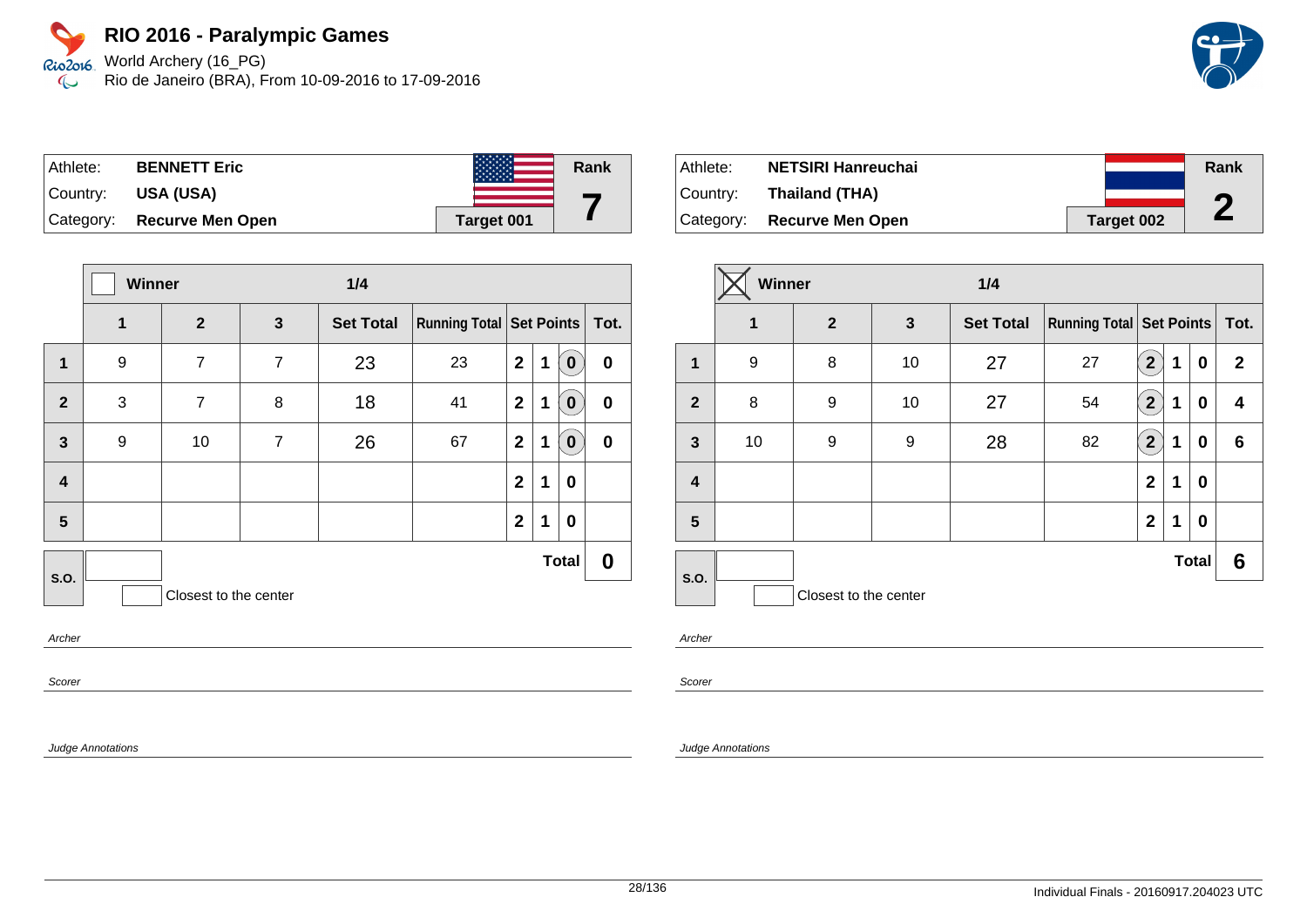World Archery (16\_PG) Rio de Janeiro (BRA), From 10-09-2016 to 17-09-2016

| Athlete:  | RANJBARKIVAJ Ebrahim       |            | Rank |
|-----------|----------------------------|------------|------|
| ⊺Countr∨: | IR Iran (IRI)              |            |      |
|           | Category: Recurve Men Open | Target 001 |      |

|                         | <b>Winner</b> |                       |    | 1/2              |                                 |                |                            |                         |
|-------------------------|---------------|-----------------------|----|------------------|---------------------------------|----------------|----------------------------|-------------------------|
|                         | 1             | $\overline{2}$        | 3  | <b>Set Total</b> | <b>Running Total Set Points</b> |                |                            | Tot.                    |
| $\mathbf{1}$            | 8             | 10                    | 9  | 27               | 27                              | $\mathbf{2}$   | 0<br>1                     | 1                       |
| $\overline{2}$          | 8             | 9                     | 10 | 27               | 54                              | $\mathbf{2}$   | 1<br>$\mathbf 0$           | 1                       |
| $\overline{3}$          | 10            | 10                    | 9  | 29               | 83                              | $\boxed{2}$    | 1<br>0                     | 3                       |
| $\overline{\mathbf{4}}$ | 9             | 8                     | 10 | 27               | 110                             | $\overline{2}$ | $\mathbf{1}$<br>0          | $\overline{\mathbf{4}}$ |
| 5                       | 9             | 9                     | 9  | 27               | 137                             | $\mathbf{2}$   | $\mathbf 1$<br>$\mathbf 0$ | $\overline{\mathbf{4}}$ |
| S.O.                    |               |                       |    |                  |                                 |                | <b>Total</b>               | 4                       |
|                         |               | Closest to the center |    |                  |                                 |                |                            |                         |

Archer

Scorer

Judge Annotations

| Athlete:  | <b>RAHIMI Gholamreza</b>   |            | Rank |
|-----------|----------------------------|------------|------|
| ⊺Countr∨: | IR Iran (IRI)              |            |      |
|           | Category: Recurve Men Open | Target 002 | 5    |

|                         | Winner       | $1/2$                 |    |                  |                                 |                      |             |              |      |
|-------------------------|--------------|-----------------------|----|------------------|---------------------------------|----------------------|-------------|--------------|------|
|                         | $\mathbf{1}$ | $\overline{2}$        | 3  | <b>Set Total</b> | <b>Running Total Set Points</b> |                      |             |              | Tot. |
| $\mathbf 1$             | 10           | 9                     | 8  | 27               | 27                              | $\overline{2}$       | 1           | 0            | 1    |
| $\overline{2}$          | 9            | 10                    | 10 | 29               | 56                              | $\mathbf{2}^{\circ}$ | 1           | 0            | 3    |
| $\overline{\mathbf{3}}$ | 8            | 9                     | 10 | 27               | 83                              | $\mathbf{2}$         | 1           | $\bf{0}$     | 3    |
| $\overline{\mathbf{4}}$ | 10           | $\overline{7}$        | 10 | 27               | 110                             | $\mathbf{2}$         | $\mathbf 1$ | 0            | 4    |
| 5                       | 10           | 9                     | 10 | 29               | 139                             | $2^{1}$              | 1           | 0            | 6    |
| <b>S.O.</b>             |              |                       |    |                  |                                 |                      |             | <b>Total</b> | 6    |
|                         |              | Closest to the center |    |                  |                                 |                      |             |              |      |

Archer

Scorer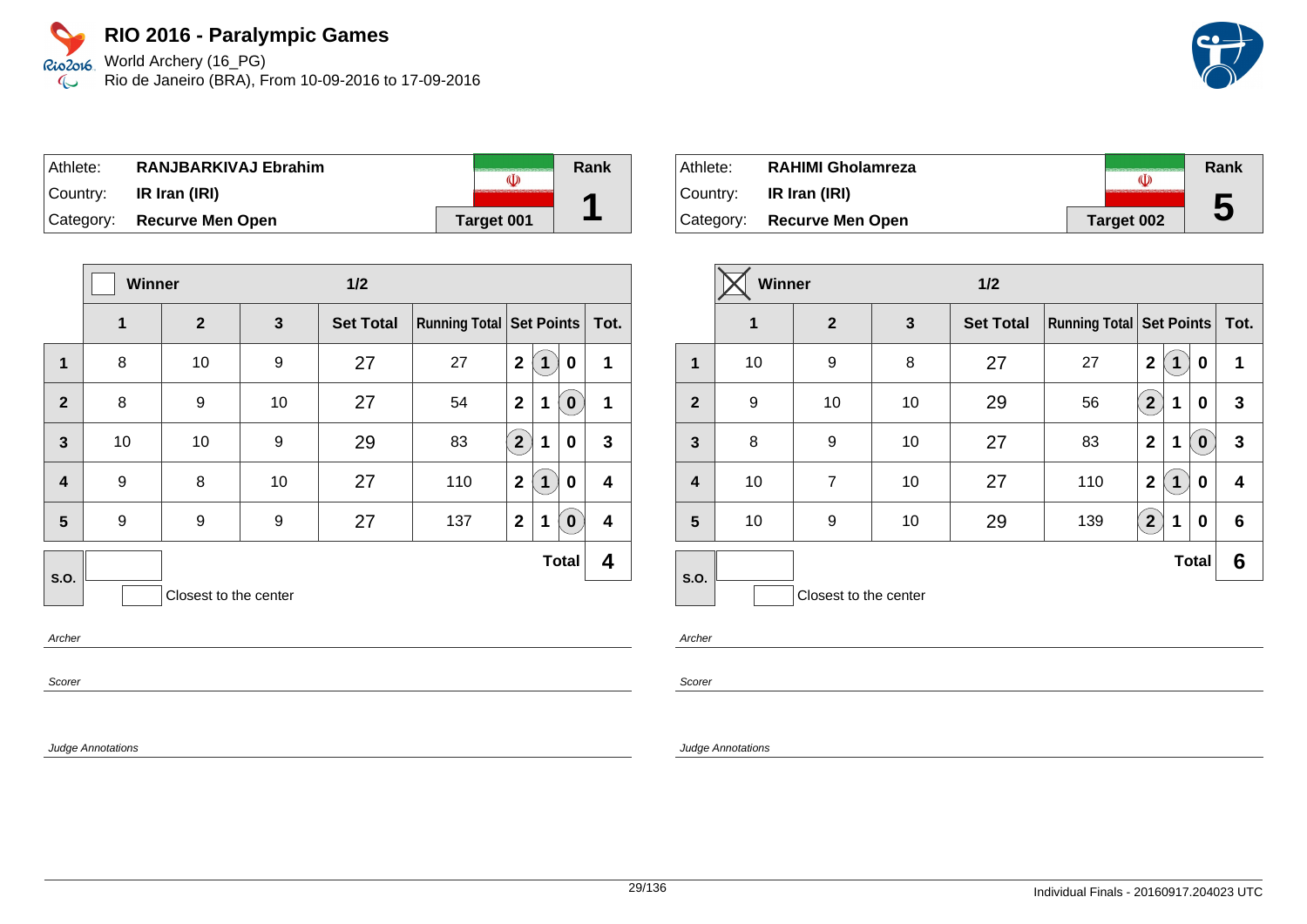Rio2o16, World Archery (16\_PG) Rio de Janeiro (BRA), From 10-09-2016 to 17-09-2016  $\infty$ 

| Athlete:    | <b>REZENDE Luciano</b>     |            | Rank |
|-------------|----------------------------|------------|------|
| ∣Countr∨: l | Brazil (BRA)               |            |      |
|             | Category: Recurve Men Open | Target 001 |      |

|                         | Winner         |                       |              | 1/2              |                               |              |   |              |           |
|-------------------------|----------------|-----------------------|--------------|------------------|-------------------------------|--------------|---|--------------|-----------|
|                         | $\mathbf{1}$   | $\overline{2}$        | $\mathbf{3}$ | <b>Set Total</b> | Running Total Set Points Tot. |              |   |              |           |
| 1                       | $\overline{4}$ | 8                     | 9            | 21               | 21                            | $\mathbf{2}$ | 1 | 0            | $\pmb{0}$ |
| $\overline{2}$          | 8              | 9                     | 9            | 26               | 47                            | $\mathbf{2}$ | 1 | 0            | $\bf{0}$  |
| $\mathbf{3}$            | 8              | 8                     | 8            | 24               | 71                            | $\mathbf{2}$ | 1 | 0            | $\bf{0}$  |
| $\overline{\mathbf{4}}$ |                |                       |              |                  |                               | $\mathbf{2}$ | 1 | $\bf{0}$     |           |
| 5                       |                |                       |              |                  |                               | $\mathbf{2}$ | 1 | $\bf{0}$     |           |
| S.O.                    |                |                       |              |                  |                               |              |   | <b>Total</b> | 0         |
|                         |                | Closest to the center |              |                  |                               |              |   |              |           |
| Archer                  |                |                       |              |                  |                               |              |   |              |           |

Athlete: **NETSIRI Hanreuchai** Country: **Thailand (THA)** Category: **Recurve Men Open Target 002 Rank 2**

|                         | Winner         |                       |                | $1/2$            |                                     |                |   |              |              |
|-------------------------|----------------|-----------------------|----------------|------------------|-------------------------------------|----------------|---|--------------|--------------|
|                         | $\mathbf 1$    | $\mathbf{2}$          | $\mathbf{3}$   | <b>Set Total</b> | <b>Running Total   Set Points  </b> |                |   |              | Tot.         |
| 1                       | $\overline{7}$ | 10                    | $\overline{7}$ | 24               | 24                                  | $\overline{2}$ | 1 | 0            | $\mathbf{2}$ |
| $\overline{2}$          | 9              | 9                     | 9              | 27               | 51                                  | $\mathbf{[2)}$ | 1 | 0            | 4            |
| $\mathbf{3}$            | 9              | 10                    | 10             | 29               | 80                                  | $\overline{2}$ | 1 | 0            | 6            |
| $\overline{\mathbf{4}}$ |                |                       |                |                  |                                     | $\mathbf{2}$   | 1 | 0            |              |
| 5                       |                |                       |                |                  |                                     | $\mathbf{2}$   | 1 | $\bf{0}$     |              |
|                         |                |                       |                |                  |                                     |                |   | <b>Total</b> | 6            |
| S.O.                    |                | Closest to the center |                |                  |                                     |                |   |              |              |

Archer

Scorer

Judge Annotations

Scorer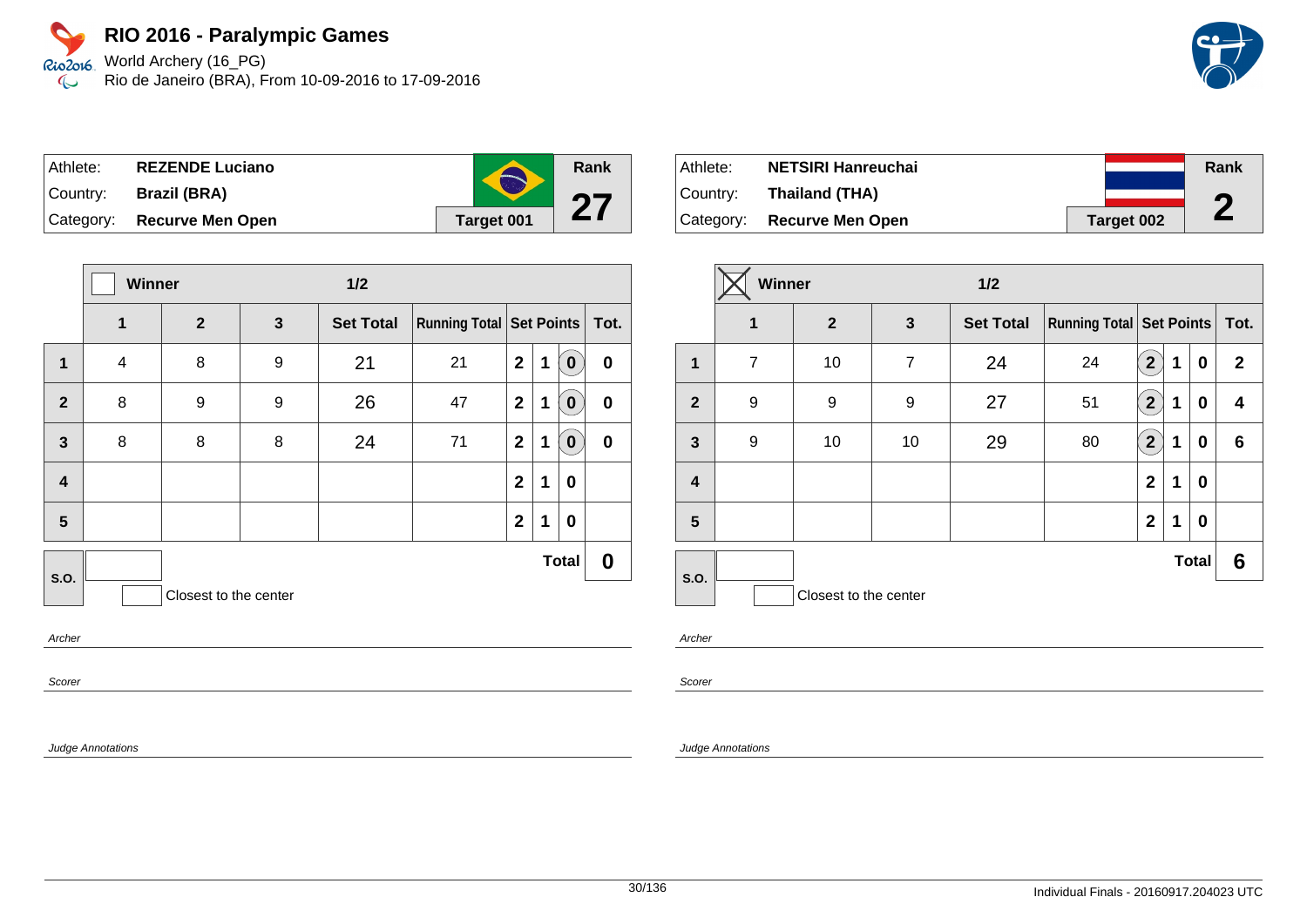World Archery (16\_PG) Rio de Janeiro (BRA), From 10-09-2016 to 17-09-2016

| Athlete:  | RANJBARKIVAJ Ebrahim       |            | Rank |
|-----------|----------------------------|------------|------|
| ⊺Countr∨: | IR Iran (IRI)              |            |      |
|           | Category: Recurve Men Open | Target 001 |      |

|                         | Winner |                       |              | <b>Bronze</b>    |                            |                      |   |              |                |
|-------------------------|--------|-----------------------|--------------|------------------|----------------------------|----------------------|---|--------------|----------------|
|                         | 1      | $\overline{2}$        | $\mathbf{3}$ | <b>Set Total</b> | Running Total   Set Points |                      |   |              | Tot.           |
| $\mathbf 1$             | 9      | 10                    | 9            | 28               | 28                         | $\overline{2}$       | 1 | 0            | $\mathbf{2}$   |
| $\overline{2}$          | 10     | 8                     | 8            | 26               | 54                         | $\mathbf{2}$         | 1 | 0            | $\mathbf{3}$   |
| $\mathbf{3}$            | 9      | 7                     | 10           | 26               | 80                         | $\overline{2}$       | 1 | 0            | 5              |
| $\overline{\mathbf{4}}$ | 9      | 9                     | 9            | 27               | 107                        | $\mathbf{2}^{\circ}$ | 1 | 0            | $\overline{7}$ |
| 5                       |        |                       |              |                  |                            | $\mathbf 2$          | 1 | 0            |                |
| <b>S.O.</b>             |        |                       |              |                  |                            |                      |   | <b>Total</b> | 7              |
|                         |        | Closest to the center |              |                  |                            |                      |   |              |                |
| $\sim$                  |        |                       |              |                  |                            |                      |   |              |                |

**Archer** 

Scorer

Judge Annotations

| Athlete:  | <b>REZENDE Luciano</b>     |            | Rank |
|-----------|----------------------------|------------|------|
| ⊺Countr∨: | <b>Brazil (BRA)</b>        |            | 67   |
|           | Category: Recurve Men Open | Target 002 |      |

|                | <b>Winner</b> |                       |              | <b>Bronze</b>    |                                     |                |   |              |      |
|----------------|---------------|-----------------------|--------------|------------------|-------------------------------------|----------------|---|--------------|------|
|                | $\mathbf 1$   | $\overline{2}$        | $\mathbf{3}$ | <b>Set Total</b> | <b>Running Total   Set Points  </b> |                |   |              | Tot. |
| 1              | 8             | 8                     | 8            | 24               | 24                                  | $\overline{2}$ | 1 | $\bf{0}$     | 0    |
| $\overline{2}$ | 9             | 8                     | 9            | 26               | 50                                  | $\mathbf{2}$   | 1 | 0            | 1    |
| $\mathbf{3}$   | 8             | 9                     | 8            | 25               | 75                                  | $\overline{2}$ | 1 | $\bf{0}$     | 1    |
| 4              | 9             | 5                     | 9            | 23               | 98                                  | $\mathbf{2}$   | 1 | 0            | 1    |
| 5              |               |                       |              |                  |                                     | $\overline{2}$ | 1 | 0            |      |
| S.O.           |               |                       |              |                  |                                     |                |   | <b>Total</b> | 1    |
|                |               | Closest to the center |              |                  |                                     |                |   |              |      |

Archer

Scorer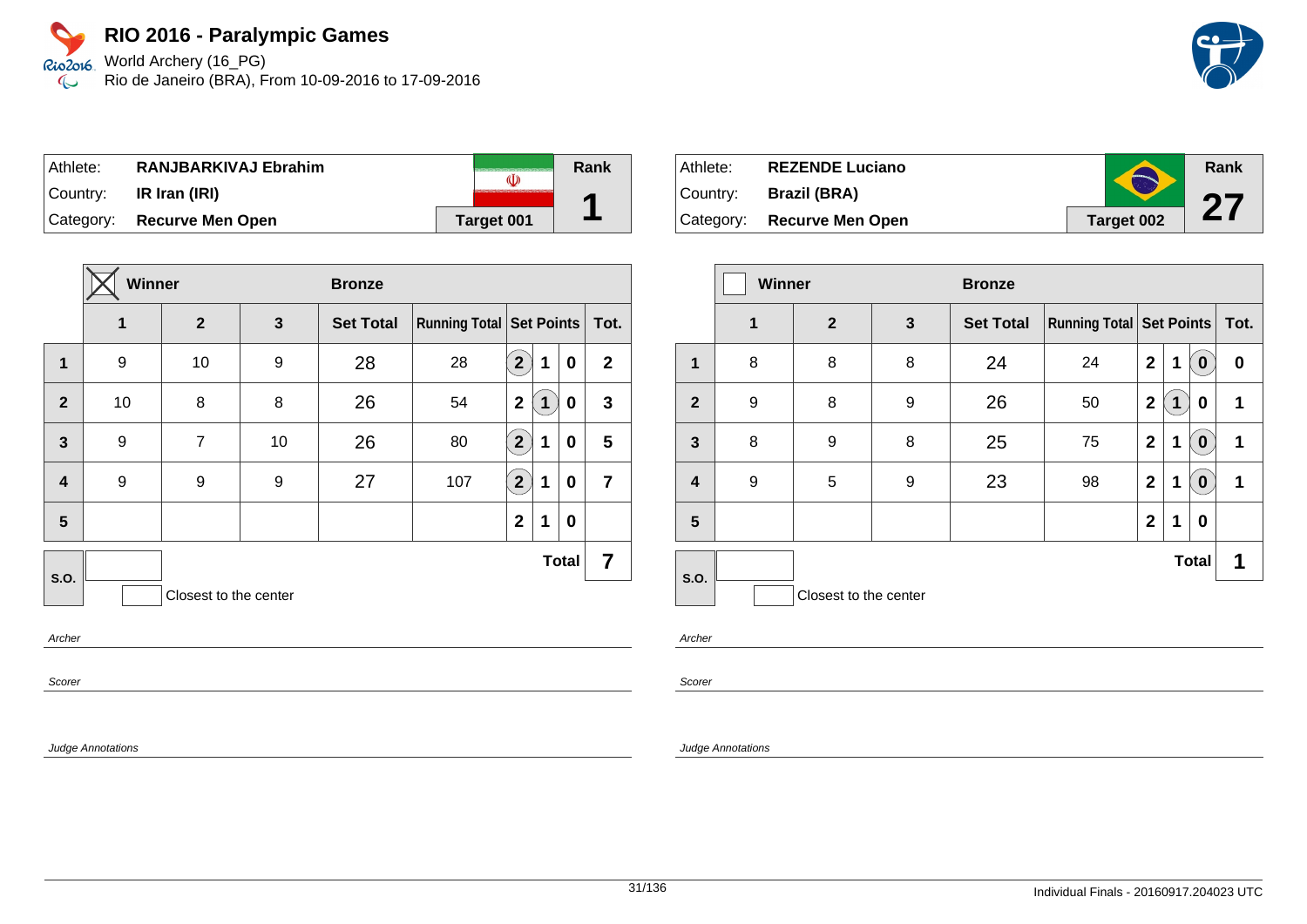Rio2o16, World Archery (16\_PG) Rio de Janeiro (BRA), From 10-09-2016 to 17-09-2016  $\infty$ 

| Athlete:  | <b>RAHIMI Gholamreza</b>   | (I)        | Rank |
|-----------|----------------------------|------------|------|
| ⊺Countr∨: | IR Iran (IRI)              |            |      |
|           | Category: Recurve Men Open | Target 001 | IJ   |

|                         | Winner<br>Gold |                       |    |                  |                                   |                |             |                  |                         |
|-------------------------|----------------|-----------------------|----|------------------|-----------------------------------|----------------|-------------|------------------|-------------------------|
|                         | 1              | $\overline{2}$        | 3  | <b>Set Total</b> | Running Total   Set Points   Tot. |                |             |                  |                         |
| 1                       | 8              | $\overline{7}$        | 8  | 23               | 23                                | $\mathbf{2}$   | 1           | $\boldsymbol{0}$ | $\bf{0}$                |
| $\overline{2}$          | 10             | 10                    | 10 | 30               | 53                                | $\overline{2}$ | 1           | 0                | $\mathbf{2}$            |
| $\mathbf{3}$            | 10             | 9                     | 8  | 27               | 80                                | $\overline{2}$ | 1           | 0                | 4                       |
| $\overline{\mathbf{4}}$ | 10             | 10                    | 10 | 30               | 110                               | $\mathbf 2$    | $\mathbf 1$ | 0                | 5                       |
| 5                       | 9              | 9                     | 9  | 27               | 137                               | $2^{1}$        | 1           | 0                | $\overline{\mathbf{7}}$ |
| S.O.                    |                |                       |    |                  |                                   |                |             | <b>Total</b>     | 7                       |
|                         |                | Closest to the center |    |                  |                                   |                |             |                  |                         |
| Archer                  |                |                       |    |                  |                                   |                |             |                  |                         |

Athlete: **NETSIRI Hanreuchai** Country: **Thailand (THA)** Category: **Recurve Men Open Target 002 Rank 2**

|                | <b>Winner</b><br>Gold |                       |              |                  |                                     |                |   |              |              |
|----------------|-----------------------|-----------------------|--------------|------------------|-------------------------------------|----------------|---|--------------|--------------|
|                | $\mathbf 1$           | $\overline{2}$        | $\mathbf{3}$ | <b>Set Total</b> | <b>Running Total   Set Points  </b> |                |   |              | Tot.         |
| 1              | 8                     | 9                     | 9            | 26               | 26                                  | $\overline{2}$ | 1 | 0            | $\mathbf{2}$ |
| $\overline{2}$ | 9                     | 8                     | 9            | 26               | 52                                  | $\mathbf 2$    | 1 | $\bf{0}$     | $\mathbf{2}$ |
| $\mathbf{3}$   | 8                     | 8                     | 8            | 24               | 76                                  | $\mathbf 2$    | 1 | $\bf{0}$     | $\mathbf{2}$ |
| 4              | 10                    | 10                    | 10           | 30               | 106                                 | $\mathbf 2$    | 1 | 0            | 3            |
| 5              | 9                     | 8                     | 8            | 25               | 131                                 | $\mathbf 2$    | 1 | $\bf{0}$     | 3            |
| <b>S.O.</b>    |                       |                       |              |                  |                                     |                |   | <b>Total</b> | 3            |
|                |                       | Closest to the center |              |                  |                                     |                |   |              |              |

Archer

Scorer

Judge Annotations

Scorer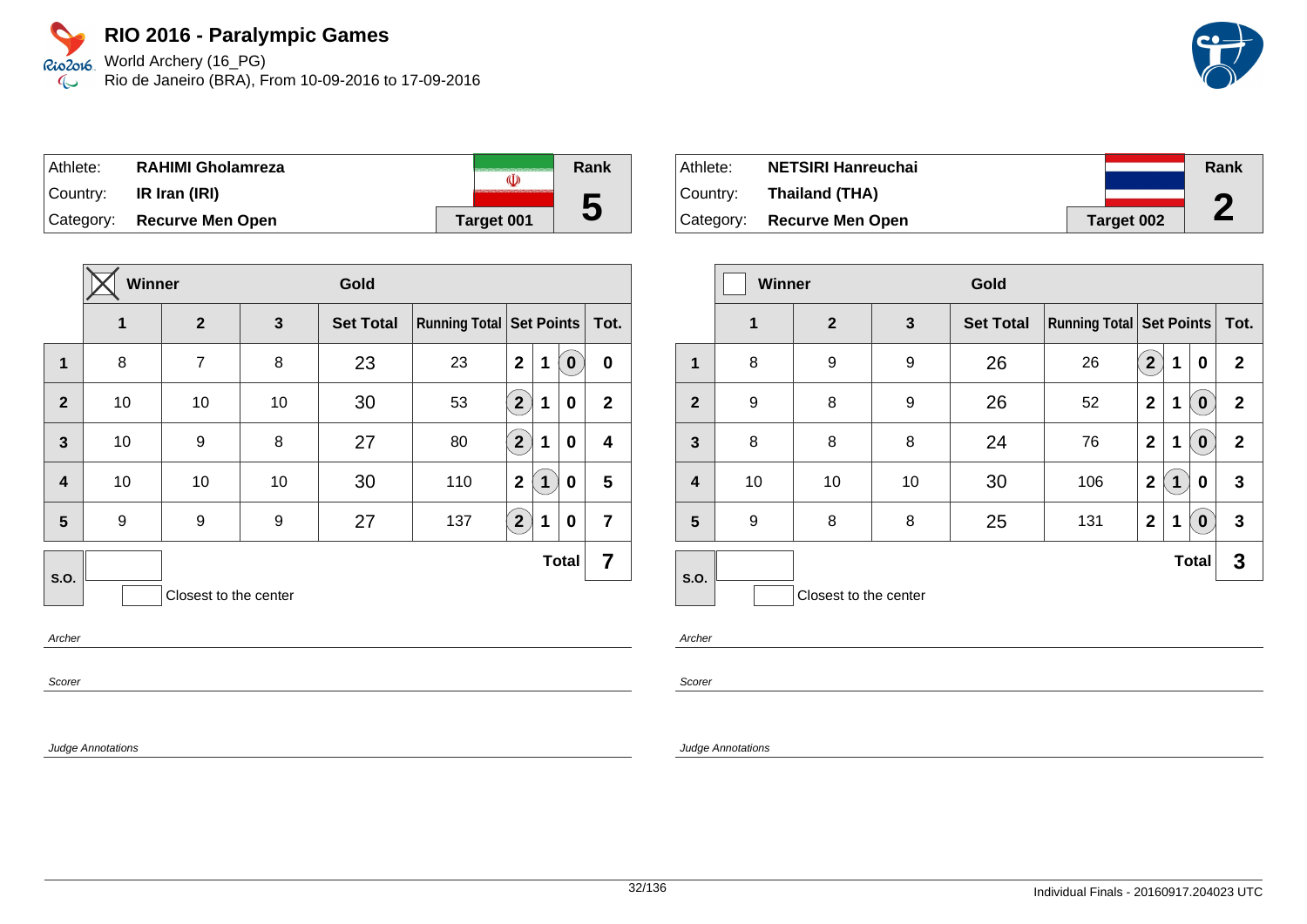World Archery (16\_PG) Rio de Janeiro (BRA), From 10-09-2016 to 17-09-2016

| Athlete: l | <b>WU Chunyan</b>         |            | Rank |
|------------|---------------------------|------------|------|
| Country:   | <b>PR China (CHN)</b>     |            |      |
| Category:  | <b>Recurve Women Open</b> | Target 001 |      |

|                         | Winner<br>$1/16$ |                       |                |                  |                                      |                       |   |              |                         |
|-------------------------|------------------|-----------------------|----------------|------------------|--------------------------------------|-----------------------|---|--------------|-------------------------|
|                         | 1                | $\overline{2}$        | $\mathbf{3}$   | <b>Set Total</b> | <b>Running Total Set Points Tot.</b> |                       |   |              |                         |
| 1                       | 9                | 8                     | $\overline{7}$ | 24               | 24                                   | $\mathbf{2}^{\prime}$ | 1 | $\mathbf 0$  | $\mathbf{2}$            |
| $\overline{2}$          | $\overline{7}$   | 9                     | 9              | 25               | 49                                   | $\mathbf{2}^{\prime}$ | 1 | 0            | $\overline{\mathbf{4}}$ |
| $\overline{\mathbf{3}}$ | 9                | 8                     | 10             | 27               | 76                                   | $\boxed{2}$           | 1 | 0            | $\bf 6$                 |
| 4                       |                  |                       |                |                  |                                      | $\mathbf{2}$          | 1 | 0            |                         |
| 5                       |                  |                       |                |                  |                                      | $\mathbf{2}$          | 1 | 0            |                         |
| S.O.                    |                  |                       |                |                  |                                      |                       |   | <b>Total</b> | 6                       |
|                         |                  | Closest to the center |                |                  |                                      |                       |   |              |                         |
| $A = b = a$             |                  |                       |                |                  |                                      |                       |   |              |                         |

Archer

Scorer

Judge Annotations

| Athlete:  | <b>LAYOLLE Patricia</b>   |            | Rank |
|-----------|---------------------------|------------|------|
| ⊺Countr∨: | <b>Brazil (BRA)</b>       |            | 22   |
| Category: | <b>Recurve Women Open</b> | Target 002 |      |

|                         | <b>Winner</b> |                       |              | $1/16$           |                                   |                |   |                  |          |
|-------------------------|---------------|-----------------------|--------------|------------------|-----------------------------------|----------------|---|------------------|----------|
|                         | $\mathbf 1$   | $\overline{2}$        | $\mathbf{3}$ | <b>Set Total</b> | Running Total   Set Points   Tot. |                |   |                  |          |
| 1                       | 4             | 10                    | M            | 14               | 14                                | $\mathbf 2$    | 1 | $\bf{0}$         | 0        |
| $\mathbf{2}$            | 6             | $\,6$                 | M            | 12               | 26                                | $\mathbf 2$    | 1 | $\boldsymbol{0}$ | 0        |
| $\mathbf{3}$            | 5             | M                     | 8            | 13               | 39                                | $\mathbf 2$    | 1 | $\boldsymbol{0}$ | $\bf{0}$ |
| $\overline{\mathbf{4}}$ |               |                       |              |                  |                                   | $\overline{2}$ | 1 | 0                |          |
| $5\phantom{.0}$         |               |                       |              |                  |                                   | $\mathbf{2}$   | 1 | 0                |          |
|                         |               |                       |              |                  |                                   |                |   | <b>Total</b>     | 0        |
| S.O.                    |               | Closest to the center |              |                  |                                   |                |   |                  |          |

Archer

Scorer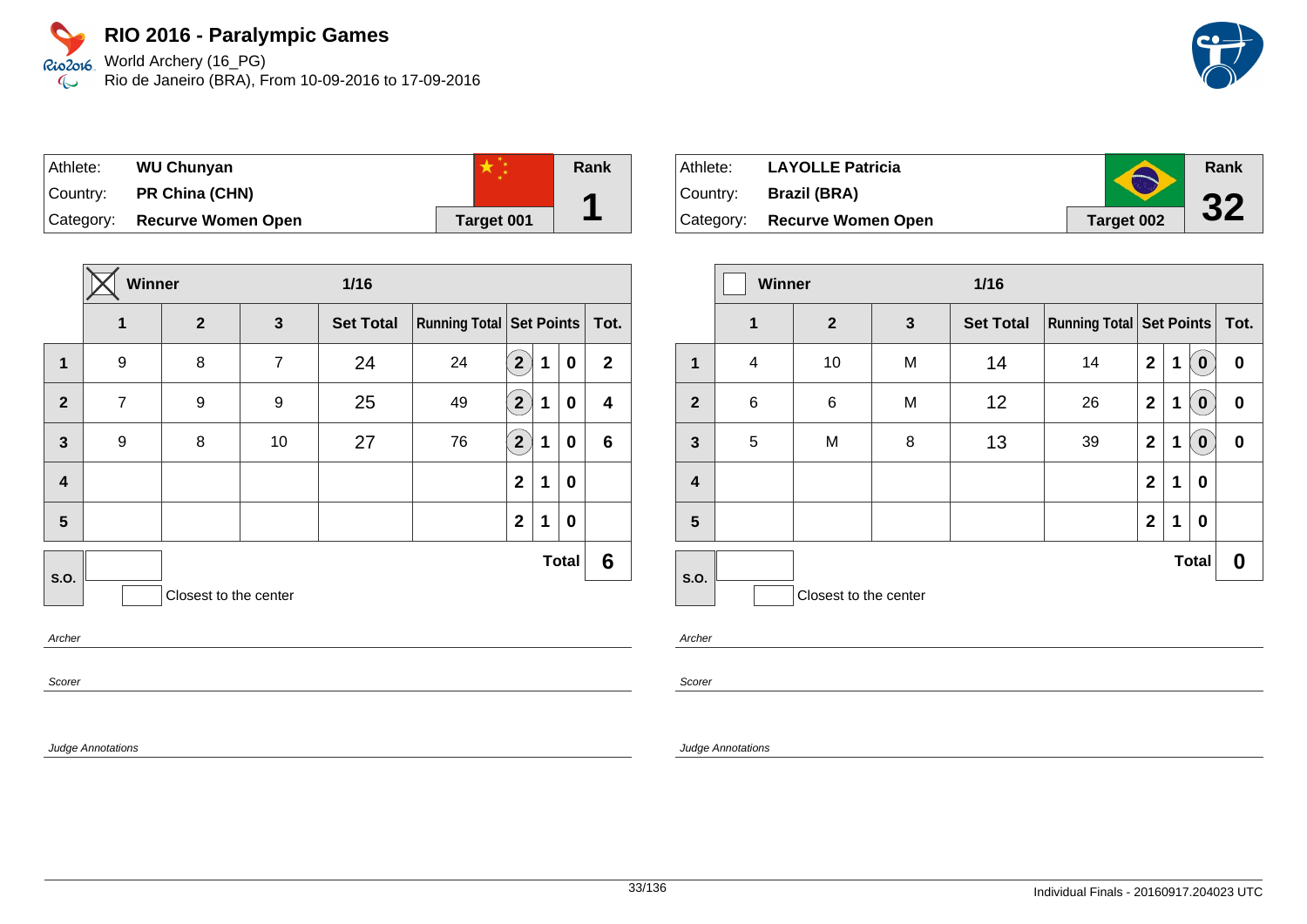Rio2o16 World Archery (16\_PG) Rio de Janeiro (BRA), From 10-09-2016 to 17-09-2016  $\infty$ 

| Athlete:  | <b>BUYANJARGAL Oyun-Erdene</b> |                   |
|-----------|--------------------------------|-------------------|
| Country:  | Mongolia (MGL)                 |                   |
| Category: | <b>Recurve Women Open</b>      | <b>Target 001</b> |

| 3<br>$\overline{7}$<br>5<br>8 | $\overline{2}$<br>6<br>9<br>6 | <b>Set Total</b><br>19<br>21<br>23 | Running Total Set Points Tot.<br>19<br>40<br>63 | $\overline{2}$<br>$\overline{2}$ | 1<br>1 | 0<br>$\bf{0}$ | $\mathbf{2}$<br>$\mathbf{2}$ |
|-------------------------------|-------------------------------|------------------------------------|-------------------------------------------------|----------------------------------|--------|---------------|------------------------------|
|                               |                               |                                    |                                                 |                                  |        |               |                              |
|                               |                               |                                    |                                                 |                                  |        |               |                              |
|                               |                               |                                    |                                                 |                                  |        |               |                              |
|                               |                               |                                    |                                                 | $\mathbf{2}$                     | 1      | 0             | 4                            |
| 8                             | 10                            | 27                                 | 90                                              | $2^{1}$                          | 1      | 0             | 6                            |
|                               |                               |                                    |                                                 | $\mathbf{2}$                     | 1      | 0             |                              |
|                               |                               |                                    |                                                 |                                  |        |               | 6                            |
|                               |                               | Closest to the center              |                                                 |                                  |        |               | <b>Total</b>                 |
|                               |                               |                                    |                                                 |                                  |        |               |                              |

| Athlete: | <b>NADARAJAH Tania</b>       | <b>NZ</b>  | Rank |
|----------|------------------------------|------------|------|
| Country: | <b>Great Britain (GBR)</b>   | $\sim$ 16  |      |
|          | Category: Recurve Women Open | Target 002 |      |

|                         | <b>Winner</b><br>$1/16$ |                       |              |                  |                                     |                |   |              |              |
|-------------------------|-------------------------|-----------------------|--------------|------------------|-------------------------------------|----------------|---|--------------|--------------|
|                         | $\mathbf 1$             | $\overline{2}$        | $\mathbf{3}$ | <b>Set Total</b> | <b>Running Total   Set Points  </b> |                |   |              | Tot.         |
| 1                       | 8                       | M                     | 9            | 17               | 17                                  | $\mathbf{2}$   | 1 | $\bf{0}$     | 0            |
| $\mathbf{2}$            | 9                       | 10                    | 6            | 25               | 42                                  | $2^{^{\circ}}$ | 1 | 0            | $\mathbf{2}$ |
| $\mathbf{3}$            | 6                       | 6                     | 8            | 20               | 62                                  | $\mathbf{2}$   | 1 | $\bf{0}$     | $\mathbf 2$  |
| $\overline{\mathbf{4}}$ | $\overline{7}$          | 8                     | 9            | 24               | 86                                  | $\mathbf{2}$   | 1 | $\bf{0}$     | $\mathbf{2}$ |
| 5                       |                         |                       |              |                  |                                     | $\mathbf 2$    | 1 | 0            |              |
| S.O.                    |                         |                       |              |                  |                                     |                |   | <b>Total</b> | $\mathbf{2}$ |
|                         |                         | Closest to the center |              |                  |                                     |                |   |              |              |

Archer

**Rank**

**17**

Scorer

Judge Annotations

Scorer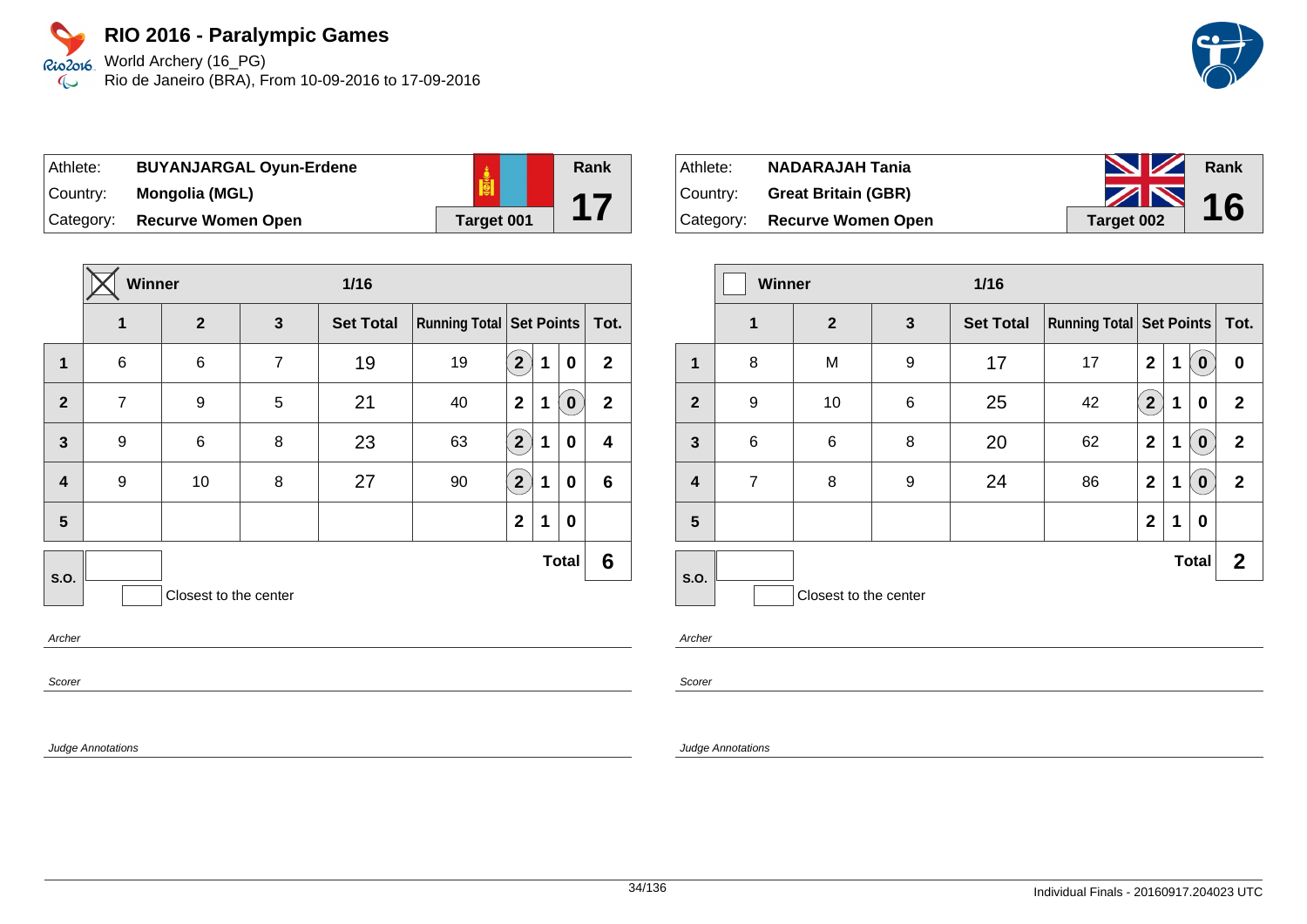World Archery (16\_PG) Rio de Janeiro (BRA), From 10-09-2016 to 17-09-2016

| Athlete: | <b>EROGLU Merve Nur</b>      |            | Rank |
|----------|------------------------------|------------|------|
|          | Country: Turkey (TUR)        |            |      |
|          | Category: Recurve Women Open | Target 001 | 9    |

|                         | Winner<br>$1/16$ |                       |                |                  |    |                |   |              |                               |  |  |
|-------------------------|------------------|-----------------------|----------------|------------------|----|----------------|---|--------------|-------------------------------|--|--|
|                         | 1                | $\overline{2}$        | $\mathbf{3}$   | <b>Set Total</b> |    |                |   |              | Running Total Set Points Tot. |  |  |
| $\mathbf 1$             | 8                | 8                     | 8              | 24               | 24 | $\mathbf{2}$   | 1 | $\mathbf 0$  | $\mathbf 0$                   |  |  |
| $\overline{2}$          | $\overline{7}$   | 8                     | 8              | 23               | 47 | $\mathbf{2}$   | 1 | $\bf{0}$     | $\pmb{0}$                     |  |  |
| $\mathbf{3}$            | 9                | 9                     | 9              | 27               | 74 | $\overline{2}$ | 1 | 0            | $\overline{2}$                |  |  |
| $\overline{\mathbf{4}}$ | 6                | 9                     | $\overline{7}$ | 22               | 96 | $\mathbf{2}$   | 1 | $\mathbf 0$  | $\overline{2}$                |  |  |
| 5                       |                  |                       |                |                  |    | $\mathbf 2$    | 1 | 0            |                               |  |  |
| <b>S.O.</b>             |                  |                       |                |                  |    |                |   | <b>Total</b> | $\mathbf{2}$                  |  |  |
|                         |                  | Closest to the center |                |                  |    |                |   |              |                               |  |  |
|                         |                  |                       |                |                  |    |                |   |              |                               |  |  |

Archer

Scorer

Judge Annotations

| Athlete:    | <b>KOHANSAL Mohadeseh</b>    |            | Rank |
|-------------|------------------------------|------------|------|
| ∣Countr∨: ⊥ | IR Iran (IRI)                |            |      |
|             | Category: Recurve Women Open | Target 002 | 24   |

|                         | Winner         |                       |                | $1/16$           |                                     |                      |   |                  |              |
|-------------------------|----------------|-----------------------|----------------|------------------|-------------------------------------|----------------------|---|------------------|--------------|
|                         | $\mathbf 1$    | $\mathbf{2}$<br>3     |                | <b>Set Total</b> | <b>Running Total   Set Points  </b> |                      |   |                  | Tot.         |
| $\mathbf 1$             | 9              | 9                     | $\overline{7}$ | 25               | 25                                  | $\overline{2}$       | 1 | 0                | $\mathbf{2}$ |
| $\overline{2}$          | 9              | 9                     | 9              | 27               | 52                                  | $\mathbf{2}^{\circ}$ | 1 | 0                | 4            |
| $\overline{\mathbf{3}}$ | $\overline{7}$ | 9                     | 6              | 22               | 74                                  | $\mathbf{2}$         | 1 | $\boldsymbol{0}$ | 4            |
| $\overline{\mathbf{4}}$ | 9              | 8                     | 9              | 26               | 100                                 | (2)                  | 1 | 0                | 6            |
| 5                       |                |                       |                |                  |                                     | $\mathbf{2}$         | 1 | 0                |              |
| S.O.                    |                |                       |                |                  |                                     |                      |   | <b>Total</b>     | 6            |
|                         |                | Closest to the center |                |                  |                                     |                      |   |                  |              |

Archer

Scorer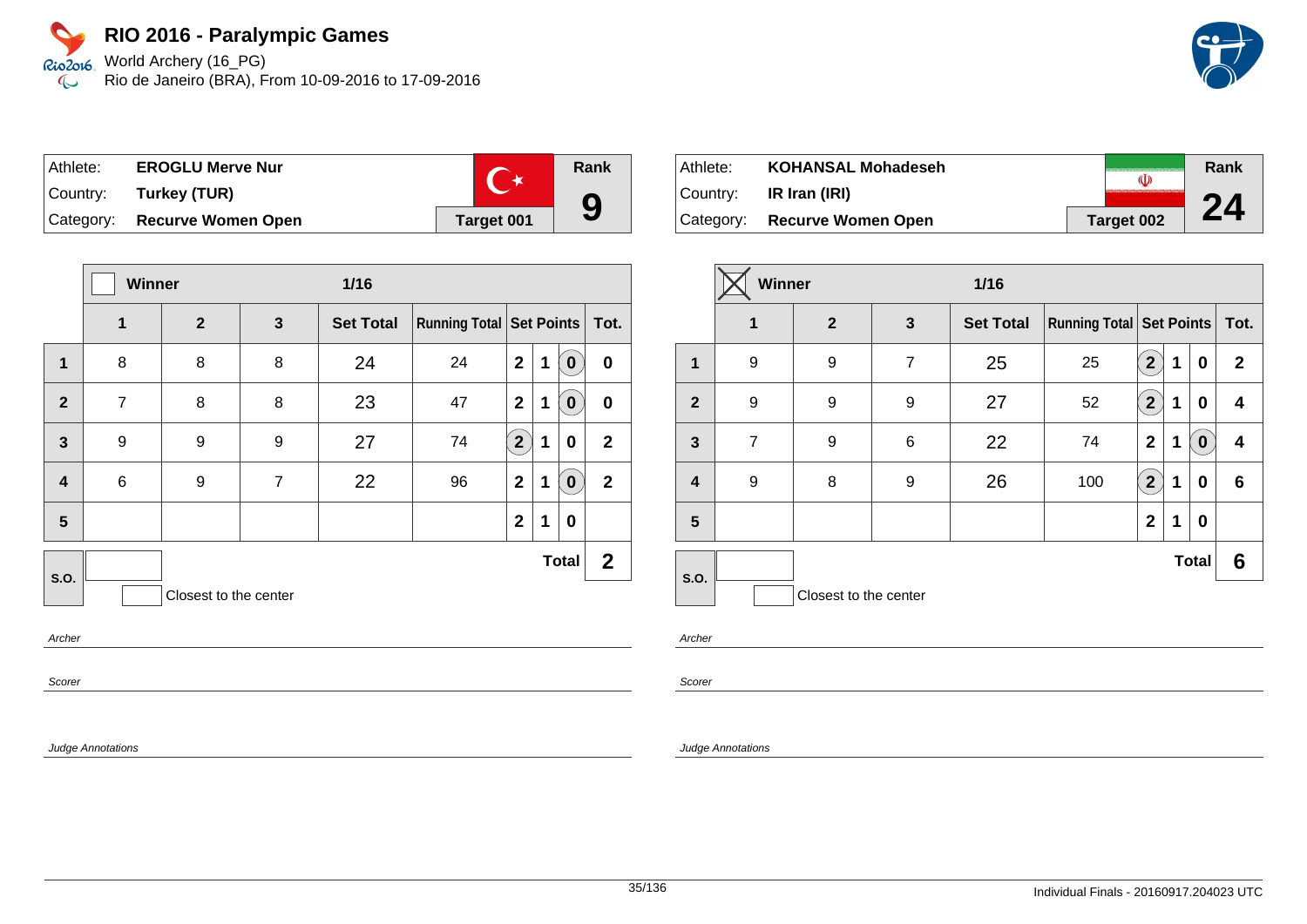World Archery (16\_PG) Rio de Janeiro (BRA), From 10-09-2016 to 17-09-2016

| Athlete:  | <b>AL-SAEDI Zaman</b>     |                   | Rank |
|-----------|---------------------------|-------------------|------|
|           |                           | ىللە ئەگ          |      |
| Country:  | Iraq (IRQ)                |                   | 25   |
| Category: | <b>Recurve Women Open</b> | <b>Target 001</b> |      |

|                         | Winner<br>$1/16$ |                       |                |                  |                                     |                |   |              |                |
|-------------------------|------------------|-----------------------|----------------|------------------|-------------------------------------|----------------|---|--------------|----------------|
|                         | 1                | $\overline{2}$        | 3              | <b>Set Total</b> | <b>Running Total   Set Points  </b> |                |   |              | Tot.           |
| 1                       | 9                | 9                     | 10             | 28               | 28                                  | 2 <sup>1</sup> | 1 | 0            | $\mathbf{2}$   |
| $\overline{2}$          | 8                | $\overline{7}$        | 10             | 25               | 53                                  | $\mathbf{2}$   | 1 | $\mathbf 0$  | $\overline{2}$ |
| $\mathbf{3}$            | 4                | 5                     | $\overline{7}$ | 16               | 69                                  | $\mathbf 2$    | 1 | $\mathbf 0$  | $\mathbf{2}$   |
| $\overline{\mathbf{4}}$ | 5                | 8                     | $\overline{7}$ | 20               | 89                                  | $\mathbf{2}$   | 1 | $\mathbf 0$  | $\overline{2}$ |
| 5                       |                  |                       |                |                  |                                     | $\mathbf 2$    | 1 | 0            |                |
| S.O.                    |                  |                       |                |                  |                                     |                |   | <b>Total</b> | $\mathbf{2}$   |
|                         |                  | Closest to the center |                |                  |                                     |                |   |              |                |
|                         |                  |                       |                |                  |                                     |                |   |              |                |

Archer

Scorer

Judge Annotations

| Athlete: | DZOBA-BALYAN Roksolana        |            | Rank |
|----------|-------------------------------|------------|------|
|          | Country: <b>Ukraine (UKR)</b> |            |      |
|          | Category: Recurve Women Open  | Target 002 | 8    |

|                  | Winner |                       |   | $1/16$           |                                     |                         |   |              |              |
|------------------|--------|-----------------------|---|------------------|-------------------------------------|-------------------------|---|--------------|--------------|
|                  | 1      | $\overline{2}$        | 3 | <b>Set Total</b> | <b>Running Total   Set Points  </b> |                         |   |              | Tot.         |
| 1                | 9      | 8                     | 9 | 26               | 26                                  | $\mathbf{2}$            | 1 | $\bf{0}$     | 0            |
| $\overline{2}$   | 10     | 8                     | 9 | 27               | 53                                  | $\overline{\mathbf{2}}$ | 1 | 0            | $\mathbf{2}$ |
| $\mathbf{3}$     | 8      | 8                     | 6 | 22               | 75                                  | $2^{1}$                 | 1 | 0            | 4            |
| $\boldsymbol{4}$ | 8      | 8                     | 9 | 25               | 100                                 | $\overline{\mathbf{2}}$ | 1 | 0            | 6            |
| 5                |        |                       |   |                  |                                     | $\mathbf{2}$            | 1 | 0            |              |
| <b>S.O.</b>      |        |                       |   |                  |                                     |                         |   | <b>Total</b> | 6            |
|                  |        | Closest to the center |   |                  |                                     |                         |   |              |              |

Archer

Scorer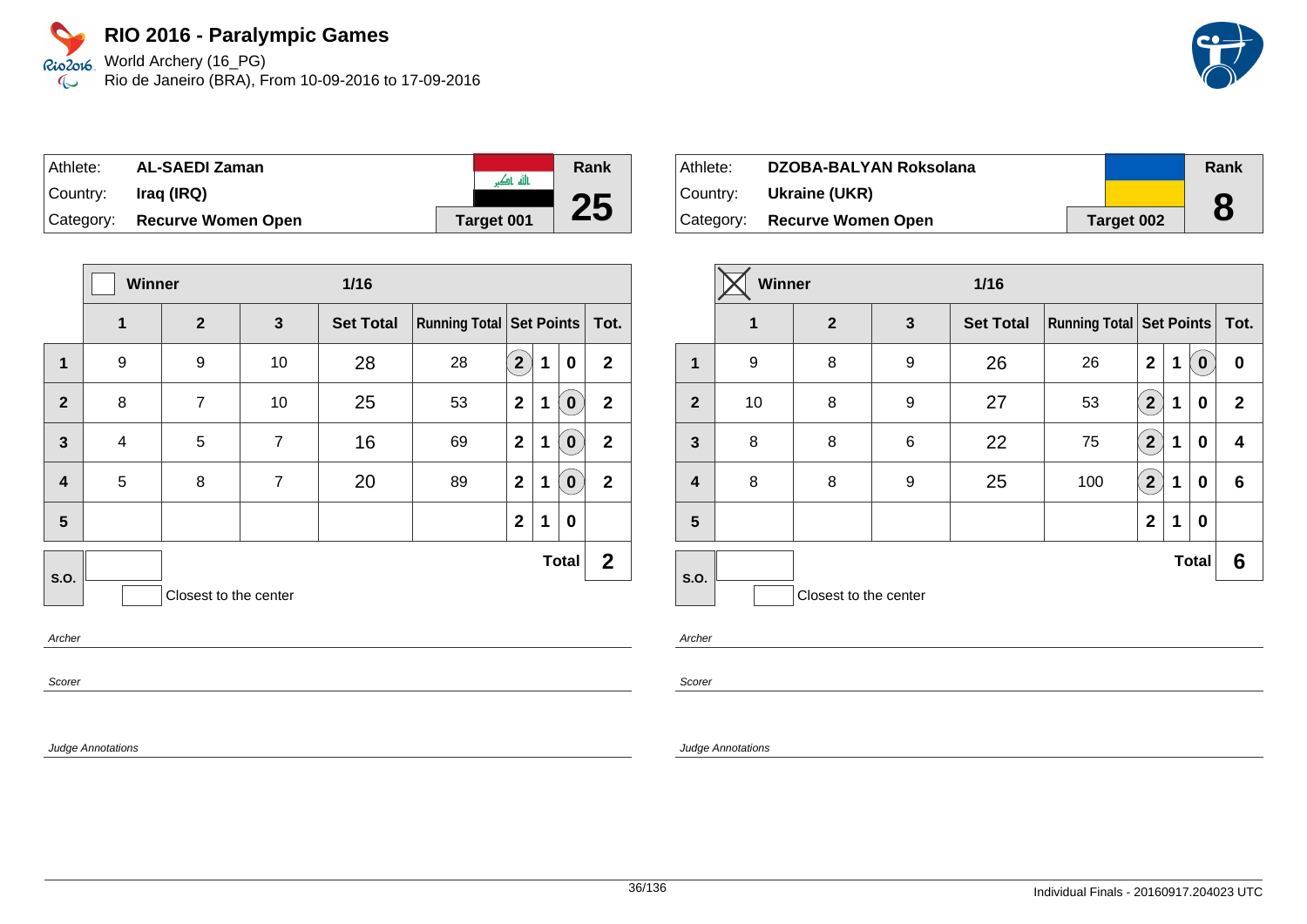World Archery (16\_PG) Rio de Janeiro (BRA), From 10-09-2016 to 17-09-2016

| ⊺Athlete:   | LIN Dandan                |            | Rank |
|-------------|---------------------------|------------|------|
| ∣Country: i | PR China (CHN)            |            |      |
| Category:   | <b>Recurve Women Open</b> | Target 001 | 5    |

|                         | Winner       |                       |                | $1/16$           |                                     |                |   |              |              |
|-------------------------|--------------|-----------------------|----------------|------------------|-------------------------------------|----------------|---|--------------|--------------|
|                         | $\mathbf{1}$ | $\overline{2}$        | 3              | <b>Set Total</b> | <b>Running Total   Set Points  </b> |                |   |              | Tot.         |
| $\mathbf{1}$            | 9            | 7                     | 9              | 25               | 25                                  | $\overline{2}$ | 1 | 0            | $\mathbf{2}$ |
| $\overline{2}$          | 8            | 10                    | 8              | 26               | 51                                  | $\mathbf{2}$   | 1 | 0            | $\mathbf{2}$ |
| $\mathbf{3}$            | 8            | 9                     | 8              | 25               | 76                                  | $\mathbf{2}$   | 1 | 0            | $\mathbf{3}$ |
| $\overline{\mathbf{4}}$ | 8            | 7                     | 4              | 19               | 95                                  | $\mathbf{2}$   | 1 | 0            | $\mathbf{3}$ |
| 5                       | 8            | 8                     | $\overline{7}$ | 23               | 118                                 | $\mathbf{2}$   | 1 | 0            | 3            |
| S.O.                    |              |                       |                |                  |                                     |                |   | <b>Total</b> | 3            |
|                         |              | Closest to the center |                |                  |                                     |                |   |              |              |

Archer

Scorer

Judge Annotations

| Athlete:  | <b>SILVA CARVALHO Thais</b> | $\bigodot$ | Rank |
|-----------|-----------------------------|------------|------|
| Country:  | <b>Brazil (BRA)</b>         |            | 28   |
| Category: | <b>Recurve Women Open</b>   | Target 002 |      |

|                         | Winner         |                       |                | $1/16$           |                                 |                         |   |              |              |  |
|-------------------------|----------------|-----------------------|----------------|------------------|---------------------------------|-------------------------|---|--------------|--------------|--|
|                         | 1              | $\mathbf{2}$          | $\mathbf{3}$   | <b>Set Total</b> | <b>Running Total Set Points</b> |                         |   |              | Tot.         |  |
| 1                       | 9              | 4                     | 6              | 19               | 19                              | $\overline{2}$          | 1 | $\bf{0}$     | 0            |  |
| $\overline{2}$          | 10             | 9                     | 9              | 28               | 47                              | $\overline{\mathbf{2}}$ | 1 | 0            | $\mathbf{2}$ |  |
| $\mathbf{3}$            | 10             | 9                     | $\,6$          | 25               | 72                              | $\mathbf 2$             | 1 | 0            | 3            |  |
| $\overline{\mathbf{4}}$ | $\overline{7}$ | 9                     | 10             | 26               | 98                              | $\overline{2}$          | 1 | 0            | 5            |  |
| 5                       | 8              | 10                    | $\overline{7}$ | 25               | 123                             | $2^{1}$                 | 1 | 0            | 7            |  |
| S.O.                    |                |                       |                |                  |                                 |                         |   | <b>Total</b> | 7            |  |
|                         |                | Closest to the center |                |                  |                                 |                         |   |              |              |  |

Archer

Scorer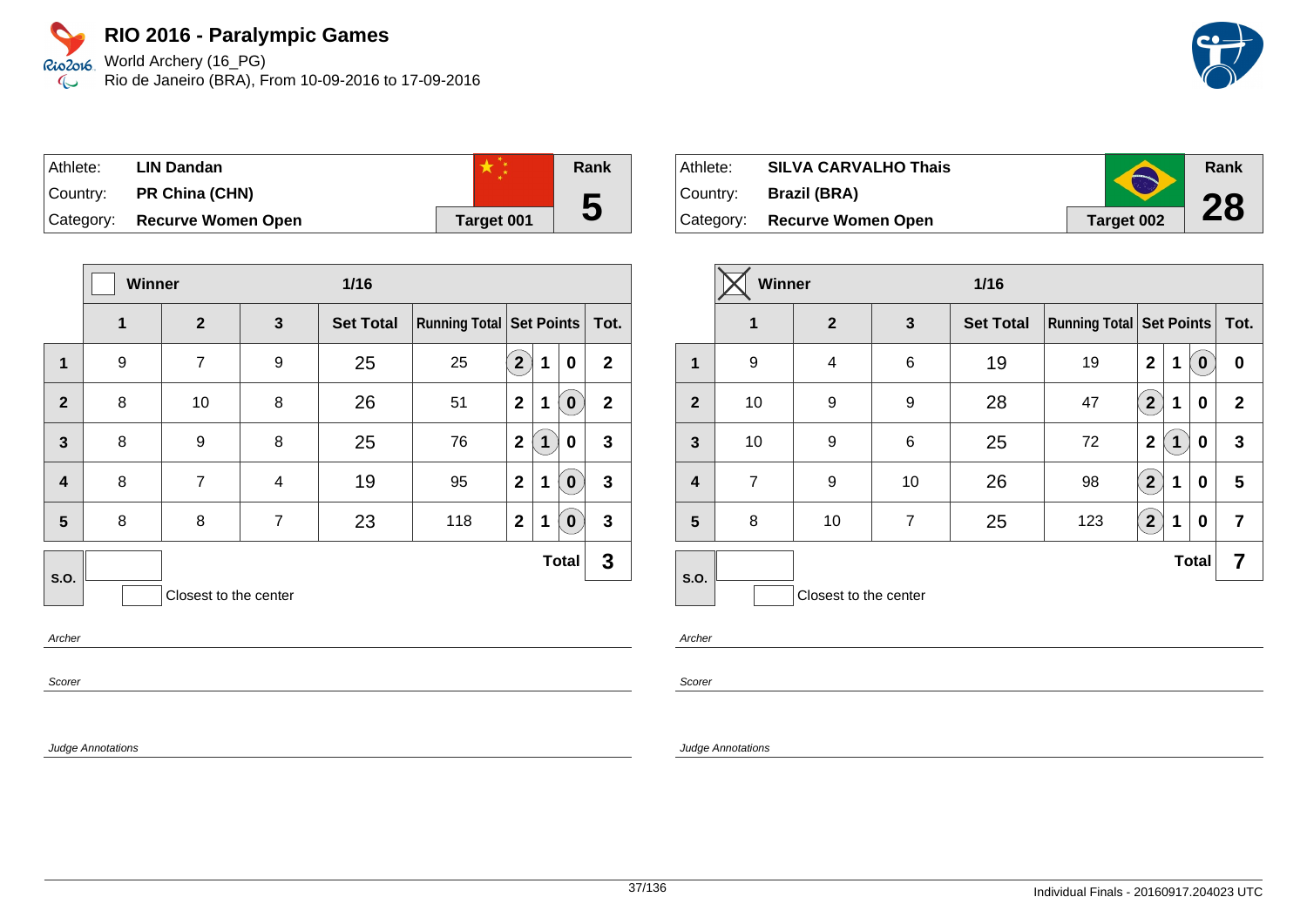World Archery (16\_PG) Rio de Janeiro (BRA), From 10-09-2016 to 17-09-2016

| Athlete:  | <b>LEE Yun-Hsien</b>         | $\sum$     | Rank |
|-----------|------------------------------|------------|------|
| ∣Countr∨: | <b>Chinese Taipei (TPE)</b>  |            |      |
|           | Category: Recurve Women Open | Target 001 |      |

|                         | <b>Winner</b><br>$1/16$ |                       |                |                  |                            |                |   |              |              |
|-------------------------|-------------------------|-----------------------|----------------|------------------|----------------------------|----------------|---|--------------|--------------|
|                         | 1                       | $\overline{2}$        | 3              | <b>Set Total</b> | Running Total   Set Points |                |   |              | Tot.         |
| 1                       | 9                       | $\overline{7}$        | $\overline{7}$ | 23               | 23                         | $\overline{2}$ | 1 | 0            | 1            |
| $\overline{2}$          | 6                       | 10                    | 8              | 24               | 47                         | $\mathbf{2}$   | 1 | $\bf{0}$     | 1            |
| $\mathbf{3}$            | 10                      | 8                     | 9              | 27               | 74                         | $\overline{2}$ | 1 | 0            | 3            |
| $\overline{\mathbf{4}}$ | 9                       | 6                     | 9              | 24               | 98                         | $\mathbf{2}$   | 1 | 0            | $\mathbf{3}$ |
| 5                       | 8                       | 9                     | 8              | 25               | 123                        | $\overline{2}$ | 1 | 0            | 5            |
| <b>S.O.</b>             | 8                       |                       |                |                  |                            |                |   | <b>Total</b> | 5            |
|                         |                         | Closest to the center |                |                  |                            |                |   |              |              |

Archer

Scorer

Judge Annotations

| Athlete: | <b>MELLE leva</b>            |            | Rank |
|----------|------------------------------|------------|------|
|          | Country: Latvia (LAT)        |            |      |
|          | Category: Recurve Women Open | Target 002 |      |

|                         | Winner         |                       | $1/16$ |                  |                                 |                |   |                  |      |
|-------------------------|----------------|-----------------------|--------|------------------|---------------------------------|----------------|---|------------------|------|
|                         | 1              | $\mathbf{2}$          | 3      | <b>Set Total</b> | <b>Running Total Set Points</b> |                |   |                  | Tot. |
| 1                       | 8              | $\overline{7}$        | 8      | 23               | 23                              | $\mathbf 2$    | 1 | 0                | 1    |
| $\overline{2}$          | $\overline{7}$ | 10                    | 8      | 25               | 48                              | $\overline{2}$ | 1 | 0                | 3    |
| $\mathbf{3}$            | 8              | 9                     | 9      | 26               | 74                              | $\mathbf{2}$   | 1 | $\bf{0}$         | 3    |
| $\overline{\mathbf{4}}$ | 10             | 8                     | 9      | 27               | 101                             | 2 <sup>1</sup> | 1 | 0                | 5    |
| $5\phantom{1}$          | 8              | $\overline{7}$        | 9      | 24               | 125                             | $\mathbf{2}$   | 1 | $\boldsymbol{0}$ | 5    |
| <b>S.O.</b>             | 9              |                       |        |                  |                                 |                |   | <b>Total</b>     | 6    |
|                         |                | Closest to the center |        |                  |                                 |                |   |                  |      |

Archer

Scorer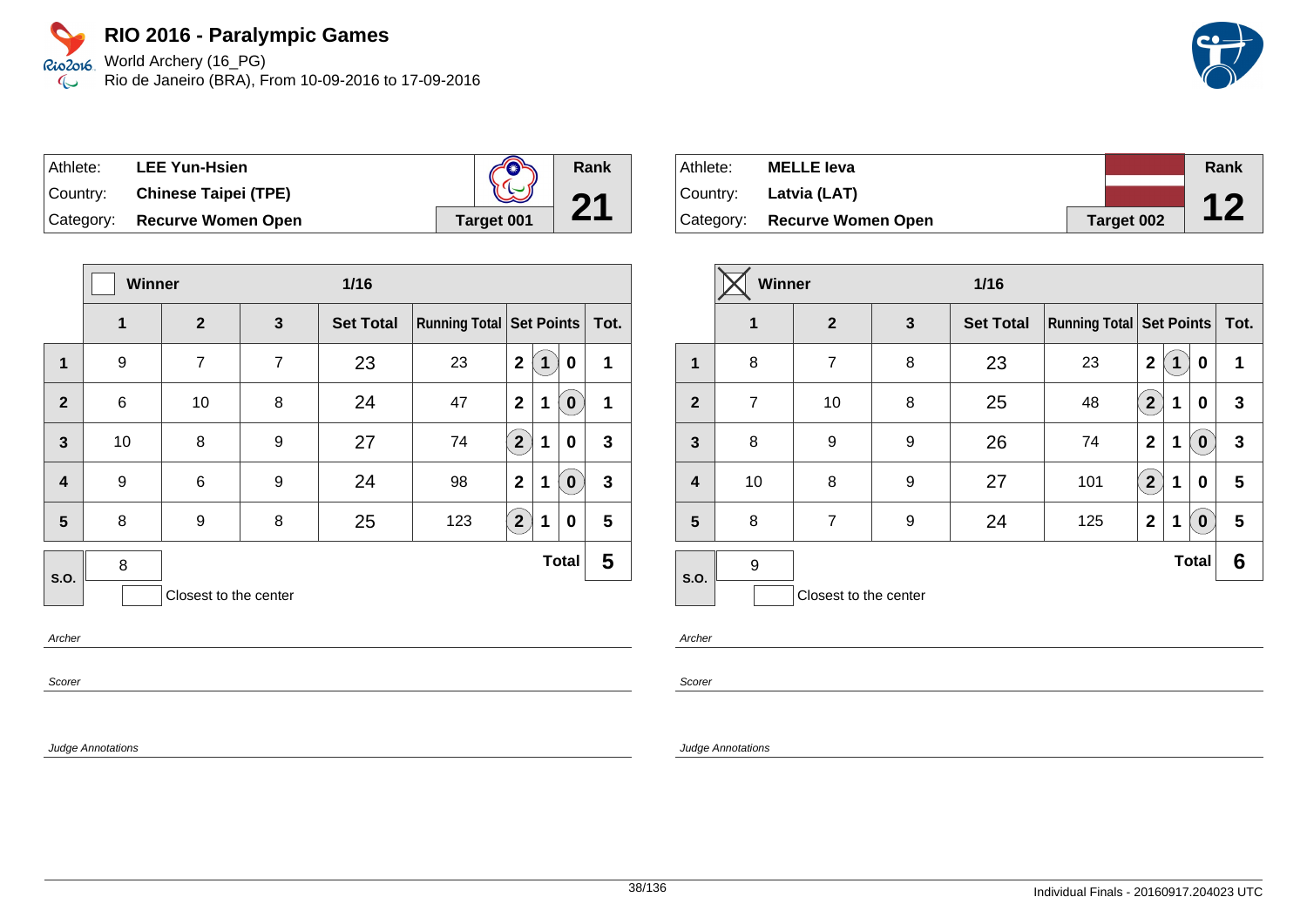World Archery (16\_PG) Rio de Janeiro (BRA), From 10-09-2016 to 17-09-2016

| Athlete: | <b>KHUTHAWISAP Wasana</b>    |            | Rank             |
|----------|------------------------------|------------|------------------|
|          | Country: Thailand (THA)      |            | 12               |
|          | Category: Recurve Women Open | Target 001 | $\mathbf \omega$ |

|                         | <b>Winner</b><br>1/16 |                       |                |                  |                            |              |   |              |                  |
|-------------------------|-----------------------|-----------------------|----------------|------------------|----------------------------|--------------|---|--------------|------------------|
|                         | 1                     | $\mathbf{2}$          | $\mathbf{3}$   | <b>Set Total</b> | Running Total   Set Points |              |   |              | Tot.             |
| $\mathbf{1}$            | 9                     | M                     | 6              | 15               | 15                         | $\mathbf{2}$ | 1 | $\bf{0}$     | 0                |
| $\overline{2}$          | 8                     | $\overline{7}$        | 8              | 23               | 38                         | $2^{1}$      | 1 | 0            | $\mathbf{2}$     |
| $\mathbf{3}$            | 3                     | 9                     | $\overline{7}$ | 19               | 57                         | $\boxed{2}$  | 1 | 0            | $\boldsymbol{4}$ |
| $\overline{\mathbf{4}}$ | 9                     | $\overline{7}$        | $\overline{7}$ | 23               | 80                         | $\mathbf{2}$ | 1 | $\bf{0}$     | $\boldsymbol{4}$ |
| 5                       | 9                     | 5                     | 8              | 22               | 102                        | $2^{1}$      | 1 | 0            | 6                |
| S.O.                    |                       |                       |                |                  |                            |              |   | <b>Total</b> | 6                |
|                         |                       | Closest to the center |                |                  |                            |              |   |              |                  |
|                         |                       |                       |                |                  |                            |              |   |              |                  |

Archer

Scorer

Judge Annotations

| Athlete:  | <b>DERGOVICS Fabiola</b>  | $\bigcap$  | Rank |
|-----------|---------------------------|------------|------|
| ⊺Countr∨: | <b>Brazil (BRA)</b>       |            |      |
| Category: | <b>Recurve Women Open</b> | Target 002 | 20   |

|                         | <b>Winner</b>  |                       |                | $1/16$           |                                     |                         |   |                  |              |
|-------------------------|----------------|-----------------------|----------------|------------------|-------------------------------------|-------------------------|---|------------------|--------------|
|                         | 1              | $\overline{2}$        | 3              | <b>Set Total</b> | <b>Running Total   Set Points  </b> |                         |   |                  | Tot.         |
| 1                       | 8              | 9                     | $\overline{7}$ | 24               | 24                                  | $\overline{2}$          | 1 | 0                | $\mathbf{2}$ |
| $\overline{2}$          | 8              | $\,6$                 | $\overline{7}$ | 21               | 45                                  | $\mathbf{2}$            | 1 | $\boldsymbol{0}$ | $\mathbf{2}$ |
| $\mathbf{3}$            | 8              | 9                     | M              | 17               | 62                                  | $\mathbf{2}$            | 1 | $\boldsymbol{0}$ | $\mathbf{2}$ |
| $\overline{\mathbf{4}}$ | 10             | 9                     | 9              | 28               | 90                                  | $\overline{\mathbf{2}}$ | 1 | 0                | 4            |
| 5                       | $\overline{7}$ | 5                     | 9              | 21               | 111                                 | $\mathbf{2}$            | 1 | $\bf{0}$         | 4            |
| <b>S.O.</b>             |                |                       |                |                  |                                     |                         |   | <b>Total</b>     | 4            |
|                         |                | Closest to the center |                |                  |                                     |                         |   |                  |              |

Archer

Scorer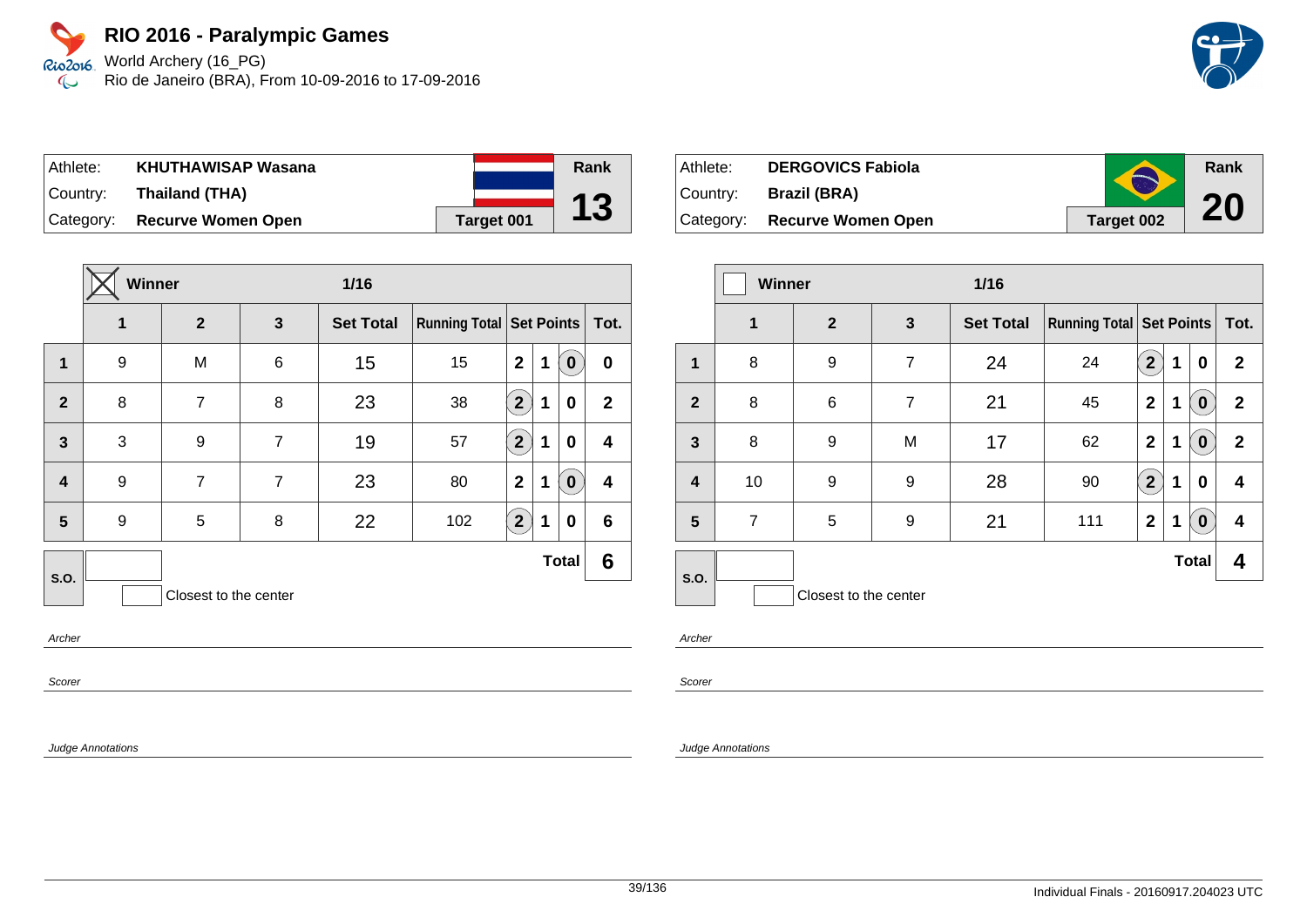World Archery (16\_PG) Rio de Janeiro (BRA), From 10-09-2016 to 17-09-2016

| Athlete:  | POOJA Khanna              |            | Rank |
|-----------|---------------------------|------------|------|
|           |                           | $\bigodot$ |      |
| Country:  | India (IND)               |            | 29   |
| Category: | <b>Recurve Women Open</b> | Target 001 |      |

|                         |       | Winner                |       | $1/16$           |                               |                |   |              |                |
|-------------------------|-------|-----------------------|-------|------------------|-------------------------------|----------------|---|--------------|----------------|
|                         | 1     | $\overline{2}$        | 3     | <b>Set Total</b> | Running Total Set Points Tot. |                |   |              |                |
| 1                       | 8     | 8                     | $\,6$ | 22               | 22                            | $\mathbf{2}$   | 1 | 0            | $\bf{0}$       |
| $\overline{2}$          | 3     | 9                     | 9     | 21               | 43                            | $\mathbf{2}$   | 1 | $\bf{0}$     | $\mathbf 0$    |
| $\mathbf{3}$            | 10    | $\overline{7}$        | 8     | 25               | 68                            | $\overline{2}$ | 1 | 0            | $\overline{2}$ |
| $\overline{\mathbf{4}}$ | $\,6$ | $\overline{7}$        | 9     | 22               | 90                            | $\mathbf{2}$   | 1 | $\bf{0}$     | $\overline{2}$ |
| 5                       |       |                       |       |                  |                               | $\mathbf{2}$   | 1 | 0            |                |
| <b>S.O.</b>             |       |                       |       |                  |                               |                |   | <b>Total</b> | $\mathbf{2}$   |
|                         |       | Closest to the center |       |                  |                               |                |   |              |                |

Archer

Scorer

Judge Annotations

| Athlete: | <b>OLSZEWSKA Milena</b>      |            | Rank |
|----------|------------------------------|------------|------|
|          | Country: <b>Poland (POL)</b> |            |      |
|          | Category: Recurve Women Open | Target 002 | 4    |

|                  | Winner<br>$1/16$ |                       |                |                  |                                     |                         |   |              |              |
|------------------|------------------|-----------------------|----------------|------------------|-------------------------------------|-------------------------|---|--------------|--------------|
|                  | 1                | $\mathbf{2}$          | 3              | <b>Set Total</b> | <b>Running Total   Set Points  </b> |                         |   |              | Tot.         |
| $\mathbf 1$      | 10               | 8                     | $\overline{7}$ | 25               | 25                                  | $\mathbf{2}$            | 1 | 0            | $\mathbf{2}$ |
| $\overline{2}$   | 9                | 8                     | 6              | 23               | 48                                  | $\overline{\mathbf{2}}$ | 1 | 0            | 4            |
| $\mathbf{3}$     | 9                | 8                     | $\overline{7}$ | 24               | 72                                  | $\mathbf{2}$            | 1 | $\bf{0}$     | 4            |
| $\boldsymbol{4}$ | 8                | 8                     | $\overline{7}$ | 23               | 95                                  | $\overline{\mathbf{2}}$ | 1 | 0            | 6            |
| 5                |                  |                       |                |                  |                                     | $\mathbf 2$             | 1 | 0            |              |
| <b>S.O.</b>      |                  |                       |                |                  |                                     |                         |   | <b>Total</b> | 6            |
|                  |                  | Closest to the center |                |                  |                                     |                         |   |              |              |

Archer

Scorer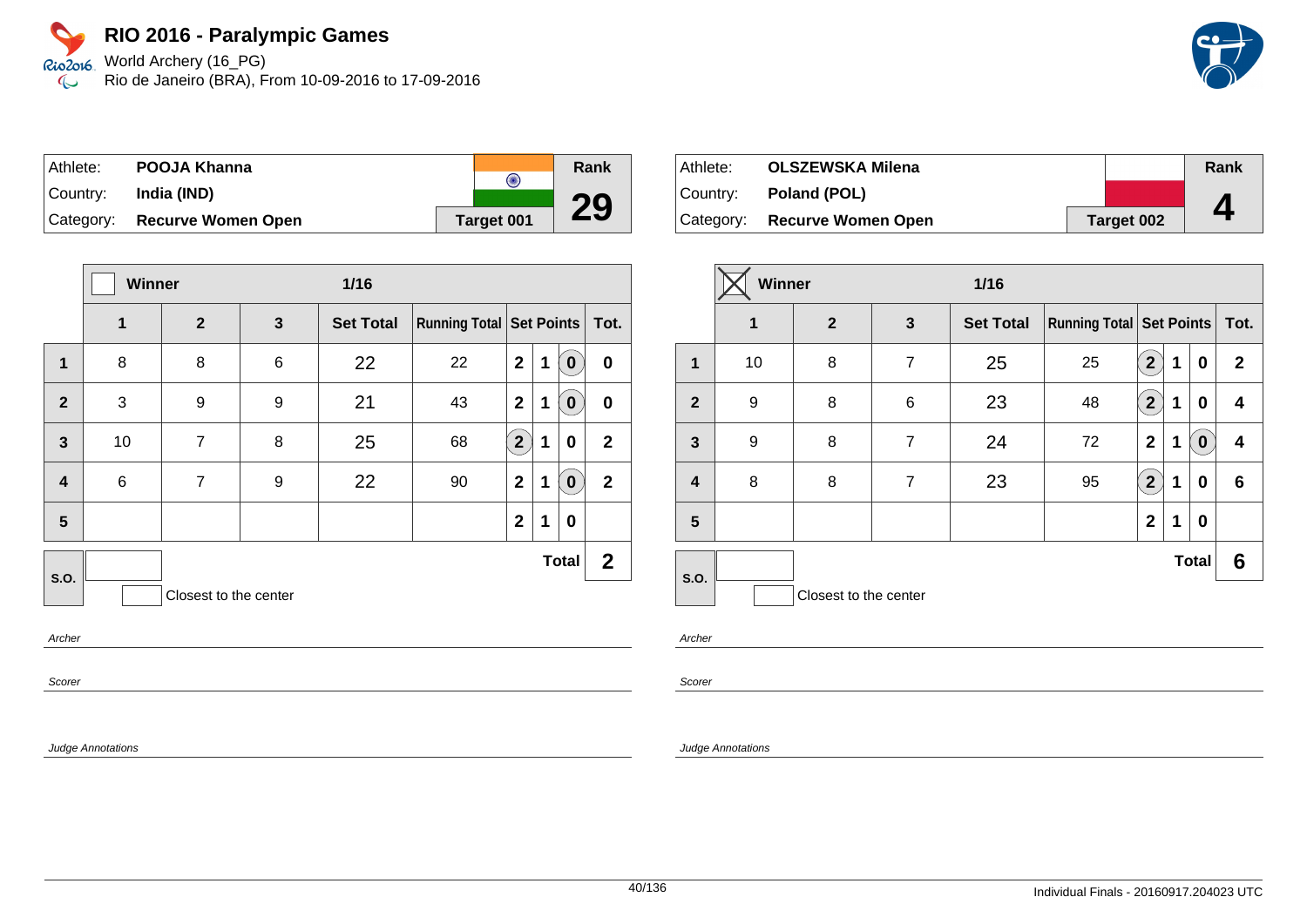World Archery (16\_PG) Rio de Janeiro (BRA), From 10-09-2016 to 17-09-2016

| Athlete:  | <b>YE Jinyan</b>          |            | Rank |
|-----------|---------------------------|------------|------|
| Country:  | <b>PR China (CHN)</b>     |            | О    |
| Category: | <b>Recurve Women Open</b> | Target 001 | J    |

|                         | Winner |                       |   | $1/16$           |                            |                         |   |              |                |
|-------------------------|--------|-----------------------|---|------------------|----------------------------|-------------------------|---|--------------|----------------|
|                         | 1      | $\mathbf{2}$          | 3 | <b>Set Total</b> | Running Total   Set Points |                         |   |              | Tot.           |
| 1                       | 6      | 10                    | 6 | 22               | 22                         | $\mathbf 2$             | 1 | 0            | 1              |
| $\overline{2}$          | 10     | 10                    | 8 | 28               | 50                         | $\mathbf{2}^{\prime}$   | 1 | 0            | $\mathbf{3}$   |
| $\overline{3}$          | 8      | 6                     | 8 | 22               | 72                         | $\overline{2}$          | 1 | 0            | 5              |
| $\overline{\mathbf{4}}$ | 6      | 8                     | 6 | 20               | 92                         | $\overline{\mathbf{2}}$ | 1 | 0            | $\overline{7}$ |
| 5                       |        |                       |   |                  |                            | $\mathbf 2$             | 1 | 0            |                |
| <b>S.O.</b>             |        |                       |   |                  |                            |                         |   | <b>Total</b> | 7              |
|                         |        | Closest to the center |   |                  |                            |                         |   |              |                |
| $\sim$                  |        |                       |   |                  |                            |                         |   |              |                |

**Archer** 

Scorer

Judge Annotations

| Athlete: | <b>HA Sam Suk</b>            | 带                               | Rank |
|----------|------------------------------|---------------------------------|------|
| Country: | Korea (KOR)                  | $\frac{1}{2}$<br>$\frac{1}{10}$ | 30   |
|          | Category: Recurve Women Open | Target 002                      |      |

|                         | <b>Winner</b><br>$1/16$ |                       |                |                  |                                     |                |   |              |      |
|-------------------------|-------------------------|-----------------------|----------------|------------------|-------------------------------------|----------------|---|--------------|------|
|                         | $\mathbf 1$             | $\overline{2}$        | $\mathbf{3}$   | <b>Set Total</b> | <b>Running Total   Set Points  </b> |                |   |              | Tot. |
| 1                       | 6                       | 9                     | $\overline{7}$ | 22               | 22                                  | $\mathbf 2$    | 1 | 0            | 1    |
| $\overline{2}$          | 5                       | 10                    | 9              | 24               | 46                                  | $\mathbf{2}$   | 1 | $\mathbf 0$  | 1    |
| $\mathbf{3}$            | 5                       | $\overline{7}$        | 4              | 16               | 62                                  | $\mathbf{2}$   | 1 | $\bf{0}$     | 1    |
| $\overline{\mathbf{4}}$ | 5                       | $\overline{7}$        | 4              | 16               | 78                                  | $\mathbf{2}$   | 1 | $\bf{0}$     | 1    |
| 5                       |                         |                       |                |                  |                                     | $\overline{2}$ | 1 | 0            |      |
| S.O.                    |                         |                       |                |                  |                                     |                |   | <b>Total</b> | 1    |
|                         |                         | Closest to the center |                |                  |                                     |                |   |              |      |

Archer

Scorer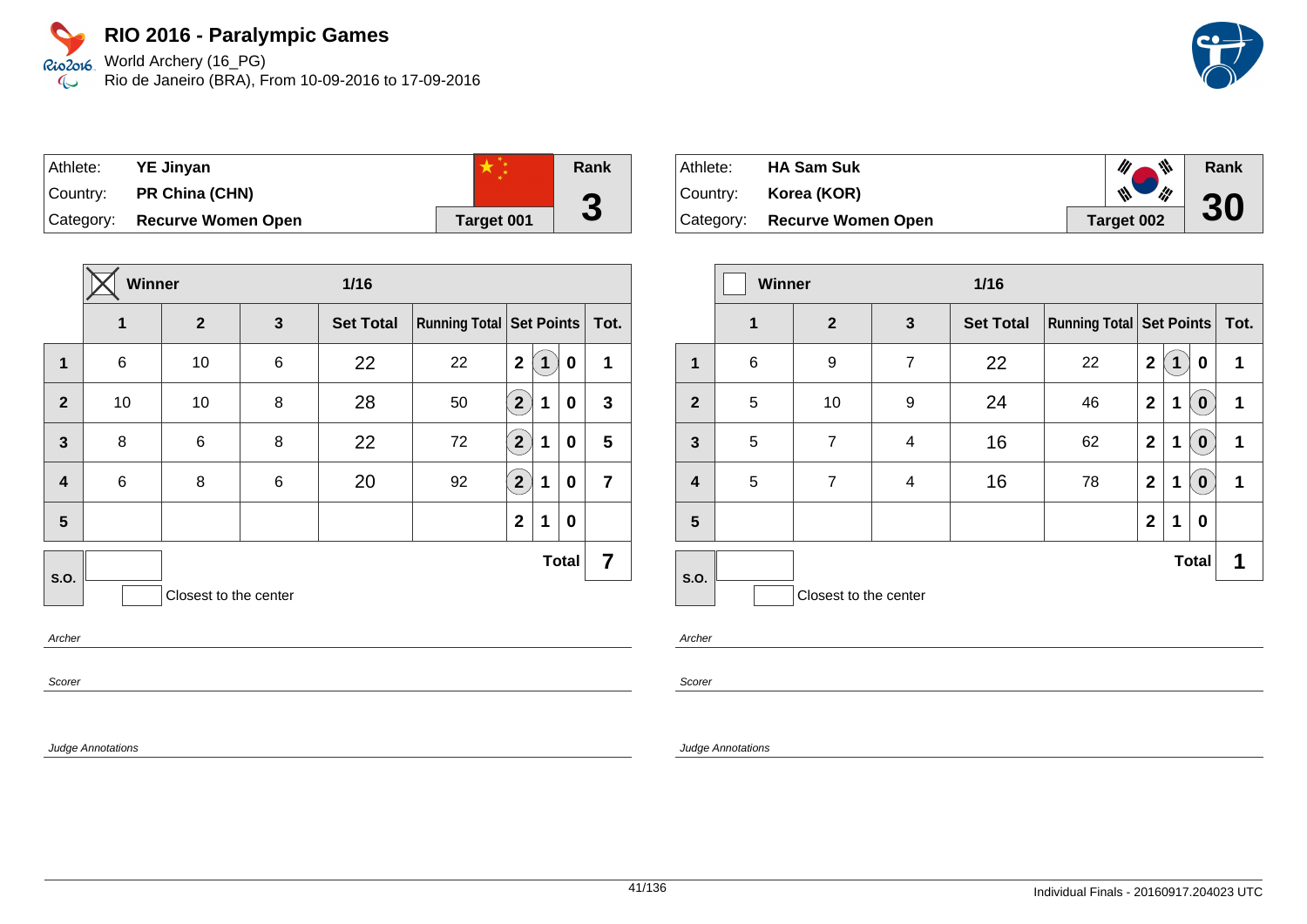World Archery (16\_PG) Rio de Janeiro (BRA), From 10-09-2016 to 17-09-2016

| Athlete:  | <b>SIDKOVA Marketa</b>      |            | Rank |
|-----------|-----------------------------|------------|------|
| Country:  | <b>Czech Republic (CZE)</b> |            |      |
| Category: | <b>Recurve Women Open</b>   | Target 001 | 19   |

|                         | Winner         |                       |                | $1/16$           |                                     |                |             |                  |              |
|-------------------------|----------------|-----------------------|----------------|------------------|-------------------------------------|----------------|-------------|------------------|--------------|
|                         | 1              | $\mathbf{2}$          | $\mathbf{3}$   | <b>Set Total</b> | <b>Running Total   Set Points  </b> |                |             |                  | Tot.         |
| 1                       | $\overline{7}$ | 6                     | 5              | 18               | 18                                  | $\overline{2}$ | $\mathbf 1$ | $\mathbf 0$      | $\bf{0}$     |
| $\overline{2}$          | 9              | 5                     | 9              | 23               | 41                                  | $\overline{2}$ | $\mathbf 1$ | $\boldsymbol{0}$ | $\bf{0}$     |
| $\overline{\mathbf{3}}$ | 9              | 8                     | $\overline{7}$ | 24               | 65                                  | 2 <sup>1</sup> | 1           | $\bf{0}$         | $\mathbf{2}$ |
| $\overline{\mathbf{4}}$ | 10             | 9                     | $\overline{7}$ | 26               | 91                                  | $2^{1}$        | 1           | 0                | 4            |
| 5                       | 3              | 8                     | $\overline{7}$ | 18               | 109                                 | $\mathbf{2}$   | $\mathbf 1$ | $\mathbf 0$      | 4            |
| S.O.                    |                |                       |                |                  |                                     |                |             | <b>Total</b>     | 4            |
|                         |                | Closest to the center |                |                  |                                     |                |             |                  |              |

Archer

Scorer

Judge Annotations

| Athlete:   | <b>OZBEY TORUN Zehra</b>     |            | Rank |
|------------|------------------------------|------------|------|
| Country: _ | Turkey (TUR)                 |            |      |
|            | Category: Recurve Women Open | Target 002 | 14   |

|                         | Winner<br>$1/16$ |                       |       |                  |                                     |                |   |              |              |
|-------------------------|------------------|-----------------------|-------|------------------|-------------------------------------|----------------|---|--------------|--------------|
|                         | $\mathbf 1$      | $\overline{2}$        | 3     | <b>Set Total</b> | <b>Running Total   Set Points  </b> |                |   |              | Tot.         |
| 1                       | 8                | 8                     | $\,6$ | 22               | 22                                  | 2 <sup>2</sup> | 1 | 0            | $\mathbf{2}$ |
| $\mathbf{2}$            | $\overline{7}$   | 9                     | 9     | 25               | 47                                  | 2 <sup>1</sup> | 1 | 0            | 4            |
| $\overline{\mathbf{3}}$ | $\overline{7}$   | $\overline{2}$        | $\,6$ | 15               | 62                                  | $\mathbf{2}$   | 1 | 0            | 4            |
| $\overline{\mathbf{4}}$ | 8                | 8                     | 9     | 25               | 87                                  | $\overline{2}$ | 1 | 0            | 4            |
| 5                       | 8                | $\overline{7}$        | 9     | 24               | 111                                 | 2 <sup>1</sup> | 1 | 0            | 6            |
| S.O.                    |                  |                       |       |                  |                                     |                |   | <b>Total</b> | 6            |
|                         |                  | Closest to the center |       |                  |                                     |                |   |              |              |

Archer

Scorer

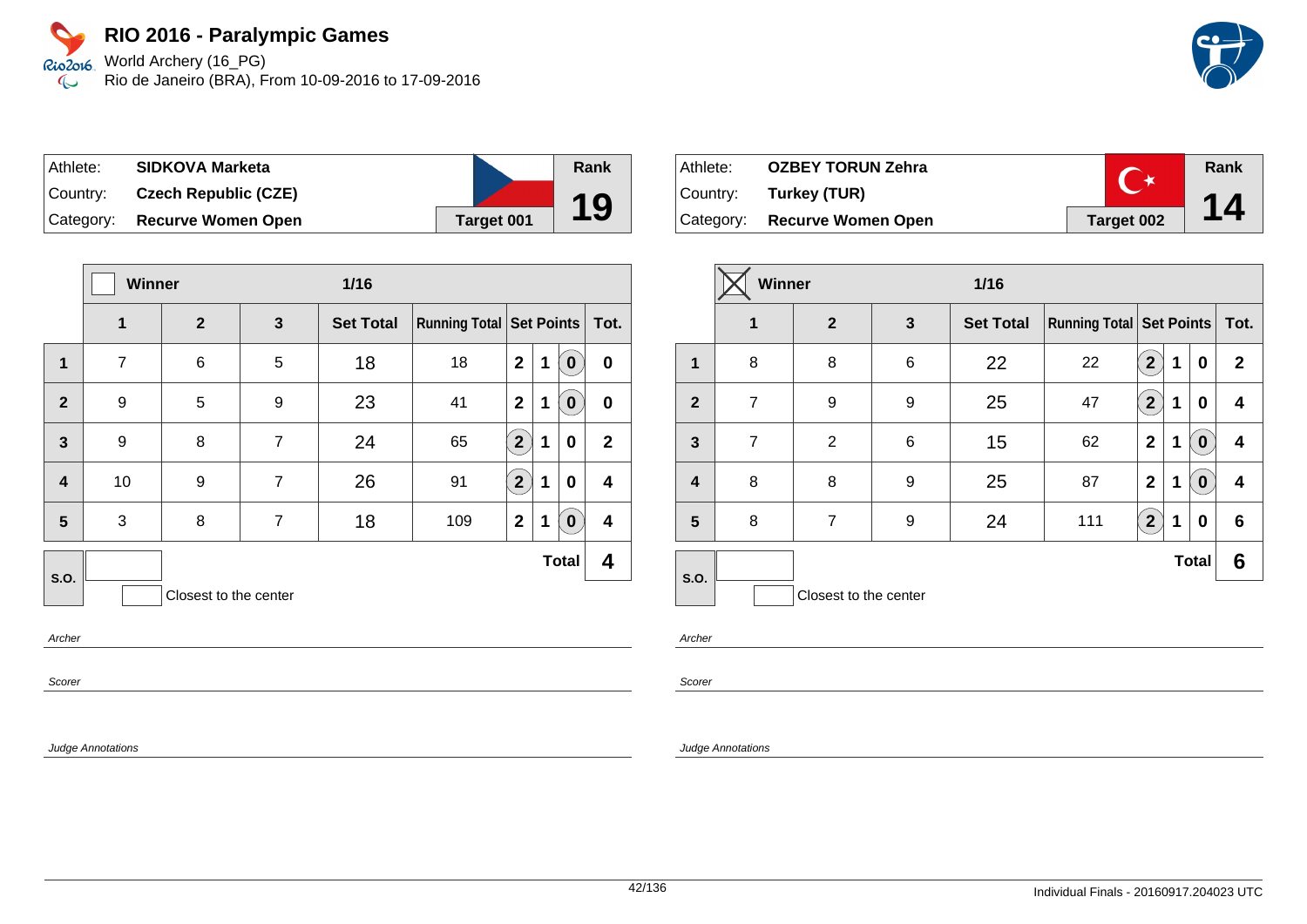World Archery (16\_PG) Rio de Janeiro (BRA), From 10-09-2016 to 17-09-2016

| Athlete:  | <b>HESS Jennifer</b>      |            | Rank |
|-----------|---------------------------|------------|------|
| Country:  | Germany (GER)             |            |      |
| Category: | <b>Recurve Women Open</b> | Target 001 | 11   |

|                         | <b>Winner</b>  |                       |    | $1/16$           |                            |              |             |              |              |
|-------------------------|----------------|-----------------------|----|------------------|----------------------------|--------------|-------------|--------------|--------------|
|                         | 1              | $\overline{2}$        | 3  | <b>Set Total</b> | Running Total   Set Points |              |             |              | Tot.         |
| $\mathbf 1$             | $\,6$          | 6                     | 10 | 22               | 22                         | $\mathbf{2}$ | $\mathbf 1$ | $\bf{0}$     | $\bf{0}$     |
| $\overline{2}$          | $\overline{7}$ | 8                     | 8  | 23               | 45                         | $\mathbf{2}$ | 1           | $\bf{0}$     | $\bf{0}$     |
| $\overline{3}$          | 9              | $\overline{7}$        | 9  | 25               | 70                         | $2^{1}$      | 1           | 0            | $\mathbf{2}$ |
| $\overline{\mathbf{4}}$ | 8              | 9                     | 9  | 26               | 96                         | $2^{1}$      | 1           | $\bf{0}$     | 4            |
| 5                       | $\overline{7}$ | 8                     | 8  | 23               | 119                        | $\mathbf{2}$ | 1           | $\bf{0}$     | 4            |
| S.O.                    |                |                       |    |                  |                            |              |             | <b>Total</b> | 4            |
|                         |                | Closest to the center |    |                  |                            |              |             |              |              |

Archer

Scorer

Judge Annotations

| Athlete:  | <b>FLORENO Veronica</b>      |                   | Rank |
|-----------|------------------------------|-------------------|------|
| ⊺Countr∨: | Italy (ITA)                  |                   | nn   |
|           | Category: Recurve Women Open | <b>Target 002</b> |      |

|                         | Winner<br>$1/16$ |                       |              |                  |                                     |                |   |              |              |
|-------------------------|------------------|-----------------------|--------------|------------------|-------------------------------------|----------------|---|--------------|--------------|
|                         | 1                | $\overline{2}$        | $\mathbf{3}$ | <b>Set Total</b> | <b>Running Total   Set Points  </b> |                |   |              | Tot.         |
| 1                       | 8                | 6                     | 9            | 23               | 23                                  | $\overline{2}$ | 1 | 0            | $\mathbf{2}$ |
| $\overline{2}$          | 8                | 10                    | 9            | 27               | 50                                  | $\overline{2}$ | 1 | $\bf{0}$     | 4            |
| 3                       | 3                | 8                     | 10           | 21               | 71                                  | $\mathbf{2}$   | 1 | $\bf{0}$     | 4            |
| $\overline{\mathbf{4}}$ | 9                | 6                     | 10           | 25               | 96                                  | $\overline{2}$ | 1 | $\mathbf 0$  | 4            |
| 5                       | 8                | 8                     | 8            | 24               | 120                                 | $2^{1}$        | 1 | 0            | 6            |
| S.O.                    |                  |                       |              |                  |                                     |                |   | <b>Total</b> | 6            |
|                         |                  | Closest to the center |              |                  |                                     |                |   |              |              |

Archer

Scorer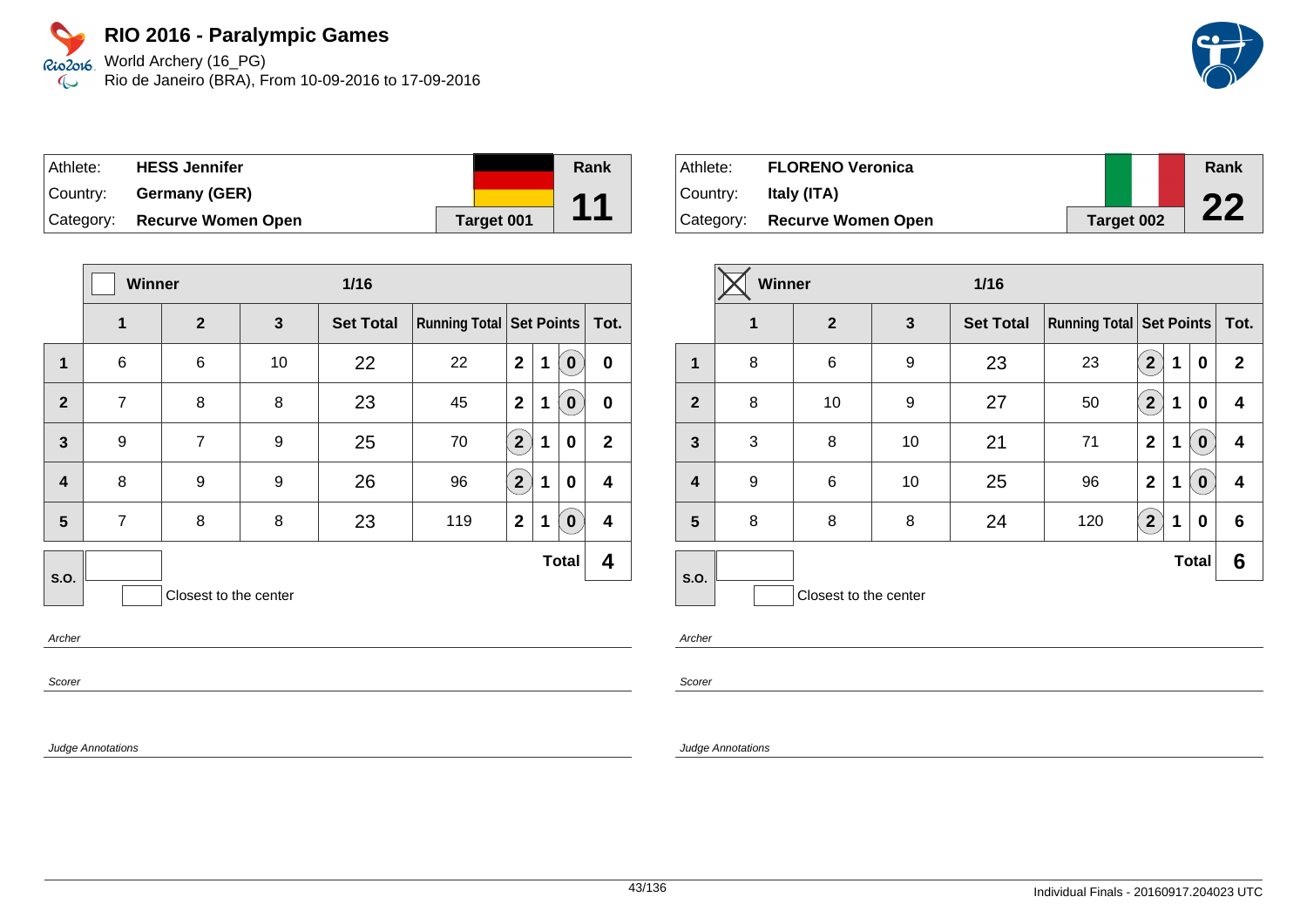World Archery (16\_PG) Rio de Janeiro (BRA), From 10-09-2016 to 17-09-2016

 $\overline{\phantom{a}}$ 

| Athlete:    | <b>KUNCOVA Lenka</b>        |            | <b>Rank</b> |
|-------------|-----------------------------|------------|-------------|
| ∣Country: i | <b>Czech Republic (CZE)</b> |            | CC          |
| Category:   | <b>Recurve Women Open</b>   | Target 001 | ∠           |

|                         |   | Winner<br>$1/16$      |                |                  |                               |              |             |              |           |
|-------------------------|---|-----------------------|----------------|------------------|-------------------------------|--------------|-------------|--------------|-----------|
|                         | 1 | $\overline{2}$        | 3              | <b>Set Total</b> | Running Total Set Points Tot. |              |             |              |           |
| $\mathbf 1$             | 5 | 9                     | $\overline{2}$ | 16               | 16                            | $\mathbf{2}$ | 1           | $\mathbf 0$  | $\pmb{0}$ |
| $\overline{2}$          | 8 | 6                     | $\overline{7}$ | 21               | 37                            | $\mathbf{2}$ | 1           | $\bf{0}$     | $\pmb{0}$ |
| $\overline{\mathbf{3}}$ | 9 | 8                     | 5              | 22               | 59                            | $\mathbf{2}$ | 1           | $\bf{0}$     | $\bf{0}$  |
| $\overline{\mathbf{4}}$ |   |                       |                |                  |                               | $\mathbf{2}$ | 1           | 0            |           |
| 5                       |   |                       |                |                  |                               | $\mathbf{2}$ | $\mathbf 1$ | $\mathbf 0$  |           |
| S.O.                    |   |                       |                |                  |                               |              |             | <b>Total</b> | 0         |
|                         |   | Closest to the center |                |                  |                               |              |             |              |           |
| $\overline{a}$          |   |                       |                |                  |                               |              |             |              |           |

**Archer** 

Scorer

Judge Annotations

| ⊦Athlete:   | <b>LEE Hwa Sook</b>          | $\mathscr{U}$<br>M.       | Rank |
|-------------|------------------------------|---------------------------|------|
| ∣Countr∨: l | Korea (KOR)                  | $\mathscr{M}_{\ell}$<br>W |      |
|             | Category: Recurve Women Open | Target 002                |      |

|                |             | Winner<br>$1/16$      |                |                  |                                     |                |   |              |              |
|----------------|-------------|-----------------------|----------------|------------------|-------------------------------------|----------------|---|--------------|--------------|
|                | $\mathbf 1$ | $\overline{2}$        | 3              | <b>Set Total</b> | <b>Running Total   Set Points  </b> |                |   |              | Tot.         |
| 1              | 7           | 10                    | 9              | 26               | 26                                  | $\overline{2}$ | 1 | 0            | $\mathbf{2}$ |
| $\mathbf{2}$   | 10          | 9                     | $\overline{7}$ | 26               | 52                                  | $\overline{2}$ | 1 | 0            | 4            |
| $\mathbf{3}$   | 9           | 10                    | 9              | 28               | 80                                  | $\mathbf{2}$   | 1 | 0            | 6            |
| 4              |             |                       |                |                  |                                     | $\mathbf{2}$   | 1 | 0            |              |
| $5\phantom{1}$ |             |                       |                |                  |                                     | $\overline{2}$ | 1 | 0            |              |
|                |             |                       |                |                  |                                     |                |   | <b>Total</b> | 6            |
| S.O.           |             | Closest to the center |                |                  |                                     |                |   |              |              |

Archer

Scorer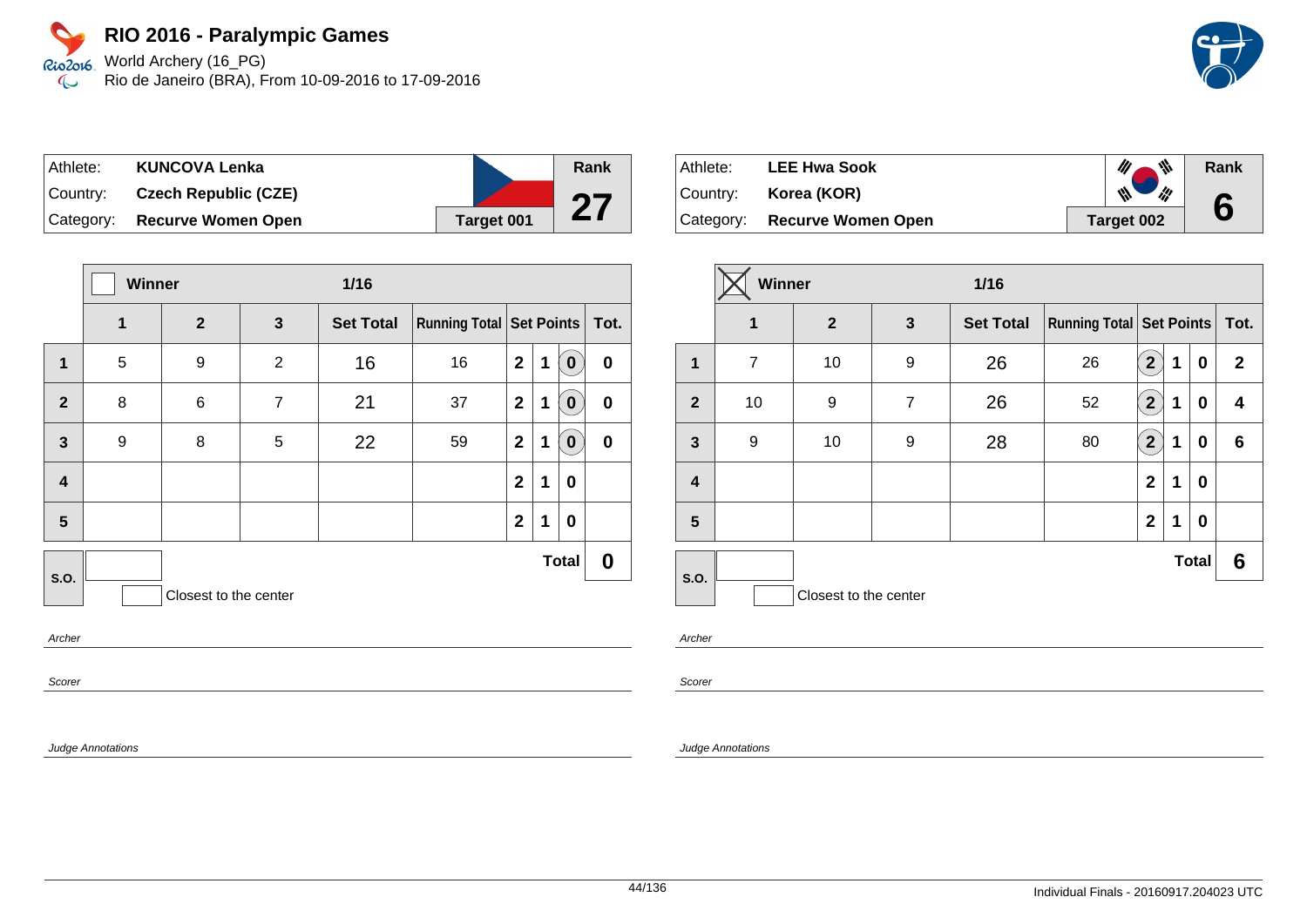World Archery (16\_PG) Rio de Janeiro (BRA), From 10-09-2016 to 17-09-2016

| Athlete:  | <b>POIMENIDOU Dorothea</b> |            | Rank |
|-----------|----------------------------|------------|------|
| ⊺Countr∨: | Greece (GRE)               |            |      |
| Category: | <b>Recurve Women Open</b>  | Target 001 |      |

|                         | <b>Winner</b>  |                       |                 | $1/16$           |                                     |                |             |                  |              |
|-------------------------|----------------|-----------------------|-----------------|------------------|-------------------------------------|----------------|-------------|------------------|--------------|
|                         | 1              | $\overline{2}$        | $\mathbf{3}$    | <b>Set Total</b> | <b>Running Total   Set Points  </b> |                |             |                  | Tot.         |
| $\mathbf 1$             | 10             | 6                     | $6\phantom{1}6$ | 22               | 22                                  | $\overline{2}$ | $\mathbf 1$ | $\boldsymbol{0}$ | 0            |
| $\overline{2}$          | $\,6$          | $\overline{7}$        | 9               | 22               | 44                                  | $\overline{2}$ | 1           | $\bf{0}$         | $\mathbf{2}$ |
| $\overline{3}$          | $\overline{7}$ | 8                     | $\overline{7}$  | 22               | 66                                  | $\overline{2}$ | 1           | $\boldsymbol{0}$ | $\mathbf{2}$ |
| $\overline{\mathbf{4}}$ | 10             | 9                     | $6\phantom{1}6$ | 25               | 91                                  | $\overline{2}$ | 1           | $\bf{0}$         | 4            |
| 5                       | 8              | 6                     | 2               | 16               | 107                                 | $\mathbf{2}$   | 1           | $\mathbf 0$      | 4            |
| S.O.                    |                |                       |                 |                  |                                     |                |             | <b>Total</b>     | 4            |
|                         |                | Closest to the center |                 |                  |                                     |                |             |                  |              |

Archer

Scorer

Judge Annotations

| Athlete:  | <b>DUBOC Brigitte</b>     |            | Rank |
|-----------|---------------------------|------------|------|
| ⊺Countr∨: | <b>France (FRA)</b>       |            |      |
| Category: | <b>Recurve Women Open</b> | Target 002 | 26   |

|                | Winner<br>$1/16$ |                       |                |                  |                                 |                         |   |                  |              |
|----------------|------------------|-----------------------|----------------|------------------|---------------------------------|-------------------------|---|------------------|--------------|
|                | 1                | $\overline{2}$        | $\mathbf{3}$   | <b>Set Total</b> | <b>Running Total Set Points</b> |                         |   |                  | Tot.         |
| 1              | 5                | 8                     | 10             | 23               | 23                              | $\overline{\mathbf{2}}$ | 1 | 0                | $\mathbf{2}$ |
| $\overline{2}$ | 3                | 3                     | $\overline{7}$ | 13               | 36                              | $\mathbf{2}$            | 1 | $\bf{0}$         | $\mathbf{2}$ |
| 3              | 9                | $\overline{7}$        | 8              | 24               | 60                              | $\overline{2}$          | 1 | 0                | 4            |
| 4              | 2                | 4                     | 9              | 15               | 75                              | $\mathbf{2}$            | 1 | $\boldsymbol{0}$ | 4            |
| 5              | 8                | 8                     | 8              | 24               | 99                              | $2^{1}$                 | 1 | 0                | 6            |
| S.O.           |                  |                       |                |                  |                                 |                         |   | <b>Total</b>     | 6            |
|                |                  | Closest to the center |                |                  |                                 |                         |   |                  |              |

Archer

Scorer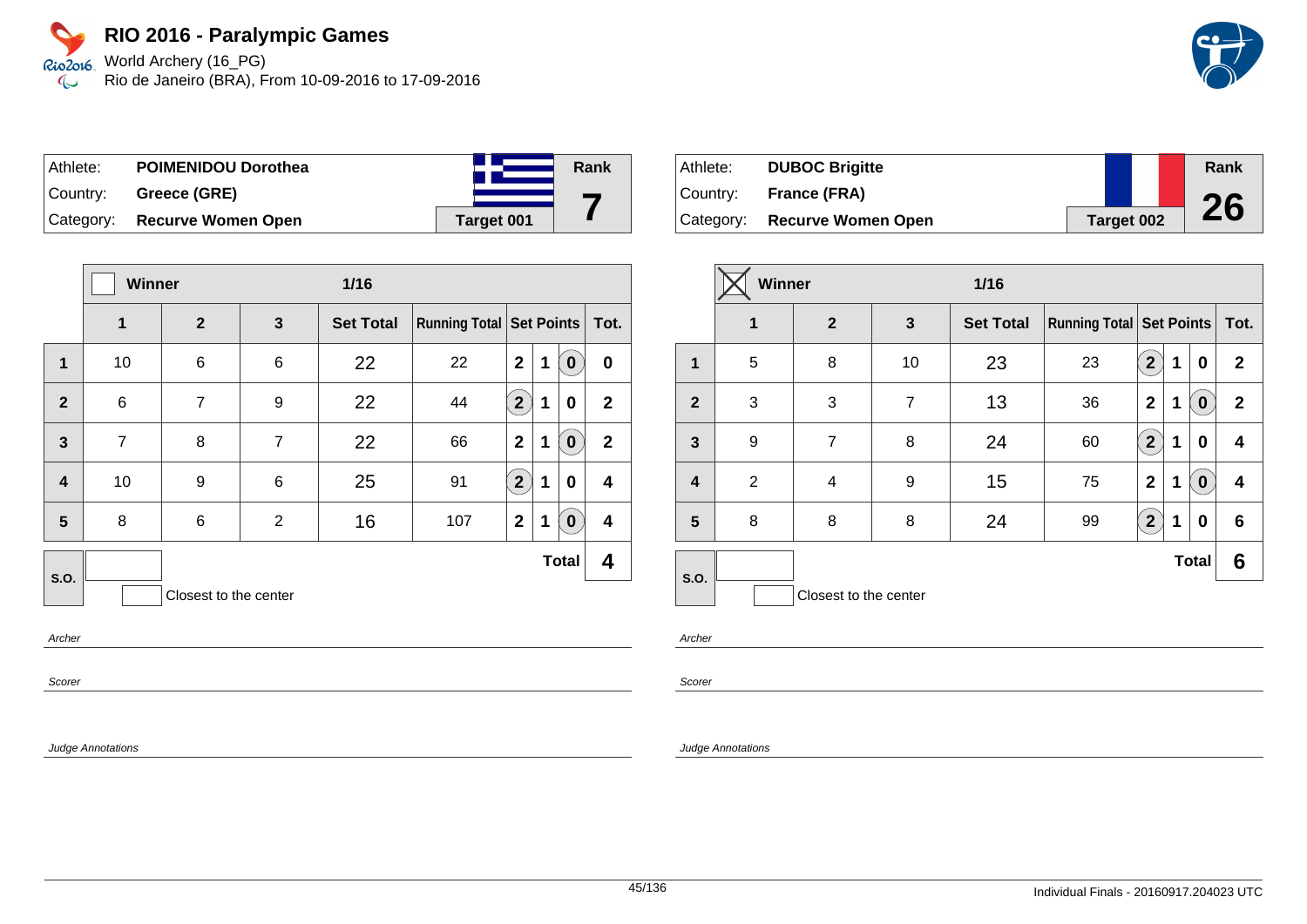World Archery (16\_PG) Rio de Janeiro (BRA), From 10-09-2016 to 17-09-2016

| Athlete:  | <b>COMTE Magali</b>       |            | <b>Rank</b> |
|-----------|---------------------------|------------|-------------|
| Country:  | <b>Switzerland (SUI)</b>  |            |             |
| Category: | <b>Recurve Women Open</b> | Target 001 | 23          |

|                         |                | Winner<br>$1/16$      |              |                  |                               |              |   |              |           |
|-------------------------|----------------|-----------------------|--------------|------------------|-------------------------------|--------------|---|--------------|-----------|
|                         | 1              | $\overline{2}$        | $\mathbf{3}$ | <b>Set Total</b> | Running Total Set Points Tot. |              |   |              |           |
| $\mathbf 1$             | $\overline{7}$ | 8                     | 8            | 23               | 23                            | $\mathbf{2}$ | 1 | $\bf{0}$     | $\bf{0}$  |
| $\overline{2}$          | 8              | 3                     | 8            | 19               | 42                            | $\mathbf{2}$ | 1 | $\mathbf 0$  | $\bf{0}$  |
| $\mathbf{3}$            | $\overline{7}$ | $\overline{7}$        | 6            | 20               | 62                            | $\mathbf{2}$ | 1 | $\mathbf 0$  | $\pmb{0}$ |
| $\overline{\mathbf{4}}$ |                |                       |              |                  |                               | $\mathbf{2}$ | 1 | $\mathbf 0$  |           |
| 5                       |                |                       |              |                  |                               | $\mathbf{2}$ | 1 | $\mathbf 0$  |           |
| S.O.                    |                |                       |              |                  |                               |              |   | <b>Total</b> | 0         |
|                         |                | Closest to the center |              |                  |                               |              |   |              |           |
| Arches                  |                |                       |              |                  |                               |              |   |              |           |

Archer

Scorer

Judge Annotations

| Athlete:  | <b>MIJNO Elisabetta</b>   |            | Rank |
|-----------|---------------------------|------------|------|
| ⊺Countr∨: | Italy (ITA)               |            |      |
| Category: | <b>Recurve Women Open</b> | Target 002 | 10   |

|                  | Winner |                       |                | $1/16$           |                                 |                         |   |              |              |
|------------------|--------|-----------------------|----------------|------------------|---------------------------------|-------------------------|---|--------------|--------------|
|                  | 1      | $\overline{2}$        | $\mathbf{3}$   | <b>Set Total</b> | <b>Running Total Set Points</b> |                         |   | Tot.         |              |
| $\mathbf 1$      | 9      | 9                     | $\overline{7}$ | 25               | 25                              | $\overline{\mathbf{2}}$ | 1 | $\bf{0}$     | $\mathbf{2}$ |
| $\overline{2}$   | 8      | 9                     | 10             | 27               | 52                              | $\overline{\mathbf{2}}$ | 1 | $\bf{0}$     | 4            |
| $\mathbf{3}$     | 9      | 9                     | 10             | 28               | 80                              | $\overline{2}$          | 1 | 0            | 6            |
| $\boldsymbol{4}$ |        |                       |                |                  |                                 | $\overline{2}$          | 1 | 0            |              |
| 5                |        |                       |                |                  |                                 | $\overline{2}$          | 1 | 0            |              |
|                  |        |                       |                |                  |                                 |                         |   | <b>Total</b> | 6            |
| <b>S.O.</b>      |        | Closest to the center |                |                  |                                 |                         |   |              |              |

Archer

Scorer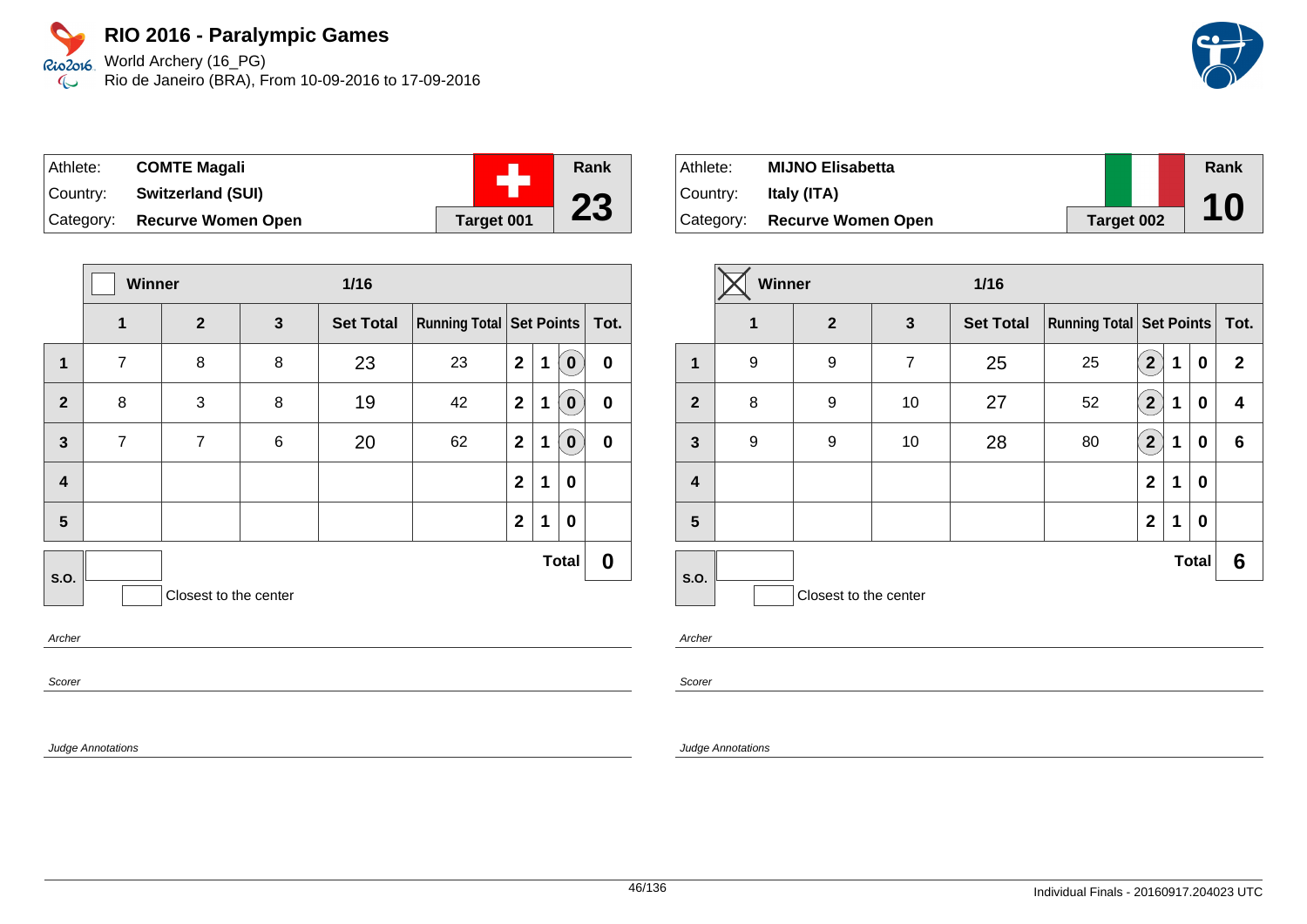World Archery (16\_PG) Rio de Janeiro (BRA), From 10-09-2016 to 17-09-2016

| ∣Athlete: | <b>VOLYNETS Iryna</b>     |            | Rank |
|-----------|---------------------------|------------|------|
| Country:  | Ukraine (UKR)             |            |      |
| Category: | <b>Recurve Women Open</b> | Target 001 | 15   |

|                         | Winner          |                       |   | $1/16$           |                            |                |             |              |              |
|-------------------------|-----------------|-----------------------|---|------------------|----------------------------|----------------|-------------|--------------|--------------|
|                         | 1               | $\overline{2}$        | 3 | <b>Set Total</b> | Running Total   Set Points |                |             |              | Tot.         |
| 1                       | 9               | 4                     | 6 | 19               | 19                         | $\overline{2}$ | 1           | $\bf{0}$     | $\mathbf{2}$ |
| $\overline{2}$          | 3               | 9                     | 9 | 21               | 40                         | $\mathbf{2}$   | 1           | 0            | $\mathbf{2}$ |
| 3                       | 10              | 4                     | 9 | 23               | 63                         | $2^{1}$        | 1           | 0            | 4            |
| $\overline{\mathbf{4}}$ | $6\phantom{1}6$ | 8                     | 4 | 18               | 81                         | $\mathbf{2}$   | 1           | 0            | 4            |
| 5                       | 4               | 5                     | 5 | 14               | 95                         | $\mathbf{2}$   | $\mathbf 1$ | $\bf{0}$     | 4            |
| S.O.                    |                 |                       |   |                  |                            |                |             | <b>Total</b> | 4            |
|                         |                 | Closest to the center |   |                  |                            |                |             |              |              |

Archer

Scorer

Judge Annotations

| Athlete:  | <b>JO Jang Moon</b>       | 111        | Rank |
|-----------|---------------------------|------------|------|
| Country:  | Korea (KOR)               | ill<br>W   | 18   |
| Category: | <b>Recurve Women Open</b> | Target 002 |      |

|                | Winner      |                       |   | $1/16$           |                                 |                         |   |              |              |  |      |
|----------------|-------------|-----------------------|---|------------------|---------------------------------|-------------------------|---|--------------|--------------|--|------|
|                | $\mathbf 1$ | $\overline{2}$        | 3 | <b>Set Total</b> | <b>Running Total Set Points</b> |                         |   |              |              |  | Tot. |
| 1              | 5           | 6                     | 4 | 15               | 15                              | $\overline{2}$          | 1 | 0            | $\bf{0}$     |  |      |
| $\overline{2}$ | 9           | 10                    | 8 | 27               | 42                              | $\overline{\mathbf{2}}$ | 1 | 0            | $\mathbf{2}$ |  |      |
| 3              | 5           | 7                     | 5 | 17               | 59                              | $\mathbf{2}$            | 1 | 0            | $\mathbf{2}$ |  |      |
| $\overline{4}$ | 8           | $\overline{7}$        | 9 | 24               | 83                              | (2)                     | 1 | 0            | 4            |  |      |
| 5              | 6           | 8                     | 8 | 22               | 105                             | $2^{1}$                 | 1 | 0            | 6            |  |      |
| <b>S.O.</b>    |             |                       |   |                  |                                 |                         |   | <b>Total</b> | 6            |  |      |
|                |             | Closest to the center |   |                  |                                 |                         |   |              |              |  |      |

Archer

Scorer

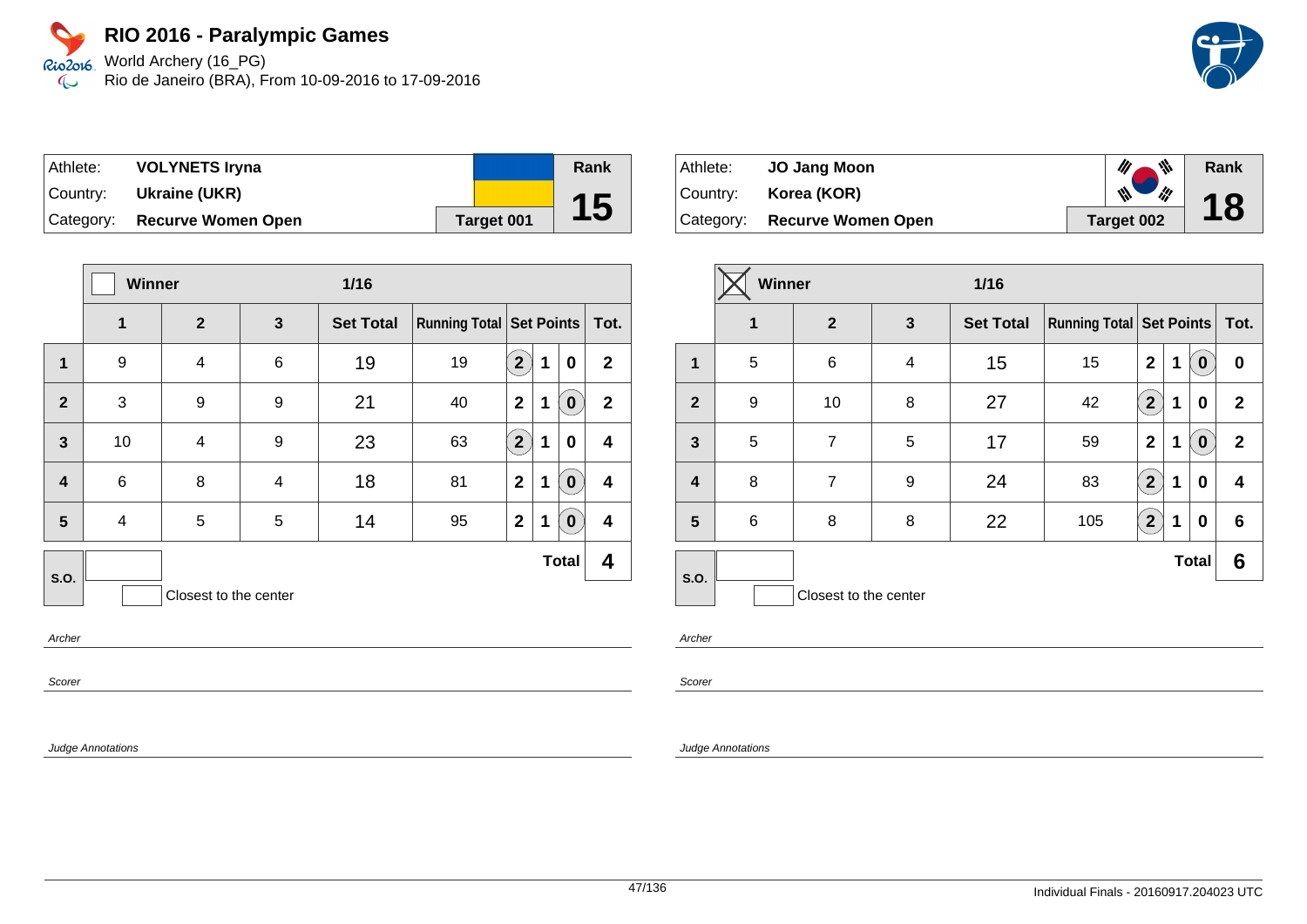World Archery (16\_PG) Rio de Janeiro (BRA), From 10-09-2016 to 17-09-2016

| Athlete:   | <b>VALIYEVA Zinyat</b>    | $\curvearrowright$ | Rank |
|------------|---------------------------|--------------------|------|
| Country: I | Azerbaijan (AZE)          |                    |      |
| Category:  | <b>Recurve Women Open</b> | Target 001         | 31   |

|                         | Winner       |                       |                | $1/16$           |                               |                         |             |              |                  |
|-------------------------|--------------|-----------------------|----------------|------------------|-------------------------------|-------------------------|-------------|--------------|------------------|
|                         | $\mathbf{1}$ | $\overline{2}$        | $\mathbf{3}$   | <b>Set Total</b> | Running Total Set Points Tot. |                         |             |              |                  |
| $\mathbf 1$             | 3            | 8                     | $\overline{2}$ | 13               | 13                            | $\mathbf{2}$            | 1           | $\bf{0}$     | $\boldsymbol{0}$ |
| $\overline{2}$          | M            | $\overline{7}$        | 3              | 10               | 23                            | $\mathbf{2}$            | $\mathbf 1$ | $\bf{0}$     | $\bf{0}$         |
| $\mathbf{3}$            | 3            | 4                     | 9              | 16               | 39                            | $\mathbf{2}$            | 1           | $\bf{0}$     | $\bf{0}$         |
| $\overline{\mathbf{4}}$ |              |                       |                |                  |                               | $\overline{\mathbf{2}}$ | 1           | 0            |                  |
| 5                       |              |                       |                |                  |                               | $\mathbf{2}$            | 1           | $\bf{0}$     |                  |
| S.O.                    |              |                       |                |                  |                               |                         |             | <b>Total</b> | 0                |
|                         |              | Closest to the center |                |                  |                               |                         |             |              |                  |
| Archer                  |              |                       |                |                  |                               |                         |             |              |                  |

Scorer

Judge Annotations

| Athlete:  | NEMATI Zahra                 |            | Rank |
|-----------|------------------------------|------------|------|
| ⊺Countr∨: | IR Iran (IRI)                |            | Ħ    |
|           | Category: Recurve Women Open | Target 002 | L    |

|                | Winner |                       |                | $1/16$           |                                     |                |             |              |              |
|----------------|--------|-----------------------|----------------|------------------|-------------------------------------|----------------|-------------|--------------|--------------|
|                | 1      | $\mathbf{2}$          | $\mathbf{3}$   | <b>Set Total</b> | <b>Running Total   Set Points  </b> |                |             |              | Tot.         |
| $\mathbf 1$    | 10     | $\overline{7}$        | $\overline{7}$ | 24               | 24                                  | $\overline{2}$ | 1           | $\bf{0}$     | $\mathbf{2}$ |
| $\overline{2}$ | 8      | 9                     | 10             | 27               | 51                                  | $\mathbf{[2]}$ | 1           | 0            | 4            |
| $\mathbf{3}$   | 8      | 9                     | 8              | 25               | 76                                  | $\overline{2}$ | 1           | 0            | 6            |
| 4              |        |                       |                |                  |                                     | $\mathbf{2}$   | $\mathbf 1$ | 0            |              |
| 5              |        |                       |                |                  |                                     | $\mathbf{2}$   | 1           | 0            |              |
|                |        |                       |                |                  |                                     |                |             | <b>Total</b> | 6            |
| S.O.           |        | Closest to the center |                |                  |                                     |                |             |              |              |

Archer

Scorer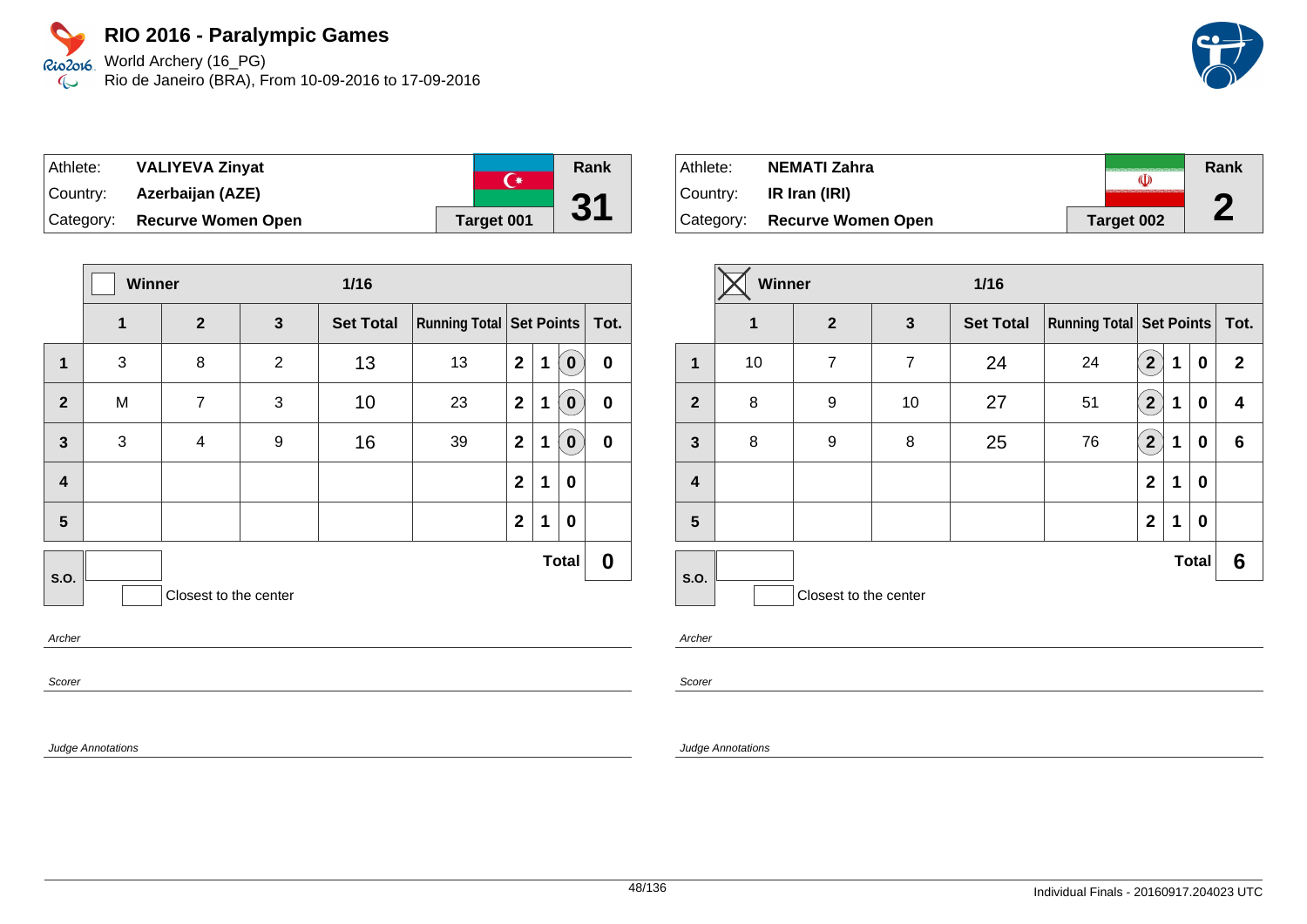World Archery (16\_PG) Rio2016 Rio de Janeiro (BRA), From 10-09-2016 to 17-09-2016  $\infty$ 

| Athlete:  | <b>WU Chunyan</b>         |            | <b>Rank</b> |
|-----------|---------------------------|------------|-------------|
| Country:  | PR China (CHN)            |            | А           |
| Category: | <b>Recurve Women Open</b> | Target 001 |             |

|                         | <b>Winner</b>  |                       |    | 1/8              |                                     |                |   |              |                |
|-------------------------|----------------|-----------------------|----|------------------|-------------------------------------|----------------|---|--------------|----------------|
|                         | 1              | $\mathbf{2}$          | 3  | <b>Set Total</b> | <b>Running Total   Set Points  </b> |                |   |              | Tot.           |
| $\overline{1}$          | 10             | 8                     | 9  | 27               | 27                                  | $\overline{2}$ | 1 | $\bf{0}$     | $\mathbf{2}$   |
| $\overline{2}$          | $\overline{7}$ | 9                     | 8  | 24               | 51                                  | $2^{1}$        | 1 | $\bf{0}$     | 4              |
| $\overline{3}$          | 5              | 8                     | 8  | 21               | 72                                  | $\mathbf{2}$   | 1 | 0            | 4              |
| $\overline{\mathbf{4}}$ | 8              | 10                    | 9  | 27               | 99                                  | $\mathbf{2}$   | 1 | $\bf{0}$     | 5              |
| 5                       | 10             | 9                     | 10 | 29               | 128                                 | $2^{1}$        | 1 | 0            | $\overline{7}$ |
| S.O.                    |                |                       |    |                  |                                     |                |   | <b>Total</b> | 7              |
|                         |                | Closest to the center |    |                  |                                     |                |   |              |                |

Archer

Scorer

Judge Annotations

Athlete: **BUYANJARGAL Oyun-Erdene** Country: **Mongolia (MGL)** Category: **Recurve Women Open Target 002 Rank 17**

|                         | <b>Winner</b> |                       |                | 1/8              |                                     |                |             |                  |              |
|-------------------------|---------------|-----------------------|----------------|------------------|-------------------------------------|----------------|-------------|------------------|--------------|
|                         | $\mathbf 1$   | $\overline{2}$        | 3              | <b>Set Total</b> | <b>Running Total   Set Points  </b> |                |             |                  | Tot.         |
| 1                       | 8             | 7                     | $\overline{7}$ | 22               | 22                                  | $\mathbf{2}$   | 1           | $\bf{0}$         | 0            |
| $\overline{2}$          | 5             | 5                     | 8              | 18               | 40                                  | $\mathbf{2}$   | $\mathbf 1$ | $\boldsymbol{0}$ | 0            |
| $\overline{\mathbf{3}}$ | 8             | 8                     | 8              | 24               | 64                                  | $\overline{2}$ | 1           | 0                | $\mathbf{2}$ |
| 4                       | 9             | 9                     | 9              | 27               | 91                                  | $\mathbf 2$    | 1           | 0                | 3            |
| 5                       | 9             | 8                     | $\overline{7}$ | 24               | 115                                 | $\mathbf{2}$   | 1           | $\mathbf 0$      | 3            |
| S.O.                    |               |                       |                |                  |                                     |                |             | <b>Total</b>     | 3            |
|                         |               | Closest to the center |                |                  |                                     |                |             |                  |              |

Archer

Scorer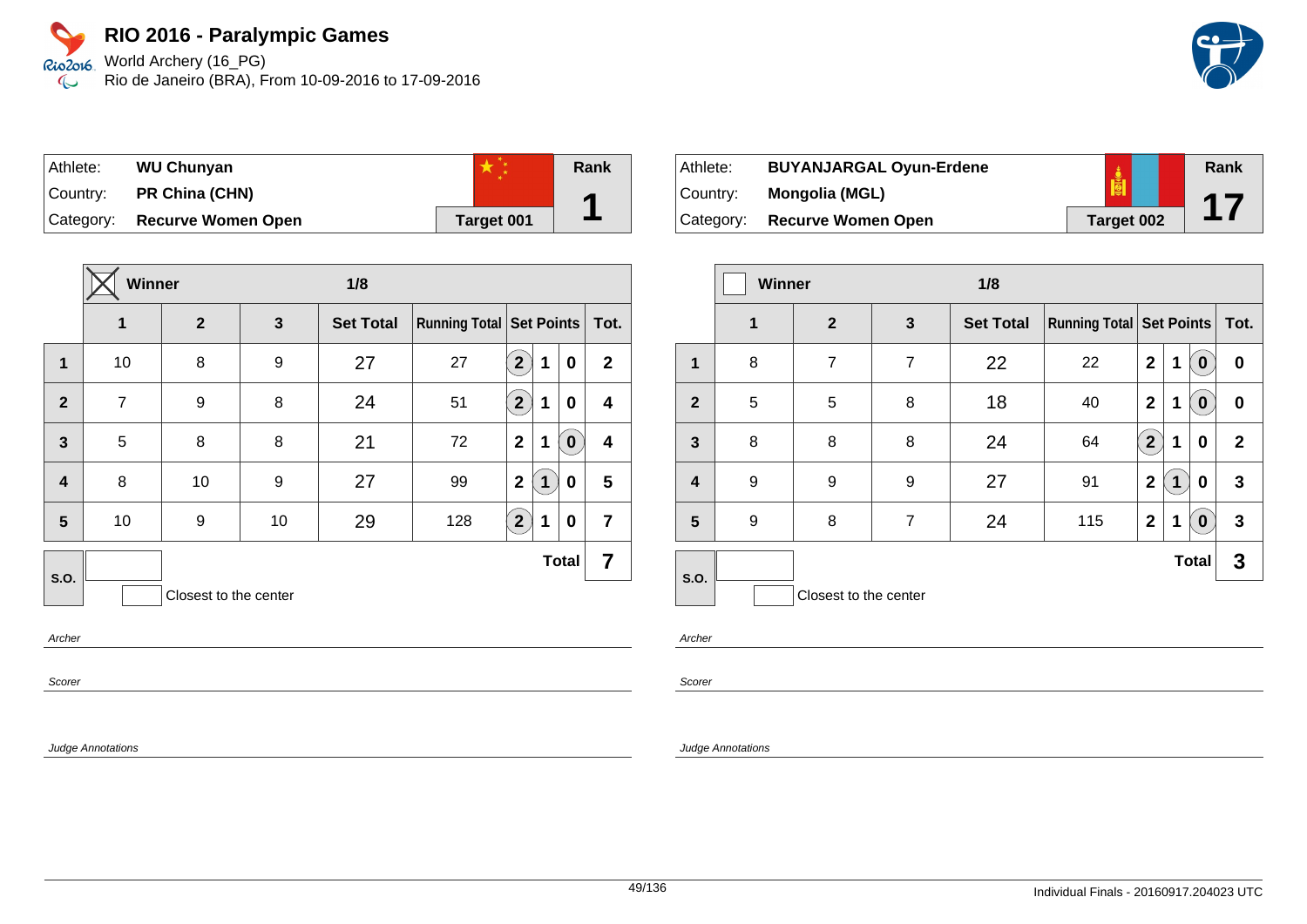World Archery (16\_PG) Rio de Janeiro (BRA), From 10-09-2016 to 17-09-2016

| ∣Athlete: | <b>KOHANSAL Mohadeseh</b>    |            | Rank |
|-----------|------------------------------|------------|------|
| Country:  | IR Iran (IRI)                |            |      |
|           | Category: Recurve Women Open | Target 001 |      |

|                         | Winner |                       |              | 1/8              |                               |              |   |              |                  |
|-------------------------|--------|-----------------------|--------------|------------------|-------------------------------|--------------|---|--------------|------------------|
|                         | 1      | $\overline{2}$        | $\mathbf{3}$ | <b>Set Total</b> | Running Total Set Points Tot. |              |   |              |                  |
| $\mathbf 1$             | M      | $\overline{7}$        | 8            | 15               | 15                            | $\mathbf{2}$ | 1 | $\mathbf 0$  | $\pmb{0}$        |
| $\overline{2}$          | 1      | 10                    | M            | 11               | 26                            | $\mathbf{2}$ | 1 | $\mathbf 0$  | $\boldsymbol{0}$ |
| $\mathbf{3}$            | 6      | $\overline{7}$        | 4            | 17               | 43                            | $\mathbf{2}$ | 1 | $\bf{0}$     | $\pmb{0}$        |
| $\overline{\mathbf{4}}$ |        |                       |              |                  |                               | $\mathbf{2}$ | 1 | 0            |                  |
| 5                       |        |                       |              |                  |                               | $\mathbf{2}$ | 1 | 0            |                  |
| S.O.                    |        |                       |              |                  |                               |              |   | <b>Total</b> | 0                |
|                         |        | Closest to the center |              |                  |                               |              |   |              |                  |
| Archer                  |        |                       |              |                  |                               |              |   |              |                  |

Archer

Scorer

Judge Annotations

| Athlete: | DZOBA-BALYAN Roksolana        |            | Rank |
|----------|-------------------------------|------------|------|
|          | Country: <b>Ukraine (UKR)</b> |            |      |
|          | Category: Recurve Women Open  | Target 002 |      |

|                         | Winner |                       |              | 1/8              |                               |                |   |              |              |
|-------------------------|--------|-----------------------|--------------|------------------|-------------------------------|----------------|---|--------------|--------------|
|                         | 1      | $\overline{2}$        | $\mathbf{3}$ | <b>Set Total</b> | Running Total Set Points Tot. |                |   |              |              |
| 1                       | 9      | 8                     | 6            | 23               | 23                            | $\overline{2}$ | 1 | 0            | $\mathbf{2}$ |
| $\overline{2}$          | 8      | 8                     | 10           | 26               | 49                            | $\boxed{2}$    | 1 | 0            | 4            |
| $\mathbf{3}$            | 5      | 8                     | 8            | 21               | 70                            | $\boxed{2}$    | 1 | 0            | 6            |
| $\overline{\mathbf{r}}$ |        |                       |              |                  |                               | $\mathbf{2}$   | 1 | 0            |              |
| 5                       |        |                       |              |                  |                               | $\overline{2}$ | 1 | 0            |              |
|                         |        |                       |              |                  |                               |                |   | <b>Total</b> | 6            |
| <b>S.O.</b>             |        | Closest to the center |              |                  |                               |                |   |              |              |

Archer

Scorer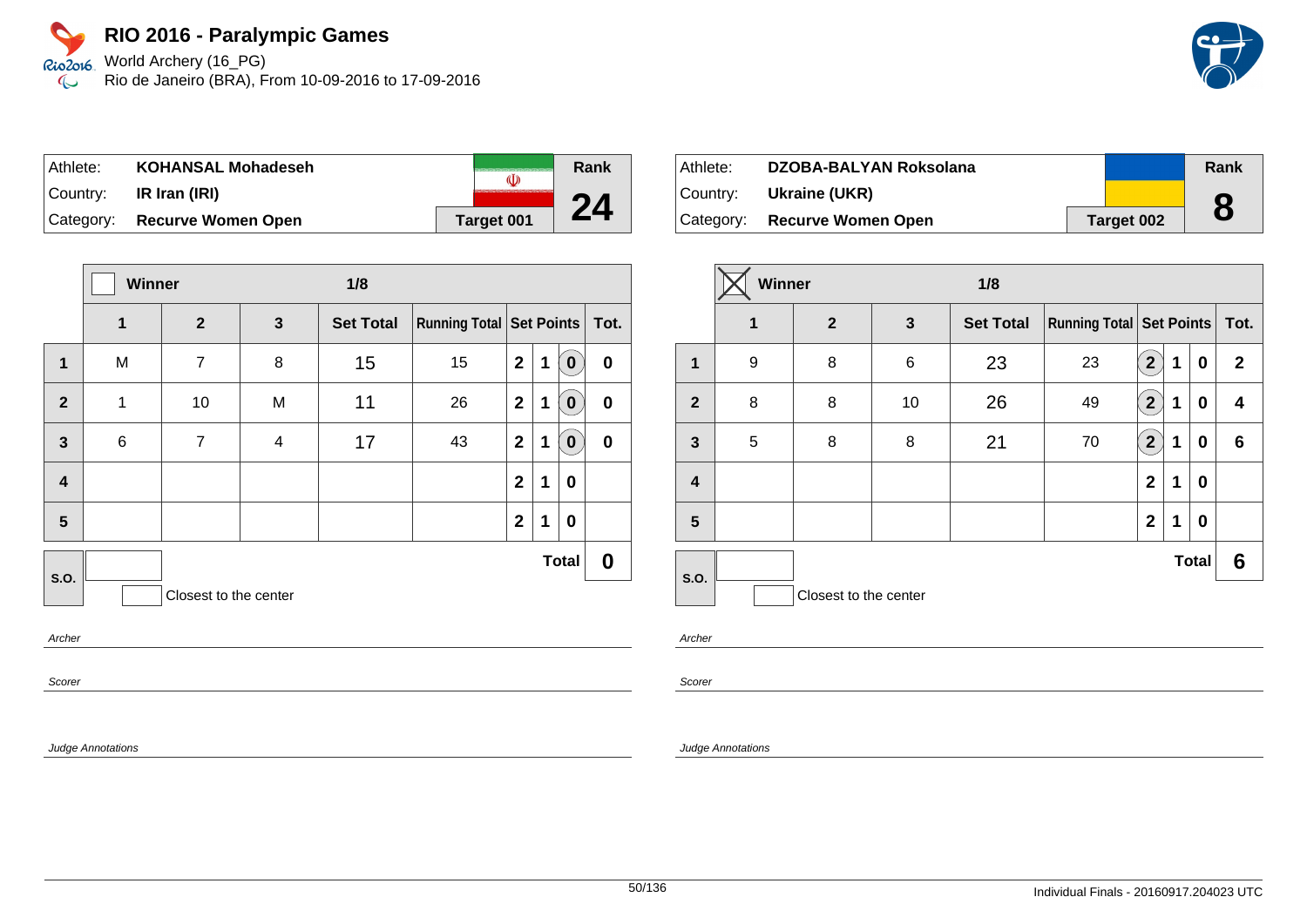World Archery (16\_PG) Rio de Janeiro (BRA), From 10-09-2016 to 17-09-2016

| Athlete: | <b>SILVA CARVALHO Thais</b>  |            |
|----------|------------------------------|------------|
|          | Country: Brazil (BRA)        |            |
|          | Category: Recurve Women Open | Target 001 |

|                         | <b>Winner</b> |                       |                | 1/8              |                                     |                      |   |              |              |
|-------------------------|---------------|-----------------------|----------------|------------------|-------------------------------------|----------------------|---|--------------|--------------|
|                         | $\mathbf{1}$  | $\overline{2}$        | 3              | <b>Set Total</b> | <b>Running Total   Set Points  </b> |                      |   |              | Tot.         |
| 1                       | 1             | M                     | $\overline{2}$ | 3                | 3                                   | $\mathbf{2}$         | 1 | 0            | $\bf{0}$     |
| $\mathbf{2}$            | $\,6$         | 8                     | 9              | 23               | 26                                  | $\mathbf{2}$         | 1 | 0            | $\bf{0}$     |
| $\mathbf{3}$            | 8             | 9                     | $\overline{7}$ | 24               | 50                                  | $\mathbf{2}^{\circ}$ | 1 | $\mathbf 0$  | $\mathbf{2}$ |
| $\overline{\mathbf{r}}$ | 8             | 6                     | 8              | 22               | 72                                  | $\overline{2}$       | 1 | 0            | 4            |
| 5                       | 8             | 5                     | 6              | 19               | 91                                  | $\mathbf 2$          | 1 | 0            | 4            |
| S.O.                    |               |                       |                |                  |                                     |                      |   | <b>Total</b> | 4            |
|                         |               | Closest to the center |                |                  |                                     |                      |   |              |              |

Archer

Scorer

Judge Annotations

| Athlete: | <b>MELLE leva</b>            |                   | Rank |
|----------|------------------------------|-------------------|------|
|          | Country: Latvia (LAT)        |                   |      |
|          | Category: Recurve Women Open | <b>Target 002</b> | 12   |

|                  | Winner         |                       |              | 1/8              |                                 |                |   |              |              |
|------------------|----------------|-----------------------|--------------|------------------|---------------------------------|----------------|---|--------------|--------------|
|                  | 1              | $\mathbf{2}$          | $\mathbf{3}$ | <b>Set Total</b> | <b>Running Total Set Points</b> |                |   |              | Tot.         |
| 1                | $\overline{7}$ | 5                     | 5            | 17               | 17                              | $\mathbf{2}$   | 1 | 0            | $\mathbf{2}$ |
| $\overline{2}$   | 9              | 9                     | 8            | 26               | 43                              | $\overline{2}$ | 1 | 0            | 4            |
| $\mathbf{3}$     | 8              | 9                     | 3            | 20               | 63                              | $\mathbf 2$    | 1 | $\bf{0}$     | 4            |
| $\boldsymbol{4}$ | 5              | 8                     | 8            | 21               | 84                              | $\mathbf 2$    | 1 | $\bf{0}$     | 4            |
| 5                | 9              | 9                     | 9            | 27               | 111                             | $\overline{2}$ | 1 | 0            | 6            |
| <b>S.O.</b>      |                |                       |              |                  |                                 |                |   | <b>Total</b> | 6            |
|                  |                | Closest to the center |              |                  |                                 |                |   |              |              |

Archer

**Rank**

**28**

Scorer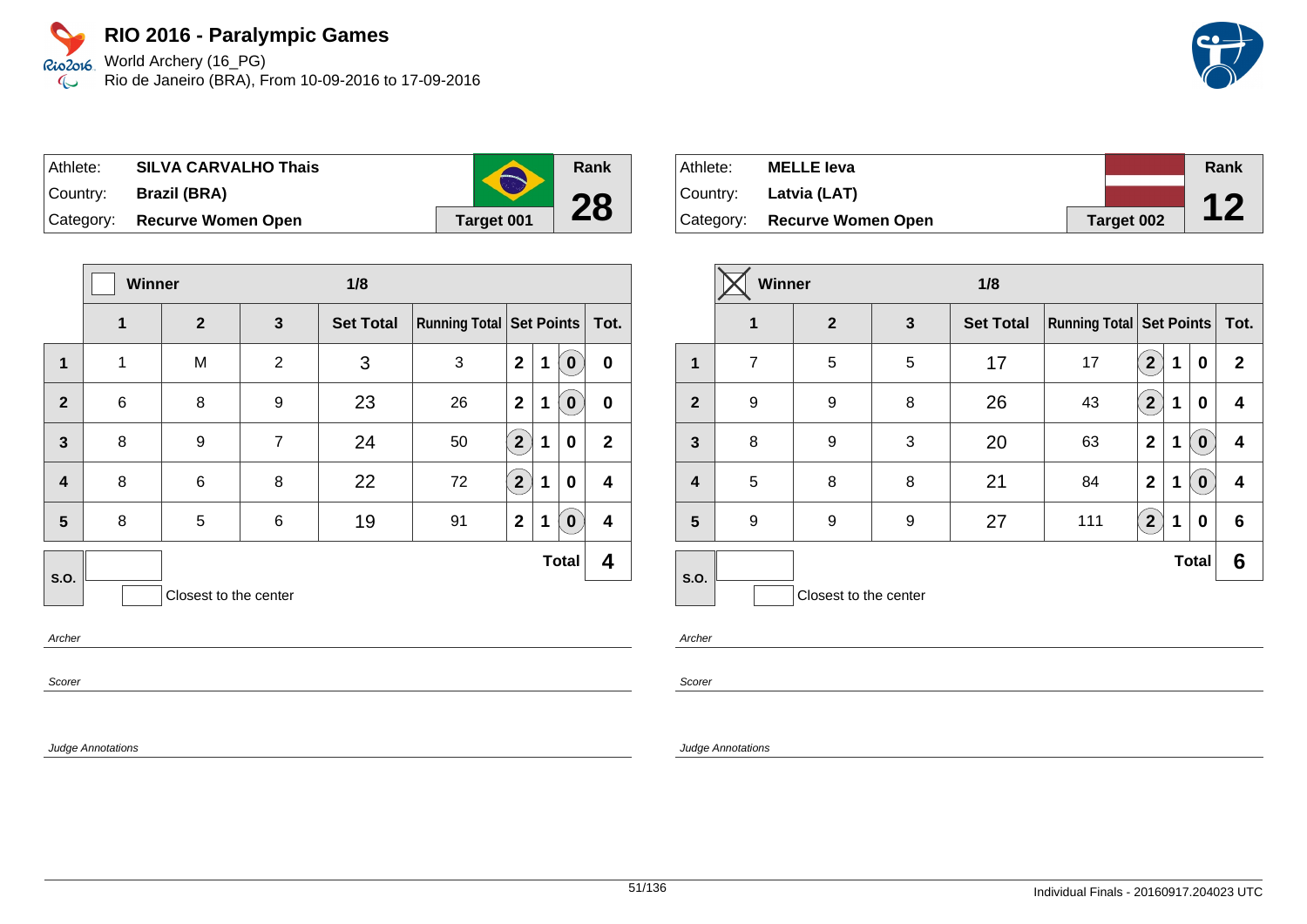Rio2o16, World Archery (16\_PG) Rio de Janeiro (BRA), From 10-09-2016 to 17-09-2016  $\infty$ 

| Athlete:  | <b>KHUTHAWISAP Wasana</b>    |            | Rank |
|-----------|------------------------------|------------|------|
| ⊺Countr∨: | Thailand (THA)               |            |      |
|           | Category: Recurve Women Open | Target 001 | 13   |

|                         |                         | Winner<br>1/8         |   |                  |                               |              |   |              |                  |
|-------------------------|-------------------------|-----------------------|---|------------------|-------------------------------|--------------|---|--------------|------------------|
|                         | $\mathbf{1}$            | $\overline{2}$        | 3 | <b>Set Total</b> | Running Total Set Points Tot. |              |   |              |                  |
| 1                       | $\,6$                   | 8                     | 1 | 15               | 15                            | $\mathbf{2}$ | 1 | $\bf{0}$     | $\boldsymbol{0}$ |
| $\overline{2}$          | $\overline{\mathbf{4}}$ | 5                     | 5 | 14               | 29                            | $\mathbf{2}$ | 1 | $\bf{0}$     | $\pmb{0}$        |
| $\mathbf{3}$            | M                       | $\,6$                 | 5 | 11               | 40                            | $\mathbf{2}$ | 1 | $\mathbf 0$  | $\pmb{0}$        |
| $\overline{\mathbf{4}}$ |                         |                       |   |                  |                               | $\mathbf{2}$ | 1 | 0            |                  |
| $5\phantom{1}$          |                         |                       |   |                  |                               | $\mathbf{2}$ | 1 | 0            |                  |
| <b>S.O.</b>             |                         |                       |   |                  |                               |              |   | <b>Total</b> | 0                |
|                         |                         | Closest to the center |   |                  |                               |              |   |              |                  |
| Archer                  |                         |                       |   |                  |                               |              |   |              |                  |

Athlete: **OLSZEWSKA Milena** Country: **Poland (POL)** Category: **Recurve Women Open Target 002 Rank 4**

|                  | Winner          |                       |                | 1/8              |                                     |                         |   |              |              |
|------------------|-----------------|-----------------------|----------------|------------------|-------------------------------------|-------------------------|---|--------------|--------------|
|                  | 1               | $\mathbf{2}$          | 3              | <b>Set Total</b> | <b>Running Total   Set Points  </b> |                         |   |              | Tot.         |
| 1                | $6\phantom{1}6$ | 10                    | 10             | 26               | 26                                  | $\mathbf{2}$            | 1 | $\bf{0}$     | $\mathbf{2}$ |
| $\overline{2}$   | 10              | 10                    | $\overline{7}$ | 27               | 53                                  | $\overline{\mathbf{2}}$ | 1 | $\bf{0}$     | 4            |
| $\mathbf{3}$     | $\sqrt{5}$      | 8                     | 10             | 23               | 76                                  | $\overline{2}$          | 1 | 0            | 6            |
| $\boldsymbol{4}$ |                 |                       |                |                  |                                     | $\overline{2}$          | 1 | 0            |              |
| $5\phantom{1}$   |                 |                       |                |                  |                                     | $\mathbf{2}$            | 1 | $\bf{0}$     |              |
|                  |                 |                       |                |                  |                                     |                         |   | <b>Total</b> | 6            |
| S.O.             |                 | Closest to the center |                |                  |                                     |                         |   |              |              |

Archer

Scorer

Judge Annotations

Scorer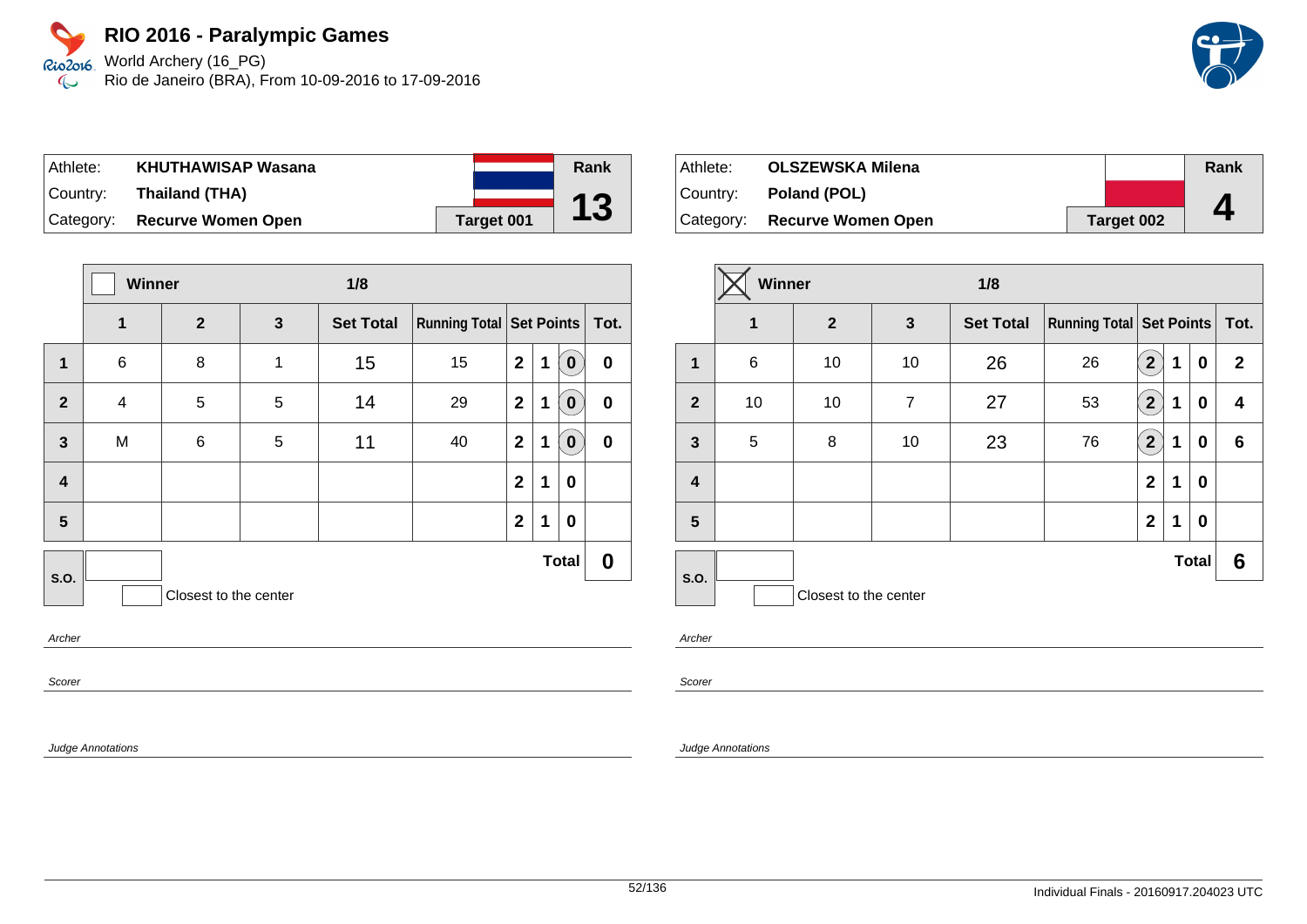World Archery (16\_PG) Rio de Janeiro (BRA), From 10-09-2016 to 17-09-2016



| ⊺Athlete: | <b>YE Jinyan</b>             |            | Rank |
|-----------|------------------------------|------------|------|
|           | Country: PR China (CHN)      |            | Л    |
|           | Category: Recurve Women Open | Target 001 | J    |

|                         | Winner<br>1/8  |                       |   |                  |                               |                |   |              |                |
|-------------------------|----------------|-----------------------|---|------------------|-------------------------------|----------------|---|--------------|----------------|
|                         | 1              | $\overline{2}$        | 3 | <b>Set Total</b> | Running Total Set Points Tot. |                |   |              |                |
| $\mathbf 1$             | 8              | 6                     | 6 | 20               | 20                            | $\mathbf{2}$   | 1 | 0            | $\bf{0}$       |
| $\overline{2}$          | $\overline{7}$ | $\overline{7}$        | 8 | 22               | 42                            | $\mathbf{2}$   | 1 | 0            | $\bf{0}$       |
| $\mathbf{3}$            | 9              | 8                     | 9 | 26               | 68                            | $\overline{2}$ | 1 | 0            | $\overline{2}$ |
| $\overline{\mathbf{4}}$ | 6              | M                     | 8 | 14               | 82                            | $\mathbf{2}$   | 1 | 0            | $\overline{2}$ |
| 5                       |                |                       |   |                  |                               | $\overline{2}$ | 1 | 0            |                |
| <b>S.O.</b>             |                |                       |   |                  |                               |                |   | <b>Total</b> | $\mathbf{2}$   |
|                         |                | Closest to the center |   |                  |                               |                |   |              |                |

Archer

Scorer

Judge Annotations

| ∣ Athlete: | <b>OZBEY TORUN Zehra</b>  |            | Rank |
|------------|---------------------------|------------|------|
|            | Country: Turkey (TUR)     |            |      |
| Category:  | <b>Recurve Women Open</b> | Target 002 | 14   |

|                         | Winner      |                       |                | 1/8              |                                     |                         |   |              |              |
|-------------------------|-------------|-----------------------|----------------|------------------|-------------------------------------|-------------------------|---|--------------|--------------|
|                         | $\mathbf 1$ | $\overline{2}$        | 3              | <b>Set Total</b> | <b>Running Total   Set Points  </b> | Tot.                    |   |              |              |
| 1                       | 9           | 8                     | $\overline{7}$ | 24               | 24                                  | 2 <sup>2</sup>          | 1 | 0            | $\mathbf{2}$ |
| $\overline{2}$          | 9           | $\overline{7}$        | $\overline{7}$ | 23               | 47                                  | $\overline{2}$          | 1 | 0            | 4            |
| $\mathbf{3}$            | 6           | 10                    | 9              | 25               | 72                                  | $\mathbf{2}$            | 1 | $\bf{0}$     | 4            |
| $\overline{\mathbf{4}}$ | 10          | 9                     | 4              | 23               | 95                                  | $\overline{\mathbf{2}}$ | 1 | 0            | 6            |
| 5                       |             |                       |                |                  |                                     | $\overline{2}$          | 1 | 0            |              |
| <b>S.O.</b>             |             |                       |                |                  |                                     |                         |   | <b>Total</b> | 6            |
|                         |             | Closest to the center |                |                  |                                     |                         |   |              |              |

Archer

Scorer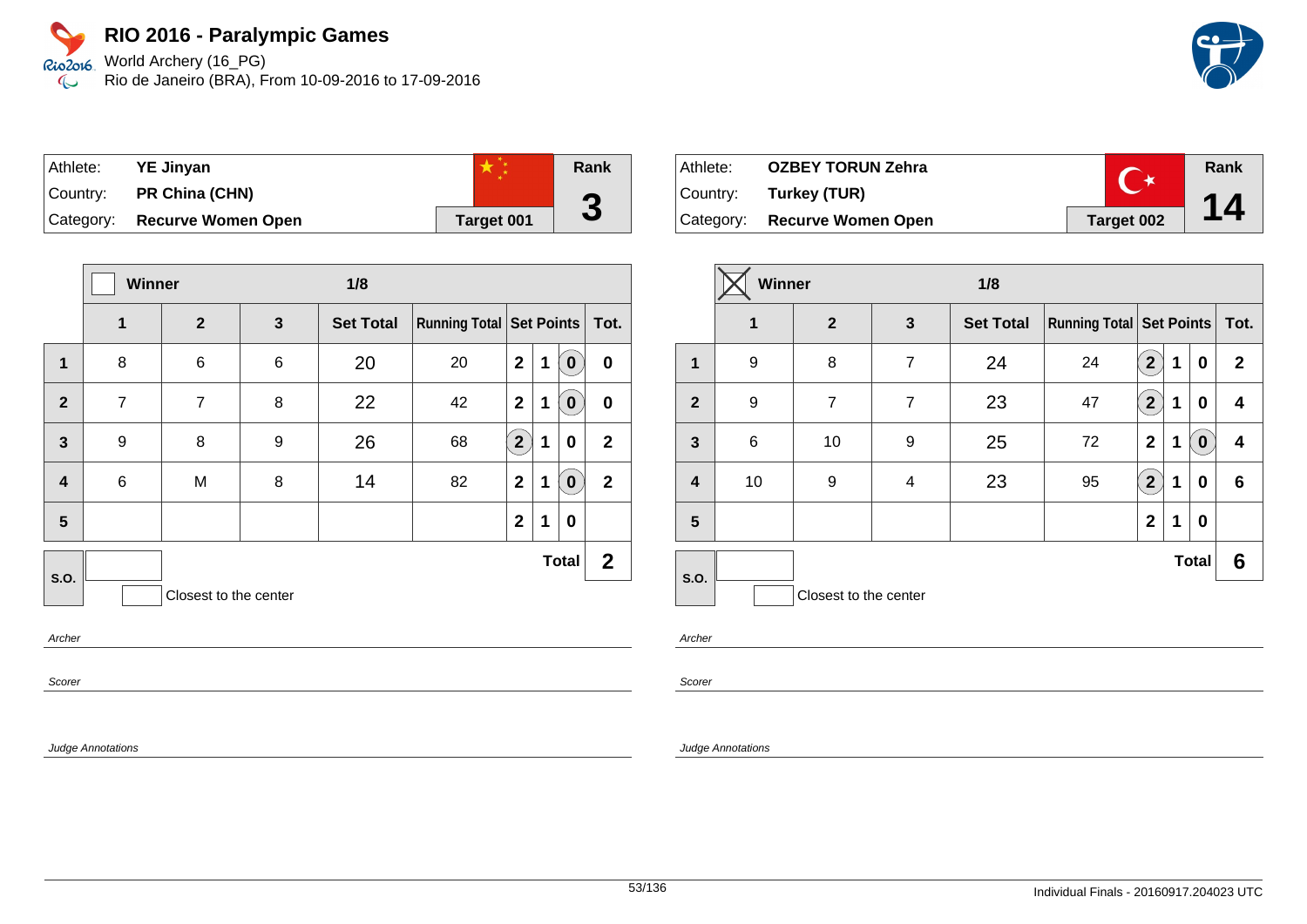World Archery (16\_PG) Rio de Janeiro (BRA), From 10-09-2016 to 17-09-2016

| Athlete:  | <b>FLORENO Veronica</b>      |            | Rank |
|-----------|------------------------------|------------|------|
| ⊺Countr∨: | Italy (ITA)                  |            | nη   |
|           | Category: Recurve Women Open | Target 001 |      |

|                          |       | Winner<br>1/8         |   |                  |                               |              |   |              |                  |
|--------------------------|-------|-----------------------|---|------------------|-------------------------------|--------------|---|--------------|------------------|
|                          | 1     | $\overline{2}$        | 3 | <b>Set Total</b> | Running Total Set Points Tot. |              |   |              |                  |
| $\mathbf 1$              | $\,6$ | 7                     | 9 | 22               | 22                            | $\mathbf{2}$ | 1 | $\bf{0}$     | $\boldsymbol{0}$ |
| $\overline{2}$           | 4     | $\overline{7}$        | 8 | 19               | 41                            | $\mathbf{2}$ | 1 | $\bf{0}$     | $\boldsymbol{0}$ |
| $\overline{\mathbf{3}}$  | 5     | 10                    | 8 | 23               | 64                            | $\mathbf{2}$ | 1 | $\bf{0}$     | $\bf{0}$         |
| $\overline{\mathbf{4}}$  |       |                       |   |                  |                               | $\mathbf{2}$ | 1 | 0            |                  |
| 5                        |       |                       |   |                  |                               | $\mathbf{2}$ | 1 | $\mathbf 0$  |                  |
| S.O.                     |       |                       |   |                  |                               |              |   | <b>Total</b> | 0                |
|                          |       | Closest to the center |   |                  |                               |              |   |              |                  |
| $\overline{\phantom{a}}$ |       |                       |   |                  |                               |              |   |              |                  |

**Archer** 

Scorer

Judge Annotations

| Athlete:  | <b>LEE Hwa Sook</b>       | 带                  | Rank |
|-----------|---------------------------|--------------------|------|
| Country:  | Korea (KOR)               | $\mathscr{W}$<br>W |      |
| Category: | <b>Recurve Women Open</b> | Target 002         |      |

|                | Winner         |                       |    | 1/8              |                               |                           |   |              |              |
|----------------|----------------|-----------------------|----|------------------|-------------------------------|---------------------------|---|--------------|--------------|
|                | 1              | $\mathbf{2}$          | 3  | <b>Set Total</b> | Running Total Set Points Tot. |                           |   |              |              |
| 1              | 10             | 8                     | 10 | 28               | 28                            | $\mathbf{2}$              | 1 | 0            | $\mathbf{2}$ |
| $\overline{2}$ | $\overline{7}$ | 8                     | 6  | 21               | 49                            | $\overline{\mathbf{2}}$   | 1 | 0            | 4            |
| $\mathbf{3}$   | 8              | 9                     | 9  | 26               | 75                            | $\mathbf{2}^{\mathbf{1}}$ | 1 | 0            | 6            |
| 4              |                |                       |    |                  |                               | $\overline{2}$            | 1 | 0            |              |
| 5              |                |                       |    |                  |                               | $\overline{2}$            | 1 | 0            |              |
| S.O.           |                |                       |    |                  |                               |                           |   | <b>Total</b> | 6            |
|                |                | Closest to the center |    |                  |                               |                           |   |              |              |

Archer

Scorer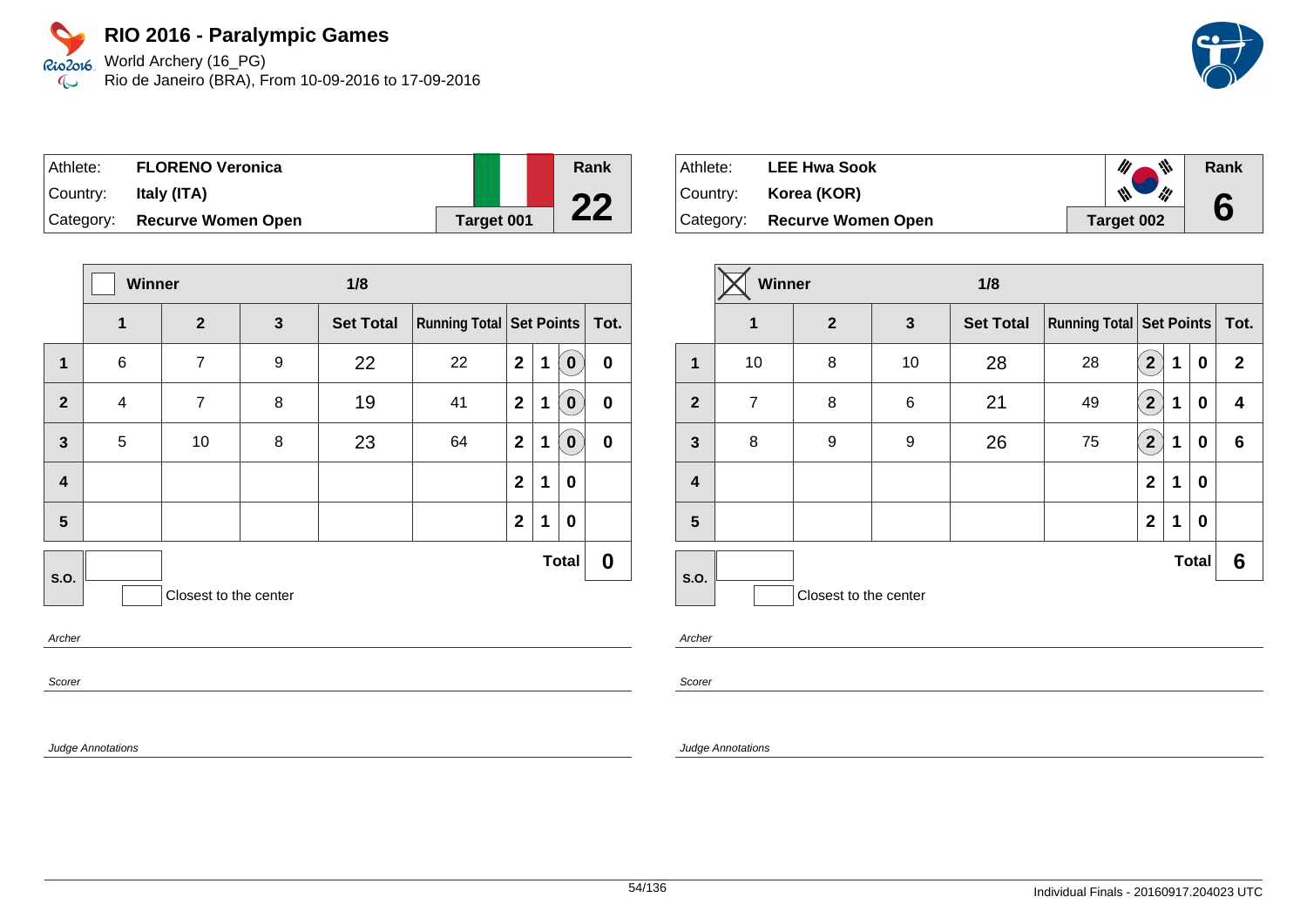World Archery (16\_PG) Rio de Janeiro (BRA), From 10-09-2016 to 17-09-2016

| Athlete:  | <b>DUBOC Brigitte</b>     |  |            | Rank |
|-----------|---------------------------|--|------------|------|
| ⊺Countr∨: | France (FRA)              |  |            |      |
| Category: | <b>Recurve Women Open</b> |  | Target 001 | 26   |

|                         | Winner       |                       |                | 1/8              |                               |                |   |              |           |  |  |
|-------------------------|--------------|-----------------------|----------------|------------------|-------------------------------|----------------|---|--------------|-----------|--|--|
|                         | 1            | $\overline{2}$        | 3              | <b>Set Total</b> | Running Total Set Points Tot. |                |   |              |           |  |  |
| $\mathbf 1$             | 4            | 9                     | 8              | 21               | 21                            | $\mathbf{2}$   | 1 | $\bf{0}$     | $\pmb{0}$ |  |  |
| $\overline{2}$          | 8            | M                     | $\overline{7}$ | 15               | 36                            | $\mathbf{2}$   | 1 | $\bf{0}$     | $\pmb{0}$ |  |  |
| $\mathbf{3}$            | $\mathbf{3}$ | $\,6$                 | $\,6$          | 15               | 51                            | $\overline{2}$ | 1 | $\bf{0}$     | $\pmb{0}$ |  |  |
| $\overline{\mathbf{4}}$ |              |                       |                |                  |                               | $\mathbf{2}$   | 1 | 0            |           |  |  |
| 5                       |              |                       |                |                  |                               | $\mathbf{2}$   | 1 | 0            |           |  |  |
| S.O.                    |              |                       |                |                  |                               |                |   | <b>Total</b> | 0         |  |  |
|                         |              | Closest to the center |                |                  |                               |                |   |              |           |  |  |
| Archer                  |              |                       |                |                  |                               |                |   |              |           |  |  |

Archer

Scorer

Judge Annotations

| Athlete: | <b>MIJNO Elisabetta</b>      |            | Rank |
|----------|------------------------------|------------|------|
| Country: | Italy (ITA)                  |            |      |
|          | Category: Recurve Women Open | Target 002 | 10   |

|                         | <b>Winner</b>         |                |              | 1/8              |                                 |                |             |              |                 |
|-------------------------|-----------------------|----------------|--------------|------------------|---------------------------------|----------------|-------------|--------------|-----------------|
|                         | $\mathbf 1$           | $\overline{2}$ | $\mathbf{3}$ | <b>Set Total</b> | <b>Running Total Set Points</b> |                |             | Tot.         |                 |
| $\mathbf 1$             | 9                     | 9              | 9            | 27               | 27                              | 2 <sub>1</sub> | 1           | 0            | $\mathbf{2}$    |
| $\overline{2}$          | 8                     | 8              | 9            | 25               | 52                              | $\overline{2}$ | 1           | 0            | 4               |
| $\mathbf{3}$            | 8                     | 9              | 9            | 26               | 78                              | $\mathbf{[2)}$ | 1           | 0            | $6\phantom{1}6$ |
| $\overline{\mathbf{r}}$ |                       |                |              |                  |                                 | $\mathbf{2}$   | 1           | $\bf{0}$     |                 |
| 5                       |                       |                |              |                  |                                 | $\mathbf{2}$   | $\mathbf 1$ | 0            |                 |
|                         |                       |                |              |                  |                                 |                |             | <b>Total</b> | 6               |
| S.O.                    | Closest to the center |                |              |                  |                                 |                |             |              |                 |

Archer

Scorer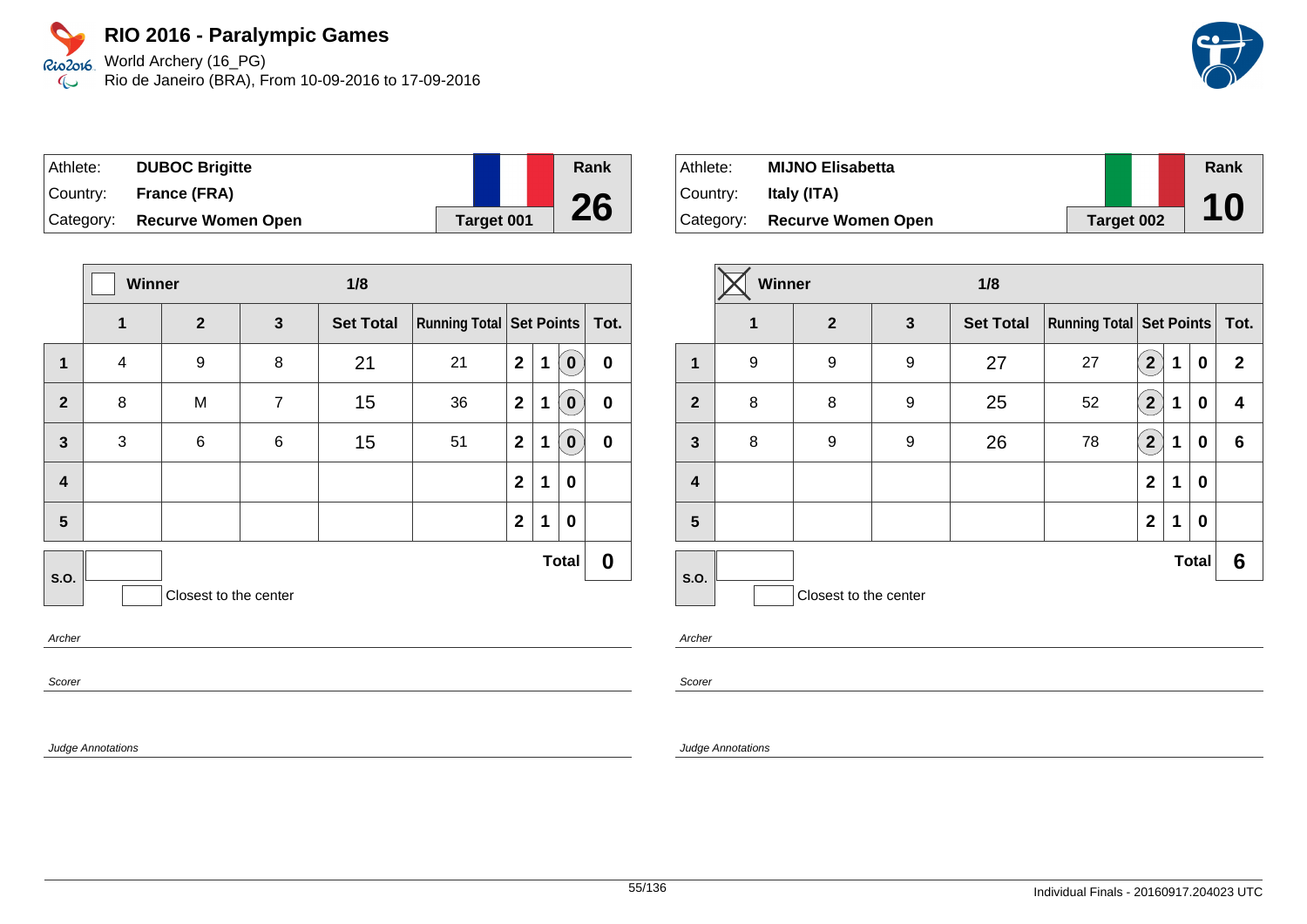Rio2o16 World Archery (16\_PG) Rio de Janeiro (BRA), From 10-09-2016 to 17-09-2016  $\infty$ 

| Athlete:  | <b>JO Jang Moon</b>       | 带                 | Rank |
|-----------|---------------------------|-------------------|------|
| Country:  | Korea (KOR)               | ill<br>W          | 18   |
| Category: | <b>Recurve Women Open</b> | <b>Target 001</b> |      |

|                         | Winner |                       |   | 1/8              |                               |              |   |              |          |
|-------------------------|--------|-----------------------|---|------------------|-------------------------------|--------------|---|--------------|----------|
|                         | 1      | $\overline{2}$        | 3 | <b>Set Total</b> | Running Total Set Points Tot. |              |   |              |          |
| 1                       | 3      | 6                     | 6 | 15               | 15                            | $\mathbf{2}$ | 1 | $\bf{0}$     | $\bf{0}$ |
| $\mathbf{2}$            | 8      | 4                     | 8 | 20               | 35                            | $\mathbf{2}$ | 1 | $\bf{0}$     | $\bf{0}$ |
| $\mathbf{3}$            | $\,6$  | $\overline{7}$        | 8 | 21               | 56                            | $\mathbf{2}$ | 1 | $\bf{0}$     | $\bf{0}$ |
| $\overline{\mathbf{4}}$ |        |                       |   |                  |                               | $\mathbf{2}$ | 1 | $\bf{0}$     |          |
| 5                       |        |                       |   |                  |                               | $\mathbf{2}$ | 1 | $\bf{0}$     |          |
| S.O.                    |        |                       |   |                  |                               |              |   | <b>Total</b> | 0        |
|                         |        | Closest to the center |   |                  |                               |              |   |              |          |
| Archor                  |        |                       |   |                  |                               |              |   |              |          |

Archer

Scorer

Judge Annotations

| Athlete:   | <b>NEMATI Zahra</b>       | (U)        | Rank |
|------------|---------------------------|------------|------|
| ⊺Countr∨:  | IR Iran (IRI)             |            | G    |
| ⊺Categorv: | <b>Recurve Women Open</b> | Target 002 | L    |

|                | Winner         |                       |              | 1/8              |                                     |                |   |              |              |  |      |
|----------------|----------------|-----------------------|--------------|------------------|-------------------------------------|----------------|---|--------------|--------------|--|------|
|                | $\mathbf 1$    | $\overline{2}$        | $\mathbf{3}$ | <b>Set Total</b> | <b>Running Total   Set Points  </b> |                |   |              |              |  | Tot. |
| 1              | $\overline{7}$ | 9                     | 9            | 25               | 25                                  | $\mathbf{2}$   | 1 | 0            | $\mathbf{2}$ |  |      |
| $\overline{2}$ | 8              | 10                    | 9            | 27               | 52                                  | $\overline{2}$ | 1 | 0            | 4            |  |      |
| $\mathbf{3}$   | 10             | $\overline{7}$        | 9            | 26               | 78                                  | $\overline{2}$ | 1 | 0            | 6            |  |      |
| 4              |                |                       |              |                  |                                     | $\overline{2}$ | 1 | 0            |              |  |      |
| 5              |                |                       |              |                  |                                     | $\overline{2}$ | 1 | 0            |              |  |      |
|                |                |                       |              |                  |                                     |                |   | <b>Total</b> | 6            |  |      |
| <b>S.O.</b>    |                | Closest to the center |              |                  |                                     |                |   |              |              |  |      |

Archer

Scorer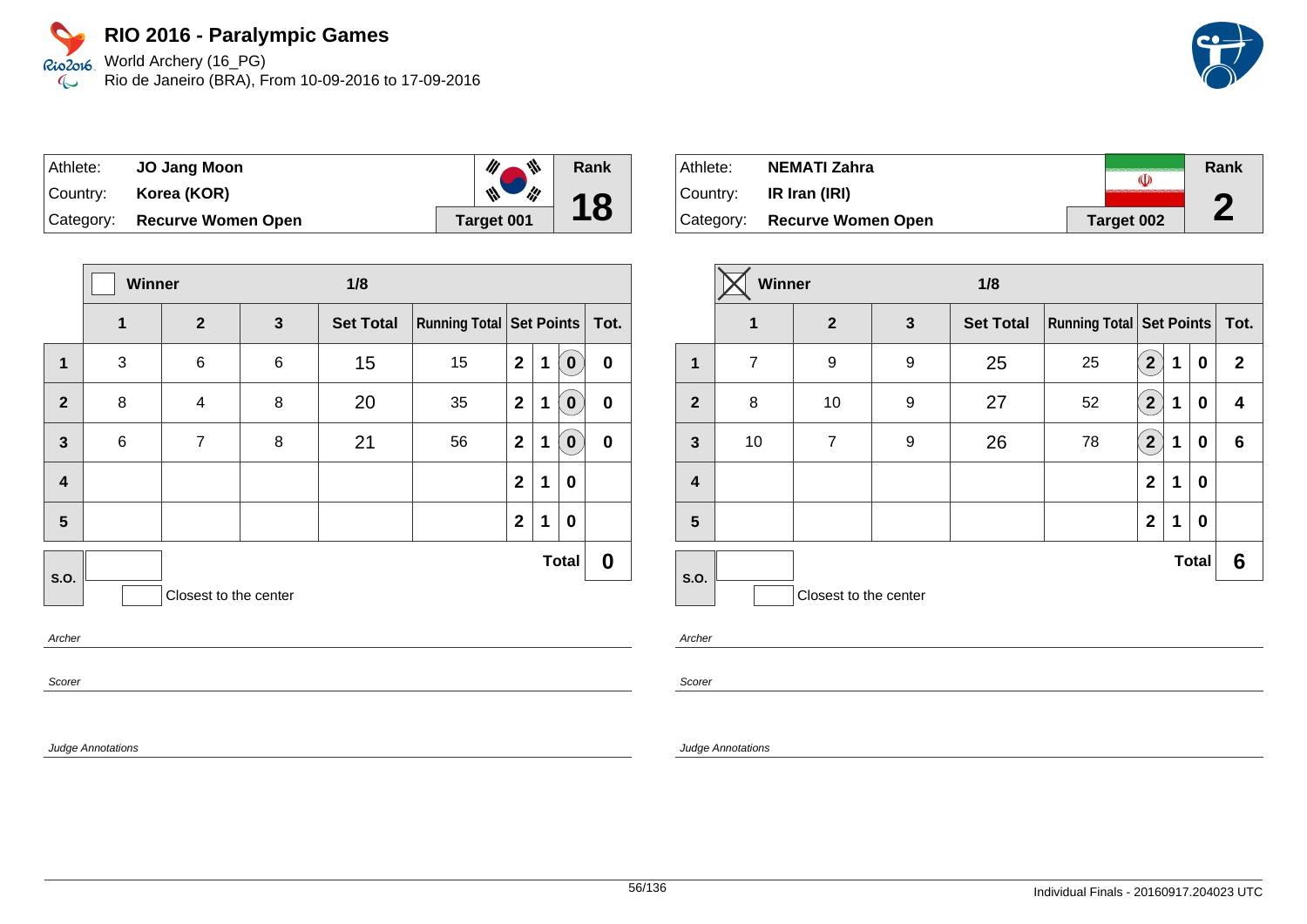World Archery (16\_PG) Rio de Janeiro (BRA), From 10-09-2016 to 17-09-2016



| Athlete:  | <b>WU Chunyan</b>         |            | Rank |
|-----------|---------------------------|------------|------|
| Country:  | PR China (CHN)            |            |      |
| Category: | <b>Recurve Women Open</b> | Target 001 |      |

|                         | <b>Winner</b> |                       |                | 1/4              |     |                                     |   |              |                 |
|-------------------------|---------------|-----------------------|----------------|------------------|-----|-------------------------------------|---|--------------|-----------------|
|                         | 1             | $\overline{2}$        | 3              | <b>Set Total</b> |     | <b>Running Total   Set Points  </b> |   |              |                 |
| $\mathbf{1}$            | 9             | 9                     | 9              | 27               | 27  | $\overline{2}$                      | 1 | 0            | $\mathbf{2}$    |
| $\overline{2}$          | 9             | $\overline{7}$        | 9              | 25               | 52  | $\mathbf 2$                         | 1 | $\bf{0}$     | $\mathbf{2}$    |
| $\overline{3}$          | 10            | 9                     | 9              | 28               | 80  | $\overline{2}$                      | 1 | $\bf{0}$     | 4               |
| $\overline{\mathbf{4}}$ | 8             | 8                     | $\overline{7}$ | 23               | 103 | $\overline{2}$                      | 1 | $\bf{0}$     | 4               |
| 5                       | 9             | $\overline{7}$        | 9              | 25               | 128 | $\overline{2}$                      | 1 | 0            | $6\phantom{1}6$ |
| <b>S.O.</b>             |               |                       |                |                  |     |                                     |   | <b>Total</b> | 6               |
|                         |               | Closest to the center |                |                  |     |                                     |   |              |                 |

Archer

Scorer

Judge Annotations

| Athlete:  | DZOBA-BALYAN Roksolana        |            | Rank |
|-----------|-------------------------------|------------|------|
|           | Country: <b>Ukraine (UKR)</b> |            |      |
| Category: | <b>Recurve Women Open</b>     | Target 002 |      |

|                | <b>Winner</b>  |                       |    | 1/4              |                                     |                      |   |              |              |
|----------------|----------------|-----------------------|----|------------------|-------------------------------------|----------------------|---|--------------|--------------|
|                | $\mathbf 1$    | $\overline{2}$        | 3  | <b>Set Total</b> | <b>Running Total   Set Points  </b> |                      |   |              | Tot.         |
| 1              | 7              | 4                     | 10 | 21               | 21                                  | $\mathbf{2}$         | 1 | $\mathbf 0$  | 0            |
| $\overline{2}$ | 8              | 9                     | 9  | 26               | 47                                  | 2 <sup>1</sup>       | 1 | 0            | $\mathbf{2}$ |
| $\mathbf{3}$   | $\overline{7}$ | 8                     | 8  | 23               | 70                                  | $\mathbf{2}$         | 1 | $\bf{0}$     | $\mathbf{2}$ |
| 4              | 9              | 6                     | 9  | 24               | 94                                  | $\mathbf{2}^{\circ}$ | 1 | 0            | 4            |
| 5              | 9              | 1                     | 9  | 19               | 113                                 | $\mathbf{2}$         | 1 | $\mathbf 0$  | 4            |
| S.O.           |                |                       |    |                  |                                     |                      |   | <b>Total</b> | 4            |
|                |                | Closest to the center |    |                  |                                     |                      |   |              |              |

Archer

Scorer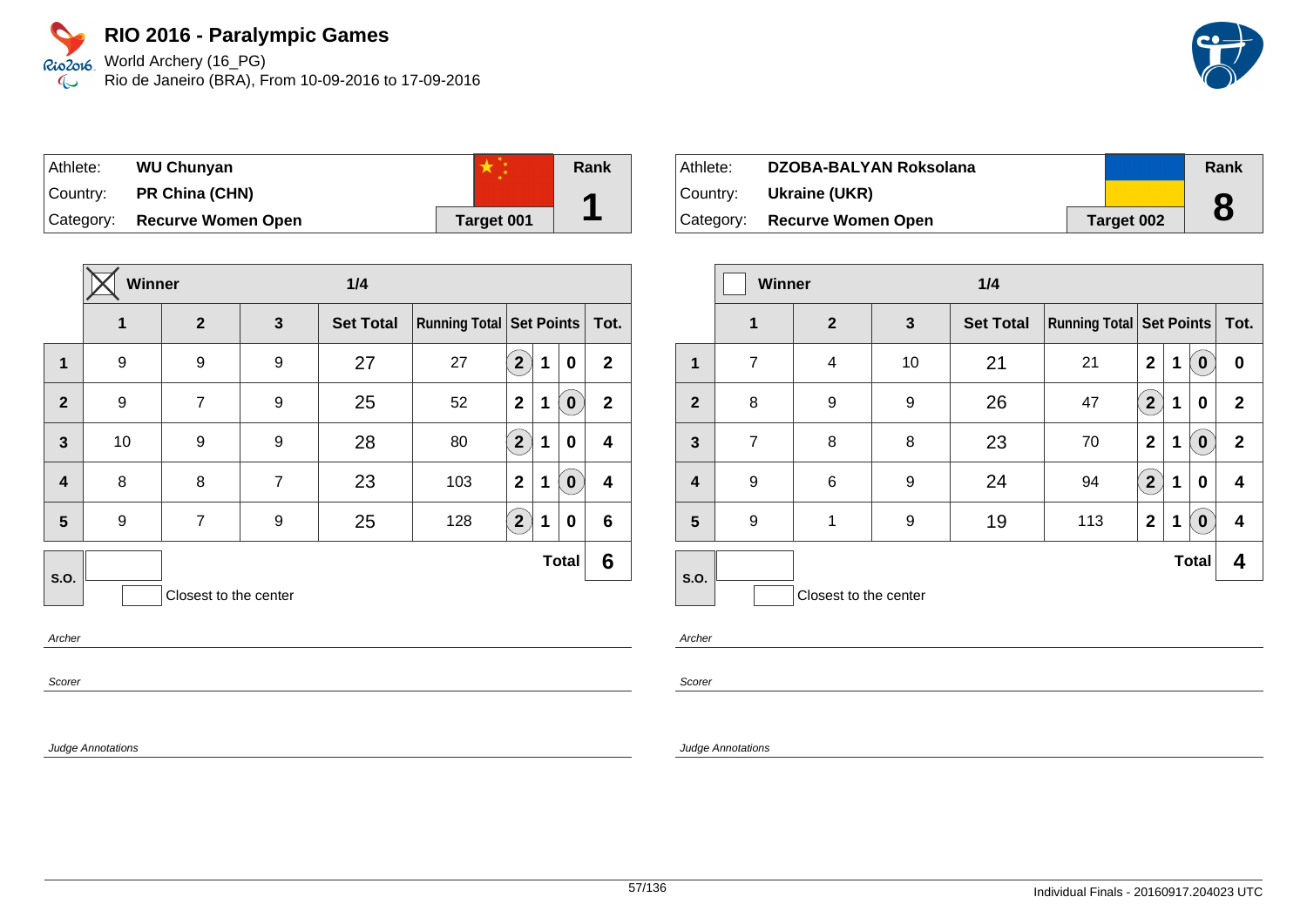World Archery (16\_PG) Rio de Janeiro (BRA), From 10-09-2016 to 17-09-2016

| Athlete: | <b>MELLE leva</b>            |            | Rank |
|----------|------------------------------|------------|------|
|          | Country: Latvia (LAT)        |            | 12   |
|          | Category: Recurve Women Open | Target 001 | L    |

|                         | Winner<br>1/4  |                       |                |                  |                               |                |   |              |                  |
|-------------------------|----------------|-----------------------|----------------|------------------|-------------------------------|----------------|---|--------------|------------------|
|                         | 1              | $\overline{2}$        | 3              | <b>Set Total</b> | Running Total Set Points Tot. |                |   |              |                  |
| $\mathbf{1}$            | 9              | 9                     | 5              | 23               | 23                            | $\mathbf{2}$   | 1 | $\bf{0}$     | $\boldsymbol{0}$ |
| $\mathbf{2}$            | 8              | $\overline{7}$        | 6              | 21               | 44                            | $\mathbf{2}$   | 1 | $\mathbf 0$  | $\pmb{0}$        |
| $\overline{\mathbf{3}}$ | $\overline{7}$ | 8                     | $\overline{7}$ | 22               | 66                            | $\overline{2}$ | 1 | $\mathbf 0$  | $\pmb{0}$        |
| $\overline{\mathbf{4}}$ |                |                       |                |                  |                               | $\mathbf{2}$   | 1 | 0            |                  |
| 5                       |                |                       |                |                  |                               | $\mathbf{2}$   | 1 | 0            |                  |
| <b>S.O.</b>             |                |                       |                |                  |                               |                |   | <b>Total</b> | 0                |
|                         |                | Closest to the center |                |                  |                               |                |   |              |                  |
| Archer                  |                |                       |                |                  |                               |                |   |              |                  |

Archer

Scorer

Judge Annotations

| Athlete: | <b>OLSZEWSKA Milena</b>      |            | Rank |
|----------|------------------------------|------------|------|
|          | Country: <b>Poland (POL)</b> |            |      |
|          | Category: Recurve Women Open | Target 002 |      |

|                | Winner      |                       |                | 1/4              |                                   |                               |   |              |              |
|----------------|-------------|-----------------------|----------------|------------------|-----------------------------------|-------------------------------|---|--------------|--------------|
|                | $\mathbf 1$ | $\mathbf{2}$          | $\mathbf{3}$   | <b>Set Total</b> | Running Total   Set Points   Tot. |                               |   |              |              |
| $\mathbf{1}$   | 9           | 8                     | $\overline{7}$ | 24               | 24                                | $\mathbf{2}$                  | 1 | 0            | $\mathbf{2}$ |
| $\overline{2}$ | 8           | 8                     | $\overline{7}$ | 23               | 47                                | $\mathbf{2}^{\mathbf{\cdot}}$ | 1 | 0            | 4            |
| $\mathbf{3}$   | 9           | 9                     | $\overline{7}$ | 25               | 72                                | $\mathbf{2}$                  | 1 | 0            | 6            |
| 4              |             |                       |                |                  |                                   | $\mathbf{2}$                  | 1 | 0            |              |
| 5              |             |                       |                |                  |                                   | $\mathbf{2}$                  | 1 | 0            |              |
| S.O.           |             |                       |                |                  |                                   |                               |   | <b>Total</b> | 6            |
|                |             | Closest to the center |                |                  |                                   |                               |   |              |              |

Archer

Scorer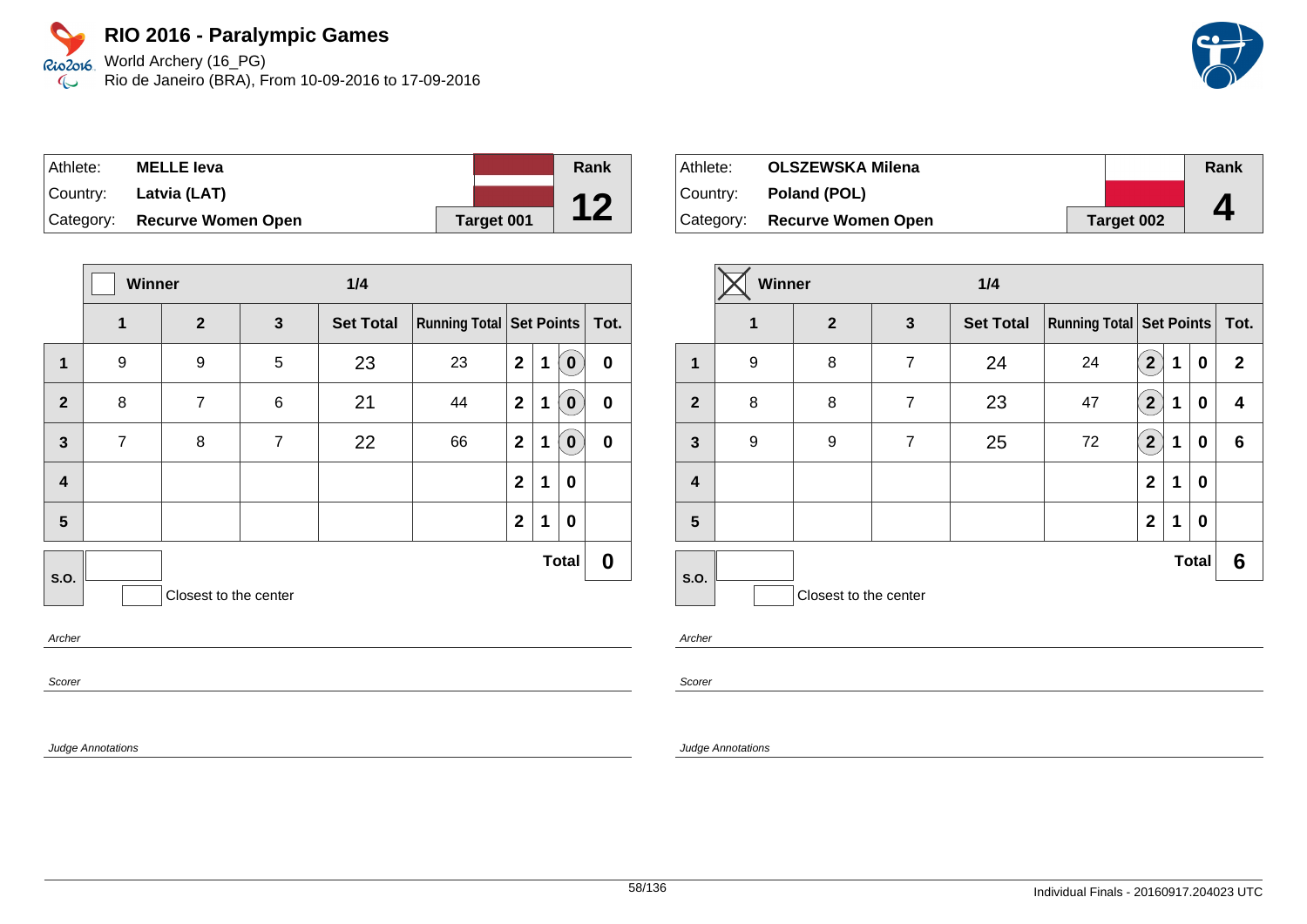World Archery (16\_PG) Rio de Janeiro (BRA), From 10-09-2016 to 17-09-2016

| Athlete: | <b>OZBEY TORUN Zehra</b>     | $\mathbf{C}^*$ |
|----------|------------------------------|----------------|
|          | Country: Turkey (TUR)        |                |
|          | Category: Recurve Women Open | Target 001     |

|                         | <b>Winner</b><br>1/4 |                       |                 |                  |                            |                |   |              |              |
|-------------------------|----------------------|-----------------------|-----------------|------------------|----------------------------|----------------|---|--------------|--------------|
|                         | 1                    | $\overline{2}$        | 3               | <b>Set Total</b> | Running Total   Set Points |                |   |              | Tot.         |
| 1                       | 9                    | 9                     | $\overline{7}$  | 25               | 25                         | $\mathbf{2}$   | 1 | 0            | 1            |
| $\overline{2}$          | $\overline{7}$       | $\overline{7}$        | 8               | 22               | 47                         | $\mathbf{2}$   | 1 | $\bf{0}$     | 1            |
| $\overline{3}$          | 8                    | 10                    | $6\phantom{1}6$ | 24               | 71                         | $2^{1}$        | 1 | 0            | 3            |
| $\overline{\mathbf{4}}$ | 9                    | 6                     | 9               | 24               | 95                         | $\overline{2}$ | 1 | $\bf{0}$     | $\mathbf{3}$ |
| 5                       | 9                    | 8                     | 9               | 26               | 121                        | $\mathbf{2}$   | 1 | $\bf{0}$     | $\mathbf{3}$ |
| S.O.                    |                      |                       |                 |                  |                            |                |   | <b>Total</b> | 3            |
|                         |                      | Closest to the center |                 |                  |                            |                |   |              |              |

Archer

Scorer

Judge Annotations

| ∣ Athlete: | <b>LEE Hwa Sook</b>          | ₩                   | Rank |
|------------|------------------------------|---------------------|------|
| Country:   | Korea (KOR)                  | $\mathscr{C}$<br>th | 6    |
|            | Category: Recurve Women Open | Target 002          |      |

|                | <b>Winner</b> |                       |    | 1/4              |                                     |                      |   |              |                |
|----------------|---------------|-----------------------|----|------------------|-------------------------------------|----------------------|---|--------------|----------------|
|                | 1             | $\mathbf{2}$          | 3  | <b>Set Total</b> | <b>Running Total   Set Points  </b> |                      |   |              | Tot.           |
| 1              | 9             | 8                     | 8  | 25               | 25                                  | $\overline{2}$       | 1 | 0            | 1              |
| $\overline{2}$ | 8             | 8                     | 9  | 25               | 50                                  | $2 \overline{)}$     | 1 | 0            | 3              |
| $\mathbf{3}$   | 9             | 10                    | 4  | 23               | 73                                  | $\mathbf{2}$         | 1 | $\bf{0}$     | 3              |
| 4              | 9             | 9                     | 9  | 27               | 100                                 | $\mathbf{2}^{\circ}$ | 1 | 0            | 5              |
| 5              | 9             | 9                     | 10 | 28               | 128                                 | $2^{1}$              | 1 | 0            | $\overline{7}$ |
| S.O.           |               |                       |    |                  |                                     |                      |   | <b>Total</b> | 7              |
|                |               | Closest to the center |    |                  |                                     |                      |   |              |                |

Archer

**Rank**

**14**

Scorer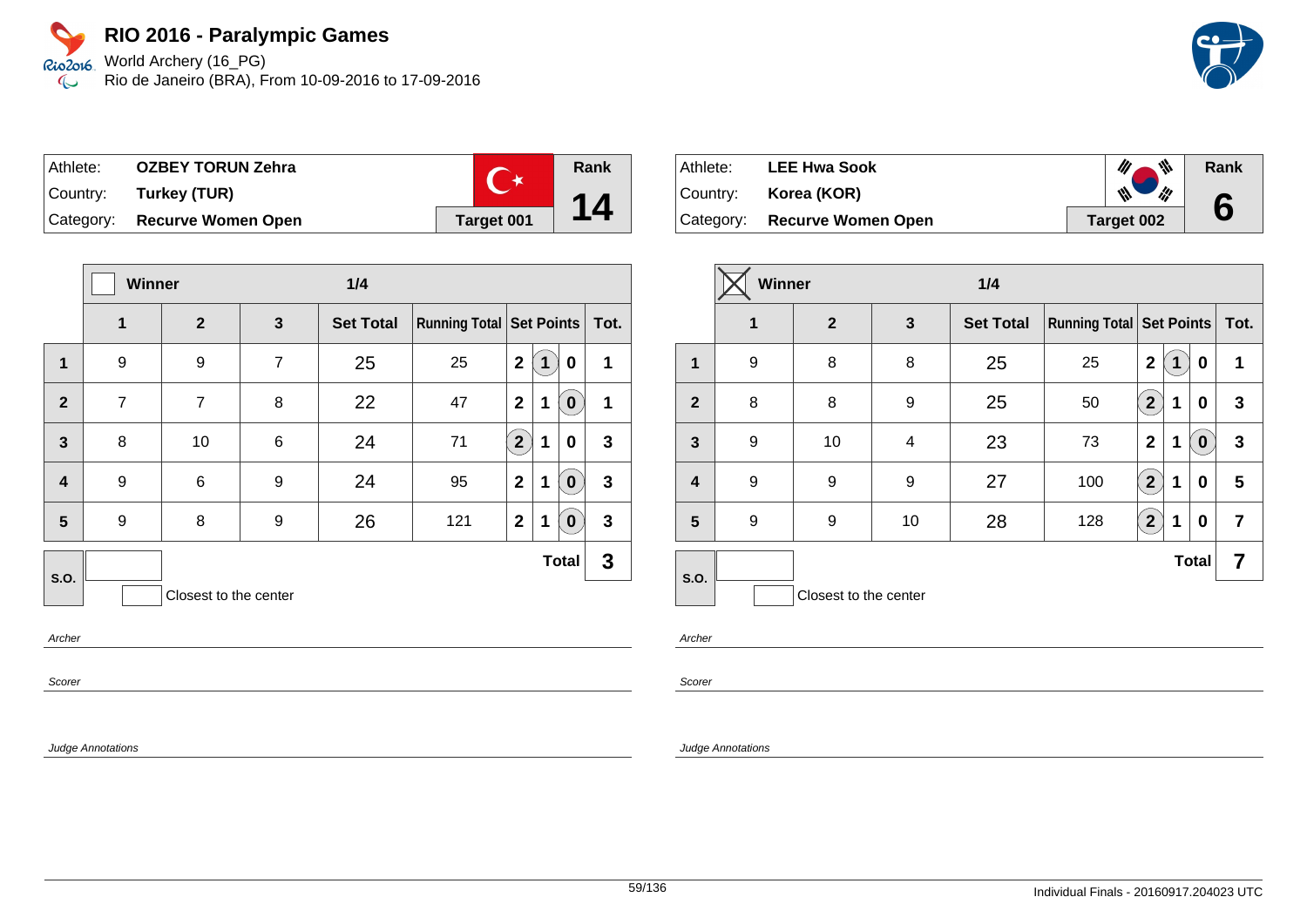World Archery (16\_PG) Rio de Janeiro (BRA), From 10-09-2016 to 17-09-2016

| Athlete:  | <b>MIJNO Elisabetta</b>      |            | Rank |
|-----------|------------------------------|------------|------|
| ⊺Countr∨: | Italy (ITA)                  |            | 10   |
|           | Category: Recurve Women Open | Target 001 |      |

|                         | <b>Winner</b><br>1/4 |                       |              |                  |                                     |                |             |              |                  |
|-------------------------|----------------------|-----------------------|--------------|------------------|-------------------------------------|----------------|-------------|--------------|------------------|
|                         | 1                    | $\overline{2}$        | $\mathbf{3}$ | <b>Set Total</b> | <b>Running Total   Set Points  </b> |                |             |              | Tot.             |
| $\mathbf{1}$            | 9                    | $\overline{7}$        | 10           | 26               | 26                                  | $\mathbf{2}$   | $\mathbf 1$ | $\mathbf 0$  | $\boldsymbol{0}$ |
| $\overline{2}$          | $\,6$                | 8                     | 9            | 23               | 49                                  | $\overline{2}$ | 1           | $\pmb{0}$    | $\bf{0}$         |
| $\mathbf{3}$            | 10                   | 8                     | 10           | 28               | 77                                  | $\overline{2}$ | $\mathbf 1$ | $\bf{0}$     | $\mathbf{2}$     |
| $\overline{\mathbf{4}}$ | $\,6$                | 9                     | 9            | 24               | 101                                 | $\overline{2}$ | $\mathbf 1$ | $\bf{0}$     | 4                |
| 5                       | 10                   | 9                     | 8            | 27               | 128                                 | $\mathbf{2}$   | $\mathbf 1$ | $\mathbf 0$  | 4                |
| <b>S.O.</b>             |                      |                       |              |                  |                                     |                |             | <b>Total</b> | 4                |
|                         |                      | Closest to the center |              |                  |                                     |                |             |              |                  |

Archer

Scorer

Judge Annotations

| Athlete:  | NEMATI Zahra                 | «D         | Rank     |
|-----------|------------------------------|------------|----------|
| ⊺Countr∨: | IR Iran (IRI)                |            | e        |
|           | Category: Recurve Women Open | Target 002 | <b>A</b> |

|                         | <b>Winner</b> |                       |              | 1/4              |                                 |                                    |   |                  |              |
|-------------------------|---------------|-----------------------|--------------|------------------|---------------------------------|------------------------------------|---|------------------|--------------|
|                         | 1             | $\mathbf{2}$          | $\mathbf{3}$ | <b>Set Total</b> | <b>Running Total Set Points</b> |                                    |   |                  | Tot.         |
| $\mathbf{1}$            | 10            | 8                     | 10           | 28               | 28                              | $\mathbf{2}$                       | 1 | 0                | $\mathbf{2}$ |
| $\overline{2}$          | 10            | 9                     | 9            | 28               | 56                              | $\mathbf{2}^{\mathbf{\backslash}}$ | 1 | 0                | 4            |
| $\mathbf{3}$            | 9             | 8                     | 8            | 25               | 81                              | $\mathbf 2$                        | 1 | $\mathbf 0$      | 4            |
| $\overline{\mathbf{4}}$ | 8             | 9                     | $\,6$        | 23               | 104                             | $\mathbf 2$                        | 1 | $\boldsymbol{0}$ | 4            |
| 5                       | 10            | 10                    | 10           | 30               | 134                             | $\overline{2}$                     | 1 | 0                | 6            |
| S.O.                    |               |                       |              |                  |                                 |                                    |   | <b>Total</b>     | 6            |
|                         |               | Closest to the center |              |                  |                                 |                                    |   |                  |              |

Archer

Scorer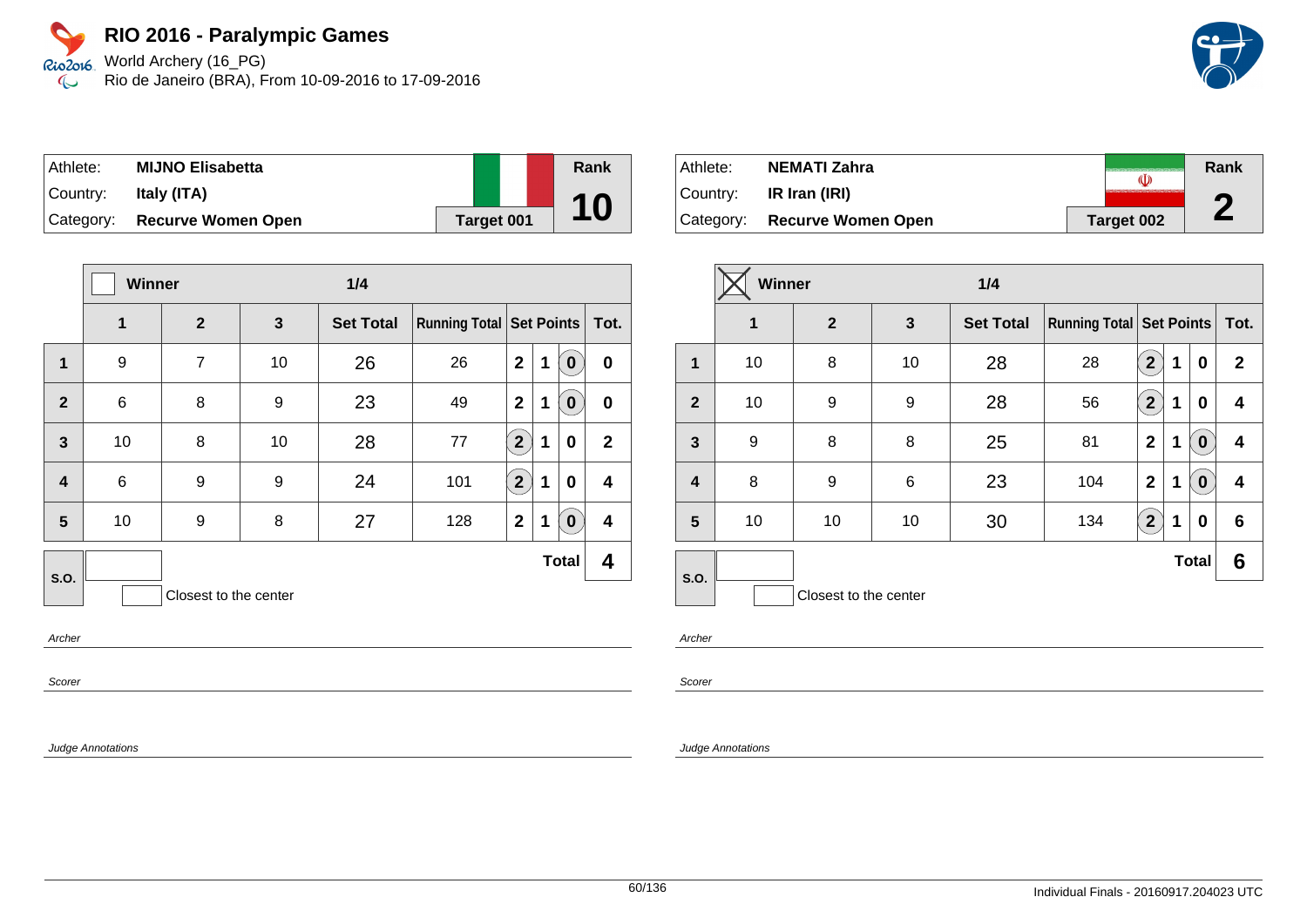World Archery (16\_PG) Rio de Janeiro (BRA), From 10-09-2016 to 17-09-2016



| Athlete:  | <b>WU Chunyan</b>         |            | <b>Rank</b> |
|-----------|---------------------------|------------|-------------|
| Country:  | PR China (CHN)            |            |             |
| Category: | <b>Recurve Women Open</b> | Target 001 |             |

|                         | Winner |                       |              | $1/2$            |                          |                |              |              |                |
|-------------------------|--------|-----------------------|--------------|------------------|--------------------------|----------------|--------------|--------------|----------------|
|                         | 1      | $\overline{2}$        | $\mathbf{3}$ | <b>Set Total</b> | Running Total Set Points |                |              |              | Tot.           |
| 1                       | 9      | 9                     | 8            | 26               | 26                       | 2 <sub>1</sub> | 1            | 0            | $\mathbf{2}$   |
| $\overline{2}$          | 9      | 8                     | 10           | 27               | 53                       | $\mathbf{2}$   | $\mathbf{1}$ | 0            | $\mathbf{3}$   |
| $\overline{\mathbf{3}}$ | 10     | 9                     | 9            | 28               | 81                       | 2 <sup>1</sup> | 1            | $\bf{0}$     | 5              |
| $\overline{\mathbf{4}}$ | 9      | 9                     | 9            | 27               | 108                      | $\overline{2}$ | 1            | 0            | $\overline{7}$ |
| 5                       |        |                       |              |                  |                          | $\overline{2}$ | 1            | 0            |                |
|                         |        |                       |              |                  |                          |                |              | <b>Total</b> | 7              |
|                         |        | Closest to the center |              |                  |                          |                |              |              |                |
| S.O.                    |        |                       |              |                  |                          |                |              |              |                |

Archer

Scorer

Judge Annotations

| Athlete:  | <b>OLSZEWSKA Milena</b>   |            | Rank |
|-----------|---------------------------|------------|------|
| ⊺Countr∨: | Poland (POL)              |            |      |
| Category: | <b>Recurve Women Open</b> | Target 002 | 4    |

|                         | <b>Winner</b> |                       |                | 1/2              |                                     |              |   |              |      |
|-------------------------|---------------|-----------------------|----------------|------------------|-------------------------------------|--------------|---|--------------|------|
|                         | 1             | $\overline{2}$        | $\mathbf{3}$   | <b>Set Total</b> | <b>Running Total   Set Points  </b> |              |   |              | Tot. |
| 1                       | 6             | 8                     | 9              | 23               | 23                                  | $\mathbf{2}$ | 1 | $\bf{0}$     | 0    |
| $\overline{2}$          | 10            | 9                     | 8              | 27               | 50                                  | $\mathbf{2}$ | 1 | 0            | 1    |
| $\overline{\mathbf{3}}$ | 9             | 8                     | $\overline{7}$ | 24               | 74                                  | $\mathbf 2$  | 1 | $\bf{0}$     | 1    |
| $\overline{\mathbf{4}}$ | 6             | 9                     | 8              | 23               | 97                                  | $\mathbf 2$  | 1 | $\bf{0}$     | 1    |
| 5                       |               |                       |                |                  |                                     | $\mathbf 2$  | 1 | 0            |      |
| S.O.                    |               |                       |                |                  |                                     |              |   | <b>Total</b> | 1    |
|                         |               | Closest to the center |                |                  |                                     |              |   |              |      |

Archer

Scorer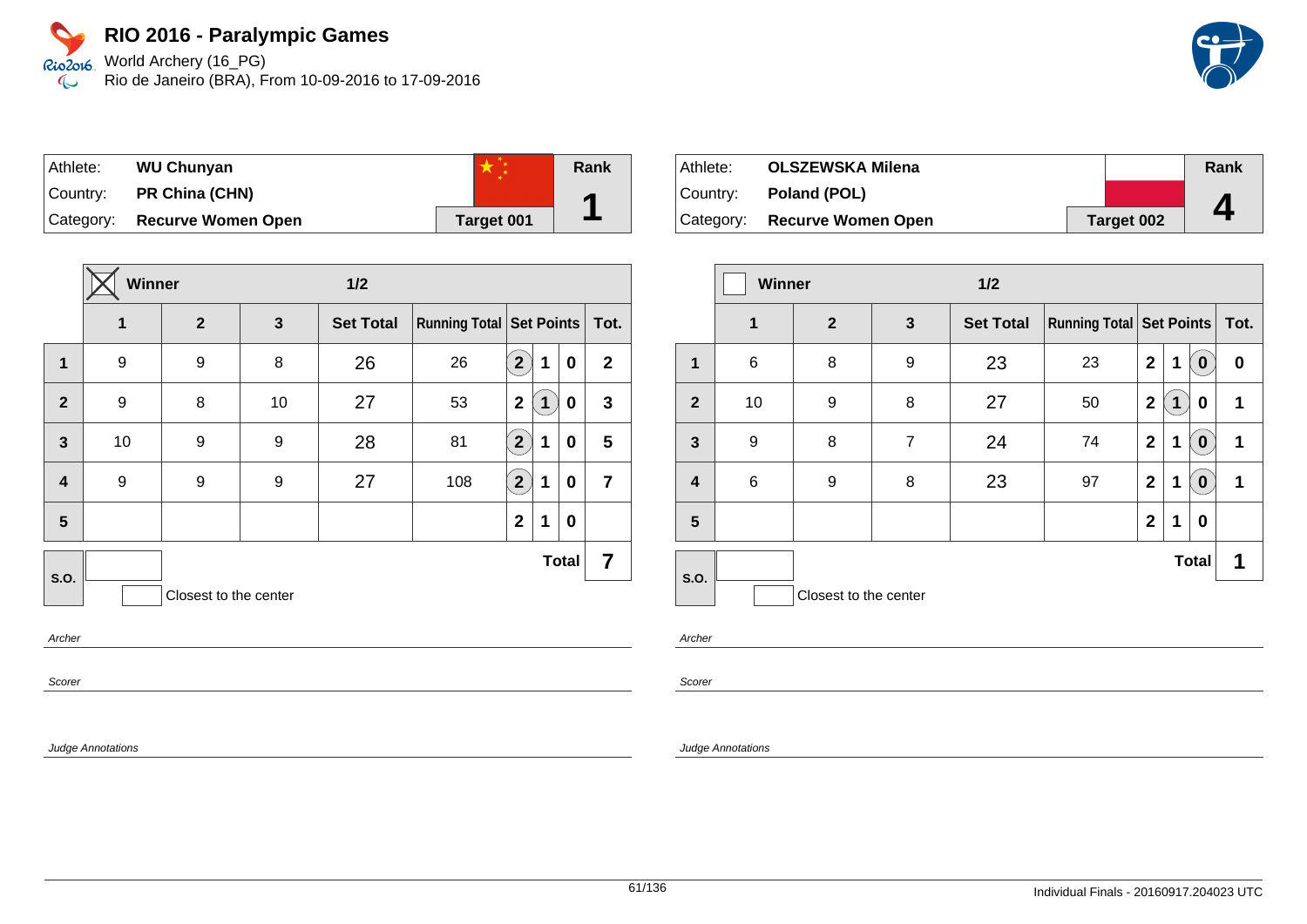Rio2o16, World Archery (16\_PG) Rio de Janeiro (BRA), From 10-09-2016 to 17-09-2016  $\infty$ 

| Athlete: | <b>LEE Hwa Sook</b>          | 业                                  | Rank |
|----------|------------------------------|------------------------------------|------|
| Country: | Korea (KOR)                  | $\mathscr{M}_{\mathscr{A}}$<br>i¦! | 6    |
|          | Category: Recurve Women Open | <b>Target 001</b>                  |      |

|                         | Winner |                       |                | 1/2              |                               |              |   |              |                  |
|-------------------------|--------|-----------------------|----------------|------------------|-------------------------------|--------------|---|--------------|------------------|
|                         | 1      | $\overline{2}$        | 3              | <b>Set Total</b> | Running Total Set Points Tot. |              |   |              |                  |
| 1                       | 9      | 9                     | $\overline{7}$ | 25               | 25                            | $\mathbf{2}$ | 1 | 0            | $\pmb{0}$        |
| $\overline{2}$          | 8      | 6                     | $\overline{7}$ | 21               | 46                            | $\mathbf{2}$ | 1 | 0            | $\boldsymbol{0}$ |
| $\overline{\mathbf{3}}$ | $\,6$  | 6                     | 8              | 20               | 66                            | $\mathbf{2}$ | 1 | 0            | $\boldsymbol{0}$ |
| $\overline{\mathbf{4}}$ |        |                       |                |                  |                               | $\mathbf{2}$ | 1 | 0            |                  |
| 5                       |        |                       |                |                  |                               | $\mathbf{2}$ | 1 | 0            |                  |
| S.O.                    |        |                       |                |                  |                               |              |   | <b>Total</b> | 0                |
|                         |        | Closest to the center |                |                  |                               |              |   |              |                  |
| $A \cdot B = B$         |        |                       |                |                  |                               |              |   |              |                  |

Archer

Scorer

Judge Annotations

Athlete: **NEMATI Zahra Rank**  $\overline{\mathbb{Q}}$ Country: **IR Iran (IRI) 2** Category: **Recurve Women Open Target 002** 

|                | Winner |                       |              | $1/2$            |                                     |                           |   |              |              |
|----------------|--------|-----------------------|--------------|------------------|-------------------------------------|---------------------------|---|--------------|--------------|
|                | 1      | $\mathbf{2}$          | $\mathbf{3}$ | <b>Set Total</b> | <b>Running Total   Set Points  </b> |                           |   |              | Tot.         |
| $\mathbf{1}$   | 9      | 10                    | 9            | 28               | 28                                  | $\mathbf{2}$              | 1 | 0            | $\mathbf{2}$ |
| $\overline{2}$ | 8      | 7                     | 8            | 23               | 51                                  | $\boxed{2}$               | 1 | 0            | 4            |
| $\mathbf{3}$   | 8      | 10                    | 10           | 28               | 79                                  | $\mathbf{2}^{\mathbf{2}}$ | 1 | 0            | 6            |
| 4              |        |                       |              |                  |                                     | $\mathbf{2}$              | 1 | 0            |              |
| 5              |        |                       |              |                  |                                     | $\mathbf{2}$              | 1 | 0            |              |
| S.O.           |        |                       |              |                  |                                     |                           |   | <b>Total</b> | 6            |
|                |        | Closest to the center |              |                  |                                     |                           |   |              |              |

Archer

Scorer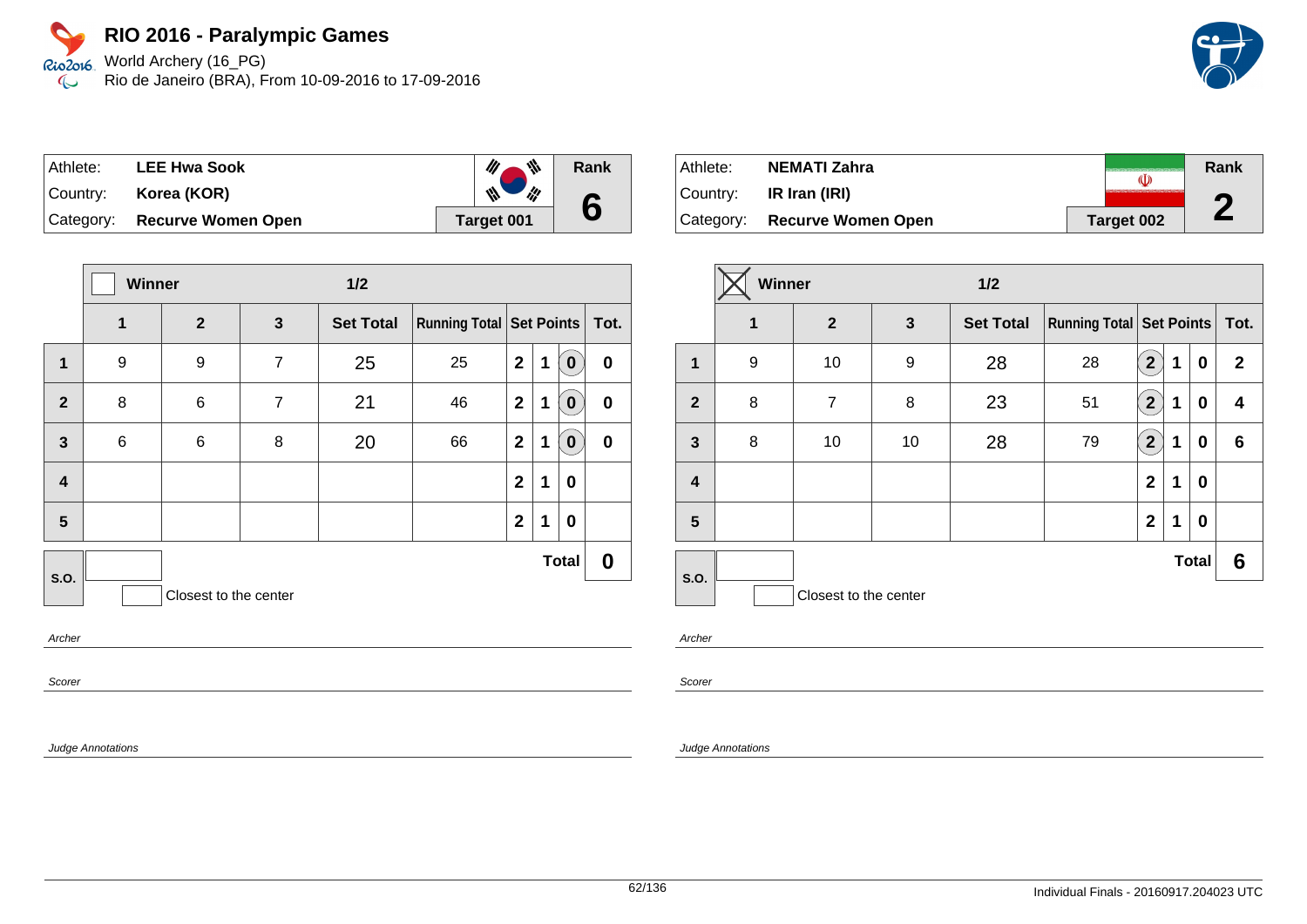World Archery (16\_PG) Rio de Janeiro (BRA), From 10-09-2016 to 17-09-2016

| Athlete: | <b>OLSZEWSKA Milena</b>      |                   | Rank |
|----------|------------------------------|-------------------|------|
| Country: | Poland (POL)                 |                   |      |
|          | Category: Recurve Women Open | <b>Target 001</b> |      |

|                         | <b>Winner</b>         |    |                | <b>Bronze</b>    |                                     |                         |   |              |                         |
|-------------------------|-----------------------|----|----------------|------------------|-------------------------------------|-------------------------|---|--------------|-------------------------|
|                         | 1<br>$\mathbf{2}$     |    | $\mathbf{3}$   | <b>Set Total</b> | <b>Running Total   Set Points  </b> |                         |   |              | Tot.                    |
| $\mathbf{1}$            | 9                     | 10 | 8              | 27               | 27                                  | $\overline{\mathbf{2}}$ | 1 | $\mathbf 0$  | $\mathbf{2}$            |
| $\overline{2}$          | $6\phantom{1}$        | 8  | 7              | 21               | 48                                  | $\mathbf{2}^{\prime}$   | 1 | 0            | 4                       |
| $\overline{3}$          | $\overline{7}$        | 9  | 9              | 25               | 73                                  | $\mathbf{2}$            | 1 | $\mathbf 0$  | $\overline{\mathbf{4}}$ |
| $\overline{\mathbf{4}}$ | $\overline{7}$        | 9  | $\overline{7}$ | 23               | 96                                  | $\mathbf{2}$            | 1 | $\mathbf 0$  | $\overline{\mathbf{4}}$ |
| 5                       | 9                     | 8  | 9              | 26               | 122                                 | $\mathbf{2}$            | 1 | 0            | 5                       |
| S.O.                    | 8                     |    |                |                  |                                     |                         |   | <b>Total</b> | 6                       |
|                         | Closest to the center |    |                |                  |                                     |                         |   |              |                         |

Archer

Scorer

Judge Annotations

| Athlete: .  | <b>LEE Hwa Sook</b>          | 带                    | Rank |
|-------------|------------------------------|----------------------|------|
| ∣Country: i | Korea (KOR)                  | $\mathscr{W}$<br>ill | 6    |
|             | Category: Recurve Women Open | Target 002           |      |

|                         | <b>Winner</b>  |                       |   | <b>Bronze</b>    |                                     |                                 |   |                  |                  |
|-------------------------|----------------|-----------------------|---|------------------|-------------------------------------|---------------------------------|---|------------------|------------------|
|                         | 1              | $\overline{2}$        | 3 | <b>Set Total</b> | <b>Running Total   Set Points  </b> |                                 |   |                  | Tot.             |
| 1                       | 8              | 7                     | 6 | 21               | 21                                  | $\mathbf{2}$                    | 1 | 0                | $\boldsymbol{0}$ |
| $\mathbf{2}$            | 8              | 6                     | 4 | 18               | 39                                  | $\mathbf{2}$                    | 1 | $\boldsymbol{0}$ | $\bf{0}$         |
| 3                       | 9              | 8                     | 9 | 26               | 65                                  | $\mathbf{2}^{\mathbf{\degree}}$ | 1 | 0                | $\mathbf{2}$     |
| $\overline{\mathbf{4}}$ | 9              | 9                     | 9 | 27               | 92                                  | $\overline{2}$                  | 1 | 0                | 4                |
| 5                       | 8              | 9                     | 9 | 26               | 118                                 | $\overline{2}$                  | 1 | 0                | 5                |
| <b>S.O.</b>             | $\overline{7}$ |                       |   |                  |                                     |                                 |   | <b>Total</b>     | 5                |
|                         |                | Closest to the center |   |                  |                                     |                                 |   |                  |                  |

Archer

Scorer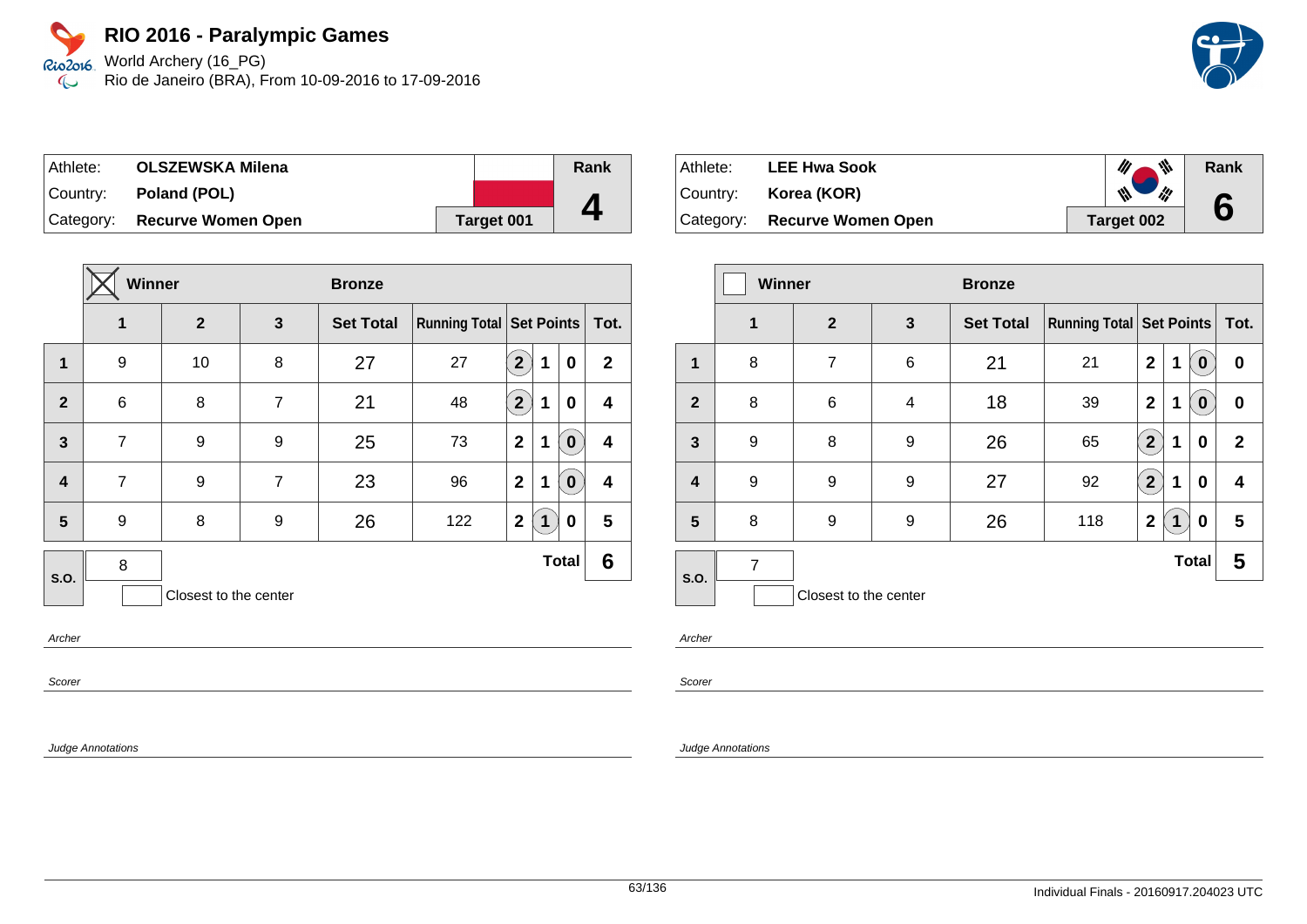Rio2o16, World Archery (16\_PG) Rio de Janeiro (BRA), From 10-09-2016 to 17-09-2016  $\infty$ 

| Athlete:  | <b>WU Chunyan</b>         |            | <b>Rank</b> |
|-----------|---------------------------|------------|-------------|
| Country:  | <b>PR China (CHN)</b>     |            | А           |
| Category: | <b>Recurve Women Open</b> | Target 001 |             |

|                         | Winner |                       |    | Gold             |                                     |                |   |              |              |
|-------------------------|--------|-----------------------|----|------------------|-------------------------------------|----------------|---|--------------|--------------|
|                         | 1      | $\overline{2}$        | 3  | <b>Set Total</b> | <b>Running Total   Set Points  </b> |                |   |              | Tot.         |
| $\mathbf{1}$            | 9      | 9                     | 9  | 27               | 27                                  | $\overline{2}$ | 1 | 0            | $\mathbf{2}$ |
| $\overline{2}$          | 9      | 8                     | 10 | 27               | 54                                  | $\mathbf{2}$   | 1 | 0            | $\mathbf{2}$ |
| $\mathbf{3}$            | 9      | 8                     | 9  | 26               | 80                                  | $2^{1}$        | 1 | 0            | 4            |
| $\overline{\mathbf{4}}$ | 8      | 9                     | 9  | 26               | 106                                 | $\overline{2}$ | 1 | 0            | 4            |
| 5                       | 8      | 8                     | 10 | 26               | 132                                 | $\mathbf{2}$   | 1 | $\bf{0}$     | 4            |
| S.O.                    |        |                       |    |                  |                                     |                |   | <b>Total</b> | 4            |
|                         |        | Closest to the center |    |                  |                                     |                |   |              |              |

Archer

Scorer

Judge Annotations

Athlete: **NEMATI Zahra Rank**  $\overline{\mathbb{Q}}$ Country: **IR Iran (IRI) 2** Category: **Recurve Women Open Target 002** 

|                | <b>Winner</b>     |                       |                | Gold             |                                 |                         |   |              |              |
|----------------|-------------------|-----------------------|----------------|------------------|---------------------------------|-------------------------|---|--------------|--------------|
|                | 1<br>$\mathbf{2}$ |                       | 3              | <b>Set Total</b> | <b>Running Total Set Points</b> |                         |   |              | Tot.         |
| $\mathbf{1}$   | 8                 | $\overline{7}$        | 9              | 24               | 24                              | $\overline{2}$          | 1 | $\bf{0}$     | $\bf{0}$     |
| $\overline{2}$ | 8                 | 10                    | 10             | 28               | 52                              | $\overline{\mathbf{2}}$ | 1 | 0            | $\mathbf{2}$ |
| $\mathbf{3}$   | 8                 | $\overline{7}$        | $\overline{7}$ | 22               | 74                              | $\mathbf 2$             | 1 | $\bf{0}$     | $\mathbf{2}$ |
| 4              | 10                | 10                    | 10             | 30               | 104                             | $\mathbf{2}^{\circ}$    | 1 | 0            | 4            |
| 5              | 10                | 8                     | 10             | 28               | 132                             | $\overline{2}$          | 1 | 0            | 6            |
| S.O.           |                   |                       |                |                  |                                 |                         |   | <b>Total</b> | 6            |
|                |                   | Closest to the center |                |                  |                                 |                         |   |              |              |

Archer

Scorer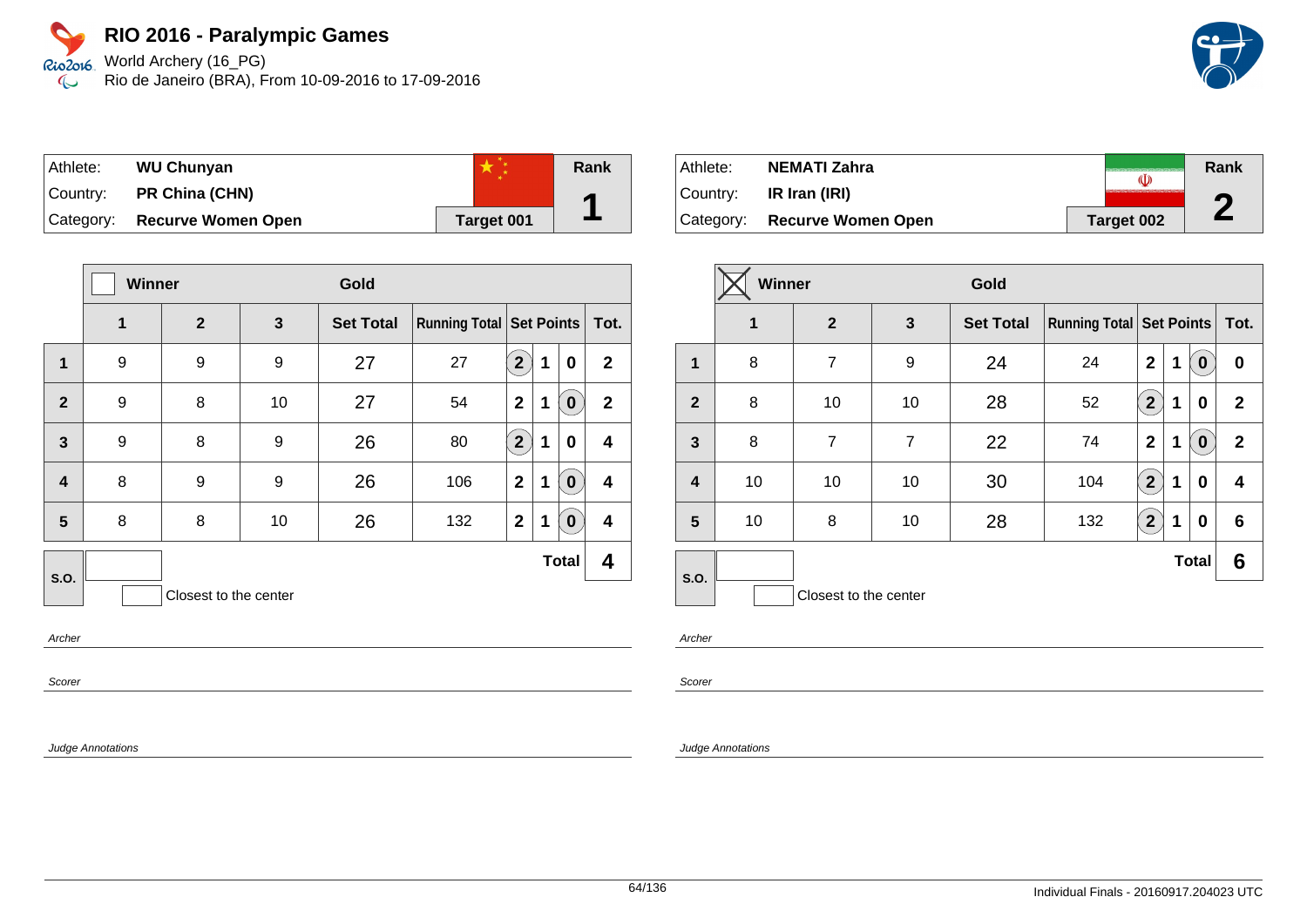World Archery (16\_PG) Rio2016 Rio de Janeiro (BRA), From 10-09-2016 to 17-09-2016  $\infty$ 



| Athlete:  | <b>AYGAN Erdogan</b>     |            | Rank |
|-----------|--------------------------|------------|------|
| ∣Country: | Turkey (TUR)             |            | 17   |
| Category: | <b>Compound Men Open</b> | Target 001 |      |

|                         | Winner |              |    | $1/16$       |                      |             |                  |
|-------------------------|--------|--------------|----|--------------|----------------------|-------------|------------------|
|                         | 1      | $\mathbf{2}$ | 3  | <b>Sum</b>   | <b>Running Total</b> | $ 10+X $    | $\boldsymbol{X}$ |
| 1                       | X      | 10           | 10 | 30           | 30                   | 3           | $\mathbf 1$      |
| $\overline{2}$          | 8      | 10           | X  | 28           | 58                   | 2           | $\mathbf{1}$     |
| $\overline{\mathbf{3}}$ | X      | 10           | 10 | 30           | 88                   | 3           | $\mathbf{1}$     |
| $\overline{\mathbf{4}}$ | 8      | 9            | 9  | 26           | 114                  | $\mathbf 0$ | $\mathbf 0$      |
| 5                       | 9      | 10           | X  | 29           | 143                  | 2           | $\mathbf{1}$     |
| S.O.                    |        |              |    | <b>Total</b> | 143                  | 10          | 4                |
| Closest to the center   |        |              |    |              |                      |             |                  |

Archer

Scorer

Judge Annotations

Athlete: **CAO Hanwen** Country: **PR China (CHN)** Category: **Compound Men Open Target 002 Rank 16**

|                         | <b>Winner</b><br>$1/16$ |                       |              |              |                      |                |                  |
|-------------------------|-------------------------|-----------------------|--------------|--------------|----------------------|----------------|------------------|
|                         | $\mathbf 1$             | $\mathbf{2}$          | $\mathbf{3}$ | <b>Sum</b>   | Running Total   10+X |                | $\boldsymbol{X}$ |
| 1                       | 9                       | 10                    | 10           | 29           | 29                   | $\overline{2}$ | 0                |
| $\overline{2}$          | X                       | 8                     | 10           | 28           | 57                   | $\overline{2}$ | $\mathbf{1}$     |
| $\overline{\mathbf{3}}$ | 10                      | 9                     | 9            | 28           | 85                   | 1              | 0                |
| $\overline{\mathbf{4}}$ | 10                      | 10                    | 9            | 29           | 114                  | $\overline{2}$ | $\mathbf 0$      |
| 5                       | 8                       | X                     | X            | 28           | 142                  | 2              | $\overline{2}$   |
| S.O.                    |                         |                       |              | <b>Total</b> | 142                  | 9              | 3                |
|                         |                         | Closest to the center |              |              |                      |                |                  |

Archer

Scorer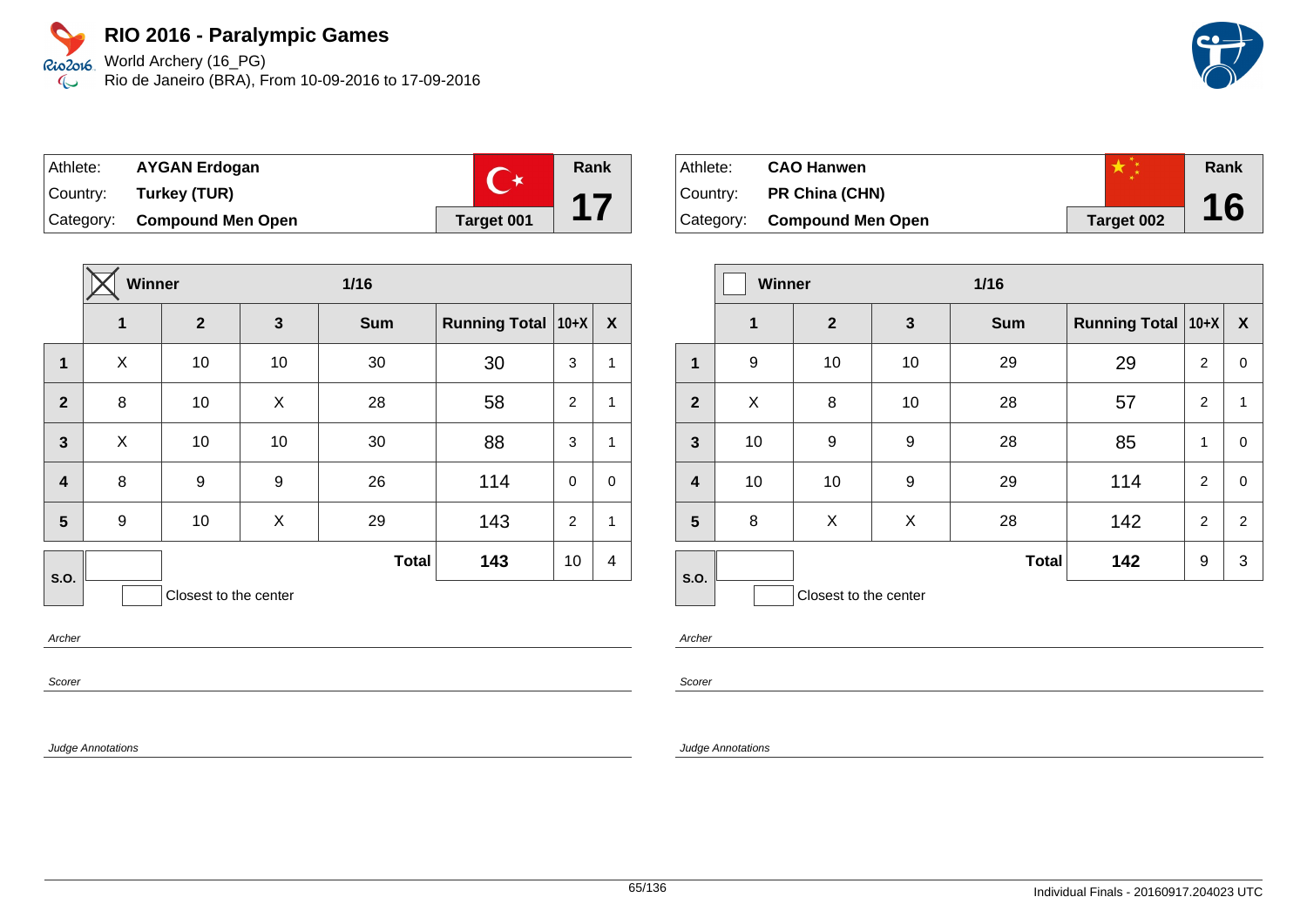World Archery (16\_PG) Rio2016 Rio de Janeiro (BRA), From 10-09-2016 to 17-09-2016  $\infty$ 



| Athlete:  | <b>MILNE Jonathon</b>       | <b>SZ</b><br><b>SAN</b><br>$ZN* *$ | Rank |
|-----------|-----------------------------|------------------------------------|------|
| ⊺Countr∨: | Australia (AUS)             |                                    |      |
|           | Category: Compound Men Open | Target 001                         | 9    |

|                         | Winner |                       |              | 1/16         |                      |                |                  |
|-------------------------|--------|-----------------------|--------------|--------------|----------------------|----------------|------------------|
|                         | 1      | $\mathbf{2}$          | $\mathbf{3}$ | <b>Sum</b>   | <b>Running Total</b> | $10+X$         | $\boldsymbol{X}$ |
| $\mathbf 1$             | 10     | 9                     | 10           | 29           | 29                   | 2              | 0                |
| $\overline{2}$          | 9      | 8                     | X            | 27           | 56                   | 1              | $\mathbf{1}$     |
| $\overline{\mathbf{3}}$ | 10     | 9                     | X            | 29           | 85                   | $\overline{2}$ | $\mathbf{1}$     |
| $\overline{\mathbf{4}}$ | 9      | 10                    | 10           | 29           | 114                  | 2              | $\mathbf 0$      |
| 5                       | 10     | 9                     | X            | 29           | 143                  | $\overline{2}$ | $\mathbf{1}$     |
| S.O.                    |        |                       |              | <b>Total</b> | 143                  | 9              | 3                |
|                         |        | Closest to the center |              |              |                      |                |                  |

Archer

Scorer

Judge Annotations

Athlete: **JOHANNESSEN Morten** Country: **Norway (NOR)** Category: **Compound Men Open Target 002 Rank 24**

|                         | Winner      |                       |              | $1/16$       |                      |                |                  |
|-------------------------|-------------|-----------------------|--------------|--------------|----------------------|----------------|------------------|
|                         | $\mathbf 1$ | 2 <sup>2</sup>        | $\mathbf{3}$ | <b>Sum</b>   | Running Total   10+X |                | $\boldsymbol{X}$ |
| 1                       | 10          | 8                     | 8            | 26           | 26                   | 1              | $\pmb{0}$        |
| $\overline{2}$          | 10          | 9                     | X            | 29           | 55                   | 2              | 1                |
| $\overline{\mathbf{3}}$ | 8           | $\overline{7}$        | 9            | 24           | 79                   | $\mathbf 0$    | $\pmb{0}$        |
| $\overline{\mathbf{r}}$ | 9           | 9                     | 10           | 28           | 107                  | 1              | $\mathbf 0$      |
| 5                       | 9           | 10                    | 10           | 29           | 136                  | $\overline{2}$ | $\mathbf 0$      |
| S.O.                    |             |                       |              | <b>Total</b> | 136                  | 6              | 1                |
|                         |             | Closest to the center |              |              |                      |                |                  |

Archer

Scorer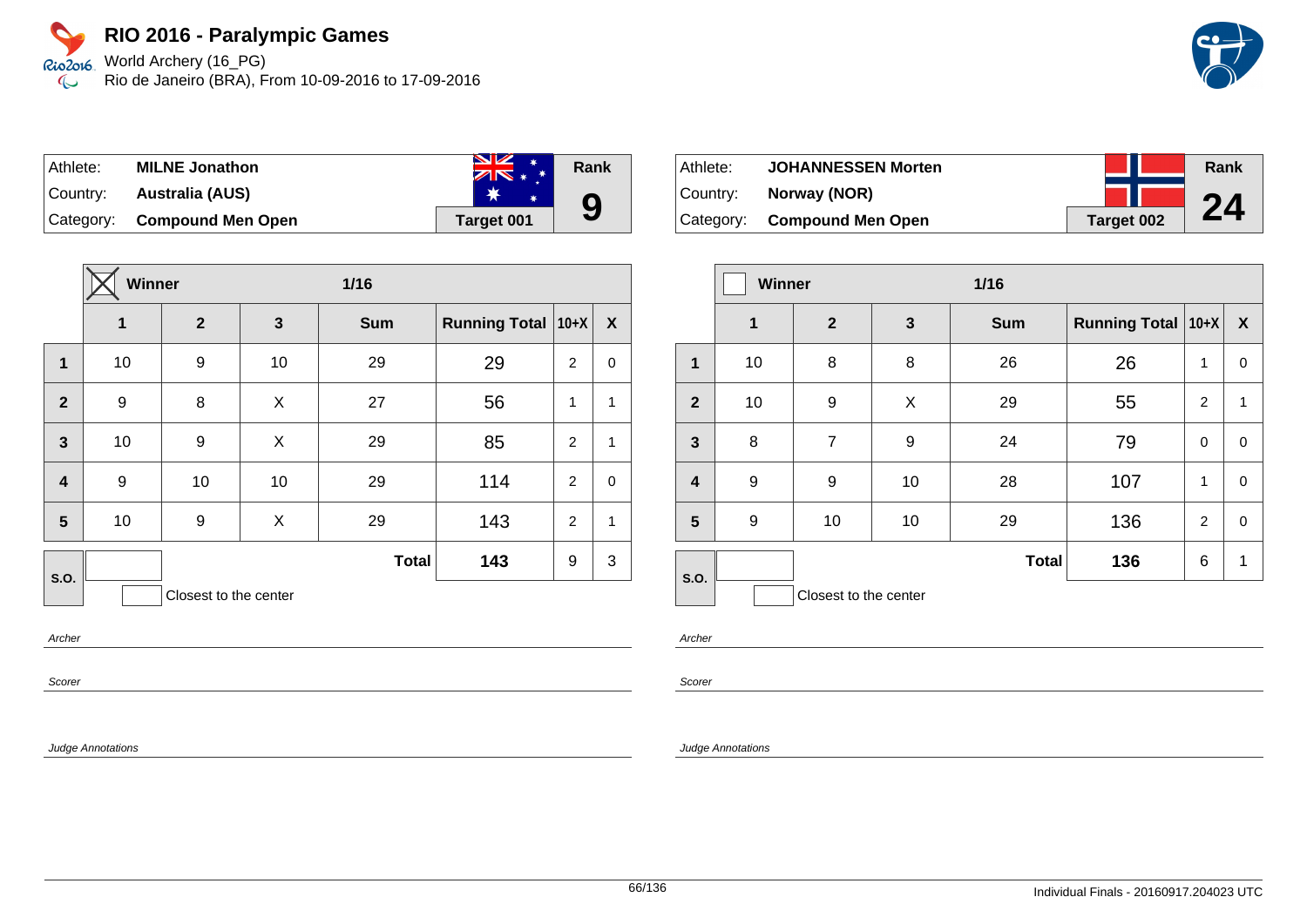World Archery (16\_PG) Rio de Janeiro (BRA), From 10-09-2016 to 17-09-2016

| Athlete:  | <b>CHAILINFAH Methasin</b>  |                   | Rank |
|-----------|-----------------------------|-------------------|------|
| ⊺Countr∨: | Thailand (THA)              |                   |      |
|           | Category: Compound Men Open | <b>Target 001</b> | 25   |

|                         | <b>Winner</b>  |                       |              | $1/16$       |                      |              |                |
|-------------------------|----------------|-----------------------|--------------|--------------|----------------------|--------------|----------------|
|                         | 1              | $\overline{2}$        | $\mathbf{3}$ | <b>Sum</b>   | <b>Running Total</b> | $10+X$       | X              |
| 1                       | 10             | 8                     | 9            | 27           | 27                   | 1            | $\pmb{0}$      |
| $\overline{2}$          | X              | 9                     | X            | 29           | 56                   | 2            | $\overline{2}$ |
| $\mathbf{3}$            | $\overline{7}$ | 9                     | 9            | 25           | 81                   | $\mathbf 0$  | $\mathbf 0$    |
| $\overline{\mathbf{4}}$ | 9              | 8                     | X            | 27           | 108                  | 1            | 1              |
| 5                       | 9              | 8                     | 10           | 27           | 135                  | $\mathbf{1}$ | $\pmb{0}$      |
| <b>S.O.</b>             |                |                       |              | <b>Total</b> | 135                  | 5            | 3              |
|                         |                | Closest to the center |              |              |                      |              |                |

Archer

Scorer

Judge Annotations

| Athlete: | <b>STUBBS John</b>          | <b>NZ</b>  | Rank |
|----------|-----------------------------|------------|------|
| Country: | <b>Great Britain (GBR)</b>  | ZN         | 8    |
|          | Category: Compound Men Open | Target 002 |      |

|                         | <b>Winner</b> |                       |    | $1/16$       |                      |                |                  |
|-------------------------|---------------|-----------------------|----|--------------|----------------------|----------------|------------------|
|                         | $\mathbf{1}$  | $\overline{2}$        | 3  | <b>Sum</b>   | Running Total   10+X |                | $\boldsymbol{X}$ |
| $\mathbf 1$             | 9             | X                     | X  | 29           | 29                   | 2              | $\overline{2}$   |
| $\overline{2}$          | 10            | 9                     | 10 | 29           | 58                   | $\overline{2}$ | $\pmb{0}$        |
| 3                       | 9             | 10                    | 9  | 28           | 86                   | 1              | $\pmb{0}$        |
| $\overline{\mathbf{4}}$ | 9             | 8                     | 10 | 27           | 113                  | 1              | $\mathbf 0$      |
| 5                       | 9             | 8                     | 9  | 26           | 139                  | 0              | $\pmb{0}$        |
| S.O.                    |               |                       |    | <b>Total</b> | 139                  | 6              | $\overline{2}$   |
|                         |               | Closest to the center |    |              |                      |                |                  |

Archer

Scorer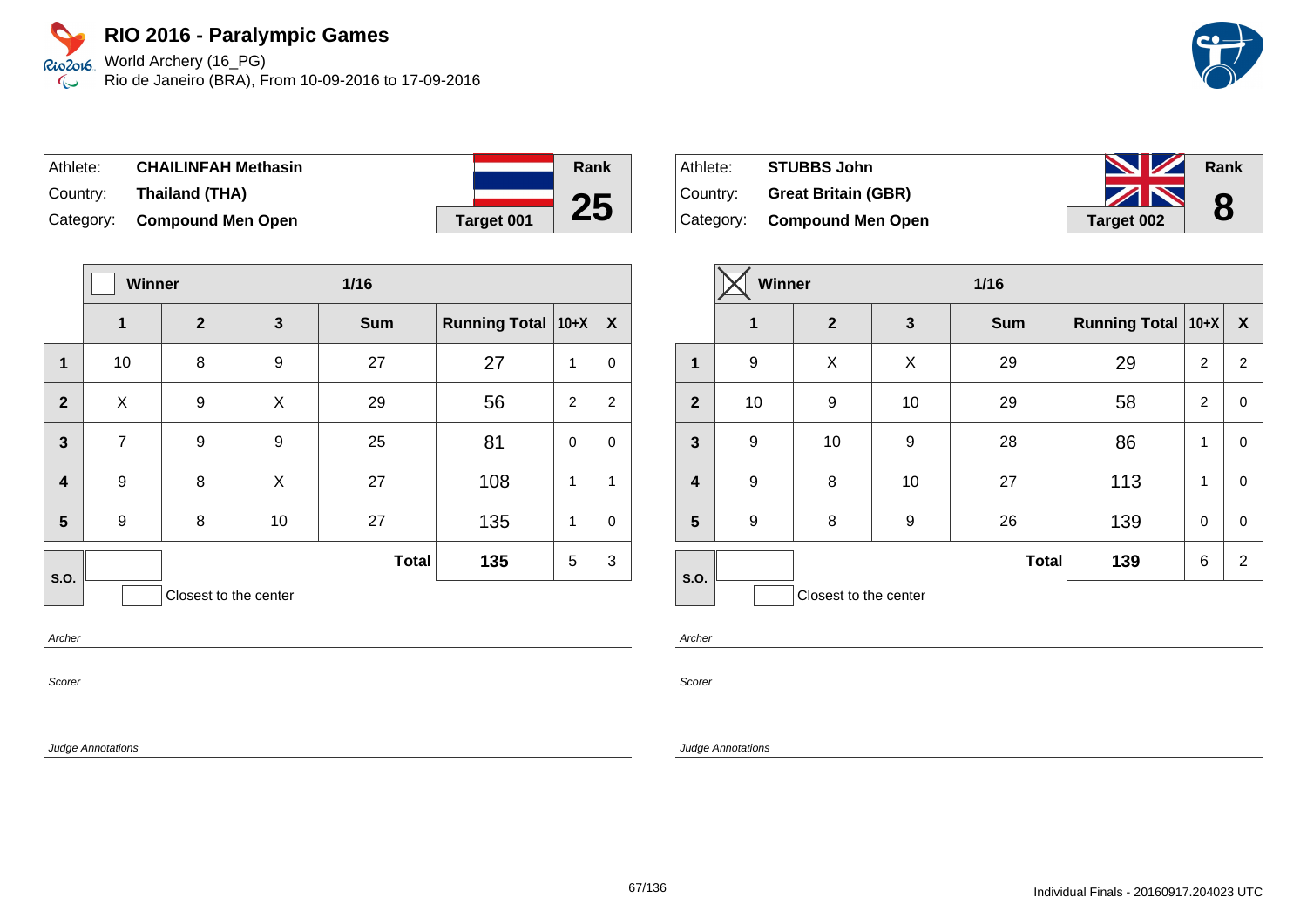World Archery (16\_PG) Rio2016 Rio de Janeiro (BRA), From 10-09-2016 to 17-09-2016  $\infty$ 



| Athlete:  | <b>MACQUEEN Nathan</b>      | <b>NZ</b>  | Rank |
|-----------|-----------------------------|------------|------|
| ∣Countr∨: | <b>Great Britain (GBR)</b>  | ZN         | 5    |
|           | Category: Compound Men Open | Target 001 |      |

|                         | <b>Winner</b> |                       |              | $1/16$       |                      |          |                |
|-------------------------|---------------|-----------------------|--------------|--------------|----------------------|----------|----------------|
|                         | 1             | $\overline{2}$        | $\mathbf{3}$ | <b>Sum</b>   | <b>Running Total</b> | $ 10+X $ | X              |
| 1                       | 10            | 10                    | 10           | 30           | 30                   | 3        | 0              |
| $\overline{2}$          | X             | $\overline{7}$        | 10           | 27           | 57                   | 2        | $\mathbf{1}$   |
| $\mathbf{3}$            | 10            | 10                    | 10           | 30           | 87                   | 3        | $\mathbf 0$    |
| $\overline{\mathbf{4}}$ | 9             | X                     | 9            | 28           | 115                  | 1        | $\mathbf{1}$   |
| 5                       | 10            | 9                     | 10           | 29           | 144                  | 2        | $\mathbf 0$    |
| S.O.                    |               |                       |              | <b>Total</b> | 144                  | 11       | $\overline{2}$ |
|                         |               | Closest to the center |              |              |                      |          |                |

Athlete: **ANDERSON Shaun** Country: **South Africa (RSA)** Category: **Compound Men Open Target 002 Rank 28**

|                  | Winner         |                       |                | $1/16$       |                      |                |                  |
|------------------|----------------|-----------------------|----------------|--------------|----------------------|----------------|------------------|
|                  | 1              | $\mathbf{2}$          | $\mathbf{3}$   | <b>Sum</b>   | <b>Running Total</b> | $ 10+X $       | $\boldsymbol{X}$ |
| 1                | 8              | 9                     | 8              | 25           | 25                   | 0              | $\pmb{0}$        |
| $\overline{2}$   | 7              | 9                     | $\overline{7}$ | 23           | 48                   | 0              | 0                |
| $\mathbf{3}$     | 9              | $9$                   | 9              | 27           | 75                   | $\mathbf 0$    | 0                |
| $\boldsymbol{4}$ | $\overline{7}$ | 8                     | 10             | 25           | 100                  | 1              | $\mathbf 0$      |
| 5                | 10             | 9                     | 10             | 29           | 129                  | $\overline{2}$ | $\mathbf 0$      |
| S.O.             |                |                       |                | <b>Total</b> | 129                  | 3              | $\mathbf 0$      |
|                  |                | Closest to the center |                |              |                      |                |                  |

Archer

Scorer

Judge Annotations

Archer

Scorer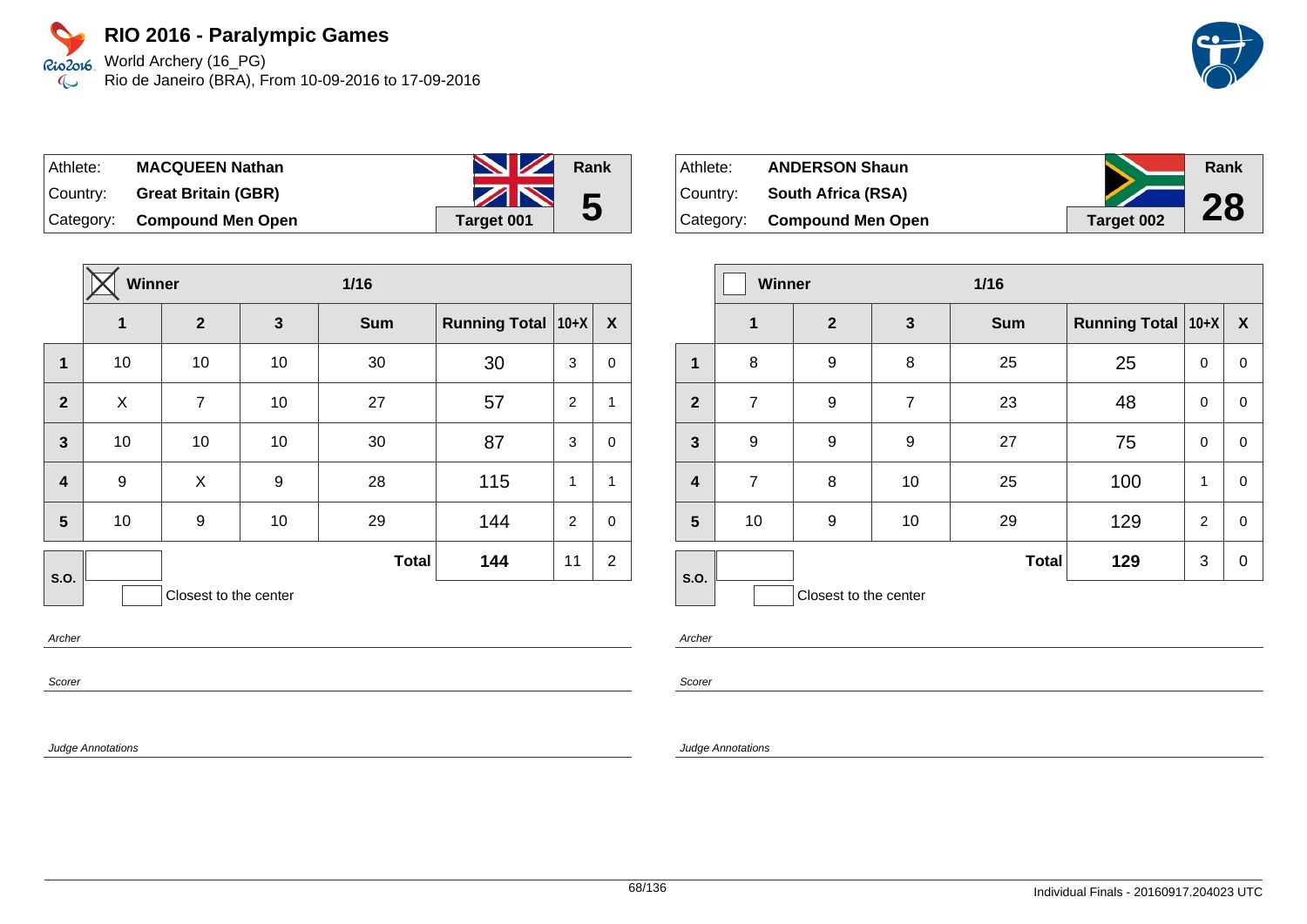

Rio de Janeiro (BRA), From 10-09-2016 to 17-09-2016

| Athlete: | RODRIGUEZ GONZALEZ Guillermo Javier |                   |
|----------|-------------------------------------|-------------------|
| Country: | Spain (ESP)                         | 高                 |
|          | Category: Compound Men Open         | <b>Target 001</b> |

|                         | <b>Winner</b> |                       | 1/16         |              |                      |                |                |
|-------------------------|---------------|-----------------------|--------------|--------------|----------------------|----------------|----------------|
|                         | $\mathbf{1}$  | $\overline{2}$        | $\mathbf{3}$ | <b>Sum</b>   | Running Total   10+X |                | X              |
| $\mathbf{1}$            | 8             | $\overline{7}$        | 10           | 25           | 25                   | 1              | 0              |
| $\overline{2}$          | 9             | 8                     | 10           | 27           | 52                   | 1              | 0              |
| $\overline{3}$          | 8             | 6                     | 9            | 23           | 75                   | 0              | $\mathbf 0$    |
| $\overline{\mathbf{4}}$ | 9             | X                     | 8            | 27           | 102                  | 1              | $\mathbf{1}$   |
| 5                       | 10            | 9                     | X            | 29           | 131                  | $\overline{2}$ | $\mathbf{1}$   |
| <b>S.O.</b>             |               |                       |              | <b>Total</b> | 131                  | 5              | $\overline{2}$ |
|                         |               | Closest to the center |              |              |                      |                |                |

Archer

Scorer

Judge Annotations

| Athlete:  | <b>SHELBY Andre</b>      |            | Rank       |
|-----------|--------------------------|------------|------------|
| Country:  | USA (USA)                |            | <b>A 7</b> |
| Category: | <b>Compound Men Open</b> | Target 002 |            |

|                         | <b>Winner</b> |                       | $1/16$       |              |                           |   |   |
|-------------------------|---------------|-----------------------|--------------|--------------|---------------------------|---|---|
|                         | $\mathbf 1$   | $\overline{2}$        | $\mathbf{3}$ | <b>Sum</b>   | <b>Running Total 10+X</b> |   | X |
| $\mathbf{1}$            | 9             | 9                     | X            | 28           | 28                        | 1 | 1 |
| $\overline{2}$          | 10            | 9                     | X            | 29           | 57                        | 2 | 1 |
| $\mathbf{3}$            | 10            | 9                     | 9            | 28           | 85                        | 1 | 0 |
| $\overline{\mathbf{4}}$ | 9             | 9                     | X            | 28           | 113                       | 1 | 1 |
| $5\phantom{1}$          | 10            | X                     | 10           | 30           | 143                       | 3 | 1 |
| S.O.                    |               |                       |              | <b>Total</b> | 143                       | 8 | 4 |
|                         |               | Closest to the center |              |              |                           |   |   |

Archer

Scorer

#### Judge Annotations

**Rank**

**21**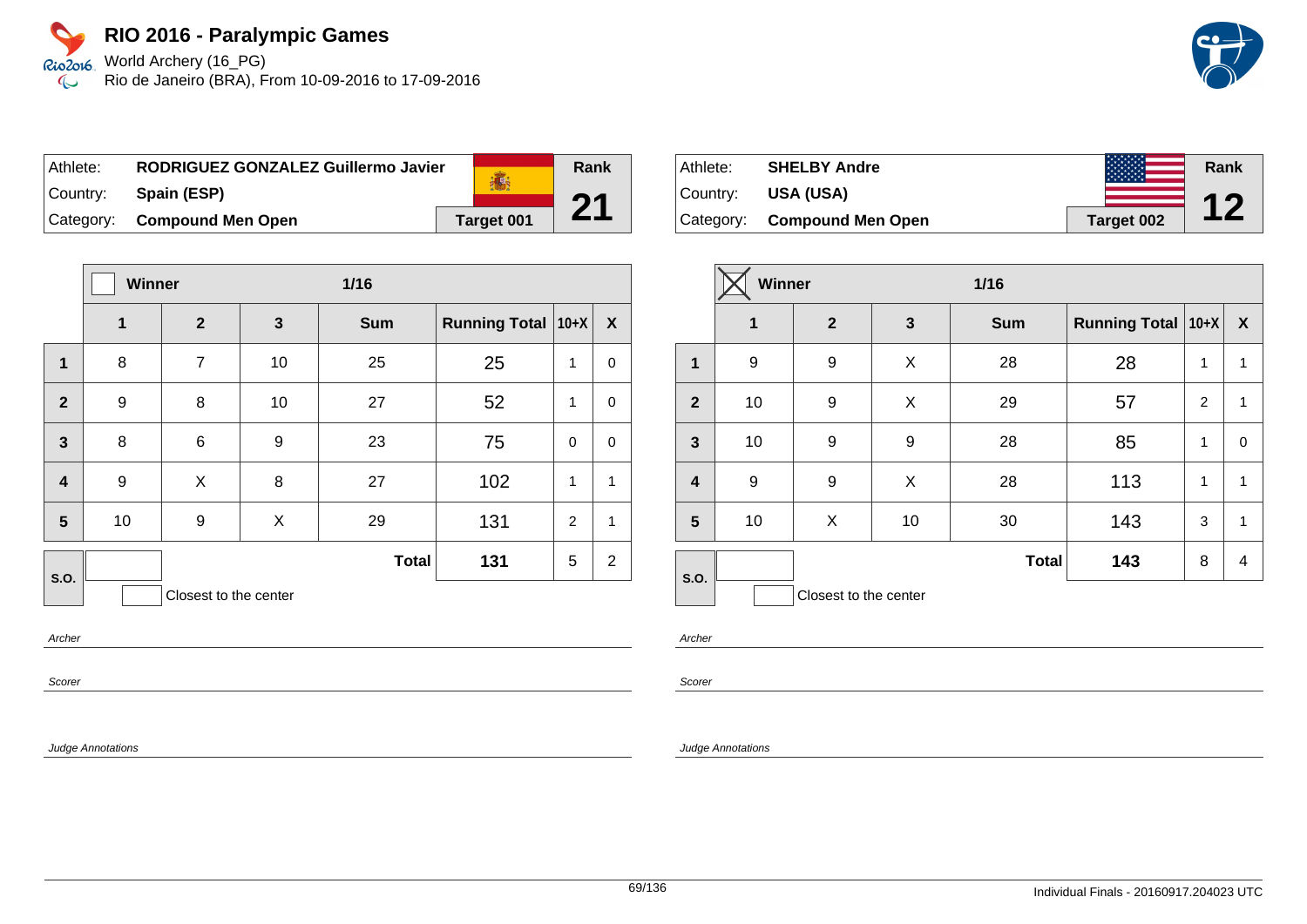World Archery (16\_PG) Rio de Janeiro (BRA), From 10-09-2016 to 17-09-2016

| ⊺Athlete: | <b>LEE Ouk Soo</b>          | $\mathscr{U}_\ell$<br>业        | Rank |
|-----------|-----------------------------|--------------------------------|------|
| Country:  | Korea (KOR)                 | $\mathscr{M}_{\bullet}$<br>III | 13   |
|           | Category: Compound Men Open | Target 001                     |      |

|                         | <b>Winner</b> |                       |              | $1/16$       |                      |                |                |
|-------------------------|---------------|-----------------------|--------------|--------------|----------------------|----------------|----------------|
|                         | $\mathbf{1}$  | $\boldsymbol{2}$      | $\mathbf{3}$ | <b>Sum</b>   | <b>Running Total</b> | $10+X$         | X              |
| $\mathbf{1}$            | 9             | 8                     | 10           | 27           | 27                   | 1              | $\pmb{0}$      |
| $\overline{2}$          | 9             | 9                     | 9            | 27           | 54                   | $\mathbf 0$    | $\pmb{0}$      |
| $\mathbf{3}$            | 10            | 9                     | X            | 29           | 83                   | $\overline{2}$ | 1              |
| $\overline{\mathbf{4}}$ | 9             | 10                    | 10           | 29           | 112                  | $\overline{2}$ | $\mathbf 0$    |
| 5                       | X             | 9                     | 8            | 27           | 139                  | 1              | 1              |
| S.O.                    |               |                       |              | <b>Total</b> | 139                  | 6              | $\overline{2}$ |
|                         |               | Closest to the center |              |              |                      |                |                |

Archer

Scorer

Judge Annotations

| Athlete:    | <b>DE CASTRO Andrey</b>     | $\blacktriangle$ | Rank |
|-------------|-----------------------------|------------------|------|
| ∣Countr∨: ⊥ | <b>Brazil (BRA)</b>         |                  |      |
|             | Category: Compound Men Open | Target 002       | 20   |

|                         | Winner      |                       | $1/16$           |              |                      |                |                  |
|-------------------------|-------------|-----------------------|------------------|--------------|----------------------|----------------|------------------|
|                         | $\mathbf 1$ | $\mathbf{2}$          | 3                | <b>Sum</b>   | Running Total   10+X |                | $\boldsymbol{X}$ |
| $\mathbf 1$             | 9           | 9                     | $\boldsymbol{9}$ | 27           | 27                   | 0              | 0                |
| $\overline{2}$          | 9           | X                     | 9                | 28           | 55                   | 1              | 1                |
| $\mathbf{3}$            | 9           | 10                    | 9                | 28           | 83                   | 1              | 0                |
| $\overline{\mathbf{4}}$ | 9           | 9                     | 10               | 28           | 111                  | 1              | 0                |
| 5                       | 9           | 10                    | 10               | 29           | 140                  | $\overline{2}$ | 0                |
| S.O.                    |             |                       |                  | <b>Total</b> | 140                  | 5              | 1                |
|                         |             | Closest to the center |                  |              |                      |                |                  |

Archer

Scorer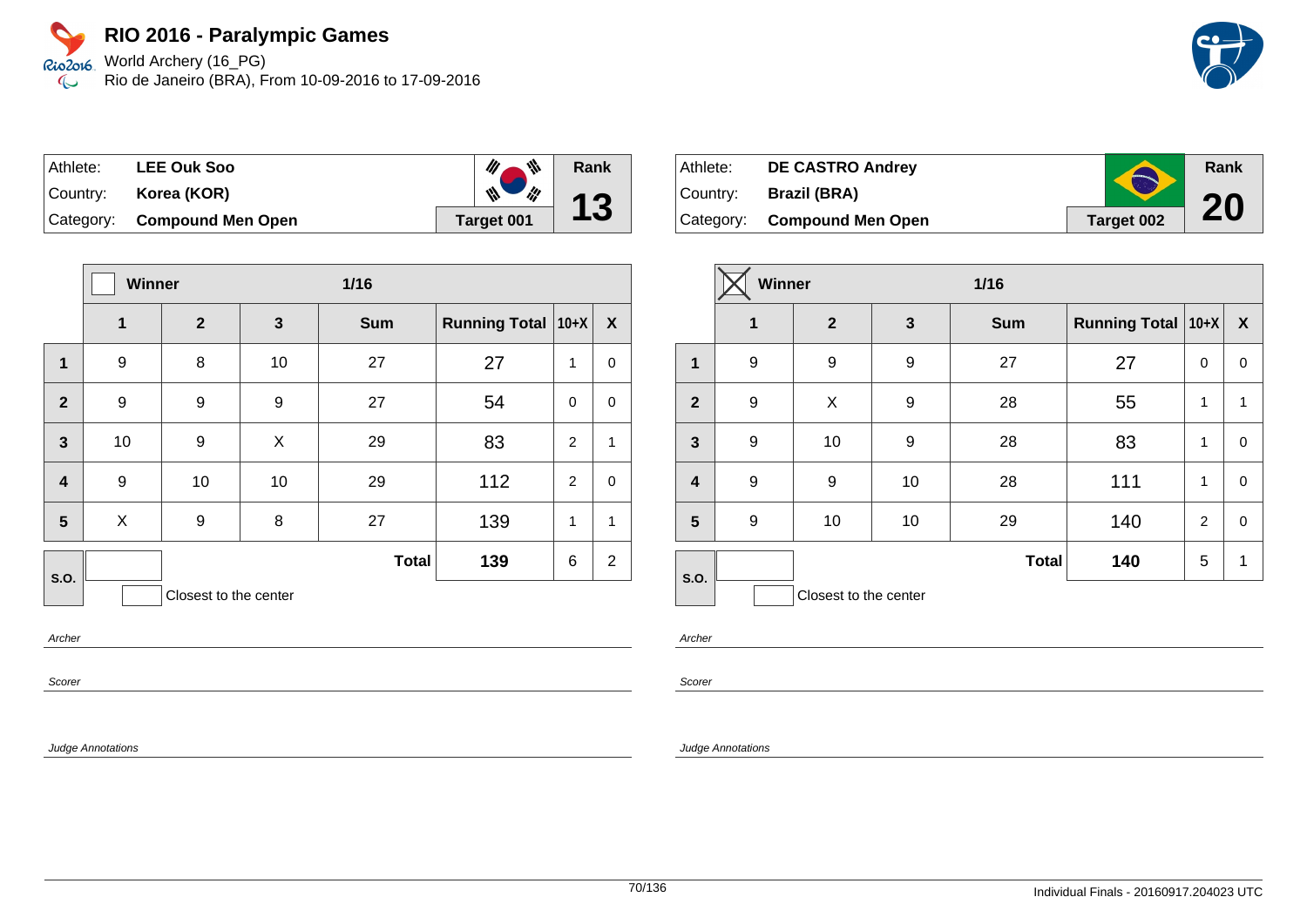World Archery (16\_PG) Rio de Janeiro (BRA), From 10-09-2016 to 17-09-2016

| Athlete:  | <b>ROSARIO Ricardo</b>   |            | Rank |
|-----------|--------------------------|------------|------|
| ⊺Countr∨: | <b>Puerto Rico (PUR)</b> |            |      |
| Category: | <b>Compound Men Open</b> | Target 001 | 29   |

|                         | <b>Winner</b>    |                       | $1/16$         |              |                    |             |             |
|-------------------------|------------------|-----------------------|----------------|--------------|--------------------|-------------|-------------|
|                         | 1                | $\mathbf{2}$          | $\mathbf{3}$   | <b>Sum</b>   | Running Total 10+X |             | X           |
| $\mathbf{1}$            | 9                | 8                     | 8              | 25           | 25                 | $\mathbf 0$ | $\pmb{0}$   |
| $\overline{2}$          | 10               | 8                     | 10             | 28           | 53                 | 2           | $\mathbf 0$ |
| $\overline{3}$          | $\boldsymbol{9}$ | 9                     | 8              | 26           | 79                 | $\mathbf 0$ | $\pmb{0}$   |
| $\overline{\mathbf{4}}$ | 5                | 10                    | $\overline{7}$ | 22           | 101                | 1           | $\pmb{0}$   |
| 5                       | 9                | 9                     | 10             | 28           | 129                | 1           | $\pmb{0}$   |
| S.O.                    |                  |                       |                | <b>Total</b> | 129                | 4           | $\mathbf 0$ |
|                         |                  | Closest to the center |                |              |                    |             |             |

Archer

Scorer

Judge Annotations

| Athlete:  | <b>STUTZMAN Matt</b>        | <b>NANAN</b> | Rank |
|-----------|-----------------------------|--------------|------|
| ⊺Countr∨: | <b>USA (USA)</b>            |              |      |
|           | Category: Compound Men Open | Target 002   |      |

|                         | Winner |                       |              | $1/16$       |                      |                |                  |
|-------------------------|--------|-----------------------|--------------|--------------|----------------------|----------------|------------------|
|                         | 1      | $\overline{2}$        | $\mathbf{3}$ | <b>Sum</b>   | Running Total   10+X |                | $\boldsymbol{X}$ |
| $\mathbf 1$             | 9      | 8                     | X            | 27           | 27                   | 1              | $\mathbf{1}$     |
| $\overline{2}$          | 9      | 9                     | 10           | 28           | 55                   | 1              | 0                |
| 3                       | 9      | X                     | 10           | 29           | 84                   | 2              | $\mathbf{1}$     |
| $\overline{\mathbf{4}}$ | 9      | 10                    | 10           | 29           | 113                  | 2              | $\mathbf 0$      |
| 5                       | 10     | 10                    | 9            | 29           | 142                  | $\overline{2}$ | 0                |
| S.O.                    |        |                       |              | <b>Total</b> | 142                  | 8              | $\overline{2}$   |
|                         |        | Closest to the center |              |              |                      |                |                  |

Archer

Scorer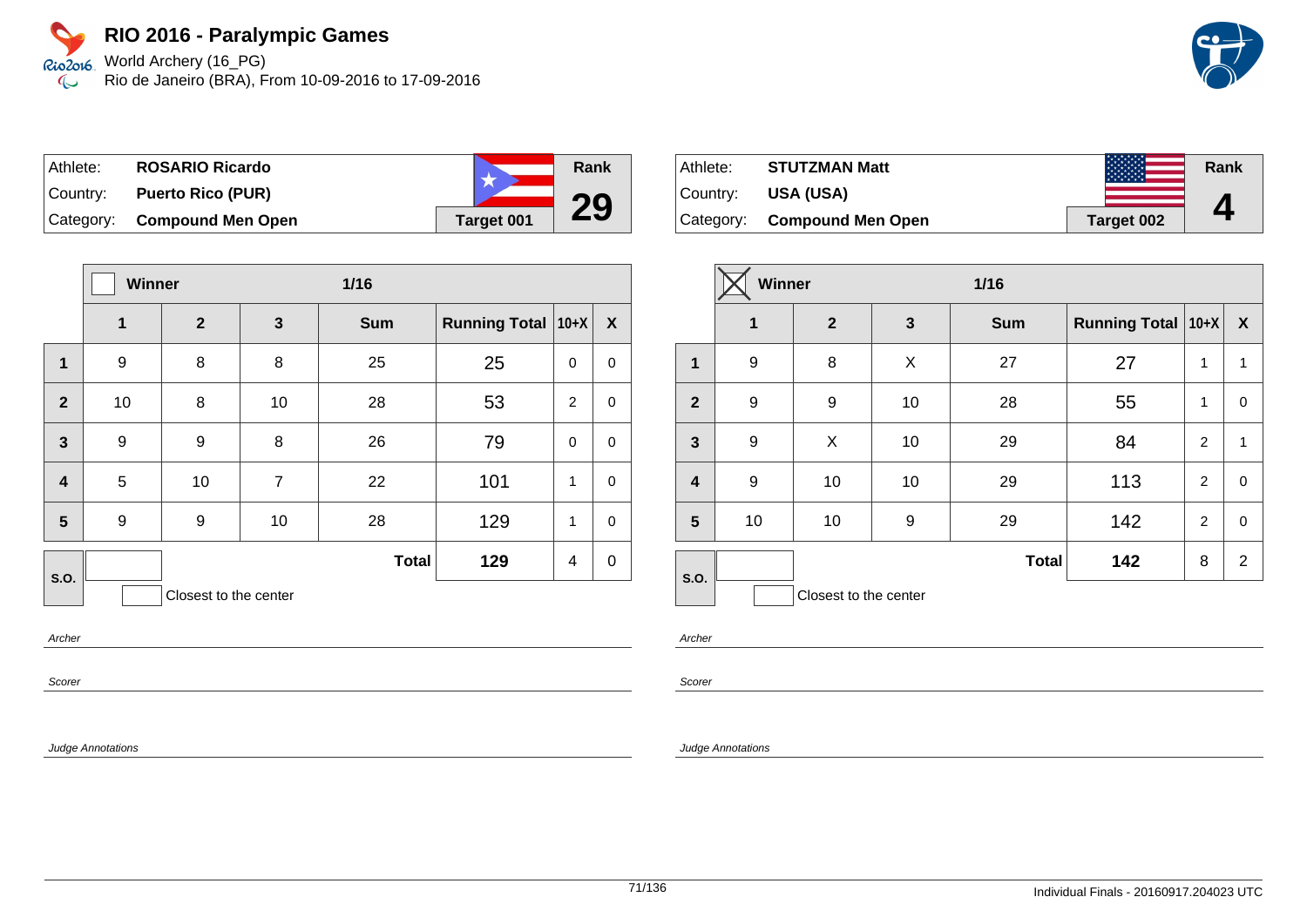World Archery (16\_PG) Rio de Janeiro (BRA), From 10-09-2016 to 17-09-2016

| Athlete: | <b>NORI Hadi</b>            | O          | Rank |
|----------|-----------------------------|------------|------|
| Country: | IR Iran (IRI)               |            | ŋ    |
|          | Category: Compound Men Open | Target 001 | J    |

|                         | <b>Winner</b> |                       |                | $1/16$       |                      |          |                |
|-------------------------|---------------|-----------------------|----------------|--------------|----------------------|----------|----------------|
|                         | 1             | $\overline{2}$        | 3              | <b>Sum</b>   | <b>Running Total</b> | $ 10+X $ | X              |
| $\mathbf{1}$            | X             | 8                     | $\overline{7}$ | 25           | 25                   | 1        | 1              |
| $\overline{2}$          | 10            | 10                    | 8              | 28           | 53                   | 2        | $\mathbf 0$    |
| $\overline{\mathbf{3}}$ | 9             | 10                    | 9              | 28           | 81                   | 1        | $\mathbf 0$    |
| $\overline{\mathbf{4}}$ | 8             | 9                     | 10             | 27           | 108                  | 1        | 0              |
| 5                       | 9             | 9                     | X              | 28           | 136                  | 1        | 1              |
| S.O.                    |               |                       |                | <b>Total</b> | 136                  | 6        | $\overline{2}$ |
|                         |               | Closest to the center |                |              |                      |          |                |

Archer

Scorer

Judge Annotations

| Athlete:  | YUHAIZAM Yahaya             | $\bigcap_{k}$ | Rank |
|-----------|-----------------------------|---------------|------|
| ⊺Countr∨: | Malaysia (MAS)              |               |      |
|           | Category: Compound Men Open | Target 002    | 30   |

|                         | <b>Winner</b> |                       |              | $1/16$       |                           |             |                |
|-------------------------|---------------|-----------------------|--------------|--------------|---------------------------|-------------|----------------|
|                         | $\mathbf 1$   | $\mathbf{2}$          | $\mathbf{3}$ | <b>Sum</b>   | <b>Running Total 10+X</b> |             | X              |
| 1                       | 8             | 9                     | 9            | 26           | 26                        | 0           | $\mathbf 0$    |
| $\mathbf{2}$            | 9             | X                     | 9            | 28           | 54                        | 1           | 1              |
| $\mathbf{3}$            | 9             | 9                     | 8            | 26           | 80                        | $\mathbf 0$ | $\pmb{0}$      |
| $\overline{\mathbf{4}}$ | 10            | 9                     | 9            | 28           | 108                       | 1           | $\mathbf 0$    |
| $5\phantom{1}$          | X             | 8                     | M            | 18           | 126                       | 1           | 1              |
| S.O.                    |               |                       |              | <b>Total</b> | 126                       | 3           | $\overline{2}$ |
|                         |               | Closest to the center |              |              |                           |             |                |

Archer

Scorer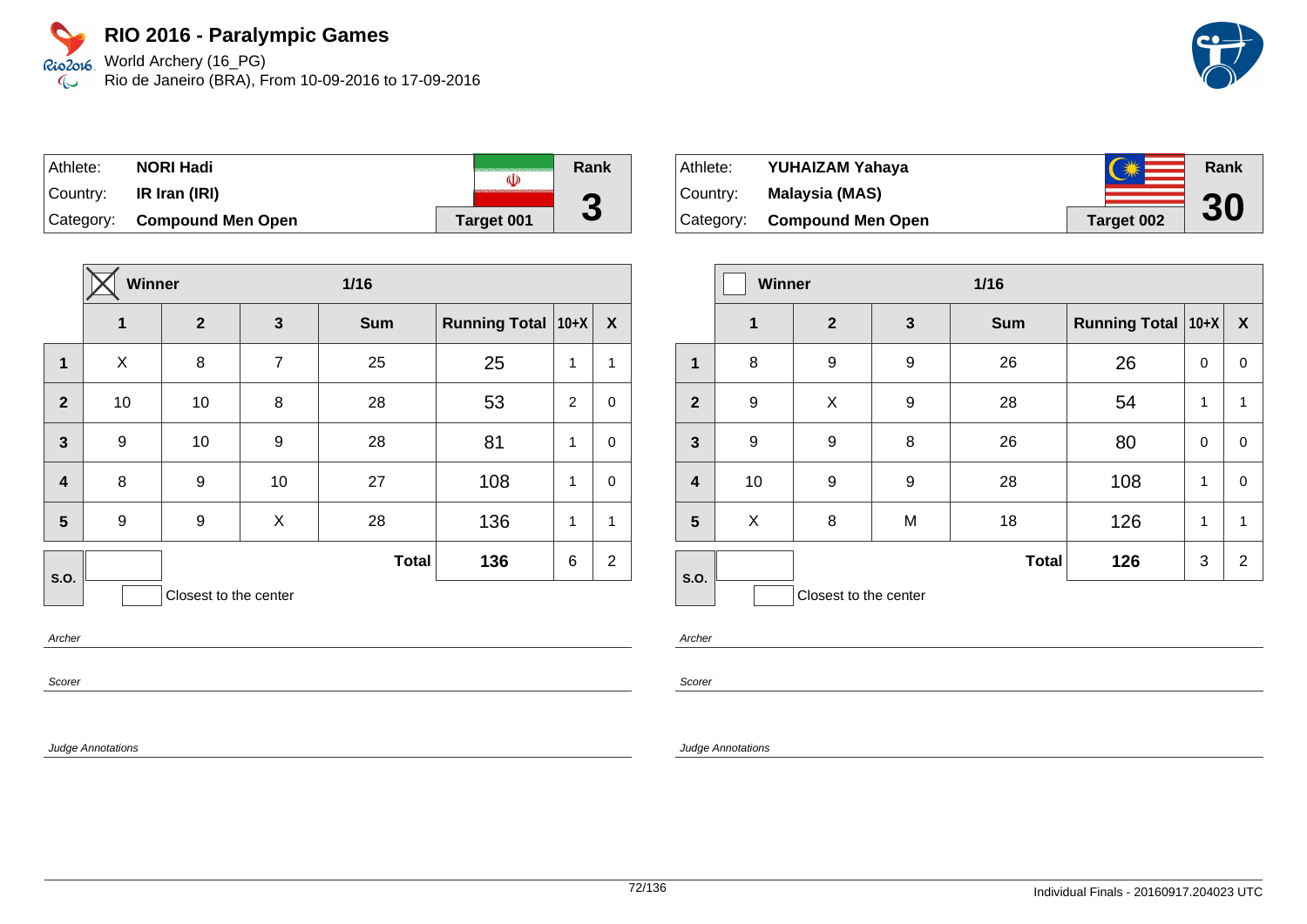World Archery (16\_PG) Rio de Janeiro (BRA), From 10-09-2016 to 17-09-2016

| Athlete:  | <b>BONACINA Matteo</b>      |                   | Rank |
|-----------|-----------------------------|-------------------|------|
| ⊺Countr∨: | Italy (ITA)                 |                   |      |
|           | Category: Compound Men Open | <b>Target 001</b> | 19   |

|                         | <b>Winner</b>  |                       |              | $1/16$       |                           |             |             |
|-------------------------|----------------|-----------------------|--------------|--------------|---------------------------|-------------|-------------|
|                         | 1              | $\overline{2}$        | $\mathbf{3}$ | <b>Sum</b>   | <b>Running Total 10+X</b> |             | X           |
| 1                       | 9              | 8                     | 10           | 27           | 27                        | 1           | $\mathbf 0$ |
| $\overline{2}$          | 9              | 9                     | 9            | 27           | 54                        | $\Omega$    | $\mathbf 0$ |
| $\mathbf{3}$            | 9              | 9                     | 9            | 27           | 81                        | $\mathbf 0$ | $\mathbf 0$ |
| $\overline{\mathbf{4}}$ | 9              | 10                    | 9            | 28           | 109                       | 1           | $\mathbf 0$ |
| 5                       | $\overline{7}$ | 10                    | 9            | 26           | 135                       | 1           | $\mathbf 0$ |
| S.O.                    |                |                       |              | <b>Total</b> | 135                       | 3           | $\mathbf 0$ |
|                         |                | Closest to the center |              |              |                           |             |             |

Archer

Scorer

Judge Annotations

| Athlete:  | Al Xinliang                 |                   | Rank |
|-----------|-----------------------------|-------------------|------|
| ∣Countr∨: | <b>PR China (CHN)</b>       |                   |      |
|           | Category: Compound Men Open | <b>Target 002</b> | 14   |

|                         | <b>Winner</b><br>$1/16$ |                       |              |              |                      |                |              |
|-------------------------|-------------------------|-----------------------|--------------|--------------|----------------------|----------------|--------------|
|                         | $\mathbf{1}$            | $\mathbf{2}$          | $\mathbf{3}$ | <b>Sum</b>   | Running Total   10+X |                | $\mathbf{X}$ |
| 1                       | 10                      | 9                     | 8            | 27           | 27                   | 1              | 0            |
| $\overline{2}$          | 10                      | 10                    | 10           | 30           | 57                   | 3              | 0            |
| $\mathbf{3}$            | 10                      | 10                    | 9            | 29           | 86                   | $\overline{2}$ | 0            |
| $\overline{\mathbf{4}}$ | 10                      | 9                     | X            | 29           | 115                  | 2              | 1            |
| $5\phantom{1}$          | 9                       | 9                     | X            | 28           | 143                  | 1              | 1            |
| S.O.                    |                         |                       |              | <b>Total</b> | 143                  | 9              | 2            |
|                         |                         | Closest to the center |              |              |                      |                |              |

Archer

Scorer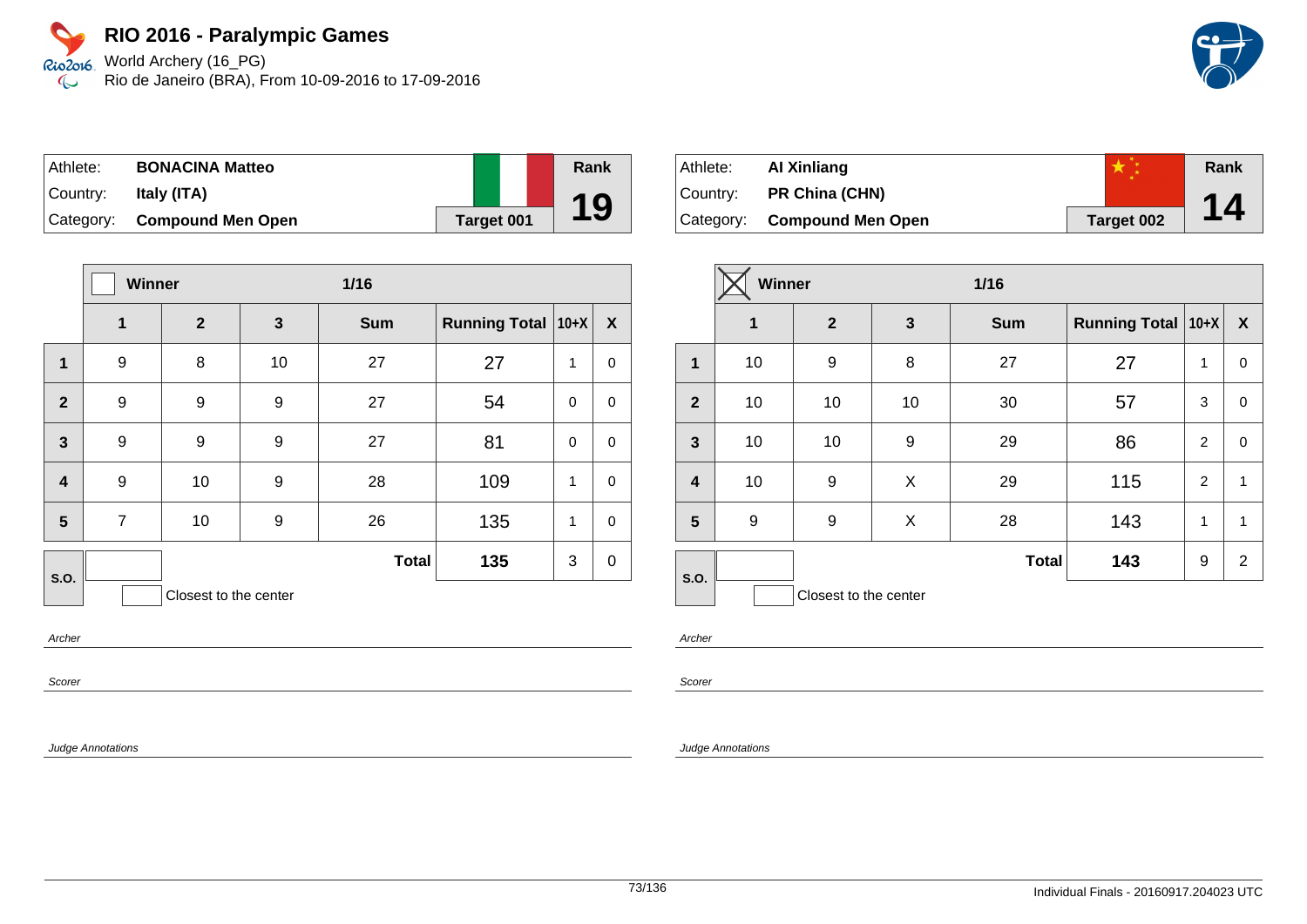World Archery (16\_PG) Rio de Janeiro (BRA), From 10-09-2016 to 17-09-2016

| Athlete:  | <b>CANCELLI Gianpaolo</b> |                   | Rank |
|-----------|---------------------------|-------------------|------|
| Country:  | Italy (ITA)               |                   |      |
| Category: | <b>Compound Men Open</b>  | <b>Target 001</b> |      |

|                         | <b>Winner</b><br>1/16 |                       |    |              |                           |                |                  |
|-------------------------|-----------------------|-----------------------|----|--------------|---------------------------|----------------|------------------|
|                         | 1                     | $\overline{2}$        | 3  | <b>Sum</b>   | <b>Running Total 10+X</b> |                | $\boldsymbol{X}$ |
| $\mathbf{1}$            | 9                     | 10                    | X  | 29           | 29                        | 2              | 1                |
| $\overline{2}$          | 10                    | X                     | 9  | 29           | 58                        | $\overline{2}$ | 1                |
| $\overline{\mathbf{3}}$ | 10                    | X                     | X  | 30           | 88                        | 3              | $\overline{2}$   |
| $\overline{\mathbf{4}}$ | 10                    | X                     | 10 | 30           | 118                       | 3              | 1                |
| $5\phantom{1}$          | 9                     | 10                    | 9  | 28           | 146                       | 1              | $\mathbf 0$      |
| S.O.                    |                       |                       |    | <b>Total</b> | 146                       | 11             | 5                |
|                         |                       | Closest to the center |    |              |                           |                |                  |

Archer

Scorer

Judge Annotations

| Athlete:  | <b>EVANS Kevin</b>       |                   | Rank |
|-----------|--------------------------|-------------------|------|
| Country:  | Canada (CAN)             |                   | nn   |
| Category: | <b>Compound Men Open</b> | <b>Target 002</b> |      |

|                         | Winner<br>$1/16$ |                       |   |              |                      |                |              |
|-------------------------|------------------|-----------------------|---|--------------|----------------------|----------------|--------------|
|                         | $\mathbf{1}$     | $\overline{2}$        | 3 | <b>Sum</b>   | Running Total   10+X |                | $\mathbf{X}$ |
| 1                       | X                | 9                     | 9 | 28           | 28                   | 1              | 1            |
| $\overline{2}$          | 9                | 7                     | 6 | 22           | 50                   | 0              | 0            |
| $\mathbf{3}$            | 9                | 9                     | 8 | 26           | 76                   | $\mathbf 0$    | 0            |
| $\overline{\mathbf{4}}$ | 10               | 8                     | 9 | 27           | 103                  | 1              | $\Omega$     |
| 5                       | 9                | 8                     | 8 | 25           | 128                  | $\mathbf 0$    | 0            |
| S.O.                    |                  |                       |   | <b>Total</b> | 128                  | $\overline{2}$ | 1            |
|                         |                  | Closest to the center |   |              |                      |                |              |

Archer

Scorer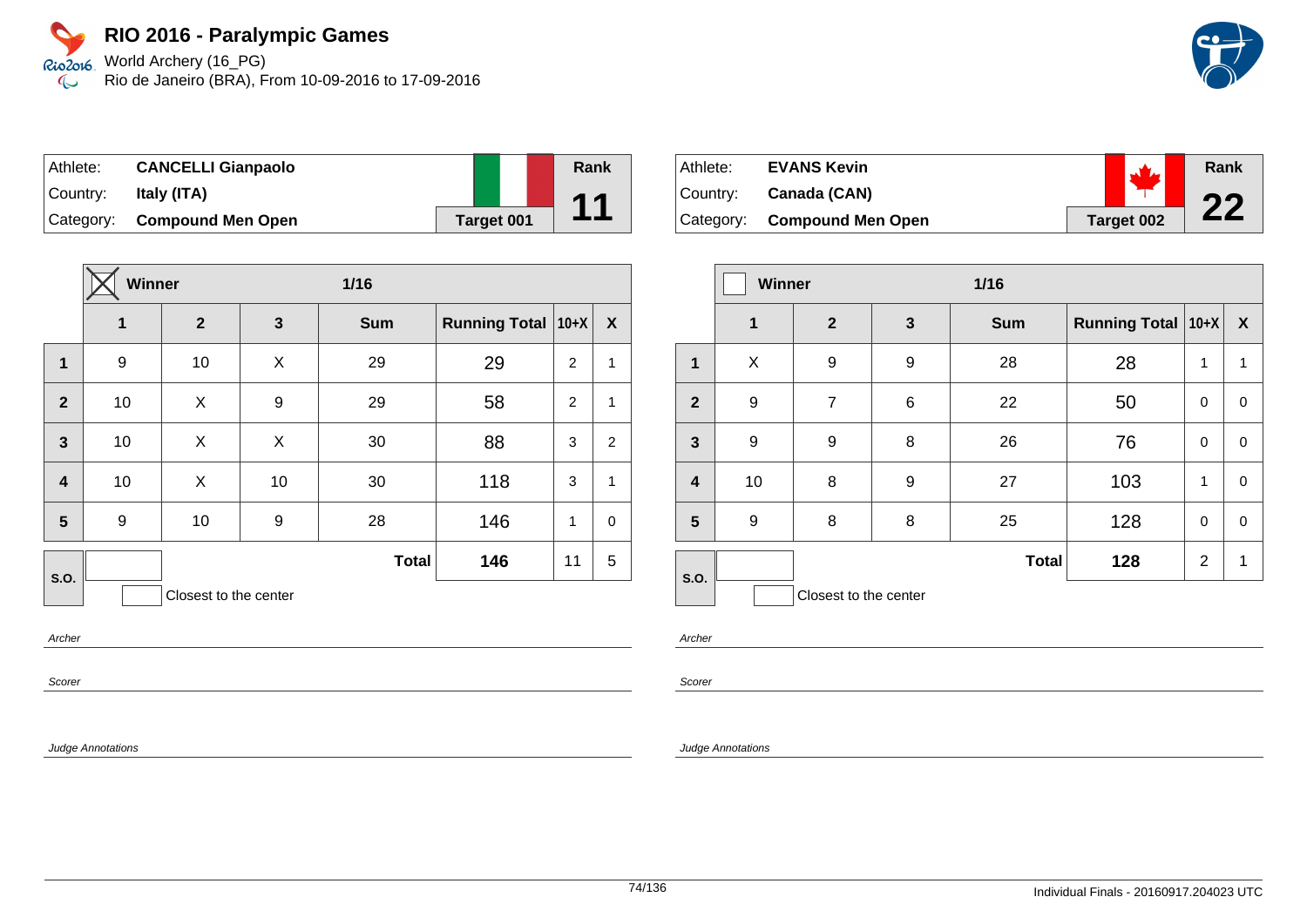World Archery (16\_PG) Rio de Janeiro (BRA), From 10-09-2016 to 17-09-2016

| Athlete:  | <b>PEREIRA Eric</b>         |                   | Rank |
|-----------|-----------------------------|-------------------|------|
| ⊺Countr∨: | <b>France (FRA)</b>         |                   | 07   |
|           | Category: Compound Men Open | <b>Target 001</b> |      |

|                         | <b>Winner</b> |                       |                | $1/16$       |                      |                |              |
|-------------------------|---------------|-----------------------|----------------|--------------|----------------------|----------------|--------------|
|                         | $\mathbf{1}$  | $\overline{2}$        | $\mathbf{3}$   | <b>Sum</b>   | <b>Running Total</b> | $10+X$         | X            |
| 1                       | 8             | X                     | 10             | 28           | 28                   | $\overline{2}$ | $\mathbf{1}$ |
| $\overline{2}$          | 9             | X                     | 10             | 29           | 57                   | 2              | $\mathbf{1}$ |
| $\overline{\mathbf{3}}$ | X             | 10                    | $\overline{7}$ | 27           | 84                   | $\overline{2}$ | 1            |
| $\boldsymbol{4}$        | 8             | 9                     | 10             | 27           | 111                  | 1              | $\mathbf 0$  |
| 5                       | 8             | 8                     | 9              | 25           | 136                  | $\Omega$       | $\mathbf 0$  |
| S.O.                    |               |                       |                | <b>Total</b> | 136                  | $\overline{7}$ | 3            |
|                         |               | Closest to the center |                |              |                      |                |              |

Archer

Scorer

Judge Annotations

| Athlete:  | <b>PAVLIK Marcel</b>        | 串          | Rank |
|-----------|-----------------------------|------------|------|
| ⊺Countr∨: | Slovakia (SVK)              |            |      |
|           | Category: Compound Men Open | Target 002 |      |

|                         | <b>Winner</b> |                       |                  | $1/16$       |                      |                |                  |
|-------------------------|---------------|-----------------------|------------------|--------------|----------------------|----------------|------------------|
|                         | $\mathbf 1$   | $\mathbf{2}$          | 3                | <b>Sum</b>   | Running Total   10+X |                | $\boldsymbol{X}$ |
| $\mathbf 1$             | 9             | 9                     | $\boldsymbol{9}$ | 27           | 27                   | 0              | 0                |
| $\overline{2}$          | 9             | 9                     | 10               | 28           | 55                   | 1              | 0                |
| $\mathbf{3}$            | X             | 9                     | 10               | 29           | 84                   | $\overline{2}$ | $\mathbf{1}$     |
| $\overline{\mathbf{4}}$ | 9             | 9                     | 10               | 28           | 112                  | 1              | 0                |
| 5                       | 10            | 10                    | 9                | 29           | 141                  | $\overline{2}$ | 0                |
| S.O.                    |               |                       |                  | <b>Total</b> | 141                  | 6              | 1                |
|                         |               | Closest to the center |                  |              |                      |                |                  |

Archer

Scorer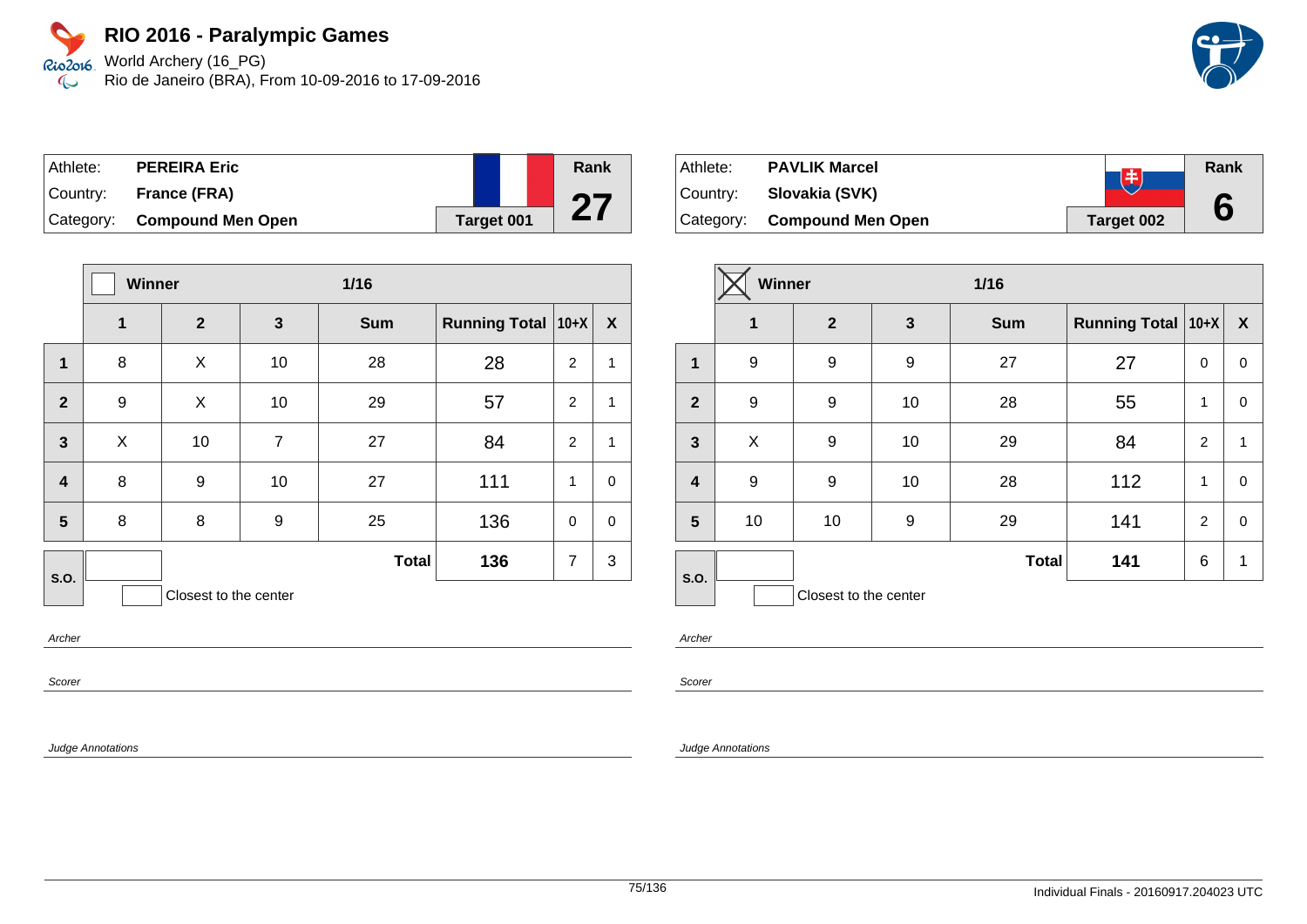World Archery (16\_PG) Rio de Janeiro (BRA), From 10-09-2016 to 17-09-2016

| Athlete:  | <b>SIMONELLI Alberto</b>    |                   |  | Rank |
|-----------|-----------------------------|-------------------|--|------|
| ⊺Countr∨: | Italy (ITA)                 |                   |  |      |
|           | Category: Compound Men Open | <b>Target 001</b> |  |      |

|                         | Winner |                       |              | 1/16         |                      |                |                  |
|-------------------------|--------|-----------------------|--------------|--------------|----------------------|----------------|------------------|
|                         | 1      | $\mathbf{2}$          | $\mathbf{3}$ | <b>Sum</b>   | Running Total   10+X |                | $\boldsymbol{X}$ |
| $\mathbf{1}$            | 9      | 9                     | X            | 28           | 28                   | 1              | $\mathbf{1}$     |
| $\overline{2}$          | X      | 9                     | 8            | 27           | 55                   | 1              | $\mathbf{1}$     |
| $\mathbf{3}$            | 8      | 9                     | 9            | 26           | 81                   | $\mathbf 0$    | $\mathbf 0$      |
| $\overline{\mathbf{4}}$ | 9      | 9                     | 9            | 27           | 108                  | $\mathbf 0$    | $\mathbf 0$      |
| 5                       | X      | 10                    | 9            | 29           | 137                  | 2              | $\mathbf{1}$     |
| <b>S.O.</b>             |        |                       |              | <b>Total</b> | 137                  | $\overline{4}$ | 3                |
|                         |        | Closest to the center |              |              |                      |                |                  |

Archer

Scorer

Judge Annotations

| Athlete:   | <b>MEDVEDEV Alexandr</b> |                   | Rank |
|------------|--------------------------|-------------------|------|
| ⊺Countr∨:  | Kazakhstan (KAZ)         |                   |      |
| ∣Categorv: | <b>Compound Men Open</b> | <b>Target 002</b> | 26   |

|                         | <b>Winner</b>  |                       |                | $1/16$       |                      |   |                  |
|-------------------------|----------------|-----------------------|----------------|--------------|----------------------|---|------------------|
|                         | $\mathbf{1}$   | $\mathbf{2}$          | 3              | <b>Sum</b>   | Running Total   10+X |   | $\boldsymbol{X}$ |
| 1                       | 6              | 8                     | 6              | 20           | 20                   | 0 | 0                |
| $\mathbf{2}$            | 8              | 10                    | 8              | 26           | 46                   | 1 | 0                |
| $\mathbf{3}$            | $\overline{7}$ | 9                     | 8              | 24           | 70                   | 0 | 0                |
| $\overline{\mathbf{4}}$ | 8              | 10                    | $\overline{7}$ | 25           | 95                   | 1 | 0                |
| $5\phantom{a}$          | 8              | 8                     | 10             | 26           | 121                  | 1 | 0                |
| S.O.                    |                |                       |                | <b>Total</b> | 121                  | 3 | 0                |
|                         |                | Closest to the center |                |              |                      |   |                  |

Archer

Scorer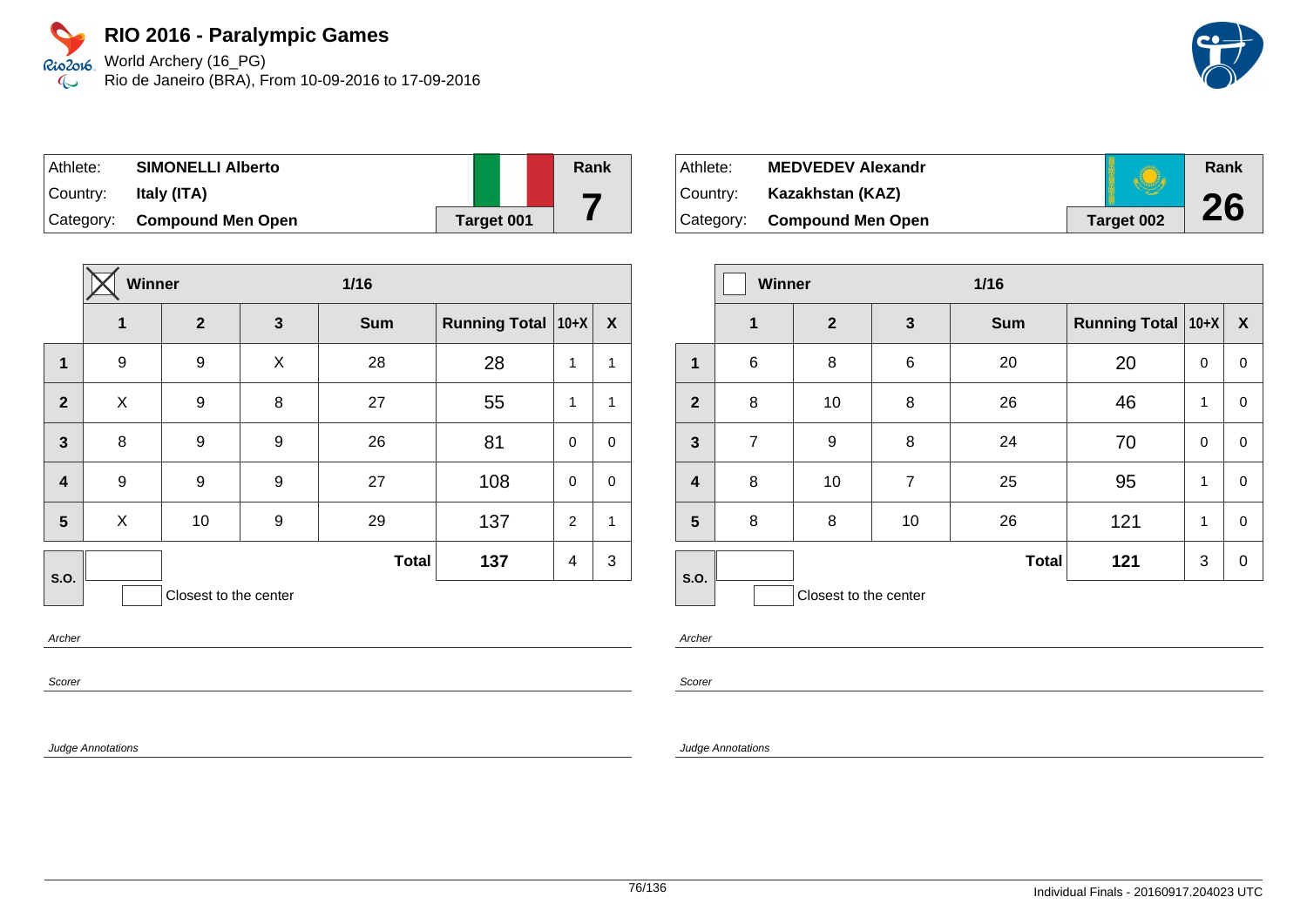World Archery (16\_PG) Rio de Janeiro (BRA), From 10-09-2016 to 17-09-2016

| Athlete:  | <b>DUDKA Adam</b>           |                   | Rank |
|-----------|-----------------------------|-------------------|------|
| ⊺Countr∨: | Poland (POL)                |                   |      |
|           | Category: Compound Men Open | <b>Target 001</b> | 23   |

|                         | Winner<br>$1/16$ |                       |                |              |                      |             |                  |
|-------------------------|------------------|-----------------------|----------------|--------------|----------------------|-------------|------------------|
|                         | 1                | $\mathbf{2}$          | $\mathbf{3}$   | <b>Sum</b>   | <b>Running Total</b> | $ 10+X $    | $\boldsymbol{X}$ |
| 1                       | $\overline{7}$   | 9                     | 9              | 25           | 25                   | $\mathbf 0$ | 0                |
| $\overline{2}$          | 10               | 10                    | 10             | 30           | 55                   | 3           | $\mathbf 0$      |
| $\mathbf{3}$            | 8                | 10                    | 9              | 27           | 82                   | 1           | $\pmb{0}$        |
| $\overline{\mathbf{4}}$ | 9                | X                     | 9              | 28           | 110                  | 1           | $\mathbf{1}$     |
| 5                       | 10               | 9                     | $\overline{7}$ | 26           | 136                  | 1           | $\mathbf 0$      |
| S.O.                    |                  |                       |                | <b>Total</b> | 136                  | 6           | 1                |
|                         |                  | Closest to the center |                |              |                      |             |                  |

Archer

Scorer

Judge Annotations

| Athlete:    | <b>FORSBERG Jere</b>        |            | Rank |
|-------------|-----------------------------|------------|------|
| ∣Countr∨: l | Finland (FIN)               |            |      |
|             | Category: Compound Men Open | Target 002 | 10   |

|                         | Winner      |                       |              | $1/16$       |                      |                |                  |
|-------------------------|-------------|-----------------------|--------------|--------------|----------------------|----------------|------------------|
|                         | $\mathbf 1$ | $\mathbf{2}$          | $\mathbf{3}$ | <b>Sum</b>   | Running Total   10+X |                | $\boldsymbol{X}$ |
| 1                       | 10          | 9                     | 10           | 29           | 29                   | 2              | 0                |
| $\overline{2}$          | 9           | X                     | 10           | 29           | 58                   | $\overline{2}$ | 1                |
| $\overline{\mathbf{3}}$ | X           | 9                     | X            | 29           | 87                   | $\overline{2}$ | 2                |
| $\overline{\mathbf{r}}$ | 9           | 9                     | X            | 28           | 115                  | 1              | 1                |
| 5                       | $\,6$       | X                     | 10           | 26           | 141                  | $\overline{2}$ | 1                |
| S.O.                    |             |                       |              | <b>Total</b> | 141                  | 9              | 5                |
|                         |             | Closest to the center |              |              |                      |                |                  |

Archer

Scorer

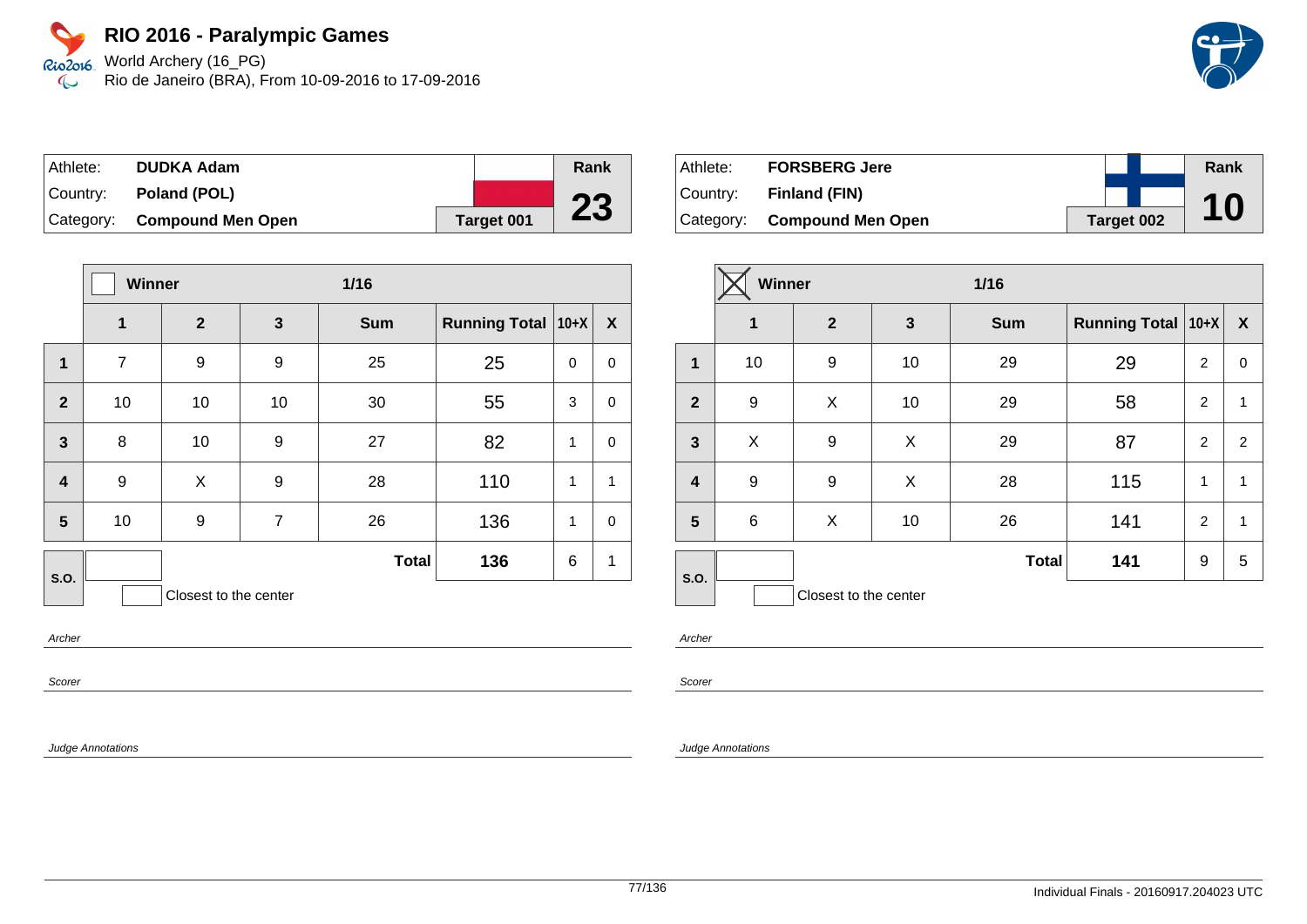World Archery (16\_PG) Rio de Janeiro (BRA), From 10-09-2016 to 17-09-2016

| Athlete:  | <b>IMBODEN Martin</b>       |            | <b>Rank</b> |
|-----------|-----------------------------|------------|-------------|
| ∣Countr∨: | <b>Switzerland (SUI)</b>    |            |             |
|           | Category: Compound Men Open | Target 001 | 15          |

|                  | <b>Winner</b><br>$1/16$ |                       |              |              |                      |   |                  |
|------------------|-------------------------|-----------------------|--------------|--------------|----------------------|---|------------------|
|                  | 1                       | $\overline{2}$        | $\mathbf{3}$ | <b>Sum</b>   | Running Total   10+X |   | $\boldsymbol{X}$ |
| 1                | 9                       | $\overline{7}$        | 10           | 26           | 26                   | 1 | 0                |
| $\overline{2}$   | 10                      | X                     | 10           | 30           | 56                   | 3 | $\mathbf{1}$     |
| $\mathbf{3}$     | 9                       | 9                     | 10           | 28           | 84                   | 1 | $\pmb{0}$        |
| $\boldsymbol{4}$ | X                       | 9                     | 10           | 29           | 113                  | 2 | $\mathbf{1}$     |
| 5                | 10                      | 8                     | 8            | 26           | 139                  | 1 | $\mathbf 0$      |
| S.O.             |                         |                       |              | <b>Total</b> | 139                  | 8 | $\overline{2}$   |
|                  |                         | Closest to the center |              |              |                      |   |                  |

Archer

Scorer

Judge Annotations

| Athlete: | <b>HALL Michael</b>          | <b>No. 12 Rank</b> |  |
|----------|------------------------------|--------------------|--|
|          | Country: Great Britain (GBR) | $\frac{1}{2}$ 18   |  |
|          | Category: Compound Men Open  | Target 002         |  |

|                | Winner |                       |              | $1/16$       |                      |                |                  |  |
|----------------|--------|-----------------------|--------------|--------------|----------------------|----------------|------------------|--|
|                | 1      | $\mathbf{2}$          | $\mathbf{3}$ | <b>Sum</b>   | Running Total   10+X |                | $\boldsymbol{X}$ |  |
| 1              | 9      | 9                     | 10           | 28           | 28                   | 1              | 0                |  |
| $\overline{2}$ | 9      | X                     | 10           | 29           | 57                   | $\overline{2}$ | 1                |  |
| $\mathbf{3}$   | X      | 10                    | 9            | 29           | 86                   | $\overline{2}$ | 1                |  |
| 4              | 10     | 10                    | 9            | 29           | 115                  | 2              | $\pmb{0}$        |  |
| 5              | 9      | 8                     | 9            | 26           | 141                  | $\mathbf 0$    | $\pmb{0}$        |  |
| S.O.           |        |                       |              | <b>Total</b> | 141                  | $\overline{7}$ | $\overline{2}$   |  |
|                |        | Closest to the center |              |              |                      |                |                  |  |

Archer

Scorer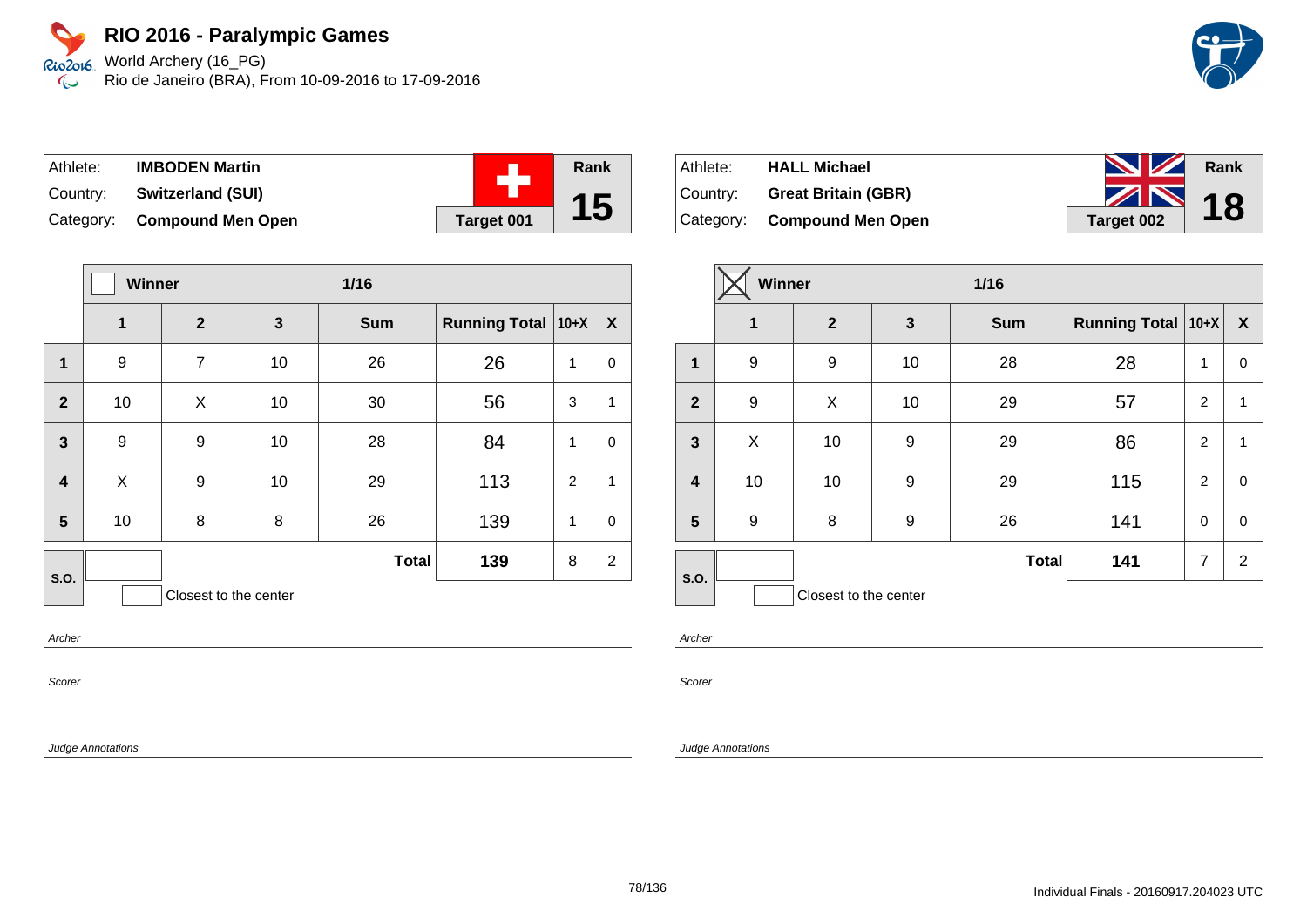World Archery (16\_PG) Rio de Janeiro (BRA), From 10-09-2016 to 17-09-2016

| ⊺Athlete: | <b>HALLDORSSON Thorsteinn</b> |            |
|-----------|-------------------------------|------------|
| ∣Country: | Iceland (ISL)                 |            |
|           | Category: Compound Men Open   | Target 001 |

|                         |    | <b>Winner</b><br>$1/16$ |                |              |                      |                |                  |
|-------------------------|----|-------------------------|----------------|--------------|----------------------|----------------|------------------|
|                         | 1  | $\mathbf{2}$            | $\mathbf{3}$   | <b>Sum</b>   | <b>Running Total</b> | $10+X$         | $\boldsymbol{X}$ |
| $\mathbf{1}$            | 9  | 9                       | $\,6$          | 24           | 24                   | $\Omega$       | 0                |
| $\mathbf{2}$            | 10 | $\overline{7}$          | 8              | 25           | 49                   | 1              | $\mathbf 0$      |
| $\mathbf{3}$            | 8  | 8                       | $\overline{7}$ | 23           | 72                   | $\mathbf 0$    | $\mathbf 0$      |
| $\overline{\mathbf{4}}$ | 10 | 9                       | 10             | 29           | 101                  | 2              | $\mathbf 0$      |
| 5                       | 9  | 10                      | 9              | 28           | 129                  | 1              | $\mathbf 0$      |
| S.O.                    |    |                         |                | <b>Total</b> | 129                  | $\overline{4}$ | $\pmb{0}$        |
|                         |    | Closest to the center   |                |              |                      |                |                  |

Archer

Scorer

Judge Annotations

| Athlete:    | <b>POLISH Kevin</b>      | きんきょきょきょき  | Rank       |
|-------------|--------------------------|------------|------------|
| ∣Countr∨: ⊥ | <b>USA (USA)</b>         |            | n          |
| Category:   | <b>Compound Men Open</b> | Target 002 | $\sqrt{2}$ |

|                         | Winner |                       |              | $1/16$       |                           |                |                  |
|-------------------------|--------|-----------------------|--------------|--------------|---------------------------|----------------|------------------|
|                         | 1      | $\overline{2}$        | $\mathbf{3}$ | <b>Sum</b>   | <b>Running Total 10+X</b> |                | $\boldsymbol{X}$ |
| $\mathbf 1$             | 9      | 9                     | 9            | 27           | 27                        | $\mathbf 0$    | 0                |
| $\overline{2}$          | 10     | 10                    | 9            | 29           | 56                        | 2              | 0                |
| $\mathbf{3}$            | 10     | 10                    | 9            | 29           | 85                        | $\overline{2}$ | $\pmb{0}$        |
| $\overline{\mathbf{4}}$ | 10     | 9                     | 10           | 29           | 114                       | 2              | $\mathbf 0$      |
| 5                       | 9      | 10                    | 10           | 29           | 143                       | $\overline{2}$ | 0                |
| S.O.                    |        |                       |              | <b>Total</b> | 143                       | 8              | $\mathbf 0$      |
|                         |        | Closest to the center |              |              |                           |                |                  |

Archer

**Rank**

**31**

Scorer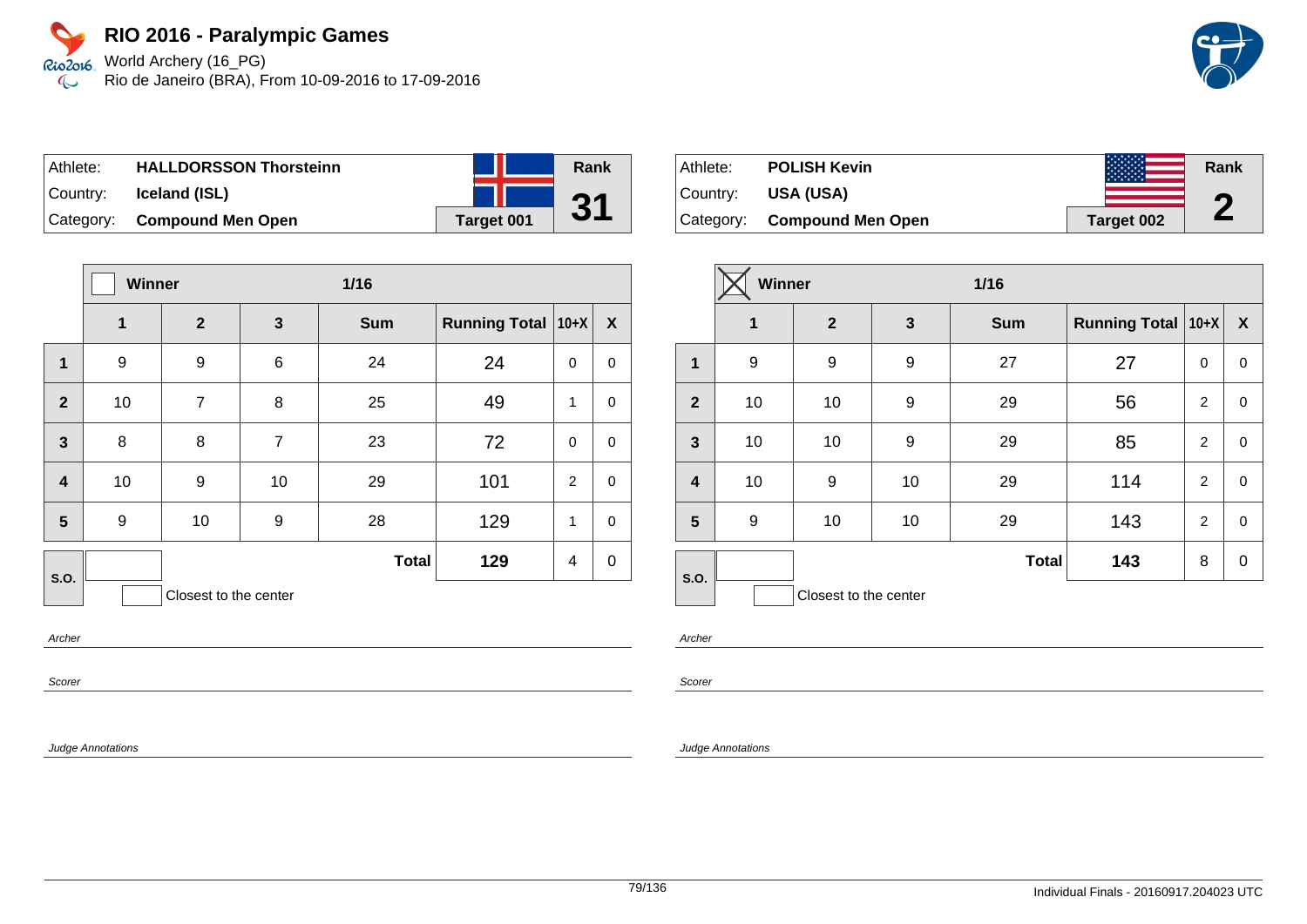World Archery (16\_PG) Rio de Janeiro (BRA), From 10-09-2016 to 17-09-2016

| Athlete: | <b>KORKMAZ Bulent</b>       |            | Rank |
|----------|-----------------------------|------------|------|
|          | Country: Turkey (TUR)       |            |      |
|          | Category: Compound Men Open | Target 001 |      |

|                         | Winner         |                       |              | 1/8          |                      |                |                  |
|-------------------------|----------------|-----------------------|--------------|--------------|----------------------|----------------|------------------|
|                         | 1              | $\mathbf{2}$          | $\mathbf{3}$ | <b>Sum</b>   | <b>Running Total</b> | $ 10+X $       | $\boldsymbol{X}$ |
| 1                       | 10             | $\overline{7}$        | 10           | 27           | 27                   | $\overline{2}$ | $\pmb{0}$        |
| $\overline{2}$          | 9              | 10                    | 8            | 27           | 54                   | 1              | 0                |
| $\overline{3}$          | $\overline{7}$ | 8                     | X            | 25           | 79                   | $\mathbf{1}$   | 1                |
| $\overline{\mathbf{4}}$ | 10             | 10                    | 9            | 29           | 108                  | 2              | $\mathbf 0$      |
| 5                       | 10             | 10                    | 9            | 29           | 137                  | $\overline{2}$ | $\pmb{0}$        |
| S.O.                    | $9*$           |                       |              | <b>Total</b> | 137                  | 8              | 1                |
|                         |                | Closest to the center |              |              |                      |                |                  |

Archer

Scorer

Judge Annotations

| Athlete: | <b>AYGAN Erdogan</b>        |            | Rank |
|----------|-----------------------------|------------|------|
|          | Country: Turkey (TUR)       |            |      |
|          | Category: Compound Men Open | Target 002 |      |

|                         | Winner      |                       |              | 1/8          |                      |          |                  |
|-------------------------|-------------|-----------------------|--------------|--------------|----------------------|----------|------------------|
|                         | $\mathbf 1$ | $\mathbf{2}$          | $\mathbf{3}$ | <b>Sum</b>   | <b>Running Total</b> | $ 10+X $ | $\boldsymbol{X}$ |
| 1                       | 8           | 10                    | 8            | 26           | 26                   | 1        | 0                |
| $\overline{2}$          | 9           | 10                    | 9            | 28           | 54                   | 1        | 0                |
| $\mathbf{3}$            | 8           | 9                     | 9            | 26           | 80                   | 0        | 0                |
| $\overline{\mathbf{4}}$ | 9           | X                     | X            | 29           | 109                  | 2        | 2                |
| 5                       | 9           | 9                     | 10           | 28           | 137                  | 1        | 0                |
| S.O.                    | 9           |                       |              | <b>Total</b> | 137                  | 5        | $\overline{2}$   |
|                         |             | Closest to the center |              |              |                      |          |                  |

Archer

Scorer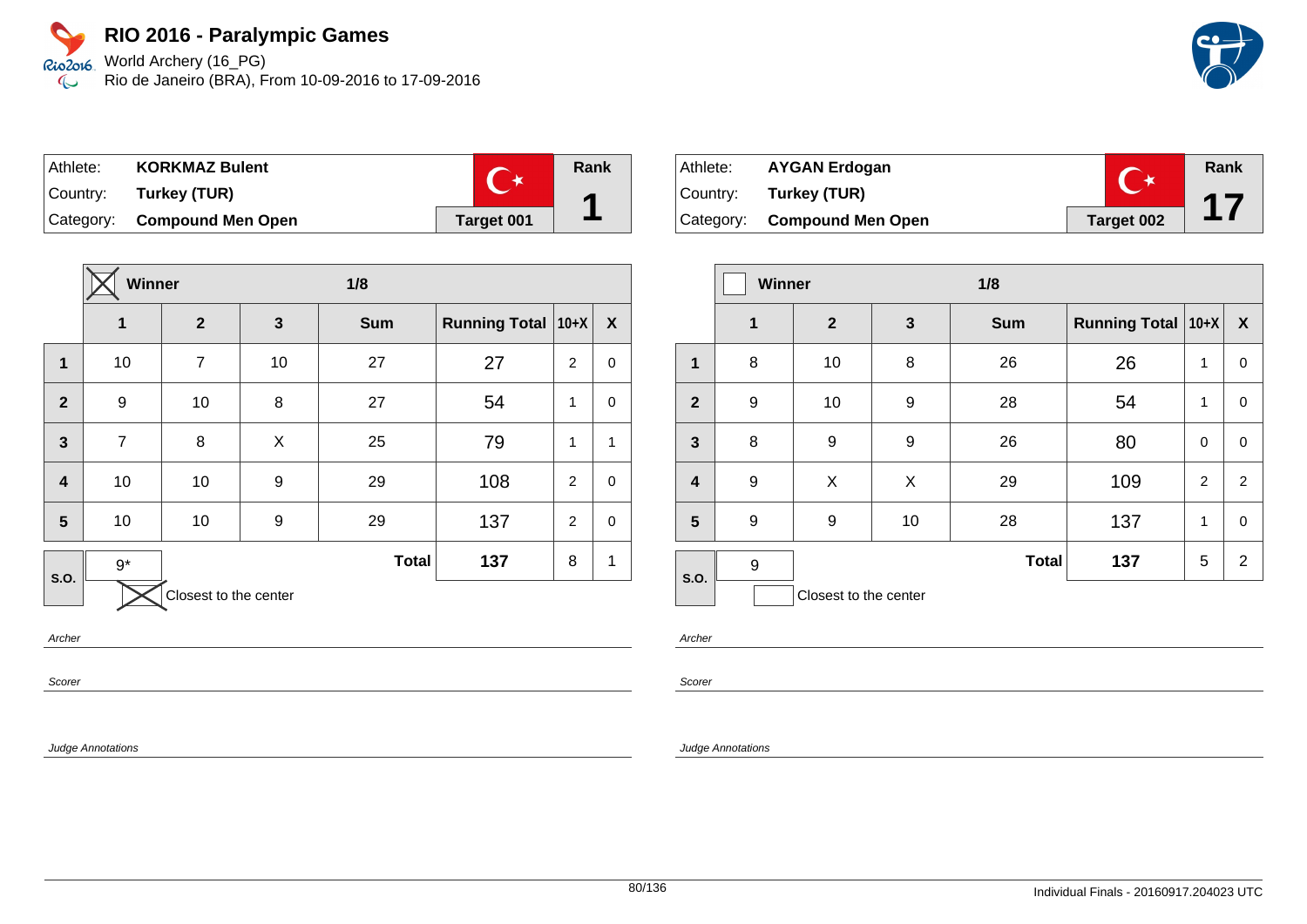World Archery (16\_PG) Rio de Janeiro (BRA), From 10-09-2016 to 17-09-2016

| Athlete:  | <b>MILNE Jonathon</b>       | <b>NZ</b><br><b>The Second Second</b><br>$ZN* *$ | Rank |
|-----------|-----------------------------|--------------------------------------------------|------|
| ∣Countrv: | Australia (AUS)             |                                                  |      |
|           | Category: Compound Men Open | Target 001                                       | 9    |

|                  | Winner           |                       |              | 1/8          |                      |        |              |
|------------------|------------------|-----------------------|--------------|--------------|----------------------|--------|--------------|
|                  | 1                | $\boldsymbol{2}$      | $\mathbf{3}$ | <b>Sum</b>   | <b>Running Total</b> | $10+X$ | X            |
| $\mathbf{1}$     | 8                | 8                     | 10           | 26           | 26                   | 1      | 0            |
| $\mathbf{2}$     | 10               | 9                     | 8            | 27           | 53                   | 1      | $\mathbf 0$  |
| $\mathbf{3}$     | $\boldsymbol{9}$ | 10                    | 9            | 28           | 81                   | 1      | $\mathbf 0$  |
| $\boldsymbol{4}$ | 8                | 10                    | 9            | 27           | 108                  | 1      | $\mathbf 0$  |
| 5                | X                | 10                    | 9            | 29           | 137                  | 2      | $\mathbf{1}$ |
| <b>S.O.</b>      |                  |                       |              | <b>Total</b> | 137                  | 6      | 1            |
|                  |                  | Closest to the center |              |              |                      |        |              |

Archer

Scorer

Judge Annotations

| Athlete: | <b>STUBBS John</b>          | <b>NZ</b>         | Rank |
|----------|-----------------------------|-------------------|------|
| Country: | <b>Great Britain (GBR)</b>  | ZN                | 8    |
|          | Category: Compound Men Open | <b>Target 002</b> |      |

|                         | <b>Winner</b> |                       | 1/8 |              |                      |                |                  |
|-------------------------|---------------|-----------------------|-----|--------------|----------------------|----------------|------------------|
|                         | 1             | $\mathbf{2}$          | 3   | <b>Sum</b>   | Running Total   10+X |                | $\boldsymbol{X}$ |
| 1                       | 9             | 9                     | 10  | 28           | 28                   | 1              | 0                |
| $\overline{2}$          | 8             | 9                     | 8   | 25           | 53                   | 0              | $\mathbf 0$      |
| $\overline{\mathbf{3}}$ | 8             | 8                     | 9   | 25           | 78                   | $\mathbf 0$    | $\pmb{0}$        |
| $\overline{\mathbf{4}}$ | 8             | 8                     | 9   | 25           | 103                  | $\mathbf 0$    | $\mathbf 0$      |
| 5                       | 8             | 8                     | X   | 26           | 129                  | 1              | 1                |
| S.O.                    |               |                       |     | <b>Total</b> | 129                  | $\overline{2}$ | 1                |
|                         |               | Closest to the center |     |              |                      |                |                  |

Archer

Scorer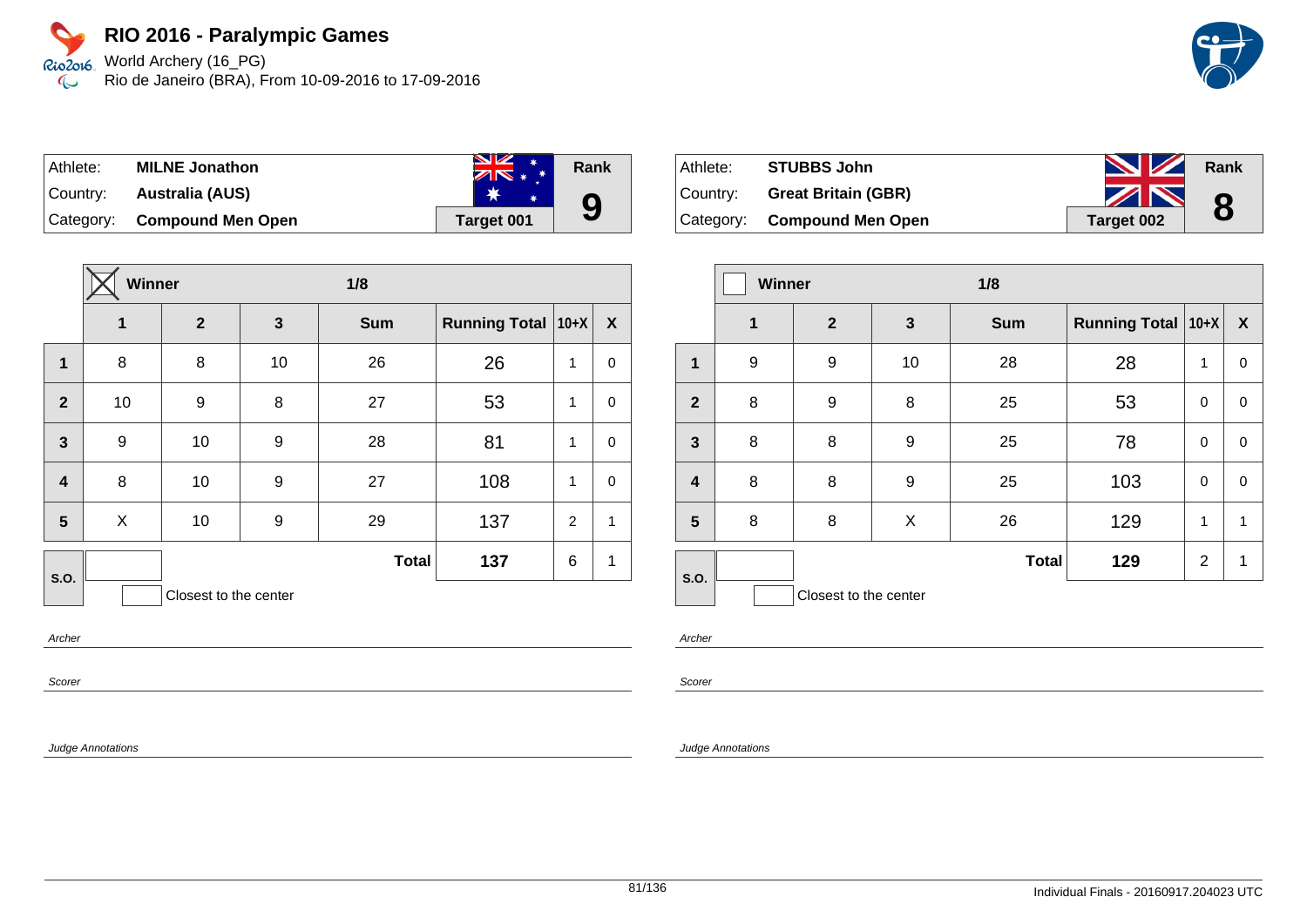World Archery (16\_PG) Rio de Janeiro (BRA), From 10-09-2016 to 17-09-2016

| Athlete:  | <b>MACQUEEN Nathan</b>      | <b>NZ</b>  | Rank |
|-----------|-----------------------------|------------|------|
| ∣Countr∨: | <b>Great Britain (GBR)</b>  | ZN         | 5    |
|           | Category: Compound Men Open | Target 001 |      |

|                         | <b>Winner</b>  |                       | 1/8          |              |                      |              |             |
|-------------------------|----------------|-----------------------|--------------|--------------|----------------------|--------------|-------------|
|                         | 1              | $\overline{2}$        | $\mathbf{3}$ | <b>Sum</b>   | <b>Running Total</b> | $10+X$       | X           |
| $\mathbf{1}$            | 9              | 9                     | 9            | 27           | 27                   | 0            | 0           |
| $\overline{2}$          | $\overline{7}$ | 10                    | 9            | 26           | 53                   | 1            | 0           |
| $\overline{\mathbf{3}}$ | 10             | 8                     | 8            | 26           | 79                   | $\mathbf{1}$ | $\mathbf 0$ |
| $\overline{\mathbf{4}}$ | 8              | 9                     | 10           | 27           | 106                  | $\mathbf{1}$ | 0           |
| 5                       | 9              | X                     | 8            | 27           | 133                  | 1            | 1           |
| <b>S.O.</b>             |                |                       |              | <b>Total</b> | 133                  | 4            | 1           |
|                         |                | Closest to the center |              |              |                      |              |             |

Archer

Scorer

Judge Annotations

| Athlete:  | <b>SHELBY Andre</b>      |            | Rank      |
|-----------|--------------------------|------------|-----------|
| Country:  | <b>USA (USA)</b>         |            | <b>17</b> |
| Category: | <b>Compound Men Open</b> | Target 002 |           |

|                         | Winner      |                       | 1/8<br>Running Total   10+X  <br>$\mathbf{3}$<br><b>Sum</b> |              |     |                  |              |
|-------------------------|-------------|-----------------------|-------------------------------------------------------------|--------------|-----|------------------|--------------|
|                         | $\mathbf 1$ | $\mathbf{2}$          |                                                             |              |     | $\boldsymbol{X}$ |              |
| 1                       | 10          | 9                     | 9                                                           | 28           | 28  | 1                | 0            |
| $\overline{2}$          | 8           | 10                    | 10                                                          | 28           | 56  | $\overline{2}$   | 0            |
| $\mathbf{3}$            | X           | 8                     | 9                                                           | 27           | 83  | 1                | $\mathbf{1}$ |
| $\overline{\mathbf{4}}$ | X           | X                     | 10                                                          | 30           | 113 | 3                | 2            |
| 5                       | 9           | 8                     | 8                                                           | 25           | 138 | $\mathbf 0$      | 0            |
| S.O.                    |             |                       |                                                             | <b>Total</b> | 138 | $\overline{7}$   | 3            |
|                         |             | Closest to the center |                                                             |              |     |                  |              |

Archer

Scorer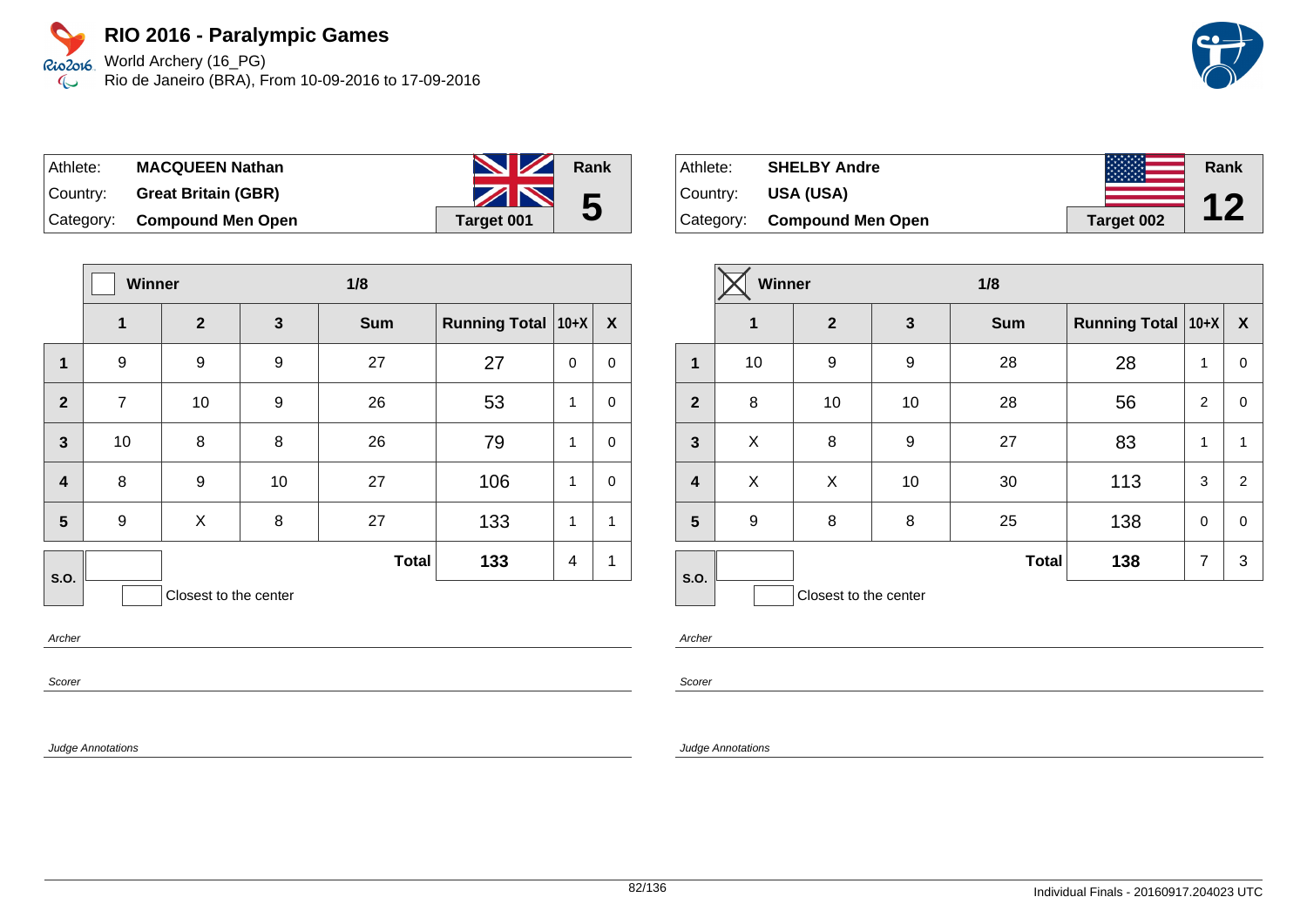World Archery (16\_PG) Rio de Janeiro (BRA), From 10-09-2016 to 17-09-2016



| Athlete: | <b>DE CASTRO Andrey</b>     | <b>TANK</b> |
|----------|-----------------------------|-------------|
|          | Country: Brazil (BRA)       |             |
|          | Category: Compound Men Open | Target 001  |

|                         | Winner |              |    | 1/8          |                      |             |                  |
|-------------------------|--------|--------------|----|--------------|----------------------|-------------|------------------|
|                         | 1      | $\mathbf{2}$ | 3  | <b>Sum</b>   | <b>Running Total</b> | $ 10+X $    | $\boldsymbol{X}$ |
| $\mathbf{1}$            | 10     | 10           | 10 | 30           | 30                   | 3           | 0                |
| $\overline{2}$          | 8      | 9            | 10 | 27           | 57                   | 1           | $\mathbf 0$      |
| $\overline{\mathbf{3}}$ | 9      | 9            | 8  | 26           | 83                   | $\mathbf 0$ | $\mathbf 0$      |
| $\overline{\mathbf{4}}$ | 9      | 10           | 10 | 29           | 112                  | 2           | $\mathbf 0$      |
| 5                       | 10     | X            | 10 | 30           | 142                  | 3           | $\mathbf{1}$     |
| S.O.                    |        |              |    | <b>Total</b> | 142                  | 9           | 1                |
| Closest to the center   |        |              |    |              |                      |             |                  |

Archer

Scorer

Judge Annotations

| Athlete:  | <b>STUTZMAN Matt</b>        |            | Rank |
|-----------|-----------------------------|------------|------|
| ⊺Countr∨: | USA (USA)                   |            |      |
|           | Category: Compound Men Open | Target 002 | 4    |

|                         | <b>Winner</b> |                       | 1/8                                                     |              |     |                |              |
|-------------------------|---------------|-----------------------|---------------------------------------------------------|--------------|-----|----------------|--------------|
|                         | 1             | $\mathbf{2}$          | <b>Running Total 10+X</b><br>$\mathbf{3}$<br><b>Sum</b> |              |     | X              |              |
| 1                       | 9             | X                     | X                                                       | 29           | 29  | 2              | 2            |
| $\overline{2}$          | 10            | 9                     | 10                                                      | 29           | 58  | $\overline{2}$ | 0            |
| $\mathbf{3}$            | X             | 9                     | 9                                                       | 28           | 86  | 1              | $\mathbf{1}$ |
| $\overline{\mathbf{4}}$ | X             | 9                     | 9                                                       | 28           | 114 | 1              | 1            |
| $5\phantom{.0}$         | 10            | 9                     | 8                                                       | 27           | 141 | 1              | 0            |
| S.O.                    |               |                       |                                                         | <b>Total</b> | 141 | $\overline{7}$ | 4            |
|                         |               | Closest to the center |                                                         |              |     |                |              |

Archer

Scorer

#### Judge Annotations

**Rank**

**20**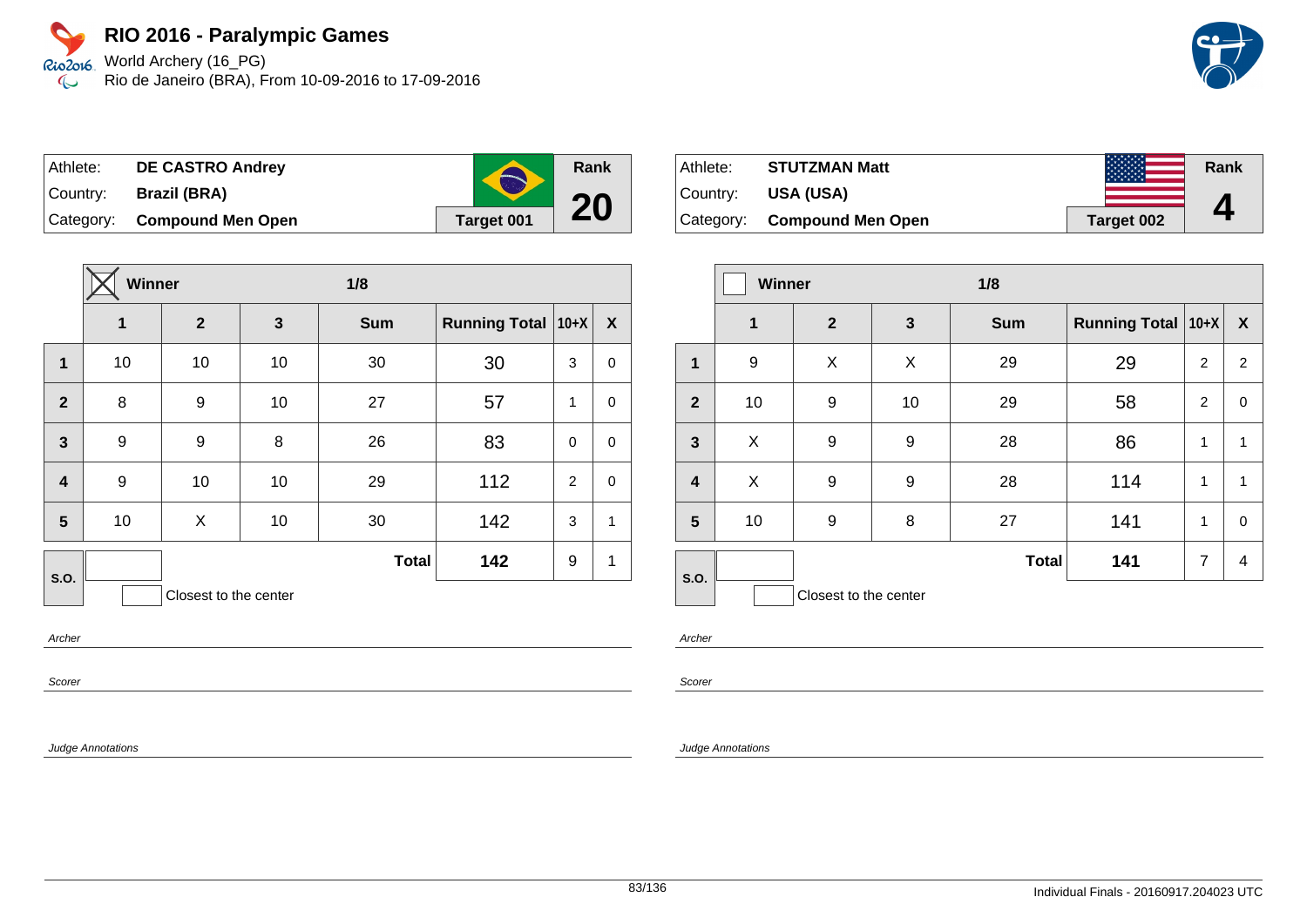World Archery (16\_PG) Rio de Janeiro (BRA), From 10-09-2016 to 17-09-2016

| Athlete:  | NORI Hadi                   | (I)        | Rank         |
|-----------|-----------------------------|------------|--------------|
| ⊺Countr∨: | IR Iran (IRI)               |            | G            |
|           | Category: Compound Men Open | Target 001 | $\mathbf{c}$ |

|                         | <b>Winner</b> |                       |                  | 1/8          |                      |             |                  |
|-------------------------|---------------|-----------------------|------------------|--------------|----------------------|-------------|------------------|
|                         | 1             | $\mathbf{2}$          | 3                | <b>Sum</b>   | Running Total   10+X |             | $\boldsymbol{X}$ |
| 1                       | X             | 9                     | 8                | 27           | 27                   | 1           | $\mathbf 1$      |
| $\overline{2}$          | 9             | 10                    | $\boldsymbol{9}$ | 28           | 55                   | 1           | $\mathbf 0$      |
| $\mathbf{3}$            | 8             | X                     | 9                | 27           | 82                   | 1           | $\mathbf 1$      |
| $\overline{\mathbf{4}}$ | 8             | 9                     | 9                | 26           | 108                  | $\mathbf 0$ | $\mathbf 0$      |
| 5                       | 9             | 8                     | 9                | 26           | 134                  | $\mathbf 0$ | $\mathbf 0$      |
| S.O.                    |               |                       |                  | <b>Total</b> | 134                  | 3           | $\overline{2}$   |
|                         |               | Closest to the center |                  |              |                      |             |                  |

Archer

Scorer

Judge Annotations

| Athlete:    | Al Xinliang                 |            | Rank |
|-------------|-----------------------------|------------|------|
| ∣Countr∨: ⊥ | <b>PR China (CHN)</b>       |            |      |
|             | Category: Compound Men Open | Target 002 | 14   |

|                         | <b>Winner</b> |                       |                                                      | 1/8          |     |                  |              |
|-------------------------|---------------|-----------------------|------------------------------------------------------|--------------|-----|------------------|--------------|
|                         | 1             | $\mathbf{2}$          | Running Total   10+X  <br>$\mathbf{3}$<br><b>Sum</b> |              |     | $\boldsymbol{X}$ |              |
| 1                       | 9             | 9                     | 9                                                    | 27           | 27  | $\mathbf 0$      | 0            |
| $\overline{2}$          | X             | 9                     | 9                                                    | 28           | 55  | 1                | 1            |
| $\mathbf{3}$            | 9             | X                     | 9                                                    | 28           | 83  | 1                | $\mathbf{1}$ |
| $\overline{\mathbf{r}}$ | 9             | 8                     | 9                                                    | 26           | 109 | 0                | 0            |
| 5                       | 10            | 9                     | X                                                    | 29           | 138 | $\overline{2}$   | 1            |
| S.O.                    |               |                       |                                                      | <b>Total</b> | 138 | 4                | 3            |
|                         |               | Closest to the center |                                                      |              |     |                  |              |

Archer

Scorer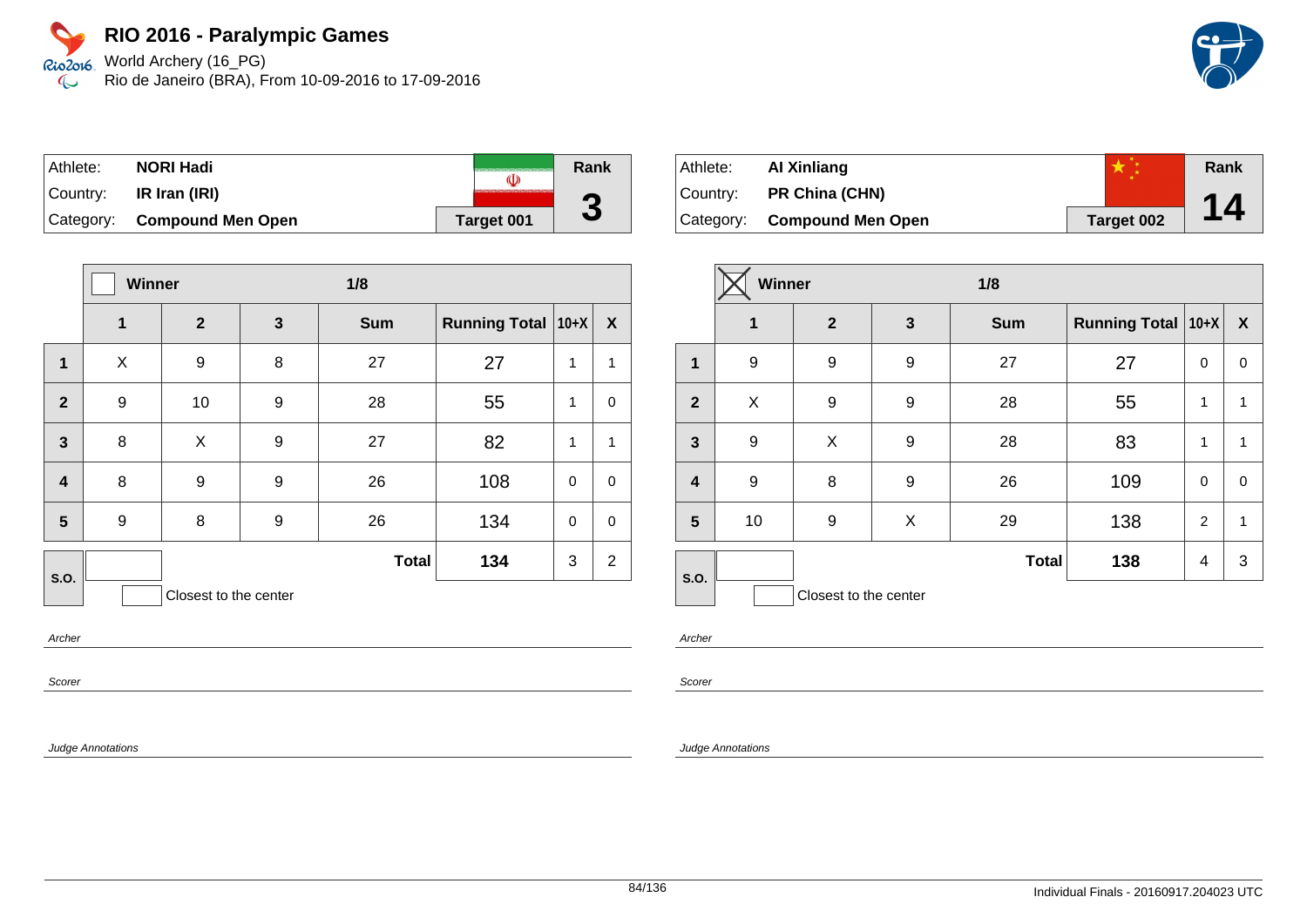Rio2o16 World Archery (16\_PG) Rio de Janeiro (BRA), From 10-09-2016 to 17-09-2016  $\infty$ 

| Athlete:  | <b>CANCELLI Gianpaolo</b> |            | Rank                                                       |
|-----------|---------------------------|------------|------------------------------------------------------------|
| ⊺Countr∨: | Italy (ITA)               |            | $\begin{array}{c} \n \textbf{4} \textbf{4} \n \end{array}$ |
| Category: | <b>Compound Men Open</b>  | Target 001 |                                                            |

|                         | Winner |                       |                 | 1/8          |                      |             |                  |
|-------------------------|--------|-----------------------|-----------------|--------------|----------------------|-------------|------------------|
|                         | 1      | $\mathbf{2}$          | $\mathbf{3}$    | <b>Sum</b>   | Running Total   10+X |             | $\boldsymbol{X}$ |
| 1                       | 9      | 10                    | $6\phantom{1}6$ | 25           | 25                   | 1           | $\pmb{0}$        |
| $\overline{2}$          | 9      | 9                     | 9               | 27           | 52                   | $\mathbf 0$ | $\mathbf 0$      |
| $\mathbf{3}$            | 9      | 8                     | 9               | 26           | 78                   | $\mathbf 0$ | $\pmb{0}$        |
| $\overline{\mathbf{4}}$ | X      | 10                    | 8               | 28           | 106                  | 2           | $\mathbf{1}$     |
| 5                       | 9      | 10                    | 9               | 28           | 134                  | 1           | $\mathbf 0$      |
| S.O.                    |        |                       |                 | <b>Total</b> | 134                  | 4           | 1                |
|                         |        | Closest to the center |                 |              |                      |             |                  |

Archer

Scorer

Judge Annotations

| Athlete:  | <b>PAVLIK Marcel</b>        | 由          | Rank |
|-----------|-----------------------------|------------|------|
| ⊺Countr∨: | Slovakia (SVK)              |            |      |
|           | Category: Compound Men Open | Target 002 | 6    |

|                         | Winner         |                       |              | 1/8          |                      |                |                  |
|-------------------------|----------------|-----------------------|--------------|--------------|----------------------|----------------|------------------|
|                         | $\mathbf 1$    | $\mathbf{2}$          | $\mathbf{3}$ | <b>Sum</b>   | Running Total   10+X |                | $\boldsymbol{X}$ |
| 1                       | 10             | 10                    | 10           | 30           | 30                   | 3              | 0                |
| $\overline{2}$          | 9              | 10                    | 10           | 29           | 59                   | $\overline{2}$ | 0                |
| $\mathbf{3}$            | X              | 8                     | 10           | 28           | 87                   | $\overline{2}$ | $\mathbf{1}$     |
| $\overline{\mathbf{4}}$ | $\overline{7}$ | 8                     | 8            | 23           | 110                  | 0              | 0                |
| 5                       | 10             | X                     | X            | 30           | 140                  | 3              | $\overline{2}$   |
| S.O.                    |                |                       |              | <b>Total</b> | 140                  | 10             | 3                |
|                         |                | Closest to the center |              |              |                      |                |                  |

Archer

Scorer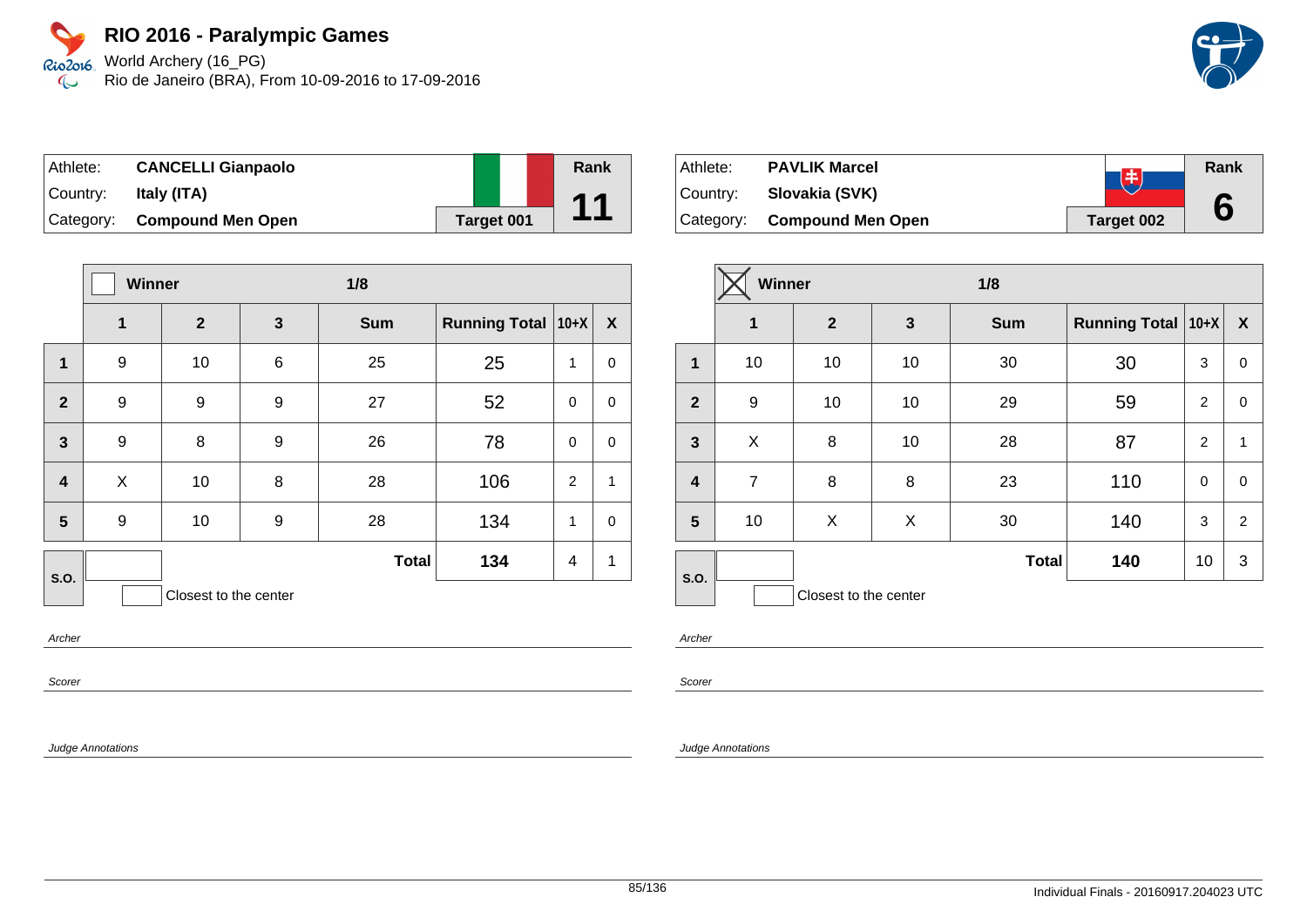World Archery (16\_PG) Rio de Janeiro (BRA), From 10-09-2016 to 17-09-2016

| Athlete: | <b>SIMONELLI Alberto</b>    |            | Rank |
|----------|-----------------------------|------------|------|
| Country: | Italy (ITA)                 |            |      |
|          | Category: Compound Men Open | Target 001 |      |

|                         | Winner           |                       |    | 1/8          |                      |                |                  |
|-------------------------|------------------|-----------------------|----|--------------|----------------------|----------------|------------------|
|                         | $\mathbf{1}$     | $\mathbf{2}$          | 3  | <b>Sum</b>   | <b>Running Total</b> | $ 10+X $       | $\boldsymbol{X}$ |
| $\mathbf{1}$            | 9                | X                     | 9  | 28           | 28                   | 1              | 1                |
| $\overline{2}$          | X                | 9                     | 8  | 27           | 55                   | 1              | 1                |
| $\mathbf{3}$            | $\boldsymbol{9}$ | 9                     | 10 | 28           | 83                   | 1              | $\mathbf 0$      |
| $\overline{\mathbf{4}}$ | 9                | 10                    | 9  | 28           | 111                  | 1              | $\pmb{0}$        |
| 5                       | 9                | 10                    | 10 | 29           | 140                  | $\overline{2}$ | $\mathbf 0$      |
| S.O.                    |                  |                       |    | <b>Total</b> | 140                  | 6              | $\overline{2}$   |
|                         |                  | Closest to the center |    |              |                      |                |                  |

Archer

Scorer

Judge Annotations

| Athlete:  | <b>FORSBERG Jere</b>        |            | Rank |
|-----------|-----------------------------|------------|------|
| ∣Countr∨: | Finland (FIN)               |            |      |
|           | Category: Compound Men Open | Target 002 | 10   |

|                         | <b>Winner</b> |                       |                | 1/8          |                      |              |                           |  |
|-------------------------|---------------|-----------------------|----------------|--------------|----------------------|--------------|---------------------------|--|
|                         | $\mathbf 1$   | $\mathbf{2}$          | 3              | <b>Sum</b>   | <b>Running Total</b> | $ 10+X $     | $\boldsymbol{\mathsf{X}}$ |  |
| 1                       | 8             | 10                    | $\overline{7}$ | 25           | 25                   | 1            | 0                         |  |
| $\mathbf{2}$            | 8             | 9                     | 8              | 25           | 50                   | 0            | 0                         |  |
| $\mathbf{3}$            | 10            | 10                    | 10             | 30           | 80                   | 3            | 0                         |  |
| $\overline{\mathbf{4}}$ | X             | 9                     | 9              | 28           | 108                  | 1            | 1                         |  |
| $5\phantom{1}$          | 10            | 9                     | 9              | 28           | 136                  | $\mathbf{1}$ | 0                         |  |
| S.O.                    |               |                       |                | <b>Total</b> | 136                  | 6            | $\mathbf{1}$              |  |
|                         |               | Closest to the center |                |              |                      |              |                           |  |

Archer

Scorer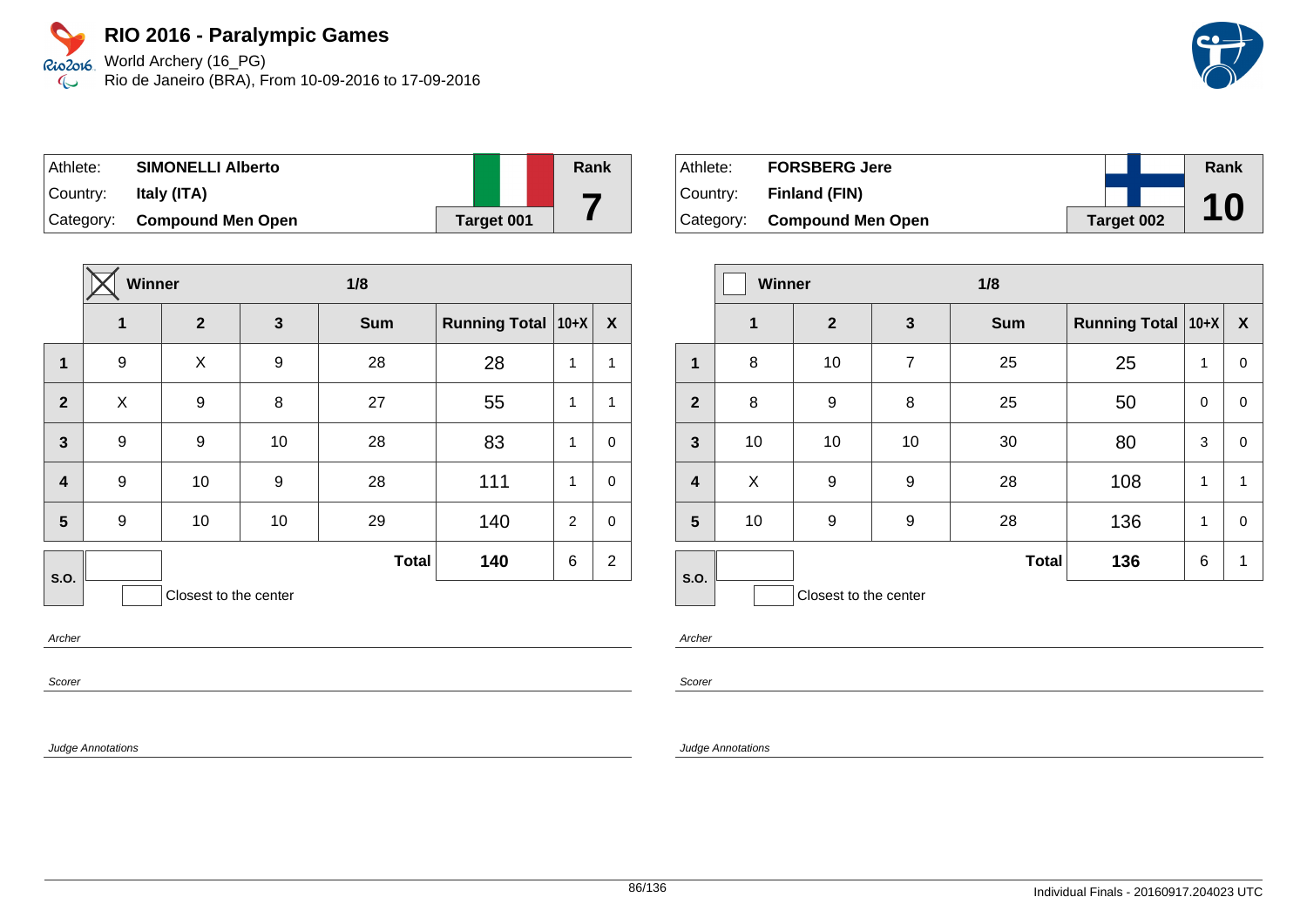Athlete: **HALL Michael**

World Archery (16\_PG) Rio2016 Rio de Janeiro (BRA), From 10-09-2016 to 17-09-2016  $\infty$ 

| Country: Great Britain (GBR) | 18                |
|------------------------------|-------------------|
| Category: Compound Men Open  | <b>Target 001</b> |
|                              |                   |
|                              |                   |

|                         |   | <b>Winner</b><br>1/8  |              |              |                      |             |                  |
|-------------------------|---|-----------------------|--------------|--------------|----------------------|-------------|------------------|
|                         | 1 | $\overline{2}$        | $\mathbf{3}$ | <b>Sum</b>   | Running Total   10+X |             | $\boldsymbol{X}$ |
| 1                       | 8 | 9                     | 10           | 27           | 27                   | 1           | 0                |
| $\overline{2}$          | X | 10                    | 9            | 29           | 56                   | 2           | 1                |
| $\overline{\mathbf{3}}$ | 9 | X                     | 10           | 29           | 85                   | 2           | 1                |
| $\overline{\mathbf{4}}$ | 9 | 9                     | 9            | 27           | 112                  | 0           | $\mathbf 0$      |
| 5                       | 9 | 9                     | 9            | 27           | 139                  | $\mathbf 0$ | $\mathbf 0$      |
| <b>S.O.</b>             |   |                       |              | <b>Total</b> | 139                  | 5           | $\overline{2}$   |
|                         |   | Closest to the center |              |              |                      |             |                  |

Archer

Scorer

Judge Annotations

Athlete: **POLISH Kevin** Country: **USA (USA)** Category: **Compound Men Open Target 002 Rank 2**

|                         | Winner      |                       | 1/8              |              |                      |             |                  |
|-------------------------|-------------|-----------------------|------------------|--------------|----------------------|-------------|------------------|
|                         | $\mathbf 1$ | $\mathbf{2}$          | 3                | <b>Sum</b>   | Running Total   10+X |             | $\boldsymbol{X}$ |
| 1                       | 9           | 10                    | $\boldsymbol{9}$ | 28           | 28                   | 1           | 0                |
| $\mathbf{2}$            | 9           | $\,6$                 | 9                | 24           | 52                   | $\mathbf 0$ | 0                |
| $\mathbf{3}$            | 9           | 10                    | 9                | 28           | 80                   | 1           | 0                |
| $\overline{\mathbf{4}}$ | 9           | 9                     | 9                | 27           | 107                  | $\mathbf 0$ | 0                |
| $5\phantom{1}$          | 10          | 9                     | $\overline{7}$   | 26           | 133                  | 1           | 0                |
| S.O.                    |             |                       |                  | <b>Total</b> | 133                  | 3           | 0                |
|                         |             | Closest to the center |                  |              |                      |             |                  |

Archer

Scorer

#### Judge Annotations

**Rank**

**NZ** 

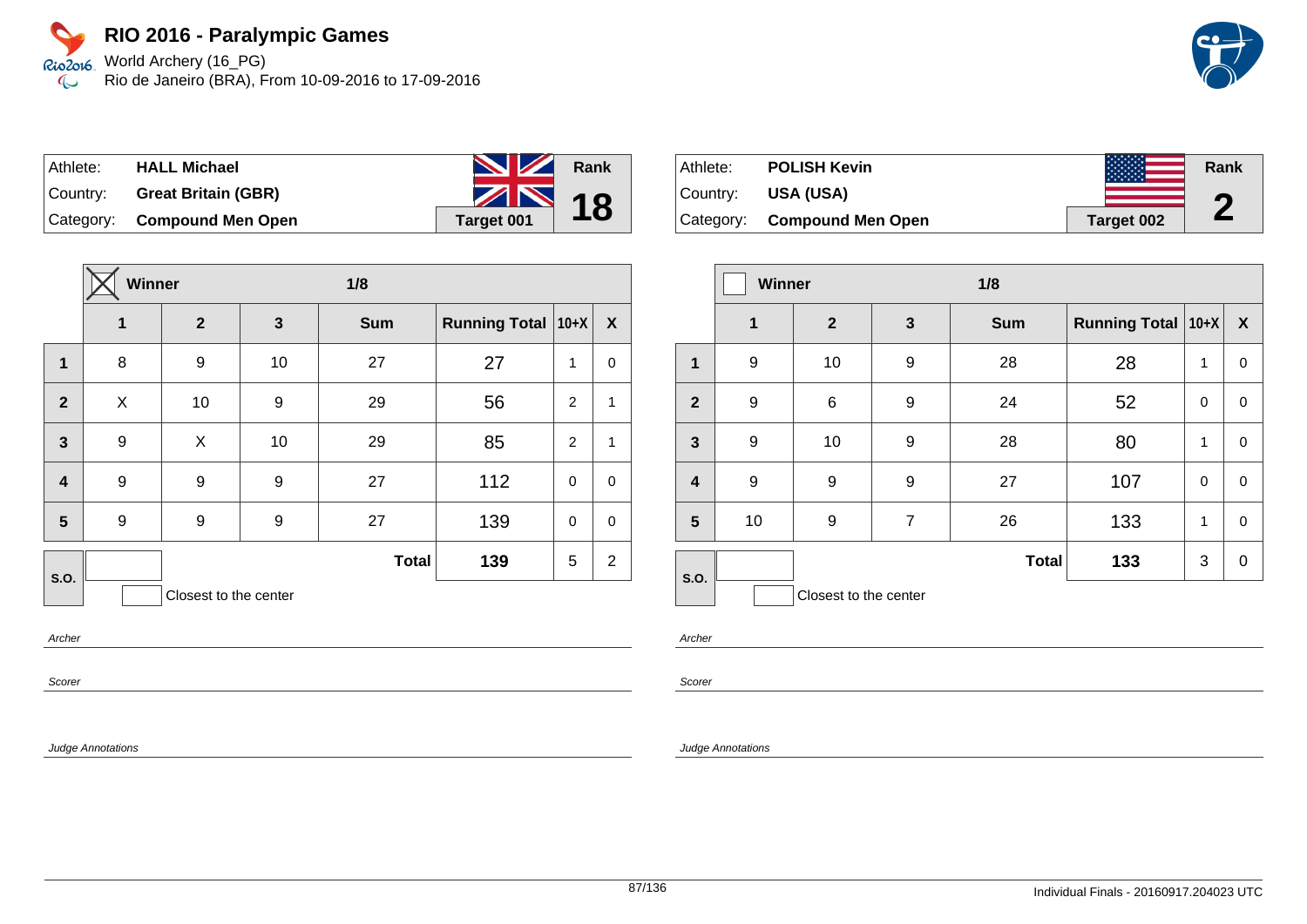World Archery (16\_PG) Rio de Janeiro (BRA), From 10-09-2016 to 17-09-2016

| Athlete: | <b>KORKMAZ Bulent</b>       |            | Rank |
|----------|-----------------------------|------------|------|
|          | Country: Turkey (TUR)       |            | ◢    |
|          | Category: Compound Men Open | Target 001 |      |

|                         | Winner |                       |              | 1/4          |                      |                |                |
|-------------------------|--------|-----------------------|--------------|--------------|----------------------|----------------|----------------|
|                         | 1      | $\overline{2}$        | $\mathbf{3}$ | <b>Sum</b>   | Running Total   10+X |                | X              |
| 1                       | 9      | 9                     | 9            | 27           | 27                   | 0              | 0              |
| $\overline{2}$          | 9      | X                     | 9            | 28           | 55                   | 1              | $\mathbf{1}$   |
| $\overline{\mathbf{3}}$ | 9      | 9                     | 9            | 27           | 82                   | $\mathbf 0$    | $\mathbf 0$    |
| $\overline{\mathbf{4}}$ | 9      | 8                     | 10           | 27           | 109                  | 1              | $\mathbf 0$    |
| 5                       | X      | 9                     | 10           | 29           | 138                  | $\overline{2}$ | $\mathbf{1}$   |
| S.O.                    |        |                       |              | <b>Total</b> | 138                  | 4              | $\overline{2}$ |
|                         |        | Closest to the center |              |              |                      |                |                |

Archer

Scorer

Judge Annotations

| ∣Athlete:   | <b>MILNE Jonathon</b>       | <b>NZ</b><br>$ZN$ * * | Rank |
|-------------|-----------------------------|-----------------------|------|
| ∣Countr∨: ⊥ | Australia (AUS)             |                       |      |
|             | Category: Compound Men Open | Target 002            | 9    |

|                | Winner           |                       |              |              |                      |                |                  |
|----------------|------------------|-----------------------|--------------|--------------|----------------------|----------------|------------------|
|                | 1                | $\mathbf{2}$          | $\mathbf{3}$ | <b>Sum</b>   | Running Total   10+X |                | $\boldsymbol{X}$ |
| $\mathbf 1$    | 9                | 8                     | 10           | 27           | 27                   | 1              | $\mathbf 0$      |
| $\overline{2}$ | 9                | X                     | 9            | 28           | 55                   | 1              | 1                |
| 3              | 10               | 8                     | 10           | 28           | 83                   | $\overline{2}$ | $\mathbf 0$      |
| $\overline{4}$ | 10               | 8                     | 9            | 27           | 110                  | 1              | $\mathbf 0$      |
| 5              | $\boldsymbol{9}$ | X                     | 10           | 29           | 139                  | $\overline{2}$ | 1                |
| S.O.           |                  |                       |              | <b>Total</b> | 139                  | $\overline{7}$ | $\overline{2}$   |
|                |                  | Closest to the center |              |              |                      |                |                  |

Archer

Scorer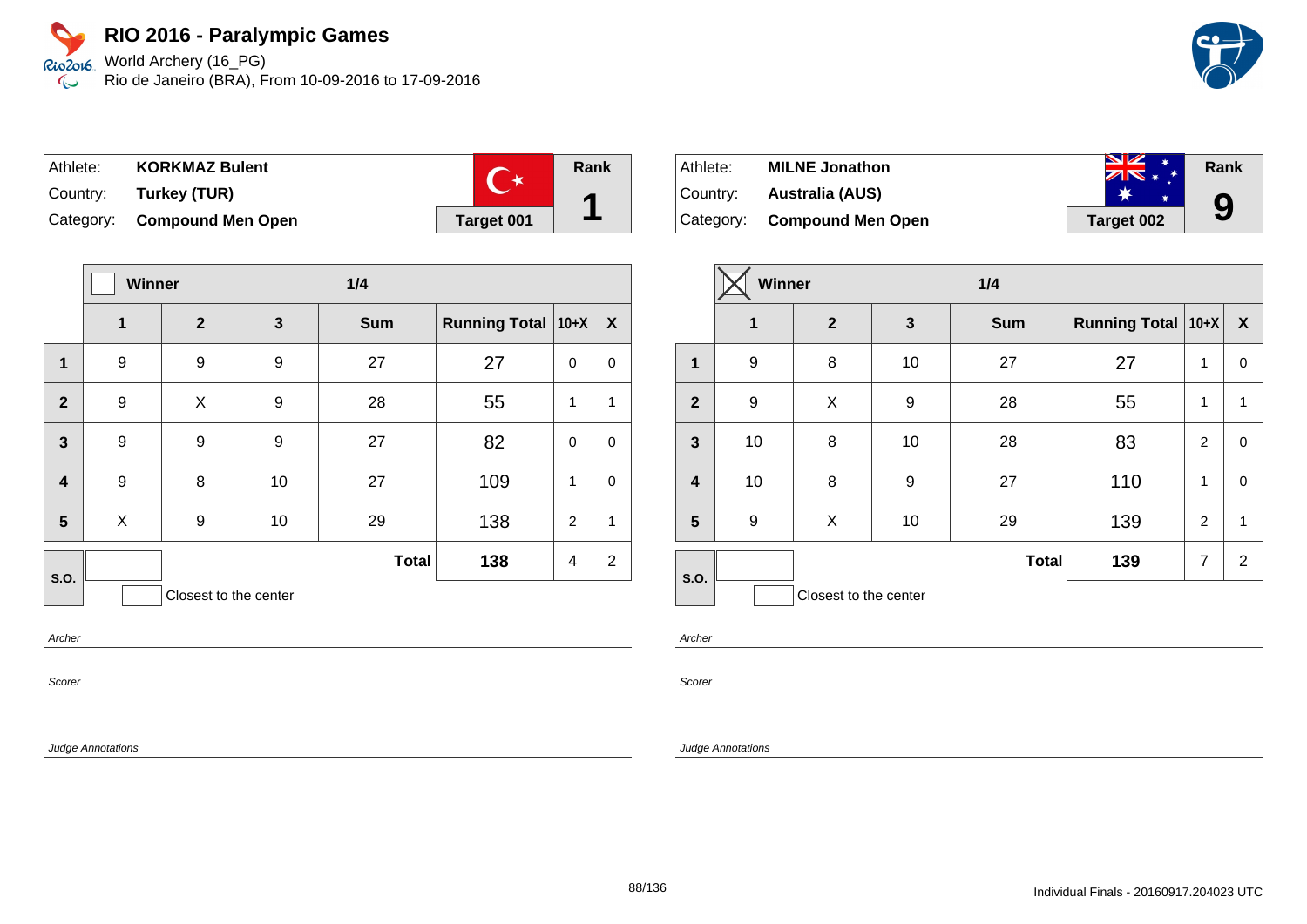World Archery (16\_PG) Rio de Janeiro (BRA), From 10-09-2016 to 17-09-2016



| Athlete: | <b>SHELBY Andre</b>         | <b>大大大大大大大</b> | Rank |
|----------|-----------------------------|----------------|------|
|          | Country: USA (USA)          |                |      |
|          | Category: Compound Men Open | Target 001     |      |

|                         | Winner       |                       | 1/4            |              |                      |             |                |
|-------------------------|--------------|-----------------------|----------------|--------------|----------------------|-------------|----------------|
|                         | $\mathbf{1}$ | $\mathbf{2}$          | 3              | <b>Sum</b>   | <b>Running Total</b> | $ 10+X $    | X              |
| $\mathbf{1}$            | 9            | X                     | 8              | 27           | 27                   | 1           | $\mathbf{1}$   |
| $\overline{2}$          | 9            | X                     | 9              | 28           | 55                   | 1           | $\mathbf{1}$   |
| 3                       | 10           | 10                    | 10             | 30           | 85                   | 3           | $\mathbf 0$    |
| $\overline{\mathbf{4}}$ | 9            | $\overline{7}$        | $\overline{7}$ | 23           | 108                  | $\mathbf 0$ | $\mathbf 0$    |
| 5                       | 9            | 9                     | 10             | 28           | 136                  | 1           | $\mathbf 0$    |
| S.O.                    |              |                       |                | <b>Total</b> | 136                  | 6           | $\overline{2}$ |
|                         |              | Closest to the center |                |              |                      |             |                |

Archer

Scorer

Judge Annotations

| Athlete: | <b>DE CASTRO Andrey</b>     | A                 | Rank |
|----------|-----------------------------|-------------------|------|
| Country: | <b>Brazil (BRA)</b>         |                   |      |
|          | Category: Compound Men Open | <b>Target 002</b> | 20   |

|                         | <b>Winner</b> |                       |                | 1/4          |                      |                |                  |
|-------------------------|---------------|-----------------------|----------------|--------------|----------------------|----------------|------------------|
|                         | $\mathbf 1$   | $\mathbf{2}$          | $\mathbf{3}$   | <b>Sum</b>   | Running Total   10+X |                | $\boldsymbol{X}$ |
| 1                       | 9             | X                     | 9              | 28           | 28                   | 1              | 1                |
| $\overline{2}$          | 9             | X                     | $\overline{7}$ | 26           | 54                   | 1              | 1                |
| $\mathbf{3}$            | 10            | 8                     | X              | 28           | 82                   | $\overline{2}$ | 1                |
| $\overline{\mathbf{4}}$ | 10            | 10                    | 8              | 28           | 110                  | 2              | $\mathbf 0$      |
| 5                       | 8             | 10                    | $\overline{7}$ | 25           | 135                  | 1              | $\mathbf 0$      |
| S.O.                    |               |                       |                | <b>Total</b> | 135                  | $\overline{7}$ | 3                |
|                         |               | Closest to the center |                |              |                      |                |                  |

Archer

Scorer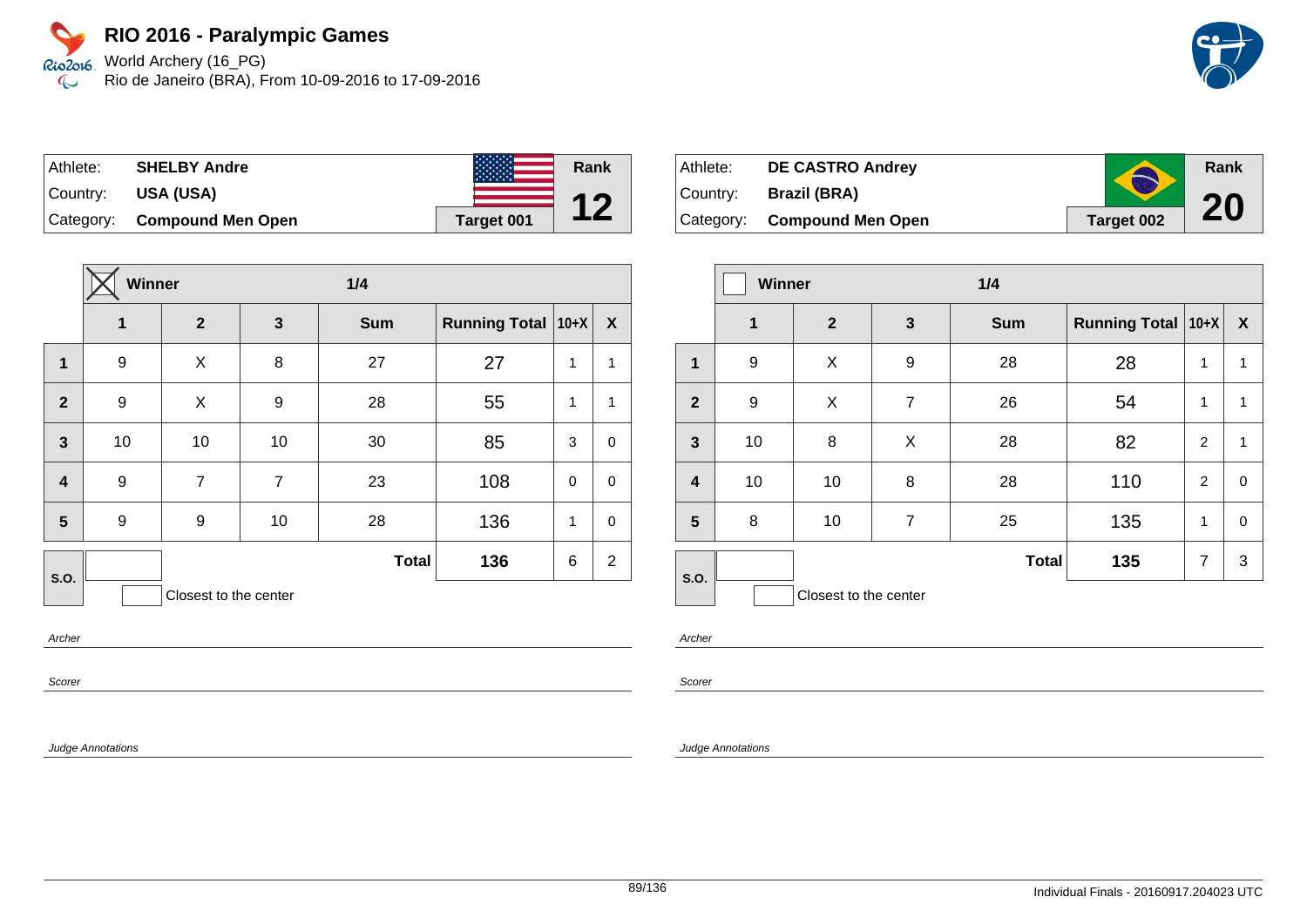World Archery (16\_PG) Rio de Janeiro (BRA), From 10-09-2016 to 17-09-2016



| Athlete: | Al Xinliang                 |            | Rank |
|----------|-----------------------------|------------|------|
|          | Country: PR China (CHN)     |            |      |
|          | Category: Compound Men Open | Target 001 | 14   |

|                         | Winner         |                       |              | 1/4          |                      |          |              |
|-------------------------|----------------|-----------------------|--------------|--------------|----------------------|----------|--------------|
|                         | $\overline{1}$ | $\overline{2}$        | $\mathbf{3}$ | <b>Sum</b>   | <b>Running Total</b> | $ 10+X $ | X            |
| 1                       | X              | 10                    | 10           | 30           | 30                   | 3        | $\mathbf{1}$ |
| $\mathbf{2}$            | X              | 10                    | 9            | 29           | 59                   | 2        | $\mathbf{1}$ |
| $\mathbf{3}$            | 9              | X                     | 8            | 27           | 86                   | 1        | $\mathbf{1}$ |
| $\overline{\mathbf{4}}$ | 10             | 9                     | 9            | 28           | 114                  | 1        | $\mathbf 0$  |
| 5                       | 9              | 9                     | X            | 28           | 142                  | 1        | $\mathbf{1}$ |
| S.O.                    |                |                       |              | <b>Total</b> | 142                  | 8        | 4            |
|                         |                | Closest to the center |              |              |                      |          |              |

Archer

Scorer

Judge Annotations

| Athlete:  | <b>PAVLIK Marcel</b>        | 电          | Rank |
|-----------|-----------------------------|------------|------|
| ⊺Countr∨: | Slovakia (SVK)              |            |      |
|           | Category: Compound Men Open | Target 002 | 6    |

|                         | <b>Winner</b> |                       |    | 1/4          |                               |                |                  |
|-------------------------|---------------|-----------------------|----|--------------|-------------------------------|----------------|------------------|
|                         | $\mathbf 1$   | $\mathbf{2}$          | 3  | <b>Sum</b>   | <b>Running Total   10+X  </b> |                | $\boldsymbol{X}$ |
| 1                       | 10            | X                     | X  | 30           | 30                            | 3              | 2                |
| $\mathbf{2}$            | 9             | 8                     | 9  | 26           | 56                            | $\mathbf 0$    | 0                |
| $\mathbf{3}$            | 8             | 10                    | 9  | 27           | 83                            | 1              | 0                |
| $\overline{\mathbf{4}}$ | 10            | 8                     | 10 | 28           | 111                           | $\overline{2}$ | $\Omega$         |
| $5\phantom{1}$          | 8             | 9                     | 10 | 27           | 138                           | 1              | 0                |
| S.O.                    |               |                       |    | <b>Total</b> | 138                           | 7              | $\overline{2}$   |
|                         |               | Closest to the center |    |              |                               |                |                  |

Archer

Scorer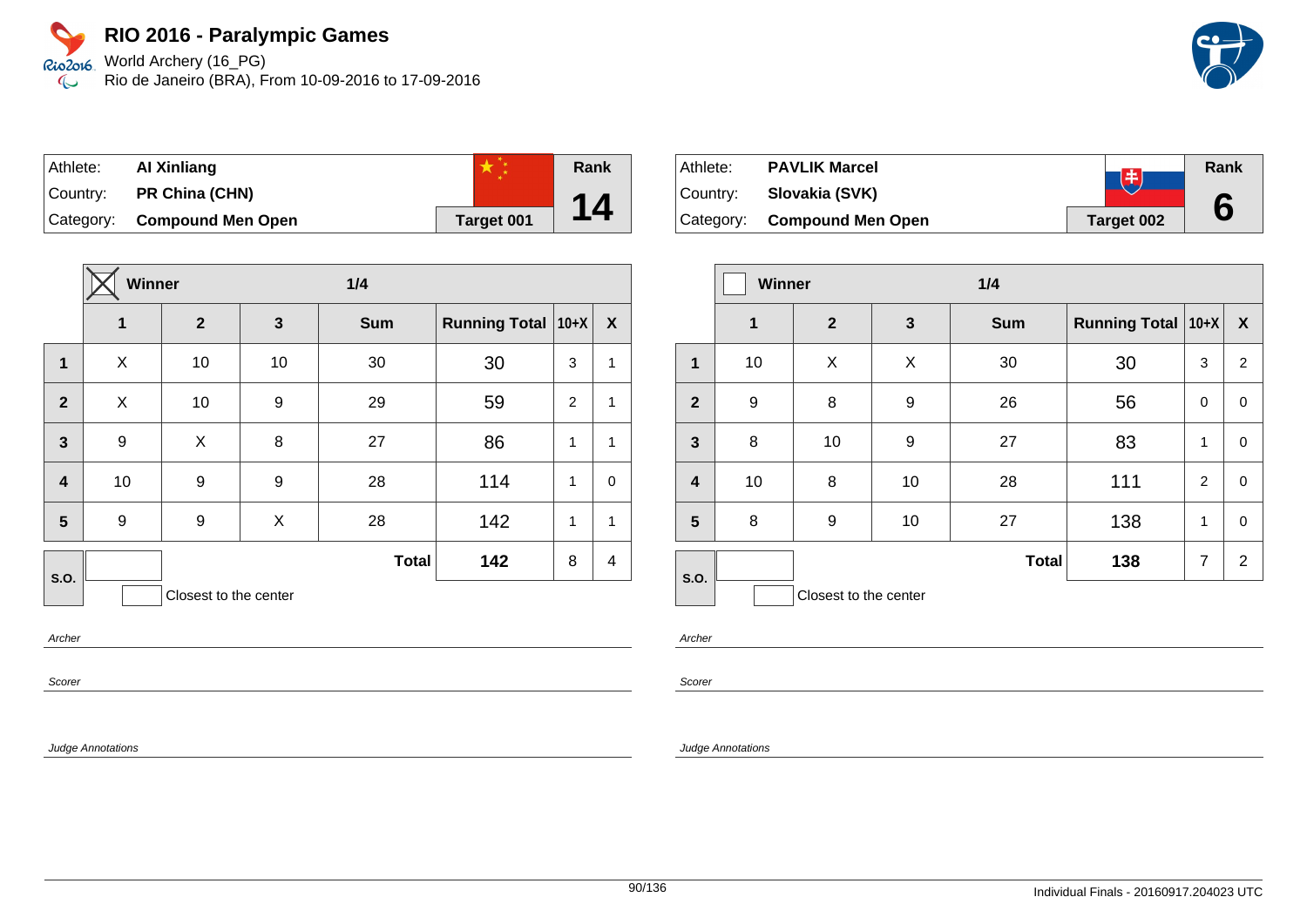World Archery (16\_PG) Rio de Janeiro (BRA), From 10-09-2016 to 17-09-2016

| Athlete:    | <b>SIMONELLI Alberto</b>    |            | Rank |
|-------------|-----------------------------|------------|------|
| ∣Country: ⊥ | Italy (ITA)                 |            |      |
|             | Category: Compound Men Open | Target 001 |      |

|                         | Winner |                       | 1/4 |              |                      |                |                |
|-------------------------|--------|-----------------------|-----|--------------|----------------------|----------------|----------------|
|                         | 1      | $\overline{2}$        | 3   | <b>Sum</b>   | <b>Running Total</b> | $10+X$         | X              |
| $\mathbf{1}$            | 10     | X                     | 9   | 29           | 29                   | 2              | $\mathbf{1}$   |
| $\overline{2}$          | 10     | X                     | X   | 30           | 59                   | 3              | $\overline{c}$ |
| $\mathbf{3}$            | 9      | 9                     | 10  | 28           | 87                   | 1              | $\mathbf 0$    |
| $\overline{\mathbf{4}}$ | 9      | 10                    | 9   | 28           | 115                  | 1              | $\mathbf 0$    |
| 5                       | 10     | 10                    | 8   | 28           | 143                  | $\overline{2}$ | $\mathbf 0$    |
| <b>S.O.</b>             |        |                       |     | <b>Total</b> | 143                  | 9              | 3              |
|                         |        | Closest to the center |     |              |                      |                |                |

Archer

Scorer

Judge Annotations

| Athlete: | <b>HALL Michael</b>         | <b>No. 12 Rank</b> |  |
|----------|-----------------------------|--------------------|--|
| Country: | <b>Great Britain (GBR)</b>  | $\frac{1}{2}$ 18   |  |
|          | Category: Compound Men Open | Target 002         |  |

|                         | Winner         |                       |    | 1/4          |                      |                |                  |
|-------------------------|----------------|-----------------------|----|--------------|----------------------|----------------|------------------|
|                         | $\mathbf 1$    | $\mathbf{2}$          | 3  | <b>Sum</b>   | Running Total   10+X |                | $\boldsymbol{X}$ |
| 1                       | 8              | 9                     | X  | 27           | 27                   | 1              | 1                |
| $\overline{2}$          | 10             | 9                     | 10 | 29           | 56                   | 2              | 0                |
| $\overline{\mathbf{3}}$ | $\overline{7}$ | 9                     | 10 | 26           | 82                   | 1              | $\pmb{0}$        |
| $\overline{\mathbf{r}}$ | 10             | 6                     | 9  | 25           | 107                  | 1              | $\mathbf 0$      |
| 5                       | 10             | X                     | 9  | 29           | 136                  | $\overline{2}$ | 1                |
| S.O.                    |                |                       |    | <b>Total</b> | 136                  | $\overline{7}$ | $\overline{2}$   |
|                         |                | Closest to the center |    |              |                      |                |                  |

Archer

Scorer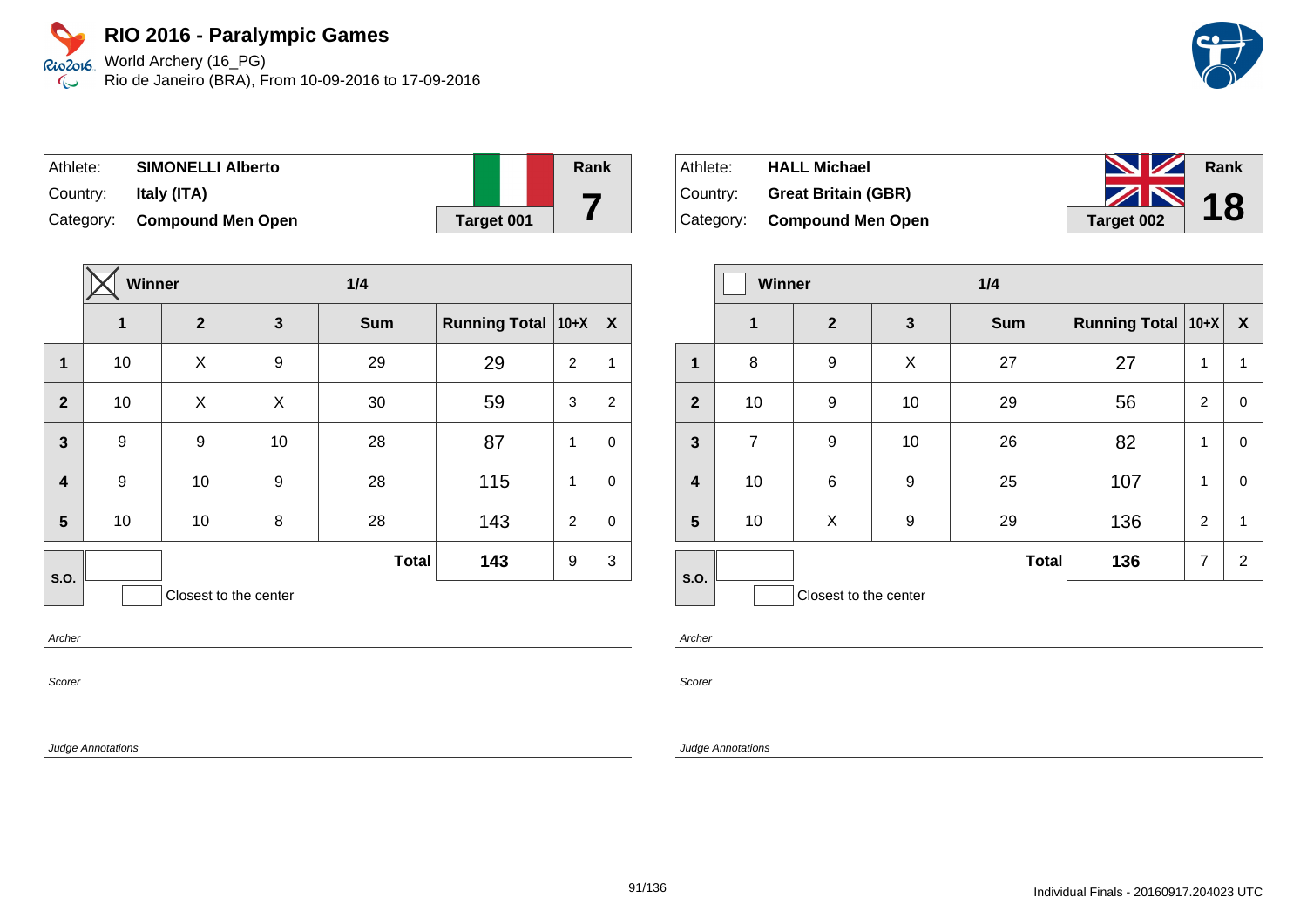World Archery (16\_PG) Rio de Janeiro (BRA), From 10-09-2016 to 17-09-2016

| Athlete:  | <b>MILNE Jonathon</b>       | $\blacksquare$<br>$ZN*$ | Rank |
|-----------|-----------------------------|-------------------------|------|
| ∣Countrv: | Australia (AUS)             |                         |      |
|           | Category: Compound Men Open | <b>Target 001</b>       | 9    |

|                  | Winner |                       | $1/2$        |              |                      |          |                  |
|------------------|--------|-----------------------|--------------|--------------|----------------------|----------|------------------|
|                  | 1      | $\overline{2}$        | $\mathbf{3}$ | <b>Sum</b>   | Running Total   10+X |          | $\boldsymbol{X}$ |
| 1                | X      | 9                     | 9            | 28           | 28                   | 1        | $\mathbf{1}$     |
| $\overline{2}$   | 9      | 10                    | 9            | 28           | 56                   | 1        | $\mathbf 0$      |
| $\mathbf{3}$     | 10     | 10                    | X            | 30           | 86                   | 3        | $\mathbf{1}$     |
| $\boldsymbol{4}$ | 9      | 8                     | 8            | 25           | 111                  | $\Omega$ | $\mathbf 0$      |
| 5                | 8      | X                     | 9            | 27           | 138                  | 1        | $\mathbf{1}$     |
| <b>S.O.</b>      |        |                       |              | <b>Total</b> | 138                  | 6        | 3                |
|                  |        | Closest to the center |              |              |                      |          |                  |

Archer

Scorer

Judge Annotations

| Athlete:  | <b>SHELBY Andre</b>      |            | Rank      |
|-----------|--------------------------|------------|-----------|
| Country:  | <b>USA (USA)</b>         |            | <b>17</b> |
| Category: | <b>Compound Men Open</b> | Target 002 |           |

|                         | <b>Winner</b> |                       | $1/2$        |              |                      |                |              |
|-------------------------|---------------|-----------------------|--------------|--------------|----------------------|----------------|--------------|
|                         | 1             | $\mathbf{2}$          | $\mathbf{3}$ | <b>Sum</b>   | Running Total   10+X |                | X            |
| 1                       | 9             | 10                    | X            | 29           | 29                   | 2              | $\mathbf{1}$ |
| $\overline{2}$          | X             | 9                     | 10           | 29           | 58                   | $\overline{2}$ | 1            |
| $\overline{\mathbf{3}}$ | X             | 8                     | 9            | 27           | 85                   | 1              | $\mathbf{1}$ |
| $\overline{\mathbf{4}}$ | 8             | 9                     | X            | 27           | 112                  | 1              | 1            |
| 5                       | 8             | 9                     | 10           | 27           | 139                  | 1              | 0            |
| S.O.                    |               |                       |              | <b>Total</b> | 139                  | $\overline{7}$ | 4            |
|                         |               | Closest to the center |              |              |                      |                |              |

Archer

Scorer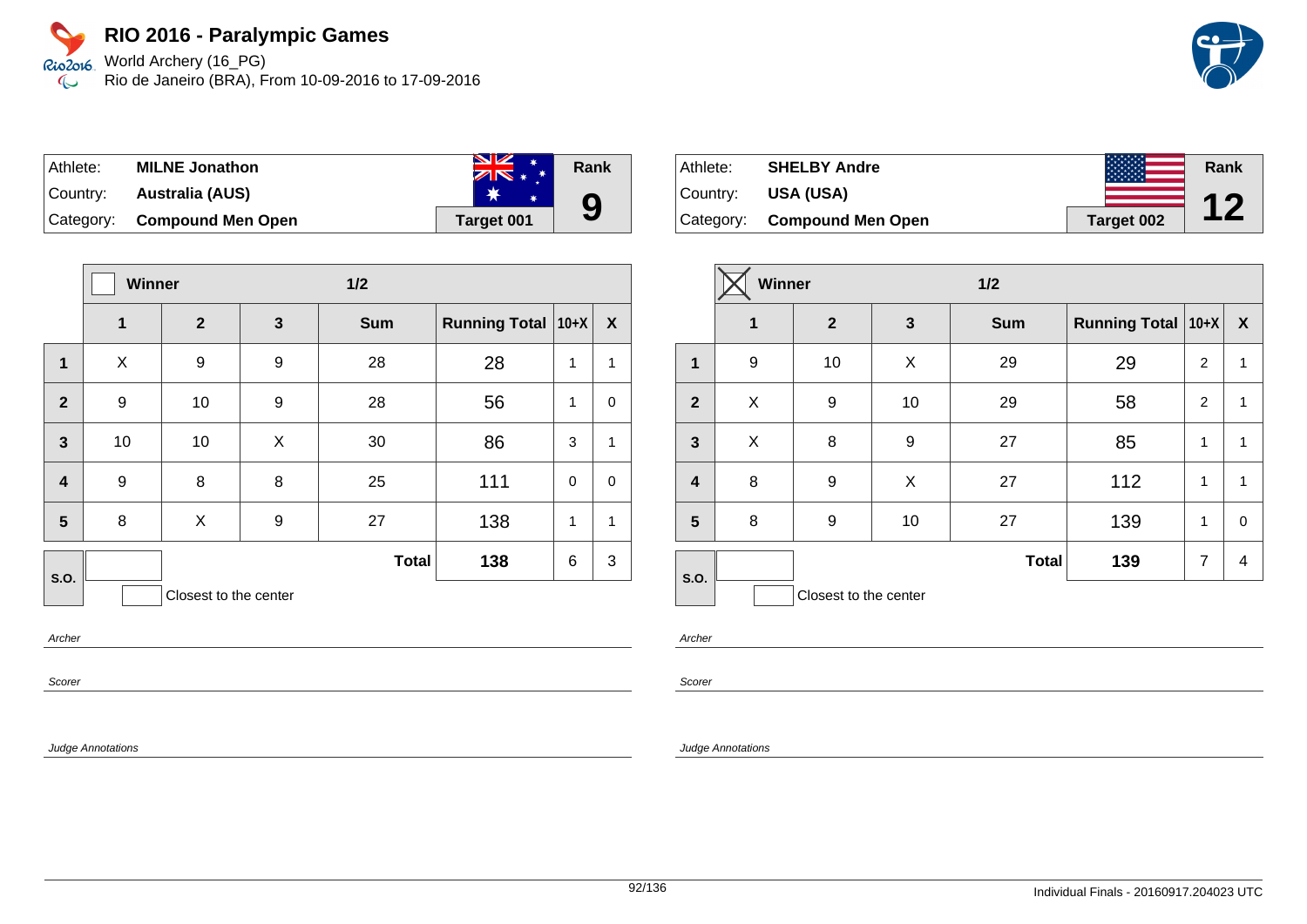World Archery (16\_PG) Rio de Janeiro (BRA), From 10-09-2016 to 17-09-2016



| Athlete: | Al Xinliang                 |            | Rank |
|----------|-----------------------------|------------|------|
| Country: | <b>PR China (CHN)</b>       |            |      |
|          | Category: Compound Men Open | Target 001 | 14   |

|                         | <b>Winner</b>    |                       | $1/2$        |              |                      |                |                |
|-------------------------|------------------|-----------------------|--------------|--------------|----------------------|----------------|----------------|
|                         | 1                | $\mathbf{2}$          | $\mathbf{3}$ | <b>Sum</b>   | <b>Running Total</b> | $10+X$         | X              |
| $\mathbf{1}$            | 10               | 10                    | 10           | 30           | 30                   | 3              | 0              |
| $\overline{2}$          | 10               | 9                     | 10           | 29           | 59                   | 2              | $\mathbf 0$    |
| $\mathbf{3}$            | $\boldsymbol{9}$ | 10                    | X            | 29           | 88                   | $\overline{2}$ | $\mathbf{1}$   |
| $\overline{\mathbf{4}}$ | 10               | 9                     | 9            | 28           | 116                  | 1              | $\mathbf 0$    |
| 5                       | $\boldsymbol{9}$ | X                     | 9            | 28           | 144                  | 1              | $\mathbf{1}$   |
| <b>S.O.</b>             |                  |                       |              | <b>Total</b> | 144                  | 9              | $\overline{2}$ |
|                         |                  | Closest to the center |              |              |                      |                |                |

Archer

Scorer

Judge Annotations

| Athlete:  | <b>SIMONELLI Alberto</b>    |            | Rank |
|-----------|-----------------------------|------------|------|
| ⊺Countr∨: | Italy (ITA)                 |            |      |
|           | Category: Compound Men Open | Target 002 |      |

|                         | <b>Winner</b> |                       |              | 1/2          |                          |                |             |
|-------------------------|---------------|-----------------------|--------------|--------------|--------------------------|----------------|-------------|
|                         | 1             | $\mathbf{2}$          | $\mathbf{3}$ | <b>Sum</b>   | Running Total $ 10+X $ X |                |             |
| 1                       | 9             | 10                    | X            | 29           | 29                       | $\overline{c}$ | 1           |
| $\overline{2}$          | Χ             | 9                     | 9            | 28           | 57                       | 1              | 1           |
| $\mathbf{3}$            | X             | 9                     | X            | 29           | 86                       | $\overline{2}$ | 2           |
| $\overline{\mathbf{4}}$ | X             | 10                    | 10           | 30           | 116                      | 3              | 1           |
| $5\phantom{1}$          | 10            | 10                    | 10           | 30           | 146                      | 3              | $\mathbf 0$ |
|                         |               |                       |              | <b>Total</b> | 146                      | 11             | 5           |
| S.O.                    |               | Closest to the center |              |              |                          |                |             |

Archer

Scorer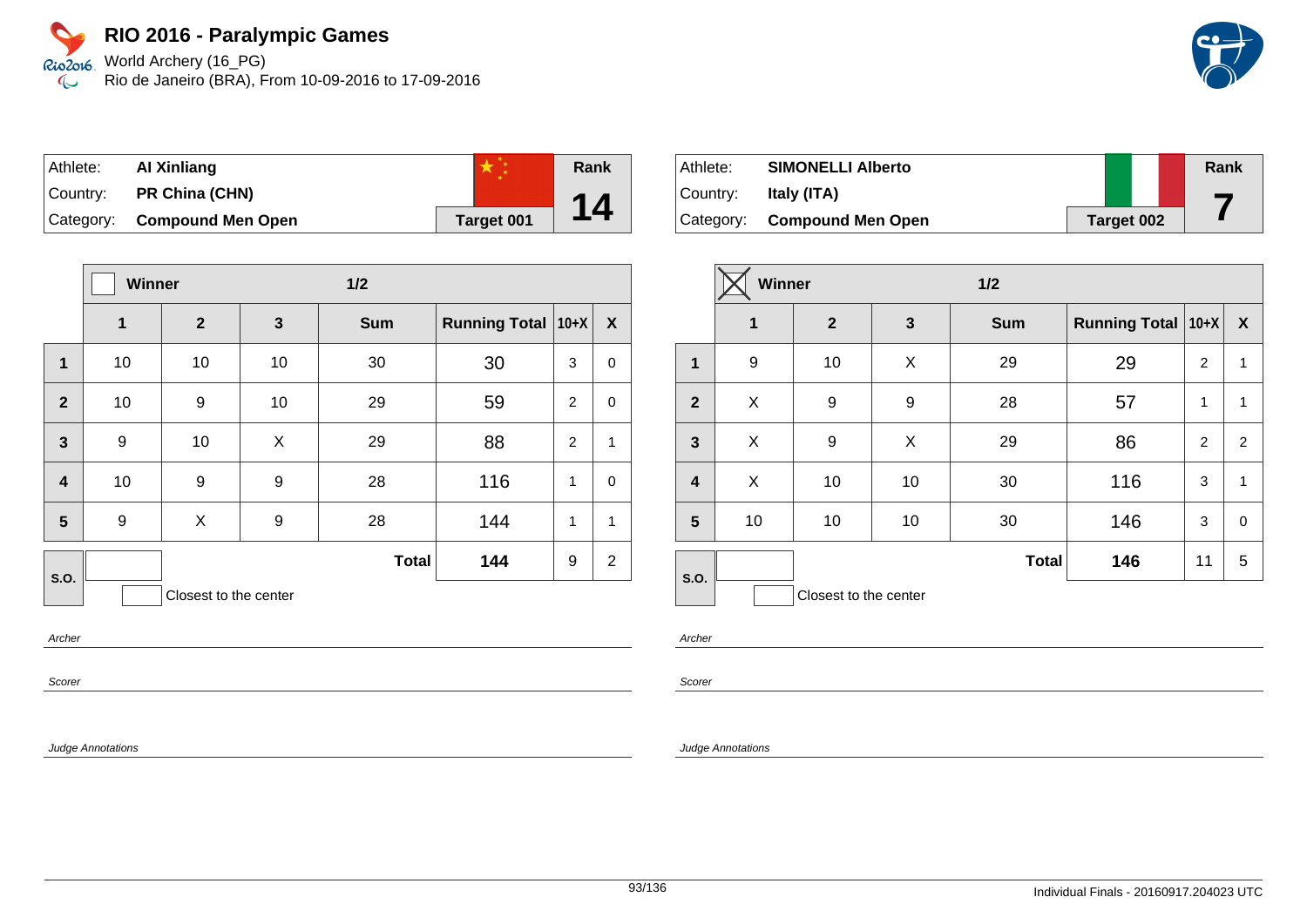World Archery (16\_PG) Rio de Janeiro (BRA), From 10-09-2016 to 17-09-2016



| Athlete:  | <b>MILNE Jonathon</b>       | $\blacksquare$<br>$ZN$ * * | Rank |
|-----------|-----------------------------|----------------------------|------|
| ⊺Countr∨: | Australia (AUS)             |                            |      |
|           | Category: Compound Men Open | Target 001                 | 9    |

|                         | Winner |                       |    | <b>Bronze</b> |                      |                |                  |
|-------------------------|--------|-----------------------|----|---------------|----------------------|----------------|------------------|
|                         | 1      | $\mathbf{2}$          | 3  | <b>Sum</b>    | <b>Running Total</b> | $ 10+X $       | $\boldsymbol{X}$ |
| $\mathbf{1}$            | 9      | X                     | 10 | 29            | 29                   | $\overline{2}$ | $\mathbf{1}$     |
| $\overline{2}$          | X      | 9                     | 9  | 28            | 57                   | 1              | $\mathbf{1}$     |
| $\overline{\mathbf{3}}$ | X      | 10                    | X  | 30            | 87                   | 3              | $\overline{c}$   |
| $\overline{\mathbf{4}}$ | 10     | 8                     | 10 | 28            | 115                  | 2              | $\mathbf 0$      |
| 5                       | 10     | X                     | 10 | 30            | 145                  | 3              | $\mathbf{1}$     |
| S.O.                    |        |                       |    | <b>Total</b>  | 145                  | 11             | 5                |
|                         |        | Closest to the center |    |               |                      |                |                  |

Archer

Scorer

Judge Annotations

| ∣Athlete: l | Al Xinliang                 |            | Rank |
|-------------|-----------------------------|------------|------|
| ∣Countr∨: ⊥ | <b>PR China (CHN)</b>       |            |      |
|             | Category: Compound Men Open | Target 002 | 14   |

|                         | <b>Winner</b> |                       |              | <b>Bronze</b> |                      |                |             |
|-------------------------|---------------|-----------------------|--------------|---------------|----------------------|----------------|-------------|
|                         | $\mathbf 1$   | $\overline{2}$        | $\mathbf{3}$ | <b>Sum</b>    | Running Total   10+X |                | X           |
| 1                       | 10            | 9                     | 9            | 28            | 28                   | 1              | 0           |
| $\overline{2}$          | 9             | 9                     | 10           | 28            | 56                   | 1              | 0           |
| $\overline{\mathbf{3}}$ | 9             | 9                     | 10           | 28            | 84                   | 1              | 0           |
| $\overline{\mathbf{r}}$ | 10            | 10                    | 9            | 29            | 113                  | $\overline{c}$ | $\mathbf 0$ |
| 5                       | 9             | 10                    | 10           | 29            | 142                  | $\overline{2}$ | 0           |
| S.O.                    |               |                       |              | <b>Total</b>  | 142                  | 7              | 0           |
|                         |               | Closest to the center |              |               |                      |                |             |

Archer

Scorer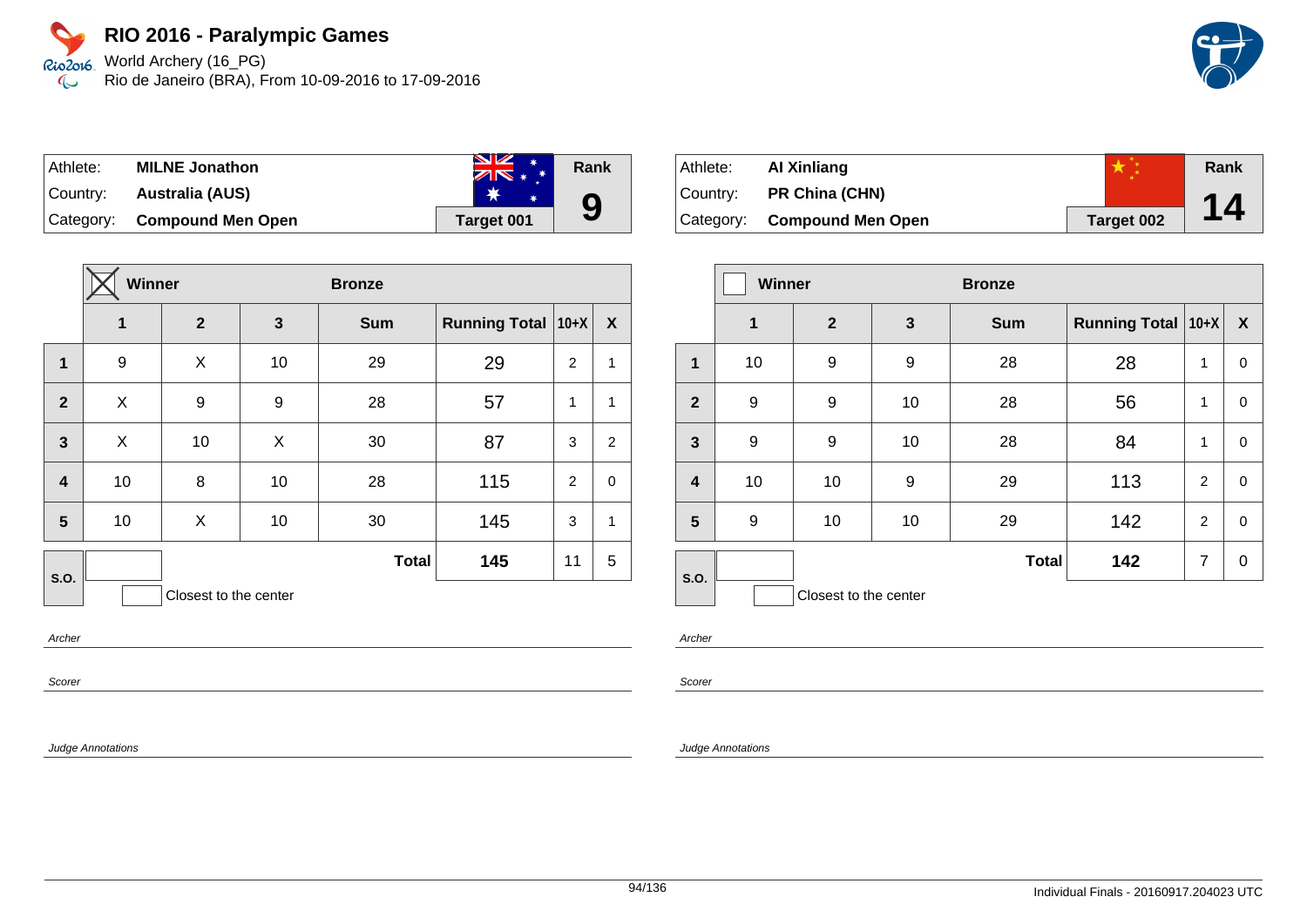World Archery (16\_PG) Rio de Janeiro (BRA), From 10-09-2016 to 17-09-2016

| ⊺Athlete:   | <b>SHELBY Andre</b>      |            | Rank |
|-------------|--------------------------|------------|------|
| ∣Country: i | USA (USA)                |            |      |
| Category:   | <b>Compound Men Open</b> | Target 001 | Ł.   |

|                         | Winner |                       |              | Gold         |                      |             |             |  |
|-------------------------|--------|-----------------------|--------------|--------------|----------------------|-------------|-------------|--|
|                         | 1      | $\overline{2}$        | $\mathbf{3}$ | <b>Sum</b>   | Running Total   10+X |             | X           |  |
| 1                       | 9      | 9                     | 9            | 27           | 27                   | $\mathbf 0$ | 0           |  |
| $\overline{2}$          | 9      | 10                    | X            | 29           | 56                   | 2           | 1           |  |
| $\mathbf{3}$            | 10     | 10                    | X            | 30           | 86                   | 3           | 1           |  |
| $\overline{\mathbf{4}}$ | 9      | 10                    | 10           | 29           | 115                  | 2           | $\mathbf 0$ |  |
| 5                       | X      | 9                     | 10           | 29           | 144                  | 2           | 1           |  |
| <b>S.O.</b>             |        |                       |              | <b>Total</b> | 144                  | 9           | 3           |  |
|                         |        | Closest to the center |              |              |                      |             |             |  |

Archer

Scorer

Judge Annotations

| Athlete:  | <b>SIMONELLI Alberto</b>    |            | Rank |
|-----------|-----------------------------|------------|------|
| ⊺Countr∨: | Italy (ITA)                 |            |      |
|           | Category: Compound Men Open | Target 002 |      |

|                         | Winner      |                       |    | Gold         |                      |                |                |
|-------------------------|-------------|-----------------------|----|--------------|----------------------|----------------|----------------|
|                         | $\mathbf 1$ | $\overline{2}$        | 3  | <b>Sum</b>   | Running Total   10+X |                | X              |
| 1                       | X           | 9                     | 9  | 28           | 28                   | 1              | 1              |
| $\overline{2}$          | 10          | 10                    | 10 | 30           | 58                   | 3              | 0              |
| $\mathbf{3}$            | 9           | 9                     | 10 | 28           | 86                   | 1              | 0              |
| $\overline{\mathbf{4}}$ | X           | 9                     | 9  | 28           | 114                  | 1              | 1              |
| 5                       | 10          | 9                     | 10 | 29           | 143                  | $\overline{2}$ | $\Omega$       |
|                         |             |                       |    | <b>Total</b> | 143                  | 8              | $\overline{2}$ |
| S.O.                    |             | Closest to the center |    |              |                      |                |                |

Archer

Scorer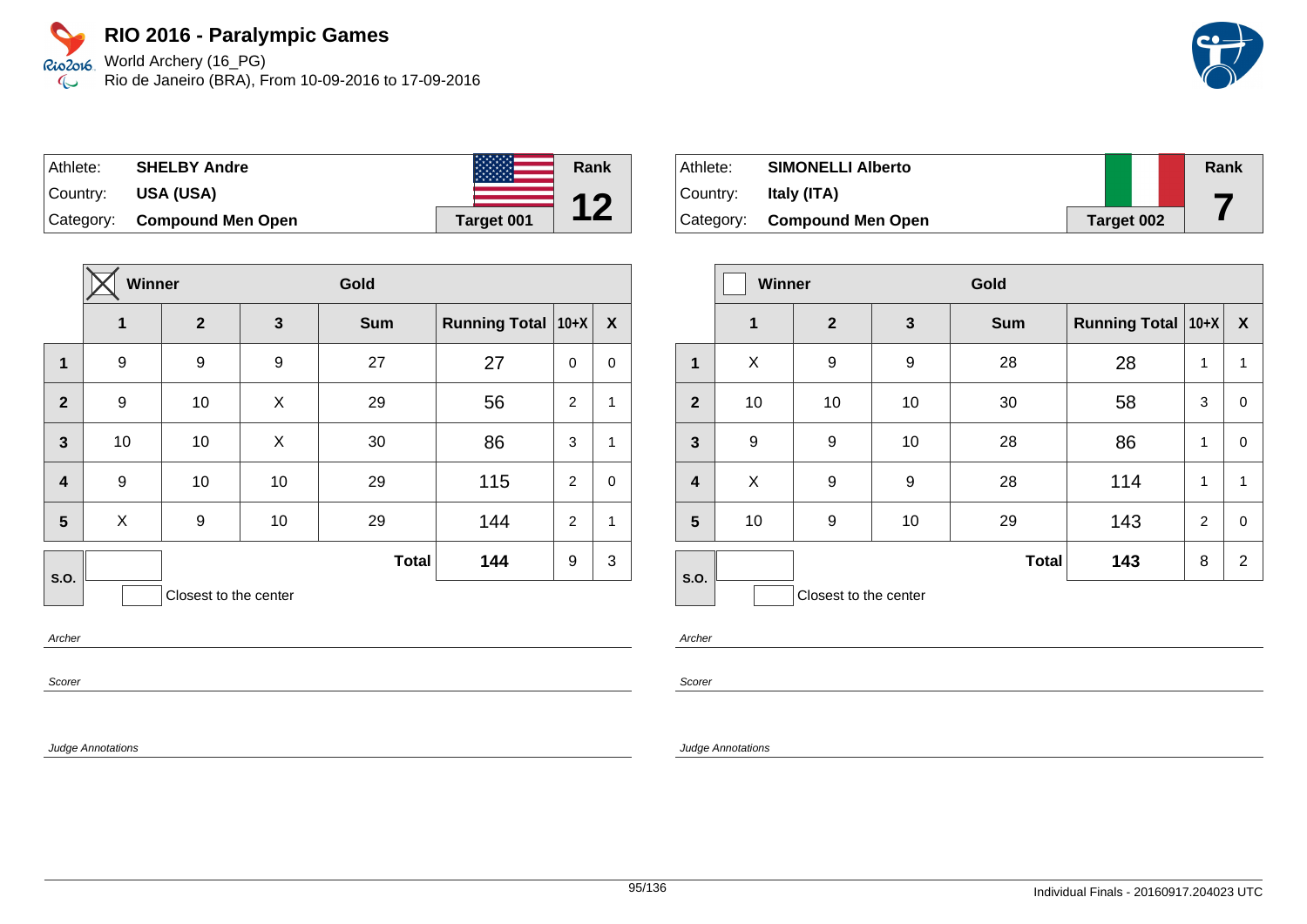World Archery (16\_PG) Rio de Janeiro (BRA), From 10-09-2016 to 17-09-2016

| Athlete:  | <b>TUCKER Sam</b>          |            | Rank |
|-----------|----------------------------|------------|------|
| ∣Countr∨: | USA (USA)                  |            |      |
| Category: | <b>Compound Women Open</b> | Target 001 |      |

|                         | Winner         |                       |              | $1/16$       |                      |              |                           |
|-------------------------|----------------|-----------------------|--------------|--------------|----------------------|--------------|---------------------------|
|                         | 1              | $\overline{2}$        | $\mathbf{3}$ | <b>Sum</b>   | Running Total   10+X |              | $\boldsymbol{\mathsf{X}}$ |
| $\mathbf{1}$            | $\overline{7}$ | 9                     | X            | 26           | 26                   | 1            | 1                         |
| $\mathbf{2}$            | M              | X                     | 9            | 19           | 45                   | 1            | 1                         |
| $\mathbf{3}$            | 8              | 9                     | 10           | 27           | 72                   | $\mathbf{1}$ | $\mathbf 0$               |
| $\overline{\mathbf{4}}$ | 8              | 8                     | 9            | 25           | 97                   | $\mathbf 0$  | 0                         |
| 5                       | 9              | 9                     | 9            | 27           | 124                  | $\mathbf 0$  | 0                         |
| S.O.                    |                |                       |              | <b>Total</b> | 124                  | 3            | $\overline{2}$            |
|                         |                | Closest to the center |              |              |                      |              |                           |

Archer

Scorer

Judge Annotations

| Athlete:  | <b>RUBIO Carmen</b>           | <b>The State</b>  | Rank |
|-----------|-------------------------------|-------------------|------|
| ⊺Countr∨: | Spain (ESP)                   |                   |      |
|           | Category: Compound Women Open | <b>Target 002</b> | 16   |

|                         | <b>Winner</b>  |                       |              | $1/16$       |                      |   |                  |
|-------------------------|----------------|-----------------------|--------------|--------------|----------------------|---|------------------|
|                         | $\mathbf 1$    | $\overline{2}$        | $\mathbf{3}$ | <b>Sum</b>   | Running Total   10+X |   | $\boldsymbol{X}$ |
| $\mathbf{1}$            | 10             | 8                     | 8            | 26           | 26                   | 1 | 0                |
| $\overline{2}$          | $\overline{7}$ | 10                    | 8            | 25           | 51                   | 1 | 0                |
| $\mathbf{3}$            | 10             | $\boldsymbol{9}$      | 9            | 28           | 79                   | 1 | $\mathbf 0$      |
| $\overline{\mathbf{4}}$ | 10             | 8                     | X            | 28           | 107                  | 2 | $\mathbf{1}$     |
| 5                       | 8              | 8                     | X            | 26           | 133                  | 1 | 1                |
| S.O.                    |                |                       |              | <b>Total</b> | 133                  | 6 | $\overline{2}$   |
|                         |                | Closest to the center |              |              |                      |   |                  |

Archer

Scorer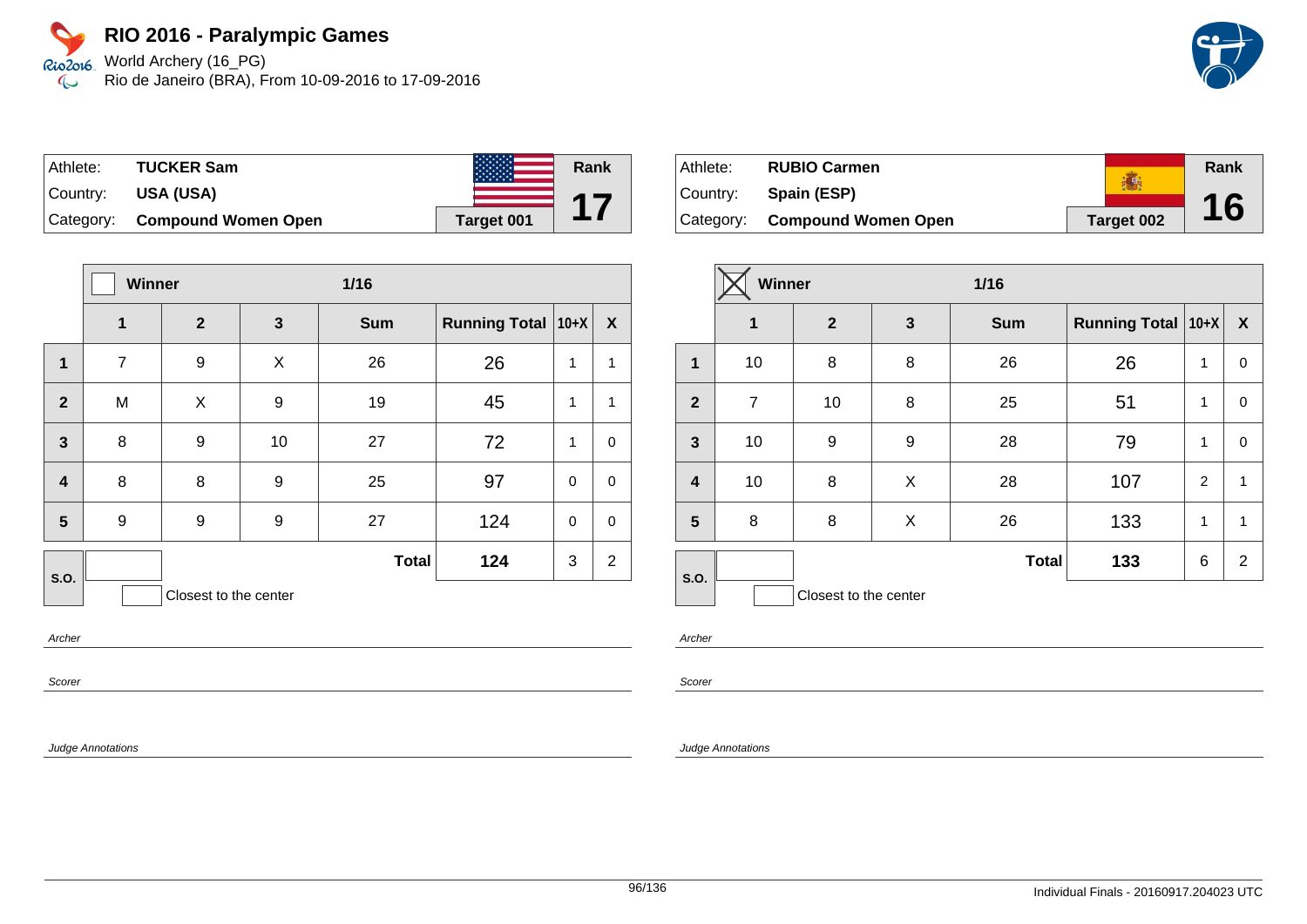World Archery (16\_PG) Rio de Janeiro (BRA), From 10-09-2016 to 17-09-2016

| Athlete: | <b>ZHOU Jiamin</b>            |            | Rank |
|----------|-------------------------------|------------|------|
| Country: | <b>PR China (CHN)</b>         |            |      |
|          | Category: Compound Women Open | Target 001 |      |

|                  | Winner |                       |    | 1/8          |                      |                |                  |
|------------------|--------|-----------------------|----|--------------|----------------------|----------------|------------------|
|                  | 1      | $\overline{2}$        | 3  | <b>Sum</b>   | <b>Running Total</b> | $10+X$         | $\boldsymbol{X}$ |
| $\mathbf{1}$     | 10     | 10                    | 8  | 28           | 28                   | $\overline{2}$ | $\mathbf 0$      |
| $\overline{2}$   | 9      | 10                    | X  | 29           | 57                   | 2              | $\mathbf{1}$     |
| $\overline{3}$   | X      | 10                    | 10 | 30           | 87                   | 3              | $\mathbf{1}$     |
| $\boldsymbol{4}$ | 8      | 10                    | X  | 28           | 115                  | $\overline{2}$ | $\mathbf{1}$     |
| 5                | 10     | 9                     | 10 | 29           | 144                  | 2              | $\mathbf 0$      |
| S.O.             |        |                       |    | <b>Total</b> | 144                  | 11             | 3                |
|                  |        | Closest to the center |    |              |                      |                |                  |

Archer

Scorer

Judge Annotations

| Athlete:  | <b>RUBIO Carmen</b>           |            | Rank |
|-----------|-------------------------------|------------|------|
| ⊺Countr∨: | Spain (ESP)                   |            |      |
|           | Category: Compound Women Open | Target 002 | 16   |

|                         | Winner         |                       |              | 1/8          |                      |                |                  |
|-------------------------|----------------|-----------------------|--------------|--------------|----------------------|----------------|------------------|
|                         | $\mathbf 1$    | $\mathbf{2}$          | $\mathbf{3}$ | <b>Sum</b>   | Running Total   10+X |                | $\boldsymbol{X}$ |
| 1                       | 9              | 9                     | 10           | 28           | 28                   | 1              | 0                |
| $\overline{2}$          | 8              | X                     | 9            | 27           | 55                   | 1              | 1                |
| $\mathbf{3}$            | 10             | 9                     | X            | 29           | 84                   | $\overline{2}$ | 1                |
| $\overline{\mathbf{4}}$ | $\overline{7}$ | 9                     | X            | 26           | 110                  | 1              | 1                |
| 5                       | 8              | 9                     | 9            | 26           | 136                  | $\mathbf 0$    | $\mathbf 0$      |
| S.O.                    |                |                       |              | <b>Total</b> | 136                  | 5              | 3                |
|                         |                | Closest to the center |              |              |                      |                |                  |

Archer

Scorer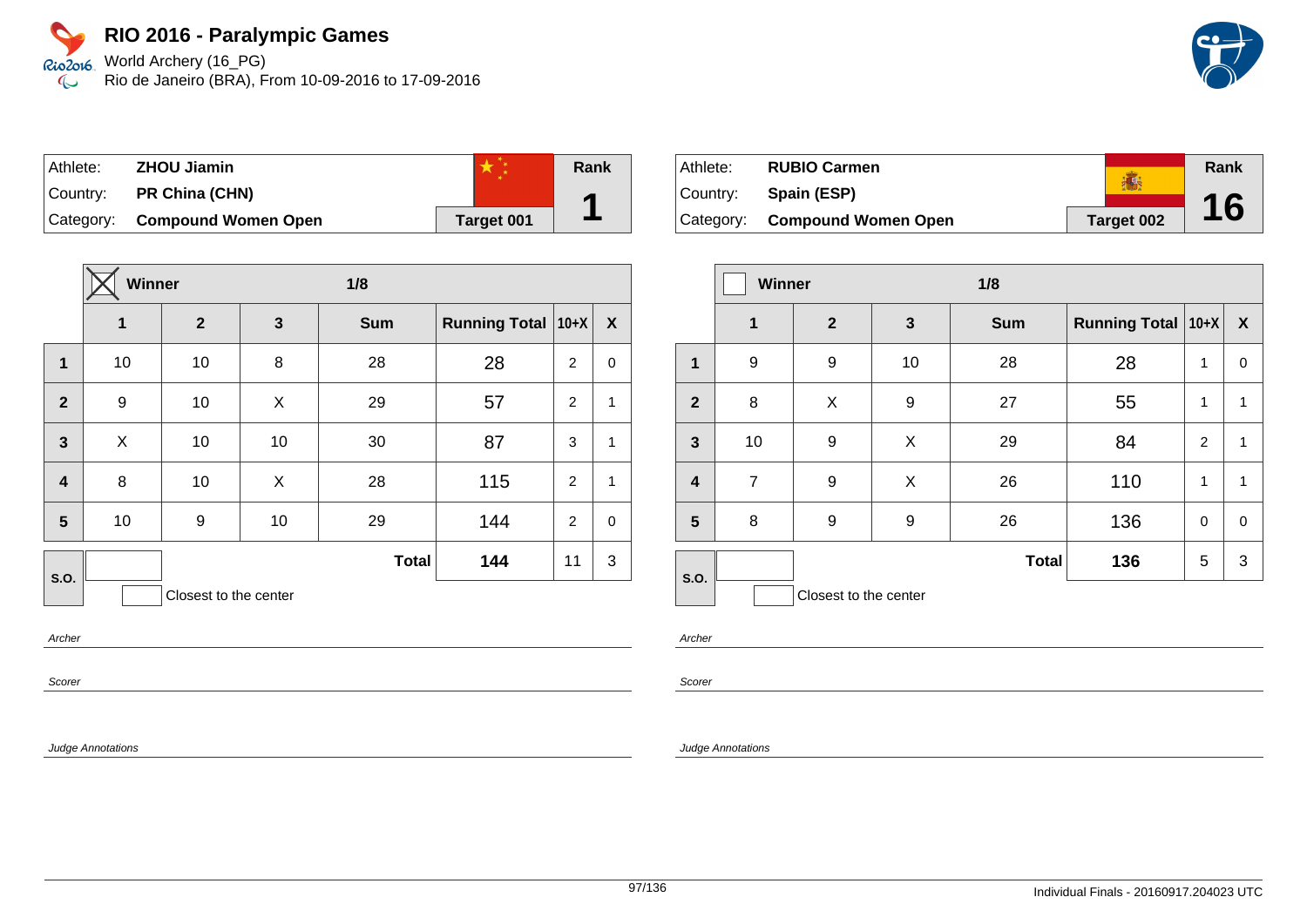Rio2o16 World Archery (16\_PG) Rio de Janeiro (BRA), From 10-09-2016 to 17-09-2016  $\infty$ 

| Athlete: | <b>MARKITANTOVA Ksenija</b>   |            | Rank |
|----------|-------------------------------|------------|------|
| Country: | Ukraine (UKR)                 |            |      |
|          | Category: Compound Women Open | Target 001 | 9    |

|                         | Winner       |                       |              | 1/8          |                      |             |                  |
|-------------------------|--------------|-----------------------|--------------|--------------|----------------------|-------------|------------------|
|                         | $\mathbf{1}$ | $\overline{2}$        | $\mathbf{3}$ | <b>Sum</b>   | Running Total   10+X |             | $\boldsymbol{X}$ |
| 1                       | 9            | 9                     | 8            | 26           | 26                   | $\mathbf 0$ | 0                |
| $\overline{2}$          | 9            | 10                    | X            | 29           | 55                   | 2           | $\mathbf{1}$     |
| $\mathbf{3}$            | 10           | $9$                   | 8            | 27           | 82                   | 1           | $\mathbf 0$      |
| $\overline{\mathbf{4}}$ | 9            | 10                    | 9            | 28           | 110                  | 1           | $\mathbf 0$      |
| 5                       | 8            | 10                    | 9            | 27           | 137                  | 1           | $\mathbf 0$      |
| <b>S.O.</b>             |              |                       |              | <b>Total</b> | 137                  | 5           | 1                |
|                         |              | Closest to the center |              |              |                      |             |                  |

Archer

Scorer

Judge Annotations

| Athlete: | <b>BIROGLU Handan</b>         |            | Rank |
|----------|-------------------------------|------------|------|
|          | Country: Turkey (TUR)         |            |      |
|          | Category: Compound Women Open | Target 002 | 8    |

|                         | <b>Winner</b> |                       | 1/8          |              |                               |                |              |
|-------------------------|---------------|-----------------------|--------------|--------------|-------------------------------|----------------|--------------|
|                         | 1             | $\mathbf{2}$          | $\mathbf{3}$ | <b>Sum</b>   | <b>Running Total   10+X  </b> |                | $\mathbf{X}$ |
| 1                       | X             | 9                     | 10           | 29           | 29                            | 2              | 1            |
| $\overline{2}$          | 8             | 10                    | 8            | 26           | 55                            | $\mathbf{1}$   | 0            |
| $\mathbf{3}$            | 10            | 10                    | 9            | 29           | 84                            | $\overline{2}$ | 0            |
| $\overline{\mathbf{4}}$ | 9             | 10                    | 9            | 28           | 112                           | 1              | 0            |
| $5\phantom{1}$          | 9             | 8                     | 10           | 27           | 139                           | $\mathbf{1}$   | 0            |
| S.O.                    |               |                       |              | <b>Total</b> | 139                           | $\overline{7}$ | 1            |
|                         |               | Closest to the center |              |              |                               |                |              |

Archer

Scorer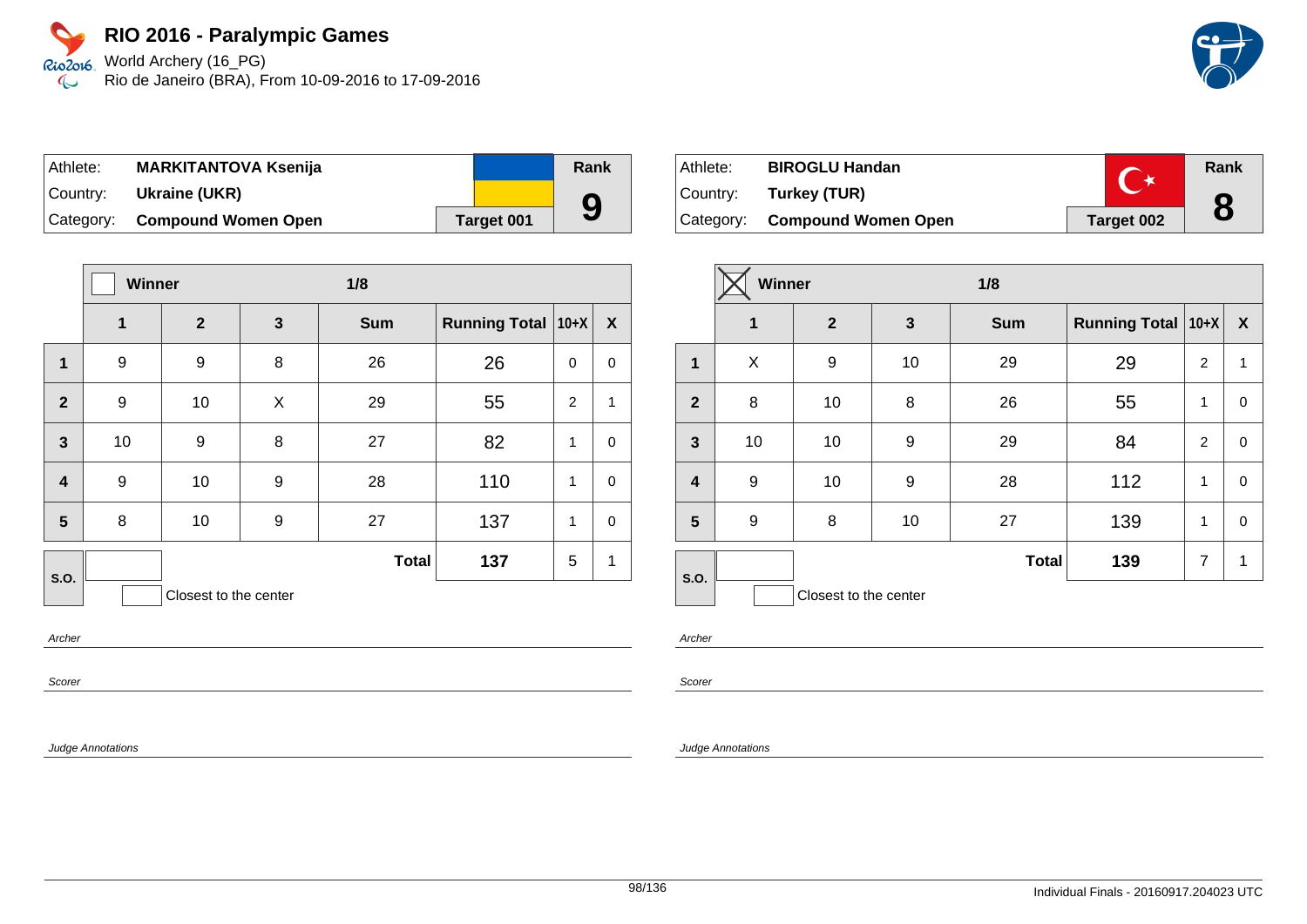World Archery (16\_PG) Rio de Janeiro (BRA), From 10-09-2016 to 17-09-2016

| Athlete:  | <b>REPPE Zandra</b>        |            | Rank |
|-----------|----------------------------|------------|------|
| Country:  | Sweden (SWE)               |            |      |
| Category: | <b>Compound Women Open</b> | Target 001 | 5    |

|                         | <b>Winner</b>  |                       |    | 1/8          |                      |                |                  |
|-------------------------|----------------|-----------------------|----|--------------|----------------------|----------------|------------------|
|                         | 1              | $\mathbf{2}$          | 3  | <b>Sum</b>   | Running Total   10+X |                | $\boldsymbol{X}$ |
| 1                       | 9              | 8                     | X  | 27           | 27                   | 1              | 1                |
| $\overline{2}$          | $\overline{7}$ | 10                    | X  | 27           | 54                   | $\overline{2}$ | $\mathbf{1}$     |
| $\mathbf{3}$            | 10             | 8                     | 9  | 27           | 81                   | 1              | $\pmb{0}$        |
| $\overline{\mathbf{4}}$ | 9              | 9                     | 8  | 26           | 107                  | $\mathbf 0$    | $\mathbf 0$      |
| 5                       | 9              | 9                     | 10 | 28           | 135                  | 1              | $\mathbf 0$      |
| S.O.                    |                |                       |    | <b>Total</b> | 135                  | 5              | $\overline{2}$   |
|                         |                | Closest to the center |    |              |                      |                |                  |

Archer

Scorer

Judge Annotations

| Athlete: | <b>KIM Mi Soon</b>            | $\psi$ .                                                      | Rank |
|----------|-------------------------------|---------------------------------------------------------------|------|
| Country: | Korea (KOR)                   | $\frac{d\mathbf{y}}{d\mathbf{y}}$<br>$\frac{d\mathbf{y}}{dt}$ |      |
|          | Category: Compound Women Open | Target 002                                                    |      |

|                         | Winner           |                       | 1/8          |              |                      |                |                  |
|-------------------------|------------------|-----------------------|--------------|--------------|----------------------|----------------|------------------|
|                         | $\mathbf 1$      | $\overline{2}$        | $\mathbf{3}$ | <b>Sum</b>   | Running Total   10+X |                | $\boldsymbol{X}$ |
| $\mathbf{1}$            | 10               | 9                     | 9            | 28           | 28                   | 1              | 0                |
| $\overline{2}$          | 9                | 10                    | 9            | 28           | 56                   | 1              | 0                |
| $\mathbf{3}$            | $\boldsymbol{9}$ | 10                    | 10           | 29           | 85                   | $\overline{c}$ | 0                |
| $\overline{\mathbf{4}}$ | X                | X                     | 9            | 29           | 114                  | $\overline{c}$ | 2                |
| 5                       | 9                | 9                     | X            | 28           | 142                  | 1              | 1                |
| S.O.                    |                  |                       |              | <b>Total</b> | 142                  | $\overline{7}$ | 3                |
|                         |                  | Closest to the center |              |              |                      |                |                  |

Archer

Scorer

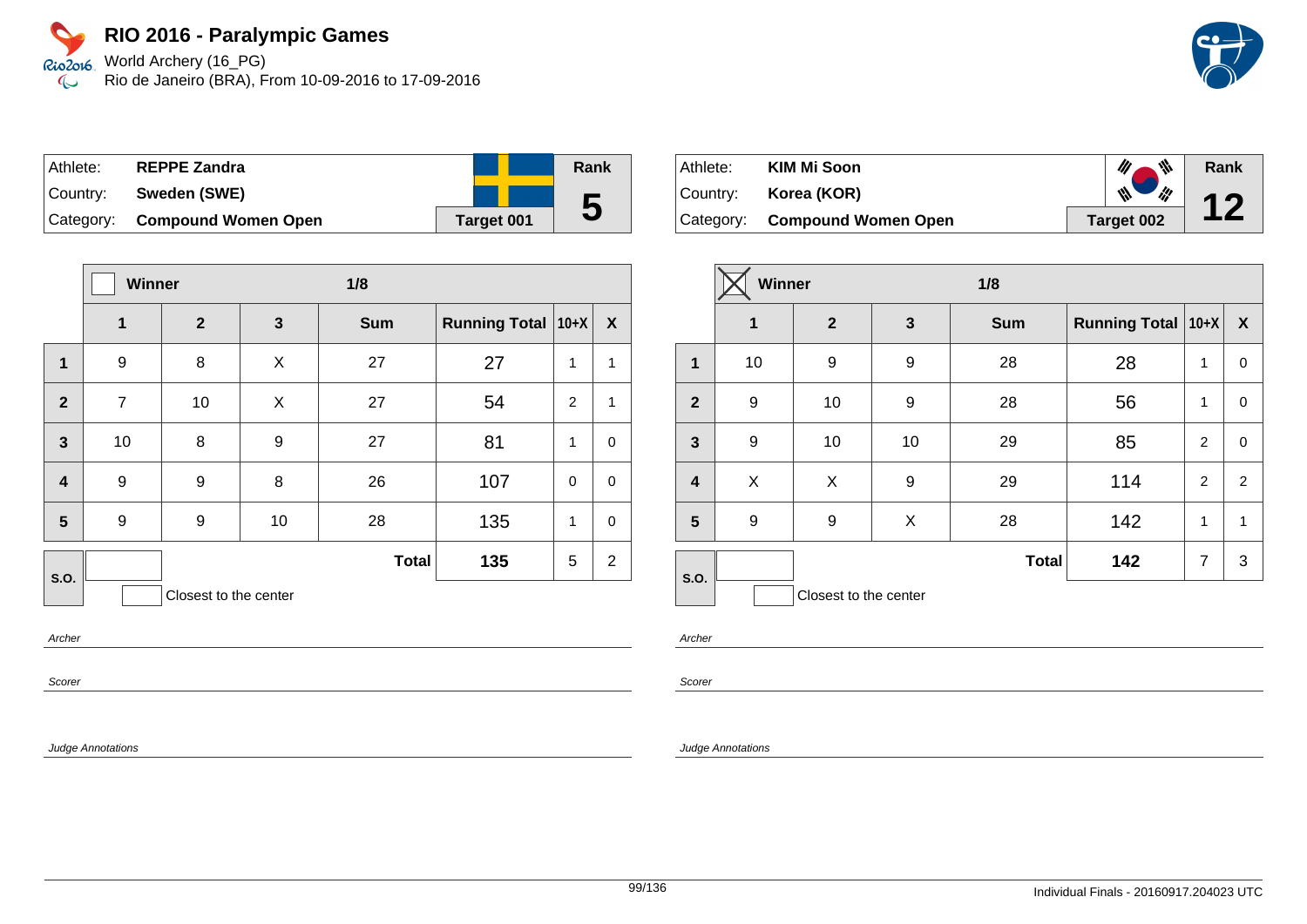World Archery (16\_PG) Rio de Janeiro (BRA), From 10-09-2016 to 17-09-2016

| Athlete:  | <b>ALIM Nur Syahidah</b>   | $\mathbb{C}^*$ | Rank |
|-----------|----------------------------|----------------|------|
| Country:  | Singapore (SIN)            |                |      |
| Category: | <b>Compound Women Open</b> | Target 001     | 13   |

|                         | Winner |                       | 1/8 |              |                      |                |                |
|-------------------------|--------|-----------------------|-----|--------------|----------------------|----------------|----------------|
|                         | 1      | $\mathbf{2}$          | 3   | <b>Sum</b>   | <b>Running Total</b> | $10+X$         | X              |
| 1                       | 10     | X                     | 10  | 30           | 30                   | 3              | $\mathbf{1}$   |
| $\overline{2}$          | 10     | 10                    | 9   | 29           | 59                   | 2              | $\mathbf 0$    |
| $\overline{\mathbf{3}}$ | X      | 6                     | X   | 26           | 85                   | $\overline{2}$ | $\overline{2}$ |
| $\overline{\mathbf{4}}$ | 9      | 9                     | 9   | 27           | 112                  | $\mathbf 0$    | $\mathbf 0$    |
| 5                       | 9      | X                     | 9   | 28           | 140                  | 1              | 1              |
| S.O.                    |        |                       |     | <b>Total</b> | 140                  | 8              | 4              |
|                         |        | Closest to the center |     |              |                      |                |                |

Archer

Scorer

Judge Annotations

| Athlete:    | <b>VAN NEST Karen</b>         |            | $\mathbf{w}$ | Rank |
|-------------|-------------------------------|------------|--------------|------|
| ∣Countr∨: ⊥ | Canada (CAN)                  |            |              |      |
|             | Category: Compound Women Open | Target 002 |              |      |

|                         | <b>Winner</b> |                       | 1/8              |              |                           |                |                  |
|-------------------------|---------------|-----------------------|------------------|--------------|---------------------------|----------------|------------------|
|                         | $\mathbf 1$   | $\mathbf{2}$          | $\mathbf{3}$     | <b>Sum</b>   | <b>Running Total 10+X</b> |                | $\boldsymbol{X}$ |
| 1                       | 8             | 9                     | $\overline{7}$   | 24           | 24                        | 0              | $\mathbf 0$      |
| $\overline{2}$          | 9             | X                     | 9                | 28           | 52                        | 1              | 1                |
| $\mathbf{3}$            | X             | 10                    | 9                | 29           | 81                        | 2              | 1                |
| $\overline{\mathbf{4}}$ | 9             | 9                     | $\boldsymbol{9}$ | 27           | 108                       | 0              | $\mathbf 0$      |
| $5\phantom{a}$          | 8             | X                     | 9                | 27           | 135                       | 1              | 1                |
| S.O.                    |               |                       |                  | <b>Total</b> | 135                       | $\overline{4}$ | 3                |
|                         |               | Closest to the center |                  |              |                           |                |                  |

Archer

Scorer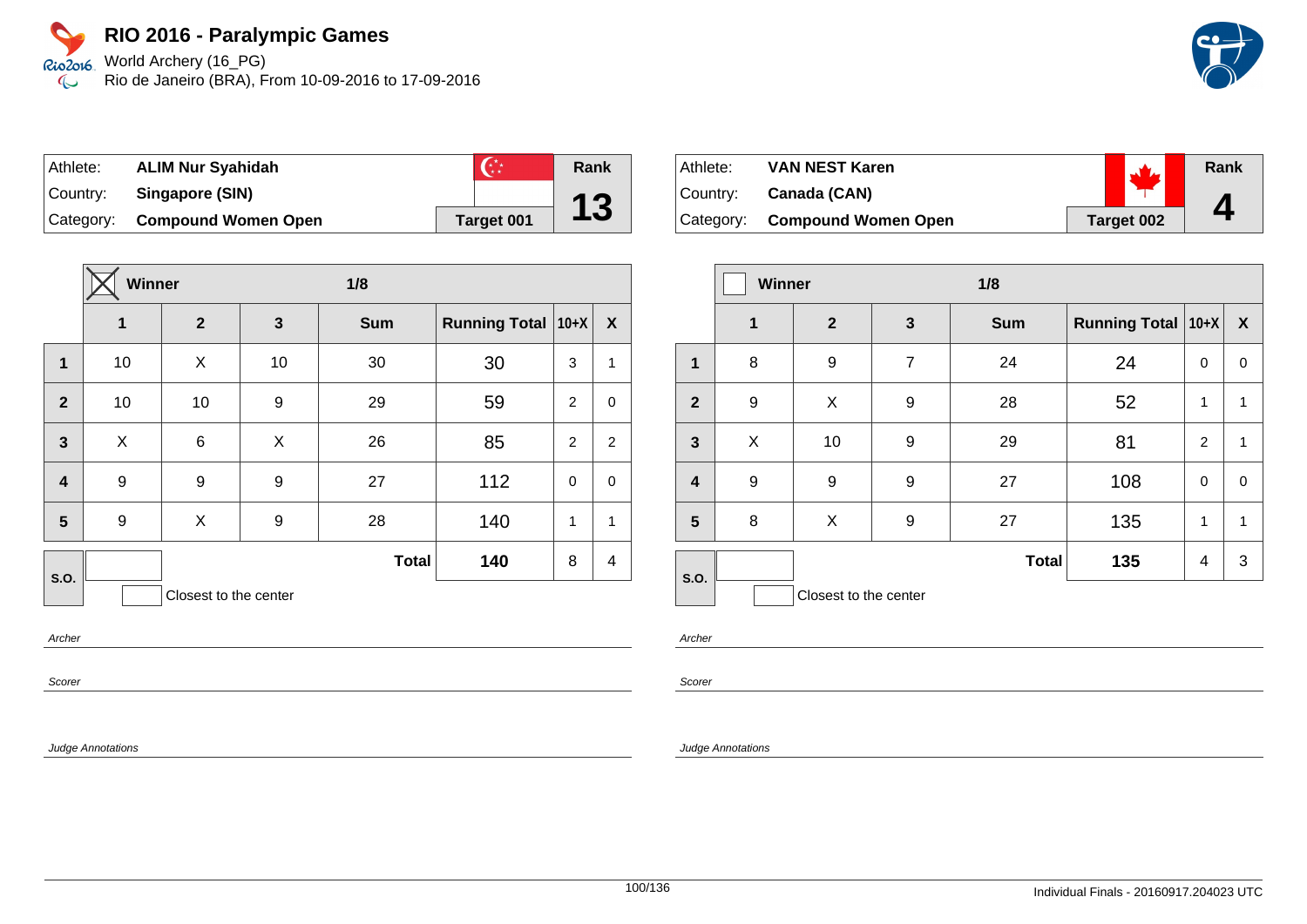World Archery (16\_PG) Rio de Janeiro (BRA), From 10-09-2016 to 17-09-2016

| <b>GOGEL Jane Karla</b><br>⊺Athlete: |                               | $\blacktriangleright$ | Rank |
|--------------------------------------|-------------------------------|-----------------------|------|
|                                      | Country: Brazil (BRA)         |                       | G    |
|                                      | Category: Compound Women Open | Target 001            | U    |

|                         | Winner |                       |              | 1/8          |                      |                |                  |
|-------------------------|--------|-----------------------|--------------|--------------|----------------------|----------------|------------------|
|                         | 1      | $\mathbf{2}$          | $\mathbf{3}$ | <b>Sum</b>   | <b>Running Total</b> | $ 10+X $       | $\boldsymbol{X}$ |
| $\mathbf{1}$            | 9      | 8                     | 8            | 25           | 25                   | 0              | 0                |
| $\mathbf{2}$            | 10     | 10                    | 9            | 29           | 54                   | $\overline{2}$ | $\mathbf 0$      |
| $\overline{\mathbf{3}}$ | X      | X                     | X            | 30           | 84                   | 3              | 3                |
| $\overline{\mathbf{4}}$ | 9      | 9                     | 9            | 27           | 111                  | $\mathbf 0$    | $\mathbf 0$      |
| 5                       | 10     | X                     | 9            | 29           | 140                  | $\overline{2}$ | $\mathbf{1}$     |
| S.O.                    |        |                       |              | <b>Total</b> | 140                  | $\overline{7}$ | 4                |
|                         |        | Closest to the center |              |              |                      |                |                  |

Archer

Scorer

Judge Annotations

| Athlete:  | <b>HIRASAWA Nako</b>          |            | Rank |
|-----------|-------------------------------|------------|------|
| ⊺Countr∨: | Japan (JPN)                   |            |      |
|           | Category: Compound Women Open | Target 002 | 14   |

|                         | Winner      |                       | 1/8 |              |                      |                |   |
|-------------------------|-------------|-----------------------|-----|--------------|----------------------|----------------|---|
|                         | $\mathbf 1$ | $\mathbf{2}$          | 3   | <b>Sum</b>   | Running Total   10+X |                | X |
| 1                       | 9           | 9                     | 8   | 26           | 26                   | 0              | 0 |
| $\overline{2}$          | 9           | 8                     | 8   | 25           | 51                   | 0              | 0 |
| $\mathbf{3}$            | 10          | 9                     | X   | 29           | 80                   | $\overline{2}$ | 1 |
| $\overline{\mathbf{4}}$ | 9           | 8                     | 8   | 25           | 105                  | $\mathbf 0$    | 0 |
| 5                       | 9           | 8                     | 9   | 26           | 131                  | $\mathbf 0$    | 0 |
| S.O.                    |             |                       |     | <b>Total</b> | 131                  | 2              | 1 |
|                         |             | Closest to the center |     |              |                      |                |   |

Archer

Scorer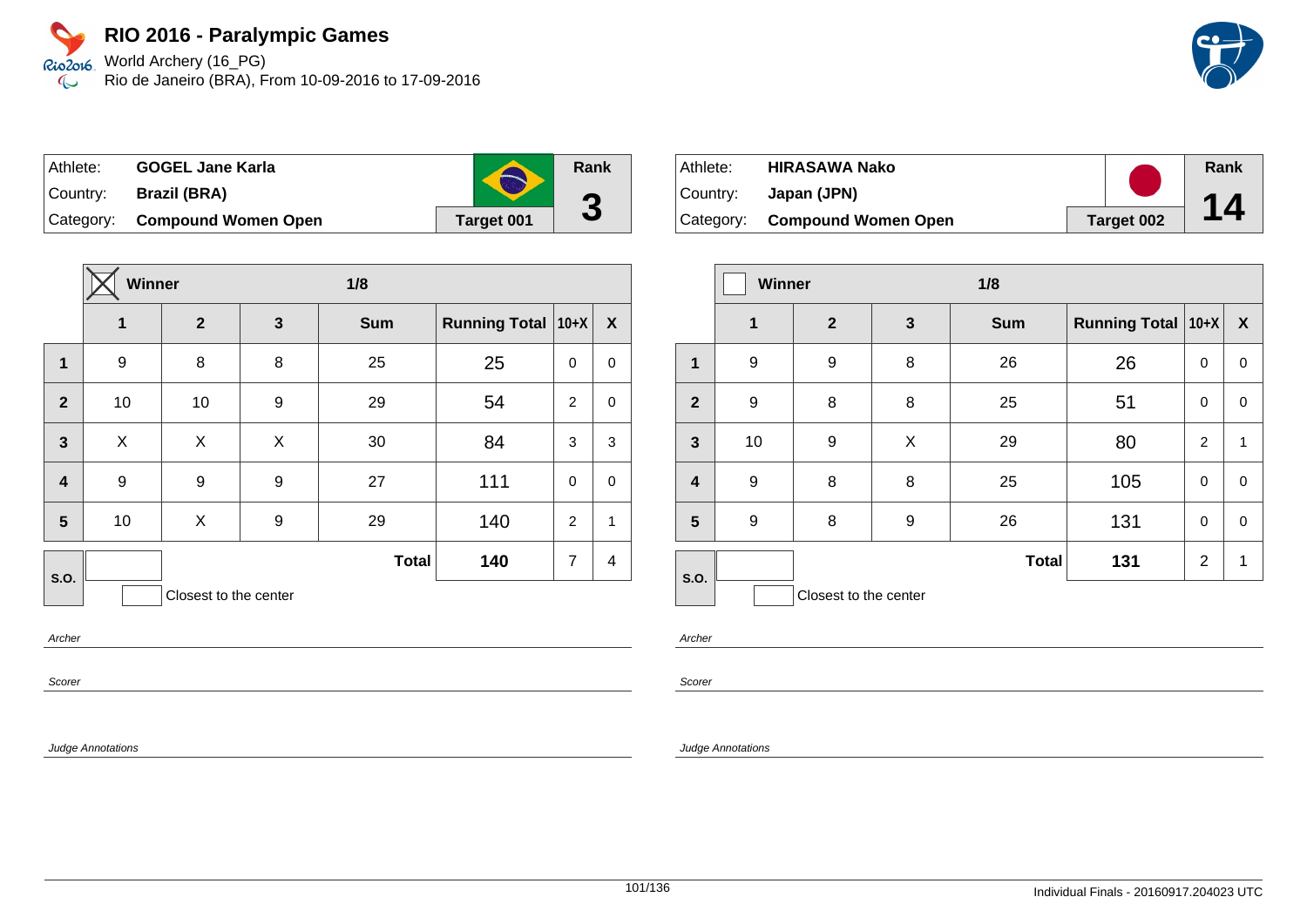World Archery (16\_PG) Rio de Janeiro (BRA), From 10-09-2016 to 17-09-2016

| ∣Athlete: | <b>CHOI Yuen Lung</b>         |            | Rank            |
|-----------|-------------------------------|------------|-----------------|
| Country:  | HKG (HKG)                     |            | $\overline{44}$ |
|           | Category: Compound Women Open | Target 001 |                 |

|                         | Winner         |                       |    | 1/8          |                      |             |             |
|-------------------------|----------------|-----------------------|----|--------------|----------------------|-------------|-------------|
|                         | 1              | $\overline{2}$        | 3  | <b>Sum</b>   | <b>Running Total</b> | $10+X$      | X           |
| 1                       | 9              | 8                     | 9  | 26           | 26                   | 0           | $\mathbf 0$ |
| $\overline{2}$          | 10             | 6                     | 10 | 26           | 52                   | 2           | $\mathbf 0$ |
| $\overline{\mathbf{3}}$ | 8              | 9                     | 9  | 26           | 78                   | $\mathbf 0$ | $\mathbf 0$ |
| $\overline{\mathbf{4}}$ | 8              | 10                    | 8  | 26           | 104                  | 1           | $\mathbf 0$ |
| 5                       | $\overline{7}$ | 9                     | 10 | 26           | 130                  | 1           | $\mathbf 0$ |
| S.O.                    |                |                       |    | <b>Total</b> | 130                  | 4           | $\mathbf 0$ |
|                         |                | Closest to the center |    |              |                      |             |             |

Archer

Scorer

Judge Annotations

| Athlete:  | <b>LIN Yueshan</b>            |            | Rank |
|-----------|-------------------------------|------------|------|
| ∣Country: | <b>PR China (CHN)</b>         |            |      |
|           | Category: Compound Women Open | Target 002 |      |

|                         | <b>Winner</b>    |                       |              | 1/8          |                      |                |                  |
|-------------------------|------------------|-----------------------|--------------|--------------|----------------------|----------------|------------------|
|                         | $\mathbf 1$      | $\mathbf{2}$          | $\mathbf{3}$ | <b>Sum</b>   | Running Total   10+X |                | $\boldsymbol{X}$ |
| 1                       | 9                | 10                    | 10           | 29           | 29                   | 2              | 0                |
| $\overline{2}$          | $\boldsymbol{9}$ | 9                     | 8            | 26           | 55                   | 0              | 0                |
| $\mathbf{3}$            | 10               | 9                     | 10           | 29           | 84                   | $\overline{2}$ | 0                |
| $\overline{\mathbf{4}}$ | 10               | 9                     | 10           | 29           | 113                  | 2              | 0                |
| 5                       | 9                | 9                     | X            | 28           | 141                  | 1              | 1                |
| S.O.                    |                  |                       |              | <b>Total</b> | 141                  | $\overline{7}$ | 1                |
|                         |                  | Closest to the center |              |              |                      |                |                  |

Archer

Scorer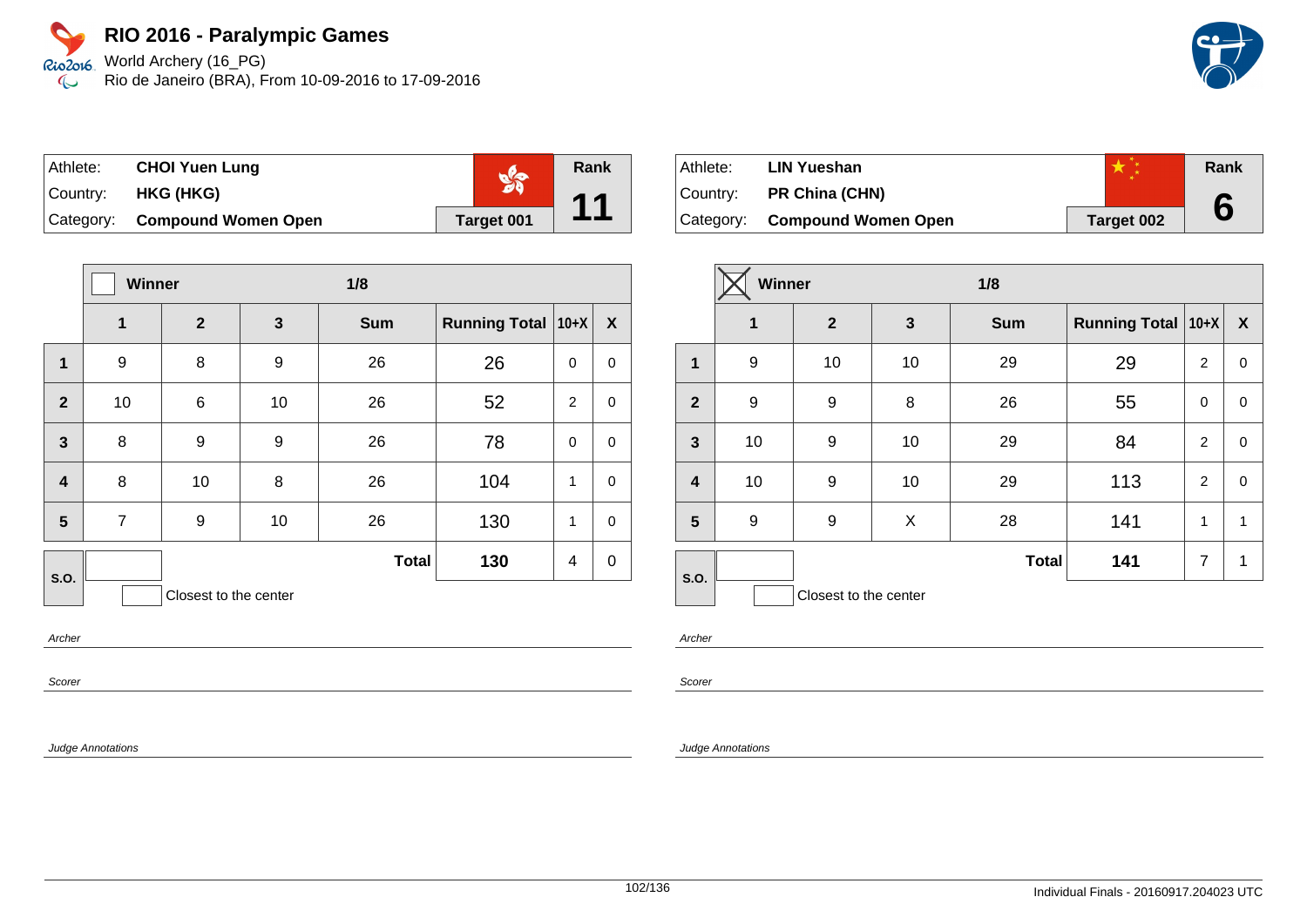World Archery (16\_PG) Rio de Janeiro (BRA), From 10-09-2016 to 17-09-2016

| Athlete:   | <b>SARTI Eleonora</b>      |            | Rank |
|------------|----------------------------|------------|------|
| ⊺Countr∨:  | Italy (ITA)                |            |      |
| ⊺Categorv: | <b>Compound Women Open</b> | Target 001 |      |

|                         | Winner           |                       |              | 1/8          |                      |                |              |
|-------------------------|------------------|-----------------------|--------------|--------------|----------------------|----------------|--------------|
|                         | 1                | $\mathbf{2}$          | $\mathbf{3}$ | <b>Sum</b>   | <b>Running Total</b> | $10+X$         | X            |
| 1                       | 8                | 8                     | 9            | 25           | 25                   | $\mathbf 0$    | $\mathbf 0$  |
| $\overline{2}$          | 9                | 9                     | 8            | 26           | 51                   | $\Omega$       | $\mathbf 0$  |
| $\mathbf{3}$            | $\boldsymbol{9}$ | 9                     | 9            | 27           | 78                   | $\mathbf 0$    | $\mathbf 0$  |
| $\overline{\mathbf{4}}$ | 10               | 7                     | X            | 27           | 105                  | $\overline{2}$ | $\mathbf{1}$ |
| 5                       | 8                | 10                    | 9            | 27           | 132                  | 1              | $\mathbf 0$  |
| S.O.                    |                  |                       |              | <b>Total</b> | 132                  | 3              | 1            |
|                         |                  | Closest to the center |              |              |                      |                |              |

Archer

Scorer

Judge Annotations

| Athlete: | <b>GRINHAM Jodie</b>          | <b>NZ</b>  | Rank |
|----------|-------------------------------|------------|------|
| Country: | <b>Great Britain (GBR)</b>    | $\sim$ 10  |      |
|          | Category: Compound Women Open | Target 002 |      |

|                         | Winner       |                       |   | 1/8          |                           |              |              |
|-------------------------|--------------|-----------------------|---|--------------|---------------------------|--------------|--------------|
|                         | $\mathbf{1}$ | $\overline{2}$        | 3 | <b>Sum</b>   | <b>Running Total 10+X</b> |              | X            |
| 1                       | 8            | 9                     | 9 | 26           | 26                        | 0            | $\mathbf 0$  |
| $\overline{2}$          | 9            | 9                     | 9 | 27           | 53                        | 0            | 0            |
| $\mathbf{3}$            | 10           | 8                     | X | 28           | 81                        | 2            | $\mathbf{1}$ |
| $\overline{\mathbf{4}}$ | 8            | $\overline{7}$        | 9 | 24           | 105                       | 0            | $\mathbf 0$  |
| $5\phantom{.0}$         | 10           | 9                     | 9 | 28           | 133                       | $\mathbf{1}$ | 0            |
| S.O.                    |              |                       |   | <b>Total</b> | 133                       | 3            | $\mathbf{1}$ |
|                         |              | Closest to the center |   |              |                           |              |              |

Archer

Scorer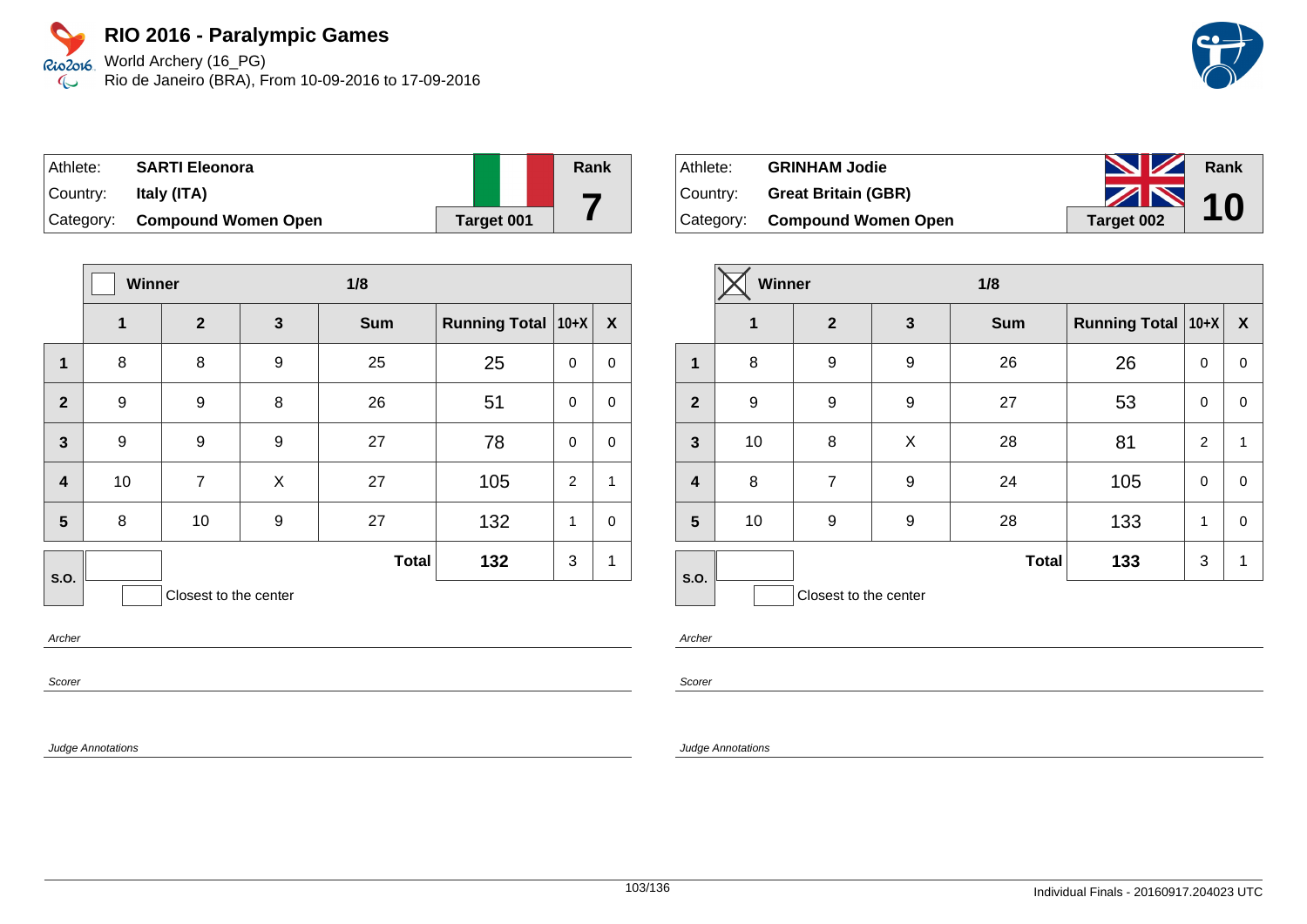World Archery (16\_PG) Rio de Janeiro (BRA), From 10-09-2016 to 17-09-2016

| Athlete: | <b>KUPCZYK Lucia</b>          |            | Rank |
|----------|-------------------------------|------------|------|
| Country: | Germany (GER)                 |            |      |
|          | Category: Compound Women Open | Target 001 | 15   |

|                         | Winner | 1/8                   |                |              |                      |             |                |
|-------------------------|--------|-----------------------|----------------|--------------|----------------------|-------------|----------------|
|                         | 1      | $\mathbf{2}$          | $\mathbf{3}$   | <b>Sum</b>   | <b>Running Total</b> | $10+X$      | X              |
| 1                       | 8      | 10                    | 9              | 27           | 27                   | 1           | $\mathbf 0$    |
| $\overline{2}$          | 9      | $\overline{7}$        | $\overline{7}$ | 23           | 50                   | $\Omega$    | $\mathbf 0$    |
| $\mathbf{3}$            | 8      | 8                     | 8              | 24           | 74                   | $\mathbf 0$ | $\mathbf 0$    |
| $\overline{\mathbf{4}}$ | 8      | 8                     | 9              | 25           | 99                   | $\mathbf 0$ | $\mathbf 0$    |
| 5                       | X      | X                     | 10             | 30           | 129                  | 3           | $\overline{2}$ |
| S.O.                    |        |                       |                | <b>Total</b> | 129                  | 4           | $\overline{2}$ |
|                         |        | Closest to the center |                |              |                      |             |                |

Archer

Scorer

Judge Annotations

| Athlete:  | <b>ABBASPOUR Somayeh</b>      |            | Rank |
|-----------|-------------------------------|------------|------|
| ⊺Countr∨: | IR Iran (IRI)                 |            | Л    |
|           | Category: Compound Women Open | Target 002 | Z.   |

|                         | Winner      |                       |                  | 1/8          |                      |                |                  |
|-------------------------|-------------|-----------------------|------------------|--------------|----------------------|----------------|------------------|
|                         | $\mathbf 1$ | $\mathbf{2}$          | 3                | <b>Sum</b>   | Running Total   10+X |                | $\boldsymbol{X}$ |
| $\mathbf 1$             | 8           | 10                    | $\boldsymbol{9}$ | 27           | 27                   | 1              | 0                |
| $\overline{2}$          | 10          | 9                     | 9                | 28           | 55                   | 1              | 0                |
| $\mathbf{3}$            | 10          | 9                     | 9                | 28           | 83                   | 1              | 0                |
| $\overline{\mathbf{4}}$ | 9           | 10                    | 10               | 29           | 112                  | $\overline{c}$ | 0                |
| 5                       | X           | 9                     | 9                | 28           | 140                  | 1              | 1                |
| S.O.                    |             |                       |                  | <b>Total</b> | 140                  | 6              | 1                |
|                         |             | Closest to the center |                  |              |                      |                |                  |

Archer

Scorer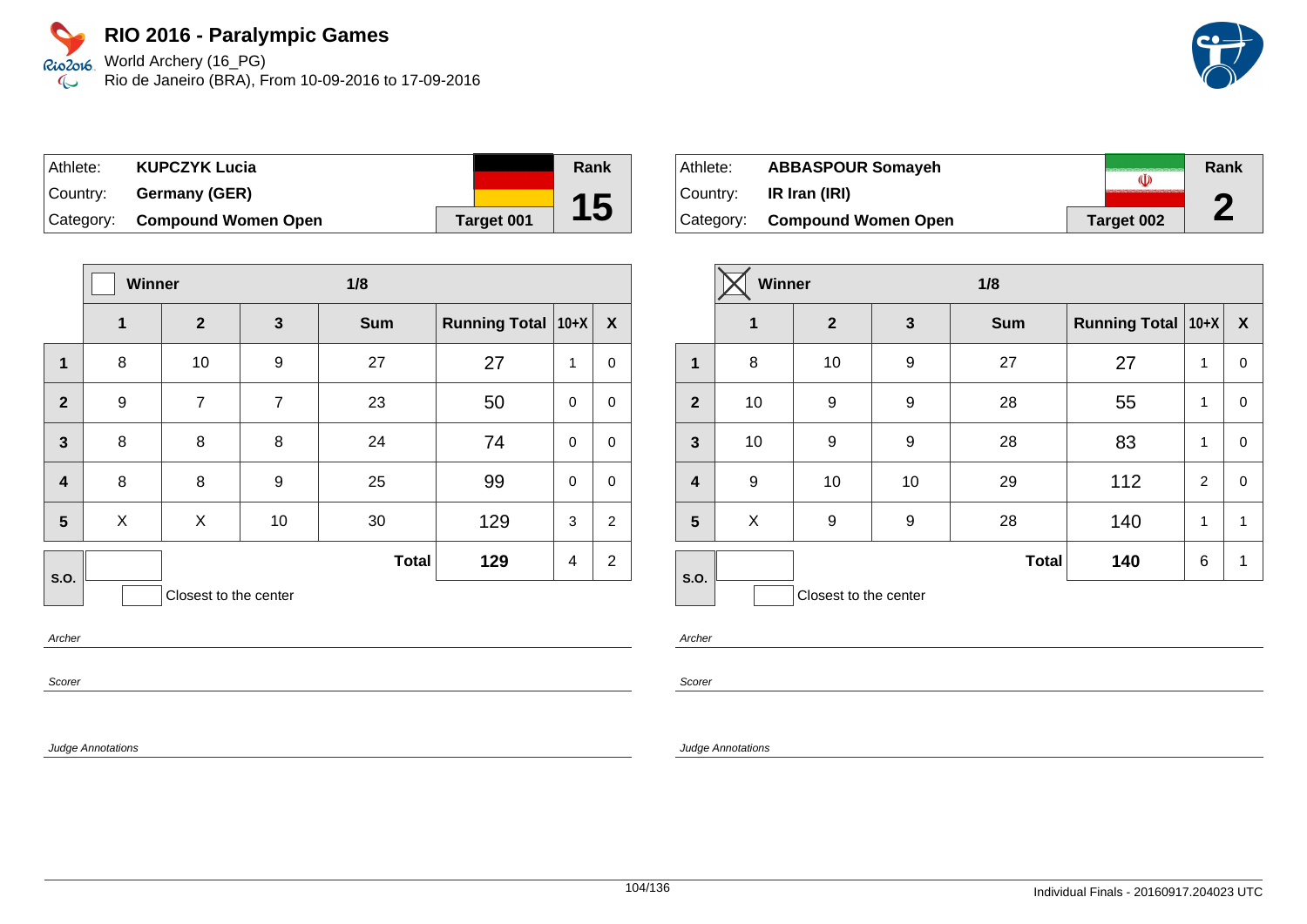World Archery (16\_PG) Rio de Janeiro (BRA), From 10-09-2016 to 17-09-2016

| Athlete: | <b>ZHOU Jiamin</b>            |            | Rank |
|----------|-------------------------------|------------|------|
| Country: | <b>PR China (CHN)</b>         |            |      |
|          | Category: Compound Women Open | Target 001 |      |

|                         | <b>Winner</b> |                       |    | 1/4          |                      |                |             |
|-------------------------|---------------|-----------------------|----|--------------|----------------------|----------------|-------------|
|                         | 1             | $\mathbf{2}$          | 3  | <b>Sum</b>   | <b>Running Total</b> | $ 10+X $       | X           |
| $\mathbf{1}$            | 9             | 9                     | 10 | 28           | 28                   | 1              | $\mathbf 0$ |
| $\overline{2}$          | 9             | 9                     | 10 | 28           | 56                   | 1              | $\mathbf 0$ |
| $\overline{\mathbf{3}}$ | 10            | 10                    | 9  | 29           | 85                   | $\overline{2}$ | $\mathbf 0$ |
| $\overline{\mathbf{4}}$ | 10            | 10                    | 10 | 30           | 115                  | 3              | $\mathbf 0$ |
| 5                       | 9             | 10                    | 10 | 29           | 144                  | 2              | $\mathbf 0$ |
| S.O.                    |               |                       |    | <b>Total</b> | 144                  | 9              | $\mathbf 0$ |
|                         |               | Closest to the center |    |              |                      |                |             |

Archer

Scorer

Judge Annotations

| Athlete: | <b>BIROGLU Handan</b>         |            | Rank |
|----------|-------------------------------|------------|------|
|          | Country: Turkey (TUR)         |            |      |
|          | Category: Compound Women Open | Target 002 | 8    |

|                         | <b>Winner</b> |                       |                | 1/4          |                      |   |                  |
|-------------------------|---------------|-----------------------|----------------|--------------|----------------------|---|------------------|
|                         | 1             | $\mathbf{2}$          | 3              | <b>Sum</b>   | Running Total   10+X |   | $\boldsymbol{X}$ |
| $\mathbf 1$             | 6             | 9                     | 10             | 25           | 25                   | 1 | $\mathbf 0$      |
| $\overline{2}$          | 9             | X                     | 9              | 28           | 53                   | 1 | 1                |
| $\overline{\mathbf{3}}$ | 9             | 10                    | 9              | 28           | 81                   | 1 | $\pmb{0}$        |
| $\overline{4}$          | 8             | 10                    | 8              | 26           | 107                  | 1 | $\mathbf 0$      |
| 5                       | 8             | X                     | $\overline{7}$ | 25           | 132                  | 1 | 1                |
| S.O.                    |               |                       |                | <b>Total</b> | 132                  | 5 | $\overline{2}$   |
|                         |               | Closest to the center |                |              |                      |   |                  |

Archer

Scorer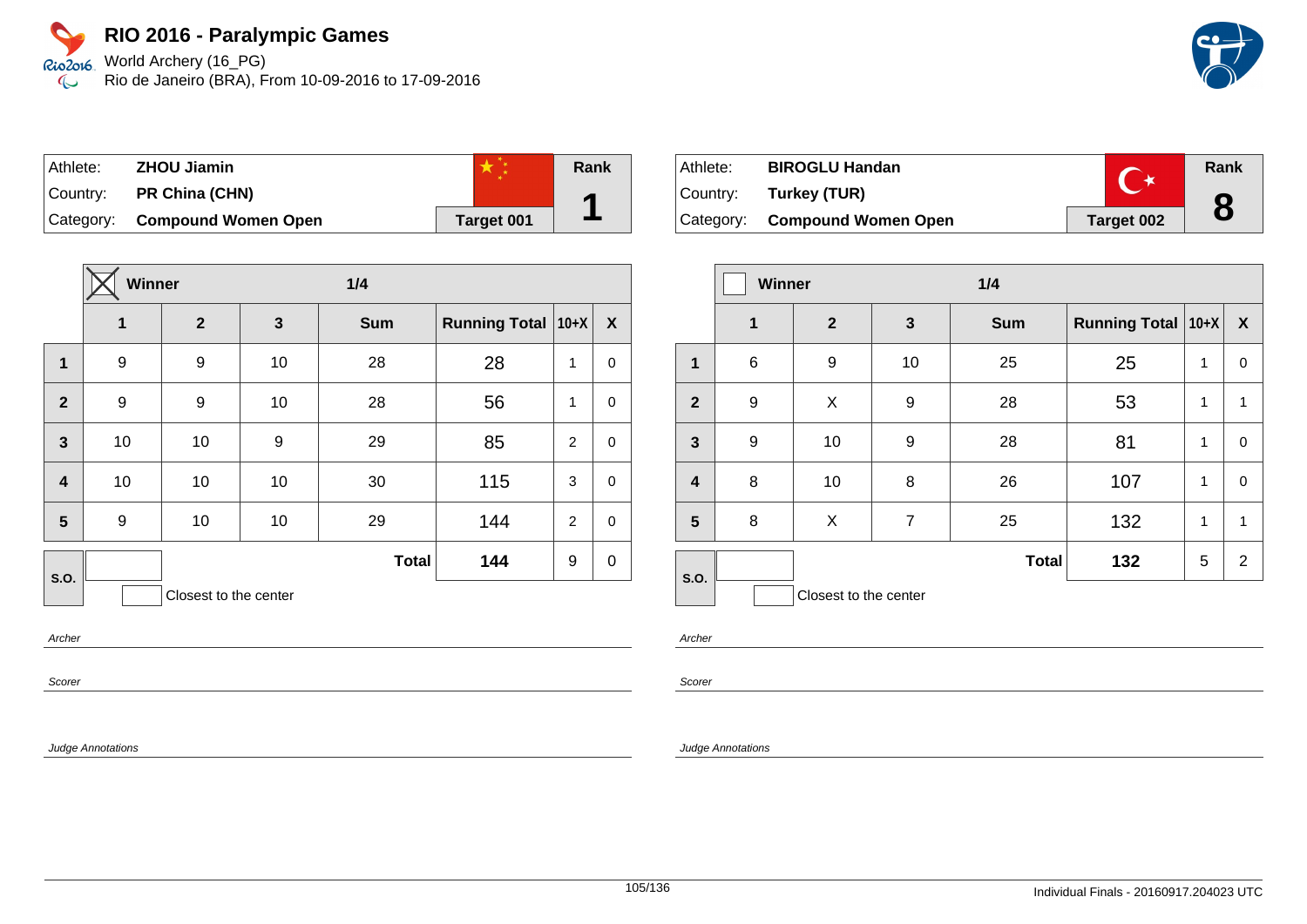World Archery (16\_PG) Rio de Janeiro (BRA), From 10-09-2016 to 17-09-2016

| Athlete:   | KIM Mi Soon                   | $\psi$ ,   | Rank |
|------------|-------------------------------|------------|------|
| Country: I | Korea (KOR)                   | i¦!<br>₩   | 12   |
|            | Category: Compound Women Open | Target 001 |      |

|                         | Winner |                       | 1/4            |              |                      |                |             |
|-------------------------|--------|-----------------------|----------------|--------------|----------------------|----------------|-------------|
|                         | 1      | $\mathbf{2}$          | 3              | <b>Sum</b>   | <b>Running Total</b> | $ 10+X $       | X           |
| $\mathbf{1}$            | 9      | 10                    | $\overline{7}$ | 26           | 26                   | 1              | $\mathbf 0$ |
| $\mathbf{2}$            | 9      | 10                    | 10             | 29           | 55                   | $\overline{2}$ | $\mathbf 0$ |
| $\overline{\mathbf{3}}$ | 9      | 9                     | 10             | 28           | 83                   | 1              | $\mathbf 0$ |
| $\overline{\mathbf{4}}$ | 10     | 8                     | 8              | 26           | 109                  | 1              | $\mathbf 0$ |
| 5                       | 9      | 9                     | 10             | 28           | 137                  | 1              | $\mathbf 0$ |
| S.O.                    |        |                       |                | <b>Total</b> | 137                  | 6              | $\mathbf 0$ |
|                         |        | Closest to the center |                |              |                      |                |             |

Archer

Scorer

Judge Annotations

| Athlete: | <b>ALIM Nur Syahidah</b>      |            | Rank |
|----------|-------------------------------|------------|------|
| Country: | Singapore (SIN)               |            |      |
|          | Category: Compound Women Open | Target 002 | 13   |

|                         | <b>Winner</b> |                       |              | 1/4          |                      |                |                  |
|-------------------------|---------------|-----------------------|--------------|--------------|----------------------|----------------|------------------|
|                         | $\mathbf 1$   | $\overline{2}$        | $\mathbf{3}$ | <b>Sum</b>   | Running Total   10+X |                | $\boldsymbol{X}$ |
| 1                       | 10            | 10                    | 8            | 28           | 28                   | $\overline{2}$ | 0                |
| $\overline{2}$          | 8             | 8                     | 9            | 25           | 53                   | 0              | 0                |
| $\overline{\mathbf{3}}$ | 8             | X                     | X            | 28           | 81                   | $\overline{2}$ | 2                |
| $\overline{\mathbf{4}}$ | 9             | 9                     | 9            | 27           | 108                  | $\mathbf 0$    | 0                |
| $5\phantom{.0}$         | 10            | 9                     | 8            | 27           | 135                  | 1              | 0                |
| S.O.                    |               |                       |              | <b>Total</b> | 135                  | 5              | $\overline{2}$   |
|                         |               | Closest to the center |              |              |                      |                |                  |

Archer

Scorer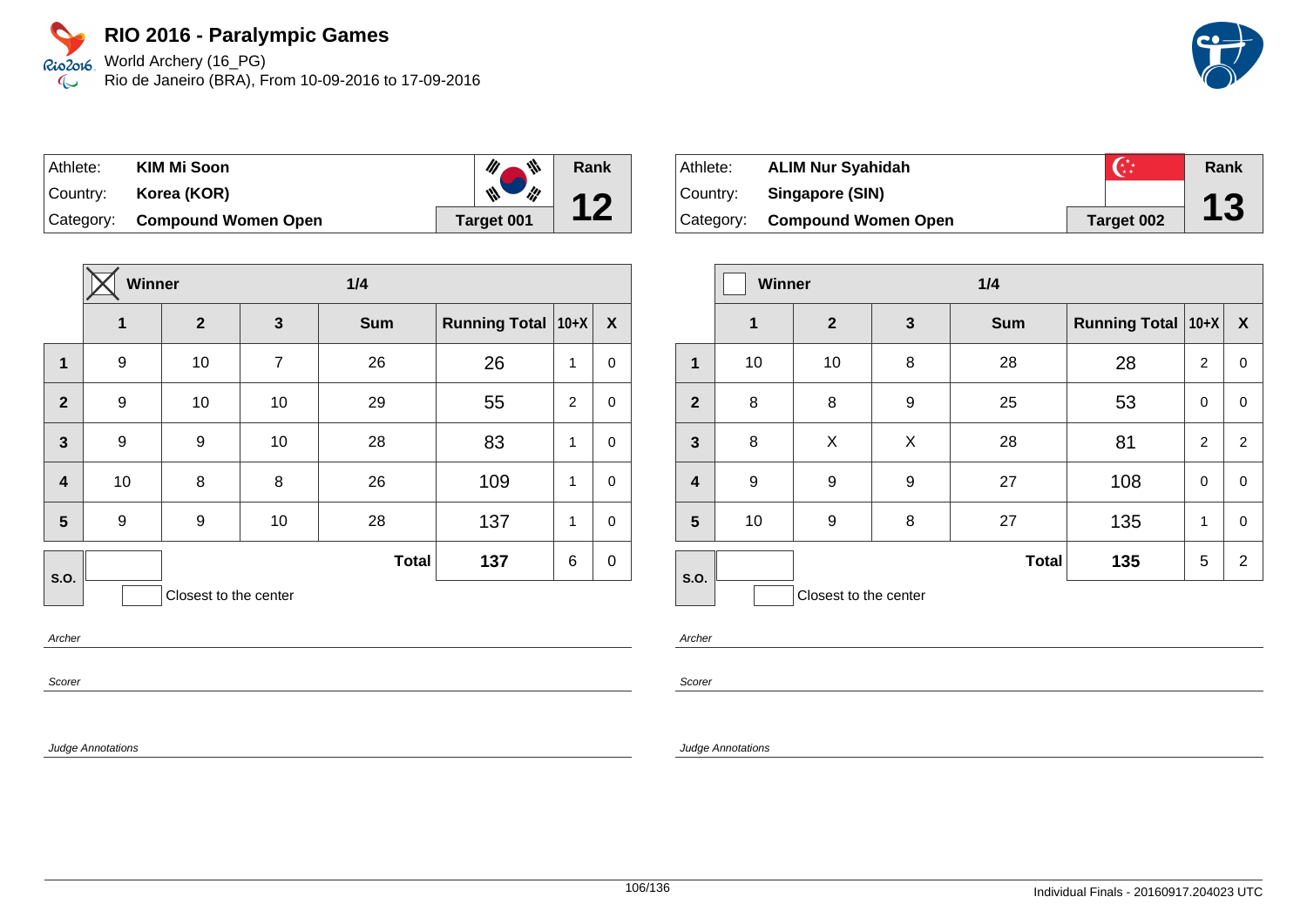World Archery (16\_PG) Rio de Janeiro (BRA), From 10-09-2016 to 17-09-2016

| ⊺Athlete:  | <b>GOGEL Jane Karla</b>       | S                 | Rank      |
|------------|-------------------------------|-------------------|-----------|
| Country: I | Brazil (BRA)                  |                   | $\bullet$ |
|            | Category: Compound Women Open | <b>Target 001</b> |           |

|                         | <b>Winner</b> |                       |              | 1/4          |                      |          |                  |
|-------------------------|---------------|-----------------------|--------------|--------------|----------------------|----------|------------------|
|                         | 1             | $\boldsymbol{2}$      | $\mathbf{3}$ | <b>Sum</b>   | Running Total   10+X |          | $\boldsymbol{X}$ |
| 1                       | 10            | X                     | 8            | 28           | 28                   | 2        | $\mathbf{1}$     |
| $\overline{2}$          | X             | X                     | 9            | 29           | 57                   | 2        | 2                |
| $\overline{\mathbf{3}}$ | 9             | 9                     | 10           | 28           | 85                   | 1        | $\pmb{0}$        |
| $\overline{\mathbf{4}}$ | 9             | 9                     | 9            | 27           | 112                  | $\Omega$ | $\mathbf 0$      |
| 5                       | 9             | 10                    | 8            | 27           | 139                  | 1        | $\mathbf 0$      |
| S.O.                    |               |                       |              | <b>Total</b> | 139                  | 6        | 3                |
|                         |               | Closest to the center |              |              |                      |          |                  |

Archer

Scorer

Judge Annotations

| Athlete: | <b>LIN Yueshan</b>            |            | Rank |
|----------|-------------------------------|------------|------|
| Country: | <b>PR China (CHN)</b>         |            |      |
|          | Category: Compound Women Open | Target 002 | 6    |

|                         | Winner      |                       |              | 1/4          |                      |             |              |
|-------------------------|-------------|-----------------------|--------------|--------------|----------------------|-------------|--------------|
|                         | $\mathbf 1$ | $\mathbf{2}$          | $\mathbf{3}$ | <b>Sum</b>   | Running Total   10+X |             | $\mathbf{X}$ |
| 1                       | X           | 8                     | 8            | 26           | 26                   | 1           | 1            |
| $\overline{2}$          | 9           | 9                     | 9            | 27           | 53                   | $\mathbf 0$ | 0            |
| $\mathbf{3}$            | 10          | 9                     | 10           | 29           | 82                   | 2           | 0            |
| $\overline{\mathbf{4}}$ | X           | 9                     | 10           | 29           | 111                  | 2           | 1            |
| 5                       | 10          | X                     | X            | 30           | 141                  | 3           | 2            |
| S.O.                    |             |                       |              | <b>Total</b> | 141                  | 8           | 4            |
|                         |             | Closest to the center |              |              |                      |             |              |

Archer

Scorer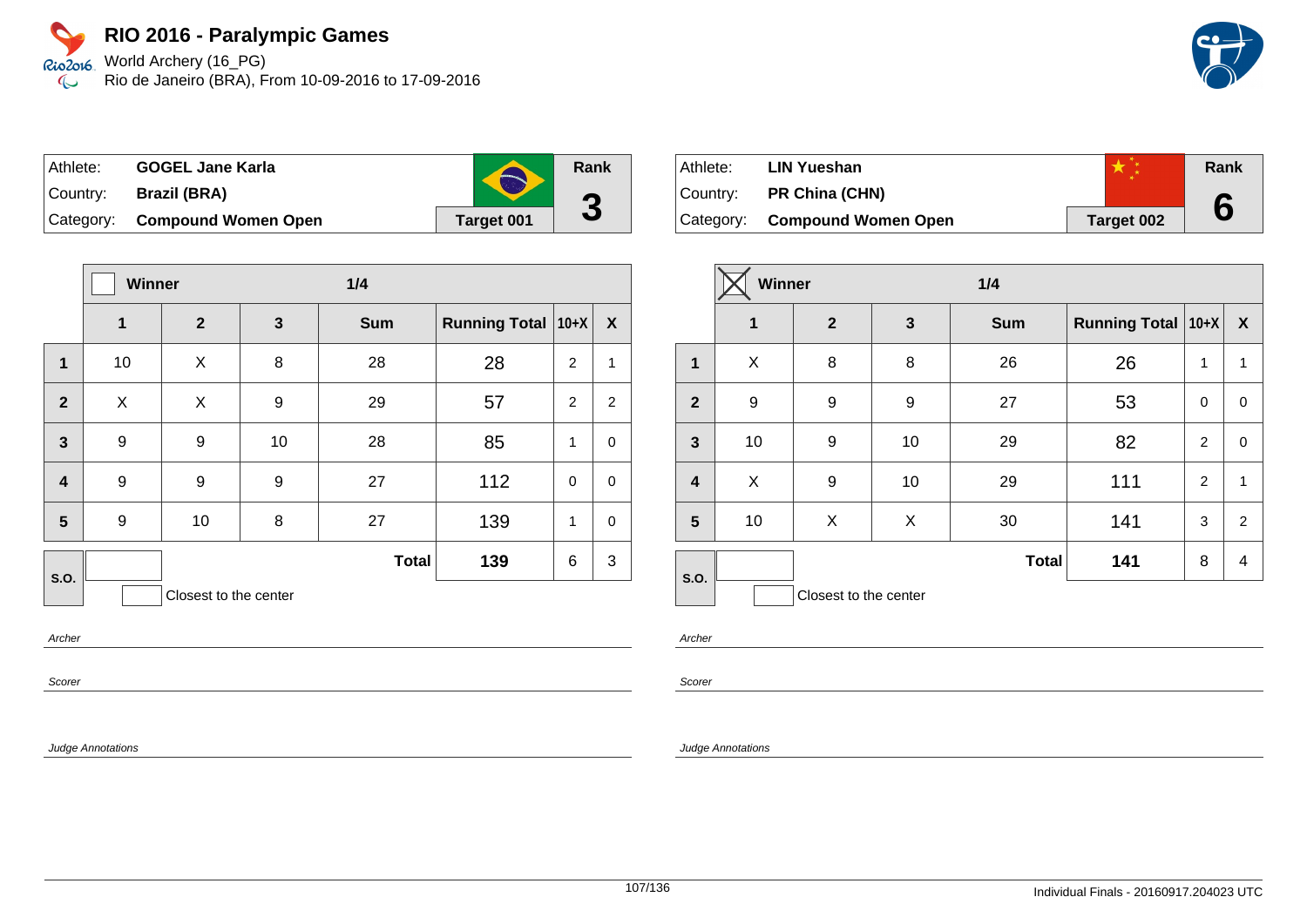World Archery (16\_PG) Rio de Janeiro (BRA), From 10-09-2016 to 17-09-2016

| Athlete: | <b>GRINHAM Jodie</b>          | <b>No. 12 Rank</b> |  |
|----------|-------------------------------|--------------------|--|
| Country: | <b>Great Britain (GBR)</b>    | $\sim$ 10          |  |
|          | Category: Compound Women Open | Target 001         |  |

|                         | <b>Winner</b> |                       |                | 1/4          |                      |                |             |
|-------------------------|---------------|-----------------------|----------------|--------------|----------------------|----------------|-------------|
|                         | $\mathbf{1}$  | $\mathbf{2}$          | $\mathbf{3}$   | <b>Sum</b>   | <b>Running Total</b> | $10+X$         | X           |
| $\mathbf{1}$            | 8             | 8                     | 9              | 25           | 25                   | $\mathbf 0$    | $\pmb{0}$   |
| $\overline{2}$          | 10            | 9                     | 10             | 29           | 54                   | 2              | $\mathbf 0$ |
| $\overline{\mathbf{3}}$ | 9             | X                     | 9              | 28           | 82                   | 1              | 1           |
| $\overline{\mathbf{4}}$ | 10            | 10                    | 8              | 28           | 110                  | $\overline{2}$ | $\mathbf 0$ |
| 5                       | 10            | 9                     | $\overline{7}$ | 26           | 136                  | 1              | $\pmb{0}$   |
| <b>S.O.</b>             |               |                       |                | <b>Total</b> | 136                  | 6              | 1           |
|                         |               | Closest to the center |                |              |                      |                |             |

Archer

Scorer

Judge Annotations

| Athlete:    | <b>ABBASPOUR Somayeh</b>   |            | Rank |
|-------------|----------------------------|------------|------|
| ∣Countr∨: ⊥ | IR Iran (IRI)              |            | ◚    |
| Category:   | <b>Compound Women Open</b> | Target 002 | Z,   |

|                         | Winner      |                       |                  | 1/4          |                      |                |            |
|-------------------------|-------------|-----------------------|------------------|--------------|----------------------|----------------|------------|
|                         | $\mathbf 1$ | $\overline{2}$        | 3                | <b>Sum</b>   | Running Total   10+X |                | X          |
| $\mathbf 1$             | 9           | X                     | 8                | 27           | 27                   | 1              | 1          |
| $\overline{2}$          | X           | 10                    | 9                | 29           | 56                   | $\overline{2}$ | 1          |
| 3                       | 9           | 9                     | $\boldsymbol{9}$ | 27           | 83                   | 0              | $\pmb{0}$  |
| $\overline{\mathbf{4}}$ | 8           | 9                     | 9                | 26           | 109                  | 0              | 0          |
| 5                       | X           | 9                     | 9                | 28           | 137                  | $\mathbf{1}$   | 1          |
| S.O.                    |             |                       |                  | <b>Total</b> | 137                  | 4              | $\sqrt{3}$ |
|                         |             | Closest to the center |                  |              |                      |                |            |

Archer

Scorer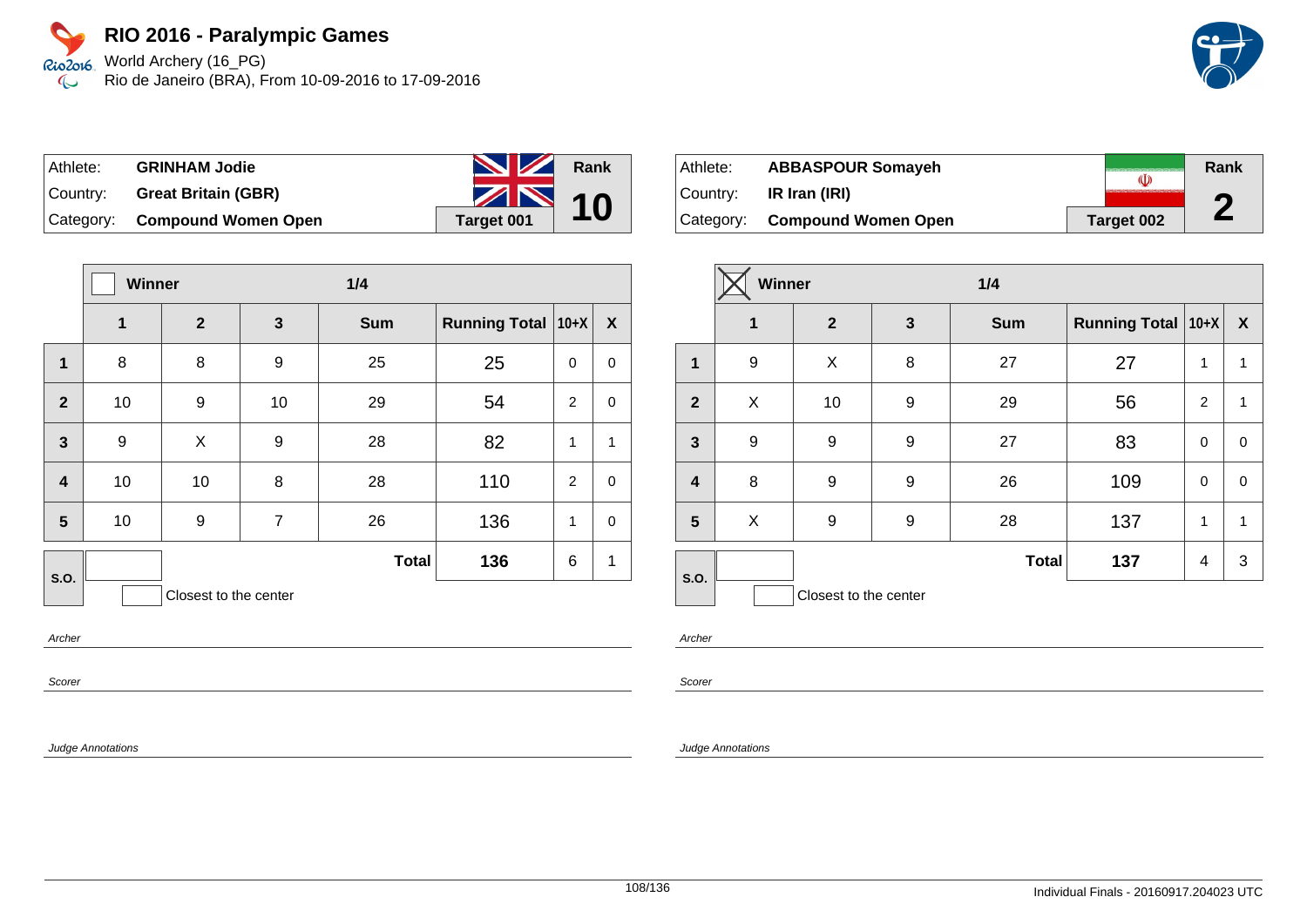World Archery (16\_PG) Rio de Janeiro (BRA), From 10-09-2016 to 17-09-2016

| Athlete: | <b>ZHOU Jiamin</b>            |            | Rank |
|----------|-------------------------------|------------|------|
| Country: | PR China (CHN)                |            |      |
|          | Category: Compound Women Open | Target 001 |      |

|                         | Winner |                       |              | $1/2$        |                      |                |                |
|-------------------------|--------|-----------------------|--------------|--------------|----------------------|----------------|----------------|
|                         | 1      | $\overline{2}$        | $\mathbf{3}$ | <b>Sum</b>   | <b>Running Total</b> | $ 10+X $       | X              |
| 1                       | 8      | 9                     | X            | 27           | 27                   | 1              | $\mathbf 1$    |
| $\mathbf{2}$            | 9      | 10                    | 8            | 27           | 54                   | 1              | $\mathbf 0$    |
| $\mathbf{3}$            | 10     | 10                    | 10           | 30           | 84                   | 3              | $\mathbf 0$    |
| $\overline{\mathbf{4}}$ | 10     | 9                     | 9            | 28           | 112                  | 1              | $\mathbf 0$    |
| 5                       | X      | 8                     | 8            | 26           | 138                  | 1              | $\mathbf 1$    |
| S.O.                    |        |                       |              | <b>Total</b> | 138                  | $\overline{7}$ | $\overline{2}$ |
|                         |        | Closest to the center |              |              |                      |                |                |

Archer

Scorer

Judge Annotations

| Athlete: | <b>KIM Mi Soon</b>            | $\mathscr{U}$ $\mathscr{V}$ | Rank |
|----------|-------------------------------|-----------------------------|------|
|          | Country: <b>Korea (KOR)</b>   | $\mathbb{N}$ $\mathbb{N}$   | 12   |
|          | Category: Compound Women Open | Target 002                  |      |

|                         | <b>Winner</b> |                       |    | 1/2          |                           |                |                  |
|-------------------------|---------------|-----------------------|----|--------------|---------------------------|----------------|------------------|
|                         | 1             | $\mathbf{2}$          | 3  | <b>Sum</b>   | <b>Running Total 10+X</b> |                | $\boldsymbol{X}$ |
| 1                       | 9             | 9                     | 10 | 28           | 28                        | 1              | 0                |
| $\overline{2}$          | 9             | 10                    | X  | 29           | 57                        | $\overline{2}$ | 1                |
| $\mathbf{3}$            | 9             | 6                     | 9  | 24           | 81                        | $\mathbf 0$    | 0                |
| $\overline{\mathbf{4}}$ | 9             | 8                     | 8  | 25           | 106                       | 0              | 0                |
| $5\phantom{1}$          | 8             | 8                     | 10 | 26           | 132                       | $\mathbf{1}$   | 0                |
| S.O.                    |               |                       |    | <b>Total</b> | 132                       | 4              | 1                |
|                         |               | Closest to the center |    |              |                           |                |                  |

Archer

Scorer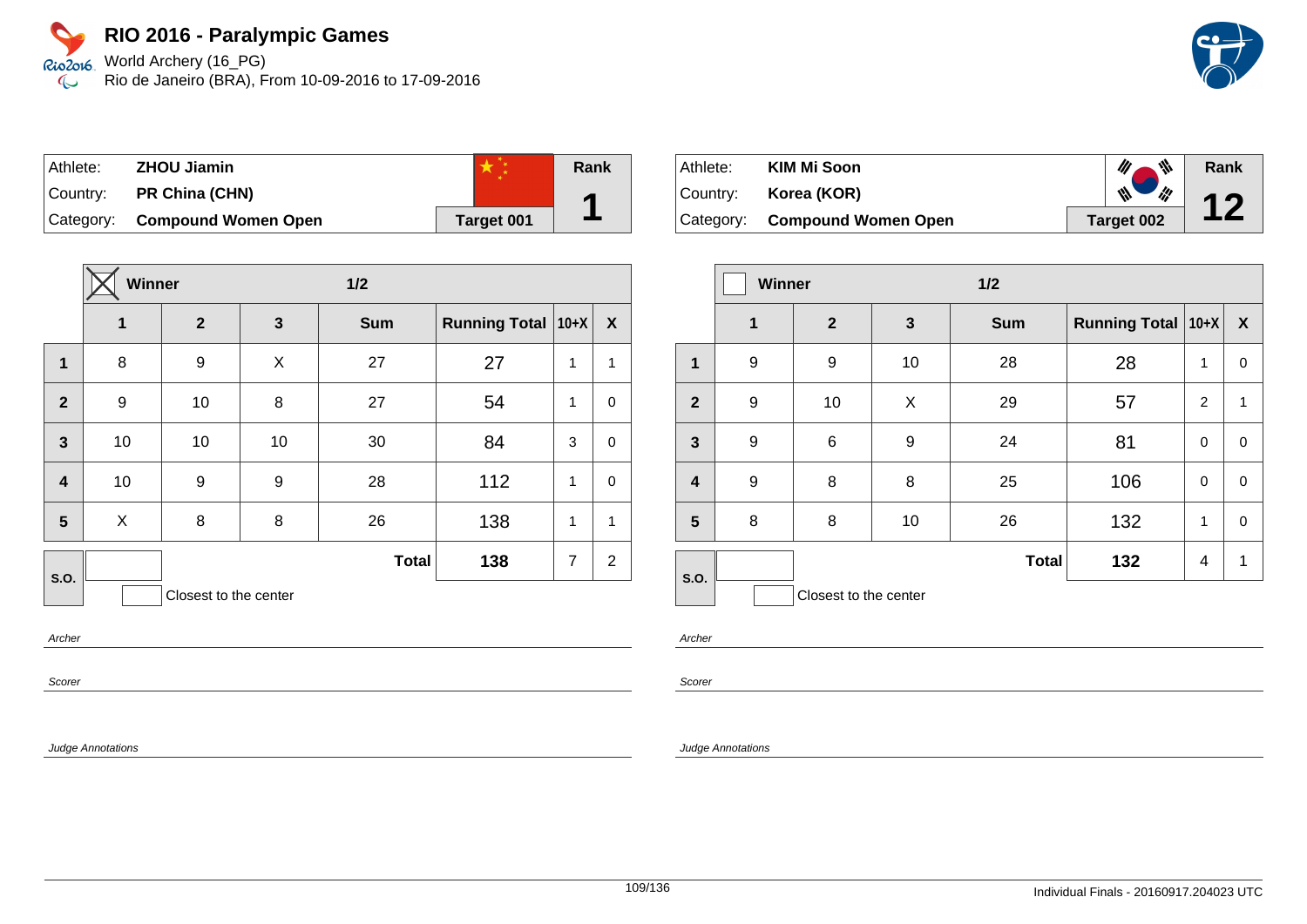World Archery (16\_PG) Rio de Janeiro (BRA), From 10-09-2016 to 17-09-2016



| Athlete: | <b>LIN Yueshan</b>            |            | Rank |
|----------|-------------------------------|------------|------|
| Country: | <b>PR China (CHN)</b>         |            |      |
|          | Category: Compound Women Open | Target 001 |      |

|                         | Winner         |                       |    | $1/2$        |                      |                |                  |
|-------------------------|----------------|-----------------------|----|--------------|----------------------|----------------|------------------|
|                         | 1              | $\overline{2}$        | 3  | <b>Sum</b>   | <b>Running Total</b> | $10+X$         | $\boldsymbol{X}$ |
| $\mathbf{1}$            | $\overline{7}$ | 10                    | 8  | 25           | 25                   | 1              | 0                |
| $\overline{2}$          | 9              | 9                     | 10 | 28           | 53                   | 1              | 0                |
| $\overline{\mathbf{3}}$ | 9              | 9                     | 9  | 27           | 80                   | $\mathbf 0$    | $\mathbf 0$      |
| $\overline{\mathbf{4}}$ | 10             | 9                     | 10 | 29           | 109                  | $\overline{2}$ | $\pmb{0}$        |
| 5                       | 9              | 10                    | 9  | 28           | 137                  | 1              | $\mathbf 0$      |
| S.O.                    |                |                       |    | <b>Total</b> | 137                  | 5              | $\pmb{0}$        |
|                         |                | Closest to the center |    |              |                      |                |                  |

Archer

Scorer

Judge Annotations

| Athlete:  | <b>ABBASPOUR Somayeh</b>   |            | Rank |
|-----------|----------------------------|------------|------|
| Country:  | IR Iran (IRI)              |            | Л    |
| Category: | <b>Compound Women Open</b> | Target 002 | Z.   |

|                         | Winner      |                       |    | $1/2$        |                      |             |                  |
|-------------------------|-------------|-----------------------|----|--------------|----------------------|-------------|------------------|
|                         | $\mathbf 1$ | $\mathbf{2}$          | 3  | <b>Sum</b>   | Running Total   10+X |             | $\boldsymbol{X}$ |
| $\mathbf 1$             | 9           | 9                     | X  | 28           | 28                   | 1           | 1                |
| $\overline{2}$          | 9           | X                     | 9  | 28           | 56                   | 1           | 1                |
| $\mathbf{3}$            | M           | 8                     | 10 | 18           | 74                   | 1           | $\pmb{0}$        |
| $\overline{\mathbf{4}}$ | 10          | 9                     | X  | 29           | 103                  | 2           | 1                |
| 5                       | 9           | 9                     | 8  | 26           | 129                  | $\mathbf 0$ | $\pmb{0}$        |
| S.O.                    |             |                       |    | <b>Total</b> | 129                  | 5           | 3                |
|                         |             | Closest to the center |    |              |                      |             |                  |

Archer

Scorer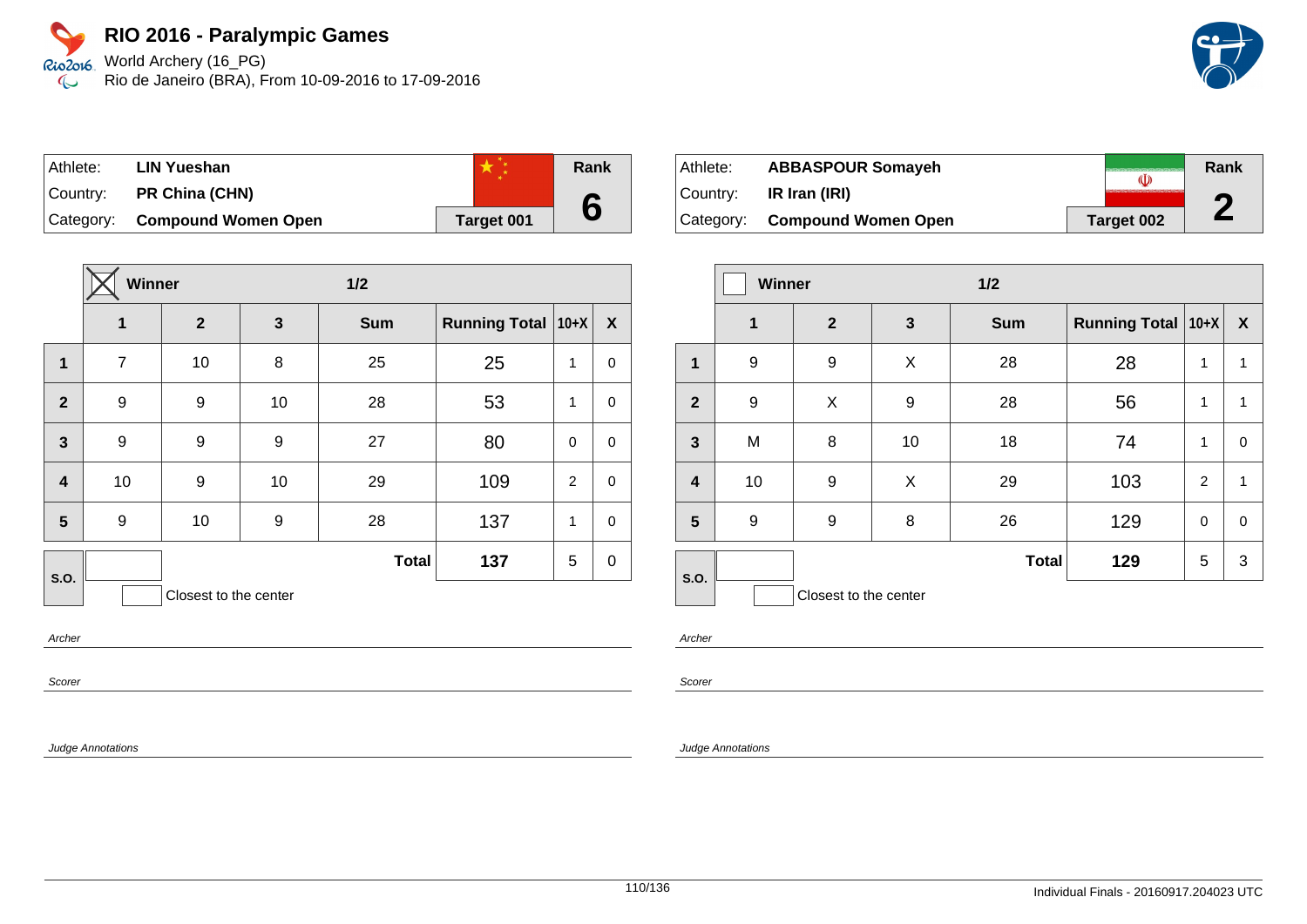World Archery (16\_PG) Rio de Janeiro (BRA), From 10-09-2016 to 17-09-2016

| Athlete:   | <b>KIM Mi Soon</b>         | ₩<br>III . | Rank |
|------------|----------------------------|------------|------|
| Country: I | Korea (KOR)                | W          | 12   |
| Category:  | <b>Compound Women Open</b> | Target 001 |      |

|                         | Winner |                       |              | <b>Bronze</b> |                      |                |                  |
|-------------------------|--------|-----------------------|--------------|---------------|----------------------|----------------|------------------|
|                         | 1      | $\overline{2}$        | $\mathbf{3}$ | <b>Sum</b>    | <b>Running Total</b> | $10+X$         | $\boldsymbol{X}$ |
| $\mathbf 1$             | 9      | 9                     | 10           | 28            | 28                   | 1              | $\mathbf 0$      |
| $\overline{2}$          | 9      | 8                     | 10           | 27            | 55                   | 1              | $\mathbf 0$      |
| $\mathbf{3}$            | 9      | 9                     | 9            | 27            | 82                   | $\mathbf 0$    | $\mathbf 0$      |
| $\overline{\mathbf{4}}$ | X      | 10                    | 10           | 30            | 112                  | 3              | $\mathbf{1}$     |
| 5                       | X      | 8                     | 10           | 28            | 140                  | 2              | $\mathbf{1}$     |
| <b>S.O.</b>             |        |                       |              | <b>Total</b>  | 140                  | $\overline{7}$ | $\overline{2}$   |
|                         |        | Closest to the center |              |               |                      |                |                  |

Archer

Scorer

Judge Annotations

| Athlete: | <b>ABBASPOUR Somayeh</b>      |            | Rank |
|----------|-------------------------------|------------|------|
| Country: | IR Iran (IRI)                 |            | ◚    |
|          | Category: Compound Women Open | Target 002 | Ł    |

|                         | <b>Winner</b>    |                       |              | <b>Bronze</b> |                      |             |                  |
|-------------------------|------------------|-----------------------|--------------|---------------|----------------------|-------------|------------------|
|                         | $\mathbf 1$      | $\mathbf{2}$          | $\mathbf{3}$ | <b>Sum</b>    | <b>Running Total</b> | $ 10+X $    | $\boldsymbol{X}$ |
| 1                       | 9                | 10                    | X            | 29            | 29                   | 2           | 1                |
| $\overline{2}$          | 9                | 9                     | 10           | 28            | 57                   | 1           | 0                |
| 3                       | $\boldsymbol{9}$ | 9                     | 9            | 27            | 84                   | $\mathbf 0$ | 0                |
| $\overline{\mathbf{4}}$ | 10               | 8                     | 9            | 27            | 111                  | 1           | $\mathbf 0$      |
| 5                       | 8                | 10                    | 9            | 27            | 138                  | 1           | 0                |
| S.O.                    |                  |                       |              | <b>Total</b>  | 138                  | 5           | 1                |
|                         |                  | Closest to the center |              |               |                      |             |                  |

Archer

Scorer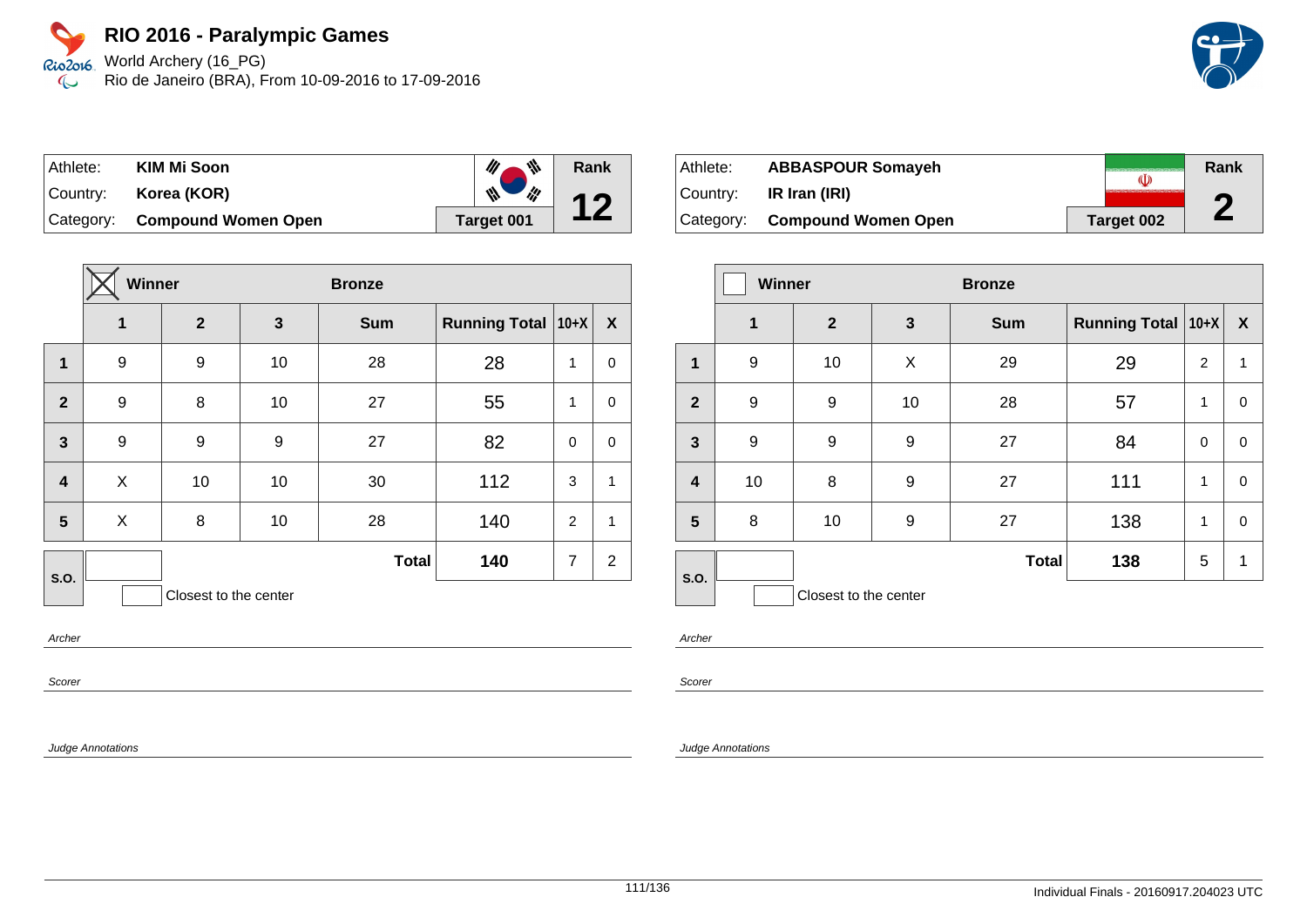World Archery (16\_PG) Rio de Janeiro (BRA), From 10-09-2016 to 17-09-2016

| Athlete: | <b>ZHOU Jiamin</b>            |            | Rank |
|----------|-------------------------------|------------|------|
|          | Country: PR China (CHN)       |            |      |
|          | Category: Compound Women Open | Target 001 |      |

|                | Winner           |                       |    | Gold         |                      |                |                |
|----------------|------------------|-----------------------|----|--------------|----------------------|----------------|----------------|
|                | $\mathbf{1}$     | $\mathbf{2}$          | 3  | <b>Sum</b>   | <b>Running Total</b> | $10+X$         | X              |
| $\mathbf{1}$   | 9                | 8                     | 10 | 27           | 27                   | 1              | $\mathbf 0$    |
| $\overline{2}$ | 9                | 10                    | 9  | 28           | 55                   | 1              | $\mathbf 0$    |
| $\mathbf{3}$   | 9                | X                     | X  | 29           | 84                   | $\overline{2}$ | $\overline{c}$ |
| $\overline{4}$ | 9                | X                     | 8  | 27           | 111                  | 1              | $\mathbf{1}$   |
| 5              | 8                | 10                    | 9  | 27           | 138                  | 1              | $\mathbf 0$    |
| S.O.           | $\boldsymbol{9}$ |                       |    | <b>Total</b> | 138                  | 6              | 3              |
|                |                  | Closest to the center |    |              |                      |                |                |

Archer

Scorer

Judge Annotations

| Athlete: | <b>LIN Yueshan</b>            |                   | Rank |
|----------|-------------------------------|-------------------|------|
| Country: | <b>PR China (CHN)</b>         |                   |      |
|          | Category: Compound Women Open | <b>Target 002</b> |      |

|                         | Winner<br>Gold |                       |    |              |                      |                |              |
|-------------------------|----------------|-----------------------|----|--------------|----------------------|----------------|--------------|
|                         | $\mathbf 1$    | $\mathbf{2}$          | 3  | <b>Sum</b>   | Running Total   10+X |                | $\mathbf{x}$ |
| 1                       | 9              | 8                     | X  | 27           | 27                   | 1              | 1            |
| $\overline{2}$          | 9              | 8                     | 10 | 27           | 54                   | 1              | 0            |
| 3                       | 9              | 9                     | 10 | 28           | 82                   | 1              | 0            |
| $\overline{\mathbf{4}}$ | 9              | 9                     | 9  | 27           | 109                  | $\mathbf 0$    | 0            |
| 5                       | 10             | 10                    | 9  | 29           | 138                  | $\overline{2}$ | $\mathbf 0$  |
| S.O.                    | $\overline{7}$ |                       |    | <b>Total</b> | 138                  | 5              | 1            |
|                         |                | Closest to the center |    |              |                      |                |              |

Archer

Scorer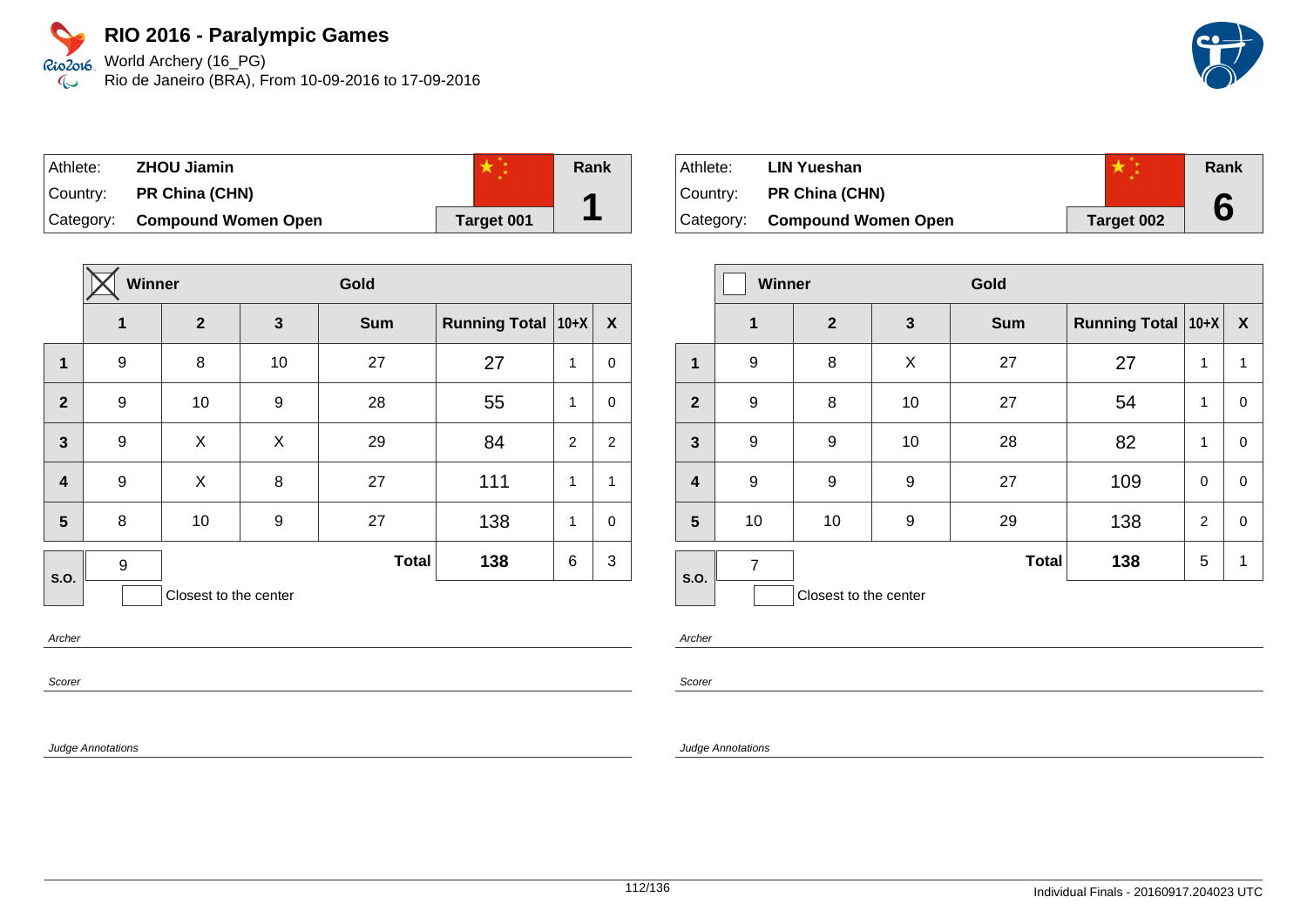World Archery (16\_PG) Rio de Janeiro (BRA), From 10-09-2016 to 17-09-2016

| ∣ Athlete: ⊦     | <b>CAVANAGH John</b>         | <b>No. 12 Rank</b> |   |
|------------------|------------------------------|--------------------|---|
|                  | Country: Great Britain (GBR) | ZN                 | 9 |
| Category: Men W1 |                              | Target 001         |   |

|                         |                | Winner<br>1/8         |                |              |                      |                |           |
|-------------------------|----------------|-----------------------|----------------|--------------|----------------------|----------------|-----------|
|                         | $\mathbf{1}$   | $\boldsymbol{2}$      | $\mathbf{3}$   | <b>Sum</b>   | <b>Running Total</b> | $10+X$         | X         |
| 1                       | 10             | 8                     | $\overline{7}$ | 25           | 25                   | 1              | $\pmb{0}$ |
| $\overline{2}$          | 9              | 9                     | $\overline{7}$ | 25           | 50                   | $\mathbf 0$    | $\pmb{0}$ |
| $\overline{3}$          | $\overline{7}$ | 8                     | $\overline{7}$ | 22           | 72                   | $\mathbf 0$    | $\pmb{0}$ |
| $\overline{\mathbf{4}}$ | $\overline{7}$ | 9                     | 8              | 24           | 96                   | $\mathbf 0$    | $\pmb{0}$ |
| 5                       | X              | 8                     | 10             | 28           | 124                  | $\overline{2}$ | 1         |
| <b>S.O.</b>             |                |                       |                | <b>Total</b> | 124                  | 3              | 1         |
|                         |                | Closest to the center |                |              |                      |                |           |

Archer

Scorer

Judge Annotations

| ∣Athlete: | <b>HERTER Uwe</b> |            | Rank |
|-----------|-------------------|------------|------|
| Country:  | Germany (GER)     |            |      |
| Category: | Men W1            | Target 002 | 8    |

|              | Winner         |                       |              | 1/8          |                    |                |                  |
|--------------|----------------|-----------------------|--------------|--------------|--------------------|----------------|------------------|
|              | 1              | $\overline{2}$        | $\mathbf{3}$ | <b>Sum</b>   | Running Total 10+X |                | $\boldsymbol{X}$ |
| $\mathbf{1}$ | $\overline{7}$ | X                     | 8            | 25           | 25                 | 1              | 1                |
| $\mathbf{2}$ | $\overline{7}$ | 8                     | X            | 25           | 50                 | 1              | 1                |
| $\mathbf{3}$ | 9              | 10                    | 9            | 28           | 78                 | 1              | $\mathbf 0$      |
| 4            | 9              | 8                     | 8            | 25           | 103                | $\Omega$       | $\mathbf 0$      |
| 5            | $\overline{7}$ | 10                    | X            | 27           | 130                | $\overline{2}$ | 1                |
| S.O.         |                |                       |              | <b>Total</b> | 130                | 5              | 3                |
|              |                | Closest to the center |              |              |                    |                |                  |

Archer

Scorer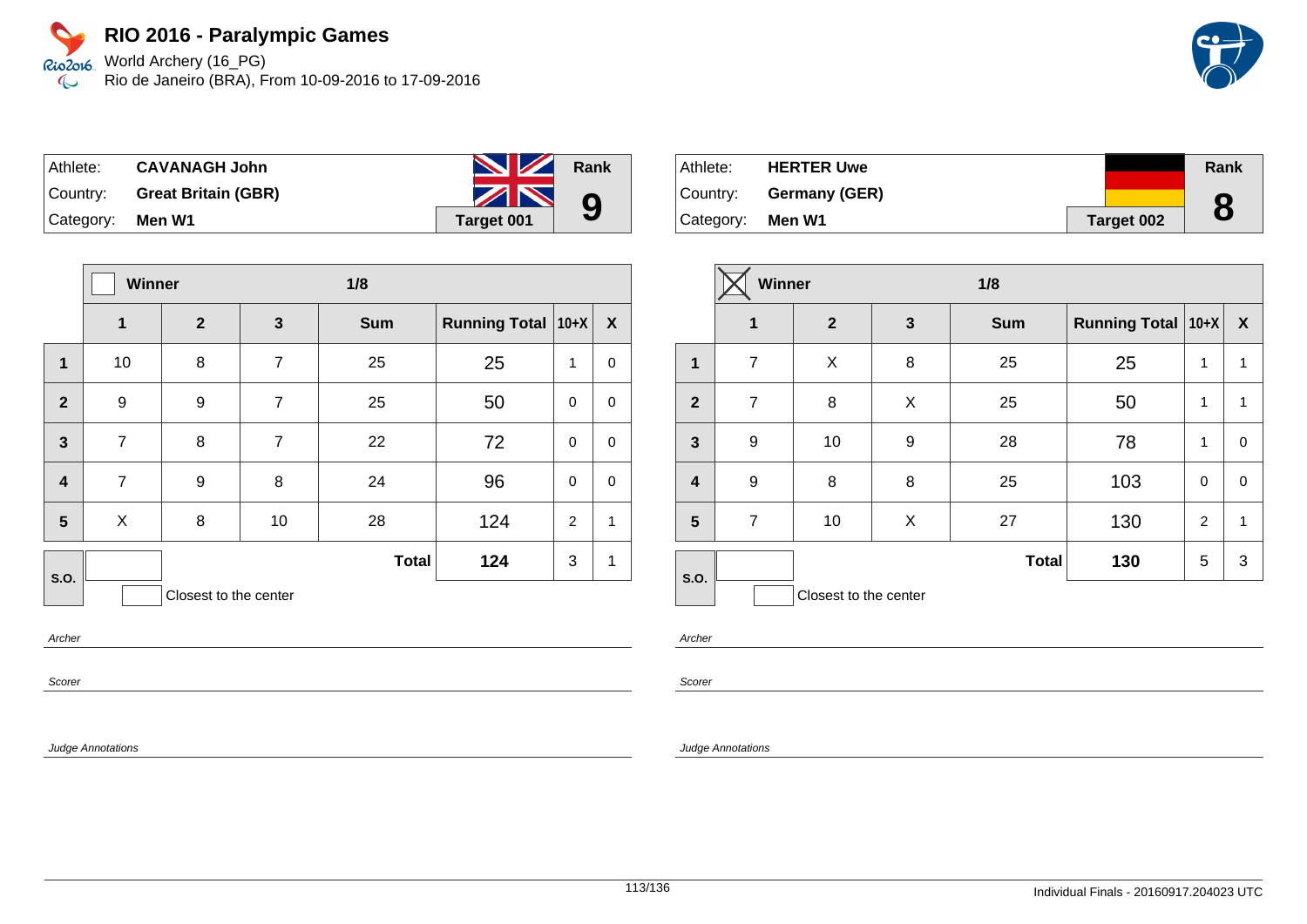Rio2o16, World Archery (16\_PG) Rio de Janeiro (BRA), From 10-09-2016 to 17-09-2016  $\infty$ 

| Athlete:  | <b>WALKER John</b>         | <b>No. 12 Rank</b> |                |
|-----------|----------------------------|--------------------|----------------|
| Country:  | <b>Great Britain (GBR)</b> | ZN                 | $5\phantom{1}$ |
| Category: | Men W1                     | Target 001         |                |

|                         | <b>Winner</b>           |                       |                | 1/8          |                      |              |                |
|-------------------------|-------------------------|-----------------------|----------------|--------------|----------------------|--------------|----------------|
|                         | $\overline{\mathbf{1}}$ | $\overline{2}$        | $\mathbf{3}$   | <b>Sum</b>   | Running Total   10+X |              | X              |
| 1                       | X                       | 8                     | 8              | 26           | 26                   | $\mathbf{1}$ | 1              |
| $\overline{2}$          | X                       | 8                     | 9              | 27           | 53                   | 1            | 1              |
| 3                       | 9                       | 10                    | $\overline{7}$ | 26           | 79                   | 1            | $\mathbf 0$    |
| $\overline{\mathbf{4}}$ | 8                       | 9                     | 9              | 26           | 105                  | $\mathbf 0$  | 0              |
| 5                       | 8                       | 9                     | 9              | 26           | 131                  | $\mathbf 0$  | $\mathbf 0$    |
| S.O.                    |                         |                       |                | <b>Total</b> | 131                  | 3            | $\overline{2}$ |
|                         |                         | Closest to the center |                |              |                      |              |                |

Athlete: **ANTONIOS Jean Pierre** Country: **Finland (FIN)** Category: **Men W1 Target 002 Rank 12**

|                         | Winner         |                       | 1/8          |              |                      |   |                  |
|-------------------------|----------------|-----------------------|--------------|--------------|----------------------|---|------------------|
|                         | $\mathbf{1}$   | $\overline{2}$        | $\mathbf{3}$ | <b>Sum</b>   | Running Total   10+X |   | $\boldsymbol{X}$ |
| 1                       | $\overline{7}$ | 6                     | 8            | 21           | 21                   | 0 | 0                |
| $\overline{2}$          | 10             | X                     | 6            | 26           | 47                   | 2 | $\mathbf{1}$     |
| $\overline{\mathbf{3}}$ | $\overline{7}$ | 9                     | 9            | 25           | 72                   | 0 | 0                |
| $\overline{\mathbf{4}}$ | $\overline{7}$ | 9                     | 9            | 25           | 97                   | 0 | 0                |
| 5                       | 10             | $\overline{7}$        | 9            | 26           | 123                  | 1 | 0                |
| S.O.                    |                |                       |              | <b>Total</b> | 123                  | 3 | 1                |
|                         |                | Closest to the center |              |              |                      |   |                  |

Archer

Scorer

Judge Annotations

Archer

Scorer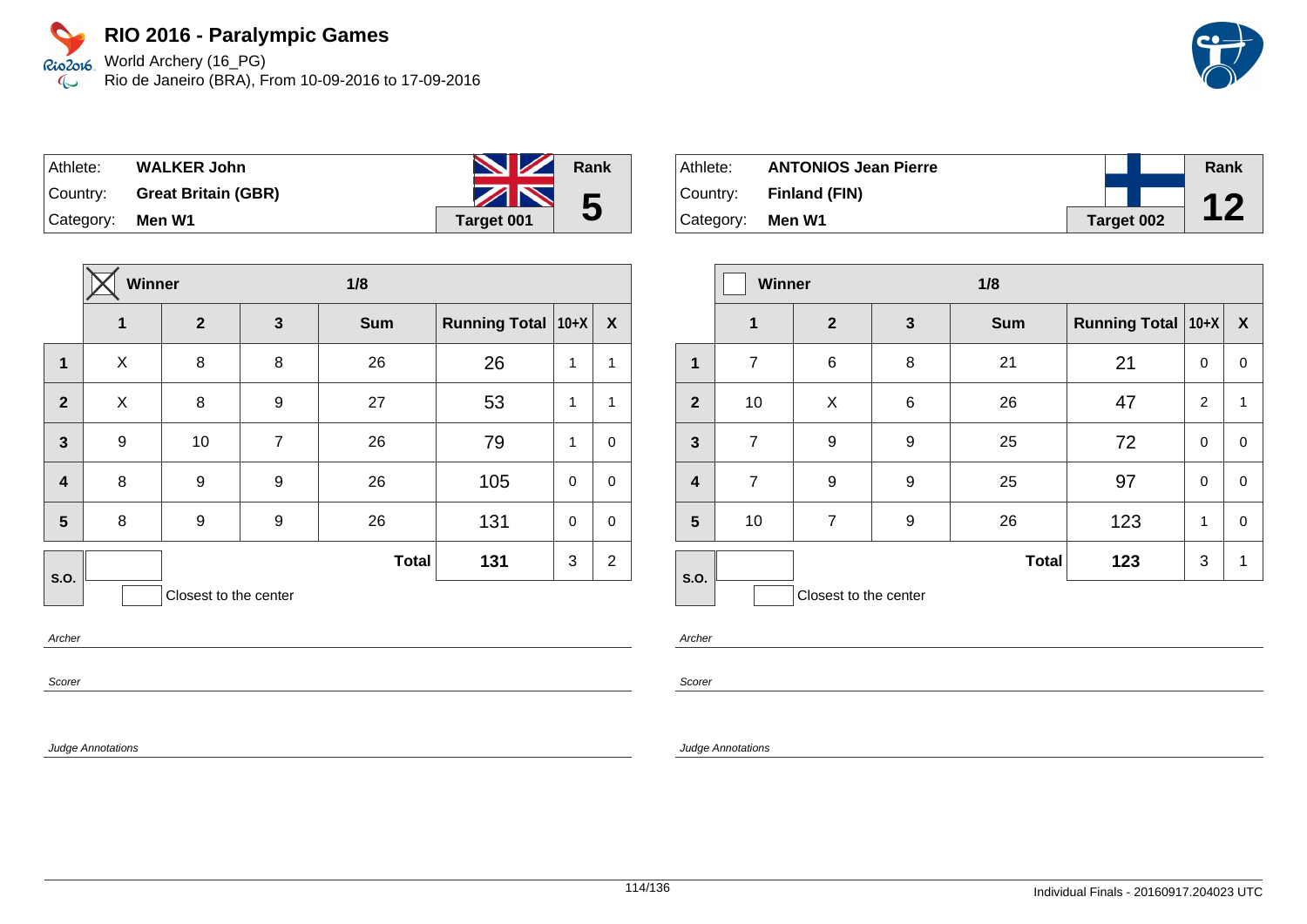World Archery (16\_PG) Rio de Janeiro (BRA), From 10-09-2016 to 17-09-2016



| Athlete:  | <b>AZZOLINI Fabio</b> |                   | Rank |
|-----------|-----------------------|-------------------|------|
| Country:  | Italy (ITA)           |                   |      |
| Category: | Men W1                | <b>Target 001</b> | 13   |

|                         | Winner |                       |              | 1/8          |                      |             |              |
|-------------------------|--------|-----------------------|--------------|--------------|----------------------|-------------|--------------|
|                         | 1      | $\overline{2}$        | $\mathbf{3}$ | <b>Sum</b>   | Running Total   10+X |             | X            |
| 1                       | 8      | $\overline{7}$        | 10           | 25           | 25                   | 1           | $\mathbf 0$  |
| $\overline{2}$          | 9      | 9                     | 10           | 28           | 53                   | 1           | $\mathbf 0$  |
| $\overline{3}$          | 9      | 8                     | 8            | 25           | 78                   | $\mathbf 0$ | $\mathbf 0$  |
| $\overline{\mathbf{4}}$ | 8      | 8                     | X            | 26           | 104                  | $\mathbf 1$ | $\mathbf{1}$ |
| 5                       | 9      | 9                     | 9            | 27           | 131                  | $\Omega$    | $\mathbf 0$  |
| <b>S.O.</b>             |        |                       |              | <b>Total</b> | 131                  | 3           | 1            |
|                         |        | Closest to the center |              |              |                      |             |              |

Archer

Scorer

Judge Annotations

| Athlete:         | <b>YENIER Naci</b>    |            | Rank |
|------------------|-----------------------|------------|------|
|                  | Country: Turkey (TUR) |            |      |
| Category: Men W1 |                       | Target 002 |      |

|                         | <b>Winner</b>    |                       |              | 1/8          |                               |                |                  |
|-------------------------|------------------|-----------------------|--------------|--------------|-------------------------------|----------------|------------------|
|                         | 1                | $\mathbf{2}$          | $\mathbf{3}$ | <b>Sum</b>   | <b>Running Total   10+X  </b> |                | $\boldsymbol{X}$ |
| 1                       | 9                | 9                     | 10           | 28           | 28                            | 1              | 0                |
| $\overline{2}$          | 9                | X                     | X            | 29           | 57                            | $\overline{2}$ | 2                |
| $\overline{\mathbf{3}}$ | X                | 10                    | 8            | 28           | 85                            | $\overline{2}$ | $\mathbf{1}$     |
| $\overline{\mathbf{r}}$ | 10               | 8                     | 9            | 27           | 112                           | 1              | 0                |
| 5                       | $\boldsymbol{9}$ | $\overline{7}$        | 10           | 26           | 138                           | 1              | 0                |
| S.O.                    |                  |                       |              | <b>Total</b> | 138                           | $\overline{7}$ | 3                |
|                         |                  | Closest to the center |              |              |                               |                |                  |

Archer

Scorer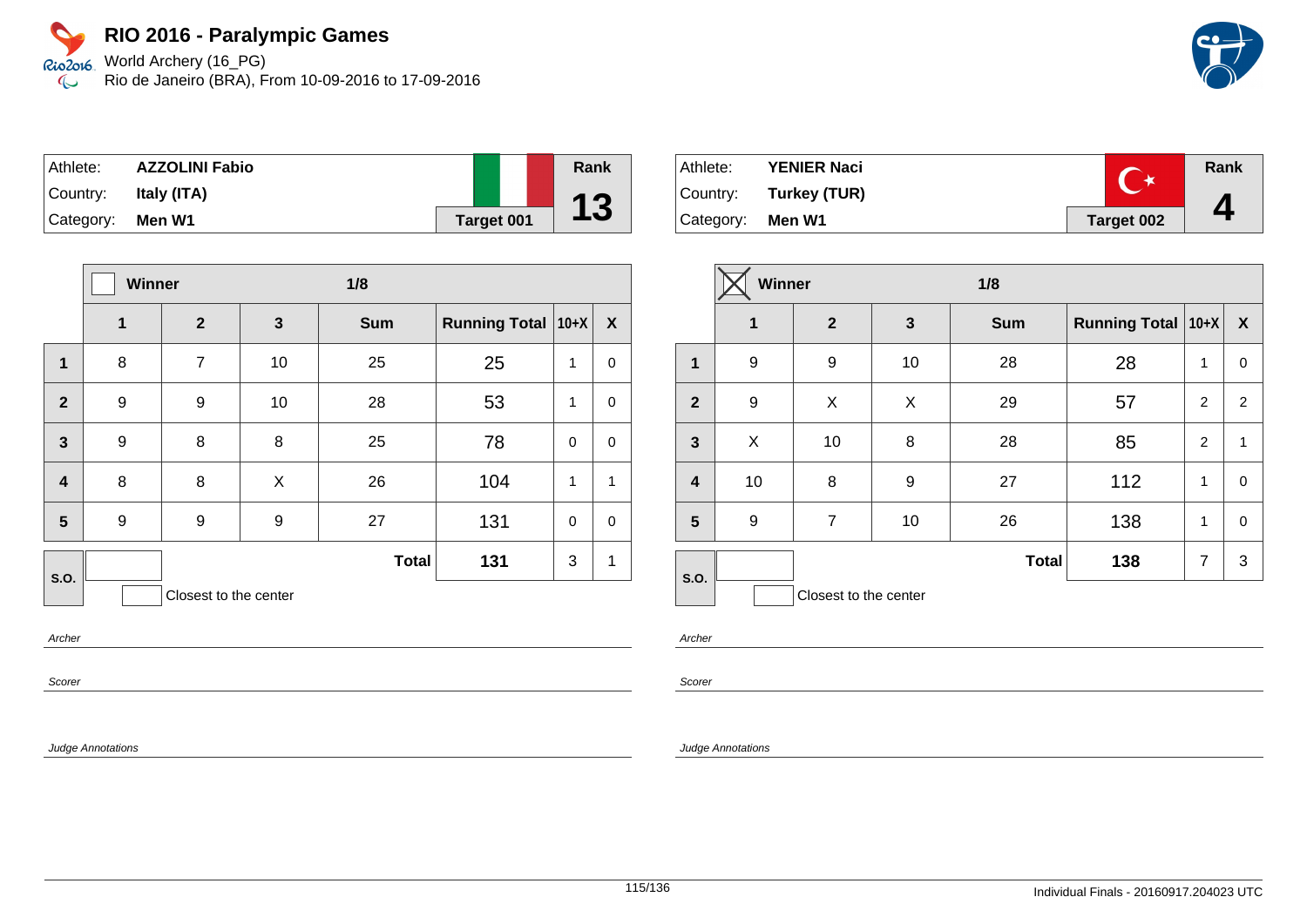Rio2o16, World Archery (16\_PG) Rio de Janeiro (BRA), From 10-09-2016 to 17-09-2016  $\infty$ 

| Athlete:  | <b>KINIK Peter</b> | 臣                 | Rank |
|-----------|--------------------|-------------------|------|
| Country:  | Slovakia (SVK)     |                   |      |
| Category: | Men W1             | <b>Target 001</b> | J    |

|                         | Winner           |                       |   | 1/8          |                      |                |                  |
|-------------------------|------------------|-----------------------|---|--------------|----------------------|----------------|------------------|
|                         | 1                | $\overline{2}$        | 3 | <b>Sum</b>   | Running Total   10+X |                | $\boldsymbol{X}$ |
| $\mathbf{1}$            | $\,6$            | 7                     | 6 | 19           | 19                   | $\mathbf 0$    | $\pmb{0}$        |
| $\overline{2}$          | $\,6$            | 8                     | 8 | 22           | 41                   | 0              | 0                |
| $\overline{\mathbf{3}}$ | $\boldsymbol{9}$ | X                     | 9 | 28           | 69                   | 1              | 1                |
| $\overline{\mathbf{4}}$ | 8                | $\overline{7}$        | X | 25           | 94                   | $\mathbf{1}$   | 1                |
| 5                       | 9                | 9                     | 8 | 26           | 120                  | $\mathbf 0$    | $\mathbf 0$      |
| S.O.                    |                  |                       |   | <b>Total</b> | 120                  | $\overline{2}$ | $\overline{2}$   |
|                         |                  | Closest to the center |   |              |                      |                |                  |

Archer

Scorer

Judge Annotations

Athlete: **SANCHEZ CAMUS Manuel Rank** ● Country: **Spain (ESP) 14** Category: **Men W1 Target 002**

|                         | <b>Winner</b>    |                       |                | 1/8          |                      |          |                  |
|-------------------------|------------------|-----------------------|----------------|--------------|----------------------|----------|------------------|
|                         | $\mathbf 1$      | $\mathbf{2}$          | $\mathbf{3}$   | <b>Sum</b>   | Running Total   10+X |          | $\boldsymbol{X}$ |
| $\mathbf{1}$            | $\overline{7}$   | 9                     | $\overline{7}$ | 23           | 23                   | $\Omega$ | $\mathbf 0$      |
| $\overline{2}$          | $\boldsymbol{9}$ | 10                    | 8              | 27           | 50                   | 1        | 0                |
| $\mathbf{3}$            | $6\phantom{1}6$  | 5                     | 9              | 20           | 70                   | $\Omega$ | $\mathbf 0$      |
| $\overline{\mathbf{4}}$ | $\overline{7}$   | $\overline{4}$        | 9              | 20           | 90                   | $\Omega$ | $\mathbf 0$      |
| 5                       | 8                | 6                     | 9              | 23           | 113                  | 0        | $\mathbf 0$      |
| S.O.                    |                  |                       |                | <b>Total</b> | 113                  | 1        | 0                |
|                         |                  | Closest to the center |                |              |                      |          |                  |

Archer

Scorer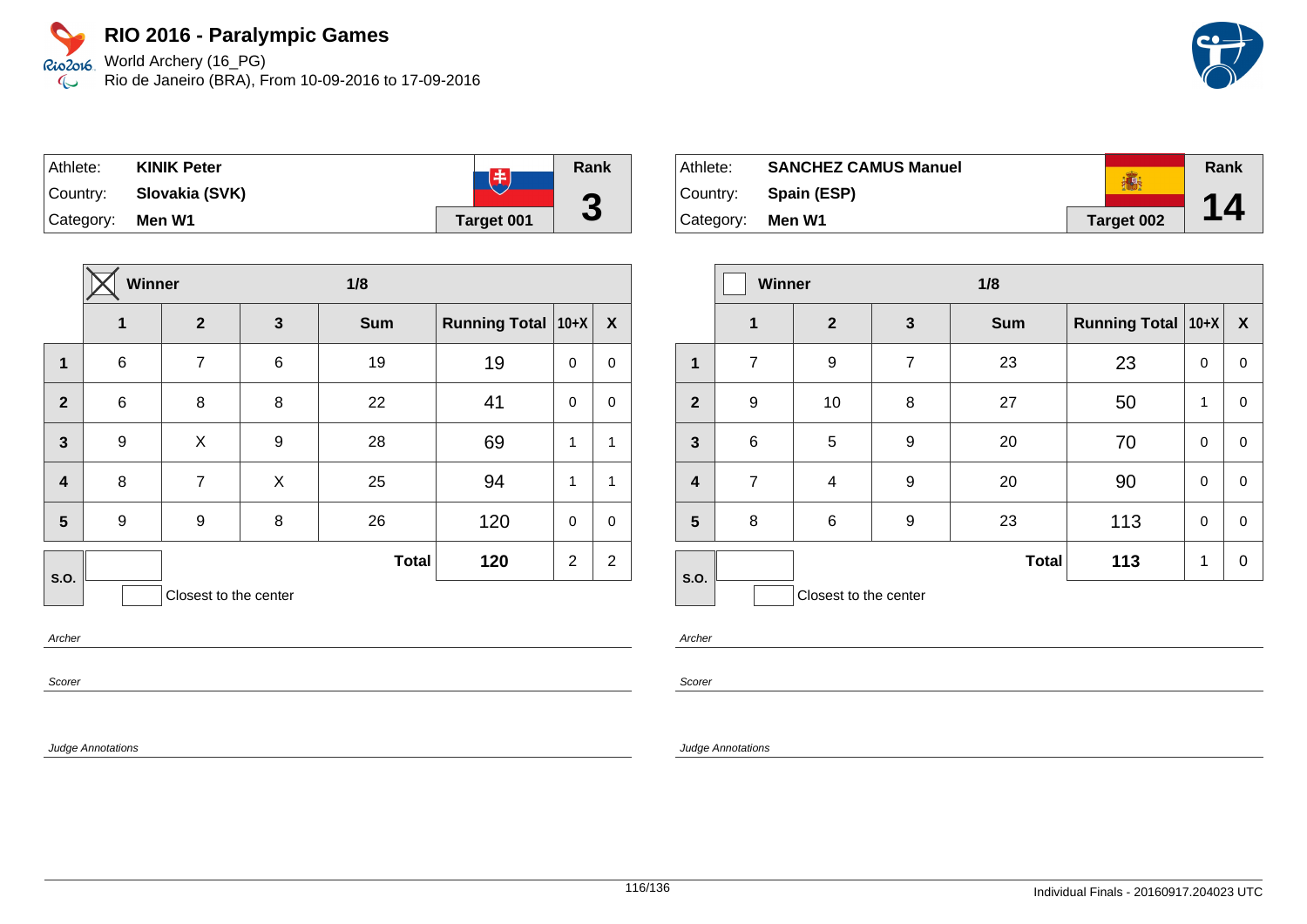World Archery (16\_PG) Rio de Janeiro (BRA), From 10-09-2016 to 17-09-2016



| Athlete:  | <b>FABRY Jeff</b> |            | Rank      |
|-----------|-------------------|------------|-----------|
| Country:  | <b>USA (USA)</b>  |            | <b>44</b> |
| Category: | Men W1            | Target 001 |           |

|                         | Winner |                       |   | 1/8          |                      |             |              |
|-------------------------|--------|-----------------------|---|--------------|----------------------|-------------|--------------|
|                         | 1      | $\overline{2}$        | 3 | <b>Sum</b>   | <b>Running Total</b> | $10+X$      | $\mathbf{X}$ |
| 1                       | 8      | 5                     | 9 | 22           | 22                   | $\pmb{0}$   | 0            |
| $\overline{2}$          | 9      | 8                     | X | 27           | 49                   | 1           | 1            |
| $\overline{\mathbf{3}}$ | 9      | 9                     | 8 | 26           | 75                   | $\pmb{0}$   | $\mathbf 0$  |
| $\overline{\mathbf{4}}$ | 8      | 9                     | 8 | 25           | 100                  | $\pmb{0}$   | 0            |
| 5                       | 9      | 9                     | 8 | 26           | 126                  | $\mathbf 0$ | 0            |
| S.O.                    |        |                       |   | <b>Total</b> | 126                  | 1           | 1            |
|                         |        | Closest to the center |   |              |                      |             |              |

Archer

Scorer

Judge Annotations

| Athlete:  | <b>KOO Dong Sub</b> | ₩          | Rank |
|-----------|---------------------|------------|------|
| Country:  | Korea (KOR)         | ill<br>₩   |      |
| Category: | Men W1              | Target 002 |      |

|                         | Winner |                       |   | 1/8          |                      |                |                  |
|-------------------------|--------|-----------------------|---|--------------|----------------------|----------------|------------------|
|                         | 1      | $\mathbf{2}$          | 3 | <b>Sum</b>   | Running Total   10+X |                | $\boldsymbol{X}$ |
| $\mathbf{1}$            | 10     | 9                     | 9 | 28           | 28                   | 1              | $\mathbf 0$      |
| $\overline{2}$          | 8      | 9                     | 9 | 26           | 54                   | $\mathbf 0$    | 0                |
| $\mathbf{3}$            | 10     | 9                     | 9 | 28           | 82                   | $\mathbf{1}$   | $\mathbf 0$      |
| $\overline{\mathbf{4}}$ | 10     | 10                    | 9 | 29           | 111                  | 2              | $\mathbf 0$      |
| 5                       | X      | 10                    | 9 | 29           | 140                  | $\overline{2}$ | 1                |
| S.O.                    |        |                       |   | <b>Total</b> | 140                  | 6              | 1                |
|                         |        | Closest to the center |   |              |                      |                |                  |

Archer

Scorer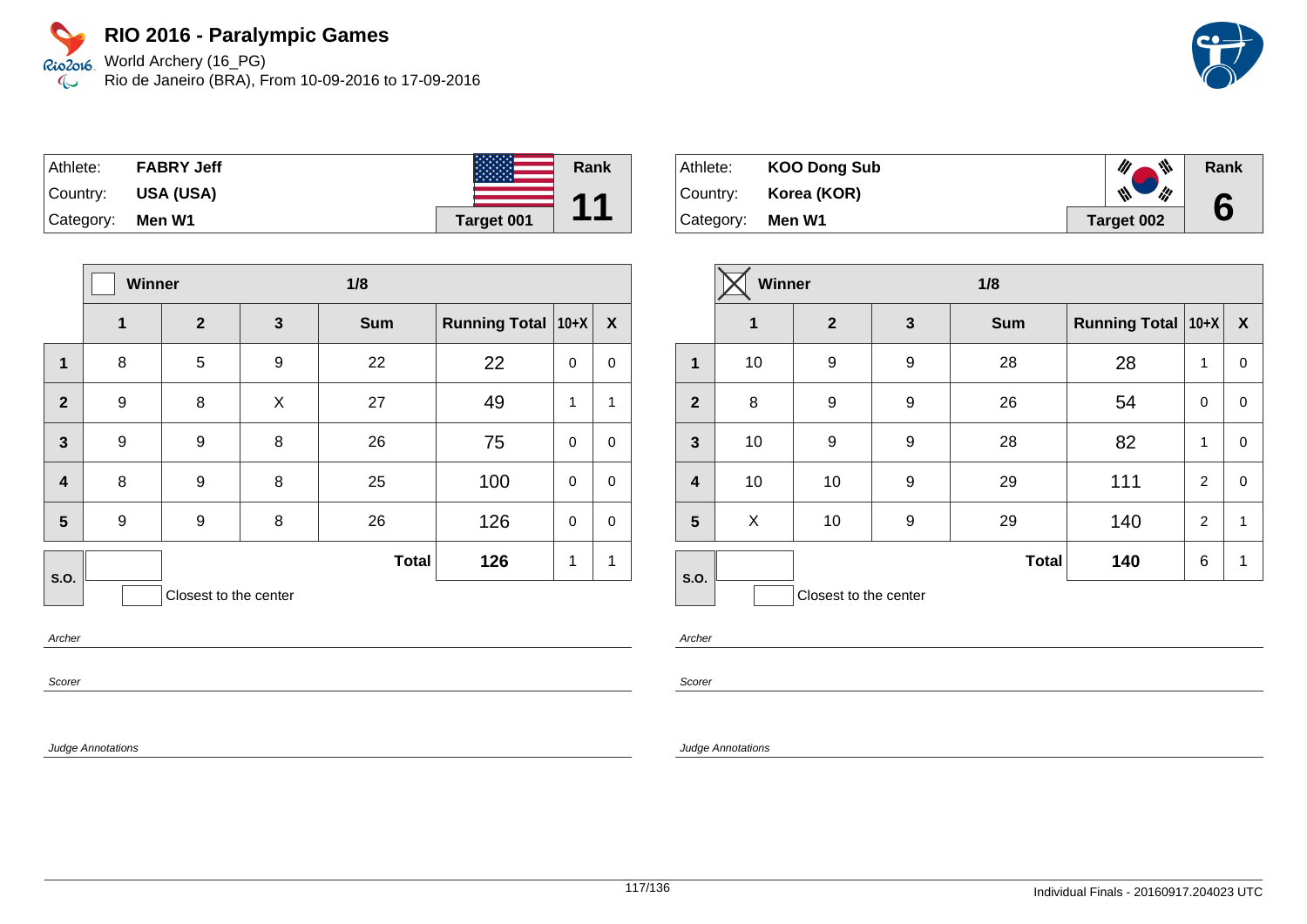Rio2o16. World Archery (16\_PG) Rio de Janeiro (BRA), From 10-09-2016 to 17-09-2016  $\infty$ 



| Athlete:             | <b>KAKOOSH Majid</b>                  | (I)               | Rank |
|----------------------|---------------------------------------|-------------------|------|
|                      | $\vert$ Country: <b>IR Iran (IRI)</b> |                   |      |
| $ $ Category: Men W1 |                                       | <b>Target 001</b> |      |

|                         | Winner           |                       |                  | 1/8          |                      |                |             |
|-------------------------|------------------|-----------------------|------------------|--------------|----------------------|----------------|-------------|
|                         | 1                | $\overline{2}$        | $\mathbf{3}$     | <b>Sum</b>   | <b>Running Total</b> | $10+X$         | X           |
| 1                       | $\,6$            | 10                    | $\boldsymbol{9}$ | 25           | 25                   | 1              | $\mathbf 0$ |
| $\overline{2}$          | $\boldsymbol{9}$ | $\overline{7}$        | 9                | 25           | 50                   | $\mathbf 0$    | $\pmb{0}$   |
| $\mathbf{3}$            | 9                | X                     | 10               | 29           | 79                   | $\overline{2}$ | 1           |
| $\overline{\mathbf{4}}$ | 9                | 9                     | 8                | 26           | 105                  | $\mathbf 0$    | $\mathbf 0$ |
| 5                       | 9                | 9                     | 8                | 26           | 131                  | $\mathbf 0$    | $\mathbf 0$ |
| S.O.                    |                  |                       |                  | <b>Total</b> | 131                  | 3              | 1           |
|                         |                  | Closest to the center |                  |              |                      |                |             |

Athlete: **HATEM Olivier** Country: **France (FRA)** Category: **Men W1 Target 002 Rank 10**

|                         | <b>Winner</b> |                       |              | 1/8          |                      |   |                  |
|-------------------------|---------------|-----------------------|--------------|--------------|----------------------|---|------------------|
|                         | 1             | $\mathbf{2}$          | $\mathbf{3}$ | <b>Sum</b>   | Running Total   10+X |   | $\boldsymbol{X}$ |
| 1                       | 10            | X                     | 9            | 29           | 29                   | 2 | $\mathbf{1}$     |
| $\overline{2}$          | 8             | 9                     | 7            | 24           | 53                   | 0 | 0                |
| $\mathbf{3}$            | 10            | $6\phantom{1}6$       | 8            | 24           | 77                   | 1 | 0                |
| $\overline{\mathbf{r}}$ | 9             | 8                     | 9            | 26           | 103                  | 0 | $\mathbf 0$      |
| $5\phantom{1}$          | 10            | $\overline{7}$        | 9            | 26           | 129                  | 1 | 0                |
| S.O.                    |               |                       |              | <b>Total</b> | 129                  | 4 | 1                |
|                         |               | Closest to the center |              |              |                      |   |                  |

Archer

Scorer

Judge Annotations

Archer

Scorer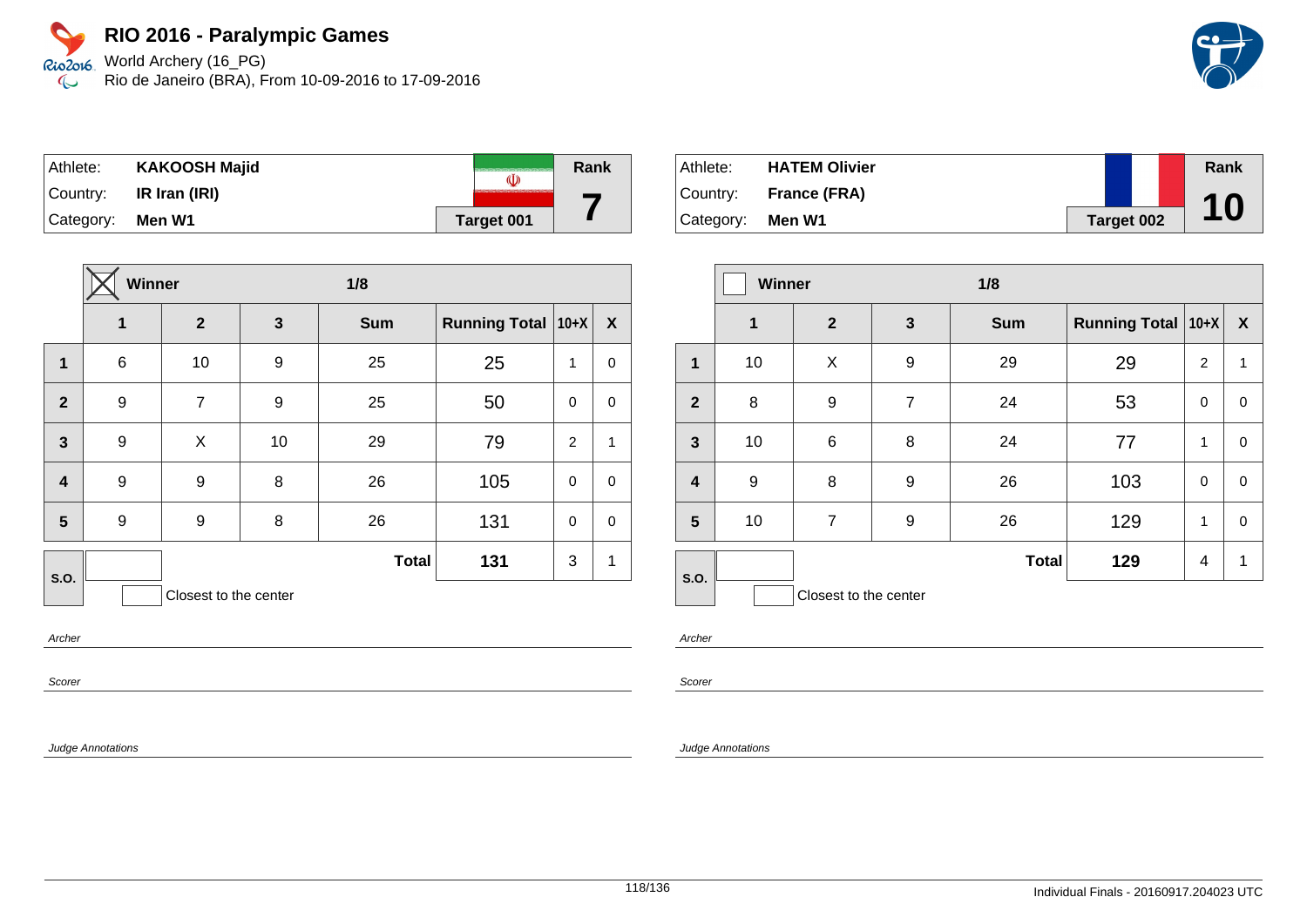World Archery (16\_PG) Rio de Janeiro (BRA), From 10-09-2016 to 17-09-2016

| Athlete:  | LIU Huanan            |            | Rank |
|-----------|-----------------------|------------|------|
| Country:  | <b>PR China (CHN)</b> |            |      |
| Category: | Men W1                | Target 001 | 15   |

|                         | Winner         |                       |              | 1/8          |                      |             |             |  |
|-------------------------|----------------|-----------------------|--------------|--------------|----------------------|-------------|-------------|--|
|                         | 1              | $\mathbf{2}$          | $\mathbf{3}$ | <b>Sum</b>   | <b>Running Total</b> | $10+X$      | X           |  |
| 1                       | 4              | 5                     | 8            | 17           | 17                   | $\mathbf 0$ | 0           |  |
| $\overline{2}$          | $\overline{7}$ | $\overline{7}$        | $\,6$        | 20           | 37                   | $\Omega$    | $\mathbf 0$ |  |
| $\mathbf{3}$            | $\,6$          | 3                     | 5            | 14           | 51                   | $\mathbf 0$ | $\mathbf 0$ |  |
| $\overline{\mathbf{4}}$ | $\,6$          | 5                     | 8            | 19           | 70                   | $\mathbf 0$ | $\mathbf 0$ |  |
| 5                       | 8              | 6                     | M            | 14           | 84                   | $\Omega$    | $\mathbf 0$ |  |
| S.O.                    |                |                       |              | <b>Total</b> | 84                   | $\mathbf 0$ | $\mathbf 0$ |  |
|                         |                | Closest to the center |              |              |                      |             |             |  |

Archer

Scorer

Judge Annotations

| Athlete:  | <b>DRAHONINSKY David</b>    |            | Rank |
|-----------|-----------------------------|------------|------|
| ∣Country: | <b>Czech Republic (CZE)</b> |            | U    |
| Category: | Men W1                      | Target 002 | Z    |

|                         | Winner      |                       |    | 1/8          |                           |                |              |
|-------------------------|-------------|-----------------------|----|--------------|---------------------------|----------------|--------------|
|                         | $\mathbf 1$ | $\overline{2}$        | 3  | <b>Sum</b>   | <b>Running Total 10+X</b> |                | X            |
| $\mathbf 1$             | 9           | 9                     | 10 | 28           | 28                        | 1              | 0            |
| $\overline{2}$          | 10          | 9                     | 8  | 27           | 55                        | 1              | 0            |
| $\overline{\mathbf{3}}$ | 10          | X                     | 10 | 30           | 85                        | 3              | $\mathbf{1}$ |
| $\overline{\mathbf{4}}$ | 10          | 9                     | 9  | 28           | 113                       | 1              | 0            |
| 5                       | 10          | 9                     | 10 | 29           | 142                       | $\overline{2}$ | 0            |
| S.O.                    |             |                       |    | <b>Total</b> | 142                       | 8              | 1            |
|                         |             | Closest to the center |    |              |                           |                |              |

Archer

Scorer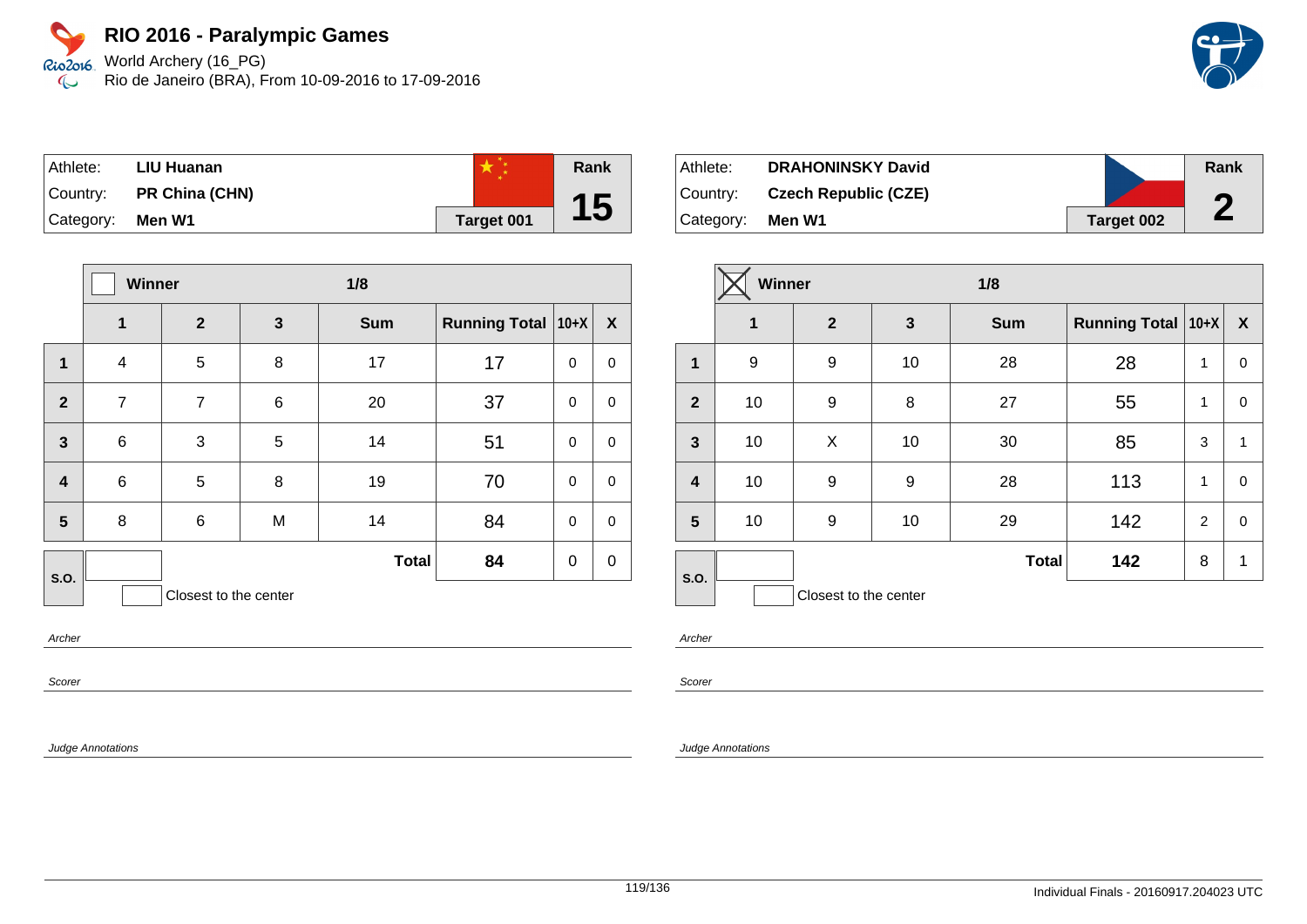World Archery (16\_PG) Rio de Janeiro (BRA), From 10-09-2016 to 17-09-2016

| Athlete:  | <b>ASIK Omer</b>      |            | Rank |
|-----------|-----------------------|------------|------|
|           | Country: Turkey (TUR) |            |      |
| Category: | Men W1                | Target 001 |      |

|                         |                  | Winner<br>1/4         |              |              |                      |             |             |
|-------------------------|------------------|-----------------------|--------------|--------------|----------------------|-------------|-------------|
|                         | 1                | $\mathbf{2}$          | $\mathbf{3}$ | <b>Sum</b>   | <b>Running Total</b> | $10+X$      | X           |
| 1                       | 8                | 9                     | 8            | 25           | 25                   | $\mathbf 0$ | $\pmb{0}$   |
| $\overline{2}$          | $\,6$            | 9                     | 9            | 24           | 49                   | $\mathbf 0$ | $\pmb{0}$   |
| $\mathbf{3}$            | $\boldsymbol{9}$ | $\overline{7}$        | 9            | 25           | 74                   | $\mathbf 0$ | $\pmb{0}$   |
| $\overline{\mathbf{4}}$ | 8                | 8                     | 9            | 25           | 99                   | $\mathbf 0$ | $\pmb{0}$   |
| 5                       | 9                | 8                     | 8            | 25           | 124                  | $\mathbf 0$ | $\mathbf 0$ |
| S.O.                    |                  |                       |              | <b>Total</b> | 124                  | 0           | $\mathbf 0$ |
|                         |                  | Closest to the center |              |              |                      |             |             |

Archer

Scorer

Judge Annotations

| ∣ Athlete: | <b>HERTER Uwe</b>      |            | Rank |
|------------|------------------------|------------|------|
|            | Country: Germany (GER) |            |      |
| Category:  | Men W1                 | Target 002 | 8    |

|                         | Winner      |                       |   | 1/4          |                      |                |                |
|-------------------------|-------------|-----------------------|---|--------------|----------------------|----------------|----------------|
|                         | $\mathbf 1$ | $\overline{2}$        | 3 | <b>Sum</b>   | Running Total   10+X |                | X              |
| $\mathbf 1$             | 8           | 8                     | 8 | 24           | 24                   | $\Omega$       | 0              |
| $\overline{2}$          | 8           | X                     | X | 28           | 52                   | $\overline{2}$ | $\overline{2}$ |
| 3                       | 10          | 8                     | 9 | 27           | 79                   | 1              | $\pmb{0}$      |
| $\overline{\mathbf{4}}$ | 9           | 9                     | 9 | 27           | 106                  | $\mathbf 0$    | 0              |
| 5                       | 8           | $\overline{7}$        | 9 | 24           | 130                  | $\mathbf 0$    | 0              |
| S.O.                    |             |                       |   | <b>Total</b> | 130                  | 3              | $\overline{2}$ |
|                         |             | Closest to the center |   |              |                      |                |                |

Archer

Scorer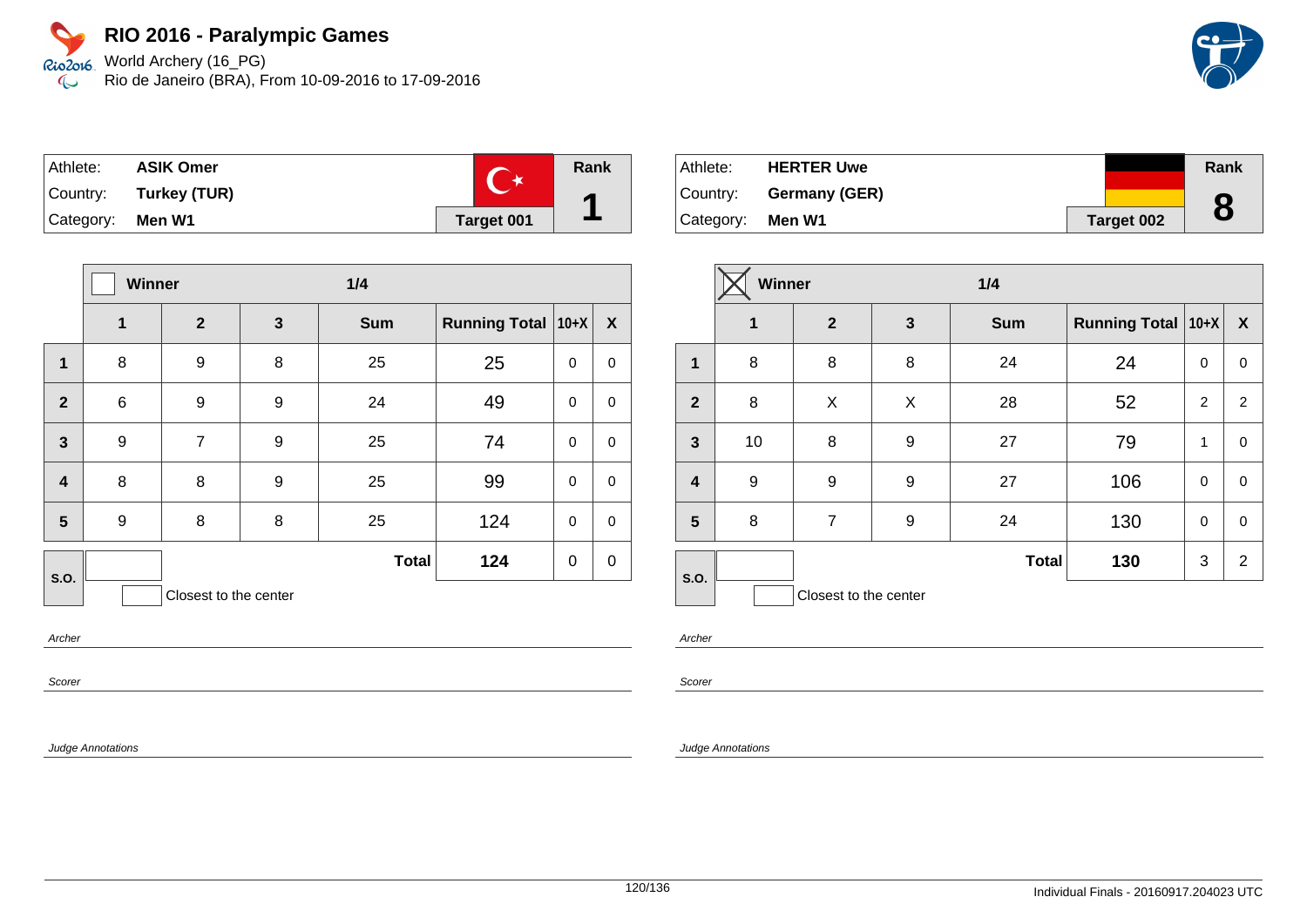Rio2o16 World Archery (16\_PG) Rio de Janeiro (BRA), From 10-09-2016 to 17-09-2016  $\infty$ 

| Athlete:  | <b>WALKER John</b>         | <b>No. 12 Rank</b> |   |
|-----------|----------------------------|--------------------|---|
| Country:  | <b>Great Britain (GBR)</b> | ZN                 | 5 |
| Category: | Men W1                     | <b>Target 001</b>  |   |

|                         | Winner |                       |              | 1/4          |                      |             |                |
|-------------------------|--------|-----------------------|--------------|--------------|----------------------|-------------|----------------|
|                         | 1      | $\mathbf{2}$          | $\mathbf{3}$ | <b>Sum</b>   | <b>Running Total</b> | $ 10+X $    | X              |
| $\mathbf{1}$            | 8      | X                     | 9            | 27           | 27                   | 1           | 1              |
| $\overline{2}$          | 8      | $\overline{7}$        | X            | 25           | 52                   | 1           | $\mathbf{1}$   |
| $\overline{\mathbf{3}}$ | 8      | 9                     | 8            | 25           | 77                   | $\mathbf 0$ | $\mathbf 0$    |
| $\overline{\mathbf{4}}$ | 10     | 9                     | 8            | 27           | 104                  | 1           | $\mathbf 0$    |
| 5                       | 10     | 9                     | 8            | 27           | 131                  | 1           | $\mathbf 0$    |
| S.O.                    |        |                       |              | <b>Total</b> | 131                  | 4           | $\overline{2}$ |
|                         |        | Closest to the center |              |              |                      |             |                |

Athlete: **YENIER Naci Rank**  $C^{\star}$ Country: **Turkey (TUR) 4** Category: **Men W1 Target 002** 

|                         | Winner         |                       |    | 1/4          |                               |                |                  |
|-------------------------|----------------|-----------------------|----|--------------|-------------------------------|----------------|------------------|
|                         | $\overline{1}$ | $\overline{2}$        | 3  | <b>Sum</b>   | <b>Running Total   10+X  </b> |                | $\boldsymbol{X}$ |
| 1                       | 9              | 8                     | 8  | 25           | 25                            | $\mathbf 0$    | 0                |
| $\overline{2}$          | 9              | 5                     | 8  | 22           | 47                            | 0              | 0                |
| $\mathbf{3}$            | 10             | 6                     | 10 | 26           | 73                            | $\overline{2}$ | 0                |
| $\overline{\mathbf{4}}$ | 8              | 9                     | 8  | 25           | 98                            | $\mathbf 0$    | $\Omega$         |
| 5                       | X              | 10                    | 10 | 30           | 128                           | 3              | 1                |
| S.O.                    |                |                       |    | <b>Total</b> | 128                           | 5              | 1                |
|                         |                | Closest to the center |    |              |                               |                |                  |

Archer

Scorer

Judge Annotations

Archer

Scorer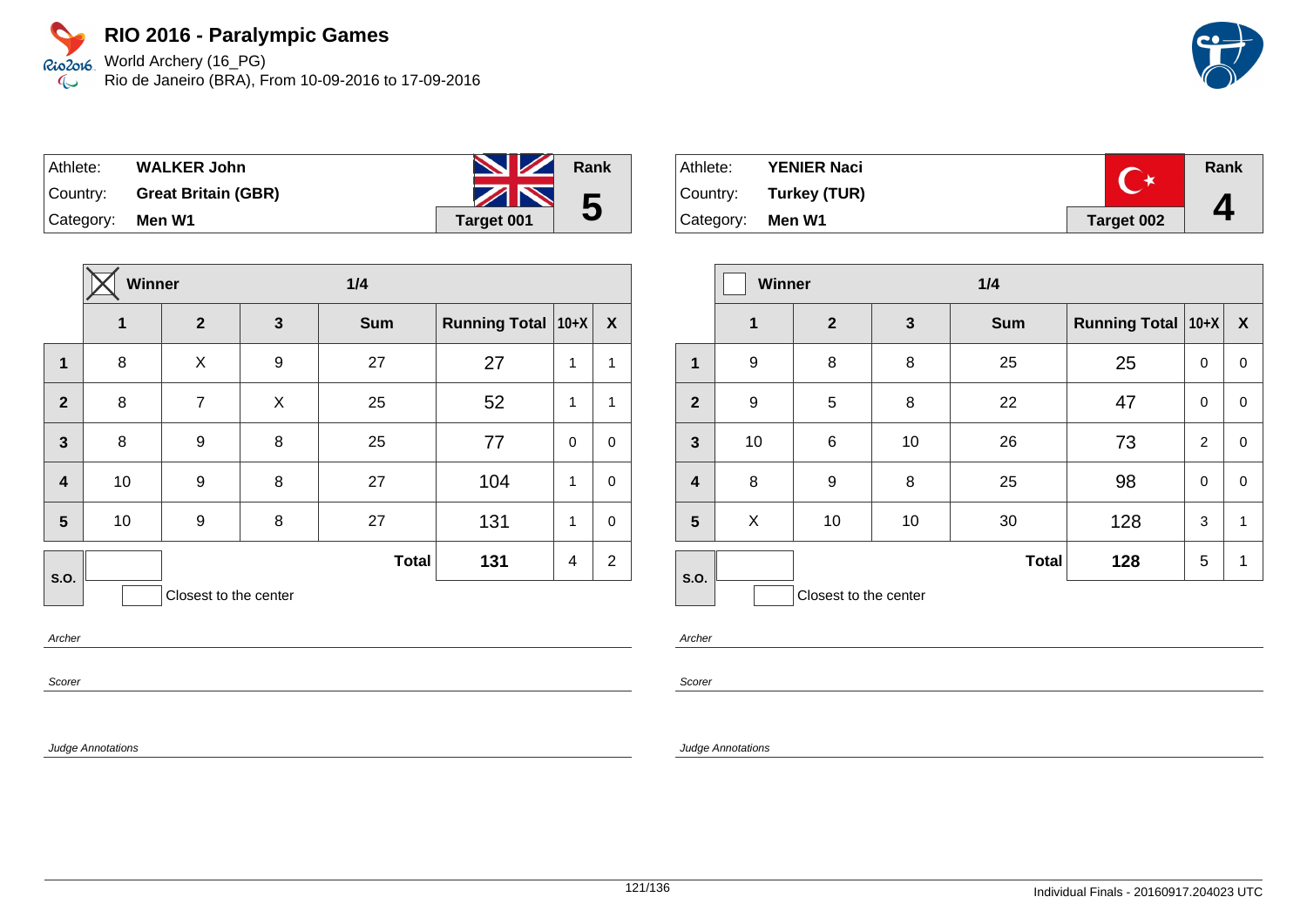World Archery (16\_PG) Rio de Janeiro (BRA), From 10-09-2016 to 17-09-2016

| Athlete:  | <b>KINIK Peter</b> | 中                 | Rank |
|-----------|--------------------|-------------------|------|
| Country:  | Slovakia (SVK)     |                   | Ø    |
| Category: | Men W1             | <b>Target 001</b> | J    |

|                         | Winner           |                       |              | 1/4          |                      |             |             |
|-------------------------|------------------|-----------------------|--------------|--------------|----------------------|-------------|-------------|
|                         | 1                | $\mathbf{2}$          | $\mathbf{3}$ | <b>Sum</b>   | <b>Running Total</b> | $10+X$      | X           |
| 1                       | 8                | 7                     | 9            | 24           | 24                   | $\mathbf 0$ | $\mathbf 0$ |
| $\overline{2}$          | 9                | 9                     | 9            | 27           | 51                   | $\Omega$    | $\mathbf 0$ |
| $\mathbf{3}$            | $\boldsymbol{9}$ | 8                     | 10           | 27           | 78                   | 1           | $\mathbf 0$ |
| $\overline{\mathbf{4}}$ | 10               | 8                     | 8            | 26           | 104                  | 1           | $\mathbf 0$ |
| 5                       | 10               | 8                     | 5            | 23           | 127                  | 1           | $\mathbf 0$ |
| <b>S.O.</b>             |                  |                       |              | <b>Total</b> | 127                  | 3           | $\mathbf 0$ |
|                         |                  | Closest to the center |              |              |                      |             |             |

Archer

Scorer

Judge Annotations

| Athlete:  | <b>KOO Dong Sub</b> | ₩          | Rank |
|-----------|---------------------|------------|------|
| Country:  | Korea (KOR)         | ill<br>₩   |      |
| Category: | Men W1              | Target 002 | 6    |

|                         | Winner           |                       |                | 1/4          |                      |             |                  |
|-------------------------|------------------|-----------------------|----------------|--------------|----------------------|-------------|------------------|
|                         | $\mathbf 1$      | $\mathbf{2}$          | $\mathbf{3}$   | <b>Sum</b>   | Running Total   10+X |             | $\boldsymbol{X}$ |
| 1                       | 6                | 10                    | 9              | 25           | 25                   | 1           | 0                |
| $\overline{2}$          | $\boldsymbol{9}$ | 8                     | $\overline{7}$ | 24           | 49                   | $\mathbf 0$ | 0                |
| $\mathbf{3}$            | 8                | $9$                   | $\overline{7}$ | 24           | 73                   | $\mathbf 0$ | 0                |
| $\overline{\mathbf{4}}$ | 9                | 10                    | 9              | 28           | 101                  | 1           | 0                |
| 5                       | 8                | 10                    | 6              | 24           | 125                  | 1           | 0                |
| S.O.                    |                  |                       |                | <b>Total</b> | 125                  | 3           | 0                |
|                         |                  | Closest to the center |                |              |                      |             |                  |

Archer

Scorer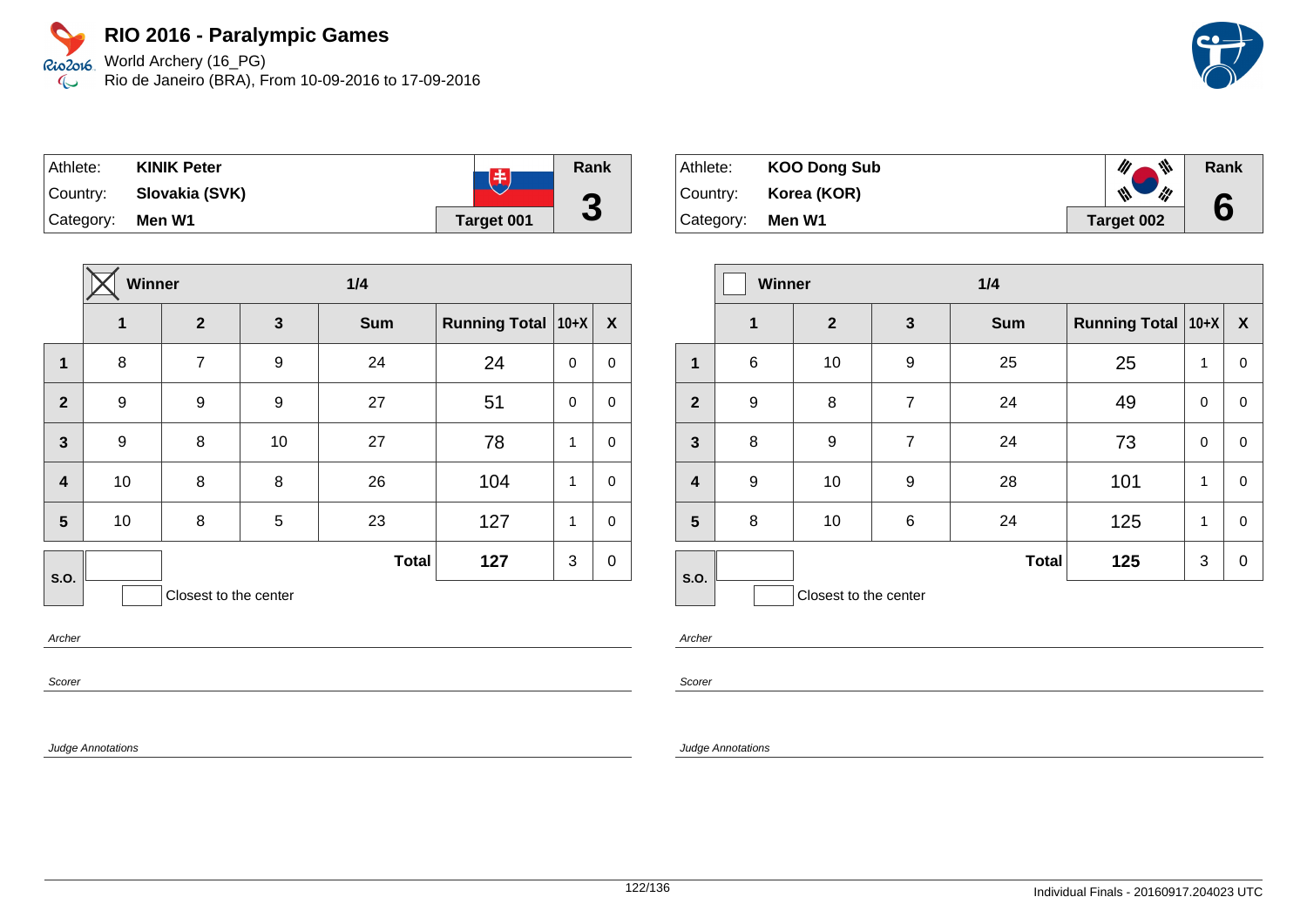World Archery (16\_PG) Rio de Janeiro (BRA), From 10-09-2016 to 17-09-2016

| ⊺Athlete: | <b>KAKOOSH Majid</b> | (I)               | Rank |
|-----------|----------------------|-------------------|------|
| ∣Country: | IR Iran (IRI)        |                   |      |
| Category: | Men W1               | <b>Target 001</b> |      |

|                         | Winner         |                       |              | 1/4          |                      |             |             |
|-------------------------|----------------|-----------------------|--------------|--------------|----------------------|-------------|-------------|
|                         | 1              | $\mathbf{2}$          | $\mathbf{3}$ | <b>Sum</b>   | <b>Running Total</b> | $10+X$      | X           |
| $\mathbf{1}$            | 8              | 8                     | 8            | 24           | 24                   | $\mathbf 0$ | $\pmb{0}$   |
| $\overline{2}$          | 6              | 8                     | 9            | 23           | 47                   | $\mathbf 0$ | $\pmb{0}$   |
| $\mathbf{3}$            | $\overline{7}$ | 9                     | 9            | 25           | 72                   | $\mathbf 0$ | $\mathbf 0$ |
| $\overline{\mathbf{4}}$ | 10             | $\overline{7}$        | 9            | 26           | 98                   | 1           | $\pmb{0}$   |
| 5                       | $\overline{7}$ | 8                     | 9            | 24           | 122                  | $\mathbf 0$ | $\pmb{0}$   |
| S.O.                    |                |                       |              | <b>Total</b> | 122                  | 1           | $\mathbf 0$ |
|                         |                | Closest to the center |              |              |                      |             |             |

Archer

Scorer

Judge Annotations

| Athlete:  | <b>DRAHONINSKY David</b>    |            | Rank |
|-----------|-----------------------------|------------|------|
| ⊺Country: | <b>Czech Republic (CZE)</b> |            | ▞    |
| Category: | Men W1                      | Target 002 |      |

|                         | Winner           |                       |    | 1/4          |                      |                |                  |
|-------------------------|------------------|-----------------------|----|--------------|----------------------|----------------|------------------|
|                         | 1                | $\mathbf{2}$          | 3  | <b>Sum</b>   | Running Total   10+X |                | $\boldsymbol{X}$ |
| $\mathbf{1}$            | 9                | 10                    | 9  | 28           | 28                   | 1              | $\mathbf 0$      |
| $\mathbf{2}$            | $\boldsymbol{9}$ | 9                     | 8  | 26           | 54                   | $\mathbf 0$    | 0                |
| $\mathbf{3}$            | X                | 10                    | 9  | 29           | 83                   | 2              | $\mathbf{1}$     |
| $\overline{\mathbf{4}}$ | X                | X                     | 10 | 30           | 113                  | 3              | 2                |
| $5\phantom{1}$          | 10               | X                     | 9  | 29           | 142                  | $\overline{2}$ | 1                |
| S.O.                    |                  |                       |    | <b>Total</b> | 142                  | 8              | 4                |
|                         |                  | Closest to the center |    |              |                      |                |                  |

Archer

Scorer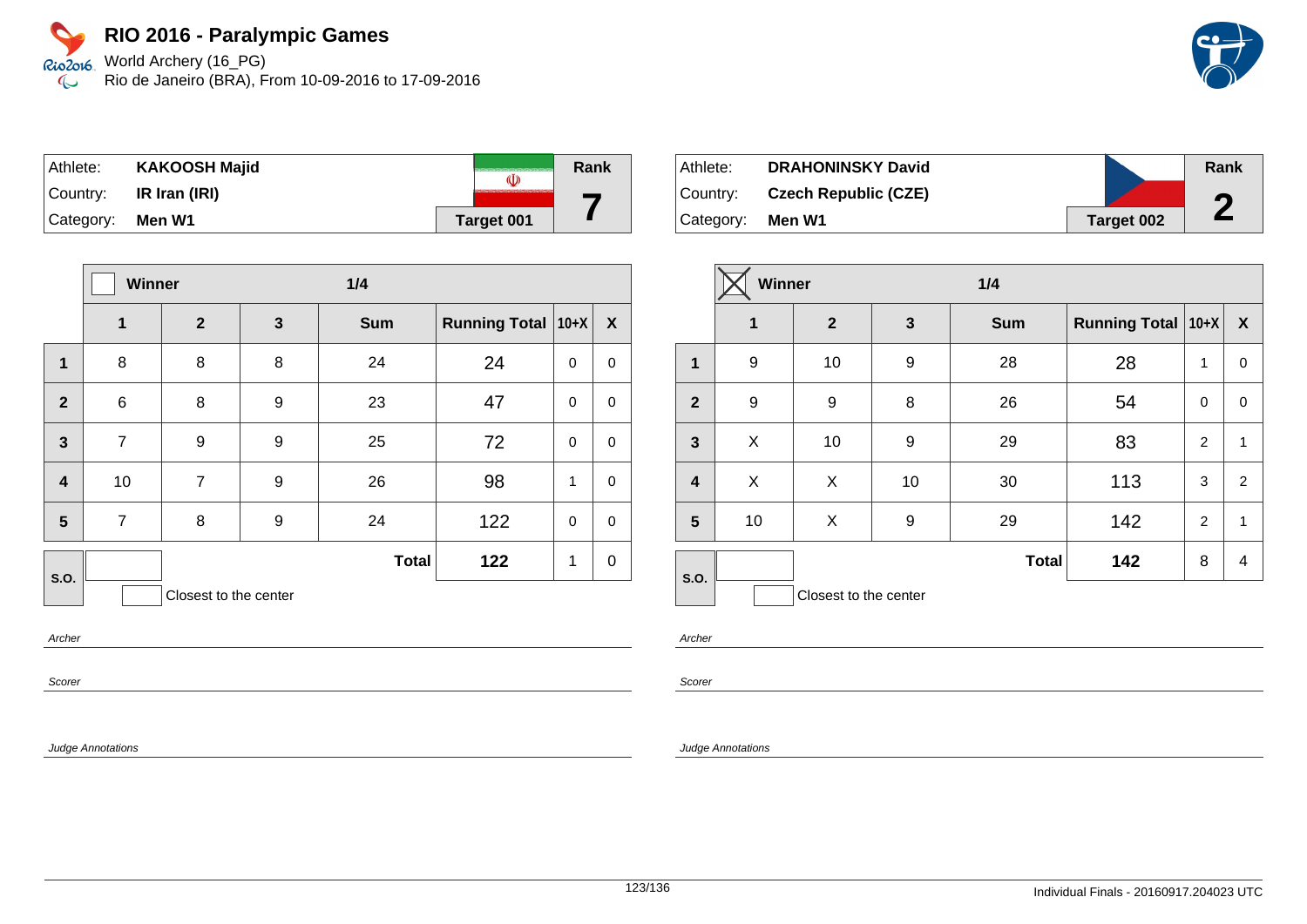World Archery (16\_PG) Rio de Janeiro (BRA), From 10-09-2016 to 17-09-2016

| ⊺Athlete:        | <b>HERTER Uwe</b>      |            | Rank |
|------------------|------------------------|------------|------|
|                  | Country: Germany (GER) |            |      |
| Category: Men W1 |                        | Target 001 | 8    |

|                         | <b>Winner</b> |                       | $1/2$ |              |                               |                |                  |
|-------------------------|---------------|-----------------------|-------|--------------|-------------------------------|----------------|------------------|
|                         | 1             | $\boldsymbol{2}$      | 3     | <b>Sum</b>   | <b>Running Total   10+X  </b> |                | $\boldsymbol{X}$ |
| 1                       | 10            | 8                     | 8     | 26           | 26                            | 1              | 0                |
| $\overline{2}$          | X             | 5                     | 9     | 24           | 50                            | 1              | $\mathbf{1}$     |
| $\mathbf{3}$            | 9             | 8                     | 9     | 26           | 76                            | $\mathbf 0$    | $\mathbf 0$      |
| $\overline{\mathbf{4}}$ | 10            | 9                     | 8     | 27           | 103                           | 1              | $\mathbf 0$      |
| 5                       | 9             | 9                     | 10    | 28           | 131                           | 1              | $\mathbf 0$      |
| <b>S.O.</b>             |               |                       |       | <b>Total</b> | 131                           | $\overline{4}$ | 1                |
|                         |               | Closest to the center |       |              |                               |                |                  |

Archer

Scorer

Judge Annotations

| Athlete:         | <b>WALKER John</b>           | <b>No. 12 Rank</b> |   |
|------------------|------------------------------|--------------------|---|
|                  | Country: Great Britain (GBR) | ZN                 | 5 |
| Category: Men W1 |                              | Target 002         |   |

|                         | <b>Winner</b> |                       |   | $1/2$        |                           |                |   |
|-------------------------|---------------|-----------------------|---|--------------|---------------------------|----------------|---|
|                         | 1             | $\overline{2}$        | 3 | <b>Sum</b>   | <b>Running Total 10+X</b> |                | X |
| 1                       | X             | 8                     | 9 | 27           | 27                        | 1              | 1 |
| $\overline{2}$          | 10            | 10                    | 8 | 28           | 55                        | $\overline{2}$ | 0 |
| $\mathbf{3}$            | 8             | 9                     | 9 | 26           | 81                        | $\mathbf 0$    | 0 |
| $\overline{\mathbf{4}}$ | X             | $\overline{7}$        | X | 27           | 108                       | 2              | 2 |
| $5\phantom{.0}$         | 8             | 10                    | 9 | 27           | 135                       | $\mathbf{1}$   | 0 |
| S.O.                    |               |                       |   | <b>Total</b> | 135                       | 6              | 3 |
|                         |               | Closest to the center |   |              |                           |                |   |

Archer

Scorer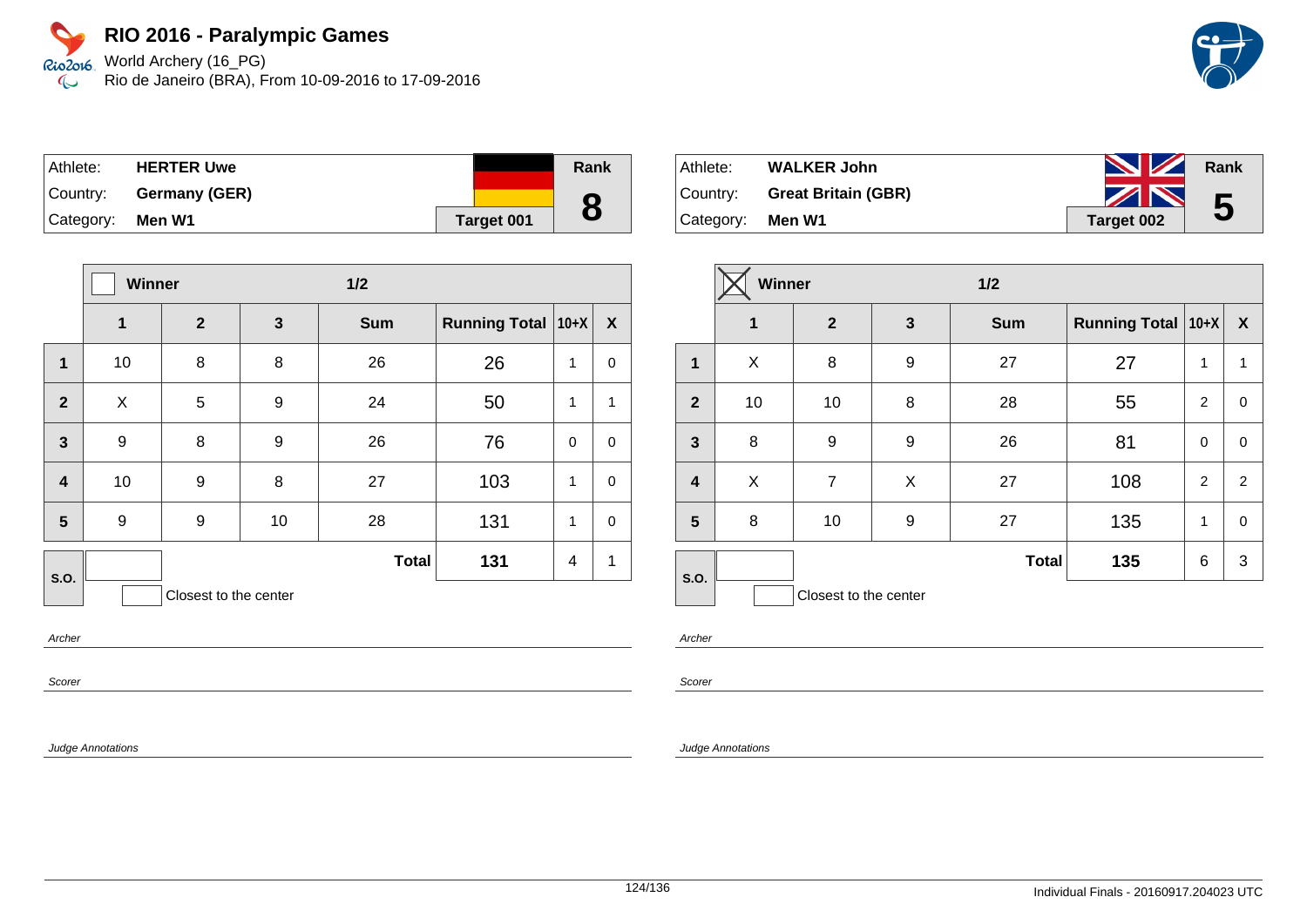World Archery (16\_PG) Rio de Janeiro (BRA), From 10-09-2016 to 17-09-2016

| Athlete:  | <b>KINIK Peter</b> | 8                 | Rank |
|-----------|--------------------|-------------------|------|
| Country:  | Slovakia (SVK)     |                   |      |
| Category: | Men W1             | <b>Target 001</b> | J    |

|                         | Winner         |                       | 1/2            |              |                      |                |             |
|-------------------------|----------------|-----------------------|----------------|--------------|----------------------|----------------|-------------|
|                         | 1              | $\mathbf{2}$          | $\mathbf{3}$   | <b>Sum</b>   | <b>Running Total</b> | $10+X$         | X           |
| 1                       | $\overline{7}$ | $\overline{7}$        | 8              | 22           | 22                   | $\mathbf 0$    | $\mathbf 0$ |
| $\overline{2}$          | 8              | 9                     | 10             | 27           | 49                   | 1              | $\mathbf 0$ |
| $\mathbf{3}$            | 9              | 10                    | X              | 29           | 78                   | $\overline{2}$ | 1           |
| $\overline{\mathbf{4}}$ | 9              | 9                     | 8              | 26           | 104                  | $\mathbf 0$    | $\mathbf 0$ |
| 5                       | 8              | 6                     | $\overline{7}$ | 21           | 125                  | $\mathbf 0$    | $\mathbf 0$ |
| S.O.                    |                |                       |                | <b>Total</b> | 125                  | 3              | 1           |
|                         |                | Closest to the center |                |              |                      |                |             |

Archer

Scorer

Judge Annotations

| Athlete:  | <b>DRAHONINSKY David</b>    |            | Rank |
|-----------|-----------------------------|------------|------|
| ⊺Countr∨: | <b>Czech Republic (CZE)</b> |            | n    |
| Category: | Men W1                      | Target 002 | ►    |

|                         | <b>Winner</b>    |                       |   | $1/2$        |                      |                |                  |
|-------------------------|------------------|-----------------------|---|--------------|----------------------|----------------|------------------|
|                         | $\mathbf 1$      | $\mathbf{2}$          | 3 | <b>Sum</b>   | Running Total   10+X |                | $\boldsymbol{X}$ |
| $\mathbf{1}$            | 8                | 9                     | 8 | 25           | 25                   | 0              | $\mathbf 0$      |
| $\mathbf{2}$            | $\boldsymbol{9}$ | 8                     | 9 | 26           | 51                   | 0              | 0                |
| $\mathbf{3}$            | $\overline{7}$   | 8                     | 8 | 23           | 74                   | $\mathbf 0$    | $\mathbf 0$      |
| $\overline{\mathbf{4}}$ | 10               | $\overline{7}$        | 9 | 26           | 100                  | 1              | $\mathbf 0$      |
| 5                       | X                | 9                     | 9 | 28           | 128                  | 1              | 1                |
| S.O.                    |                  |                       |   | <b>Total</b> | 128                  | $\overline{2}$ | 1                |
|                         |                  | Closest to the center |   |              |                      |                |                  |

Archer

Scorer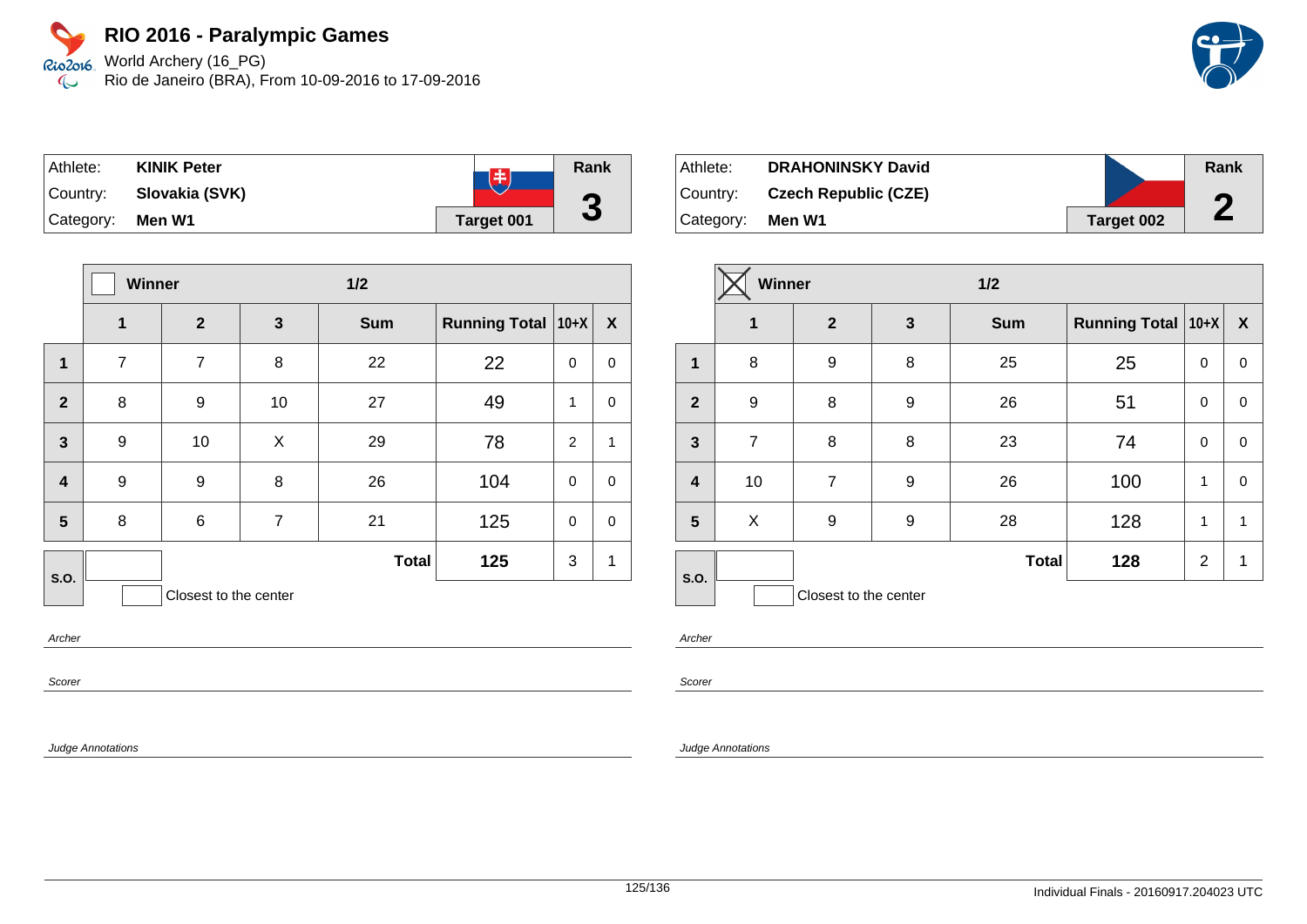Rio2o16, World Archery (16\_PG) Rio de Janeiro (BRA), From 10-09-2016 to 17-09-2016  $\infty$ 

| Athlete:  | <b>HERTER Uwe</b>      |            | Rank |
|-----------|------------------------|------------|------|
|           | Country: Germany (GER) |            |      |
| Category: | Men W1                 | Target 001 | 8    |

|                         | <b>Winner</b> |                       |                | <b>Bronze</b> |                      |                |                  |
|-------------------------|---------------|-----------------------|----------------|---------------|----------------------|----------------|------------------|
|                         | 1             | $\overline{2}$        | $\mathbf{3}$   | <b>Sum</b>    | <b>Running Total</b> | $10+X$         | $\boldsymbol{X}$ |
| $\mathbf{1}$            | 8             | 9                     | $\overline{7}$ | 24            | 24                   | 0              | 0                |
| $\overline{2}$          | 8             | 5                     | $\overline{7}$ | 20            | 44                   | 0              | 0                |
| $\overline{\mathbf{3}}$ | 9             | $\overline{7}$        | 9              | 25            | 69                   | 0              | $\mathbf 0$      |
| $\overline{\mathbf{4}}$ | 9             | 9                     | 10             | 28            | 97                   | 1              | $\mathbf 0$      |
| 5                       | 10            | 9                     | 9              | 28            | 125                  | 1              | 0                |
| S.O.                    |               |                       |                | <b>Total</b>  | 125                  | $\overline{2}$ | $\mathbf 0$      |
|                         |               | Closest to the center |                |               |                      |                |                  |

Archer

Scorer

Judge Annotations

Athlete: **KINIK Peter Rank** Country: **Slovakia (SVK) 3** Category: **Men W1 Target 002** 

|                         | <b>Winner</b> |                       | <b>Bronze</b> |              |                               |                |                  |
|-------------------------|---------------|-----------------------|---------------|--------------|-------------------------------|----------------|------------------|
|                         | 1             | $\mathbf{2}$          | 3             | <b>Sum</b>   | <b>Running Total   10+X  </b> |                | $\boldsymbol{X}$ |
| 1                       | 10            | 9                     | 8             | 27           | 27                            | 1              | 0                |
| $\overline{2}$          | 9             | 8                     | 8             | 25           | 52                            | 0              | 0                |
| $\mathbf{3}$            | 8             | X                     | X             | 28           | 80                            | $\overline{2}$ | $\overline{c}$   |
| $\overline{\mathbf{4}}$ | 9             | 9                     | 9             | 27           | 107                           | 0              | 0                |
| 5                       | 8             | 8                     | X             | 26           | 133                           | 1              | 1                |
| S.O.                    |               |                       |               | <b>Total</b> | 133                           | 4              | 3                |
|                         |               | Closest to the center |               |              |                               |                |                  |

Archer

Scorer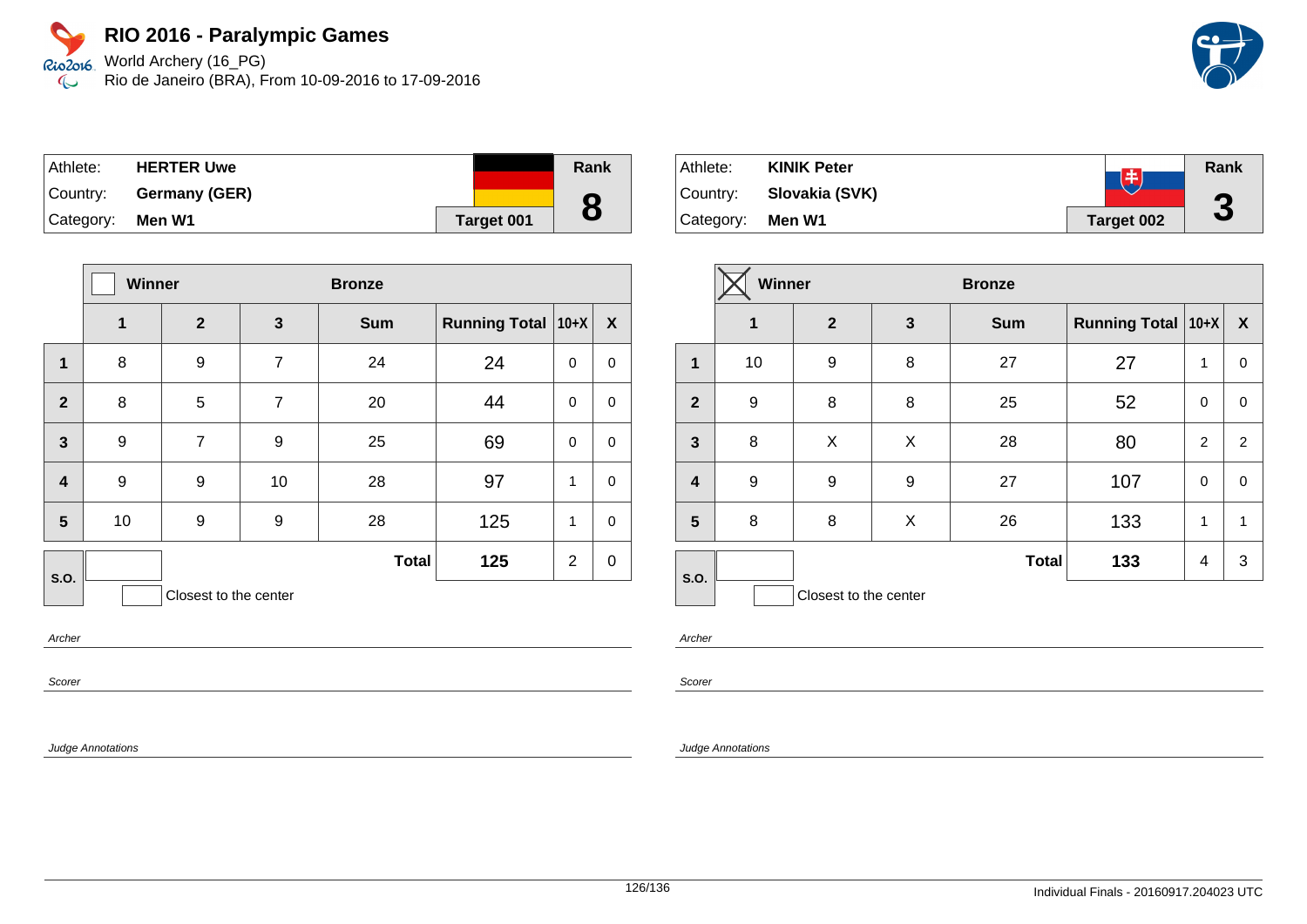World Archery (16\_PG) Rio2016 Rio de Janeiro (BRA), From 10-09-2016 to 17-09-2016  $\infty$ 



| Athlete:  | <b>WALKER John</b>         | <b>No. 7 Rank</b>     |   |
|-----------|----------------------------|-----------------------|---|
| Country:  | <b>Great Britain (GBR)</b> | $\blacktriangleright$ | 5 |
| Category: | Men W1                     | <b>Target 001</b>     |   |

|                         | <b>Winner</b>    |                       |                  | Gold         |                      |              |             |
|-------------------------|------------------|-----------------------|------------------|--------------|----------------------|--------------|-------------|
|                         | 1                | $\overline{2}$        | $\mathbf{3}$     | <b>Sum</b>   | Running Total   10+X |              | X           |
| 1                       | 9                | 9                     | 10               | 28           | 28                   | 1            | 0           |
| $\overline{2}$          | $\boldsymbol{9}$ | $\boldsymbol{9}$      | 9                | 27           | 55                   | $\mathbf 0$  | 0           |
| $\overline{\mathbf{3}}$ | 10               | 9                     | $\boldsymbol{9}$ | 28           | 83                   | $\mathbf{1}$ | $\mathbf 0$ |
| $\overline{\mathbf{4}}$ | 10               | 9                     | 9                | 28           | 111                  | 1            | 0           |
| $5\phantom{.0}$         | X                | 10                    | 10               | 30           | 141                  | 3            | 1           |
| S.O.                    |                  |                       |                  | <b>Total</b> | 141                  | 6            | 1           |
|                         |                  | Closest to the center |                  |              |                      |              |             |

Athlete: **DRAHONINSKY David** Country: **Czech Republic (CZE)** Category: **Men W1 Target 002 Rank 2**

|                  | <b>Winner</b> |                       |              | Gold         |                      |   |                  |
|------------------|---------------|-----------------------|--------------|--------------|----------------------|---|------------------|
|                  | 1             | $\mathbf{2}$          | $\mathbf{3}$ | <b>Sum</b>   | Running Total   10+X |   | $\boldsymbol{X}$ |
| 1                | 9             | 9                     | 9            | 27           | 27                   | 0 | 0                |
| $\overline{2}$   | 10            | 9                     | 10           | 29           | 56                   | 2 | 0                |
| $\mathbf{3}$     | 8             | 9                     | 10           | 27           | 83                   | 1 | 0                |
| $\boldsymbol{4}$ | 9             | 9                     | X            | 28           | 111                  | 1 | $\mathbf{1}$     |
| 5                | 9             | 10                    | 9            | 28           | 139                  | 1 | 0                |
| S.O.             |               |                       |              | <b>Total</b> | 139                  | 5 | 1                |
|                  |               | Closest to the center |              |              |                      |   |                  |

Archer

Scorer

Judge Annotations

Archer

Scorer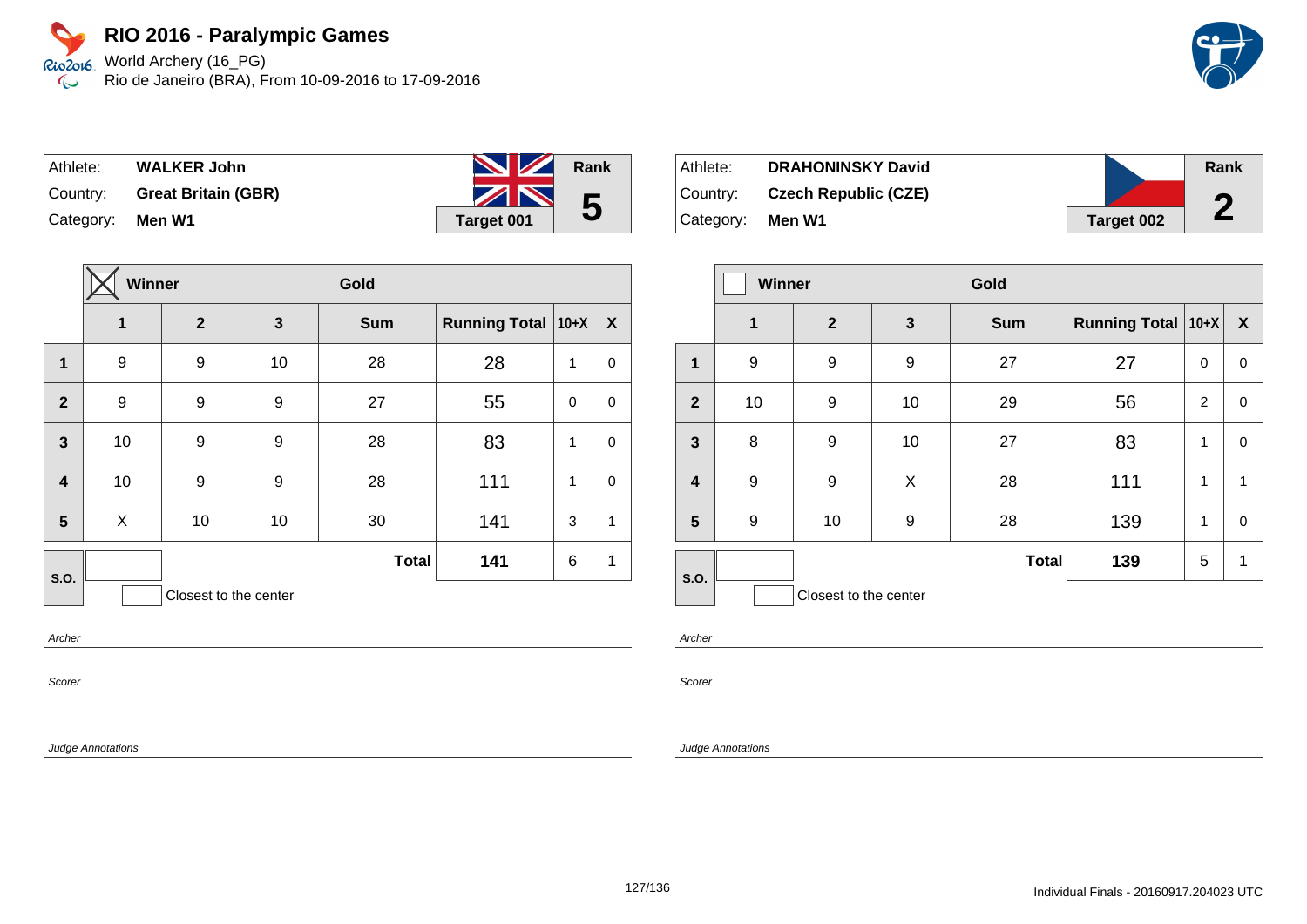World Archery (16\_PG) Rio de Janeiro (BRA), From 10-09-2016 to 17-09-2016

| Athlete: | <b>BARLEON Elisabeth</b> |                   | Rank |
|----------|--------------------------|-------------------|------|
|          | Country: France (FRA)    |                   |      |
|          | Category: Women W1       | <b>Target 001</b> | 9    |

|                         | <b>Winner</b>  |                       |                | 1/8          |                      |             |             |
|-------------------------|----------------|-----------------------|----------------|--------------|----------------------|-------------|-------------|
|                         | 1              | $\mathbf{2}$          | $\mathbf{3}$   | <b>Sum</b>   | <b>Running Total</b> | $10+X$      | X           |
| 1                       | 5              | 6                     | 9              | 20           | 20                   | 0           | 0           |
| $\overline{2}$          | $\,6$          | 9                     | 6              | 21           | 41                   | $\mathbf 0$ | $\mathbf 0$ |
| $\overline{3}$          | $\,6$          | 6                     | 8              | 20           | 61                   | $\mathbf 0$ | $\mathbf 0$ |
| $\overline{\mathbf{4}}$ | $\,6$          | 5                     | 9              | 20           | 81                   | $\mathbf 0$ | 0           |
| 5                       | $\overline{7}$ | 5                     | $\overline{7}$ | 19           | 100                  | $\mathbf 0$ | $\mathbf 0$ |
| S.O.                    |                |                       |                | <b>Total</b> | 100                  | 0           | $\mathbf 0$ |
|                         |                | Closest to the center |                |              |                      |             |             |

Archer

Scorer

Judge Annotations

| ∣Athlete: | <b>MUSILOVA Sarka</b>       |            | Rank |
|-----------|-----------------------------|------------|------|
| Country:  | <b>Czech Republic (CZE)</b> |            | O    |
| Category: | Women W1                    | Target 002 | O    |

|                         | Winner         |                       | 1/8             |              |                      |                |                  |
|-------------------------|----------------|-----------------------|-----------------|--------------|----------------------|----------------|------------------|
|                         | $\mathbf{1}$   | $\mathbf{2}$          | $\mathbf{3}$    | <b>Sum</b>   | Running Total   10+X |                | $\boldsymbol{X}$ |
| $\mathbf{1}$            | 8              | 10                    | $6\phantom{1}6$ | 24           | 24                   | 1              | 0                |
| $\overline{2}$          | $\overline{4}$ | 5                     | 9               | 18           | 42                   | $\mathbf 0$    | 0                |
| $\mathbf{3}$            | $\overline{4}$ | $\overline{7}$        | 5               | 16           | 58                   | $\mathbf 0$    | 0                |
| $\overline{\mathbf{4}}$ | 5              | $\overline{7}$        | 10              | 22           | 80                   | 1              | 0                |
| 5                       | 8              | 9                     | 9               | 26           | 106                  | $\mathbf 0$    | 0                |
| S.O.                    |                |                       |                 | <b>Total</b> | 106                  | $\overline{2}$ | 0                |
|                         |                | Closest to the center |                 |              |                      |                |                  |

Archer

Scorer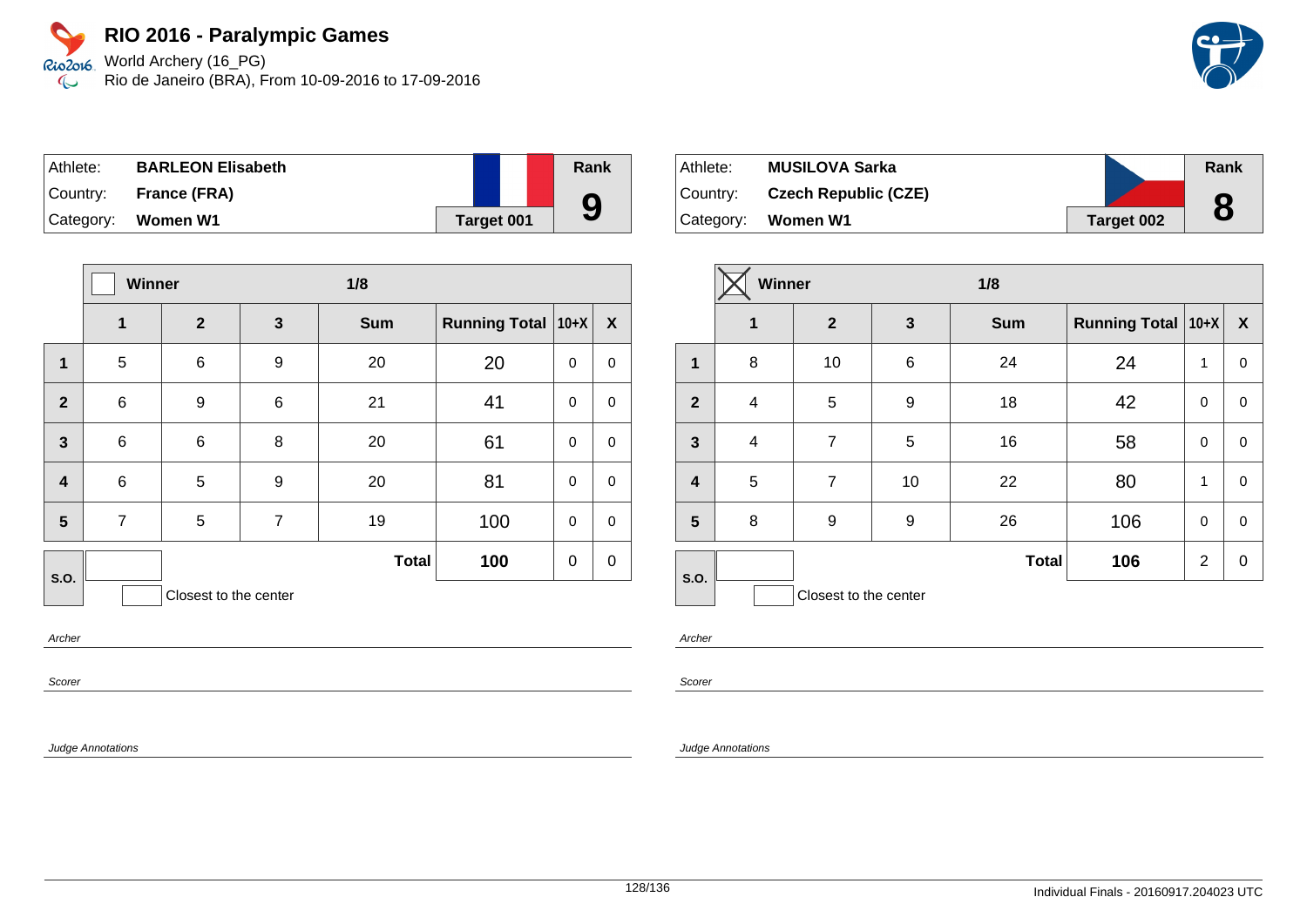World Archery (16\_PG) Rio de Janeiro (BRA), From 10-09-2016 to 17-09-2016

| Athlete: | <b>STRETTON Jessica</b>      | <b>No. 7 Rank</b> |  |
|----------|------------------------------|-------------------|--|
|          | Country: Great Britain (GBR) | ZN                |  |
|          | Category: Women W1           | Target 001        |  |

|                       | Winner         |                |                  | 1/4          |                      |             |              |
|-----------------------|----------------|----------------|------------------|--------------|----------------------|-------------|--------------|
|                       | 1              | $\overline{2}$ | $\mathbf{3}$     | <b>Sum</b>   | <b>Running Total</b> | $10+X$      | $\mathbf{x}$ |
| 1                     | $\overline{7}$ | 9              | $\overline{7}$   | 23           | 23                   | 0           | 0            |
| $\overline{2}$        | $\overline{7}$ | 8              | 9                | 24           | 47                   | $\mathbf 0$ | $\mathbf 0$  |
| $\mathbf{3}$          | 8              | 10             | $\boldsymbol{9}$ | 27           | 74                   | 1           | $\mathbf 0$  |
| 4                     | 9              | 9              | 10               | 28           | 102                  | 1           | 0            |
| 5                     | 10             | 8              | 10               | 28           | 130                  | 2           | $\mathbf 0$  |
| S.O.                  |                |                |                  | <b>Total</b> | 130                  | 4           | $\mathbf 0$  |
| Closest to the center |                |                |                  |              |                      |             |              |

Archer

Scorer

Judge Annotations

| Athlete:   | <b>MUSILOVA Sarka</b>       |            | Rank |
|------------|-----------------------------|------------|------|
| Country: _ | <b>Czech Republic (CZE)</b> |            | O    |
| Category:  | Women W1                    | Target 002 |      |

|                         | Winner         |                       | 1/4              |              |                      |          |                  |
|-------------------------|----------------|-----------------------|------------------|--------------|----------------------|----------|------------------|
|                         | $\mathbf{1}$   | $\mathbf{2}$          | $\mathbf{3}$     | <b>Sum</b>   | <b>Running Total</b> | $ 10+X $ | $\boldsymbol{X}$ |
| 1                       | 8              | 9                     | $\boldsymbol{9}$ | 26           | 26                   | 0        | $\pmb{0}$        |
| $\overline{2}$          | $\overline{7}$ | 8                     | $\overline{7}$   | 22           | 48                   | 0        | 0                |
| $\mathbf{3}$            | 10             | 9                     | 6                | 25           | 73                   | 1        | 0                |
| $\overline{\mathbf{4}}$ | 8              | 8                     | $\boldsymbol{9}$ | 25           | 98                   | 0        | $\pmb{0}$        |
| 5                       | 9              | 8                     | 9                | 26           | 124                  | 0        | 0                |
| S.O.                    |                |                       |                  | <b>Total</b> | 124                  | 1        | $\mathbf 0$      |
|                         |                | Closest to the center |                  |              |                      |          |                  |

Archer

Scorer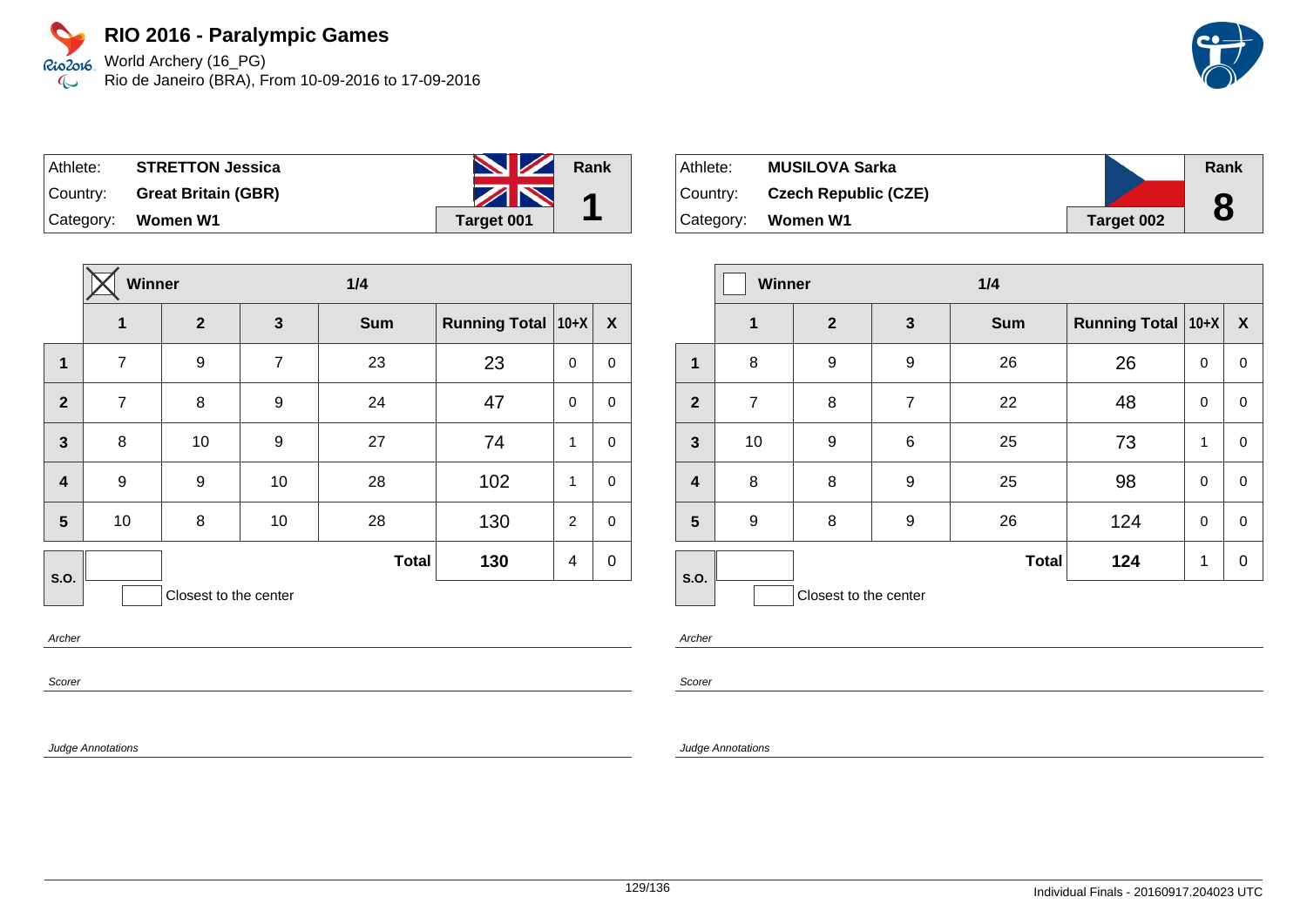World Archery (16\_PG) Rio de Janeiro (BRA), From 10-09-2016 to 17-09-2016

| ∣ Athlete: l | <b>JENKINS Vicky</b>         | <b>NZ</b>  | Rank |
|--------------|------------------------------|------------|------|
|              | Country: Great Britain (GBR) | ZN         | 5    |
|              | Category: Women W1           | Target 001 |      |

|                         | <b>Winner</b>  |                       | 1/4            |              |                      |             |                |
|-------------------------|----------------|-----------------------|----------------|--------------|----------------------|-------------|----------------|
|                         | 1              | $\overline{2}$        | $\mathbf{3}$   | <b>Sum</b>   | <b>Running Total</b> | $10+X$      | X              |
| $\mathbf{1}$            | 9              | 9                     | X              | 28           | 28                   | 1           | 1              |
| $\overline{2}$          | $\overline{7}$ | 8                     | 8              | 23           | 51                   | $\mathbf 0$ | 0              |
| $\overline{\mathbf{3}}$ | 8              | 9                     | $\overline{7}$ | 24           | 75                   | 0           | $\mathbf 0$    |
| $\overline{\mathbf{4}}$ | 10             | 9                     | 8              | 27           | 102                  | 1           | $\mathbf 0$    |
| 5                       | X              | 9                     | 9              | 28           | 130                  | 1           | 1              |
| S.O.                    |                |                       |                | <b>Total</b> | 130                  | 3           | $\overline{2}$ |
|                         |                | Closest to the center |                |              |                      |             |                |

Archer

Scorer

Judge Annotations

| ⊺Athlete: | LU Liang                |            | Rank |
|-----------|-------------------------|------------|------|
|           | Country: PR China (CHN) |            |      |
|           | Category: Women W1      | Target 002 |      |

|                         | <b>Winner</b> |                       | 1/4   |              |                           |              |                  |
|-------------------------|---------------|-----------------------|-------|--------------|---------------------------|--------------|------------------|
|                         | 1             | $\mathbf{2}$          | 3     | <b>Sum</b>   | <b>Running Total 10+X</b> |              | $\boldsymbol{X}$ |
| 1                       | 5             | 10                    | 9     | 24           | 24                        | 1            | 0                |
| $\overline{2}$          | 9             | X                     | 8     | 27           | 51                        | $\mathbf{1}$ | 1                |
| $\mathbf{3}$            | 9             | 9                     | $\,6$ | 24           | 75                        | 0            | 0                |
| $\overline{\mathbf{4}}$ | 8             | 9                     | X     | 27           | 102                       | 1            | 1                |
| 5                       | 9             | 9                     | 8     | 26           | 128                       | 0            | 0                |
| S.O.                    |               |                       |       | <b>Total</b> | 128                       | 3            | $\overline{2}$   |
|                         |               | Closest to the center |       |              |                           |              |                  |

Archer

Scorer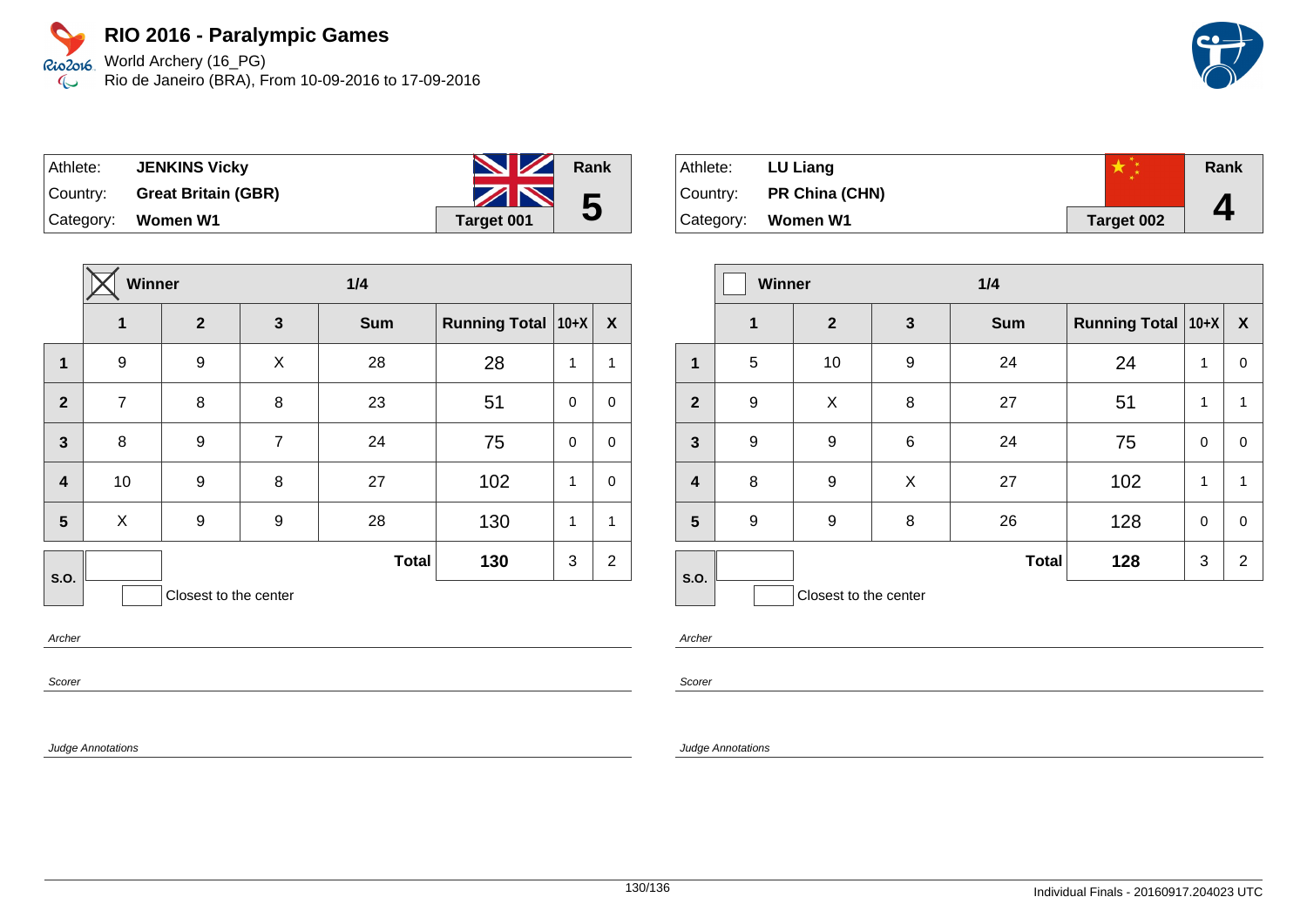World Archery (16\_PG) Rio de Janeiro (BRA), From 10-09-2016 to 17-09-2016

| Athlete: | <b>KIM Ok Geum</b> | ₩<br>M               | Rank      |
|----------|--------------------|----------------------|-----------|
| Country: | Korea (KOR)        | ill<br>$\mathscr{M}$ | $\bullet$ |
|          | Category: Women W1 | <b>Target 001</b>    | J         |

|                         | Winner         |                       | 1/4            |              |                      |             |             |
|-------------------------|----------------|-----------------------|----------------|--------------|----------------------|-------------|-------------|
|                         | $\overline{1}$ | $\mathbf{2}$          | 3              | <b>Sum</b>   | <b>Running Total</b> | $10+X$      | X           |
| $\mathbf{1}$            | 9              | 9                     | 8              | 26           | 26                   | $\mathbf 0$ | $\mathbf 0$ |
| $\overline{2}$          | 10             | $\,6$                 | 9              | 25           | 51                   | 1           | $\mathbf 0$ |
| $\mathbf{3}$            | 9              | 7                     | $\overline{7}$ | 23           | 74                   | $\mathbf 0$ | $\mathbf 0$ |
| $\overline{\mathbf{4}}$ | 9              | 8                     | $\overline{7}$ | 24           | 98                   | $\mathbf 0$ | $\mathbf 0$ |
| 5                       | 8              | 9                     | 9              | 26           | 124                  | $\Omega$    | $\mathbf 0$ |
| <b>S.O.</b>             |                |                       |                | <b>Total</b> | 124                  | 1           | $\mathbf 0$ |
|                         |                | Closest to the center |                |              |                      |             |             |

Archer

Scorer

Judge Annotations

| Athlete: | <b>OLIVEROS Liliana</b> |            | Rank |
|----------|-------------------------|------------|------|
|          | Country: Spain (ESP)    |            |      |
|          | $ $ Category: Women W1  | Target 002 |      |

|                         | <b>Winner</b>    |                       |              | 1/4          |                               |                |              |
|-------------------------|------------------|-----------------------|--------------|--------------|-------------------------------|----------------|--------------|
|                         | $\mathbf{1}$     | $\mathbf{2}$          | $\mathbf{3}$ | <b>Sum</b>   | <b>Running Total   10+X  </b> |                | $\mathbf{X}$ |
| 1                       | $\boldsymbol{9}$ | 8                     | 10           | 27           | 27                            | 1              | 0            |
| $\overline{2}$          | 9                | $\mathbf 5$           | $\,6$        | 20           | 47                            | $\mathbf 0$    | 0            |
| $\mathbf{3}$            | 9                | 8                     | 8            | 25           | 72                            | 0              | 0            |
| $\overline{\mathbf{4}}$ | 9                | 5                     | 10           | 24           | 96                            | 1              | 0            |
| 5                       | 5                | 6                     | $\,6$        | 17           | 113                           | $\mathbf 0$    | 0            |
| S.O.                    |                  |                       |              | <b>Total</b> | 113                           | $\overline{2}$ | 0            |
|                         |                  | Closest to the center |              |              |                               |                |              |

Archer

Scorer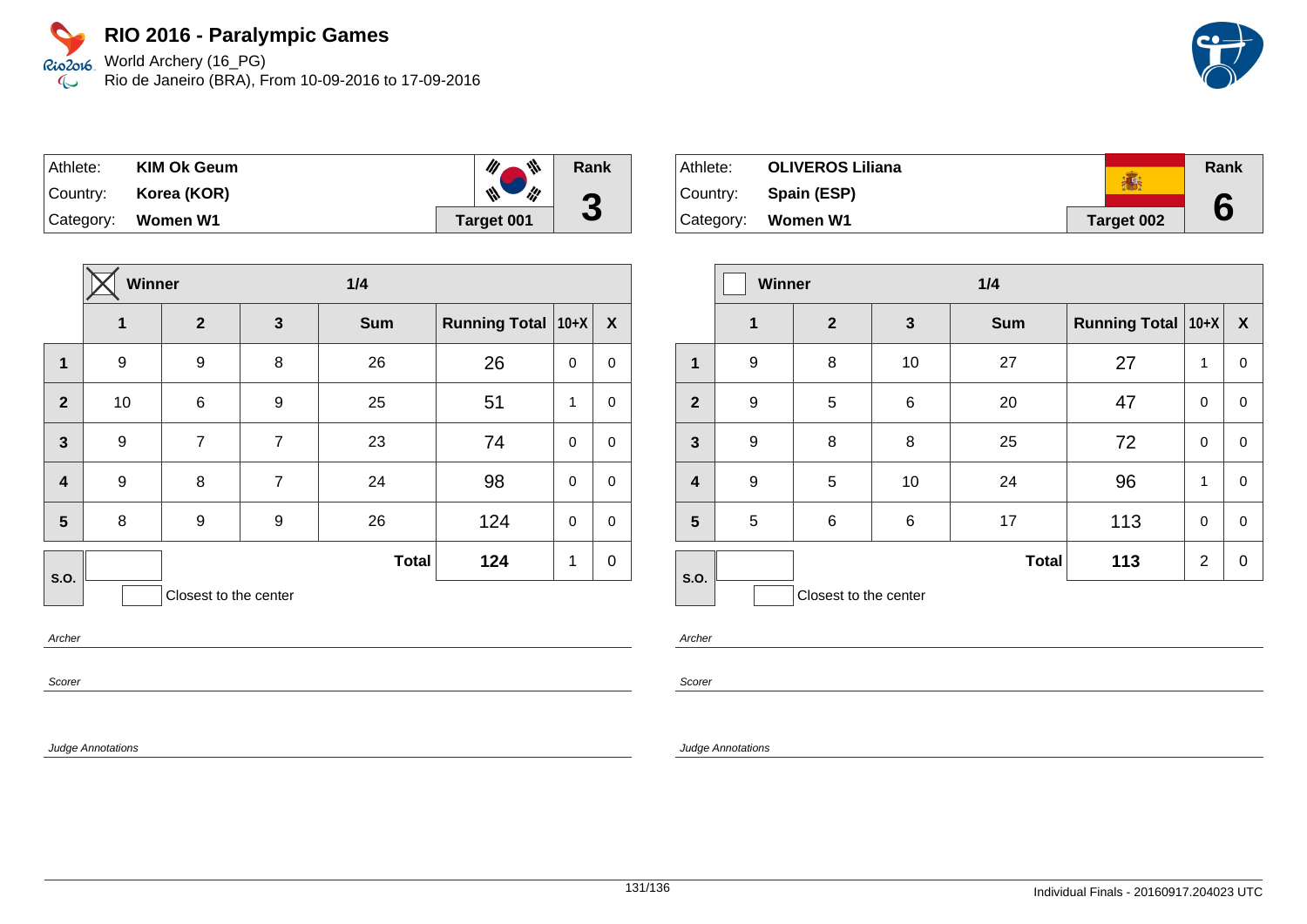World Archery (16\_PG) Rio de Janeiro (BRA), From 10-09-2016 to 17-09-2016



| Athlete:  | <b>CORYELL Lisa</b> | <b>MANAN</b> | Rank |
|-----------|---------------------|--------------|------|
| Country:  | <b>USA (USA)</b>    |              |      |
| Category: | Women W1            | Target 001   |      |

|                         | Winner           |                       |                | 1/4          |                      |              |             |
|-------------------------|------------------|-----------------------|----------------|--------------|----------------------|--------------|-------------|
|                         | 1                | $\boldsymbol{2}$      | $\mathbf{3}$   | <b>Sum</b>   | <b>Running Total</b> | $10+X$       | X           |
| 1                       | 9                | $\,6$                 | 3              | 18           | 18                   | $\mathbf 0$  | $\pmb{0}$   |
| $\overline{2}$          | $\overline{7}$   | 8                     | 8              | 23           | 41                   | $\mathbf 0$  | $\pmb{0}$   |
| $\mathbf{3}$            | 10               | 9                     | 8              | 27           | 68                   | $\mathbf{1}$ | $\mathbf 0$ |
| $\overline{\mathbf{4}}$ | $\overline{7}$   | 9                     | $\overline{7}$ | 23           | 91                   | $\mathbf 0$  | $\pmb{0}$   |
| 5                       | $\boldsymbol{9}$ | $\overline{7}$        | 8              | 24           | 115                  | $\mathbf 0$  | $\pmb{0}$   |
| S.O.                    |                  |                       |                | <b>Total</b> | 115                  | 1            | $\mathbf 0$ |
|                         |                  | Closest to the center |                |              |                      |              |             |

Archer

Scorer

Judge Annotations

| Athlete: | <b>FRITH Jo</b>              | <b>No. 12 Rank</b> |            |
|----------|------------------------------|--------------------|------------|
|          | Country: Great Britain (GBR) | ZN                 | $\sqrt{2}$ |
|          | Category: Women W1           | Target 002         |            |

|                | Winner           |                       |                | 1/4          |                      |                |                  |
|----------------|------------------|-----------------------|----------------|--------------|----------------------|----------------|------------------|
|                | 1                | $\mathbf{2}$          | 3              | <b>Sum</b>   | Running Total   10+X |                | $\boldsymbol{X}$ |
| $\mathbf 1$    | 8                | 10                    | $\overline{7}$ | 25           | 25                   | 1              | $\pmb{0}$        |
| $\overline{2}$ | 10               | $10$                  | 9              | 29           | 54                   | $\overline{2}$ | $\mathbf 0$      |
| $\mathbf{3}$   | $\overline{7}$   | $9$                   | 9              | 25           | 79                   | $\mathbf 0$    | $\pmb{0}$        |
| $\overline{4}$ | 8                | X                     | 10             | 28           | 107                  | 2              | $\mathbf{1}$     |
| 5              | $\boldsymbol{9}$ | X                     | 8              | 27           | 134                  | $\mathbf{1}$   | $\mathbf{1}$     |
| S.O.           |                  |                       |                | <b>Total</b> | 134                  | 6              | $\overline{2}$   |
|                |                  | Closest to the center |                |              |                      |                |                  |

Archer

Scorer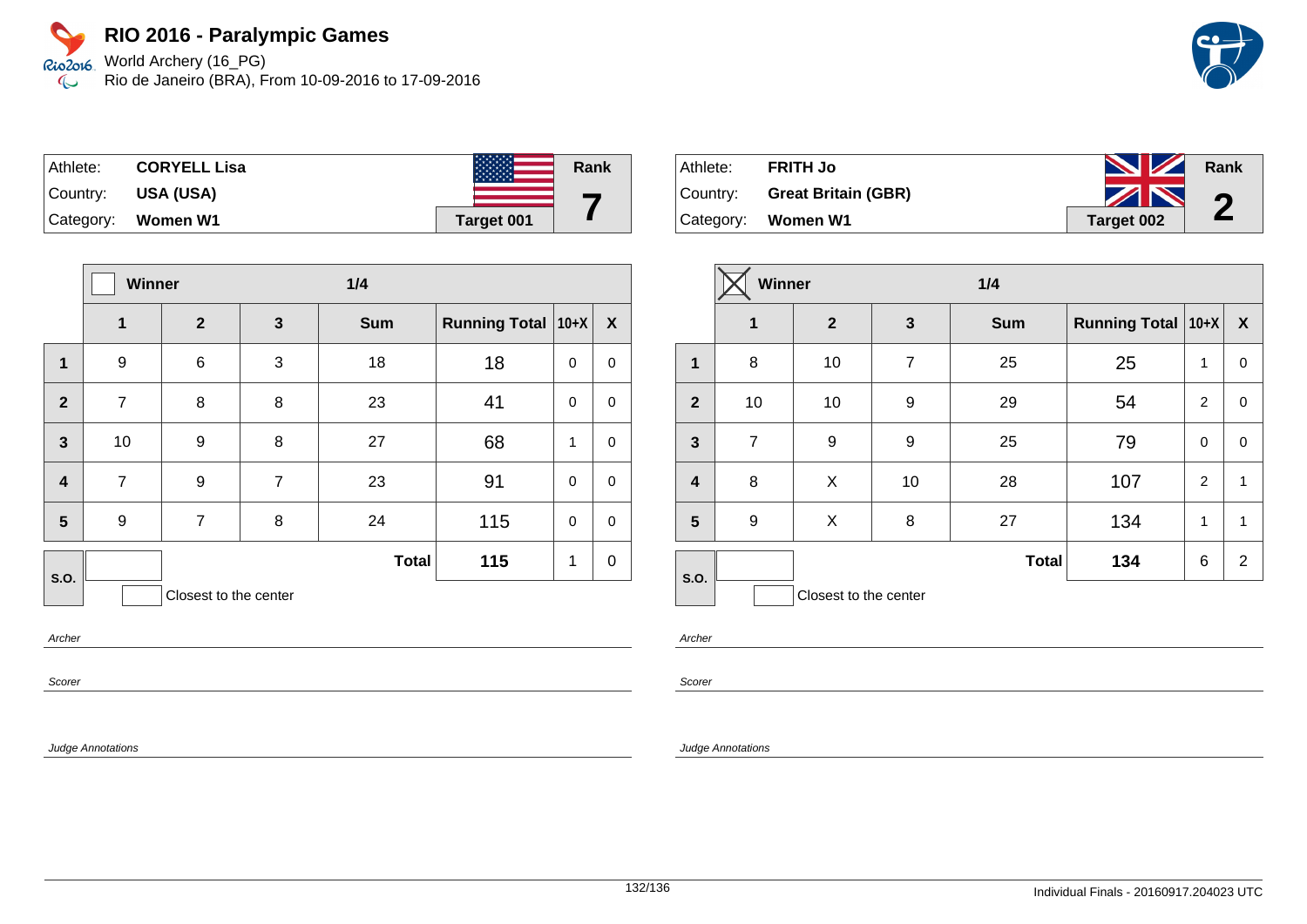World Archery (16\_PG) Rio de Janeiro (BRA), From 10-09-2016 to 17-09-2016

| Athlete: . | <b>STRETTON Jessica</b>      | <b>NZ</b>  | Rank |
|------------|------------------------------|------------|------|
|            | Country: Great Britain (GBR) | ZN         |      |
|            | Category: Women W1           | Target 001 |      |

|                         | <b>Winner</b>    |                       |              | 1/2          |                      |                |                  |
|-------------------------|------------------|-----------------------|--------------|--------------|----------------------|----------------|------------------|
|                         | 1                | $\overline{2}$        | $\mathbf{3}$ | <b>Sum</b>   | <b>Running Total</b> | $10+X$         | $\boldsymbol{X}$ |
| 1                       | 9                | 9                     | 10           | 28           | 28                   | 1              | 0                |
| $\overline{2}$          | 8                | 9                     | X            | 27           | 55                   | 1              | 1                |
| $\mathbf{3}$            | X                | X                     | 10           | 30           | 85                   | $\sqrt{3}$     | $\overline{c}$   |
| $\overline{\mathbf{4}}$ | 9                | X                     | 9            | 28           | 113                  | 1              | 1                |
| 5                       | $\boldsymbol{9}$ | 10                    | 9            | 28           | 141                  | 1              | $\mathbf 0$      |
| S.O.                    |                  |                       |              | <b>Total</b> | 141                  | $\overline{7}$ | 4                |
|                         |                  | Closest to the center |              |              |                      |                |                  |

Archer

Scorer

Judge Annotations

| Athlete: | <b>JENKINS Vicky</b>         | <b>No. 12 Rank</b> |   |
|----------|------------------------------|--------------------|---|
|          | Country: Great Britain (GBR) | ZN                 | 5 |
|          | Category: Women W1           | Target 002         |   |

|                | <b>Winner</b> |                       |              | $1/2$        |                      |                |                  |
|----------------|---------------|-----------------------|--------------|--------------|----------------------|----------------|------------------|
|                | $\mathbf 1$   | $\overline{2}$        | $\mathbf{3}$ | <b>Sum</b>   | Running Total   10+X |                | $\boldsymbol{X}$ |
| 1              | 9             | 9                     | 8            | 26           | 26                   | 0              | 0                |
| $\overline{2}$ | X             | 9                     | 9            | 28           | 54                   | 1              | 1                |
| $\mathbf{3}$   | 10            | 9                     | 8            | 27           | 81                   | 1              | 0                |
| 4              | 9             | 9                     | 9            | 27           | 108                  | $\mathbf 0$    | 0                |
| 5              | 8             | 9                     | $\,6$        | 23           | 131                  | 0              | 0                |
| S.O.           |               |                       |              | <b>Total</b> | 131                  | $\overline{2}$ | 1                |
|                |               | Closest to the center |              |              |                      |                |                  |

Archer

Scorer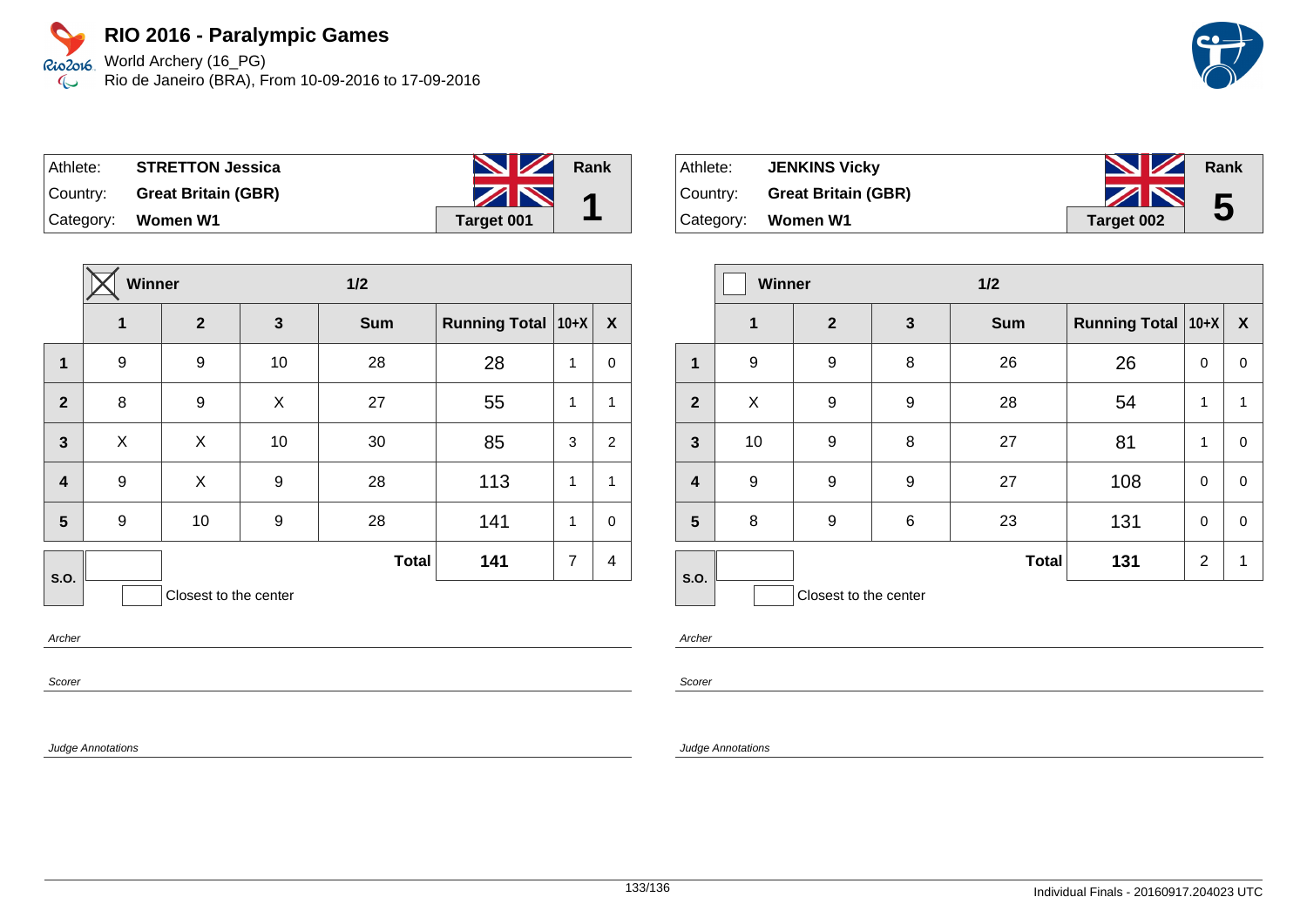World Archery (16\_PG) Rio de Janeiro (BRA), From 10-09-2016 to 17-09-2016



| Athlete:  | <b>KIM Ok Geum</b> | 带                    | Rank      |
|-----------|--------------------|----------------------|-----------|
| ∣Country: | Korea (KOR)        | $\mathscr{U}$<br>ill | $\bullet$ |
|           | Category: Women W1 | Target 001           | J         |

|                         | Winner         |                       |              | $1/2$        |                      |                |                  |
|-------------------------|----------------|-----------------------|--------------|--------------|----------------------|----------------|------------------|
|                         | $\mathbf{1}$   | $\mathbf{2}$          | $\mathbf{3}$ | <b>Sum</b>   | <b>Running Total</b> | $10+X$         | X                |
| 1                       | 9              | 8                     | 6            | 23           | 23                   | 0              | $\pmb{0}$        |
| $\overline{2}$          | $\overline{7}$ | 9                     | 8            | 24           | 47                   | $\mathbf 0$    | $\pmb{0}$        |
| $\overline{\mathbf{3}}$ | 9              | 5                     | 9            | 23           | 70                   | $\mathbf 0$    | $\pmb{0}$        |
| $\overline{\mathbf{4}}$ | 10             | 8                     | 9            | 27           | 97                   | 1              | $\mathbf 0$      |
| 5                       | 10             | 8                     | 8            | 26           | 123                  | 1              | $\mathbf 0$      |
| S.O.                    |                |                       |              | <b>Total</b> | 123                  | $\overline{2}$ | $\boldsymbol{0}$ |
|                         |                | Closest to the center |              |              |                      |                |                  |

Archer

Scorer

Judge Annotations

| Athlete: | <b>FRITH Jo</b>              | <b>NZ</b>  | Rank                  |
|----------|------------------------------|------------|-----------------------|
|          | Country: Great Britain (GBR) | ZN         | $\bigcap$             |
|          | Category: Women W1           | Target 002 | $\blacktriangleright$ |

|                         | Winner         |                       |              | $1/2$        |                      |                |                  |
|-------------------------|----------------|-----------------------|--------------|--------------|----------------------|----------------|------------------|
|                         | 1              | $\mathbf{2}$          | $\mathbf{3}$ | <b>Sum</b>   | Running Total   10+X |                | $\boldsymbol{X}$ |
| $\mathbf 1$             | 8              | 8                     | 8            | 24           | 24                   | $\Omega$       | $\mathbf 0$      |
| $\overline{2}$          | 10             | 8                     | 8            | 26           | 50                   | 1              | 0                |
| 3                       | 9              | 10                    | 8            | 27           | 77                   | 1              | $\mathbf 0$      |
| $\overline{\mathbf{4}}$ | $\overline{7}$ | 8                     | 10           | 25           | 102                  | 1              | $\mathbf 0$      |
| 5                       | 10             | 10                    | 9            | 29           | 131                  | $\overline{2}$ | $\mathbf 0$      |
| S.O.                    |                |                       |              | <b>Total</b> | 131                  | 5              | 0                |
|                         |                | Closest to the center |              |              |                      |                |                  |

Archer

Scorer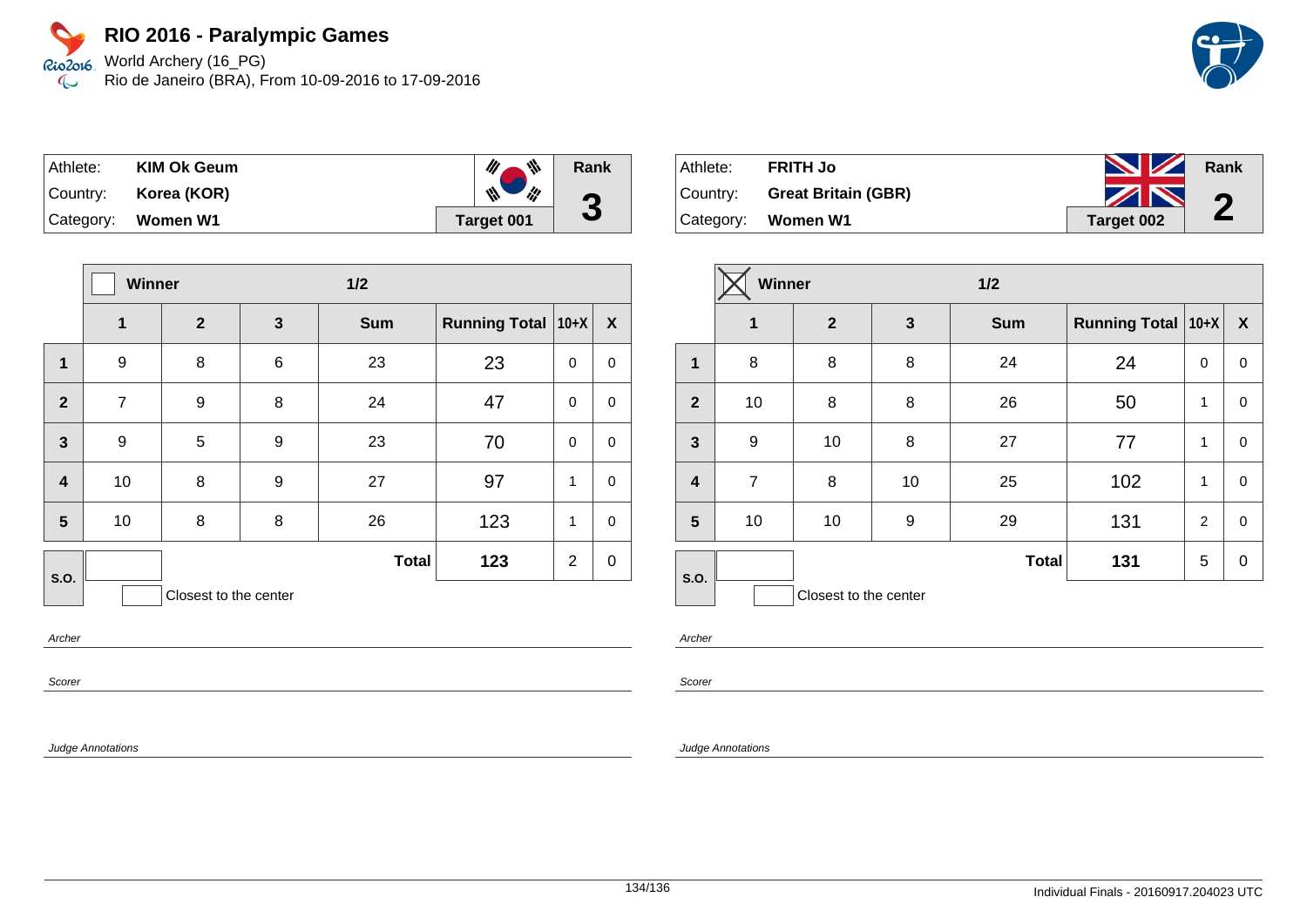Rio2o16, World Archery (16\_PG) Rio de Janeiro (BRA), From 10-09-2016 to 17-09-2016  $\infty$ 

| Athlete: | <b>JENKINS Vicky</b>       | <b>NZ</b>         | Rank |
|----------|----------------------------|-------------------|------|
| Country: | <b>Great Britain (GBR)</b> | ZN                | 5    |
|          | Category: Women W1         | <b>Target 001</b> |      |

|                         | <b>Winner</b>  |                       |              | <b>Bronze</b> |                      |                |             |
|-------------------------|----------------|-----------------------|--------------|---------------|----------------------|----------------|-------------|
|                         | 1              | $\overline{2}$        | $\mathbf{3}$ | <b>Sum</b>    | Running Total   10+X |                | X           |
| 1                       | 9              | 10                    | 8            | 27            | 27                   | 1              | 0           |
| $\overline{2}$          | $\overline{7}$ | 9                     | 9            | 25            | 52                   | $\mathbf 0$    | 0           |
| $\mathbf{3}$            | X              | 8                     | 8            | 26            | 78                   | 1              | 1           |
| $\overline{\mathbf{4}}$ | 9              | 8                     | 9            | 26            | 104                  | $\mathbf 0$    | 0           |
| $5\phantom{a}$          | 8              | 4                     | 9            | 21            | 125                  | $\mathbf 0$    | $\mathbf 0$ |
| <b>S.O.</b>             |                |                       |              | <b>Total</b>  | 125                  | $\overline{2}$ | 1           |
|                         |                | Closest to the center |              |               |                      |                |             |

Athlete: **KIM Ok Geum**  $\mathscr{U}$  $\frac{d\mathbf{r}}{d\mathbf{r}}$ **Rank** Country: **Korea (KOR)**  $\mathscr{U}$ lif **3** Category: **Women W1 Target 002**

|                         | <b>Winner</b>  |                       | <b>Bronze</b> |              |                      |                |                           |
|-------------------------|----------------|-----------------------|---------------|--------------|----------------------|----------------|---------------------------|
|                         | $\mathbf 1$    | $\overline{2}$        | 3             | <b>Sum</b>   | Running Total   10+X |                | $\boldsymbol{\mathsf{X}}$ |
| 1                       | $\overline{7}$ | X                     | 9             | 26           | 26                   | 1              | 1                         |
| $\overline{2}$          | 8              | 8                     | 8             | 24           | 50                   | 0              | 0                         |
| $\mathbf{3}$            | 8              | 8                     | 8             | 24           | 74                   | $\mathbf 0$    | $\mathbf 0$               |
| $\overline{\mathbf{4}}$ | 9              | $\overline{7}$        | 10            | 26           | 100                  | 1              | $\mathbf 0$               |
| 5                       | 8              | 8                     | 8             | 24           | 124                  | 0              | 0                         |
| S.O.                    |                |                       |               | <b>Total</b> | 124                  | $\overline{2}$ | 1                         |
|                         |                | Closest to the center |               |              |                      |                |                           |

Archer

Scorer

Judge Annotations

Archer

Scorer